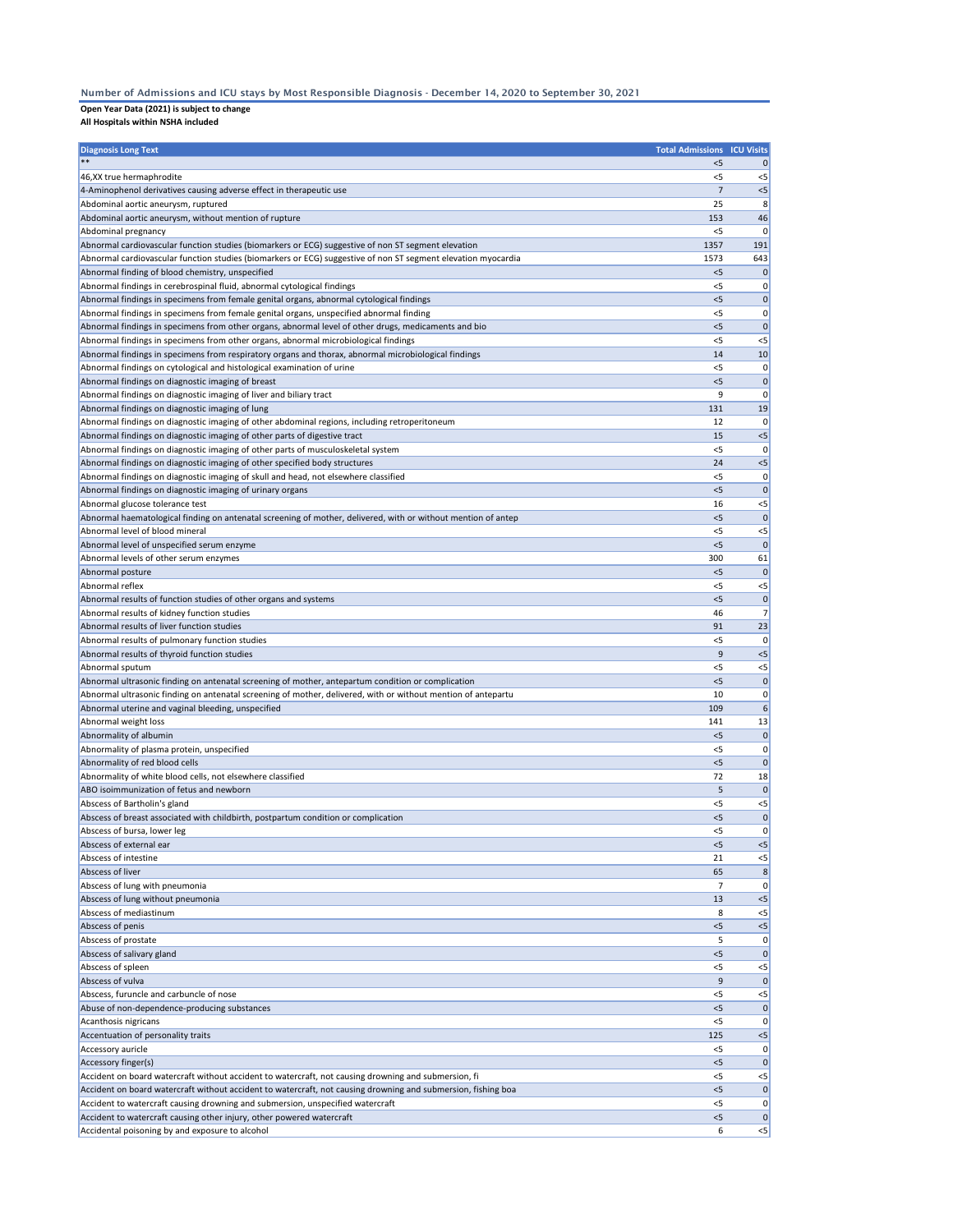| Accidental poisoning by and exposure to antiepileptic, sedative-hypnotic, antiparkinsonism and psych          | 10          | 0                    |
|---------------------------------------------------------------------------------------------------------------|-------------|----------------------|
| Accidental poisoning by and exposure to antiepileptic, sedative-hypnotic, antiparkinsonism and psychotropic d | 16          | 7                    |
| Accidental poisoning by and exposure to carbon monoxide from combustion engine exhaust                        | < 5         | $< 5$                |
| Accidental poisoning by and exposure to narcotics and psychodysleptics [hallucinogens], not elsewher          | 8           | $< 5$                |
| Accidental poisoning by and exposure to narcotics and psychodysleptics [hallucinogens], not elsewhere classif | 36          | 15                   |
| Accidental poisoning by and exposure to nonopioid analgesics, antipyretics and antirheumatics                 | 21          | 7                    |
| Accidental poisoning by and exposure to organic solvents and halogenated hydrocarbons and their vapo          | < 5         | < 5                  |
| Accidental poisoning by and exposure to other and unspecified chemicals and noxious substances                | 16          | $< 5$                |
| Accidental poisoning by and exposure to other and unspecified drugs, medicaments and biological subs          | 14          | 6                    |
| Accidental poisoning by and exposure to other and unspecified drugs, medicaments and biological substances    | 20          | 7                    |
| Accidental poisoning by and exposure to other drugs acting on the autonomic nervous system                    | < 5         | < 5                  |
| Accidental puncture and laceration during a procedure, not elsewhere classified                               | 479         | 109                  |
| Acetonuria                                                                                                    | $<$ 5       | $\mathbf 0$          |
| Achalasia of cardia                                                                                           | 23          | $< 5$                |
| Achilles tendinitis                                                                                           | $<$ 5       | $\mathbf 0$          |
| Acidosis                                                                                                      | 444         | 217                  |
| Acne varioliformis                                                                                            | < 5         | $\mathbf 0$          |
| Acne vulgaris                                                                                                 | $<$ 5       | 0                    |
| Acne, unspecified                                                                                             | $<$ 5       | 0                    |
| Acquired absence of both lower limbs [any level, except toes alone]                                           | <5          | 0                    |
| Acquired absence of breast, unspecified side                                                                  | < 5         | $< 5$                |
| Acquired absence of foot and ankle                                                                            | $<$ 5<br>22 | 0<br>$< 5$           |
| Acquired absence of kidney<br>Acquired absence of left breast                                                 | 21          | 0                    |
| Acquired absence of left lung [part of]                                                                       | 5           | < 5                  |
| Acquired absence of leg above knee                                                                            | 34          | $<$ 5                |
| Acquired absence of leg at or below knee                                                                      | 27          | $< 5$                |
| Acquired absence of lung [part of], unspecified side                                                          | $<$ 5       | 0                    |
| Acquired absence of other parts of digestive tract                                                            | $<$ 5       | $\mathbf 0$          |
| Acquired absence of part of head and neck                                                                     | <5          | $<$ 5                |
| Acquired absence of right breast                                                                              | 27          | $< 5$                |
| Acquired absence of right lung [part of]                                                                      | 10          | 0                    |
| Acquired atrophy of ovary and fallopian tube                                                                  | 5           | 0                    |
| Acquired coagulation factor deficiency                                                                        | 8           | $< 5$                |
| Acquired deformity of limb, unspecified                                                                       | < 5         | $\mathbf 0$          |
| Acquired deformity of nose                                                                                    | $<$ 5       | 0                    |
| Acquired haemolytic anaemia, unspecified                                                                      | < 5         | $\mathbf{0}$         |
| Acquired pure red cell aplasia, unspecified                                                                   | $<$ 5       | 0                    |
| Acromegaly and pituitary gigantism                                                                            | < 5         | $<$ 5                |
| Actinic keratosis                                                                                             | 11          | 0                    |
| Acute abdomen                                                                                                 | 14          | $\mathbf 0$          |
| Acute anal fissure                                                                                            | <5          | 0                    |
| Acute and subacute hepatic failure                                                                            | 142         | 78                   |
| Acute and subacute infective endocarditis                                                                     | 146         | 51                   |
| Acute and subacute iridocyclitis                                                                              | $<$ 5       | $\mathbf 0$          |
| Acute and transient psychotic disorder, unspecified                                                           | 19          | 0                    |
| Acute and unspecified inflammation of lacrimal passages                                                       | < 5         | $\mathbf 0$          |
| Acute appendicitis with generalized peritonitis                                                               | $<$ 5       | $<$ 5                |
| Acute appendicitis with localized peritonitis                                                                 | 219         | 8                    |
| Acute appendicitis, other and unspecified                                                                     | 439         | $< 5$                |
| Acute bronchiolitis due to other specified organisms                                                          | $<$ 5       | $\mathbf 0$          |
| Acute bronchiolitis, unspecified                                                                              | 9           | 0                    |
| Acute bronchitis due to other specified organisms                                                             | $<$ 5       | $<$ 5                |
| Acute bronchitis, unspecified                                                                                 | 7           | 0                    |
| Acute cholecystitis                                                                                           | 250         | 22                   |
| Acute conjunctivitis, unspecified                                                                             | 5           | 0                    |
| Acute cystitis                                                                                                | 15          | $< 5$                |
| Acute delta-(super)infection in chronic hepatitis B<br>Acute disseminated encephalitis                        | <5<br>< 5   | $<$ 5<br>$\mathbf 0$ |
| Acute drug-induced interstitial lung disorders                                                                | 6           | 0                    |
| Acute endocarditis, unspecified                                                                               | 8           | $\mathbf 0$          |
| Acute epiglottitis                                                                                            | 10          | $<$ 5                |
| Acute gingivitis                                                                                              | 5           | $\pmb{0}$            |
| Acute haemorrhagic gastritis                                                                                  | 9           | $<$ 5                |
| Acute hepatitis B without delta-agent and without hepatic coma                                                | < 5         | $\mathbf 0$          |
| Acute hepatitis C                                                                                             | 16          | 5                    |
| Acute inflammation of orbit                                                                                   | 9           | 0                    |
| Acute inflammatory disease of uterus                                                                          | < 5         | 0                    |
| Acute ischaemic heart disease, unspecified                                                                    | 88          | 25                   |
| Acute laryngitis                                                                                              | <5          | $<$ 5                |
| Acute lymphadenitis of face, head and neck                                                                    | $<$ 5       | 0                    |
| Acute lymphadenitis of other sites                                                                            | $<$ 5       | 0                    |
| Acute lymphadenitis of trunk                                                                                  | $<$ 5       | 0                    |
| Acute lymphadenitis of upper limb                                                                             | $<$ 5       | 0                    |
| Acute lymphadenitis, unspecified                                                                              | < 5         | $\mathbf{0}$         |
| Acute lymphoblastic leukaemia [ALL]                                                                           | 31          | $<$ 5                |
| Acute mastoiditis                                                                                             | < 5         | $<$ 5                |
| Acute maxillary sinusitis                                                                                     | $<$ 5       | < 5                  |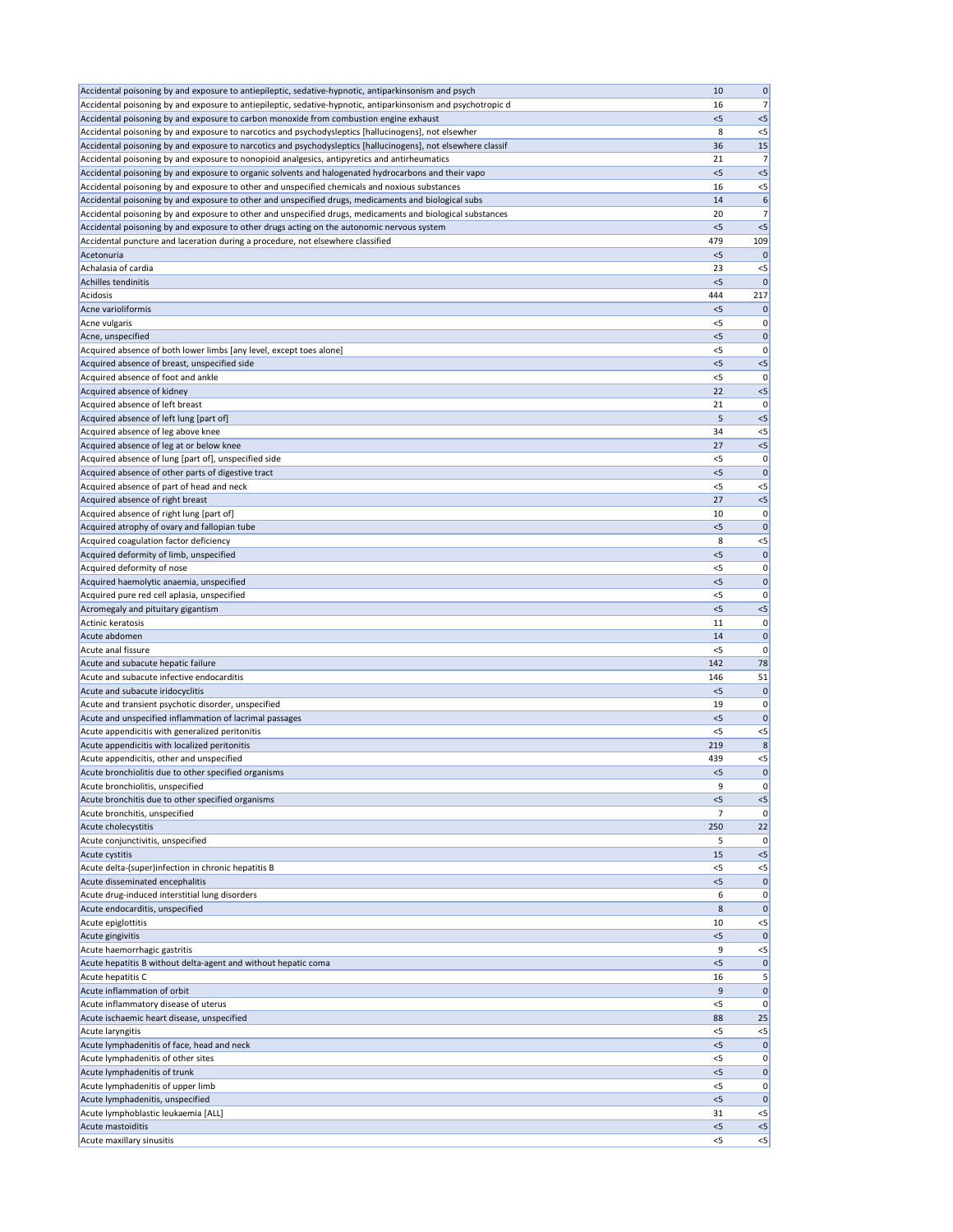| Acute myeloblastic leukaemia [AML]                                                                                                                                               | 162            | 16                  |
|----------------------------------------------------------------------------------------------------------------------------------------------------------------------------------|----------------|---------------------|
| Acute myeloid leukaemia with multilineage dysplasia                                                                                                                              | $<$ 5          | 0                   |
| Acute myocardial infarction, unspecified                                                                                                                                         | 172            | 67                  |
| Acute myocarditis, unspecified                                                                                                                                                   | 13             | 0                   |
| Acute nasopharyngitis [common cold]<br>Acute nephritic syndrome, focal and segmental glomerular lesions                                                                          | < 5<br>< 5     | 0<br>0              |
| Acute nephritic syndrome, unspecified                                                                                                                                            | $<$ 5          | 0                   |
| Acute nonspecific idiopathic pericarditis                                                                                                                                        | 5              | $<$ 5               |
| Acute obstructive laryngitis [croup]                                                                                                                                             | $<$ 5          | $\mathbf 0$         |
| Acute otitis externa, noninfective                                                                                                                                               | <5             | C                   |
| Acute pain                                                                                                                                                                       | 407            | 43                  |
| Acute pancreatitis, unspecified                                                                                                                                                  | 413            | 38                  |
| Acute panmyelosis with myelofibrosis                                                                                                                                             | $<$ 5          | $<$ 5               |
| Acute pansinusitis                                                                                                                                                               | $<$ 5<br>$<$ 5 | $<$ 5<br>C          |
| Acute paralytic poliomyelitis, other and unspecified<br>Acute parametritis and pelvic cellulitis                                                                                 | 16             | $<$ 5               |
| Acute pericarditis, unspecified                                                                                                                                                  | 69             | 21                  |
| Acute periodontitis                                                                                                                                                              | <5             | 0                   |
| Acute peritonitis                                                                                                                                                                | 325            | 82                  |
| Acute pharyngitis due to other specified organisms                                                                                                                               | <5             | 0                   |
| Acute pharyngitis, unspecified                                                                                                                                                   | 21             | $<$ 5               |
| Acute polymorphic psychotic disorder without symptoms of schizophrenia                                                                                                           | $<$ 5          | 0                   |
| Acute posthaemorrhagic anaemia                                                                                                                                                   | 277            | 76                  |
| Acute promyelocytic leukaemia [PML]                                                                                                                                              | 6<br>19        | 0<br>C              |
| Acute prostatitis<br>Acute pulmonary insufficiency following nonthoracic surgery                                                                                                 | 65             | 54                  |
| Acute pulmonary insufficiency following thoracic surgery                                                                                                                         | 26             | 15                  |
| Acute pulmonary manifestations due to radiation                                                                                                                                  | $<$ 5          | $<$ 5               |
| Acute renal failure with acute cortical necrosis                                                                                                                                 | $<$ 5          | 0                   |
| Acute renal failure with medullary necrosis                                                                                                                                      | <5             | C                   |
| Acute renal failure with tubular necrosis                                                                                                                                        | 168            | 93                  |
| Acute renal failure, unspecified                                                                                                                                                 | 3896           | 893                 |
| Acute respiratory failure, type 1 [hypoxic]                                                                                                                                      | 131            | 85                  |
| Acute respiratory failure, type II [hypercapnic]                                                                                                                                 | 91             | 71                  |
| Acute respiratory failure, type unspecified<br>Acute rheumatic endocarditis                                                                                                      | 95<br>6        | 75<br>$<$ 5         |
| Acute salpingitis and oophoritis                                                                                                                                                 | 6              | 0                   |
| Acute schizophrenia-like psychotic disorder                                                                                                                                      | 5              | 0                   |
|                                                                                                                                                                                  |                |                     |
| Acute sinusitis, unspecified                                                                                                                                                     | 11             | 0                   |
| Acute stress reaction                                                                                                                                                            | 26             | $<$ 5               |
| Acute subendocardial myocardial infarction                                                                                                                                       | 2909           | 828                 |
| Acute suppurative otitis media                                                                                                                                                   | $<$ 5          | C                   |
| Acute tonsillitis, unspecified                                                                                                                                                   | 13             | 0                   |
| Acute tracheitis                                                                                                                                                                 | <5             | 0                   |
| Acute transmural myocardial infarction of anterior wall                                                                                                                          | 367            | 272                 |
| Acute transmural myocardial infarction of inferior wall<br>Acute transmural myocardial infarction of other sites                                                                 | 592<br>87      | 434<br>63           |
| Acute transmural myocardial infarction of unspecified site                                                                                                                       | 15             | 10                  |
| Acute transverse myelitis in demyelinating disease of central nervous system                                                                                                     | 10             | 0                   |
| Acute tubulo-interstitial nephritis                                                                                                                                              | 96             | 8                   |
| Acute upper respiratory infection, unspecified                                                                                                                                   | 26             | $<$ 5               |
| Acute vaginitis                                                                                                                                                                  | 17             | $<$ 5               |
| Acute vascular disorders of intestine                                                                                                                                            | 134            | 47                  |
| Acute viral hepatitis, unspecified                                                                                                                                               | 20             | $<$ 5               |
| Acute vulvitis<br>Addisonian crisis                                                                                                                                              | $<$ 5<br>10    | $<$ 5<br>0          |
| Adhesive capsulitis of shoulder                                                                                                                                                  | $\overline{7}$ | $\mathbf 0$         |
| Adjustment and management of cardiac pacemaker                                                                                                                                   | 22             | 11                  |
| Adjustment and management of cardiac resynchronization therapy device                                                                                                            | $<$ 5          | 0                   |
| Adjustment and management of cardioverter/defibrillator                                                                                                                          | <5             | 0                   |
| Adjustment and management of infusion pump                                                                                                                                       | $<$ 5          | 0                   |
| Adjustment and management of other and unspecified cardiac devices                                                                                                               | <5             | 0                   |
| Adjustment and management of other implanted devices                                                                                                                             | 18             | $\boldsymbol{0}$    |
| Adjustment and management of vascular access device<br>Adjustment disorders                                                                                                      | $<$ 5<br>327   | 0<br>18             |
| Adrenomedullary hyperfunction                                                                                                                                                    | $<$ 5          | 0                   |
| Adult hypertrophic pyloric stenosis                                                                                                                                              | 41             | 8                   |
| Adult osteomalacia, unspecified                                                                                                                                                  | $<$ 5          | 0                   |
| Adult respiratory distress syndrome                                                                                                                                              | 90             | 67                  |
| Adult T-cell lymphoma/leukaemia [HTLV-1 associated]                                                                                                                              | $<$ 5          | 0                   |
| Adult-onset Still's disease                                                                                                                                                      | $<$ 5          | $<$ 5               |
| Agent primarily affecting the gastrointestinal system, unspecified, causing adverse effect in therap<br>Agents affecting calcification causing adverse effect in therapeutic use | $<$ 5<br>$<$ 5 | $<$ 5<br>$\Omega$   |
| Agents affecting uric acid metabolism causing adverse effect in therapeutic use                                                                                                  | 18             | $<$ 5               |
| Agoraphobia                                                                                                                                                                      | 5              | $\mathbf 0$         |
| Air embolism (traumatic)                                                                                                                                                         | <5             | $<$ 5               |
| Airway disease due to other specific organic dusts<br>Albinism                                                                                                                   | < 5<br>$<$ 5   | 0<br>$\overline{0}$ |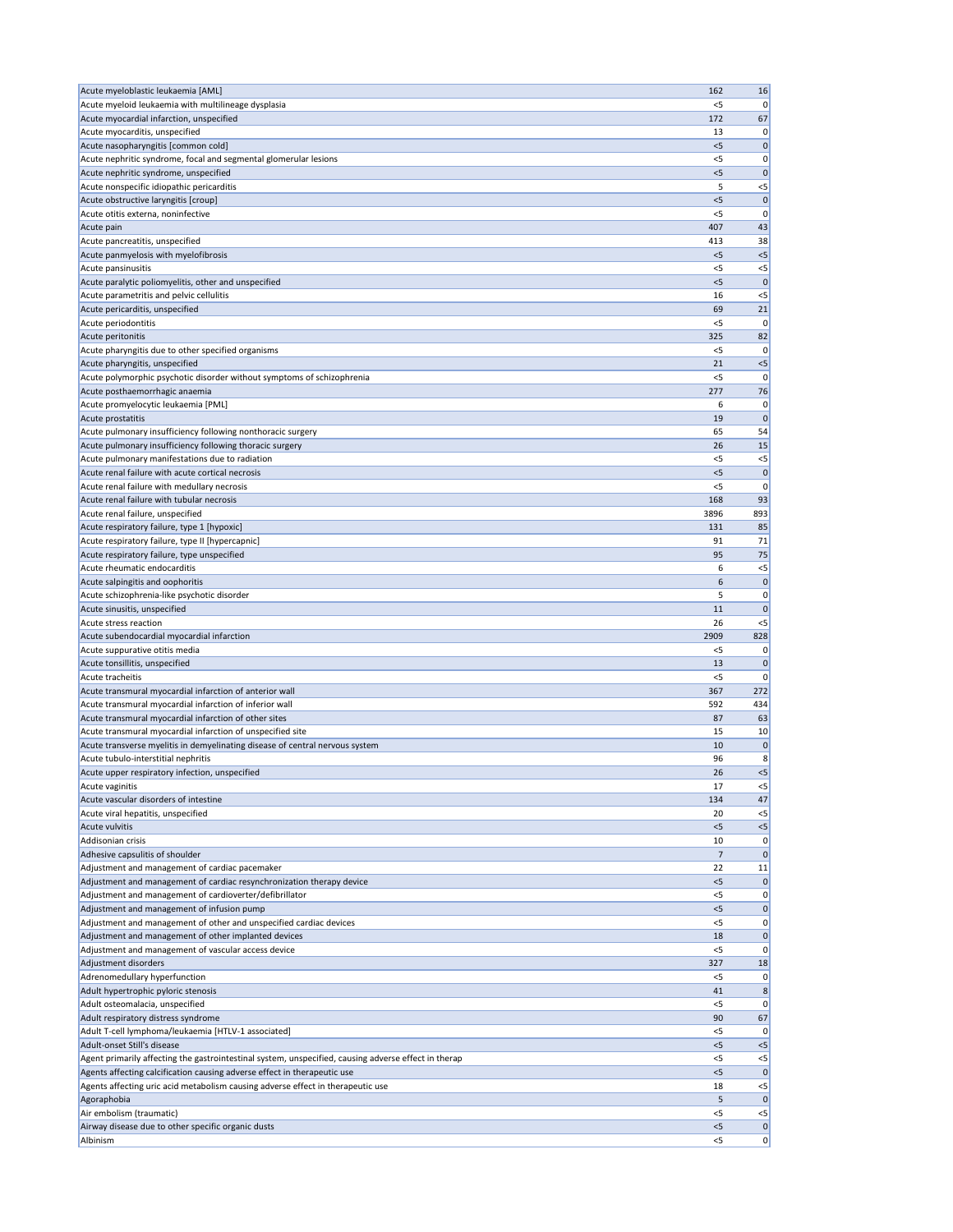| Alcohol involvement, not otherwise specified                                                                                             | 5              | $\pmb{0}$            |
|------------------------------------------------------------------------------------------------------------------------------------------|----------------|----------------------|
| Alcohol use                                                                                                                              | 27             | $<$ 5                |
| Alcoholic cardiomyopathy<br>Alcoholic cirrhosis of liver                                                                                 | 8<br>298       | $<$ 5<br>48          |
| Alcoholic fatty liver                                                                                                                    | 9              | $<$ 5                |
| Alcoholic fibrosis and sclerosis of liver                                                                                                | $<$ 5          | 0                    |
| Alcoholic gastritis                                                                                                                      | 12             | $\Omega$             |
| Alcoholic hepatic failure                                                                                                                | 86             | 20                   |
| Alcoholic hepatitis                                                                                                                      | 87             | 18                   |
| Alcoholic liver disease, unspecified<br>Alcoholic myopathy                                                                               | 15<br>$<$ 5    | $<$ 5<br>$\mathbf 0$ |
| Alcoholic polyneuropathy                                                                                                                 | 7              | $<$ 5                |
| Alcohol-induced acute pancreatitis                                                                                                       | 92             | 10                   |
| Alcohol-induced chronic pancreatitis                                                                                                     | 8              | $<$ 5                |
| Alkalosis                                                                                                                                | 74             | 24                   |
| Allergic and dietetic gastroenteritis and colitis                                                                                        | $<$ 5          | $\Omega$             |
| Allergic bronchopulmonary aspergillosis<br>Allergic contact dermatitis due to adhesives                                                  | < 5<br>$<$ 5   | $<$ 5<br>0           |
| Allergic contact dermatitis due to other agents                                                                                          | < 5            | $\mathbf 0$          |
| Allergic contact dermatitis due to plants, except food                                                                                   | <5             | 0                    |
| Allergic contact dermatitis, unspecified cause                                                                                           | < 5            | $<$ 5                |
| Allergic granulomatous angiitis                                                                                                          | <5             | $<$ 5                |
| Allergic purpura                                                                                                                         | < 5            | 0                    |
| Allergic rhinitis, unspecified                                                                                                           | $<$ 5          | 0                    |
| Allergic urticaria                                                                                                                       | 9              | $<$ 5                |
| Allergy, unspecified                                                                                                                     | $<$ 5          | 0                    |
| All-terrain vehicle (ATV) sports<br>alpha-Adrenoreceptor antagonists, not elsewhere classified, causing adverse effect in therapeutic us | $<$ 5<br>$<$ 5 | $<$ 5<br>0           |
| alpha-Adrenoreceptor antagonists, not elsewhere classified, causing adverse effect in therapeutic use                                    | < 5            | $\mathbf 0$          |
| Alveolar and parietoalveolar conditions                                                                                                  | <5             | 0                    |
| Alzheimer's disease with early onset                                                                                                     | < 5            | $\mathbf 0$          |
| Alzheimer's disease with late onset                                                                                                      | $<$ 5          | 0                    |
| Alzheimer's disease with Parkinson's disease                                                                                             | $<$ 5          | 0                    |
| Alzheimer's disease with Pick's disease                                                                                                  | $<$ 5          | 0                    |
| Alzheimer's disease, unspecified                                                                                                         | 272            | 11                   |
| Amaurosis fugax                                                                                                                          | $<$ 5          | $<$ 5<br>$\Omega$    |
| Aminoglycosides causing adverse effect in therapeutic use<br>Amniotic fluid embolism, postpartum condition or complication               | < 5<br>$<$ 5   | $<$ 5                |
| Amputation of limb(s) as the cause of abnormal reaction or later complication, without mention of mi                                     | 85             | 9                    |
| Amputation of limb(s) as the cause of abnormal reaction or later complication, without mention of misadventur                            | 29             | 5                    |
| Amyloidosis, unspecified                                                                                                                 | $\overline{7}$ | $<$ 5                |
| Amyotrophic lateral sclerosis                                                                                                            | 38             | 8                    |
| Anaemia complicating pregnancy, childbirth and the puerperium, antepartum condition or complication                                      | 15             | $\mathbf 0$          |
| Anaemia complicating pregnancy, childbirth and the puerperium, delivered, with mention of postpartum complica                            |                |                      |
|                                                                                                                                          | 46             | $<$ 5                |
| Anaemia complicating pregnancy, childbirth and the puerperium, delivered, with or without mention of antepart                            | 156            | $<$ 5                |
| Anaemia complicating pregnancy, childbirth and the puerperium, postpartum condition or complication                                      | 5              | 0                    |
| Anaemia in neoplastic disease                                                                                                            | 539            | 58                   |
| Anaemia in other chronic diseases classified elsewhere                                                                                   | 225<br>10      | 44<br>$\Omega$       |
| Anaemia of prematurity<br>Anaemia, unspecified                                                                                           | 1954           | 309                  |
| Anaesthesia of skin                                                                                                                      | < 5            | $\mathbf 0$          |
| Anaesthetic, unspecified, causing adverse effect in therapeutic use                                                                      | $<$ 5          | $<$ 5                |
| Anal abscess                                                                                                                             | 72             | $<$ 5                |
| Anal fissure, unspecified                                                                                                                | 11             | $<$ 5                |
| Anal fistula                                                                                                                             | 23             | $\mathbf 0$          |
| Anal polyp                                                                                                                               | $<$ 5          | 0                    |
| Anal spasm                                                                                                                               | < 5<br>14      | $\Omega$             |
| Analgesic nephropathy<br>Analgesic, antipyretic and anti-inflammatory drug, unspecified, causing adverse effect in therapeuti            | < 5            | $<$ 5<br>$\mathbf 0$ |
| Analgesic, antipyretic and anti-inflammatory drug, unspecified, causing adverse effect in therapeutic use                                | $<$ 5          | 0                    |
| Anankastic personality disorder                                                                                                          | $<$ 5          | 0                    |
| Anaphylactic shock due to adverse effect of correct drug or medicament properly administered                                             | 9              | $<$ 5                |
| Anaphylactic shock due to other food products                                                                                            | < 5            | $<$ 5                |
| Anaphylactic shock due to serum                                                                                                          | $<$ 5          | 0                    |
| Anaphylactic shock, unspecified                                                                                                          | < 5            | $<$ 5                |
| Anaplastic large cell lymphoma, ALK-negative                                                                                             | $<$ 5          | 0<br>$\Omega$        |
| Anaplastic large cell lymphoma, ALK-positive<br>Androgens and anabolic congeners causing adverse effect in therapeutic use               | < 5<br>8       | $<$ 5                |
| Aneurysm and dissection of artery of lower extremity                                                                                     | 49             | 10                   |
| Aneurysm and dissection of artery of upper extremity                                                                                     | $<$ 5          | $<$ 5                |
| Aneurysm and dissection of carotid artery                                                                                                | 14             | < 5                  |
| Aneurysm and dissection of iliac artery                                                                                                  | 28             | 8                    |
| Aneurysm and dissection of other precerebral arteries                                                                                    | < 5            | < 5                  |
| Aneurysm and dissection of other specified arteries                                                                                      | 18             | 6                    |
| Aneurysm and dissection of renal artery                                                                                                  | < 5<br><5      | 0                    |
| Aneurysm and dissection of unspecified site<br>Aneurysm and dissection of vertebral artery                                               | 14             |                      |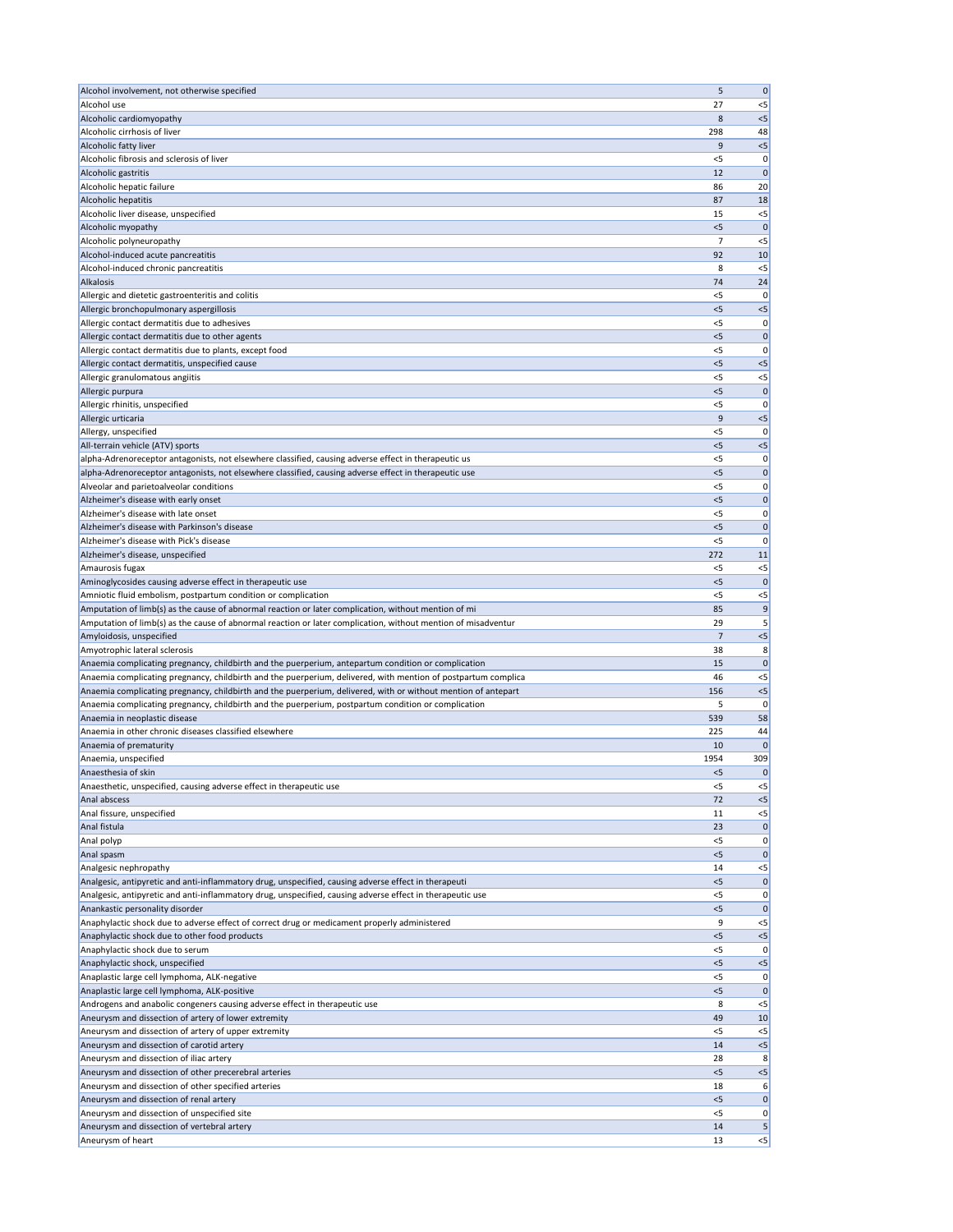| Aneurysm of pulmonary artery                                                                                                                                                                                          | < 5            | $\pmb{0}$              |
|-----------------------------------------------------------------------------------------------------------------------------------------------------------------------------------------------------------------------|----------------|------------------------|
| Aneurysmal bone cyst, other site                                                                                                                                                                                      | <5             | 0                      |
| Aneurysmal bone cyst, pelvic region and thigh                                                                                                                                                                         | $<$ 5          | 0                      |
| Angina pectoris with documented spasm                                                                                                                                                                                 | 35             | 11                     |
| Angina pectoris, unspecified                                                                                                                                                                                          | 67             | 10                     |
| Angiodysplasia of colon with bleeding                                                                                                                                                                                 | 21             | $<$ 5                  |
| Angiodysplasia of colon without bleeding                                                                                                                                                                              | 6              | $<$ 5                  |
| Angiodysplasia of small intestine, except duodenum with bleeding                                                                                                                                                      | $\overline{7}$ | $<$ 5                  |
| Angiodysplasia of small intestine, except duodenum without bleeding                                                                                                                                                   | < 5            | 0                      |
| Angiodysplasia of stomach and duodenum with bleeding                                                                                                                                                                  | 62             | 8                      |
| Angiodysplasia of stomach and duodenum without bleeding                                                                                                                                                               | 20             | $\mathbf 0$            |
| Angioimmunoblastic T-cell lymphoma                                                                                                                                                                                    | $<$ 5          | 0                      |
| Angioneurotic oedema                                                                                                                                                                                                  | 10             | 5                      |
| Angiotensin-converting-enzyme inhibitors causing adverse effect in therapeutic use                                                                                                                                    | 26             | 7                      |
| Animal-rider or occupant of animal-drawn vehicle injured by fall from or being thrown from animal or<br>Animal-rider or occupant of animal-drawn vehicle injured by fall from or being thrown from animal or animal-d | $<$ 5<br>$<$ 5 | 0                      |
| Ankyloglossia                                                                                                                                                                                                         | 55             | 0<br>0                 |
| Ankylosing spondylitis                                                                                                                                                                                                | 15             | 7 <sup>1</sup>         |
| Ankylosis of joint, lower leg                                                                                                                                                                                         | 8              | $\mathbf 0$            |
| Ankylosis of joint, pelvic region and thigh                                                                                                                                                                           | <5             | 0                      |
| Anogenital (venereal) warts                                                                                                                                                                                           | 8              | $\mathbf 0$            |
| Anomalies of dental arch relationship                                                                                                                                                                                 | 8              | 0                      |
| Anomalies of pupillary function                                                                                                                                                                                       | 8              | $<$ 5                  |
| Anomalies of tooth position                                                                                                                                                                                           | <5             | 0                      |
| Anomalous portal venous connection                                                                                                                                                                                    | $<$ 5          | $\mathbf{0}$           |
| Anorectal abscess                                                                                                                                                                                                     | <5             | 0                      |
| Anorectal fistula                                                                                                                                                                                                     | < 5            | $\mathbf 0$            |
| Anorexia                                                                                                                                                                                                              | 81             | 10                     |
| Anorexia nervosa                                                                                                                                                                                                      | 24             | $\mathbf 0$            |
| Anosmia                                                                                                                                                                                                               | <5             | $< 5$                  |
| Anoxic brain damage, not elsewhere classified                                                                                                                                                                         | 69             | 58                     |
| Antepartum fetal acidaemia first noted before onset of labour                                                                                                                                                         | < 5            | 0                      |
| Antepartum haemorrhage, unspecified, antepartum condition or complication                                                                                                                                             | 11             | 0                      |
| Antepartum haemorrhage, unspecified, delivered, with or without mention of antepartum condition                                                                                                                       | 10             | 0                      |
| Anterior cerebral artery syndrome                                                                                                                                                                                     | $<$ 5          | 0                      |
| Anterior cord syndrome of cervical spinal cord                                                                                                                                                                        | $<$ 5          | 0                      |
| Anterior dislocation of knee, closed                                                                                                                                                                                  | $<$ 5          | $< 5$                  |
| Anterior dislocation of shoulder, closed                                                                                                                                                                              | 14             | 0                      |
| Anterior spinal and vertebral artery compression syndromes, cervical region                                                                                                                                           | < 5            | 0                      |
| Anterior spinal and vertebral artery compression syndromes, unspecified site                                                                                                                                          | $<$ 5          | 0                      |
| Anterograde amnesia                                                                                                                                                                                                   | < 5            | 0                      |
| Anthelminthics causing adverse effect in therapeutic use                                                                                                                                                              | $<$ 5          | $<$ 5                  |
| Antiallergic and antiemetic drugs causing adverse effect in therapeutic use                                                                                                                                           | 12             | $<$ 5                  |
| Antiasthmatics, not elsewhere classified, causing adverse effect in therapeutic use                                                                                                                                   | $<$ 5          | 0                      |
| Antibody deficiency with near-normal immunoglobulins or with hyperimmunoglobulinaemia                                                                                                                                 | < 5            | 0                      |
| Anticholinesterase agents causing adverse effect in therapeutic use                                                                                                                                                   | $<$ 5          | 0                      |
| Anticoagulant antagonists, vitamin K and other coagulants causing adverse effect in therapeutic use                                                                                                                   | 8              | $\mathbf 0$            |
| Anticoagulants causing adverse effect in therapeutic use                                                                                                                                                              | 601<br>< 5     | 129                    |
| Antidotes and chelating agents, not elsewhere classified, causing adverse effect in therapeutic use<br>Antifungal antibiotics, systemically used, causing adverse effect in therapeutic use                           | <5             | $<$ 5<br>0             |
| Antigonadotrophins, antiestrogens, antiandrogens, not elsewhere classified, causing adverse effect in therape                                                                                                         | $<$ 5          | 0                      |
| Antihyperlipidaemic and antiarteriosclerotic drugs causing adverse effect in therapeutic use                                                                                                                          | 7              | $< 5$                  |
| Antimycobacterial drugs causing adverse effect in therapeutic use                                                                                                                                                     | $<$ 5          | 0                      |
| Antineoplastic antimetabolites causing adverse effect in therapeutic use                                                                                                                                              | 30             | $< 5$                  |
| Antineoplastic natural products causing adverse effect in therapeutic use                                                                                                                                             | 22             | $< 5$                  |
| Antiparkinsonism drugs causing adverse effect in therapeutic use                                                                                                                                                      | 5              | 0                      |
| Antirheumatics causing adverse effect in therapeutic use                                                                                                                                                              | < 5            | $<$ 5                  |
| Antispasticity drugs causing adverse effect in therapeutic use                                                                                                                                                        |                | 0                      |
|                                                                                                                                                                                                                       | $<$ 5          | $<$ 5                  |
| Antithrombotic drugs [platelet-aggregation inhibitors] causing adverse effect in therapeutic use                                                                                                                      | 14             |                        |
| Antithyroid drugs causing adverse effect in therapeutic use                                                                                                                                                           | <5             | $<$ 5                  |
| Antiviral drugs causing adverse effect in therapeutic use                                                                                                                                                             | 12             | $< 5$                  |
| Anuria and oliguria                                                                                                                                                                                                   | 40             | 24                     |
| Anxiety disorder, unspecified                                                                                                                                                                                         | 584            | 56                     |
| Anxious [avoidant] personality disorder                                                                                                                                                                               | $<$ 5          | 0                      |
| Aortic (valve) insufficiency                                                                                                                                                                                          | 58             | 15                     |
| Aortic (valve) stenosis                                                                                                                                                                                               | 599            |                        |
| Aortic (valve) stenosis with insufficiency                                                                                                                                                                            | 47             | 12                     |
| Aortic aneurysm of unspecified site, ruptured                                                                                                                                                                         | $<$ 5          | 0                      |
| Aortic aneurysm of unspecified site, without mention of rupture                                                                                                                                                       | 13             | $<$ 5                  |
| Aortic valve disorder, unspecified                                                                                                                                                                                    | $<$ 5          | $<$ 5                  |
| Aphonia                                                                                                                                                                                                               | $<$ 5          | $<$ 5                  |
| Aplastic anaemia due to other external agents                                                                                                                                                                         | 5              | 150<br> 0              |
| Aplastic anaemia, unspecified                                                                                                                                                                                         | 239            | 40                     |
| Apparent life threatening event of infant                                                                                                                                                                             | $<$ 5          |                        |
| Appendicular concretions                                                                                                                                                                                              | 5              |                        |
| Apraxia                                                                                                                                                                                                               | 10             | $<$ 5                  |
| Arnold-Chiari syndrome<br>Arterial fibromuscular dysplasia                                                                                                                                                            | 5<br>$<$ 5     | 0 <br> 0 <br> 0 <br> 0 |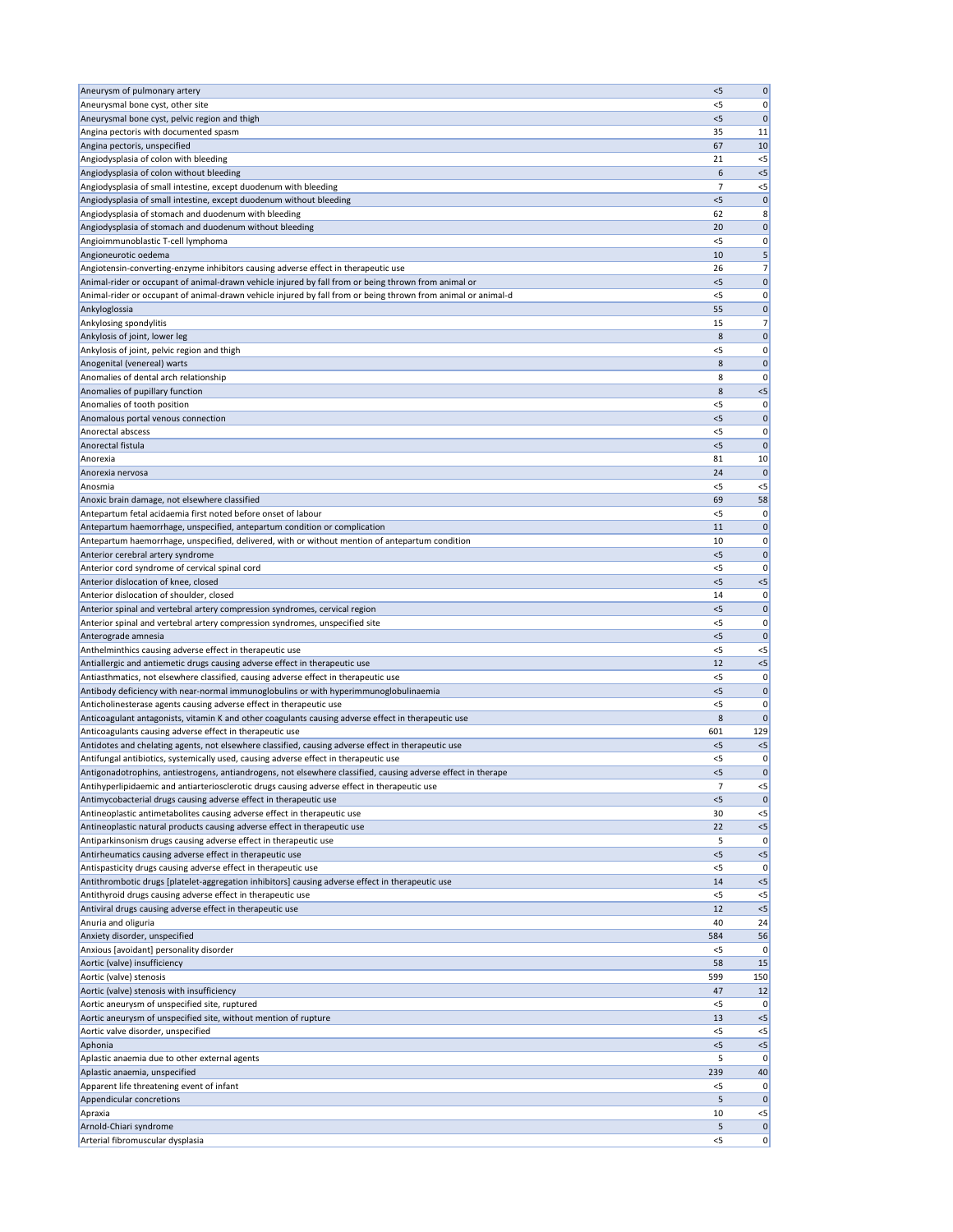| Arteriovenous fistula, acquired                                                                                                                                | 21             | $<$ 5                |
|----------------------------------------------------------------------------------------------------------------------------------------------------------------|----------------|----------------------|
| Arteriovenous malformation of cerebral vessels                                                                                                                 | $<$ 5          | $<$ 5                |
| Arteriovenous malformation of precerebral vessels                                                                                                              | $<$ 5          | 0                    |
| Arteritis, unspecified                                                                                                                                         | 30             | 5                    |
| Arthralgia of temporomandibular joint                                                                                                                          | 7              | $\mathbf 0$          |
| Arthritis and polyarthritis due to other specified bacterial agents, ankle and foot                                                                            | $<$ 5          | 0                    |
| Arthritis and polyarthritis due to other specified bacterial agents, forearm<br>Arthritis and polyarthritis due to other specified bacterial agents, lower leg | < 5<br>6       | $\mathbf 0$<br>$<$ 5 |
| Arthritis and polyarthritis due to other specified bacterial agents, pelvic region and thigh                                                                   | < 5            | $<$ 5                |
| Arthritis and polyarthritis due to other specified bacterial agents, shoulder region                                                                           | $<$ 5          | 0                    |
| Arthritis in mycoses other site                                                                                                                                | < 5            | $\mathbf 0$          |
| Arthritis in other bacterial diseases classified elsewhere, multiple sites                                                                                     | $<$ 5          | 0                    |
| Arthritis, unspecified, ankle and foot                                                                                                                         | 8              | 0                    |
| Arthritis, unspecified, forearm                                                                                                                                | $<$ 5          | 0                    |
| Arthritis, unspecified, hand                                                                                                                                   | $<$ 5          | 0                    |
| Arthritis, unspecified, lower leg                                                                                                                              | 5              | 0                    |
| Arthritis, unspecified, multiple sites                                                                                                                         | < 5            | $<$ 5                |
| Arthritis, unspecified, other site                                                                                                                             | $<$ 5          | 0                    |
| Arthritis, unspecified, pelvic region and thigh                                                                                                                | $<$ 5          | $<$ 5                |
| Arthritis, unspecified, shoulder region                                                                                                                        | 6              | $<$ 5                |
| Arthritis, unspecified, unspecified site                                                                                                                       | < 5            | $\mathbf 0$          |
| Arthropathic psoriasis                                                                                                                                         | 8<br>< 5       | $<$ 5<br>$\mathbf 0$ |
| Arthropathies in other specified diseases classified elsewhere<br>Arthropathy in neoplastic disease                                                            | $<$ 5          | 0                    |
| Arthropathy in other blood disorders                                                                                                                           | < 5            | 0                    |
| Arthrosis of first carpometacarpal joint, unspecified                                                                                                          | $<$ 5          | 0                    |
| Arthrosis, unspecified                                                                                                                                         | 145            | $<$ 5                |
| Articular disc disorder of the temporomandibular joint                                                                                                         | 5              | 0                    |
| Ascending cholangitis                                                                                                                                          | 51             | 12                   |
| <b>Ascites</b>                                                                                                                                                 | 584            | 106                  |
| Ascorbic acid deficiency                                                                                                                                       | $<$ 5          | 0                    |
| Asperger's syndrome                                                                                                                                            | $\overline{7}$ | 0                    |
| Asphyxia, unspecified                                                                                                                                          | 276            | 68                   |
| Asphyxiation                                                                                                                                                   | 9              | 6                    |
| Aspiration of fluid as the cause of abnormal reaction or later complication, without mention of misa                                                           | 11             | $<$ 5                |
| Aspiration of fluid as the cause of abnormal reaction or later complication, without mention of misadventure                                                   | 18             | 6                    |
| Assault by blunt object                                                                                                                                        | 10             | $<$ 5                |
| Assault by bodily force<br>Assault by other specified means                                                                                                    | 51<br>6        | $<$ 5<br>$\mathbf 0$ |
| Assault by pushing from high place                                                                                                                             | <5             | 0                    |
| Assault by rifle, shotgun and larger firearm discharge                                                                                                         | $<$ 5          | 0                    |
| Assault by sharp object                                                                                                                                        | 18             | $<$ 5                |
| Assault by smoke, fire and flames                                                                                                                              | $<$ 5          | $<$ 5                |
| Assault by unspecified chemical or noxious substance                                                                                                           | $<$ 5          | $<$ 5                |
| Assault by unspecified firearm discharge                                                                                                                       | < 5            | $\mathbf 0$          |
| Assault by unspecified means                                                                                                                                   | 6              | $<$ 5                |
| Assistance in dying                                                                                                                                            | 87             | 8                    |
| Asthma, unspecified, with stated status asthmaticus                                                                                                            | <5             | $<$ 5                |
| Asthma, unspecified, without stated status asthmaticus                                                                                                         | 84             | 6                    |
| Asymmetric intrauterine growth restriction [IUGR]                                                                                                              | 6              | 0                    |
| Asymptomatic human immunodeficiency virus [HIV] infection status                                                                                               | 20             | $<$ 5                |
| Ataxia, unspecified                                                                                                                                            | 76             |                      |
| Ataxic gait<br>Atelectasis                                                                                                                                     | 22             | $<$ 5                |
| Atherosclerosis of aorta                                                                                                                                       | 203<br>8       | 67<br>$<$ 5          |
| Atherosclerosis of arteries of extremities with gangrene                                                                                                       | 55             | $<$ 5                |
| Atherosclerosis of arteries of extremities without gangrene                                                                                                    | 175            | 20                   |
| Atherosclerosis of other arteries                                                                                                                              | 7              | $<$ 5                |
| Atherosclerosis of renal artery                                                                                                                                | 14             | $<$ 5                |
| Atherosclerotic cardiovascular disease, so described                                                                                                           | $<$ 5          | $<$ 5                |
| Atherosclerotic heart disease of artery bypass graft                                                                                                           | 16             | $<$ 5                |
| Atherosclerotic heart disease of autologous vein bypass graft                                                                                                  | 57             | 11                   |
| Atherosclerotic heart disease of native coronary artery                                                                                                        | 2741           | 876                  |
| Atherosclerotic heart disease of unspecified type of bypass graft                                                                                              | 8              | $<$ 5                |
| Atherosclerotic heart disease of unspecified type of vessel, native or graft                                                                                   | 301            | 74                   |
| Atopic dermatitis, unspecified                                                                                                                                 | $<$ 5          | 0                    |
| Atresia of bile ducts                                                                                                                                          |                | $\mathbf 0$          |
|                                                                                                                                                                | < 5            |                      |
| Atresia of oesophagus without fistula                                                                                                                          | $<$ 5          | 0                    |
| Atrial fibrillation, unspecified                                                                                                                               | 2795           | 754                  |
| Atrial flutter, unspecified                                                                                                                                    | 344            | 109                  |
| Atrial premature depolarization                                                                                                                                | $<$ 5<br>45    | $<$ 5                |
| Atrial septal defect<br>Atrioventricular block, complete                                                                                                       | 259            | 132                  |
| Atrioventricular block, first degree                                                                                                                           | 74             | 15                   |
| Atrioventricular block, second degree                                                                                                                          | 112            | 30                   |
| Atrioventricular septal defect                                                                                                                                 | $<$ 5          | 0                    |
| Atrophy of edentulous alveolar ridge                                                                                                                           | < 5            | $\mathbf 0$          |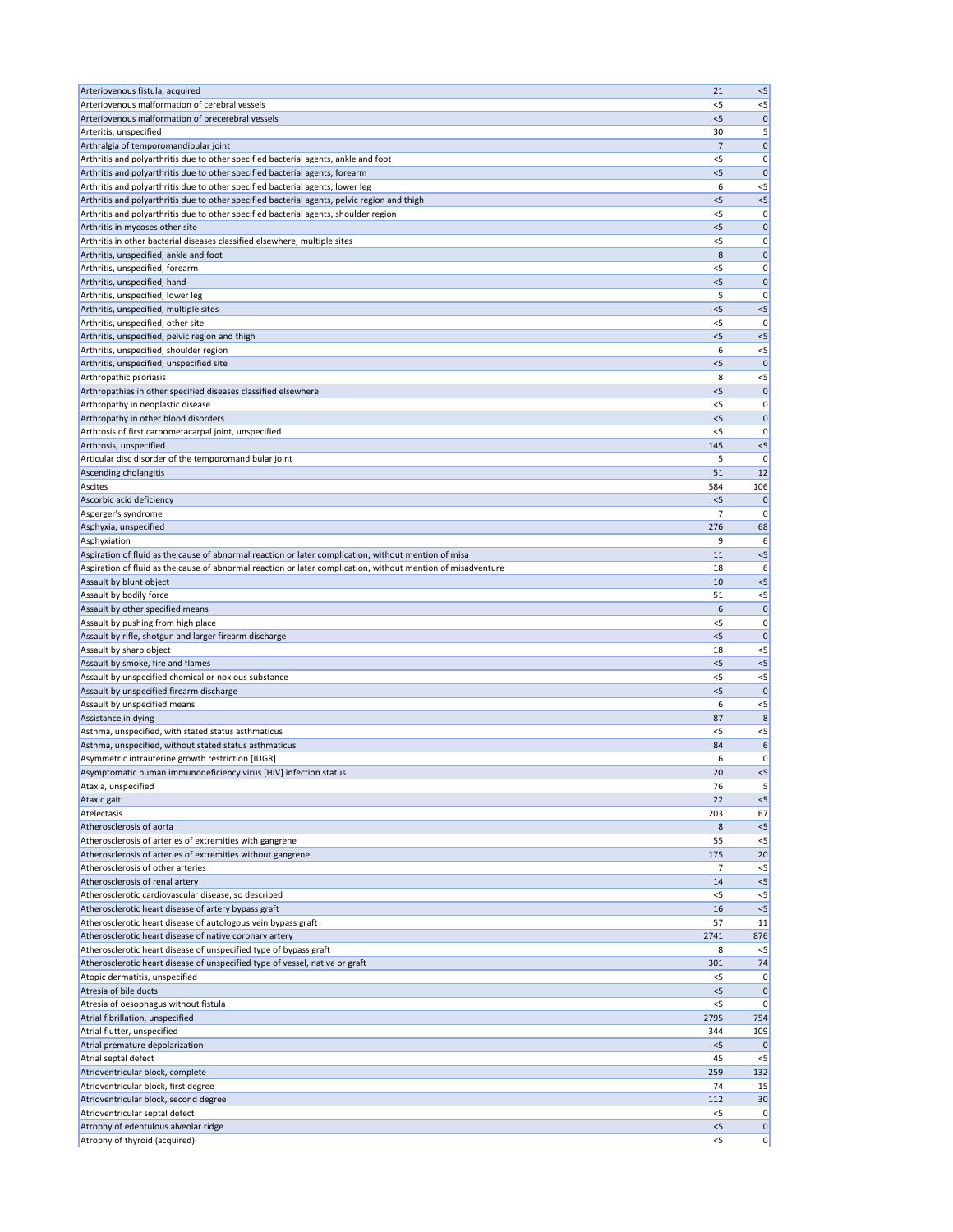| Atrophy of tongue papillae                                                                | < 5        | $\mathbf 0$       |
|-------------------------------------------------------------------------------------------|------------|-------------------|
| Atrophy of vulva                                                                          | <5         | 0                 |
| Attention to colostomy                                                                    | 57         | $<$ 5             |
| Attention to cystostomy                                                                   | $<$ 5      | 0                 |
| Attention to gastrostomy                                                                  | 6          | $\Omega$          |
| Attention to ileostomy                                                                    | 80         | $<$ 5             |
| Attention to other artificial openings                                                    | $<$ 5      | 0                 |
| Attention to other artificial openings of urinary tract                                   | $<$ 5      | 0                 |
| Attention to surgical dressings and sutures                                               | < 5        | $\mathbf 0$       |
| Attention to tracheostomy                                                                 | <5         | $<$ 5             |
| Atypical angina                                                                           | < 5        | $\mathbf 0$       |
| Atypical anorexia nervosa                                                                 | $<$ 5      | 0                 |
| Atypical atrial flutter                                                                   | 9          | $<$ 5             |
| Atypical facial pain                                                                      | $<$ 5      | 0                 |
| Atypical parenting situation                                                              | $<$ 5      | $\mathbf 0$       |
| <b>Auditory hallucinations</b>                                                            | 21         | 0                 |
| Autoimmune hepatitis                                                                      | 17         | $<$ 5             |
| Autoimmune thyroiditis                                                                    | 12         | 0                 |
| Autonomic dysreflexia                                                                     | 14         |                   |
| Autonomic neuropathy in endocrine and metabolic diseases                                  | 118        | 17                |
| Avulsion injury of ankle and foot (skin of)                                               | < 5        | $\mathbf 0$       |
| Avulsion, finger, hand, wrist                                                             | $<$ 5      | 0                 |
| <b>Babesiosis</b>                                                                         | $<$ 5      | 0                 |
| Bacillus fragilis [B. fragilis] as the cause of diseases classified to other chapters     | 16         | 5                 |
| Background retinopathy and retinal vascular changes                                       | $<$ 5      | $\mathbf 0$       |
| Bacterial foodborne intoxication, unspecified                                             | $<$ 5      | 0                 |
| Bacterial infection, unspecified                                                          | 265        | 46                |
| Bacterial intestinal infection, unspecified                                               | <5         | 0                 |
| Bacterial meningitis, unspecified                                                         | < 5        | $\mathbf 0$       |
| Bacterial meningoencephalitis and meningomyelitis, not elsewhere classified               | <5         | 0                 |
| Bacterial pneumonia, unspecified                                                          | 21         | 6                 |
| Bacterial sepsis of newborn, unspecified                                                  | $<$ 5      | 0                 |
| Balanitis in diseases classified elsewhere                                                | $<$ 5      | 0                 |
| Balanoposthitis                                                                           | 17         | $<$ 5             |
| Barbiturates, not elsewhere classified, causing adverse effect in therapeutic use         | $<$ 5      | $\Omega$          |
| Barrett's esophagus                                                                       | 47         | $<$ 5             |
| Bartonellosis, unspecified                                                                | < 5        | $<$ 5             |
| B-cell lymphoma, unspecified                                                              | 32         |                   |
|                                                                                           |            | $<$ 5             |
| Behçet's disease                                                                          | $<$ 5      | $\Omega$          |
| Bell's palsy                                                                              | 33         | 6                 |
| Benign hypertension                                                                       | 7903       | 1858              |
| Benign intracranial hypertension                                                          | -13        | $<$ 5             |
| Benign lipomatous neoplasm of intra-abdominal organs                                      | 10         | $\Omega$          |
| Benign lipomatous neoplasm of other sites                                                 | 8          | 0                 |
| Benign lipomatous neoplasm of skin and subcutaneous tissue of head, face and neck         | $<$ 5      | $\mathbf 0$       |
| Benign lipomatous neoplasm of skin and subcutaneous tissue of limbs                       | $<$ 5      | 0                 |
| Benign lipomatous neoplasm of skin and subcutaneous tissue of other and unspecified sites | $<$ 5      | 0                 |
| Benign lipomatous neoplasm of skin and subcutaneous tissue of trunk                       | 5          | 0                 |
| Benign lipomatous neoplasm of spermatic cord                                              | $<$ 5      | $\mathbf 0$       |
| Benign lipomatous neoplasm, unspecified                                                   | 7          | 0                 |
| Benign neoplasm of adrenal gland                                                          | 27         | 0                 |
| Benign neoplasm of anus and anal canal                                                    | $<$ 5      | 0                 |
| Benign neoplasm of appendix                                                               | $<$ 5      | $\mathbf 0$       |
| Benign neoplasm of ascending colon                                                        | 64         | 9                 |
| Benign neoplasm of bladder                                                                | $<$ 5      | 0                 |
| Benign neoplasm of bones of skull and face                                                | <5         | 0                 |
| Benign neoplasm of brain, infratentorial                                                  | < 5        | $<$ 5             |
| Benign neoplasm of brain, unspecified                                                     | <5         | 0                 |
| Benign neoplasm of breast                                                                 | < 5        | 0                 |
| Benign neoplasm of bronchus and lung                                                      | 11         | 0                 |
| Benign neoplasm of caecum                                                                 | 51         | $<$ 5             |
| Benign neoplasm of cerebral meninges                                                      | 54         | 6                 |
| Benign neoplasm of colon, unspecified                                                     | 26         | $<$ 5             |
| Benign neoplasm of cranial nerves                                                         | 11         | 5                 |
| Benign neoplasm of descending colon                                                       | 33         | $<$ 5             |
| Benign neoplasm of duodenum                                                               | $<$ 5      | $<$ 5             |
| Benign neoplasm of endocrine gland, unspecified                                           | < 5        | $\Omega$          |
| Benign neoplasm of extrahepatic bile ducts                                                | 9          | $<$ 5             |
| Benign neoplasm of heart                                                                  | 10         | $<$ 5             |
| Benign neoplasm of hypopharynx                                                            | $<$ 5      | 0                 |
| Benign neoplasm of kidney                                                                 | 10         | 0                 |
| Benign neoplasm of larynx                                                                 | 7          | 0                 |
| Benign neoplasm of liver                                                                  | 10         | 0                 |
| Benign neoplasm of long bones of lower limb                                               | $<$ 5      | 0                 |
| Benign neoplasm of lymph nodes                                                            | $<$ 5      | $\mathbf 0$       |
| Benign neoplasm of major salivary gland, unspecified                                      | $<$ 5      | 0                 |
| Benign neoplasm of mediastinum<br>Benign neoplasm of meninges, unspecified                | $<$ 5<br>5 | $\mathbf 0$<br> 0 |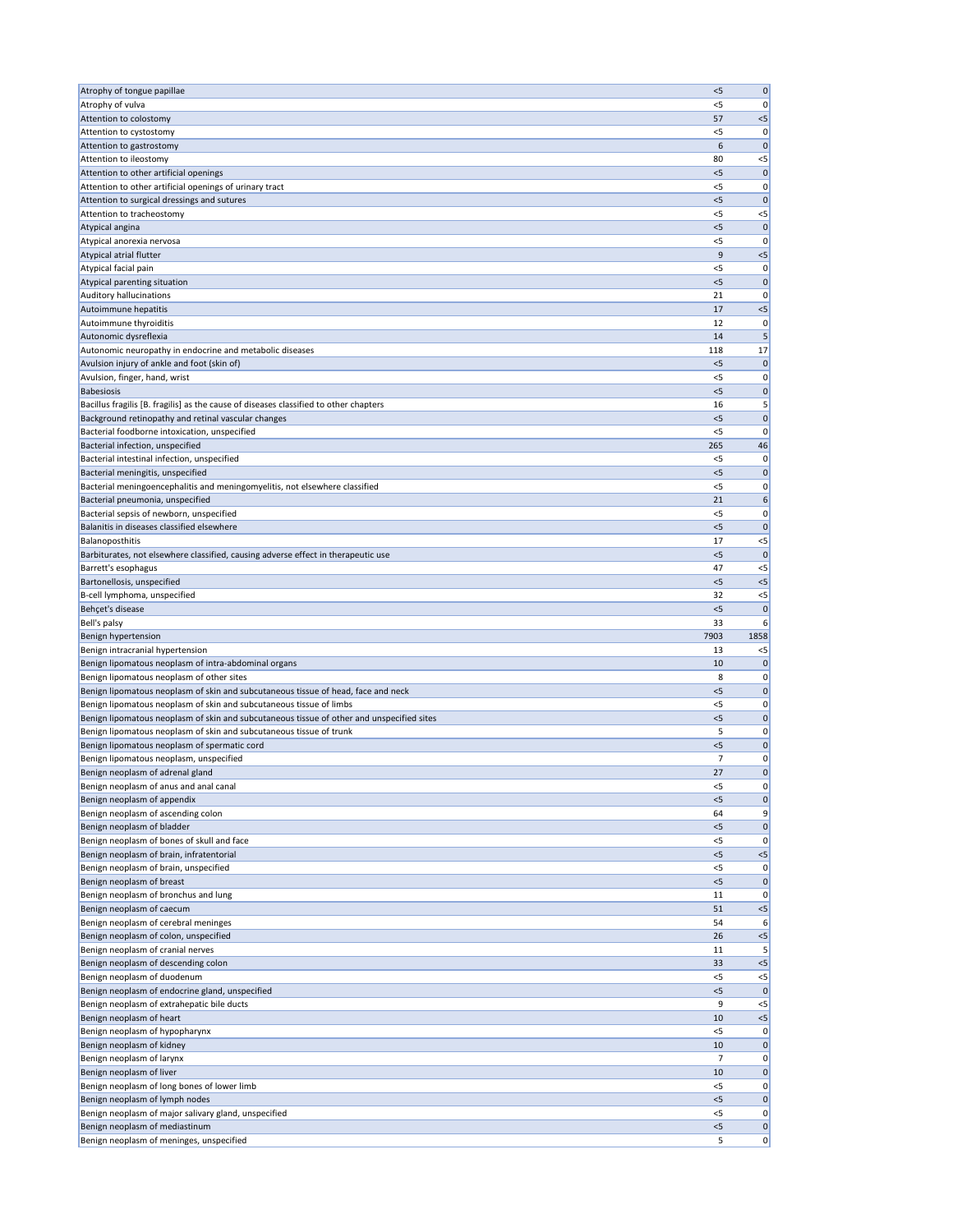| Benign neoplasm of mesothelial tissue of other sites                                                          | $<$ 5 | 0            |
|---------------------------------------------------------------------------------------------------------------|-------|--------------|
| Benign neoplasm of middle ear, nasal cavity and accessory sinuses                                             | $<$ 5 | 0            |
| Benign neoplasm of other and unspecified parts of mouth                                                       | $<$ 5 | 0            |
| Benign neoplasm of other and unspecified parts of small intestine                                             | $<$ 5 | 0            |
| Benign neoplasm of other major salivary glands                                                                | $<$ 5 | 0            |
| Benign neoplasm of other parts of oropharynx                                                                  | < 5   |              |
|                                                                                                               |       | $<$ 5        |
| Benign neoplasm of other specified female genital organs                                                      | $<$ 5 | $\mathbf 0$  |
| Benign neoplasm of other specified sites                                                                      | 6     | 0            |
| Benign neoplasm of ovary                                                                                      | 83    | $< 5$        |
| Benign neoplasm of pancreas                                                                                   | 7     | 0            |
|                                                                                                               | 22    |              |
| Benign neoplasm of parathyroid gland                                                                          |       | 0            |
| Benign neoplasm of peripheral nerves and autonomic nervous system of abdomen                                  | $<$ 5 | 0            |
| Benign neoplasm of peripheral nerves and autonomic nervous system of face, head and neck                      | $<$ 5 | 0            |
| Benign neoplasm of peripheral nerves and autonomic nervous system of lower limb, including hip                | $<$ 5 | 0            |
| Benign neoplasm of peripheral nerves and autonomic nervous system of pelvis                                   | $<$ 5 | 0            |
|                                                                                                               |       |              |
| Benign neoplasm of peripheral nerves and autonomic nervous system of trunk, unspecified                       | < 5   | 0            |
| Benign neoplasm of peripheral nerves and autonomic nervous system, upper limb, including shoulder             | $<$ 5 | 0            |
| Benign neoplasm of pituitary gland                                                                            | 26    | $<$ 5        |
| Benign neoplasm of prostate                                                                                   | $<$ 5 | $\mathbf{0}$ |
| Benign neoplasm of rectosigmoid junction                                                                      | 11    | $<$ 5        |
|                                                                                                               |       |              |
| Benign neoplasm of rectum                                                                                     | 21    | $< 5$        |
| Benign neoplasm of renal pelvis                                                                               | $<$ 5 | 0            |
| Benign neoplasm of retroperitoneum                                                                            | $<$ 5 | 0            |
| Benign neoplasm of sigmoid colon                                                                              | 42    | $< 5$        |
|                                                                                                               |       |              |
| Benign neoplasm of spinal meninges                                                                            | $<$ 5 | 0            |
| Benign neoplasm of thymus                                                                                     | $<$ 5 | 0            |
| Benign neoplasm of thyroid gland                                                                              | 29    | 0            |
| Benign neoplasm of tongue                                                                                     | $<$ 5 | 0            |
| Benign neoplasm of trachea                                                                                    | $<$ 5 | $\mathbf 0$  |
|                                                                                                               |       |              |
| Benign neoplasm of transverse colon                                                                           | 57    | $<$ 5        |
| Benign neoplasm of unspecified site                                                                           | $<$ 5 | $< 5$        |
| Benign neoplasm of uterine tubes and ligaments                                                                | <5    | 0            |
| Benign neoplasm of vertebral column                                                                           | $<$ 5 | $<$ 5        |
| Benign neoplasm of vulva                                                                                      | <5    | 0            |
|                                                                                                               |       |              |
| Benign neoplasm parotid gland                                                                                 | 26    | 0            |
| Benign paroxysmal vertigo                                                                                     | 49    | 0            |
| Benzodiazepines causing adverse effect in therapeutic use                                                     | 36    | 12           |
| Benzothiadiazine derivatives causing adverse effect in therapeutic use                                        | 19    | 6            |
|                                                                                                               | 48    |              |
| beta-Adrenoreceptor antagonists, not elsewhere classified, causing adverse effect in therapeutic use          |       | 8            |
| <b>Bicipital tendinitis</b>                                                                                   | $<$ 5 | 0            |
| <b>Bicornate uterus</b>                                                                                       | 12    | 0            |
| Bifascicular block                                                                                            | <5    | 0            |
| Bilateral femoral hernia, without obstruction or gangrene                                                     | $<$ 5 | 0            |
|                                                                                                               |       |              |
| Bilateral inguinal hernia, with obstruction, without gangrene                                                 | <5    | 0            |
| Bilateral inguinal hernia, without obstruction or gangrene                                                    | 20    | $< 5$        |
| <b>Biliary acute pancreatitis</b>                                                                             | 189   | 13           |
| Biliary cirrhosis, unspecified                                                                                | $<$ 5 | $< 5$        |
| <b>Biliary cyst</b>                                                                                           | $<$ 5 | 0            |
|                                                                                                               |       |              |
| Bimalleolar fracture of ankle, closed                                                                         | 92    | 5            |
| Bimalleolar fracture of ankle, open                                                                           | <5    | 0            |
| Bipolar affective disorder, current episode hypomanic                                                         | 7     | 0            |
| Bipolar affective disorder, current episode manic with psychotic symptoms                                     | 88    | 0            |
| Bipolar affective disorder, current episode manic without psychotic symptoms                                  | 71    | 0            |
|                                                                                                               |       |              |
| Bipolar affective disorder, current episode mild or moderate depression                                       | 12    | $<$ 5        |
| Bipolar affective disorder, current episode mixed                                                             | 8     | 0            |
| Bipolar affective disorder, current episode severe depression with psychotic symptoms                         | 7     | 0            |
| Bipolar affective disorder, current episode severe depression without psychotic symptoms                      | 12    | 0            |
| Bipolar affective disorder, currently in remission                                                            | <5    | 0            |
|                                                                                                               | 186   | 15           |
| Bipolar affective disorder, unspecified                                                                       |       |              |
| Birth injury to face                                                                                          | <5    | 0            |
| Bitten by rat                                                                                                 | $<$ 5 | 0            |
| Bitten or struck by dog                                                                                       | 13    | 0            |
| Bitten or struck by other mammals                                                                             | 10    | $< 5$        |
|                                                                                                               |       |              |
| Bitten or stung by nonvenomous insect and other nonvenomous arthropods                                        | 12    | $< 5$        |
| Bladder disorder, unspecified                                                                                 | < 5   | $\mathbf 0$  |
| <b>Bladder-neck obstruction</b>                                                                               | 46    | $< 5$        |
| Blepharitis                                                                                                   | 13    | $< 5$        |
| Blepharoconjunctivitis                                                                                        | $<$ 5 | 0            |
|                                                                                                               |       |              |
| Blindness, binocular                                                                                          | 18    | $< 5$        |
| Blindness, monocular                                                                                          | $<$ 5 | 0            |
| Blood alcohol level of 20-39 mg/100 ml                                                                        | $<$ 5 | 0            |
| Blood glucose between 12.0 - 13.9 mmol/L post-meal (or NOS)                                                   | $<$ 5 | $<$ 5        |
|                                                                                                               |       |              |
| Blood glucose between 8.0 - 11.9 mmol/L pre-meal (fasting)                                                    | $<$ 5 | $\mathbf{0}$ |
| Blood glucose greater than or equal to 14.0 mmol/L post-meal (or NOS)                                         | 16    | $<$ 5        |
| Blood glucose greater than or equal to 14.0 mmol/L pre-meal (fasting)                                         | < 5   | $\mathbf{0}$ |
| Blood-sampling as the cause of abnormal reaction or later complication, without mention of misadventure at th | $<$ 5 | 0            |
| Bloodstream infection and inflammatory reaction due to central venous catheter                                | 68    | 21           |
|                                                                                                               | $<$ 5 | 0            |
| Bone marrow transplant status                                                                                 |       |              |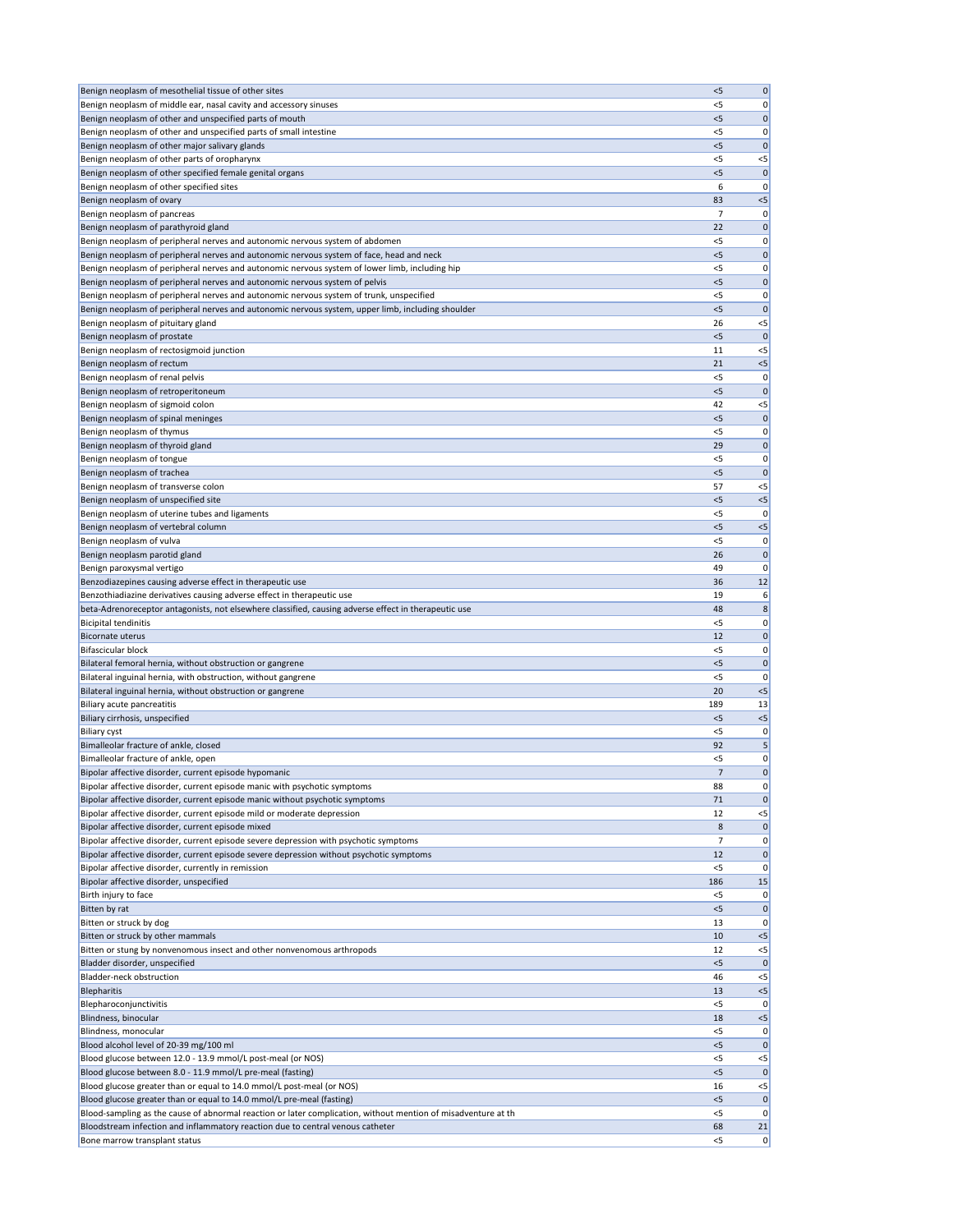| <b>Brachial plexus disorders</b>                                                                                                                      | 10             | $< 5$                 |
|-------------------------------------------------------------------------------------------------------------------------------------------------------|----------------|-----------------------|
| Bradycardia, unspecified                                                                                                                              | 597            | 176                   |
| Brain stem stroke syndrome<br><b>Bronchiectasis</b>                                                                                                   | 13<br>21       | $\mathbf 0$           |
| Bronchitis and pneumonitis due to chemicals, gases, fumes and vapours                                                                                 | $<$ 5          | $<$ 5<br>$\mathbf{0}$ |
| Bronchitis, not specified as acute or chronic                                                                                                         | 5              | 0                     |
| Bronchopneumonia, unspecified                                                                                                                         | 289            | 55                    |
| Bronchopulmonary dysplasia originating in the perinatal period                                                                                        | $<$ 5          | 0                     |
| Bruising of scalp due to birth injury                                                                                                                 | 5              | $\mathbf{0}$          |
| Budd-Chiari syndrome                                                                                                                                  | <5             | 0                     |
| Bulimia nervosa                                                                                                                                       | 9              | $\mathbf{0}$          |
| Bullous disorders in diseases classified elsewhere                                                                                                    | $<$ 5          | $< 5$                 |
| Bullous erythema multiforme                                                                                                                           | $<$ 5          | < 5                   |
| <b>Bullous keratopathy</b><br><b>Bullous pemphigoid</b>                                                                                               | $<$ 5<br>10    | 0<br>$\mathbf 0$      |
| Burkitt lymphoma                                                                                                                                      | 18             | 0                     |
| Burn of eyelid and periocular area                                                                                                                    | $<$ 5          | $< 5$                 |
| Burn of first degree of head and neck                                                                                                                 | $<$ 5          | 0                     |
| Burn of first degree of hip and lower limb, except ankle and foot                                                                                     | < 5            | $\mathbf 0$           |
| Burn of first degree of shoulder and upper limb, except wrist and hand                                                                                | $<$ 5          | 0                     |
| Burn of first degree of trunk                                                                                                                         | < 5            | $\mathbf{0}$          |
| Burn of larynx and trachea                                                                                                                            | $<$ 5          | 0                     |
| Burn of mouth and pharynx<br>Burn of oesophagus                                                                                                       | $<$ 5<br>$<$ 5 | $\mathbf 0$<br>$<$ 5  |
| Burn of other parts of alimentary tract                                                                                                               | $<$ 5          | $\mathbf{0}$          |
| Burn of second degree of ankle and foot                                                                                                               | $<$ 5          | 0                     |
| Burn of second degree of hip and lower limb, except ankle and foot                                                                                    | 5              | $\mathbf{0}$          |
| Burn of second degree of shoulder and upper limb, except wrist and hand                                                                               | $<$ 5          | $<$ 5                 |
| Burn of second degree of trunk                                                                                                                        | $\overline{7}$ | $<$ 5                 |
| Burn of second degree of wrist and hand                                                                                                               | <5             | 0                     |
| Burn of third degree of head and neck                                                                                                                 | $<$ 5          | $<$ 5                 |
| Burn of third degree of hip and lower limb, except ankle and foot                                                                                     | 5              | $<$ 5                 |
| Burn of third degree of shoulder and upper limb, except wrist and hand                                                                                | $<$ 5          | $<$ 5                 |
| Burn of third degree of trunk<br>Burn of third degree of wrist and hand                                                                               | $<$ 5<br>< 5   | $<$ 5<br>$< 5$        |
| Burn of unspecified degree of ankle and foot                                                                                                          | $<$ 5          | 0                     |
| Burn of unspecified degree of head and neck                                                                                                           | < 5            | $\mathbf 0$           |
| Burn of unspecified degree of hip and lower limb, except ankle and foot                                                                               | $<$ 5          | $<$ 5                 |
| Burn of unspecified degree of shoulder and upper limb, except wrist and hand                                                                          | < 5            | $\mathbf 0$           |
| Burn of unspecified degree of trunk                                                                                                                   | $<$ 5          | 0                     |
| Burn of unspecified degree of wrist and hand                                                                                                          | $<$ 5          | $\mathbf 0$           |
| Burn-out                                                                                                                                              | $<$ 5          | 0                     |
| Burns involving 10-19% of body surface with 0% or unspecified third degree burns                                                                      | $<$ 5          | $<$ 5                 |
| Burns involving 10-19% of body surface with 10-19% third degree burns<br>Burns involving 10-19% of body surface with less than 10% third degree burns | $<$ 5<br>$<$ 5 | $<$ 5<br>$< 5$        |
| Burns involving 20-29% of body surface with 20-29% third degree burns                                                                                 | $<$ 5          | 0                     |
| Burns involving 40-49% of body surface with 40-49% third degree burns                                                                                 | < 5            | $<$ 5                 |
| Burns involving less than 10% of body surface with 0% or unspecified third degree burns                                                               | 19             | $<$ 5                 |
| Burns involving less than 10% of body surface with less than 10% third degree burns                                                                   | 12             | $< 5$                 |
| Burns of multiple regions, at least one burn of third degree mentioned                                                                                | 5              | $<$ 5                 |
| Burns of multiple regions, no more than second-degree burns mentioned                                                                                 | $<$ 5          | $\mathbf 0$           |
| Burns of multiple regions, unspecified degree                                                                                                         | $<$ 5          | 0                     |
| <b>Bursitis of hand</b><br>Bursitis of shoulder                                                                                                       | $<$ 5<br>7     | $\mathbf 0$<br>0      |
| Bus occupant injured in noncollision transport accident, passenger, nontraffic accident                                                               | < 5            | $\mathbf 0$           |
| Butyrophenone and thioxanthene neuroleptics causing adverse effect in therapeutic use                                                                 | 6              | $<$ 5                 |
| Cachexia                                                                                                                                              | 500            | 26                    |
| Calcaneal spur                                                                                                                                        | <5             | 0                     |
| Calcific tendinitis of shoulder                                                                                                                       | $<$ 5          | $\mathbf 0$           |
| Calcification and ossification of muscle, unspecified, other site                                                                                     | $<$ 5          | 0                     |
| Calcification and ossification of muscle, unspecified, pelvic region and thigh                                                                        | $<$ 5          | 0                     |
| Calcinosis cutis<br>Calcium-channel blockers causing adverse effect in therapeutic use                                                                | $<$ 5          | $<$ 5                 |
| Calculus in bladder                                                                                                                                   | 19<br>69       | $\mathsf{P}$<br>$<$ 5 |
| Calculus in urethra                                                                                                                                   | $<$ 5          | $\mathbf{0}$          |
| Calculus of bile duct with cholangitis with obstruction                                                                                               | 20             | $<$ 5                 |
| Calculus of bile duct with cholangitis without mention of obstruction                                                                                 | 54             | $<$ 5                 |
| Calculus of bile duct with cholecystitis with obstruction                                                                                             | 36             | $<$ 5                 |
| Calculus of bile duct with cholecystitis without mention of obstruction                                                                               | 112            | 7 <sup>1</sup>        |
| Calculus of bile duct without cholangitis or cholecystitis with obstruction                                                                           | 50             | 0                     |
| Calculus of bile duct without cholangitis or cholecystitis without mention of obstruction                                                             | 115            | 5                     |
| Calculus of gallbladder with acute cholecystitis with obstruction                                                                                     | 31             | $<$ 5                 |
| Calculus of gallbladder with acute cholecystitis without mention of obstruction<br>Calculus of gallbladder with other cholecystitis with obstruction  | 468<br>12      | 26<br>$<$ 5           |
| Calculus of gallbladder with other cholecystitis without mention of obstruction                                                                       | 371            | 8                     |
| Calculus of gallbladder without cholecystitis with obstruction                                                                                        | $<$ 5          | 0                     |
| Calculus of gallbladder without cholecystitis without mention of obstruction                                                                          | 79             | $\boldsymbol{6}$      |
| Calculus of kidney                                                                                                                                    | 156            | 11                    |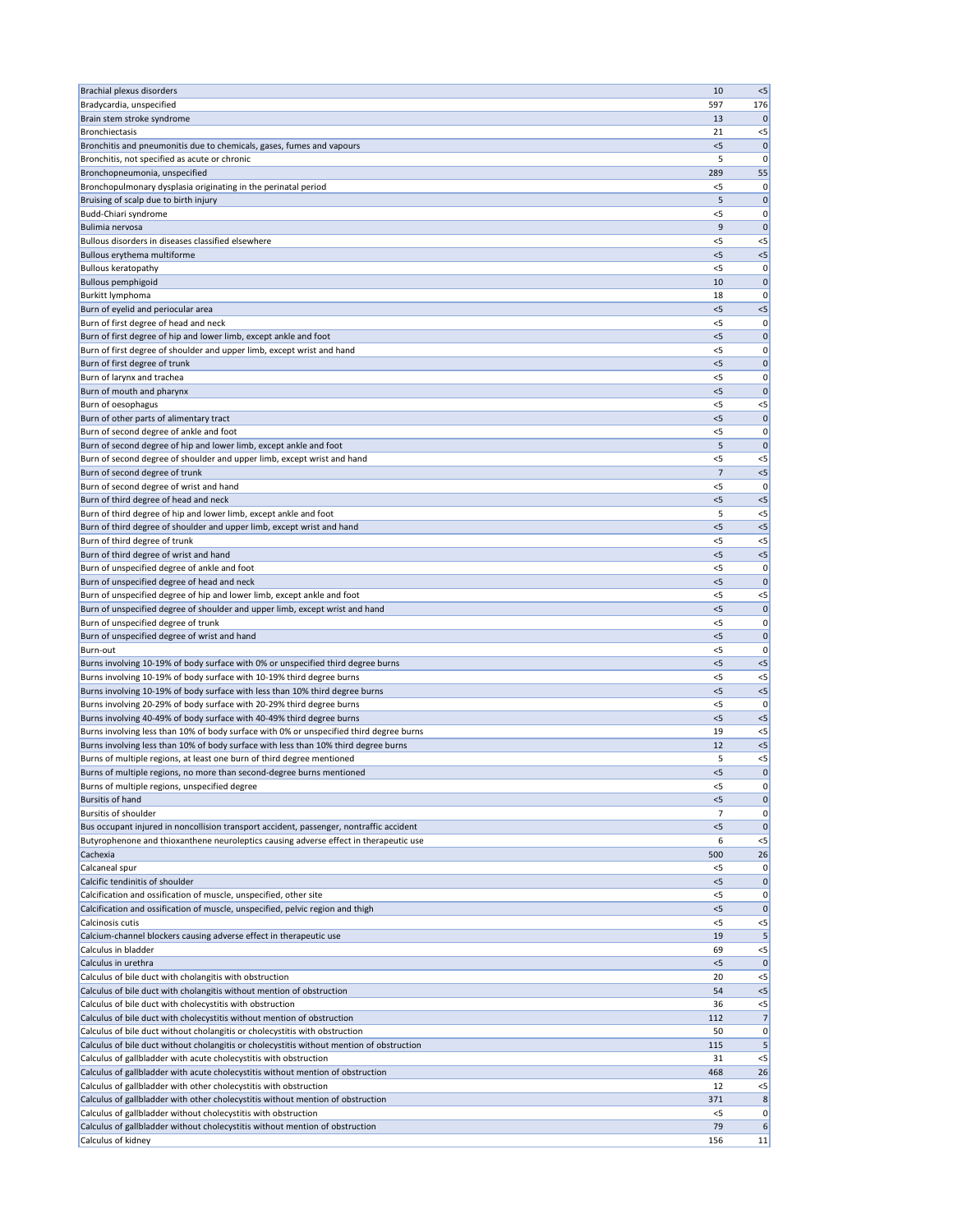| Calculus of kidney with calculus of ureter                                                                                                                                                  | 26             | $<$ 5                |
|---------------------------------------------------------------------------------------------------------------------------------------------------------------------------------------------|----------------|----------------------|
| Calculus of ureter                                                                                                                                                                          | 131            | 7                    |
| Campylobacter enteritis                                                                                                                                                                     | 18             | $\mathbf 0$          |
| Candidal endocarditis                                                                                                                                                                       | <5             | $<$ 5                |
| Candidal enteritis                                                                                                                                                                          | < 5            | $<$ 5                |
| Candidal esophagitis                                                                                                                                                                        | 35             | $<$ 5                |
| Candidal otitis externa                                                                                                                                                                     | $<$ 5          | C                    |
| Candidal sepsis<br>Candidal stomatitis                                                                                                                                                      | 22<br>229      | 14<br>31             |
| Candidiasis of other sites                                                                                                                                                                  | 65             | 24                   |
| Candidiasis of other urogenital sites                                                                                                                                                       | 111            | 33                   |
| Candidiasis of skin and nail                                                                                                                                                                | 57             | 10                   |
| Candidiasis of vulva and vagina                                                                                                                                                             | 41             | 5                    |
| Candidiasis, unspecified                                                                                                                                                                    | 44             | 7 <sup>1</sup>       |
| Cannabinosis                                                                                                                                                                                | < 5            | 0                    |
| Car occupant [any] injured in other specified transport accidents                                                                                                                           | $<$ 5          | 0                    |
| Car occupant [any] injured in unspecified nontraffic accident                                                                                                                               | $<$ 5          | $\Omega$             |
| Car occupant [any] injured in unspecified traffic accident                                                                                                                                  | 16             | $<$ 5                |
| Car occupant injured in collision with car, pick-up truck or van, driver, nontraffic accident                                                                                               | $<$ 5          | 0                    |
| Car occupant injured in collision with car, pick-up truck or van, driver, traffic accident                                                                                                  | 48             |                      |
| Car occupant injured in collision with car, pick-up truck or van, passenger, traffic accident                                                                                               | 11             | $<$ 5                |
| Car occupant injured in collision with car, pick-up truck or van, unspecified car occupant, traffic                                                                                         | $<$ 5          | 0                    |
| Car occupant injured in collision with car, pick-up truck or van, unspecified car occupant, traffic accident                                                                                | < 5            | 0                    |
| Car occupant injured in collision with fixed or stationary object, driver, nontraffic accident                                                                                              | $<$ 5          | $<$ 5                |
| Car occupant injured in collision with fixed or stationary object, driver, traffic accident                                                                                                 | 26             | 8                    |
| Car occupant injured in collision with fixed or stationary object, passenger, traffic accident                                                                                              | 5              | $<$ 5                |
| Car occupant injured in collision with heavy transport vehicle or bus, driver, traffic accident                                                                                             | $<$ 5          | $<$ 5                |
| Car occupant injured in collision with heavy transport vehicle or bus, passenger, traffic accident<br>Car occupant injured in collision with pedestrian or animal, driver, traffic accident | $<$ 5<br>$<$ 5 | 0<br>0               |
| Car occupant injured in collision with two- or three-wheeled motor vehicle, driver, traffic accident                                                                                        | <5             | 0                    |
| Car occupant injured in noncollision transport accident, driver, nontraffic accident                                                                                                        | $<$ 5          | $<$ 5                |
| Car occupant injured in noncollision transport accident, driver, traffic accident                                                                                                           | 40             | 12                   |
| Car occupant injured in noncollision transport accident, passenger, nontraffic accident                                                                                                     | $<$ 5          | $<$ 5                |
| Car occupant injured in noncollision transport accident, passenger, traffic accident                                                                                                        | 12             | $<$ 5                |
| Car occupant injured in noncollision transport accident, unspecified car occupant, nontraffic accident                                                                                      | < 5            | C                    |
| Car occupant injured in noncollision transport accident, unspecified car occupant, traffic accident                                                                                         | $<$ 5          | $<$ 5                |
| Car occupant injured in noncollision transport accident, while boarding or alighting                                                                                                        | 13             | 0                    |
| Carcinoma in situ of bladder                                                                                                                                                                | 11             | 0                    |
| Carcinoma in situ of bronchus and lung                                                                                                                                                      | < 5            | 0                    |
| Carcinoma in situ of cervix, unspecified                                                                                                                                                    | 22             | 0                    |
| Carcinoma in situ of endocervix                                                                                                                                                             | $<$ 5          | $\mathbf 0$          |
| Carcinoma in situ of exocervix                                                                                                                                                              | <5             | 0                    |
| Carcinoma in situ of larynx                                                                                                                                                                 | $<$ 5          | 0                    |
| Carcinoma in situ of left breast, unspecified                                                                                                                                               | 10             | 0                    |
| Carcinoma in situ of other and unspecified urinary organs                                                                                                                                   | $<$ 5          | $\Omega$             |
| Carcinoma in situ of other parts of respiratory system                                                                                                                                      | $<$ 5          | $<$ 5                |
| Carcinoma in situ of other specified digestive organs                                                                                                                                       | < 5            | 0                    |
| Carcinoma in situ of penis                                                                                                                                                                  | $<$ 5          | 0                    |
| Carcinoma in situ of prostate                                                                                                                                                               | $\overline{7}$ | 0                    |
| Carcinoma in situ of right breast, unspecified<br>Carcinoma in situ of skin of other and unspecified parts of face                                                                          | 13<br>$<$ 5    | $<$ 5<br>$\mathbf 0$ |
| Carcinoma in situ of skin of scalp and neck                                                                                                                                                 | $<$ 5          | 0                    |
| Carcinoma in situ of skin of upper limb, including shoulder                                                                                                                                 | $<$ 5          | 0                    |
| Carcinoma in situ of thyroid and other endocrine glands                                                                                                                                     | $<$ 5          | 0                    |
| Carcinoma in situ of tongue                                                                                                                                                                 | $<$ 5          | 0                    |
| Carcinoma in situ of vulva                                                                                                                                                                  | 13             | $\mathbf 0$          |
| Cardiac arrest with successful resuscitation                                                                                                                                                | 288            | 249                  |
| Cardiac arrest, unspecified                                                                                                                                                                 | 141            | 61                   |
| Cardiac arrhythmia, unspecified                                                                                                                                                             | 16             | $<$ 5                |
| Cardiac catheterization as the cause of abnormal reaction or later complication, without mention of                                                                                         | 177            | 79                   |
| Cardiac catheterization as the cause of abnormal reaction or later complication, without mention of misadvent                                                                               | 7              | $<$ 5                |
| Cardiac murmur, unspecified                                                                                                                                                                 | 33             | 5                    |
| Cardiac rehabilitation                                                                                                                                                                      | $5$            | $\mathbf 0$          |
| Cardiac septal defect, acquired                                                                                                                                                             | $<$ 5          | $<$ 5                |
| Cardiac-stimulant glycosides and drugs of similar action causing adverse effect in therapeutic use                                                                                          | 30             | < 5                  |
| Cardiogenic shock                                                                                                                                                                           | 160            | 120                  |
| Cardiomegaly                                                                                                                                                                                | 66             | 15                   |
| Cardiomyopathy due to drugs and other external agents                                                                                                                                       | <5             | $<$ 5                |
| Cardiomyopathy in infectious and parasitic diseases classified elsewhere                                                                                                                    | < 5            | $<$ 5                |
| Cardiomyopathy in metabolic diseases<br>Cardiomyopathy in other diseases classified elsewhere                                                                                               | 14<br>< 5      | $<$ 5<br>$<$ 5       |
| Cardiomyopathy in the puerperium, postpartum condition or complication                                                                                                                      | $<$ 5          | 0                    |
| Cardiomyopathy, unspecified                                                                                                                                                                 | 124            | 31                   |
| Cardiovascular devices associated with adverse incidents, miscellaneous devices, not elsewhere classified                                                                                   | $<$ 5          | $<$ 5                |
| Cardiovascular devices associated with adverse incidents, prosthetic and other implants, materials a                                                                                        | 13             | < 5                  |
| Cardiovascular devices associated with adverse incidents, prosthetic and other implants, materials and access                                                                               | 9              | $<$ 5                |
| Cardiovascular devices associated with adverse incidents, surgical instruments, materials and devices (includ                                                                               | $<$ 5          | 0                    |
| Cardiovascular disease, unspecified                                                                                                                                                         | $<$ 5          | 0                    |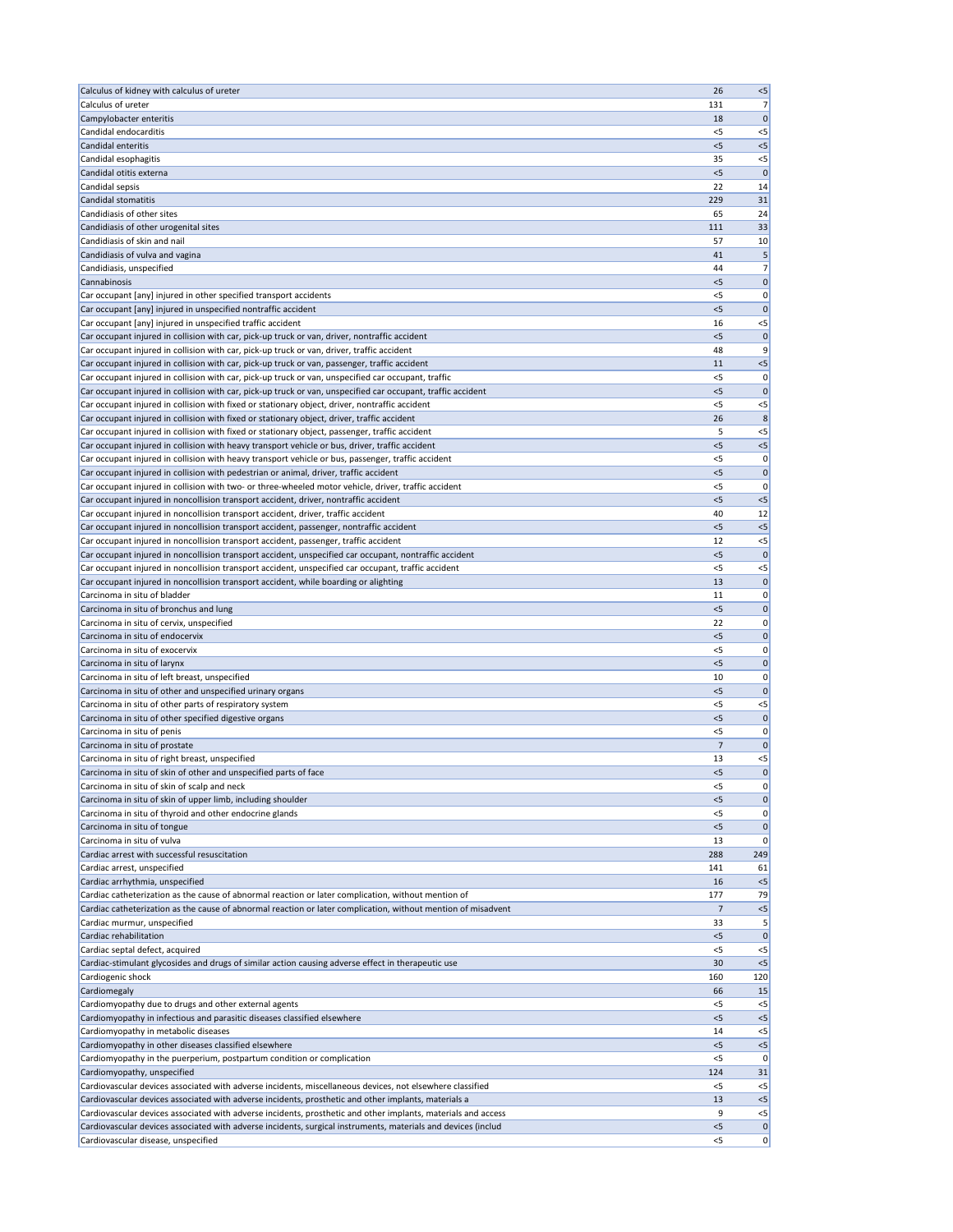| Care and examination immediately after delivery                                                                                | 6              | $\mathbf 0$          |
|--------------------------------------------------------------------------------------------------------------------------------|----------------|----------------------|
| Care involving use of other rehabilitation procedures                                                                          | 186            | 7 <sup>1</sup>       |
| Care involving use of rehabilitation procedure, unspecified<br>Caries of dentine                                               | 2575<br><5     | 267<br>0             |
| Carotid artery syndrome (hemispheric)                                                                                          | $<$ 5          | $\mathbf 0$          |
| Carpal tunnel syndrome                                                                                                         | 10             | 0                    |
| Carrier of drug-resistant enterococcus                                                                                         | 7              | $< 5$                |
| Carrier of drug-resistant staphylococcus                                                                                       | 333            | 34                   |
| Carrier of drug-resistant streptococcus                                                                                        | < 5            | $\mathbf 0$          |
| Carrier of infections with a predominantly sexual mode of transmission<br>Carrier of other drug-resistant micro-organism       | 6<br>$<$ 5     | 0<br>$< 5$           |
| Carrier of other intestinal infectious diseases                                                                                | $<$ 5          | 0                    |
| Carrier of other specified bacterial diseases                                                                                  | 440            | $<$ 5                |
| Cataract (lens) fragments in eye following cataract surgery                                                                    | $<$ 5          | 0                    |
| Cataract, unspecified                                                                                                          | 26             | $<$ 5                |
| Catatonic schizophrenia                                                                                                        | 11             | 0                    |
| Cat-scratch disease<br>Cauda equina syndrome                                                                                   | $<$ 5<br>16    | < 5<br>$<$ 5         |
| Caught, crushed, jammed or pinched in or between objects                                                                       | < 5            | $\mathbf{0}$         |
| Cefalosporins and other beta-lactam antibiotics causing adverse effect in therapeutic use                                      | 48             | $<$ 5                |
| Cellulitis and abscess of mouth                                                                                                | 42             | $<$ 5                |
| Cellulitis of abdominal wall                                                                                                   | 42             | 11                   |
| Cellulitis of back [any part except buttock]                                                                                   | 7              | $<$ 5                |
| Cellulitis of buttock<br>Cellulitis of chest wall                                                                              | 14<br>14       | 0<br>$<$ 5           |
| Cellulitis of external ear                                                                                                     | $<$ 5          | 0                    |
| Cellulitis of face                                                                                                             | 25             | $\mathbf 0$          |
| Cellulitis of finger                                                                                                           | 13             | 0                    |
| Cellulitis of groin                                                                                                            | 12             | $\mathbf{0}$         |
| Cellulitis of lower limb                                                                                                       | 722            | 65                   |
| Cellulitis of other sites                                                                                                      | 27             | $<$ 5                |
| Cellulitis of penis<br>Cellulitis of perineum                                                                                  | <5<br>5        | 0<br>$\mathbf 0$     |
| Cellulitis of toe                                                                                                              | 36             | $< 5$                |
| Cellulitis of trunk, unspecified                                                                                               | 7              | < 5                  |
| Cellulitis of upper limb                                                                                                       | 220            | 36                   |
| Cellulitis, unspecified                                                                                                        | 50             | < 5                  |
| Central cord lesion of cervical spinal cord                                                                                    | 8              | $<$ 5                |
| Central cord lesion of lumbar spinal cord<br>Central perforation of tympanic membrane                                          | $<$ 5<br>$<$ 5 | $< 5$<br>0           |
| Central pontine myelinolysis                                                                                                   | $<$ 5          | $\mathbf 0$          |
| Central retinal artery occlusion                                                                                               | <5             | $<$ 5                |
| Centrally acting and adrenergic-neuron-blocking agents, not elsewhere classified, causing adverse ef                           | $<$ 5          | $\mathbf{0}$         |
| Centrally acting and adrenergic-neuron-blocking agents, not elsewhere classified, causing adverse effect in t                  | $<$ 5          | $<$ 5                |
| Centrilobular emphysema                                                                                                        | < 5            | $\mathbf 0$          |
| Cephalhaematoma due to birth injury                                                                                            | 9<br>< 5       | 0                    |
| Cerebellar stroke syndrome<br>Cerebral amyloid angiopathy                                                                      | 14             | $\mathbf 0$<br>$<$ 5 |
| Cerebral aneurysm, nonruptured                                                                                                 | 33             | 7                    |
| Cerebral arteritis, not elsewhere classified                                                                                   | 7              | $< 5$                |
| Cerebral atherosclerosis                                                                                                       | < 5            | $\mathbf 0$          |
| Cerebral cryptococcosis                                                                                                        | < 5            | 0                    |
| Cerebral cysts                                                                                                                 | 8              | $\mathbf 0$          |
| Cerebral infarction due to cerebral venous thrombosis, nonpyogenic<br>Cerebral infarction due to embolism of cerebral arteries | $<$ 5<br>172   | 0<br>25              |
| Cerebral infarction due to embolism of precerebral arteries                                                                    | 11             | $<$ 5                |
| Cerebral infarction due to thrombosis of cerebral arteries                                                                     | 72             | 11                   |
| Cerebral infarction due to thrombosis of precerebral arteries                                                                  | 24             | 5                    |
| Cerebral infarction due to unspecified occlusion or stenosis of cerebral arteries                                              | 437            | 64                   |
| Cerebral infarction due to unspecified occlusion or stenosis of precerebral arteries                                           | 70             | 6                    |
| Cerebral infarction, unspecified<br>Cerebral oedema                                                                            | 563<br>19      | 76<br>12             |
| Cerebral palsy, unspecified                                                                                                    | 27             | $< 5$                |
| Cerebrospinal fluid leak from spinal puncture                                                                                  | $<$ 5          | $<$ 5                |
| Cerebrospinal fluid leak unspecified                                                                                           | 11             | $<$ 5                |
| Cerebrospinal fluid leak within cranium                                                                                        | 11             | $<$ 5                |
| Cerebrospinal fluid otorrhea (leak)                                                                                            | < 5            | $\mathbf{0}$         |
| Cerebrospinal fluid rhinorrhea (leak)                                                                                          | 6              | $<$ 5                |
| Cerebrovascular disease, unspecified<br>Cervical disc disorder with myelopathy                                                 | 9<br>52        | $< 5$<br>$<$ 5       |
| Cervical disc disorder with radiculopathy                                                                                      | 12             | 0                    |
| Cervicalgia                                                                                                                    | 41             | $<$ 5                |
| Chalazion                                                                                                                      | < 5            | $\mathbf 0$          |
| Change in bowel habit                                                                                                          | 10             | 0                    |
| Changes in skin texture                                                                                                        | < 5            | $< 5$                |
| Cheek and lip biting<br>Chemotherapy session for neoplasm                                                                      | $<$ 5<br>206   | 0 <br>$<$ 5          |
| Chest pain on breathing                                                                                                        | $<$ 5          | 0                    |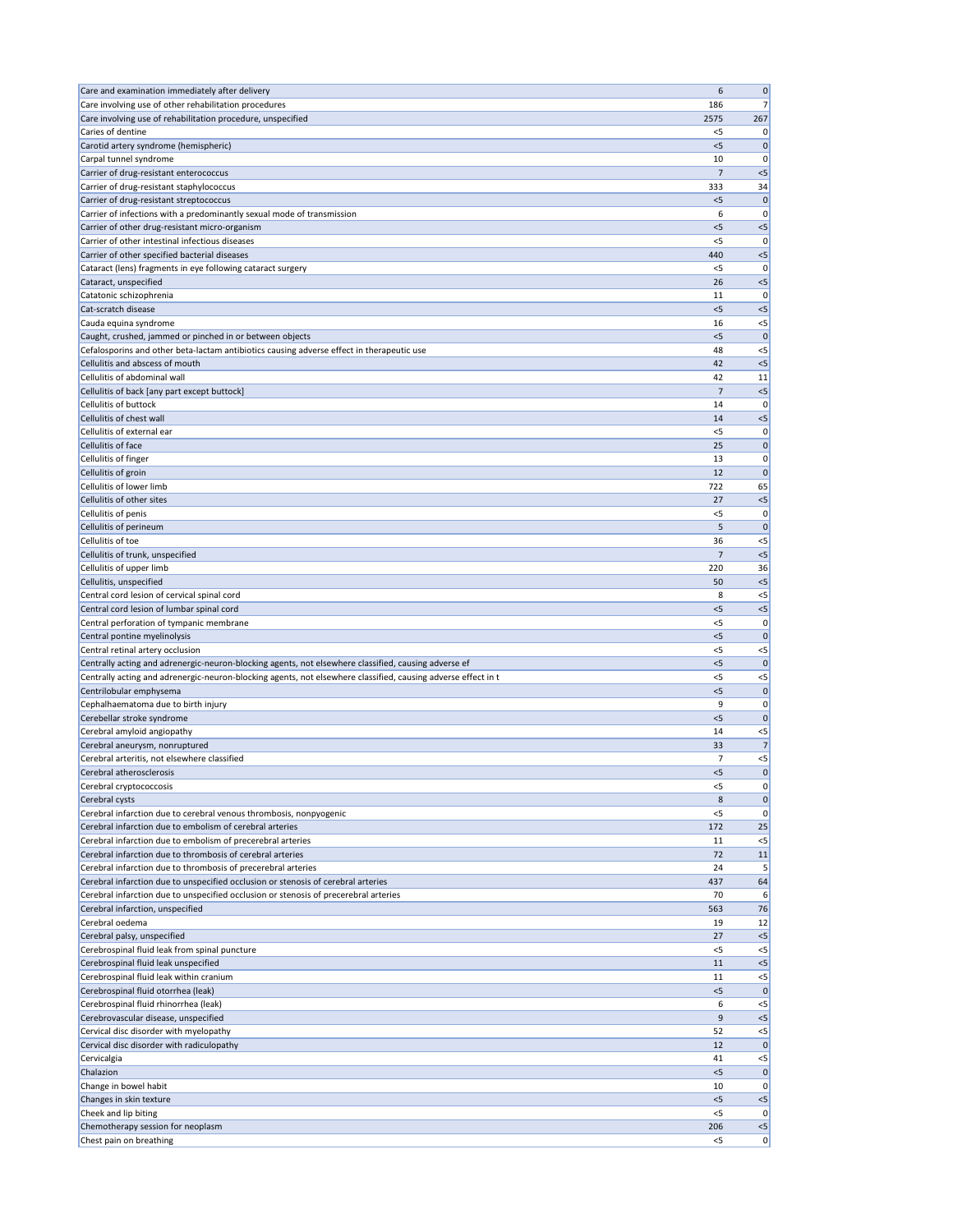| Chest pain, unspecified                                                                             | 424            | 70               |
|-----------------------------------------------------------------------------------------------------|----------------|------------------|
| Chignon due to birth injury                                                                         | $<$ 5          | 0                |
| Childhood autism                                                                                    | 30             | 0                |
| Childhood disorder of social functioning, unspecified                                               | $<$ 5          | 0<br>$\Omega$    |
| Chlamydia psittaci infection<br>Chlamydial infection of lower genitourinary tract                   | $<$ 5<br>$<$ 5 | 0                |
| Cholecystitis, unspecified                                                                          | 29             | $<$ 5            |
| Cholera due to Vibrio cholerae 01, biovar cholerae                                                  | $<$ 5          | 0                |
| Cholesteatoma of middle ear                                                                         | 19             | $\mathbf 0$      |
| Cholesterolosis of gallbladder                                                                      | 47             | 0                |
| Chondrocostal junction syndrome [Tietze]                                                            | < 5            | $\mathbf 0$      |
| Chondrodysplasia punctata<br>Chondromalacia patellae                                                | $<$ 5<br>$<$ 5 | 0<br>$\mathbf 0$ |
| Chorioretinal inflammation, unspecified                                                             | $<$ 5          | $<$ 5            |
| Chronic adhesive pericarditis                                                                       | $<$ 5          | $\Omega$         |
| Chronic and other pulmonary manifestations due to radiation                                         | $<$ 5          | $\Omega$         |
| Chronic atrial fibrillation                                                                         | 133            | 36               |
| Chronic atrophic gastritis                                                                          | 7              | $<$ 5            |
| Chronic cholecystitis                                                                               | 152            | 12               |
| Chronic congestive splenomegaly<br>Chronic constrictive pericarditis                                | $<$ 5<br>12    | 0<br>6           |
| Chronic disease of tonsils and adenoids, unspecified                                                | $<$ 5          | 0                |
| Chronic drug-induced interstitial lung disorders                                                    | < 5            | 0                |
| Chronic ethmoidal sinusitis                                                                         | $<$ 5          | $\Omega$         |
| Chronic gastritis, unspecified                                                                      | 117            | 14               |
| Chronic gingivitis                                                                                  | 9              | 0                |
| Chronic hepatic failure                                                                             | 17             | 6                |
| Chronic hepatitis, unspecified                                                                      | $<$ 5          | $<$ 5            |
| Chronic inflammatory disease of uterus<br>Chronic inflammatory disorders of orbit                   | < 5<br><5      | $\mathbf 0$<br>0 |
| Chronic instability of knee                                                                         | $<$ 5          | 0                |
| Chronic intractable pain                                                                            | 15             | 0                |
| Chronic iridocyclitis                                                                               | $<$ 5          | $\Omega$         |
| Chronic ischaemic heart disease, unspecified                                                        | 150            | 53               |
| Chronic kidney disease, stage 1                                                                     | < 5            | $<$ 5            |
| Chronic kidney disease, stage 3                                                                     | 13             | $<$ 5            |
| Chronic kidney disease, stage 4                                                                     | 15             | $<$ 5            |
| Chronic kidney disease, stage 5                                                                     | 427            | 74               |
| Chronic kidney disease, unspecified<br>Chronic lymphocytic leukaemia of B-cell type                 | 820<br>71      | 145<br>9         |
| Chronic mastoiditis                                                                                 | < 5            | 0                |
| Chronic maxillary sinusitis                                                                         | 6              | 0                |
| Chronic myeloid leukaemia [CML], BCR/ABL-positive                                                   | 21             | $<$ 5            |
| Chronic myelomonocytic leukaemia                                                                    | 5              | $<$ 5            |
| Chronic myeloproliferative disease                                                                  | 10             | $<$ 5            |
| Chronic nephritic syndrome, unspecified                                                             | $<$ 5          | $<$ 5            |
| Chronic obstructive pulmonary disease with acute exacerbation, unspecified                          | 1094           | 155              |
| Chronic obstructive pulmonary disease with acute lower respiratory infection                        | 851            | 154              |
| Chronic obstructive pulmonary disease, unspecified<br>Chronic obstructive pyelonephritis            | 570<br>$<$ 5   | 81<br>0          |
| Chronic osteomyelitis with draining sinus, ankle and foot                                           | $<$ 5          | $\mathbf 0$      |
| Chronic osteomyelitis with draining sinus, other site                                               | $<$ 5          | $<$ 5            |
| Chronic osteomyelitis with draining sinus, pelvic region and thigh                                  | $<$ 5          |                  |
| Chronic pansinusitis                                                                                | 10             | $<$ 5            |
| Chronic passive congestion of liver                                                                 | 14             | 5                |
| Chronic pharyngitis                                                                                 | $<$ 5          | 0                |
| Chronic prostatitis                                                                                 | 10             | $\mathbf 0$      |
| Chronic pulmonary insufficiency following surgery                                                   | <5<br>< 5      | $<$ 5            |
| Chronic respiratory failure, type I [hypoxic]<br>Chronic respiratory failure, type II [hypercapnic] | 11             | $<$ 5<br>9       |
| Chronic respiratory failure, type unspecified                                                       | < 5            | $<$ 5            |
| Chronic rhinitis                                                                                    | 9              | 0                |
| Chronic salpingitis and oophoritis                                                                  | 14             | 0                |
| Chronic serous otitis media                                                                         | $<$ 5          | 0                |
| Chronic sinusitis, unspecified                                                                      | 26             | $<$ 5            |
| Chronic sphenoidal sinusitis                                                                        | <5             | 0                |
| Chronic superficial gastritis                                                                       | < 5            | $\Omega$         |
| Chronic tonsillitis<br>Chronic tubulo-interstitial nephritis, unspecified                           | 8<br>6         | 0<br>0           |
| Chronic ulcer of skin, not elsewhere classified                                                     | 45             |                  |
| Chronic vascular disorders of intestine                                                             | 18             |                  |
| Chronic viral hepatitis B without delta-agent                                                       | 7              | $<$ 5            |
| Chronic viral hepatitis C                                                                           | 194            | 29               |
| Cicatricial pemphigoid                                                                              | $<$ 5          | 0                |
| Classical hydatidiform mole                                                                         | < 5            | 0                |
| Classical phenylketonuria                                                                           |                |                  |
|                                                                                                     | <5             | 0                |
| Cleft lip<br>Cleft palate with cleft lip                                                            | < 5<br>$<$ 5   | 0<br>0           |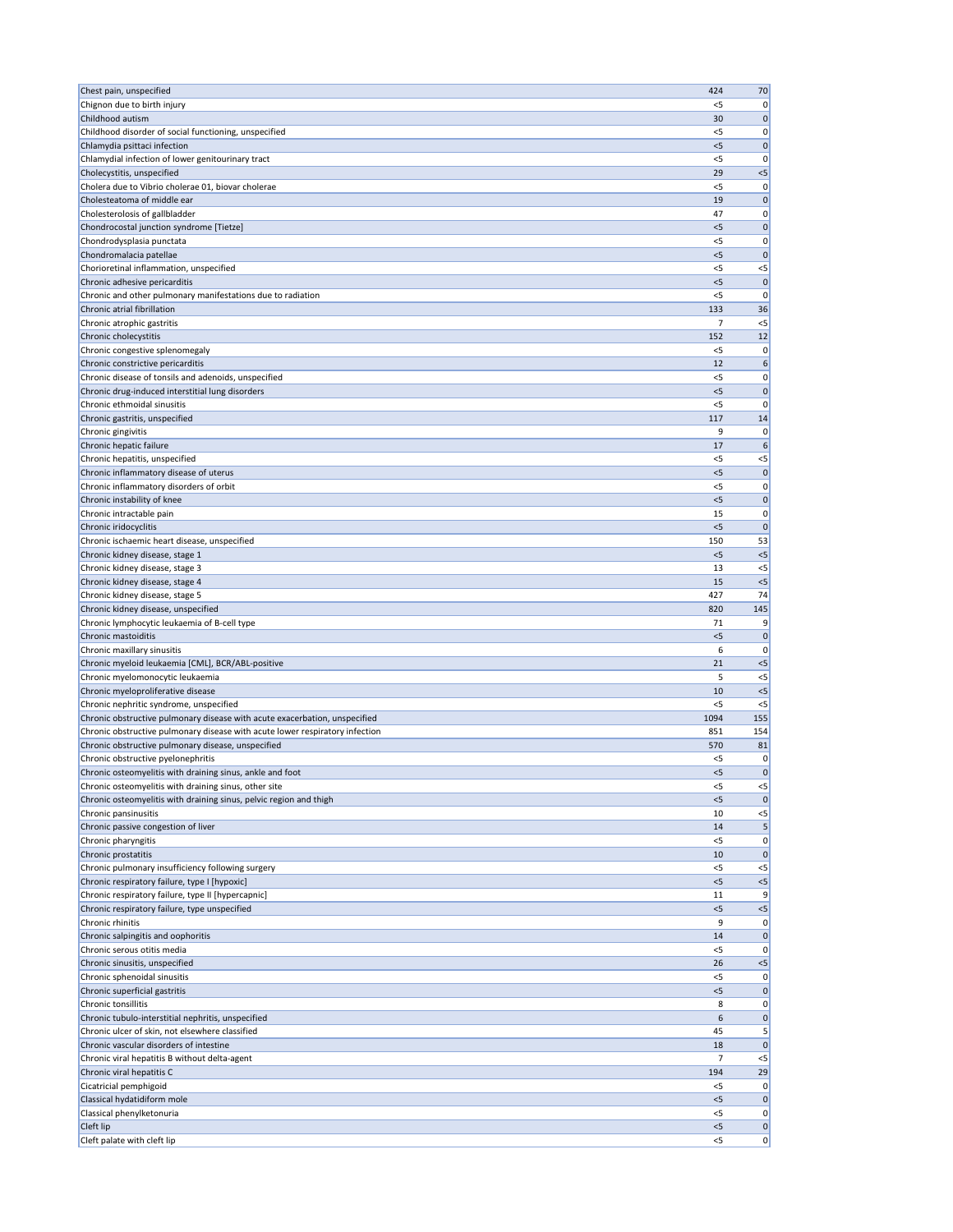| Cleft palate, unspecified                                                                                                              | < 5          | 0                 |
|----------------------------------------------------------------------------------------------------------------------------------------|--------------|-------------------|
| Cleft uvula                                                                                                                            | $<$ 5        | 0                 |
| <b>Clicking hip</b>                                                                                                                    | 24           | 0                 |
| Clostridium perfringens [C. perfringens] as the cause of diseases classified to other chapters                                         | 13           | $<$ 5             |
| Cluster headache syndrome<br>Coagulation defect, unspecified                                                                           | $<$ 5<br>344 | $\Omega$<br>86    |
| Coalworker's pneumoconiosis                                                                                                            | < 5          | 0                 |
| Codeine and derivatives causing adverse effect in therapeutic use                                                                      | <5           | 0                 |
| Coeliac artery compression syndrome                                                                                                    | 6            | $<$ 5             |
| Coeliac disease                                                                                                                        | 11           | $<$ 5             |
| Collapsed vertebra in diseases classified elsewhere                                                                                    | 22           | $<$ 5             |
| Collapsed vertebra, not elsewhere classified, lumbar region                                                                            | 9            | 0                 |
| Collapsed vertebra, not elsewhere classified, multiple sites in spine<br>Collapsed vertebra, not elsewhere classified, thoracic region | < 5<br>5     | 0<br>$<$ 5        |
| Collapsed vertebra, not elsewhere classified, thoracolumbar region                                                                     | < 5          | $\Omega$          |
| Collapsed vertebra, not elsewhere classified, unspecified site                                                                         | $<$ 5        | 0                 |
| Colles' fracture, closed                                                                                                               | 17           | $<$ 5             |
| Colostomy status                                                                                                                       | 19           | $<$ 5             |
| Coma, unspecified                                                                                                                      | 16           | 9                 |
| Combined disorders of mitral, aortic and tricuspid valves                                                                              | 6            | $<$ 5             |
| Combined immunodeficiency, unspecified<br>Combined vocal and multiple motor tic disorder [de la Tourette]                              | < 5<br>5     | 0<br>0            |
| Common variable immunodeficiency, unspecified                                                                                          | < 5          | $\mathbf 0$       |
| Communicating hydrocephalus                                                                                                            | $<$ 5        | $<$ 5             |
| Complete lesion of lumbar spinal cord                                                                                                  | < 5          | $<$ 5             |
| Complete transposition of great vessels                                                                                                | $<$ 5        | 0                 |
| Complete uterovaginal prolapse                                                                                                         | 19           | $\mathbf 0$       |
| Completely shattered kidney or avulsion or renal hilum resulting in devascularization without open w                                   | <5<br>< 5    | $<$ 5             |
| Complex febrile convulsions<br>Complex partial status epilepticus                                                                      | <5           | $<$ 5<br>$<$ 5    |
| Complex Regional Pain Syndrome I [CRPS I], upper limb                                                                                  | $<$ 5        | 0                 |
| Complicated migraine                                                                                                                   | $<$ 5        | 0                 |
| Compression of brain                                                                                                                   | 16           |                   |
| Compression of vein                                                                                                                    | 31           |                   |
| Concussion                                                                                                                             | 44           |                   |
| Concussion and oedema of cervical spinal cord<br>Condition originating in the perinatal period, unspecified                            | $<$ 5<br>6   | $<$ 5<br>$\Omega$ |
| Conduct disorder, unspecified                                                                                                          | <5           | n                 |
| Conduction disorder, unspecified                                                                                                       | 16           | $<$ 5             |
| Conductive hearing loss, unilateral with unrestricted hearing on the contralateral side                                                | <5           |                   |
| Conductive hearing loss, unspecified                                                                                                   | $<$ 5        | $<$ 5             |
| Condylar fracture of femur, closed                                                                                                     | 22           | $<$ 5             |
| Condylar fracture of femur, open                                                                                                       | $<$ 5        |                   |
| Congenital absence and hypoplasia of umbilical artery<br>Congenital absence, atresia and stenosis of anus without fistula              | $<$ 5<br>< 5 | 0<br>$\mathbf 0$  |
| Congenital absence, atresia and stenosis of small intestine, part unspecified                                                          | $<$ 5        | 0                 |
| Congenital and developmental myasthenia                                                                                                | $<$ 5        | $<$ 5             |
| Congenital cataract                                                                                                                    | <5           | 0                 |
| Congenital cerebral cysts                                                                                                              | $<$ 5        | $\mathbf 0$       |
| Congenital chordee                                                                                                                     | <5           | 0                 |
| Congenital cytomegalovirus infection<br>Congenital deformity of feet, unspecified                                                      | < 5<br>$<$ 5 | $\mathbf 0$<br>0  |
| Congenital diaphragmatic hernia                                                                                                        | < 5          | $<$ 5             |
| Congenital dislocation of hip, unilateral                                                                                              | $<$ 5        | 0                 |
| Congenital dislocation of hip, unspecified                                                                                             | < 5          | $\mathbf 0$       |
| Congenital herpesviral [herpes simplex] infection                                                                                      | $<$ 5        | 0                 |
| Congenital hydrocele                                                                                                                   | 20           | $\mathbf 0$       |
| Congenital hydrocephalus, unspecified<br>Congenital hydronephrosis                                                                     | 5<br>$<$ 5   | 0<br>$\mathbf 0$  |
| Congenital hypertrophic pyloric stenosis                                                                                               | $<$ 5        | 0                 |
| Congenital hypotonia                                                                                                                   | < 5          | $\mathbf 0$       |
| Congenital ichthyosis, unspecified                                                                                                     | <5           | 0                 |
| Congenital insufficiency of aortic valve                                                                                               | 51           |                   |
| Congenital laryngomalacia                                                                                                              | $<$ 5        | 0                 |
| Congenital malformation of aortic and mitral valves, unspecified                                                                       | < 5          | $\mathbf 0$       |
| Congenital malformation of brain, unspecified<br>Congenital malformation of digestive system, unspecified                              | <5<br>< 5    | O<br>$<$ 5        |
| Congenital malformation of heart, unspecified                                                                                          | $<$ 5        | 0                 |
| Congenital malformation of orbit                                                                                                       | < 5          | 0                 |
| Congenital malformation syndromes predominantly affecting facial appearance                                                            | $<$ 5        | 0                 |
| Congenital malformation syndromes predominantly associated with short stature                                                          | < 5          | $\Omega$          |
| Congenital malformation syndromes predominantly involving limbs                                                                        | $<$ 5        | 0                 |
| Congenital malformations of corpus callosum                                                                                            | $<$ 5        | $<$ 5             |
| Congenital malformations of intestinal fixation<br>Congenital malformations of lips, not elsewhere classified                          | $<$ 5        | 0<br>$\mathbf 0$  |
| Congenital malformations of other endocrine glands                                                                                     | < 5<br>$<$ 5 | 0                 |
| Congenital malformations of palate, not elsewhere classified                                                                           | < 5          | 0                 |
| Congenital non-neoplastic naevus                                                                                                       | 8            | $\pmb{0}$         |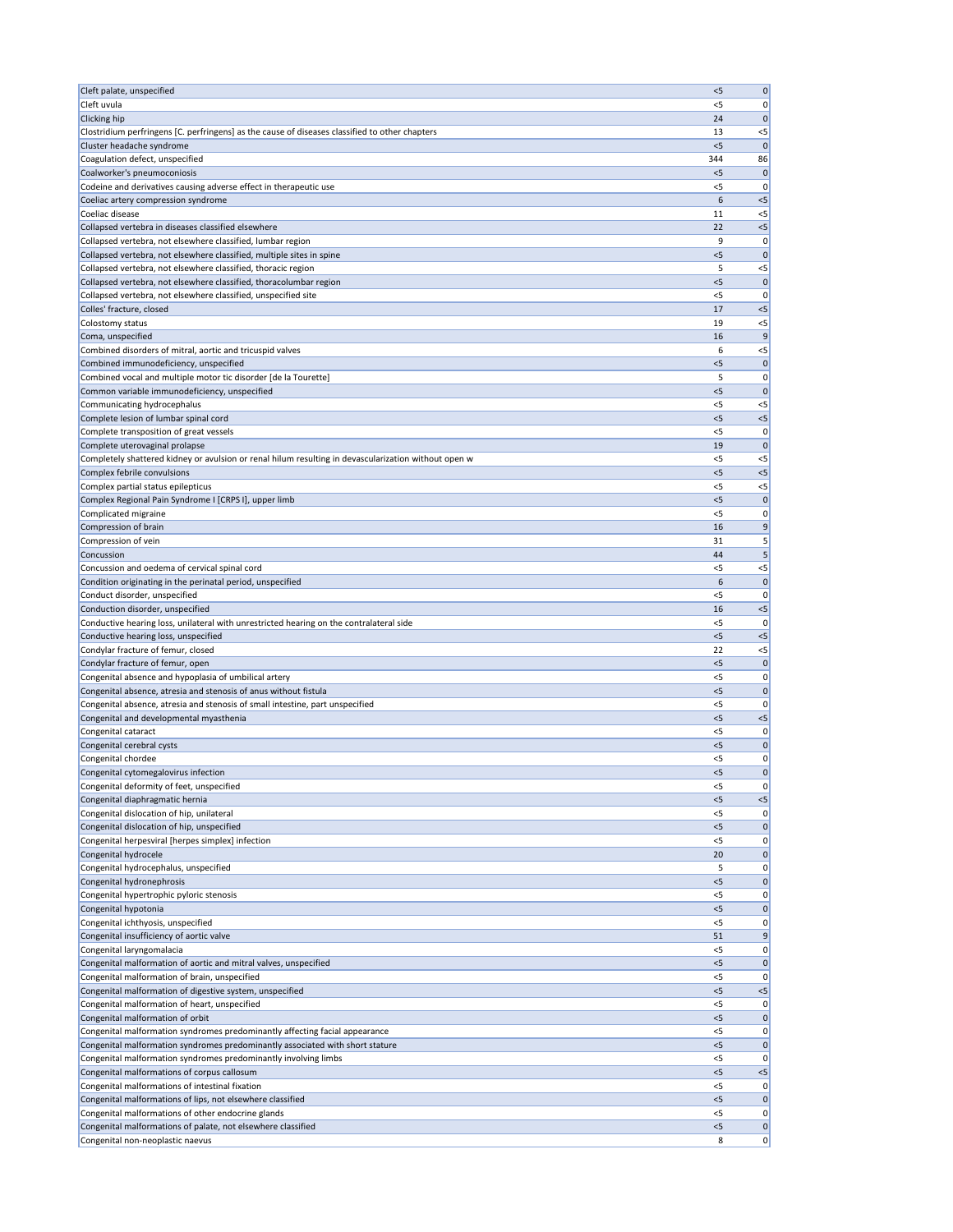| Congenital perforated nasal septum                                                                                                                     | $<$ 5          | $\mathbf 0$      |
|--------------------------------------------------------------------------------------------------------------------------------------------------------|----------------|------------------|
| Congenital pes planus                                                                                                                                  | $<$ 5          | 0                |
| Congenital pneumonia, unspecified                                                                                                                      | < 5            | 0                |
| Congenital pulmonary valve insufficiency                                                                                                               | $<$ 5          | 0                |
| Congenital pulmonary valve stenosis                                                                                                                    | < 5            | 0                |
| Congenital renal failure                                                                                                                               | $<$ 5          | 0                |
| Congenital rubella syndrome<br>Congenital stenosis of aortic valve                                                                                     | $<$ 5<br><5    | $\mathbf 0$<br>0 |
| Congenital stricture of urinary meatus                                                                                                                 | $<$ 5          | $<$ 5            |
| Congenital subaortic stenosis                                                                                                                          | <5             | 0                |
| Congenital subglottic stenosis                                                                                                                         | 19             | 0                |
| Congenital subluxation of hip, unilateral                                                                                                              | <5             | 0                |
| Congenital tricuspid atresia                                                                                                                           | < 5            | 0                |
| Congenitally corrected transposition of great vessels                                                                                                  | < 5            | 0                |
| Congestion and haemorrhage of prostate                                                                                                                 | 6              | $<$ 5            |
| Congestive heart failure                                                                                                                               | 3754           | 844              |
| Conjunctival haemorrhage                                                                                                                               | 14             | $<$ 5            |
| Conjunctivitis in infectious and parasitic diseases classified elsewhere                                                                               | $<$ 5          | 0                |
| Conjunctivitis, unspecified                                                                                                                            | 40             | 5                |
| Constipation                                                                                                                                           | 1205           | 84               |
| Constitutional aplastic anaemia                                                                                                                        | $<$ 5          | 0                |
| Contact with agricultural machinery                                                                                                                    | <5<br>< 5      | 0                |
| Contact with and exposure to other communicable diseases<br>Contact with hot drinks, food, fats and cooking oils                                       | 10             | 0<br>0           |
| Contact with hot engines, machinery and tools                                                                                                          | $<$ 5          | $<$ 5            |
| Contact with hot tap-water                                                                                                                             | <5             | 0                |
| Contact with hypodermic needle                                                                                                                         | 18             | $<$ 5            |
| Contact with knife, sword or dagger                                                                                                                    | $<$ 5          | $<$ 5            |
| Contact with lifting and transmission device(s), not elsewhere classified                                                                              | < 5            | $\mathbf 0$      |
| Contact with marine animal                                                                                                                             | <5             | 0                |
| Contact with nonpowered hand tool                                                                                                                      | $<$ 5          | $\mathbf 0$      |
| Contact with other and unspecified heat and hot substances                                                                                             | $<$ 5          | 0                |
| Contact with other and unspecified machinery                                                                                                           | 20             | $<$ 5            |
| Contact with other hot fluids                                                                                                                          | $<$ 5          | $<$ 5            |
| Contact with other powered hand tools and household machinery                                                                                          | 9              | $\Omega$         |
| Contact with other sharp object(s), not elsewhere classified                                                                                           | 5              | 0                |
| Contact with other venomous arthropods                                                                                                                 | $<$ 5          | 0                |
| Contact with powered lawnmower                                                                                                                         | <5             | 0                |
| Contact with sharp glass                                                                                                                               | 7              | 0                |
| Contact with sharp object, undetermined intent                                                                                                         | <5             | 0                |
| Contact with stove (cooker) (kitchen stove) (oven)                                                                                                     | < 5            | 0                |
| Contact with unspecified sharp object(s)<br>Continuing pregnancy after spontaneous abortion of one fetus or more, antepartum condition or complication | $<$ 5<br>< 5   | 0<br>0           |
| Continuing pregnancy after spontaneous abortion of one fetus or more, delivered, with or without mention of a                                          | $<$ 5          | 0                |
| Contracture of joint, forearm                                                                                                                          | $<$ 5          | 0                |
| Contracture of joint, hand                                                                                                                             | $<$ 5          | 0                |
| Contracture of joint, lower leg                                                                                                                        | 12             | $<$ 5            |
| Contracture of joint, multiple sites                                                                                                                   | <5             | 0                |
| Contracture of joint, pelvic region and thigh                                                                                                          | 6              | 0                |
| Contracture of muscle, multiple sites                                                                                                                  | $<$ 5          | 0                |
| Contracture of muscle, pelvic region and thigh                                                                                                         | 10             | 0                |
| Contusion and haematoma of heart, without open wound into thoracic cavity                                                                              | $<$ 5          | $<$ 5            |
| Contusion and haematoma of lung with open wound into thoracic cavity                                                                                   | $<$ 5          |                  |
| Contusion and haematoma of lung without open wound into thoracic cavity                                                                                | 45             | 21               |
| Contusion and haematoma of pleura without open wound of thoracic cavity                                                                                | $<$ 5          | $\mathbf 0$      |
| Contusion and haematoma of pleura, with open wound into thoracic cavity                                                                                | $<$ 5          | 0                |
| Contusion of abdominal wall                                                                                                                            | 11             | 0                |
| Contusion of ankle<br>Contusion of elbow                                                                                                               | <5             | 0                |
| Contusion of eyeball and orbital tissues                                                                                                               | $<$ 5<br>10    | 0<br>$<$ 5       |
| Contusion of eyelid and periocular area                                                                                                                | 5              | $<$ 5            |
| Contusion of hip                                                                                                                                       | 14             | 0                |
| Contusion of knee                                                                                                                                      | 11             | $\mathbf 0$      |
| Contusion of lower back and pelvis                                                                                                                     | 8              | 0                |
| Contusion of other and unspecified parts of forearm                                                                                                    | $<$ 5          | 0                |
| Contusion of other parts of wrist and hand                                                                                                             | <5             | 0                |
| Contusion of scrotum and testes                                                                                                                        | < 5            | $<$ 5            |
| Contusion of shoulder and upper arm                                                                                                                    | 5              | 0                |
| Contusion of thigh                                                                                                                                     | $<$ 5          | 0                |
| Contusion of thorax                                                                                                                                    | $\overline{7}$ | $<$ 5            |
| Convalescence following chemotherapy                                                                                                                   | < 5            |                  |
| Convalescence following combined treatment                                                                                                             | < 5            | $<$ 5            |
| Convalescence following other treatment                                                                                                                | 103            | 16               |
| Convalescence following radiotherapy                                                                                                                   | 6              | 0                |
| Convalescence following surgery<br>Convalescence following treatment of fracture                                                                       | 1009<br>20     | 43<br>0          |
| Convalescence following unspecified treatment                                                                                                          | 7              | 0                |
| Convulsions of newborn                                                                                                                                 | $<$ 5          | 0                |
|                                                                                                                                                        |                |                  |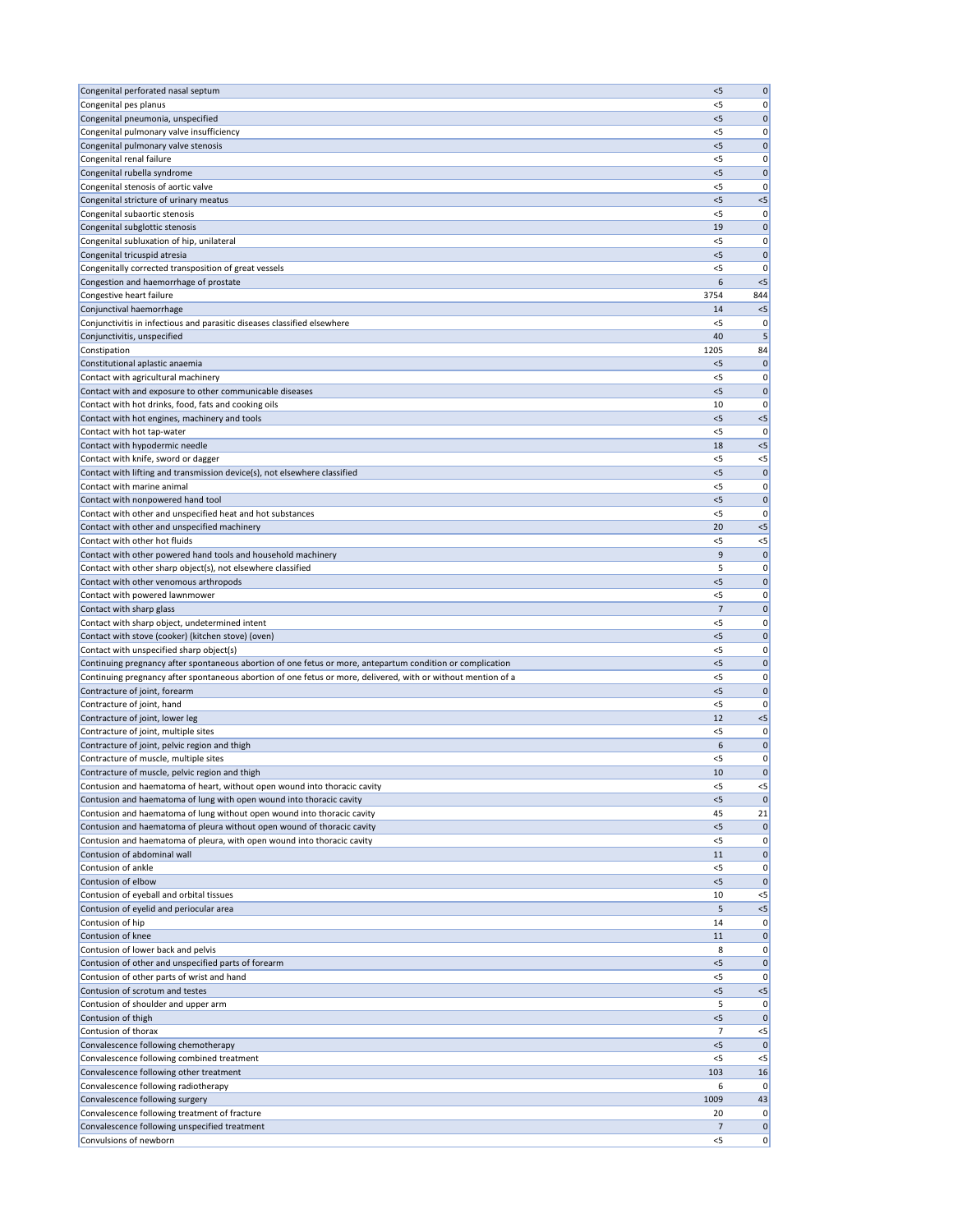| Cor triatriatum                                                                                        | < 5            | $<$ 5       |
|--------------------------------------------------------------------------------------------------------|----------------|-------------|
| Cord compression, unspecified                                                                          | 12             | 6           |
| Corneal pigmentations and deposits                                                                     | < 5            | $<$ 5       |
| Corneal ulcer                                                                                          | 11             | 0           |
| Corns and callosities                                                                                  | 8              | $<$ 5       |
| Coronary artery aneurysm and dissection                                                                | 31             | 16          |
| Coronary thrombosis not resulting in myocardial infarction                                             | 8              | $<$ 5       |
| Coronary vasodilators, not elsewhere classified, causing adverse effect in therapeutic use             | 10             | 0           |
| Coronavirus as the cause of diseases classified to other chapters                                      | 8              | $<$ 5       |
| Coronavirus disease 2019 [COVID-19], virus identified                                                  | 304<br>7       | 80          |
| Coronavirus disease 2019 [COVID-19], virus not identified<br>Corpus luteum cyst                        | 18             | $<$ 5<br>0  |
| Corrosion of oesophagus                                                                                | $<$ 5          | $\mathbf 0$ |
| Corrosion of respiratory tract, part unspecified                                                       | $<$ 5          | $<$ 5       |
| Cough                                                                                                  | 69             | 13          |
| COVID-19 vaccines causing adverse effects in therapeutic use                                           | 69             | 13          |
| Coxarthrosis resulting from dysplasia, bilateral                                                       | < 5            | $\mathbf 0$ |
| Coxarthrosis, unspecified                                                                              | 461            | $<$ 5       |
| CR(E)ST syndrome                                                                                       | 5              | $<$ 5       |
| Cramp and spasm                                                                                        | 27             | 6           |
| Cranial nerve disorder, unspecified                                                                    | $<$ 5          | 0           |
| Craniosynostosis                                                                                       | < 5            | 0           |
| Creutzfeldt-Jakob disease                                                                              | $<$ 5          | $<$ 5       |
| Crohn's disease of large intestine                                                                     | 48             | $<$ 5       |
| Crohn's disease of small intestine                                                                     | 55             | $<$ 5       |
| Crohn's disease, unspecified                                                                           | 160            | 8           |
| Crushed, pushed or stepped on by crowd or human stampede                                               | < 5            | $\mathbf 0$ |
| Crushing injuries involving multiple regions of lower limb(s)                                          | $<$ 5          | 0           |
| Crushing injuries involving multiple regions of upper limb(s)                                          | < 5            | 0           |
| Crushing injury of hip with thigh                                                                      | $<$ 5          | 0           |
| Crushing injury of other and unspecified parts of lower leg                                            | < 5            | $<$ 5       |
| Crushing injury of other and unspecified parts of wrist and hand                                       | $<$ 5          | 0           |
| Crushing injury of other parts of ankle and foot                                                       | $<$ 5          | 0           |
| Crushing injury of thigh                                                                               | $<$ 5          | 0           |
| Cryoglobulinaemia                                                                                      | $<$ 5          | $< 5$       |
| Cryptosporidiosis                                                                                      | < 5            | 0           |
| Crystal arthropathy, unspecified, forearm                                                              | $<$ 5          | 0           |
| Crystal arthropathy, unspecified, lower leg                                                            | 5              | 0           |
| Crystal arthropathy, unspecified, pelvic region and thigh                                              | < 5            | $\mathbf 0$ |
| Crystal arthropathy, unspecified, upper arm                                                            | <5             | 0           |
| Cushing's syndrome, unspecified                                                                        | < 5            | $<$ 5       |
| Cutaneous abscess, furuncle and carbuncle of buttock                                                   | 14             | $<$ 5       |
| Cutaneous abscess, furuncle and carbuncle of face                                                      | $<$ 5          | $<$ 5       |
| Cutaneous abscess, furuncle and carbuncle of limb<br>Cutaneous abscess, furuncle and carbuncle of neck | 108<br>13      | 12<br>$<$ 5 |
| Cutaneous abscess, furuncle and carbuncle of other sites                                               | 10             | $<$ 5       |
| Cutaneous abscess, furuncle and carbuncle of trunk                                                     | 106            | 13          |
| Cutaneous abscess, furuncle and carbuncle, unspecified                                                 | 10             | U           |
| Cutaneous erysipeloid                                                                                  | < 5            | 0           |
| Cutaneous nocardiosis                                                                                  | <5             | 0           |
| Cutaneous T-cell lymphoma, unspecified                                                                 | < 5            | $<$ 5       |
| Cyanosis                                                                                               | 9              | $<$ 5       |
| Cyanotic attacks of newborn                                                                            | $\overline{7}$ | $\Omega$    |
| Cyclothymia                                                                                            | $<$ 5          | 0           |
| Cyst and mucocele of nose and nasal sinus                                                              | < 5            | 0           |
| Cyst of Bartholin's gland                                                                              | < 5            | 0           |
| Cyst of kidney                                                                                         | 35             | $< 5$       |
| Cyst of pancreas                                                                                       | 18             | $<$ 5       |
| Cyst of spleen                                                                                         | < 5            | $\mathbf 0$ |
| Cystic disease of liver                                                                                | < 5            | 0           |
| Cystic fibrosis with intestinal manifestations                                                         | < 5            | 0           |
| Cystic fibrosis with other manifestations                                                              | $<$ 5          | 0           |
| Cystic fibrosis with pulmonary manifestations                                                          | 9              | $< 5$       |
| Cystic fibrosis, unspecified                                                                           | 12             | 0           |
| Cysticercosis of central nervous system                                                                | < 5            | $\mathbf 0$ |
| Cystitis, unspecified                                                                                  | 32             | $<$ 5       |
| Cystocele                                                                                              | 61             | $<$ 5       |
| Cytomegaloviral disease, unspecified                                                                   | 10             | 0           |
| Cytomegaloviral pneumonitis                                                                            | < 5            | $<$ 5       |
| Dacryoadenitis                                                                                         | $<$ 5          | U           |
| Damage to pelvic organs and tissues following medical abortion                                         | < 5            | 0           |
| Deaf mutism, not elsewhere classified<br>Decubitus [pressure] ulcer, unstageable                       | < 5            | $<$ 5<br>38 |
| Decubitus ulcer and pressure area, unspecified                                                         | 248<br>389     | 51          |
| Deep phlebothrombosis in pregnancy, antepartum condition or complication                               | $< 5$          | 0           |
| Deep phlebothrombosis in pregnancy, delivered, with or without mention of antepartum condition         | 5              | 0           |
| Deep phlebothrombosis in the puerperium, postpartum condition or complication                          | $<$ 5          | 0           |
| Defects in the complement system                                                                       | $<$ 5          | < 5         |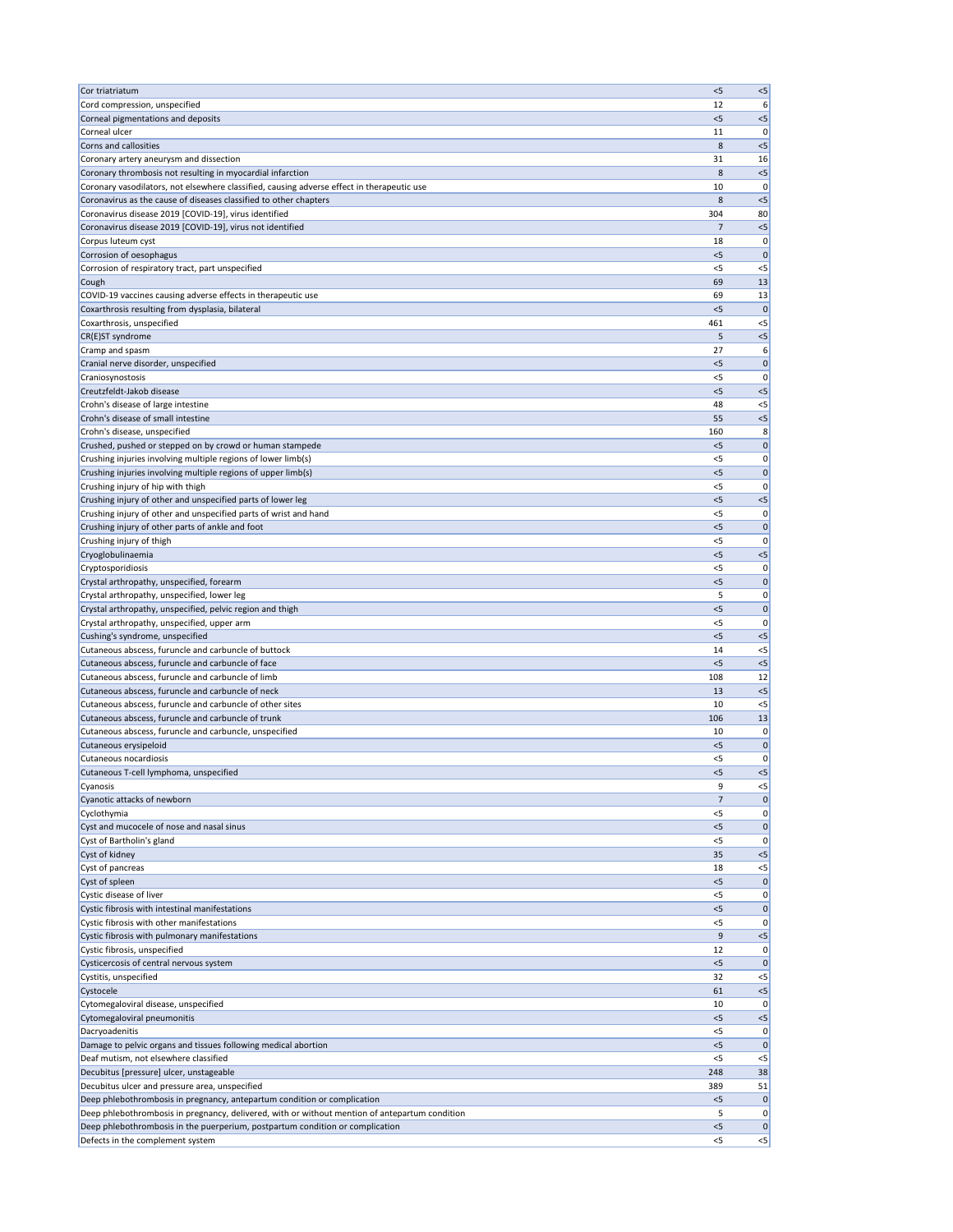| Deficiency of other specified B group vitamins                                                                                                                                         | 163            | $<$ 5                            |
|----------------------------------------------------------------------------------------------------------------------------------------------------------------------------------------|----------------|----------------------------------|
| Deficiency of vitamin K                                                                                                                                                                | < 5            | 0                                |
| Deformity of finger(s)                                                                                                                                                                 | < 5            | $\vert 0 \vert$                  |
| Degeneration of macula and posterior pole                                                                                                                                              | 5              | $\overline{0}$                   |
| Degeneration of nervous system due to alcohol                                                                                                                                          | 26             | 5                                |
| Degenerative disease of nervous system, unspecified                                                                                                                                    | 12             | $\overline{0}$                   |
| Dehiscence of uterus with extension during labour, delivered, with or without mention of antepartum condition                                                                          | < 5            | $\overline{0}$                   |
| Dehydration                                                                                                                                                                            | 1142           | 112                              |
| Dehydration of newborn                                                                                                                                                                 | 6<br>9         | $\overline{0}$                   |
| Delayed and secondary postpartum haemorrhage, delivered, with mention of postpartum complication<br>Delayed and secondary postpartum haemorrhage, postpartum condition or complication | 8              | $\overline{0}$<br>$\overline{0}$ |
| Delayed delivery after spontaneous or unspecified rupture of membranes, delivered, with or without mention of                                                                          | 131            | $<$ 5                            |
| Delayed delivery of second twin, triplet, etc., delivered, with or without mention of antepartum condition                                                                             | $<$ 5          | $\overline{0}$                   |
| Delayed or excessive haemorrhage following ectopic pregnancy                                                                                                                           | $<$ 5          | 0                                |
| Delayed or excessive haemorrhage following medical abortion                                                                                                                            | $<$ 5          | $\overline{0}$                   |
| Delayed or excessive haemorrhage following spontaneous abortion                                                                                                                        | $<$ 5          | 0                                |
| Delayed union of fracture, other site                                                                                                                                                  | < 5            | $\overline{0}$                   |
| Delayed union of fracture, pelvic region and thigh                                                                                                                                     | $<$ 5          | $\overline{0}$                   |
| Delirium not superimposed on dementia, so described                                                                                                                                    | 39             | $< 5$                            |
| Delirium superimposed on dementia                                                                                                                                                      | 374            | 14                               |
| Delirium, unspecified                                                                                                                                                                  | 1447           | 237                              |
| Delusional disorder                                                                                                                                                                    | 144            | $<$ 5                            |
| Dementia in Alzheimer's disease with early onset                                                                                                                                       | < 5            | $\overline{0}$                   |
| Dementia in Alzheimer's disease with late onset                                                                                                                                        | $<$ 5          | 0                                |
| Dementia in Alzheimer's disease, atypical or mixed type                                                                                                                                | 48             | $\mathbf 0$                      |
| Dementia in Alzheimer's disease, unspecified                                                                                                                                           | 243            | 11                               |
| Dementia in Creutzfeldt-Jakob disease                                                                                                                                                  | < 5            | $< 5$                            |
| Dementia in human immunodeficiency virus [HIV] disease                                                                                                                                 | $<$ 5          | $\overline{0}$                   |
| Dementia in other specified diseases classified elsewhere                                                                                                                              | 97             | $< 5$                            |
| Dementia in Parkinson's disease                                                                                                                                                        | 89             | $\overline{0}$                   |
| Dementia in Pick's disease                                                                                                                                                             | 19             | $\overline{0}$                   |
| Demoralization and apathy                                                                                                                                                              | $<$ 5          | $\overline{0}$                   |
| Demyelinating disease of central nervous system, unspecified                                                                                                                           | $<$ 5          | 0                                |
| Dental caries, unspecified                                                                                                                                                             | 57             | 9                                |
| Dentofacial anomaly, unspecified                                                                                                                                                       | 131            | $\overline{0}$                   |
| Dependence on other enabling machines and devices                                                                                                                                      | 20             | $\overline{0}$                   |
| Dependence on renal dialysis                                                                                                                                                           | 77             | 23                               |
| Dependence on respirator                                                                                                                                                               | $<$ 5          | $<$ 5                            |
|                                                                                                                                                                                        |                |                                  |
| Dependent personality disorder                                                                                                                                                         | 12             | $<$ 5                            |
| Depressive episode, unspecified                                                                                                                                                        | 363            | 29                               |
| Derangement of meniscus due to old tear or injury, multiple sites                                                                                                                      | $<$ 5          |                                  |
| Derangement of other and unspecified medial meniscus due to old tear or injury                                                                                                         | < 5            | $\overline{0}$<br>$\overline{0}$ |
| Derangement of posterior horn of medial meniscus due to old tear or injury                                                                                                             | $<$ 5          | $\overline{0}$                   |
| Dermatitis due to other substances taken internally                                                                                                                                    | $<$ 5          | $<$ 5                            |
| Dermatitis, unspecified                                                                                                                                                                | 38             | $< 5$                            |
| Dermato(poly)myositis in neoplastic disease                                                                                                                                            | $<$ 5          | $<$ 5                            |
| Dermatographic urticaria                                                                                                                                                               | $<$ 5          | $\overline{0}$                   |
| Dermatophytosis, unspecified                                                                                                                                                           | $<$ 5          | $\overline{0}$                   |
| Desensitization to allergens                                                                                                                                                           | $<$ 5<br>< 5   | $<$ 5<br> 0                      |
| Developmental (nonodontogenic) cysts of oral region                                                                                                                                    | 22             | $\overline{0}$                   |
| Developmental disorder of scholastic skills, unspecified                                                                                                                               | $<$ 5          | $\overline{0}$                   |
| Developmental disorders of jaws<br>Developmental odontogenic cysts                                                                                                                     | $<$ 5          | $\overline{0}$                   |
| Deviated nasal septum                                                                                                                                                                  | 61             | $<$ 5                            |
| Di George's syndrome                                                                                                                                                                   | < 5            | 0                                |
| Diabetes insipidus                                                                                                                                                                     | 21             | 6                                |
| Diabetes mellitus arising in pregnancy (gestational) antepartum condition or complication                                                                                              | 17             | $< 5$                            |
| Diabetes mellitus arising in pregnancy (gestational) delivered with mention of postpartum complication                                                                                 | $<$ 5          | $\overline{0}$                   |
| Diabetes mellitus arising in pregnancy (gestational) delivered with or without mention of antepartum conditio                                                                          | 184            | $\vert 0 \vert$                  |
| Diabetic arthropathy                                                                                                                                                                   | $<$ 5          | 0                                |
| Diabetic cataract                                                                                                                                                                      | $<$ 5          | $\overline{0}$                   |
| Diabetic mononeuropathy                                                                                                                                                                | 17             | $<$ 5                            |
| Diabetic polyneuropathy                                                                                                                                                                | 141            | 14                               |
| Diabetic retinopathy                                                                                                                                                                   | 28             | $\overline{7}$                   |
| Diaper [napkin] dermatitis                                                                                                                                                             | $\overline{7}$ |                                  |
| Diaphragmatic hernia with obstruction, without gangrene                                                                                                                                | 27             | $\overline{0}$<br>6              |
| Diaphragmatic hernia without obstruction or gangrene                                                                                                                                   | 173            | 11                               |
| Diastasis of muscle, other site                                                                                                                                                        | $<$ 5          | $\overline{0}$                   |
| Diastasis of muscle, pelvic region and thigh                                                                                                                                           | $<$ 5          | $\overline{0}$                   |
| Dietary calcium deficiency                                                                                                                                                             | $<$ 5          | $< 5$                            |
| Dietary counselling and surveillance                                                                                                                                                   | < 5            | $< 5$                            |
| Dietary folate deficiency anaemia                                                                                                                                                      | $<$ 5          | 0                                |
| Difficulty in walking, not elsewhere classified                                                                                                                                        | 24             | $\overline{0}$                   |
| Diffuse (eosinophilic) fasciitis                                                                                                                                                       | $<$ 5          | $\overline{0}$                   |
| Diffuse brain injury with open intracranial wound                                                                                                                                      | $<$ 5          | $< 5$                            |
| Diffuse brain injury without open intracranial wound<br>Diffuse cystic mastopathy                                                                                                      | 54<br>< 5      | 21<br>$\overline{0}$             |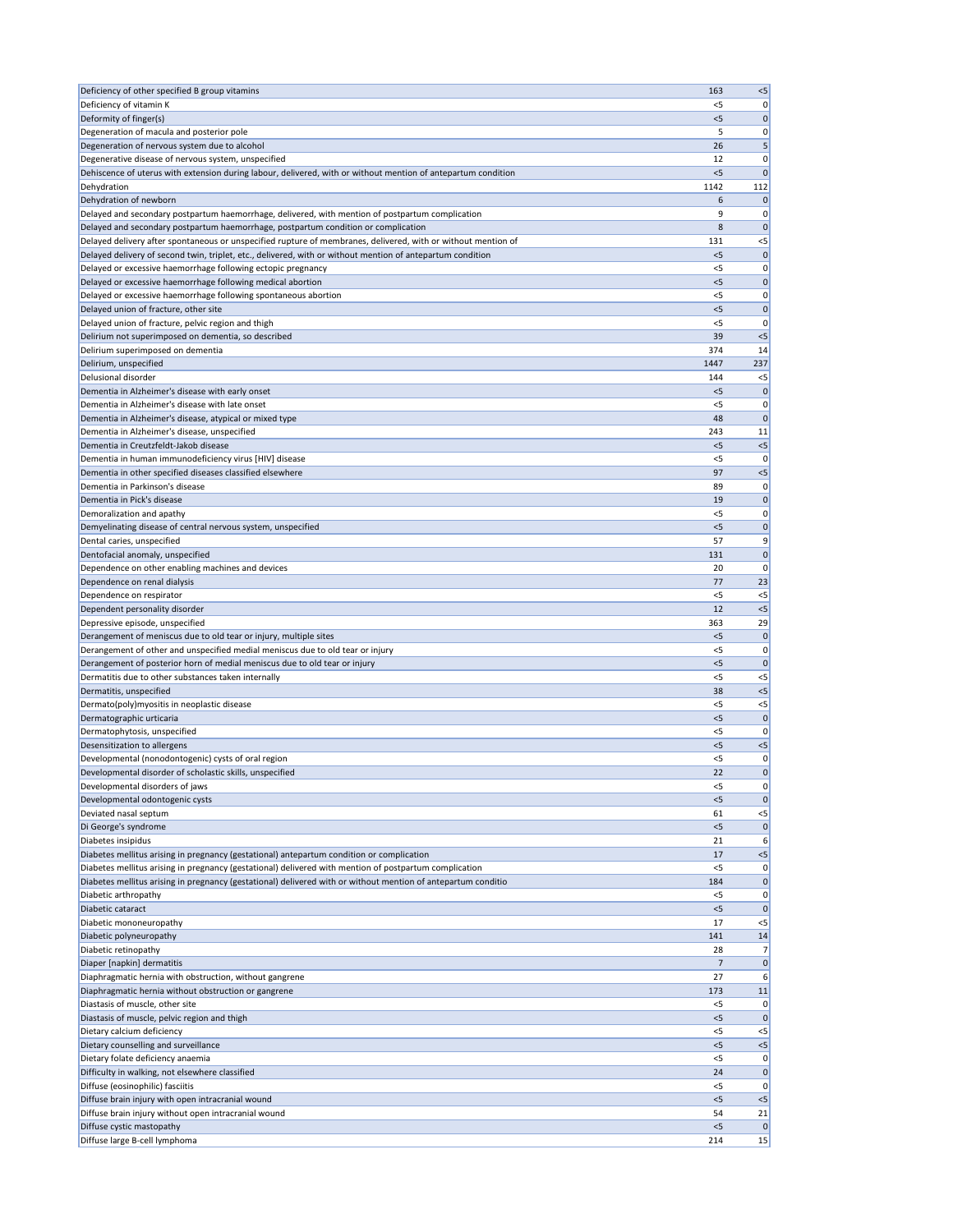| Dilated cardiomyopathy                                                                                        | 71             | 19                    |
|---------------------------------------------------------------------------------------------------------------|----------------|-----------------------|
| Diplopia                                                                                                      | 52             | 8                     |
| Disappearance and death of family member                                                                      | 6              | $\mathbf 0$           |
| Discharge from unspecified firearm                                                                            | $\overline{7}$ | $<$ 5                 |
| Discharge of firework                                                                                         | < 5            | $<$ 5                 |
| Discitis, unspecified, cervical region                                                                        | $<$ 5          | $\mathbf 0$           |
| Discitis, unspecified, lumbar region                                                                          | 21             | $<$ 5                 |
| Discitis, unspecified, lumbosacral region                                                                     | 5              | 0                     |
| Discitis, unspecified, thoracic region                                                                        | $\overline{7}$ | $<$ 5                 |
| Discitis, unspecified, thoracolumbar region                                                                   | 5              | 0                     |
| Discitis, unspecified, unspecified site                                                                       | < 5            | 0                     |
| Discoid lupus erythematosus                                                                                   | $<$ 5          | 0                     |
| Discontinuity and dislocation of ear ossicles                                                                 | < 5            | $<$ 5                 |
| Discord with neighbours, lodgers and landlord                                                                 | $<$ 5          | $\mathbf 0$           |
| Disease of anus and rectum, unspecified                                                                       | < 5            | $\Omega$              |
| Disease of biliary tract, unspecified                                                                         | $<$ 5          | $<$ 5                 |
| Disease of blood and blood-forming organs, unspecified                                                        | < 5            | 0                     |
| Disease of digestive system, unspecified                                                                      | $<$ 5          | 0                     |
| Disease of gallbladder, unspecified                                                                           | < 5            | $\mathbf 0$           |
| Disease of hard tissues of teeth, unspecified                                                                 | $<$ 5          | $\Omega$              |
| Disease of intestine, unspecified                                                                             | 9              | $<$ 5                 |
| Disease of oesophagus, unspecified                                                                            | $<$ 5          | $<$ 5<br>$\mathbf{0}$ |
| Disease of pancreas, unspecified<br>Disease of pericardium, unspecified                                       | 6<br>109       | 37                    |
|                                                                                                               | <5             | 0                     |
| Disease of salivary gland, unspecified<br>Disease of spinal cord, unspecified                                 | 15             | 0                     |
| Disease of spleen, unspecified                                                                                | < 5            | $\mathbf 0$           |
| Disease of stomach and duodenum, unspecified                                                                  | 9              | $<$ 5                 |
| Disease of tongue, unspecified                                                                                | < 5            | $\mathbf 0$           |
| Diseases of bronchus, not elsewhere classified                                                                | 18             | 9                     |
| Diseases of lips                                                                                              | $<$ 5          | 0                     |
| Diseases of mediastinum, not elsewhere classified                                                             | 13             | 6                     |
| Diseases of the circulatory system complicating pregnancy, childbirth and the puerperium, antepartum conditio | $<$ 5          | 0                     |
| Diseases of the circulatory system complicating pregnancy, childbirth and the puerperium, delivered, with men | 5              | $<$ 5                 |
| Diseases of the circulatory system complicating pregnancy, childbirth and the puerperium, delivered, with or  | 9              | $<$ 5                 |
| Diseases of the circulatory system complicating pregnancy, childbirth and the puerperium, postpartum conditio | $<$ 5          | 0                     |
| Diseases of the digestive system complicating pregnancy, childbirth and the puerperium, antepartum c          | < 5            | $\mathbf 0$           |
| Diseases of the digestive system complicating pregnancy, childbirth and the puerperium, antepartum condition  | 8              | 0                     |
| Diseases of the digestive system complicating pregnancy, childbirth and the puerperium, delivered, with menti | $<$ 5          | $<$ 5                 |
| Diseases of the digestive system complicating pregnancy, childbirth and the puerperium, delivered, with or wi | $\overline{7}$ |                       |
| Diseases of the digestive system complicating pregnancy, childbirth and the puerperium, postpartum c          | < 5            | 0                     |
| Diseases of the digestive system complicating pregnancy, childbirth and the puerperium, postpartum condition  | $<$ 5          | 0                     |
| Diseases of the respiratory system complicating pregnancy, childbirth and the puerperium, antepartum conditio | < 5            |                       |
| Diseases of the respiratory system complicating pregnancy, childbirth and the puerperium, delivered, with men | $<$ 5          | $<$ 5                 |
| Diseases of the respiratory system complicating pregnancy, childbirth and the puerperium, delivered, with or  | 8              | 0                     |
| Diseases of the skin and subcutaneous tissue complicating pregnancy, childbirth and the puerperium, delivered | 6              | 0                     |
| Diseases of the skin and subcutaneous tissue complicating pregnancy, childbirth and the puerperium, postpartu | < 5            | $\mathbf 0$           |
| Dislocation of acromioclavicular joint, closed                                                                | 6              |                       |
| Dislocation of acromioclavicular joint, open                                                                  | < 5            | 0                     |
| Dislocation of ankle joint, closed                                                                            | $<$ 5          | 0                     |
| Dislocation of ankle joint, open                                                                              | < 5            | 0                     |
| Dislocation of carpometacarpal (joint), closed                                                                | $<$ 5          | 0                     |
| Dislocation of cervical vertebra                                                                              | $<$ 5          | $<$ 5                 |
| Dislocation of interphalangeal (joint) of finger, closed                                                      | $<$ 5          | 0                     |
| Dislocation of lens                                                                                           | < 5            | 0                     |
| Dislocation of lumbar vertebra                                                                                | $<$ 5          | 0                     |
| Dislocation of metacarpophalangeal (joint) of finger, closed                                                  | $<$ 5          | 0                     |
| Dislocation of metatarsophalangeal joint, closed                                                              | $<$ 5          | 0                     |
| Dislocation of other and unspecified parts of lumbar spine and pelvis                                         | $<$ 5          | 0                     |
| Dislocation of patella, closed                                                                                | $<$ 5          | $<$ 5                 |
| Dislocation of radial head                                                                                    | < 5            | $<$ 5                 |
| Dislocation of radiocarpal (joint), closed                                                                    | $<$ 5          | 0                     |
| Dislocation of sacroiliac and sacrococcygeal joint                                                            | $5$            |                       |
| Dislocation of sternoclavicular joint, closed<br>Dislocation of tarsal (midtarsal) joint, open                | <5<br>$<$ 5    | 0<br>$\mathbf 0$      |
| Dislocation of tooth                                                                                          | $<$ 5          | O                     |
| Dislocations, sprains and strains involving multiple regions of lower limb(s)                                 | < 5            | $<$ 5                 |
| Dislocations, sprains and strains involving multiple regions of upper limb(s)                                 | $<$ 5          |                       |
| Disorder involving the immune mechanism, unspecified                                                          | < 5            | $<$ 5                 |
| Disorder of adrenal gland, unspecified                                                                        | 6              | $<$ 5                 |
| Disorder of arteries and arterioles, unspecified                                                              | 9              | $<$ 5                 |
| Disorder of autonomic nervous system, unspecified                                                             | $<$ 5          | 0                     |
| Disorder of bilirubin metabolism, unspecified                                                                 | 6              | $<$ 5                 |
| Disorder of bone density and structure, unspecified, other site                                               | $<$ 5          | 0                     |
| Disorder of bone, unspecified, ankle and foot                                                                 | < 5            | 0                     |
| Disorder of bone, unspecified, lower leg                                                                      | 19             | 0                     |
| Disorder of bone, unspecified, multiple sites                                                                 | $<$ 5          | 0                     |
| Disorder of bone, unspecified, other site                                                                     | 5              | $<$ 5                 |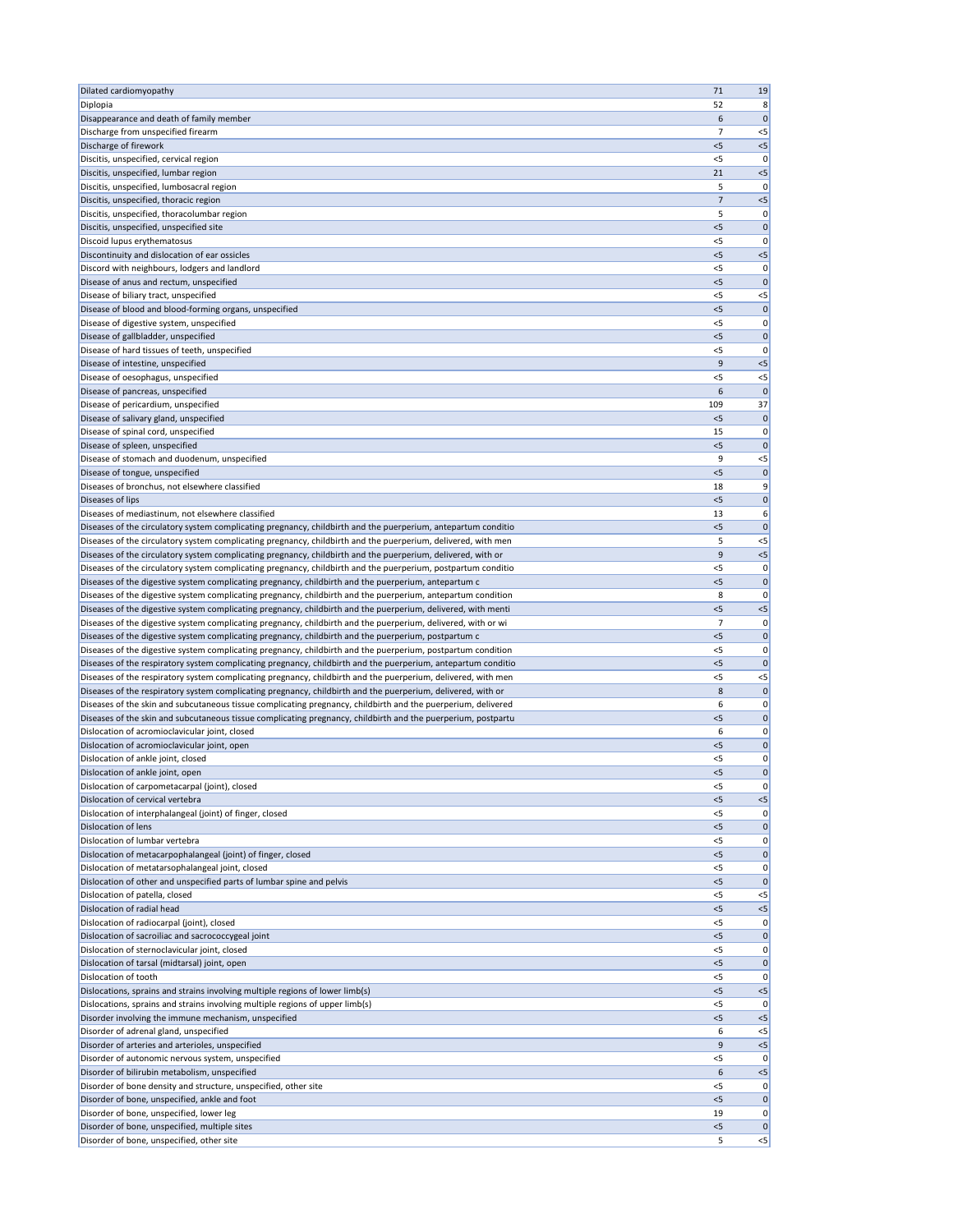| Disorder of bone, unspecified, pelvic region and thigh                                                                                                      | 44             | $\boldsymbol{0}$      |
|-------------------------------------------------------------------------------------------------------------------------------------------------------------|----------------|-----------------------|
| Disorder of bone, unspecified, shoulder region                                                                                                              | $<$ 5          | 0                     |
| Disorder of bone, unspecified, upper arm                                                                                                                    | < 5            | $\mathbf 0$           |
| Disorder of brain, unspecified                                                                                                                              | 22             | $<$ 5                 |
| Disorder of central nervous system, unspecified                                                                                                             | < 5            | $<$ 5                 |
| Disorder of choroid, unspecified                                                                                                                            | $<$ 5          | 0                     |
| Disorder of conjunctiva, unspecified                                                                                                                        | < 5            | $\Omega$              |
| Disorder of cornea, unspecified                                                                                                                             | $<$ 5<br>$<$ 5 | $<$ 5<br>$\mathsf{C}$ |
| Disorder of eye and adnexa, unspecified<br>Disorder of eyelid, unspecified                                                                                  | <5             | 0                     |
| Disorder of facial nerve, unspecified                                                                                                                       | 14             | $<$ 5                 |
| Disorder of kidney and ureter, unspecified                                                                                                                  | 10             | $<$ 5                 |
| Disorder of ligament, shoulder region                                                                                                                       | $<$ 5          | $\mathbf 0$           |
| Disorder of lipoprotein metabolism, unspecified                                                                                                             | 137            | 47                    |
| Disorder of male genital organs, unspecified                                                                                                                | $<$ 5          | 0                     |
| Disorder of middle ear and mastoid, unspecified                                                                                                             | <5             | 0                     |
| Disorder of muscle tone of newborn, unspecified                                                                                                             | $<$ 5          | $\Omega$              |
| Disorder of muscle, unspecified, multiple sites                                                                                                             | $<$ 5          | $<$ 5                 |
| Disorder of orbit, unspecified                                                                                                                              | $<$ 5          | $\Omega$              |
| Disorder of penis, unspecified                                                                                                                              | $<$ 5          | 0                     |
| Disorder of refraction, unspecified                                                                                                                         | $<$ 5          | $<$ 5                 |
| Disorder of skin and subcutaneous tissue related to radiation, unspecified                                                                                  | <5             | C                     |
| Disorder of skin and subcutaneous tissue, unspecified                                                                                                       | 13             | $<$ 5                 |
| Disorder of synovium and tendon, unspecified, ankle and foot                                                                                                | $<$ 5          | 0                     |
| Disorder of synovium and tendon, unspecified, pelvic region and thigh<br>Disorder of synovium and tendon, unspecified, shoulder region                      | < 5<br>$<$ 5   | 0<br>0                |
| Disorder of teeth and supporting structures, unspecified                                                                                                    | 7              | $\Omega$              |
| Disorder of thyroid, unspecified                                                                                                                            | 5              | $<$ 5                 |
| Disorder of tympanic membrane, unspecified                                                                                                                  | $<$ 5          | $\mathbf 0$           |
| Disorder of vein, unspecified                                                                                                                               | <5             | 0                     |
| Disorder of vestibular function, unspecified                                                                                                                | $<$ 5          | $\mathbf 0$           |
| Disorder of white blood cells, unspecified                                                                                                                  | $<$ 5          | 0                     |
| Disorders of acoustic nerve                                                                                                                                 | $<$ 5          | 0                     |
| Disorders of amino-acid transport                                                                                                                           | $<$ 5          | 0                     |
| Disorders of both aortic and tricuspid valves                                                                                                               | 9              | $<$ 5                 |
| Disorders of both mitral and aortic valves                                                                                                                  | 24             | $<$ 5                 |
| Disorders of both mitral and tricuspid valves                                                                                                               | 19             |                       |
| Disorders of calcium metabolism                                                                                                                             | 479            | 65                    |
| Disorders of diaphragm                                                                                                                                      | $<$ 5          | $<$ 5                 |
| Disorders of excessive somnolence [hypersomnias]                                                                                                            | <5             | 0                     |
| Disorders of fatty-acid metabolism                                                                                                                          | < 5            | $\mathbf 0$           |
| Disorders of glycine metabolism                                                                                                                             | $<$ 5          | 0                     |
| Disorders of initiating and maintaining sleep [insomnias]                                                                                                   | 112            | 13                    |
| Disorders of iron metabolism, unspecified                                                                                                                   | $<$ 5          | 0                     |
| Disorders of magnesium metabolism<br>Disorders of meninges, not elsewhere classified                                                                        | 778<br>$<$ 5   | 111<br>$<$ 5          |
| Disorders of optic nerve, not elsewhere classified                                                                                                          | < 5            | $\mathbf 0$           |
| Disorders of other specified cranial nerves                                                                                                                 | <5             | 0                     |
| Disorders of phosphorus metabolism and phosphatases                                                                                                         | 537            | 118                   |
| Disorders of plasma-protein metabolism, not elsewhere classified                                                                                            | 89             | 22                    |
| Disorders of tyrosine metabolism                                                                                                                            | < 5            | $\mathbf 0$           |
| Disorders of urea cycle metabolism                                                                                                                          | <5             | 0                     |
| Disorders of vagus nerve                                                                                                                                    | $<$ 5          | 0                     |
| Disorders of visual cortex                                                                                                                                  | $<$ 5          | $<$ 5                 |
| Disorientation, unspecified                                                                                                                                 | 822            | 101                   |
| Disruption of family by separation and divorce                                                                                                              | 13             | 0                     |
| Disruption of operation wound, not elsewhere classified                                                                                                     | 208            | 48                    |
| Disruption of perineal obstetric wound, postpartum condition or complication                                                                                | $<$ 5          | 0                     |
| Dissection of aorta [any part]                                                                                                                              | 51             | $\overline{7}$        |
| Dissection of cerebral arteries, nonruptured                                                                                                                | $<$ 5          | 0                     |
| Disseminated herpesviral disease<br>Disseminated intravascular coagulation [defibrination syndrome]                                                         | $<$ 5<br>49    | $<$ 5<br>38           |
| Disseminated mycobacterium avium-intracellulare complex [DMAC] infection                                                                                    | < 5            | $<$ 5                 |
| Disseminated zoster                                                                                                                                         | < 5            | 0                     |
| Dissocial personality disorder                                                                                                                              | 52             | < 5                   |
| Dissociative [conversion] disorder, unspecified                                                                                                             | 9              | 0                     |
| Dissociative anaesthesia and sensory loss                                                                                                                   | $<$ 5          | 0                     |
| Dissociative convulsions                                                                                                                                    | 20             | $<$ 5                 |
| Dissociative motor disorders                                                                                                                                | $<$ 5          | 0                     |
| Disturbance of activity and attention                                                                                                                       | 67             | $<$ 5                 |
| Disturbance of temperature regulation of newborn, unspecified                                                                                               | 12             | 0                     |
| Disturbances in tooth eruption                                                                                                                              | $<$ 5          | 0                     |
| Disturbances of salivary secretion                                                                                                                          |                | 0                     |
| Diverticular disease of both small and large intestine with perforation and abscess                                                                         | $<$ 5          |                       |
|                                                                                                                                                             | 5              | 0                     |
| Diverticular disease of both small and large intestine without perforation or abscess                                                                       | 5              | $<$ 5                 |
| Diverticular disease of intestine, part unspecified, with perforation and abscess                                                                           | 38             | $<$ 5                 |
| Diverticular disease of intestine, part unspecified, without perforation or abscess<br>Diverticular disease of large intestine with perforation and abscess | 89<br>182      | 8<br>26               |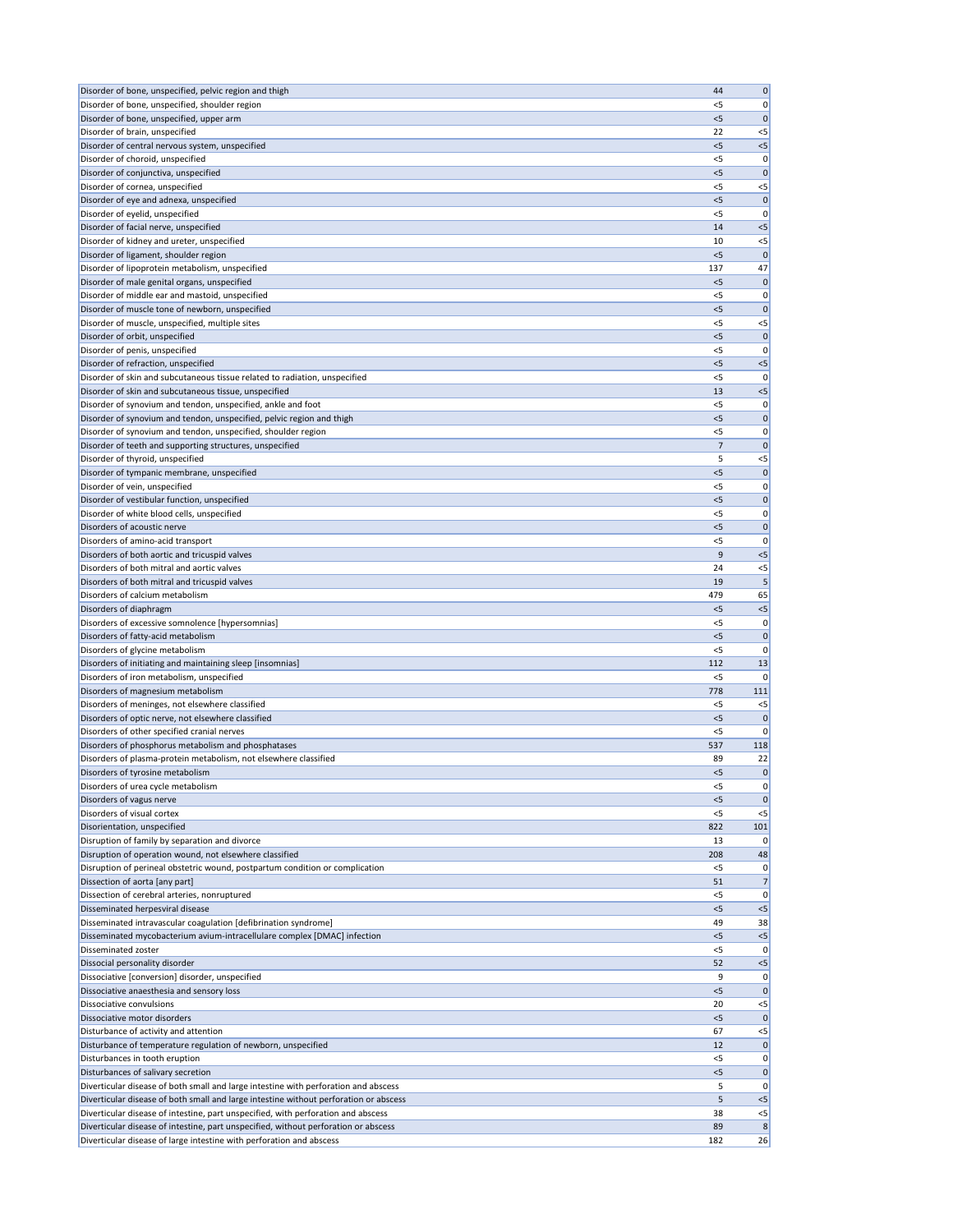| Diverticular disease of large intestine without perforation or abscess                                                    | 398         | 27                |
|---------------------------------------------------------------------------------------------------------------------------|-------------|-------------------|
| Diverticular disease of small intestine with perforation and abscess                                                      | 7           | $<$ 5             |
| Diverticular disease of small intestine without perforation or abscess                                                    | 23          | 5                 |
| Diverticulum of appendix                                                                                                  | 5           | 0                 |
| Diverticulum of bladder                                                                                                   | 5           | $\mathbf 0$       |
| Diverticulum of oesophagus                                                                                                | $<$ 5<br>6  | $<$ 5             |
| Diverticulum of oesophagus, acquired<br>Diving or jumping into water causing injury other than drowning or submersion     | $<$ 5       | $\mathbf 0$<br>0  |
| Dizziness and giddiness                                                                                                   | 347         | 28                |
| Dorsalgia, unspecified site                                                                                               | 130         | 13                |
| Double inlet ventricle                                                                                                    | $<$ 5       | $\mathbf 0$       |
| Doubling of uterus with doubling of cervix and vagina                                                                     | <5          | 0                 |
| Doubling of vagina                                                                                                        | < 5         | $\mathbf 0$       |
| Down's syndrome, unspecified                                                                                              | 19          | 5                 |
| Dressler's syndrome                                                                                                       | 5           | $<$ 5             |
| Driver of car injured in collision with other and unspecified motor vehicles in traffic accident                          | $<$ 5       | $<$ 5             |
| Driver of other all-terrain or other off road motor vehicle injured in nontraffic accident                                | 70          | 9                 |
| Driver of other all-terrain or other off road motor vehicle injured in traffic accident                                   | $<$ 5       | $<$ 5             |
| Driver of snowmobile injured in nontraffic land accident                                                                  | 14          | $<$ 5             |
| Driver of snowmobile injured in traffic accident<br>Driver of special agricultural vehicle injured in nontraffic accident | <5<br>$<$ 5 | $<$ 5<br>$<$ 5    |
| Drowning and nonfatal submersion                                                                                          | < 5         | $<$ 5             |
| Drowning and submersion while in bath-tub                                                                                 | < 5         | $< 5$             |
| Drowning and submersion while in natural water                                                                            | < 5         | 0                 |
| Drowning and submersion while in swimming-pool                                                                            | $<$ 5       | $\mathbf 0$       |
| Drug or medicament, unspecified, causing adverse effect in therapeutic use                                                | 43          | 6                 |
| Drug use                                                                                                                  | 23          | $<$ 5             |
| Drug-induced acute pancreatitis                                                                                           | $<$ 5       | 0                 |
| Drug-induced adrenocortical insufficiency                                                                                 | < 5         | $< 5$             |
| Drug-induced aplastic anaemia                                                                                             | 56          | 12                |
| Drug-induced autoimmune haemolytic anaemia                                                                                | $<$ 5       | $\mathbf 0$       |
| Drug-induced cataract                                                                                                     | $<$ 5       | 0                 |
| Drug-induced chorea                                                                                                       | $<$ 5       | $\mathbf 0$       |
| Drug-induced Cushing's syndrome                                                                                           | < 5         | 0                 |
| Drug-induced dystonia                                                                                                     | < 5<br>41   | $\mathbf 0$       |
| Drug-induced fever<br>Drug-induced gout, ankle and foot                                                                   | < 5         | 5<br>$\mathbf 0$  |
| Drug-induced headache, not elsewhere classified                                                                           | 16          | $<$ 5             |
| Drug-induced hypoglycaemia without coma                                                                                   | 7           | $< 5$             |
| Drug-induced interstitial lung disorders, unspecified                                                                     | $<$ 5       | $<$ 5             |
| Drug-induced myopathy                                                                                                     | 9           | $<$ 5             |
| Drug-induced nonautoimmune haemolytic anaemia                                                                             | $<$ 5       | 0                 |
| Drug-induced osteoporosis                                                                                                 | < 5         | $\mathbf 0$       |
| Drug-induced osteoporosis with pathological fracture, lower leg                                                           | $<$ 5       | 0                 |
| Drug-induced osteoporosis with pathological fracture, pelvic region and thigh                                             | < 5         | $\mathbf 0$       |
| Drug-induced polyneuropathy                                                                                               | $<$ 5       | 0                 |
| Drug-induced thyroiditis                                                                                                  | < 5         | $< 5$             |
| Drug-induced tremor                                                                                                       | 10          | 0                 |
| Dry mouth, unspecified<br>Duodenal ulcer, acute with haemorrhage                                                          | 7<br>32     | $\mathbf 0$<br>10 |
| Duodenal ulcer, acute with perforation                                                                                    | 12          | 5                 |
| Duodenal ulcer, acute without haemorrhage or perforation                                                                  | $<$ 5       | $<$ 5             |
| Duodenal ulcer, chronic or unspecified with haemorrhage                                                                   | 90          | 16                |
| Duodenal ulcer, chronic or unspecified with perforation                                                                   | 14          | 5                 |
| Duodenal ulcer, chronic without haemorrhage or perforation                                                                | < 5         | $<$ 5             |
| Duodenal ulcer, unspecified as acute or chronic, without haemorrhage or perforation                                       | 40          | 12                |
| Duodenitis                                                                                                                | 93          | 10                |
| Duplication of ureter                                                                                                     | <5          | 0                 |
| Dysarthria and anarthria                                                                                                  | 115         | 12                |
| Dyskinesia of oesophagus                                                                                                  | 11          | 0                 |
| Dyslexia and alexia                                                                                                       | $<$ 5       | $\mathbf 0$       |
| Dysmenorrhoea, unspecified                                                                                                | 61          | 0                 |
| Dyspareunia                                                                                                               |             | 0                 |
| Dysphasia and aphasia<br>Dysphonia                                                                                        | 415<br>24   | 61<br>9           |
| Dysplasia of cervix uteri, unspecified                                                                                    | 10          | 0                 |
| Dysplasia of vulva, unspecified                                                                                           | < 5         | $\mathbf 0$       |
| Dyspnoea                                                                                                                  | 528         | 91                |
| Dysthymia                                                                                                                 | 25          | $< 5$             |
| Dysthyroid exophthalmos                                                                                                   | < 5         | 0                 |
| Dystonia, unspecified                                                                                                     | 12          | $<$ 5             |
| Dysuria                                                                                                                   | 45          | 6                 |
| Early-onset cerebellar ataxia                                                                                             | < 5         | $\mathbf 0$       |
| Eating disorder, unspecified                                                                                              | 15          | $< 5$             |
| Ebstein anomaly                                                                                                           | < 5         | 0                 |
| Eccrine sweat disorder, unspecified                                                                                       | $<$ 5       | 0                 |
| Eclampsia in the puerperium, delivered, with mention of postpartum complication                                           | < 5         | 0                 |
| Ectopic ACTH syndrome                                                                                                     | $<$ 5       | 0                 |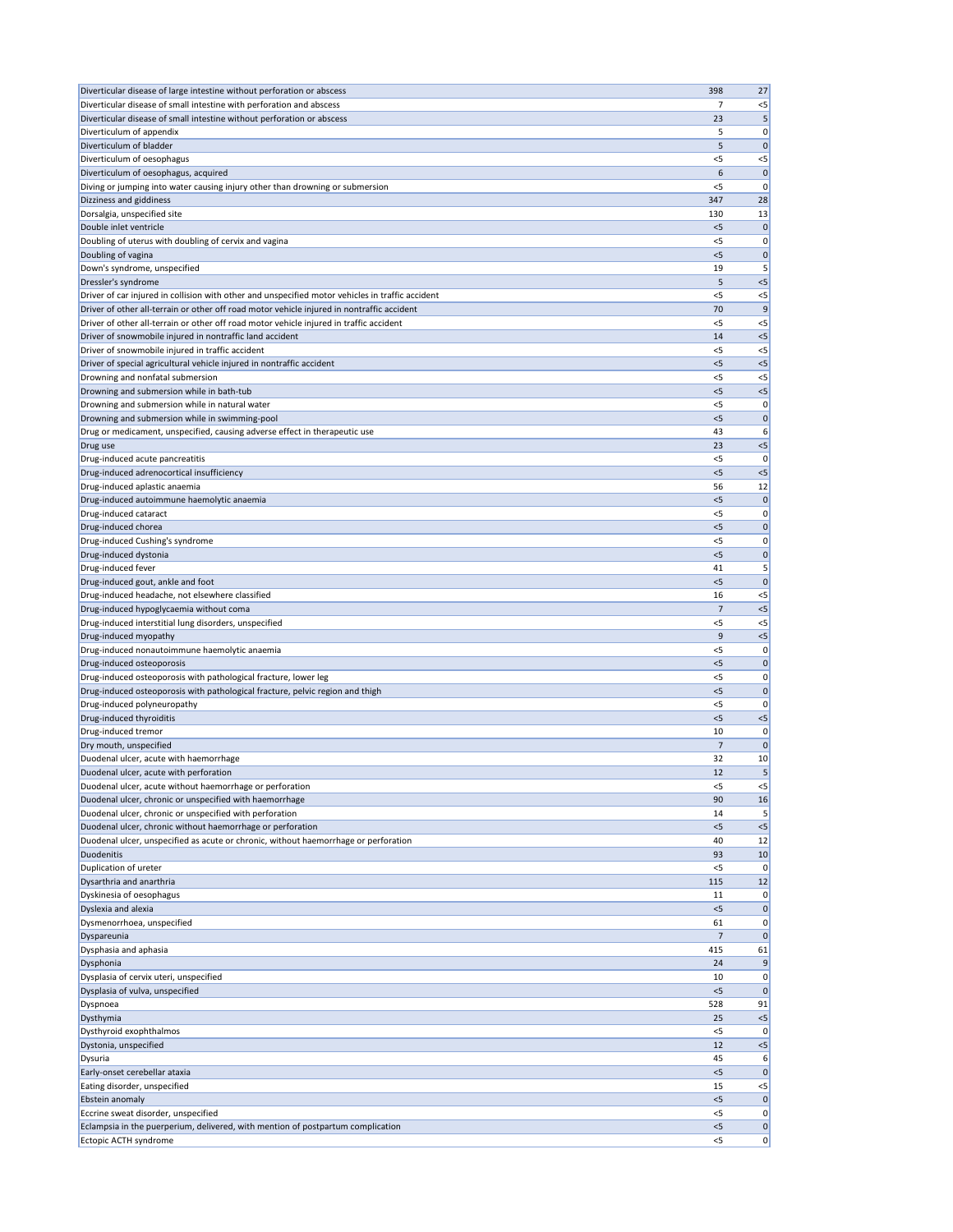| Ectopic kidney                                                                                                                                                                             | < 5            | $\pmb{0}$          |
|--------------------------------------------------------------------------------------------------------------------------------------------------------------------------------------------|----------------|--------------------|
| Ectopic pregnancy, unspecified                                                                                                                                                             | $<$ 5          | 0                  |
| Ectropion of eyelid                                                                                                                                                                        | < 5            | $<$ 5              |
| Edwards' syndrome, unspecified                                                                                                                                                             | <5             | 0                  |
| <b>Effects of hunger</b><br>Effusion of joint, ankle and foot                                                                                                                              | 5<br>5         | $< 5$<br>0         |
| Effusion of joint, forearm                                                                                                                                                                 | < 5            | $\mathbf 0$        |
| Effusion of joint, hand                                                                                                                                                                    | < 5            | 0                  |
| Effusion of joint, lower leg                                                                                                                                                               | 40             | $<$ 5              |
| Effusion of joint, shoulder region                                                                                                                                                         | $<$ 5          | 0                  |
| Egodystonic sexual orientation                                                                                                                                                             | < 5            | $\mathbf 0$        |
| Ehlers-Danlos syndrome                                                                                                                                                                     | 9              | 0                  |
| Elective mutism                                                                                                                                                                            | < 5            | $\mathbf 0$        |
| Electrocardiogram suggestive of ST segment elevation myocardial infarction [STEMI]<br>Electroconvulsive therapy as the cause of abnormal reaction or later complication, without mention o | 1100<br>$<$ 5  | 802<br>$\mathbf 0$ |
| Electroconvulsive therapy as the cause of abnormal reaction or later complication, without mention of misadve                                                                              | $<$ 5          | 0                  |
| Electrolytic, caloric and water-balance agents causing adverse effect in therapeutic use                                                                                                   | 5              | < 5                |
| Elevated blood-pressure reading, without diagnosis of hypertension                                                                                                                         | 30             | $< 5$              |
| Elevated erythrocyte sedimentation rate                                                                                                                                                    | < 5            | $\mathbf 0$        |
| Elevation of levels of transaminase and lactic acid dehydrogenase [LDH]                                                                                                                    | 104            | 25                 |
| Embolism and thrombosis of abdominal aorta                                                                                                                                                 | 9              | $< 5$              |
| Embolism and thrombosis of arteries of extremities, unspecified                                                                                                                            | 10             | $<$ 5              |
| Embolism and thrombosis of arteries of lower extremities                                                                                                                                   | 109            | 30                 |
| Embolism and thrombosis of arteries of upper extremities<br>Embolism and thrombosis of iliac artery                                                                                        | 30<br>26       | 5<br>$<$ 5         |
| Embolism and thrombosis of other and unspecified parts of aorta                                                                                                                            | 14             | $<$ 5              |
| Embolism and thrombosis of other arteries                                                                                                                                                  | 37             | 16                 |
| Embolism and thrombosis of other specified veins                                                                                                                                           | 97             | 32                 |
| Embolism and thrombosis of renal vein                                                                                                                                                      | $<$ 5          | $\mathbf{0}$       |
| Embolism and thrombosis of unspecified artery                                                                                                                                              | 9              | $<$ 5              |
| Embolism and thrombosis of unspecified vein                                                                                                                                                | $<$ 5          | $<$ 5              |
| Embolism and thrombosis of vena cava                                                                                                                                                       | 22             | $<$ 5              |
| Embryonic cyst of broad ligament                                                                                                                                                           | < 5            | $\mathbf{0}$       |
| Emergency use of U07.1<br>Emergency use of U07.4                                                                                                                                           | 14<br>$<$ 5    | $<$ 5<br>$<$ 5     |
| Emergency use of U07.5                                                                                                                                                                     | $<$ 5          | $<$ 5              |
| Emergency use of U07.7                                                                                                                                                                     | $<$ 5          | $\mathbf 0$        |
| Emotionally unstable personality disorder                                                                                                                                                  | 184            | 8                  |
| Emphysema (subcutaneous) resulting from a procedure                                                                                                                                        | 29             | 6                  |
| Emphysema, unspecified                                                                                                                                                                     | 33             | $<$ 5              |
| Encephalitis, myelitis and encephalomyelitis in viral diseases classified elsewhere                                                                                                        | 13             | $<$ 5              |
| Encephalitis, myelitis and encephalomyelitis, unspecified                                                                                                                                  | 6              | $<$ 5              |
| Encephalocele of other sites                                                                                                                                                               | $<$ 5          | $\mathbf 0$        |
| Encephalopathy in diseases classified elsewhere<br>Encephalopathy, unspecified                                                                                                             | 181<br>40      | 35<br>18           |
| <b>Endocardial fibroelastosis</b>                                                                                                                                                          | 7              | $< 5$              |
| Endocarditis, valve unspecified                                                                                                                                                            | 19             | 5                  |
| Endocarditis, valve unspecified, in diseases classified elsewhere                                                                                                                          | $<$ 5          | $<$ 5              |
| Endocrine disorder, unspecified                                                                                                                                                            | < 5            | $< 5$              |
| Endocrine, nutritional and metabolic diseases complicating pregnancy, childbirth and the puerperium, antepart                                                                              | 6              | 0                  |
| Endocrine, nutritional and metabolic diseases complicating pregnancy, childbirth and the puerperium, delivere                                                                              | 89             | < 5                |
| Endometrial adenomatous hyperplasia                                                                                                                                                        | 13             | 0                  |
| Endometrial glandular hyperplasia<br>Endometriosis of fallopian tube                                                                                                                       | 27<br>14       | $<$ 5<br>$<$ 5     |
| <b>Endometriosis of intestine</b>                                                                                                                                                          | $<$ 5          | $\mathbf 0$        |
| Endometriosis of ovary                                                                                                                                                                     | 33             | $<$ 5              |
| Endometriosis of pelvic peritoneum                                                                                                                                                         | 18             | $\mathbf 0$        |
| Endometriosis of rectovaginal septum and vagina                                                                                                                                            | $<$ 5          | 0                  |
| <b>Endometriosis of uterus</b>                                                                                                                                                             | 99             | $\mathbf 0$        |
| Endometriosis, unspecified                                                                                                                                                                 | 19             | 0                  |
| Enduring personality change, unspecified                                                                                                                                                   | < 5            | $\mathbf 0$        |
| Enlarged lymph nodes, unspecified                                                                                                                                                          | 7<br>< 5       | $<$ 5              |
| Enophthalmos<br>Enterococcus as the cause of diseases classified to other chapters                                                                                                         | 561            | $<$ 5<br>92        |
| Enterocolitis due to Clostridium difficile                                                                                                                                                 | 451            | 72                 |
| Enteroptosis                                                                                                                                                                               | $<$ 5          | 0                  |
| Enterostomy malfunction, not elsewhere classified                                                                                                                                          | 123            | 20                 |
| Enteroviral vesicular stomatitis with exanthem                                                                                                                                             | $<$ 5          | 0                  |
| Enterovirus as the cause of diseases classified to other chapters                                                                                                                          | $<$ 5          | $\mathbf 0$        |
| Enterovirus infection, unspecified site                                                                                                                                                    | <5             | 0                  |
| Enthesopathy, unspecified site                                                                                                                                                             | $<$ 5          | 0                  |
| Entropion and trichiasis of eyelid<br>Enzymes, not elsewhere classified, causing adverse effect in therapeutic use                                                                         | $<$ 5<br>$<$ 5 | 0 <br>$<$ 5        |
| Eosinophilia                                                                                                                                                                               | 8              | $<$ 5              |
| Epidermal cyst                                                                                                                                                                             | 12             | $< 5$              |
| Epididymitis                                                                                                                                                                               | 11             | $<$ 5              |
| Epididymitis with abscess                                                                                                                                                                  | < 5            | $<$ 5              |
| Epididymo-orchitis                                                                                                                                                                         | $<$ 5          | 0                  |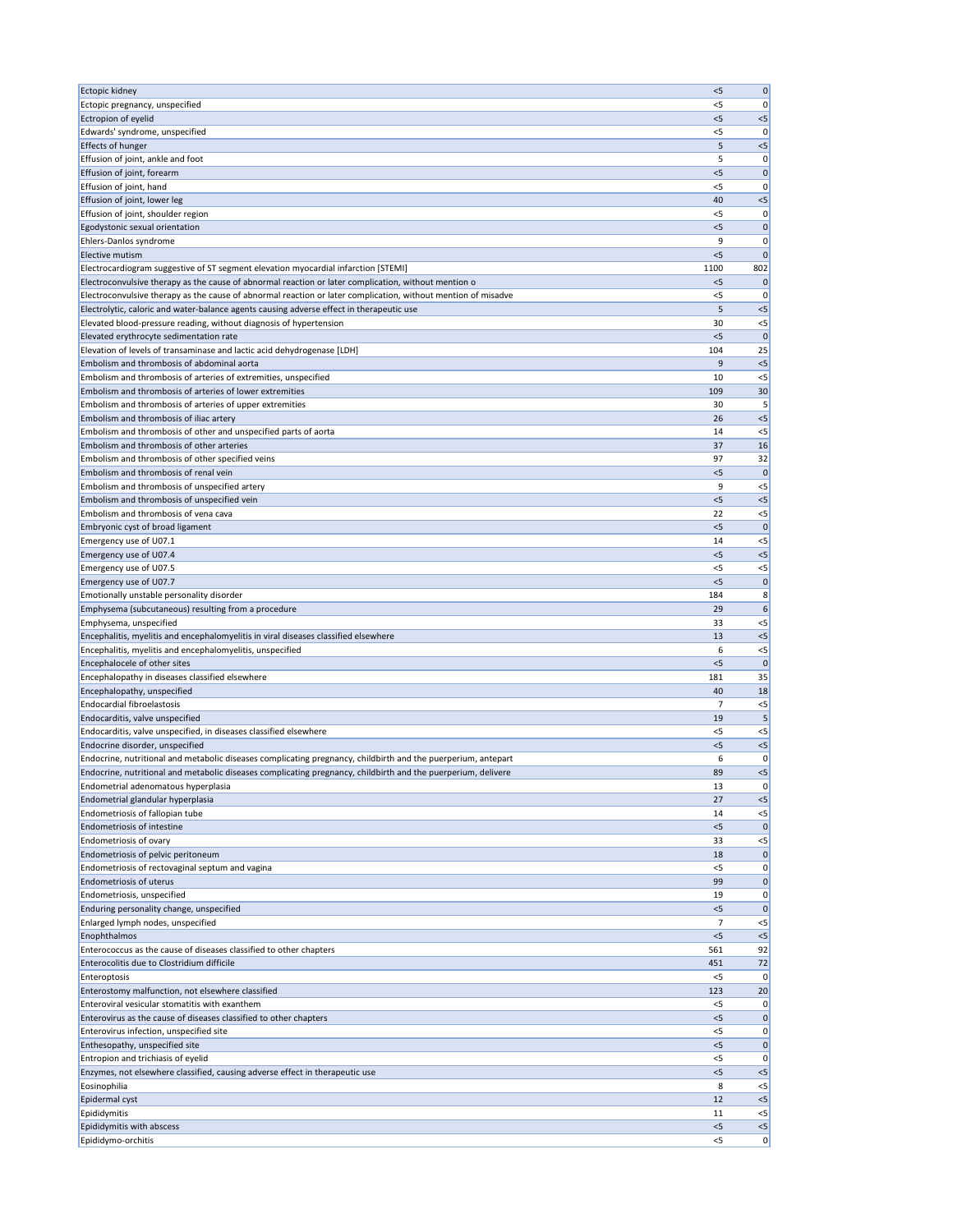| Epididymo-orchitis with abscess                                                                                                                                                                                  | < 5            | $\mathbf 0$          |
|------------------------------------------------------------------------------------------------------------------------------------------------------------------------------------------------------------------|----------------|----------------------|
| Epidural haemorrhage                                                                                                                                                                                             | 14             | 5                    |
| Epigastric pain                                                                                                                                                                                                  | 62             | 5                    |
| Epilepsy, unspecified, intractable                                                                                                                                                                               | 20             | $<$ 5                |
| Epilepsy, unspecified, not stated as intractable                                                                                                                                                                 | 103            | 22                   |
| Episcleritis                                                                                                                                                                                                     | $<$ 5          | 0                    |
| Epispadias                                                                                                                                                                                                       | $<$ 5          | $\mathbf{0}$         |
| Epistaxis                                                                                                                                                                                                        | 144            | 31                   |
| Erb's paralysis due to birth injury<br>Erosion and ectropion of cervix uteri                                                                                                                                     | $<$ 5<br>$<$ 5 | $\mathbf 0$<br> 0    |
| Erosion of teeth                                                                                                                                                                                                 | < 5            | $\mathbf 0$          |
| Erysipelas                                                                                                                                                                                                       | <5             | 0                    |
| Erythema annulare centrifugum                                                                                                                                                                                    | $<$ 5          | $\mathbf 0$          |
| Erythema intertrigo                                                                                                                                                                                              | 35             | $<$ 5                |
| Erythema nodosum                                                                                                                                                                                                 | $<$ 5          | $\mathbf 0$          |
| Erythematous condition, unspecified                                                                                                                                                                              | 24             | 6                    |
| Escherichia coli [E. coli] as the cause of diseases classified to other chapters                                                                                                                                 | 1209           | 145                  |
| Esophageal dysphagia                                                                                                                                                                                             | 126            | 21                   |
| Essential (haemorrhagic) thrombocythaemia                                                                                                                                                                        | 14             | $<$ 5                |
| <b>Essential tremor</b>                                                                                                                                                                                          | 22             | $<$ 5                |
| Eustachian tube disorder, unspecified                                                                                                                                                                            | < 5            | $\mathbf 0$          |
| Examination and observation following other accident                                                                                                                                                             | 12             | 0                    |
| Examination and observation following other inflicted injury                                                                                                                                                     | $<$ 5          | 0                    |
| Examination and observation following transport accident                                                                                                                                                         | <5             | 0                    |
| Examination and observation for other specified reasons                                                                                                                                                          | $<$ 5          | 0                    |
| Examination and observation for unspecified reason                                                                                                                                                               | 22             | 0                    |
| Exanthema subitum [sixth disease]                                                                                                                                                                                | $<$ 5          | $\mathbf 0$          |
| <b>Exceptionally large baby</b>                                                                                                                                                                                  | 45             | 0                    |
| Excessive amount of blood or other fluid given during transfusion or infusion                                                                                                                                    | 11             | < 5                  |
| Excessive and frequent menstruation with irregular cycle                                                                                                                                                         | 9              | 0                    |
| Excessive and frequent menstruation with regular cycle                                                                                                                                                           | 101            | < 5                  |
| Excessive and redundant skin and subcutaneous tissue                                                                                                                                                             | 11             | 0                    |
| Excessive attrition of teeth<br>Excessive bleeding in the premenopausal period                                                                                                                                   | $<$ 5<br>< 5   | 0                    |
| Excessive weight gain in pregnancy, delivered, with or without mention of antepartum condition                                                                                                                   | 5              | $< 5$<br>$\mathbf 0$ |
| <b>Exophthalmic conditions</b>                                                                                                                                                                                   | 8              | $<$ 5                |
| Explosion and rupture of gas cylinder                                                                                                                                                                            | < 5            | $\mathbf{0}$         |
| Explosion and rupture of pressurized tire, pipe or hose                                                                                                                                                          | $<$ 5          | $<$ 5                |
| Explosion of other materials                                                                                                                                                                                     | < 5            | $< 5$                |
| Exposure to controlled fire in building or structure                                                                                                                                                             | <5             | 0                    |
| Exposure to controlled fire, not in building or structure                                                                                                                                                        | $<$ 5          | $\mathbf 0$          |
| Exposure to excessive natural cold                                                                                                                                                                               | 11             | $<$ 5                |
| Exposure to ignition of highly flammable material                                                                                                                                                                | $<$ 5          | $\mathbf 0$          |
| Exposure to ignition or melting of other clothing and apparel                                                                                                                                                    | <5             | $<$ 5                |
| Exposure to ionizing radiation                                                                                                                                                                                   | < 5            | $\mathbf 0$          |
| Exposure to other and unspecified animate mechanical forces                                                                                                                                                      | 6              | $<$ 5                |
| Exposure to other and unspecified inanimate mechanical forces                                                                                                                                                    | 37             | 6                    |
| Exposure to other specified factors                                                                                                                                                                              | 58             | 6                    |
| Exposure to other specified smoke, fire and flames                                                                                                                                                               | < 5            | $\mathbf 0$          |
| Exposure to sunlight                                                                                                                                                                                             | <5             | 0                    |
| Exposure to uncontrolled fire in building or structure                                                                                                                                                           | $<$ 5          | $\mathbf 0$          |
| Exposure to unspecified factor causing fracture                                                                                                                                                                  | 27             | $<$ 5                |
| Exposure to unspecified factor causing other and unspecified injury                                                                                                                                              | 159            | 13                   |
| Exposure to unspecified type of radiation                                                                                                                                                                        | <5<br>$<$ 5    | 0<br>$< 5$           |
| Extracapsular disorder of the temporomandibular joint<br>Extracorporeal dialysis                                                                                                                                 | $<$ 5          | $<$ 5                |
| Extradural and subdural abscess, unspecified                                                                                                                                                                     | < 5            | $< 5$                |
| Extramedullary plasmacytoma                                                                                                                                                                                      | <5             | $<$ 5                |
| Extranodal marginal zone B-cell lymphoma of mucosa-associated lymphoid tissue [MALT-lymphoma]                                                                                                                    | 8              | $\mathbf 0$          |
| Extranodal NK/T-cell lymphoma, nasal type                                                                                                                                                                        | <5             | 0                    |
| Extrapyramidal and movement disorder, unspecified                                                                                                                                                                | 10             | $\mathbf 0$          |
| Extrarenal uraemia                                                                                                                                                                                               | 11             | 0                    |
| Extravasation of urine                                                                                                                                                                                           | 5              | $<$ 5                |
| <b>Extreme immaturity</b>                                                                                                                                                                                        | 10             | 0                    |
| Extreme obesity with alveolar hypoventilation                                                                                                                                                                    | 86             | 39                   |
| Extremely low birth weight                                                                                                                                                                                       | 11             | 0                    |
| <b>Factitial dermatitis</b>                                                                                                                                                                                      | $<$ 5          | 0                    |
| Faecal incontinence                                                                                                                                                                                              | 80             | 6                    |
| Failed application of vacuum extractor and forceps, unspecified, delivered, with or without mention of antepa                                                                                                    | 22             | $< 5$                |
| Failed instrumental induction of labour, delivered, with or without mention of antepartum condition                                                                                                              | 6              | 0                    |
| Failed medical induction of labour, antepartum condition or complication                                                                                                                                         | 5              | 0                    |
| Failed medical induction of labour, delivered, with or without mention of antepartum condition                                                                                                                   | 43             | 0                    |
| Failed or difficult intubation                                                                                                                                                                                   | 15             | 9                    |
| Failed trial of labour following previous caesarean, unspecified, delivered, with or without mention of antep<br>Failed trial of labour, unspecified, delivered, with or without mention of antepartum condition | 21<br>8        | 0<br>$\mathbf 0$     |
| Failure in dosage during other surgical and medical care                                                                                                                                                         | 8              | $<$ 5                |
| Failure in suture or ligature during surgical operation                                                                                                                                                          | < 5            | 0                    |
| Failure of genital response                                                                                                                                                                                      | $<$ 5          | 0                    |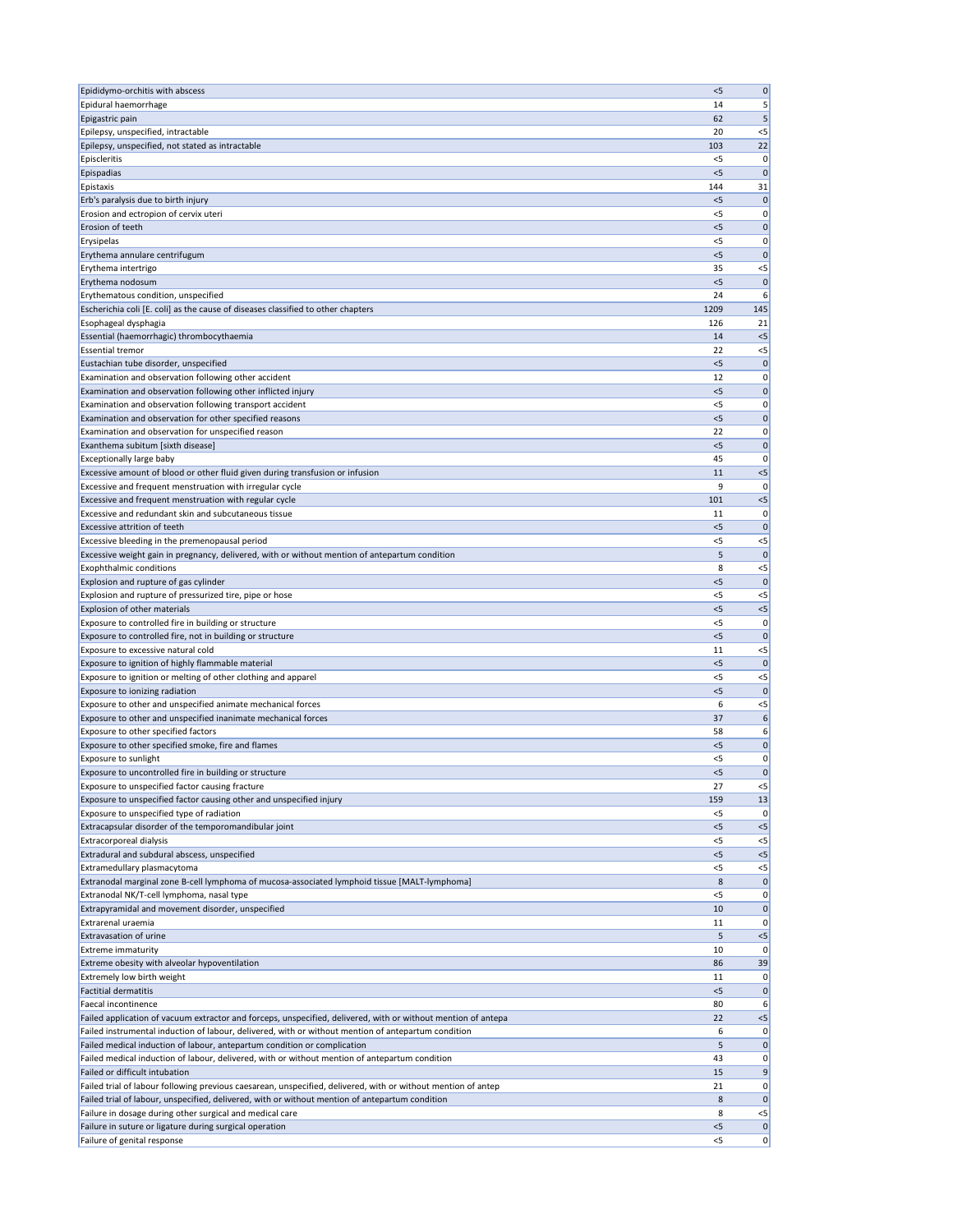| Failure of other transplanted tissue                                                                                                                        | < 5          | $\mathbf 0$      |
|-------------------------------------------------------------------------------------------------------------------------------------------------------------|--------------|------------------|
| Failure of soft tissue (skin, muscle, fascia, tendon, mucosa) graft/flap                                                                                    | 13           | 7 <sup>1</sup>   |
| Failure to introduce or to remove other tube or instrument                                                                                                  | $<$ 5        | < 5              |
| Fall from cliff                                                                                                                                             | <5           | 0                |
| Fall from tree                                                                                                                                              | 6            | $<$ 5            |
| Fall from, out of or through building or structure                                                                                                          | 29           | $<$ 5            |
| Fall involving adult walker<br>Fall involving bed                                                                                                           | 63<br>120    | < 5              |
| Fall involving chair                                                                                                                                        | 90           | 8<br>6           |
| Fall involving ice skates                                                                                                                                   | 7            | 0                |
| Fall involving other furniture                                                                                                                              | 11           | $<$ 5            |
| Fall involving other specified sports equipment                                                                                                             | 8            | 0                |
| Fall involving other specified walking devices                                                                                                              | $<$ 5        | $\mathbf 0$      |
| Fall involving roller skates/in-line skates                                                                                                                 | <5           | 0                |
| Fall involving shopping cart                                                                                                                                | $<$ 5        | $\mathbf 0$      |
| Fall involving skateboard                                                                                                                                   | 13           | 0                |
| Fall involving skis                                                                                                                                         | 5            | $\mathbf 0$      |
| Fall involving snowboard                                                                                                                                    | $<$ 5        | 0                |
| Fall involving swing                                                                                                                                        | < 5          | $\mathbf 0$      |
| Fall involving toboggan                                                                                                                                     | <5           | 0                |
| Fall involving trampoline<br>Fall involving wheelchair                                                                                                      | < 5<br>19    | $\mathbf 0$<br>0 |
| Fall on and from ladder                                                                                                                                     | 52           | $<$ 5            |
| Fall on and from scaffolding                                                                                                                                | 11           | $<$ 5            |
| Fall on and from stairs and steps                                                                                                                           | 268          | 20               |
| Fall on same level from or off toilet                                                                                                                       | 54           | 6                |
| Fall on same level from slipping, tripping and stumbling                                                                                                    | 1145         | 41               |
| Fall on same level in or from bathtub                                                                                                                       | 16           | $<$ 5            |
| Fall on same level in or from shower stall                                                                                                                  | 10           | $<$ 5            |
| Fall on same level involving ice and snow                                                                                                                   | 112          | $<$ 5            |
| Fall while being carried or supported by other person(s) in or from bathtub                                                                                 | $<$ 5        | $\mathbf{0}$     |
| Fall while being carried or supported by other person(s) involving other specified level                                                                    | 6            | 0                |
| Fall while being carried or supported by other person(s) onto or off bed                                                                                    | < 5          | 0                |
| Fall while being carried or supported by other person(s) onto or off chair                                                                                  | $<$ 5        | 0                |
| Fall while being carried or supported by other person(s) onto or off toilet                                                                                 | < 5          | 0                |
| Fall while being carried or supported by other person(s) onto or out of wheelchair<br>Fall while being carried or supported by other person(s), unspecified | $<$ 5<br>< 5 | 0<br>$\mathbf 0$ |
| Falling, jumping or pushed from a high place, undetermined intent                                                                                           | $<$ 5        | 0                |
| Falling, lying or running before or into moving object, undetermined intent                                                                                 | < 5          | 0                |
| False labour at or after 37 completed weeks of gestation, antepartum condition or complication                                                              | 9            | 0                |
| False labour before 37 completed weeks of gestation, antepartum condition or complication                                                                   | 21           | $\mathbf 0$      |
| Family history of alcohol abuse                                                                                                                             | < 5          | 0                |
| Family history of diabetes mellitus                                                                                                                         | < 5          | 0                |
| Family history of ischaemic heart disease and other diseases of the circulatory system                                                                      | 35           | 7                |
| Family history of malignant neoplasm of breast                                                                                                              | < 5          | $\mathbf 0$      |
| Family history of malignant neoplasm of digestive organs                                                                                                    | 5            | $< 5$            |
| Family history of malignant neoplasm of other genital organs                                                                                                | < 5          | $\mathbf 0$      |
| Family history of malignant neoplasm of other organs or systems                                                                                             | $<$ 5        | 0                |
| Family history of malignant neoplasm of ovary                                                                                                               | < 5<br>$<$ 5 | 0                |
| Family history of malignant neoplasm of prostate<br>Family history of malignant neoplasm of trachea, bronchus and lung                                      | < 5          | 0 <br> 0         |
| Family history of malignant neoplasm of urinary tract                                                                                                       | $<$ 5        | 0                |
| Family history of malignant neoplasm, unspecified                                                                                                           | < 5          | $\mathbf 0$      |
| Family history of other psychoactive substance abuse                                                                                                        | < 5          | 0                |
| Family history of other specified conditions                                                                                                                | $<$ 5        | $\mathbf 0$      |
| Fasciculation                                                                                                                                               | $<$ 5        | $<$ 5            |
| Fat embolism (traumatic)                                                                                                                                    | < 5          | $\mathbf 0$      |
| Fat necrosis of breast                                                                                                                                      | $<$ 5        | 0                |
| Fatigue fracture of vertebra, cervical region                                                                                                               | < 5          | $\mathbf 0$      |
| Fatigue fracture of vertebra, lumbar region                                                                                                                 | 6            | $<$ 5            |
| Fatigue fracture of vertebra, lumbosacral region                                                                                                            | < 5          | $\mathbf 0$      |
| Fatigue fracture of vertebra, multiple sites in spine                                                                                                       | $<$ 5        | 0                |
| Fatigue fracture of vertebra, thoracic region                                                                                                               | 6            | $\pmb{0}$        |
| Fatigue fracture of vertebra, thoracolumbar region                                                                                                          | $<$ 5        | 0                |
| Fatty (change of) liver, not elsewhere classified<br>Febrile convulsions, unspecified                                                                       | 71<br>5      | 12<br> 0         |
| Feeding difficulties and mismanagement                                                                                                                      | 13           | 0                |
| Feeding disorder of infancy and childhood                                                                                                                   | $<$ 5        | 0                |
| Feeding problem of newborn, unspecified                                                                                                                     | 18           | $\mathbf 0$      |
| Feeling of incomplete bladder emptying                                                                                                                      | 10           | $<$ 5            |
| Female genital prolapse, unspecified                                                                                                                        | $<$ 5        | 0                |
| Female genital tract fistula, unspecified                                                                                                                   | $<$ 5        | 0                |
| Female infertility associated with anovulation                                                                                                              | < 5          | $\mathbf 0$      |
| Female infertility, unspecified                                                                                                                             | $<$ 5        | 0                |
| Female pelvic inflammatory disease, unspecified                                                                                                             | 17           | $\mathbf 0$      |
| Female pelvic peritoneal adhesions                                                                                                                          | 124          | $<$ 5            |
| Female pelvic peritonitis, unspecified                                                                                                                      | < 5          | $\mathbf 0$      |
| Fentanyl and derivatives causing adverse effect in therapeutic use                                                                                          | 9            | < 5              |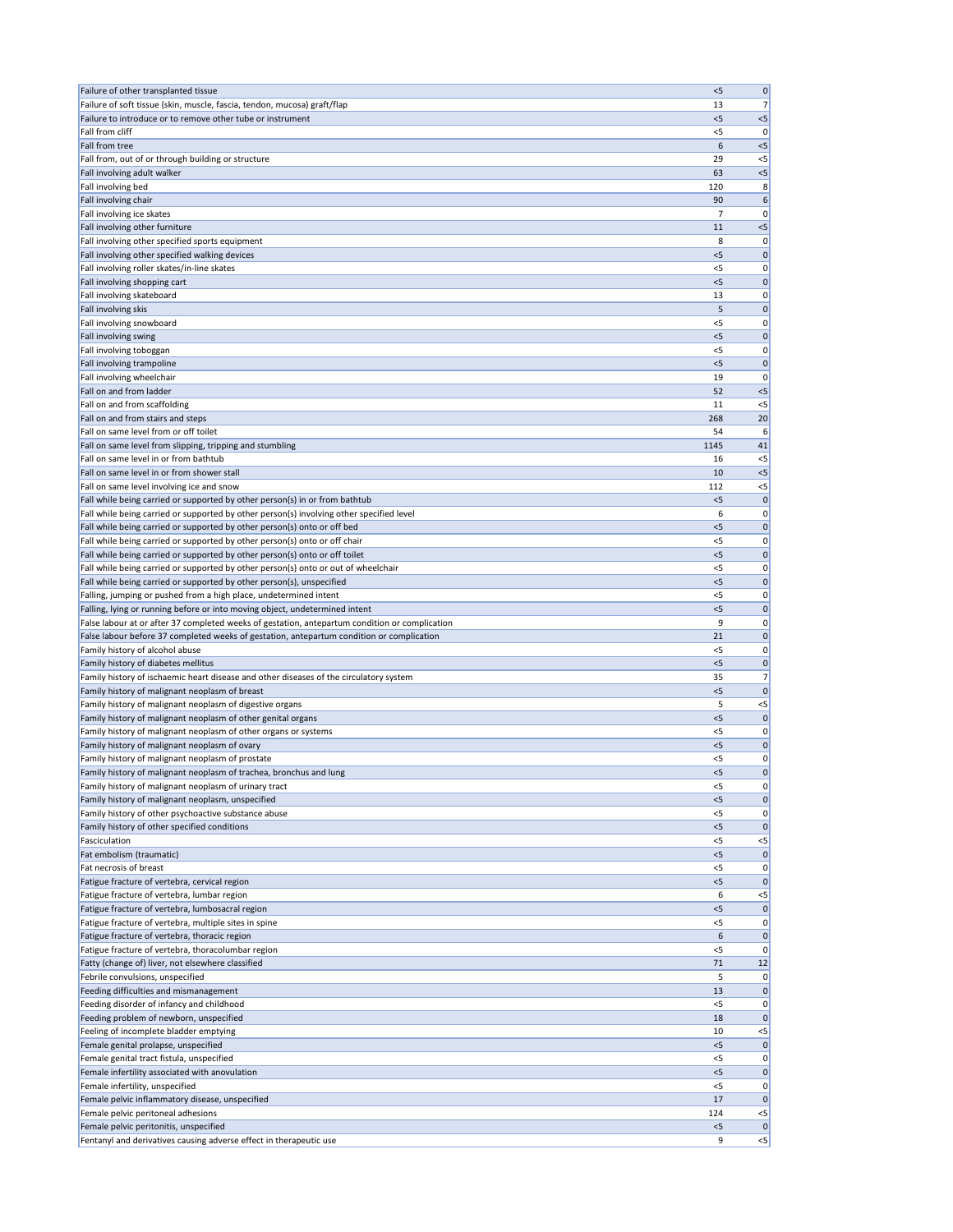| Fetal acidaemia first noted at birth                                                                                                                    | 11             | $\pmb{0}$        |
|---------------------------------------------------------------------------------------------------------------------------------------------------------|----------------|------------------|
| Fetal acidaemia, unspecified when first noted                                                                                                           | <5             | 0                |
| Fetal alcohol syndrome (dysmorphic)                                                                                                                     | $<$ 5          | $< 5$            |
| Fetal death of unspecified cause                                                                                                                        | 14             | 0                |
| Fetal malnutrition without mention of light or small for gestational age                                                                                | $<$ 5          | 0                |
| Fetus and newborn affected by breech delivery and extraction                                                                                            | 7              | 0                |
| Fetus and newborn affected by caesarean delivery                                                                                                        | $<$ 5          | $\mathbf 0$      |
| Fetus and newborn affected by chorioamnionitis                                                                                                          | $<$ 5<br>< 5   | 0                |
| Fetus and newborn affected by complication of labour and delivery, unspecified<br>Fetus and newborn affected by delivery by vacuum extractor [ventouse] | 15             | $\mathbf 0$<br>0 |
| Fetus and newborn affected by forceps delivery                                                                                                          | 21             | $\mathbf 0$      |
| Fetus and newborn affected by malpresentation before labour                                                                                             | <5             | 0                |
| Fetus and newborn affected by maternal anaesthesia and analgesia in pregnancy, labour and delivery                                                      | $<$ 5          | $\mathbf 0$      |
| Fetus and newborn affected by multiple pregnancy                                                                                                        | <5             | 0                |
| Fetus and newborn affected by other compression of umbilical cord                                                                                       | 21             | $\mathbf 0$      |
| Fetus and newborn affected by other forms of placental separation and haemorrhage                                                                       | < 5            | 0                |
| Fetus and newborn affected by other malpresentation, malposition and disproportion during labour and delivery                                           | 16             | $\mathbf 0$      |
| Fetus and newborn affected by other maternal conditions                                                                                                 | $<$ 5          | 0                |
| Fetus and newborn affected by other specified complications of labour and delivery                                                                      | < 5            | $\mathbf 0$      |
| Fetus and newborn affected by placenta praevia                                                                                                          | <5             | 0                |
| Fetus and newborn affected by polyhydramnios                                                                                                            | $<$ 5          | $\mathbf 0$      |
| Fetus and newborn affected by precipitate delivery                                                                                                      | <5             | 0                |
| Fetus and newborn affected by premature rupture of membranes                                                                                            | $<$ 5          | $\mathbf 0$      |
| Fever, unspecified                                                                                                                                      | 956            | 122              |
| Fibromyalgia                                                                                                                                            | 19             | $\mathbf{0}$     |
| <b>Fibrosclerosis of breast</b>                                                                                                                         | $<$ 5          | 0                |
| Fibrothorax                                                                                                                                             | $<$ 5          | $\mathbf 0$      |
| Fibrous dysplasia (monostotic), other site                                                                                                              | $<$ 5          | 0                |
| Fibrous dysplasia (monostotic), pelvic region and thigh                                                                                                 | < 5            | $\mathbf 0$      |
| Finding of other specified substances, not normally found in blood                                                                                      | <5             | $< 5$            |
| Finding of unspecified substance, not normally found in blood                                                                                           | $<$ 5          | $\mathbf 0$      |
| First degree haemorrhoids                                                                                                                               | < 5            | 0                |
| First degree perineal laceration during delivery, delivered, with or without mention of antepartum condition                                            | 387            | $\mathbf{0}$     |
| First degree perineal laceration during delivery, postpartum condition or complication                                                                  | <5             | 0                |
| Fissured, notched and cleft nose                                                                                                                        | $<$ 5          | $\mathbf{0}$     |
| Fistula of gallbladder                                                                                                                                  | 6              | $<$ 5            |
| Fistula of intestine                                                                                                                                    | 92             | 18               |
| Fistula of salivary gland                                                                                                                               | <5             | $<$ 5            |
| Fistula of stomach and duodenum                                                                                                                         | 8              | < 5              |
| Fistula of vagina to large intestine                                                                                                                    | 33             | $<$ 5            |
| Fistula of vagina to small intestine<br>Fitting and adjustment of ileostomy and other intestinal appliances                                             | $<$ 5<br><5    | $\mathbf 0$<br>0 |
| Fitting and adjustment of urinary device                                                                                                                | $<$ 5          | $\mathbf 0$      |
| Flaccid hemiplegia of dominant side                                                                                                                     | <5             | 0                |
| Flaccid hemiplegia of non-dominant side                                                                                                                 | $<$ 5          | $\mathbf{0}$     |
| Flaccid hemiplegia of unspecified [unilateral] side                                                                                                     | 8              | $<$ 5            |
| Flaccid neuropathic bladder, not elsewhere classified                                                                                                   | 6              | $< 5$            |
| Flaccid paraplegia, incomplete, at thoracic level                                                                                                       | <5             | 0                |
| Flaccid quadriplegia, unspecified, at cervical spine level C5 to C7                                                                                     | < 5            | $\mathbf 0$      |
| Flail chest, closed                                                                                                                                     | 28             | 6                |
| Flail joint, lower leg                                                                                                                                  | $<$ 5          | $\mathbf 0$      |
| Flat foot [pes planus] (acquired)                                                                                                                       | <5             | 0                |
| Flatulence and related conditions                                                                                                                       | 28             | < 5              |
| Flexion deformity                                                                                                                                       | $<$ 5          | 0                |
| <b>Fluid overload</b>                                                                                                                                   | 615            | 174              |
| Flushing                                                                                                                                                | $<$ 5          | 0                |
| Focal brain injury without open intracranial wound                                                                                                      | 29             | 10               |
| Folate deficiency anaemia, unspecified                                                                                                                  | 131            | 20               |
| Follicular cyst of ovary                                                                                                                                | 25             | $<$ 5            |
| Follicular cyst of skin and subcutaneous tissue, unspecified                                                                                            | <5             | 0                |
| Follicular disorder, unspecified                                                                                                                        | 10             | $<$ 5            |
| Follicular lymphoma grade I                                                                                                                             | <5             | 0                |
| Follicular lymphoma grade II                                                                                                                            | <5             | $\bf{0}$         |
| Follicular lymphoma grade III, unspecified                                                                                                              | 5              | 0                |
| Follicular lymphoma grade IIIa                                                                                                                          | 8              | $< 5$            |
| Follicular lymphoma, unspecified                                                                                                                        | 39             | $\vert 5 \vert$  |
| Follow-up care involving plastic surgery of breast                                                                                                      | 18             | 0                |
| Follow-up care involving plastic surgery of head and neck<br>Follow-up care involving plastic surgery of other body part                                | $<$ 5<br>$<$ 5 | 0 <br> 0         |
| Follow-up care involving plastic surgery of upper extremity                                                                                             | $<$ 5          | 0                |
| Follow-up care involving removal of fracture plate and other internal fixation device                                                                   | 7              | 0                |
| Follow-up examination after surgery for malignant neoplasm                                                                                              | $<$ 5          | 0                |
| Follow-up examination after surgery for other conditions                                                                                                | 5              | 0                |
| Follow-up examination after treatment of fracture                                                                                                       | $<$ 5          | 0                |
| Foodborne Bacillus cereus intoxication                                                                                                                  | $<$ 5          | 0                |
| Foreign body accidentally left in body cavity or operation wound following a procedure, without ment                                                    | <5             | 0                |
| Foreign body accidentally left in body cavity or operation wound following a procedure, without mention of an                                           | < 5            | < 5              |
| Foreign body entering into or through eye or natural orifice                                                                                            | 107            | 32               |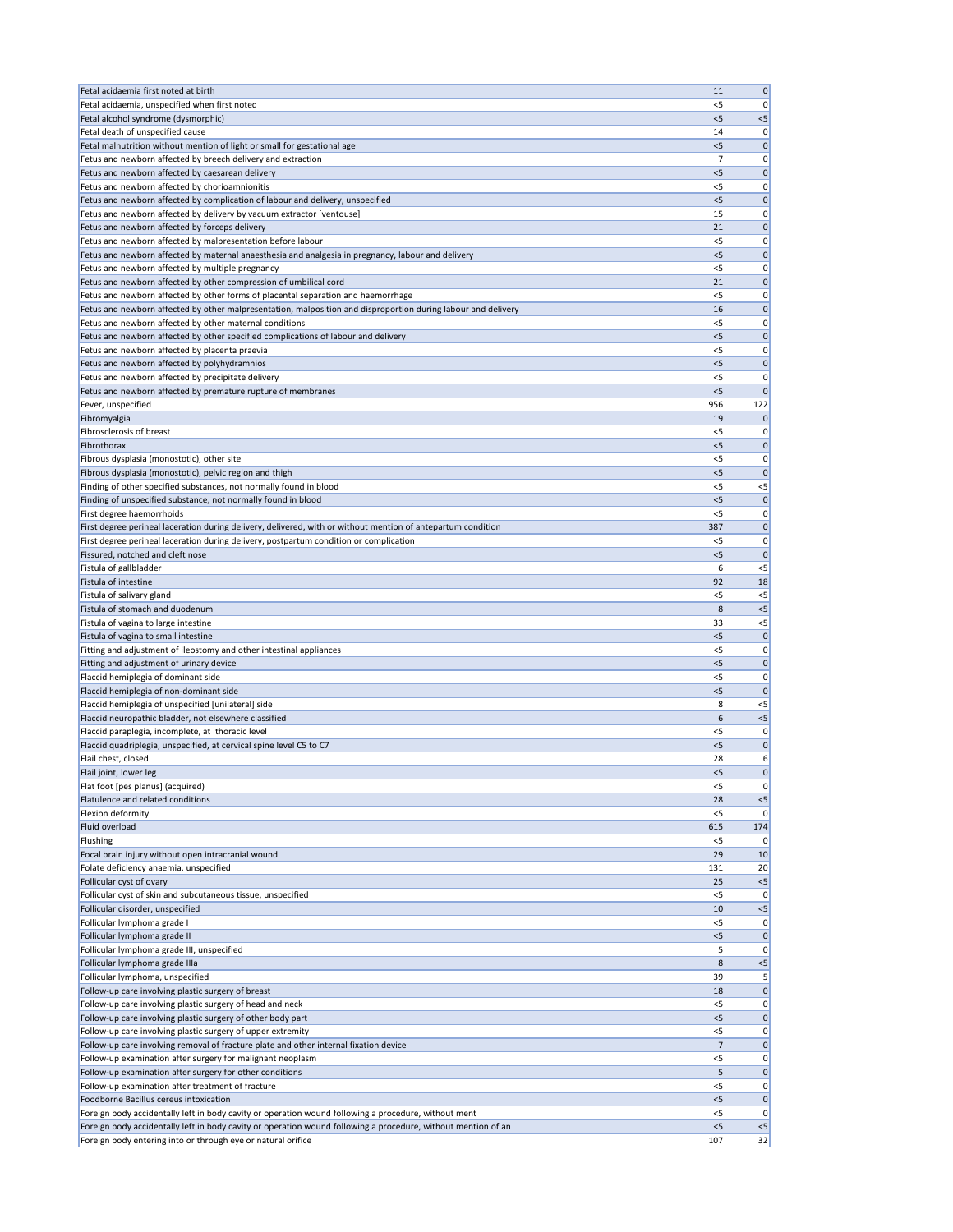| Foreign body granuloma of skin and subcutaneous tissue                                                                                         | $<$ 5          | 0                    |
|------------------------------------------------------------------------------------------------------------------------------------------------|----------------|----------------------|
| Foreign body granuloma of soft tissue, not elsewhere classified, other site                                                                    | $<$ 5          | 0                    |
| Foreign body in alimentary tract, part unspecified                                                                                             | < 5            | $< 5$                |
| Foreign body in anus and rectum                                                                                                                | 5              | 0                    |
| Foreign body in bladder                                                                                                                        | < 5            | $< 5$                |
| Foreign body in bronchus                                                                                                                       | 13             | 9                    |
| Foreign body in colon                                                                                                                          | $<$ 5          | $< 5$                |
| Foreign body in cornea                                                                                                                         | $<$ 5          | 0                    |
| Foreign body in ear                                                                                                                            | $<$ 5          | $\mathbf{0}$         |
| Foreign body in oesophagus                                                                                                                     | 27             | $<$ 5                |
| Foreign body in other and multiple parts of respiratory tract                                                                                  | 13             | $< 5$                |
| Foreign body in pharynx                                                                                                                        | $<$ 5          | $<$ 5                |
| Foreign body in respiratory tract, part unspecified                                                                                            | 68             | 28                   |
| Foreign body in small intestine                                                                                                                | 14             | $<$ 5                |
| Foreign body in stomach                                                                                                                        | $<$ 5          | $\mathbf 0$          |
| Foreign body in trachea                                                                                                                        | $<$ 5          | $< 5$                |
| Foreign body in urethra                                                                                                                        | $<$ 5          | $\pmb{0}$            |
| Foreign body in vulva and vagina                                                                                                               | $<$ 5<br>< 5   | 0<br>$< 5$           |
| Foreign body or object entering through skin<br>Foreign object accidentally left in body during aspiration, puncture and other catheterization | $<$ 5          | $< 5$                |
| Foreign object accidentally left in body during other surgical and medical care                                                                | < 5            | $\mathbf 0$          |
| Foreign object accidentally left in body during removal of catheter or packing                                                                 | <5             | 0                    |
| Foreign object accidentally left in body during surgical operation                                                                             | < 5            | $< 5$                |
| Foreign object accidentally left in body during unspecified surgical and medical care                                                          | <5             | 0                    |
| Fournier's gangrene                                                                                                                            | 22             | 11                   |
| Fourth [trochlear] nerve palsy                                                                                                                 | < 5            | 0                    |
| Fourth degree haemorrhoids, complicated                                                                                                        | < 5            | $\mathbf 0$          |
| Fourth degree haemorrhoids, uncomplicated                                                                                                      | 9              | $<$ 5                |
| Fourth degree perineal laceration during delivery, delivered, with or without mention of antepartum condition                                  | < 5            | $\mathbf{0}$         |
| Fracture of unspecified thoracic vertebra, closed                                                                                              | $<$ 5          | $<$ 5                |
| Fracture of acetabulum, closed                                                                                                                 | 85             | 11                   |
| Fracture of acromial end of clavicle, closed                                                                                                   | 15             | $<$ 5                |
| Fracture of acromial end of clavicle, open                                                                                                     | < 5            | $\mathbf 0$          |
| Fracture of acromial process of scapula, closed                                                                                                | < 5            | $<$ 5                |
| Fracture of alveolus, closed                                                                                                                   | $<$ 5          | $< 5$                |
| Fracture of anatomical neck of humerus, closed                                                                                                 | 15             | 0                    |
| Fracture of ankle NOS, closed                                                                                                                  | 22             | $< 5$                |
| Fracture of base of femoral neck (cervicotrochanteric) closed                                                                                  | 24             | $<$ 5                |
| Fracture of base of first metacarpal bone, closed                                                                                              | $<$ 5          | $\mathbf{0}$         |
| Fracture of base of other metacarpal bone, closed                                                                                              | 9              | $<$ 5                |
| Fracture of base of skull, closed                                                                                                              | 55             | 26                   |
| Fracture of base of skull, open                                                                                                                | $<$ 5          | $<$ 5                |
| Fracture of bone following insertion of joint prosthesis                                                                                       | 95             | < 5                  |
| Fracture of bone following insertion of other and unspecified orthopaedic implant                                                              | 21             | $< 5$                |
| Fracture of bone in neoplastic disease                                                                                                         | 132            | < 5                  |
| Fracture of C3 - C4 vertebra, closed                                                                                                           | 9              | $< 5$                |
| Fracture of C5 - C7 vertebra, closed                                                                                                           | 53             | 18                   |
| Fracture of calcaneus, closed                                                                                                                  | 33             | $<$ 5                |
| Fracture of calcaneus, open                                                                                                                    | < 5            | $\mathbf 0$          |
| Fracture of capitate bone, open<br>Fracture of clavicle due to birth injury                                                                    | $<$ 5<br>$<$ 5 | 0                    |
| Fracture of coccyx, closed                                                                                                                     | < 5            | $\mathbf 0$<br>$<$ 5 |
| Fracture of coracoid process of scapula, closed                                                                                                | $<$ 5          | $< 5$                |
| Fracture of coronoid process of ulna, closed                                                                                                   | $<$ 5          | 0                    |
| Fracture of cuboid bone, closed                                                                                                                | 5              | $< 5$                |
| Fracture of distal phalanx, closed                                                                                                             | $<$ 5          | 0                    |
| Fracture of femur, part unspecified, closed                                                                                                    | 35             | $< 5$                |
| Fracture of femur, part unspecified, open                                                                                                      | $<$ 5          | $<$ 5                |
| Fracture of fibula alone, closed                                                                                                               | 37             | $<$ 5                |
| Fracture of first cervical vertebra, closed                                                                                                    | 17             | $<$ 5                |
| Fracture of foot, unspecified, closed                                                                                                          | $<$ 5          | $\mathbf 0$          |
| Fracture of forearm, part unspecified, closed                                                                                                  | <5             | 0                    |
| Fracture of glenoid cavity and neck of scapula, closed                                                                                         | 9              | $<$ 5                |
| Fracture of great toe, closed                                                                                                                  | 9              | $<$ 5                |
| Fracture of great toe, open                                                                                                                    | < 5            | $\mathbf{0}$         |
| Fracture of greater tuberosity of humerus, closed                                                                                              | 25             | $<$ 5                |
| Fracture of greater tuberosity of humerus, open                                                                                                | < 5            | 0                    |
| Fracture of hamate bone, closed                                                                                                                | $<$ 5          | 0                    |
| Fracture of hard palate, closed                                                                                                                | $<$ 5          | 0                    |
| Fracture of head of radius, closed                                                                                                             | 8              | 0                    |
| Fracture of head of radius, open                                                                                                               | < 5            | 0                    |
| Fracture of ilium, closed                                                                                                                      | 13             | $< 5$                |
| Fracture of ilium, open                                                                                                                        | $<$ 5          | 0                    |
| Fracture of lateral condyle of humerus, closed                                                                                                 | $<$ 5          | 0                    |
| Fracture of lateral malleolus, closed                                                                                                          | 36             | $< 5$                |
| Fracture of lateral malleolus, open                                                                                                            | $<$ 5          | 0                    |
| Fracture of lower (distal) end of tibia with or without fibula, closed                                                                         | 58             | $<$ 5                |
| Fracture of lower (distal) end of tibia with or without fibula, open                                                                           | 14             | $\leq$               |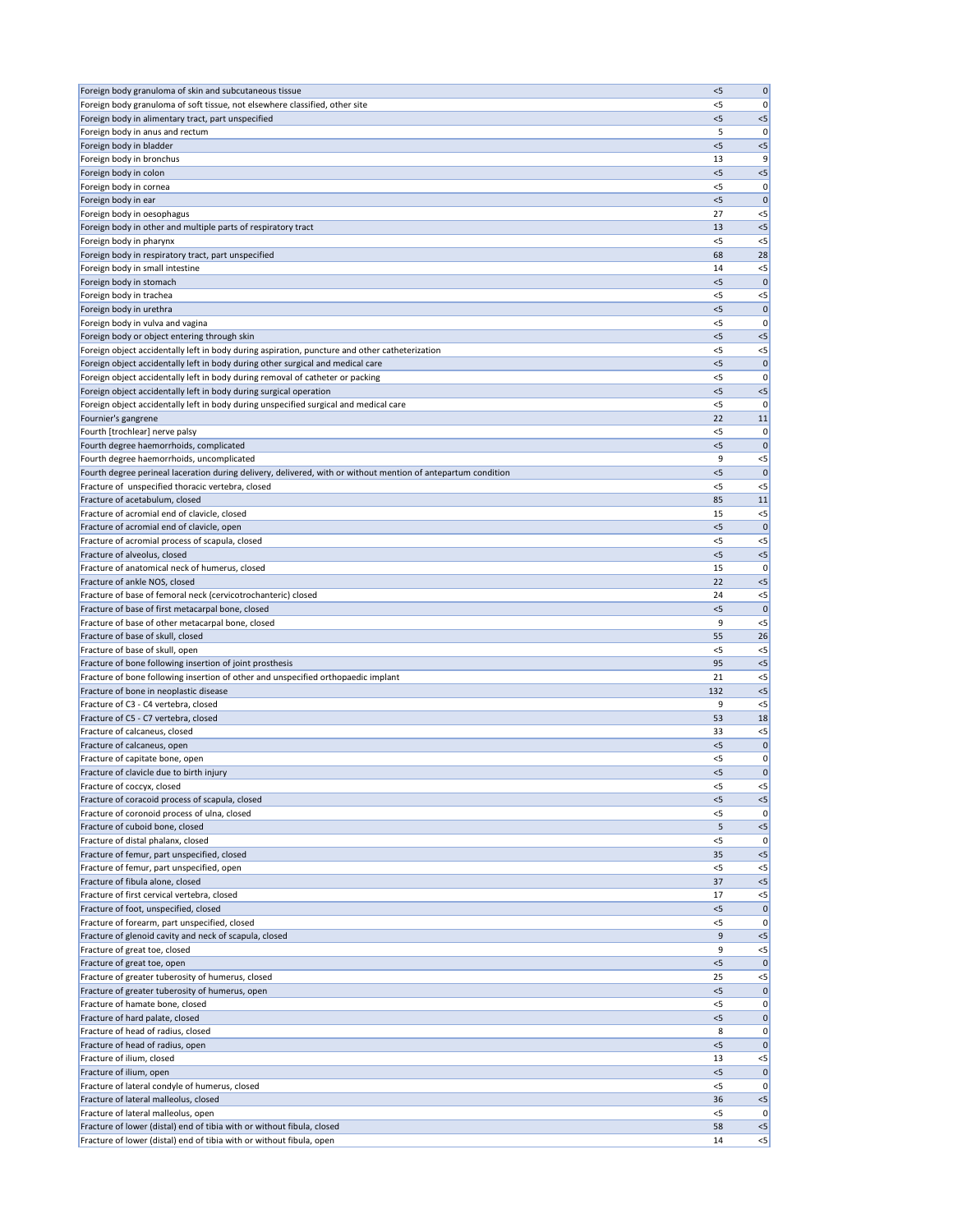| Fracture of lower end of both ulna and radius, closed                                                | 15                      | $< 5$          |
|------------------------------------------------------------------------------------------------------|-------------------------|----------------|
| Fracture of lower end of both ulna and radius, open                                                  | 5                       | 0              |
| Fracture of lower limb, level unspecified, closed                                                    | < 5                     | 0              |
| Fracture of lumbar vertebra, L1 level, closed                                                        | 71                      | 7              |
| Fracture of lumbar vertebra, L2 level, closed                                                        | 31                      | $< 5$          |
| Fracture of lumbar vertebra, L3 level, closed                                                        | 19                      | 6              |
| Fracture of lumbar vertebra, L4 level, closed                                                        | 15                      | $\mathbf 0$    |
| Fracture of lumbar vertebra, L5 level, closed                                                        | 10                      | $<$ 5          |
| Fracture of lumbar vertebra, unspecified level, closed                                               | $<$ 5                   | $< 5$          |
| Fracture of lumbar vertebra, unspecified level, open                                                 | <5                      | 0              |
| Fracture of lunate bone, closed                                                                      | < 5                     | $\mathbf 0$    |
| Fracture of malar and maxillary bones, LeFort 1, closed                                              | 6                       | $<$ 5          |
| Fracture of malar and maxillary bones, combined LeFort 1 with LeFort 2 (contralateral fractures), cl | $<$ 5                   | $< 5$          |
| Fracture of malar and maxillary bones, LeFort 2, closed                                              | 5                       | $<$ 5          |
| Fracture of malar and maxillary bones, LeFort 3, unilateral, closed                                  | < 5                     | $<$ 5          |
| Fracture of mandible, closed                                                                         | 20<br>< 5               | $<$ 5<br>$< 5$ |
| Fracture of mandible, open<br>Fracture of medial condyle of humerus, closed                          | $<$ 5                   | 0              |
| Fracture of medial malleolus, closed                                                                 | 35                      | $< 5$          |
| Fracture of medial malleolus, open                                                                   | 5                       | $<$ 5          |
| Fracture of metatarsal bone(s), closed                                                               | 32                      | 7              |
| Fracture of metatarsal bone(s), open                                                                 | 5                       | 0              |
| Fracture of middle or proximal phalanx of finger, closed                                             | 9                       | $< 5$          |
| Fracture of middle or proximal phalanx of finger, open                                               | < 5                     | 0              |
| Fracture of nasal bones, closed                                                                      | 63                      | 16             |
| Fracture of nasal bones, open                                                                        | < 5                     | $<$ 5          |
| Fracture of navicular [scaphoid] bone of hand, closed                                                | 5                       | < 5            |
| Fracture of navicular [scaphoid] bone of hand, open                                                  | $<$ 5                   | 0              |
| Fracture of navicular bone, closed                                                                   | < 5                     | $< 5$          |
| Fracture of navicular bone, open                                                                     | <5                      | 0              |
| Fracture of olecranon process of ulna, closed                                                        | 29                      | < 5            |
| Fracture of olecranon process of ulna, open                                                          | $<$ 5                   | 0              |
| Fracture of orbital floor, closed                                                                    | 44                      | 10             |
| Fracture of other and unspecified parts of lumbar spine and pelvis, closed                           | 31                      | 6              |
| Fracture of other and unspecified parts of lumbar spine and pelvis, open                             | $<$ 5                   | < 5            |
| Fracture of other and unspecified parts of wrist and hand, closed                                    | 10                      | $<$ 5          |
| Fracture of other and unspecified skull and facial bones NEC, closed                                 | 29                      | 13             |
| Fracture of other part of lower end of humerus, closed                                               | 30                      | $<$ 5          |
| Fracture of other part of scapula, closed                                                            | 8                       | < 5            |
| Fracture of other part of upper end of humerus, closed                                               | 24                      | $<$ 5          |
| Fracture of other part of upper end of humerus, open                                                 | $<$ 5                   | $\mathbf 0$    |
| Fracture of other parts of bony thorax, closed                                                       | $<$ 5                   | $<$ 5          |
| Fracture of other parts of forearm, closed                                                           | 14                      | $<$ 5          |
| Fracture of other parts of forearm, open                                                             | < 5                     | 0              |
| Fracture of other parts of neck, closed                                                              | < 5                     | $< 5$          |
| Fracture of other parts of shoulder and upper arm, closed<br>Fracture of other toe, closed           | $<$ 5<br>$\overline{7}$ | 0<br>$< 5$     |
| Fracture of other toe, open                                                                          | <5                      | 0              |
| Fracture of patella, closed                                                                          | 62                      | 6              |
| Fracture of patella, open                                                                            | <5                      | 0              |
| Fracture of proximal phalanx, open                                                                   | $<$ 5                   | $\mathbf 0$    |
| Fracture of pubis, closed                                                                            | 205                     | 15             |
| Fracture of radius with ulna, upper end, closed                                                      | $<$ 5                   | $\mathbf{0}$   |
| Fracture of radius with ulna, upper end, open                                                        | < 5                     | 0              |
| Fracture of ramus, closed                                                                            | 5                       | $\mathbf 0$    |
| Fracture of rib, closed                                                                              | 69                      | 9              |
| Fracture of rib, open                                                                                | < 5                     | $\mathbf 0$    |
| Fracture of sacrum, closed                                                                           | 64                      | 8              |
| Fracture of sacrum, open                                                                             | $<$ 5                   | $\mathbf{0}$   |
| Fracture of second cervical vertebra, closed                                                         | 25                      | $<$ 5          |
| Fracture of shaft of clavicle, closed                                                                | 17                      | $< 5$          |
| Fracture of shaft of femur, closed                                                                   | 55                      | 9              |
| Fracture of shaft of femur, open                                                                     | $<$ 5                   | $<5$           |
| Fracture of shaft of humerus, closed                                                                 | 23                      | $<$ 5          |
| Fracture of shaft of humerus, open                                                                   | < 5                     | 0              |
| Fracture of shaft of other metacarpal bone, closed                                                   | $<$ 5                   | 0              |
| Fracture of shaft of other metacarpal bone, open                                                     | $<$ 5                   | $\mathbf 0$    |
| Fracture of shaft of radius, closed                                                                  | 7                       | $<$ 5          |
| Fracture of shaft of tibia with or without fibula, closed                                            | 15                      | 0              |
| Fracture of shaft of tibia with or without fibula, open                                              | 9                       | $<$ 5          |
| Fracture of shaft of ulna, closed                                                                    | 5                       | 0              |
| Fracture of shaft of ulna, open<br>Fracture of shafts of both ulna and radius, closed                | < 5                     | 0              |
| Fracture of shoulder girdle, part unspecified, closed                                                | 6                       | $\mathbf 0$    |
| Fracture of skull and facial bones, part unspecified, closed                                         | 5<br>$<$ 5              | 0<br>$<$ 5     |
| Fracture of spine, level unspecified, closed                                                         | $<$ 5                   | $<$ 5          |
| Fracture of spine, level unspecified, open                                                           | < 5                     | 0              |
| Fracture of sternal end of clavicle, closed                                                          | $<$ 5                   | 0              |
|                                                                                                      |                         |                |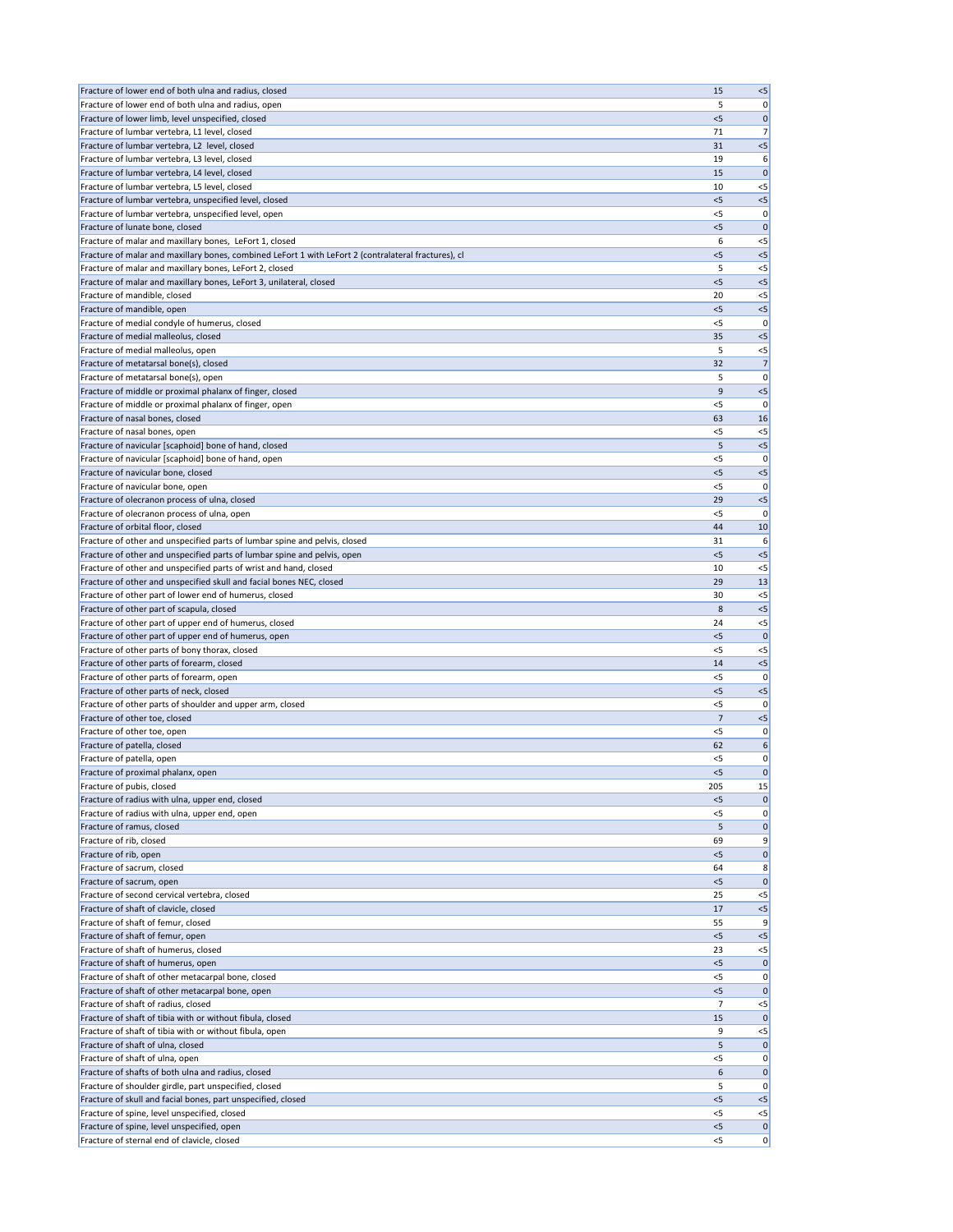| Fracture of sternum, closed                                                                                   | 53           | 13          |
|---------------------------------------------------------------------------------------------------------------|--------------|-------------|
| Fracture of sternum, open                                                                                     | $<$ 5        | 0           |
| Fracture of surgical neck of humerus, closed                                                                  | 51           | $<$ 5       |
| Fracture of talus, closed                                                                                     | 12           | $<$ 5       |
| Fracture of talus, open                                                                                       | $<$ 5        | $\Omega$    |
| Fracture of temporomandibular joint, closed                                                                   | $<$ 5        | $\Omega$    |
| Fracture of thoracic vertebra T1 - T6, closed                                                                 | 46           | 13          |
| Fracture of thoracic vertebra T7-T12, closed                                                                  | 89           | 10          |
| Fracture of thoracic vertebra T7-T12, open                                                                    | < 5          | $\Omega$    |
| Fracture of tooth                                                                                             | 11           | $<$ 5       |
| Fracture of trapezium bone, closed                                                                            | < 5<br>$<$ 5 | $\mathbf 0$ |
| Fracture of trapezoid bone, closed<br>Fracture of triquetral bone, closed                                     | < 5          | 0           |
| Fracture of unspecified condyle of humerus, closed                                                            | $<$ 5        | 0<br>0      |
| Fracture of unspecified part of clavicle, closed                                                              | 39           | 11          |
| Fracture of unspecified part of humerus, closed                                                               | 12           | 5           |
| Fracture of unspecified part of lower end of humerus, closed                                                  | < 5          | $\mathbf 0$ |
| Fracture of unspecified part of phalanx of finger, closed                                                     | $<$ 5        | 0           |
| Fracture of unspecified part of scapula, closed                                                               | 32           | 8           |
| Fracture of unspecified part of upper end of humerus, closed                                                  | 85           | $<$ 5       |
| Fracture of unspecified part of upper end of humerus, open                                                    | < 5          | $\Omega$    |
| Fracture of unspecified site of other metacarpal bone, closed                                                 | 10           | $<$ 5       |
| Fracture of unspecified site of other metacarpal bone, open                                                   | < 5          | $\mathbf 0$ |
| Fracture of unspecified tarsal bone, closed                                                                   | 5            | 0           |
| Fracture of upper (proximal) end of tibia with or without fibula, closed                                      | 117          | q           |
| Fracture of upper (proximal) end of tibia with or without fibula, open                                        | $<$ 5        | $<$ 5       |
| Fracture of upper femoral epiphysis (separation), closed                                                      | < 5          | $\Omega$    |
| Fracture of vault of skull, closed                                                                            | 16           | 10          |
| Fracture of vault of skull, open                                                                              | < 5          | $<$ 5       |
| Fractures involving multiple regions of both lower limbs, closed                                              | <5           | 0           |
| Fractures involving multiple regions of both upper limbs, closed                                              | < 5          | $<$ 5       |
| Fractures involving multiple regions of both upper limbs, open                                                | $<$ 5        | 0           |
| Fractures involving other combinations of body regions, closed                                                | $<$ 5        | $\Omega$    |
| Fractures of other parts of femur, closed                                                                     | 17           | $<$ 5       |
| Frontal lobe dementia                                                                                         | 19           |             |
| Frostbite with tissue necrosis of ankle and foot                                                              | <5           | 0           |
| <b>Functional diarrhoea</b>                                                                                   | < 5          | $\Omega$    |
| Functional dyspepsia                                                                                          | 12           | <5          |
| Galactorrhoea, unspecified as to episode of care, or not applicable                                           | < 5          | $\mathbf 0$ |
| Gallbladder laceration without bile duct injury with open wound into cavity                                   | <5           | 0           |
| Gallbladder laceration without bile duct injury without open wound into cavity                                | $<$ 5        | $\mathbf 0$ |
| Gallstone ileus                                                                                               | <5           | 0           |
| Gambling and betting                                                                                          | $<$ 5        | O           |
| Gammaherpesviral mononucleosis                                                                                | $<$ 5        | $<$ 5       |
| Gangrene and necrosis of lung                                                                                 | 10           | $<$ 5       |
| Gangrene, not elsewhere classified                                                                            | 66           | 14          |
| Gas gangrene                                                                                                  | 9            | $<$ 5       |
| Gastric diverticulum                                                                                          | <5           | 0           |
| Gastric ulcer, acute with both haemorrhage and perforation                                                    | $<$ 5        | 0           |
| Gastric ulcer, acute with haemorrhage                                                                         | 27           | $<$ 5       |
| Gastric ulcer, acute with perforation<br>Gastric ulcer, acute without haemorrhage or perforation              | 6<br>9       | $<$ 5       |
| Gastric ulcer, chronic or unspecified with both haemorrhage and perforation                                   | < 5          | $<$ 5       |
| Gastric ulcer, chronic or unspecified with haemorrhage                                                        | 91           | 21          |
| Gastric ulcer, chronic or unspecified with perforation                                                        | 7            | $<$ 5       |
| Gastric ulcer, chronic without haemorrhage or perforation                                                     | <5           | $<$ 5       |
| Gastric ulcer, unspecified as acute or chronic, without haemorrhage or perforation                            | 60           | 10          |
| Gastric varices                                                                                               | 11           | $<$ 5       |
| Gastritis, unspecified                                                                                        | 116          | 10          |
| Gastroduodenitis, unspecified                                                                                 | <5           | 0           |
| Gastroenteritis and colitis due to radiation                                                                  | 7            | $\Omega$    |
| Gastroenteritis and colitis of unspecified origin                                                             | 922          | 114         |
| Gastroenterology and urology devices associated with adverse incidents, miscellaneous devices, not elsewhere  | <5           | $<$ 5       |
| Gastroenterology and urology devices associated with adverse incidents, prosthetic and other implant          | 8            | $<$ 5       |
| Gastroenterology and urology devices associated with adverse incidents, prosthetic and other implants, materi | 17           | $<$ 5       |
| Gastroenterology and urology devices associated with adverse incidents, surgical instruments, materi          | <5           |             |
| Gastroenterology and urology devices associated with adverse incidents, surgical instruments, materials and d | < 5          | 0           |
| Gastroenterology and urology devices associated with adverse incidents, therapeutic (nonsurgical) and rehabil | $<$ 5        | $<$ 5       |
| Gastrointestinal haemorrhage, unspecified                                                                     | 397          | 71          |
| Gastrojejunal ulcer, acute with haemorrhage                                                                   | $<$ 5        | 0           |
| Gastrojejunal ulcer, acute with perforation                                                                   | <5           |             |
| Gastrojejunal ulcer, chronic or unspecified with both haemorrhage and perforation                             | $<$ 5        | $<$ 5       |
| Gastrojejunal ulcer, chronic or unspecified with haemorrhage                                                  | $<$ 5        | 0           |
| Gastrojejunal ulcer, unspecified as acute or chronic, without haemorrhage or perforation                      | $<$ 5        | 0           |
| Gastro-oesophageal laceration-haemorrhage syndrome                                                            | 30           | 7           |
| Gastro-oesophageal reflux disease with oesophagitis                                                           | 27           | $<$ 5       |
| Gastro-oesophageal reflux disease without oesophagitis                                                        | 193          | 20          |
| Gastrostomy malfunction, not elsewhere classified                                                             | $<$ 5        | $<$ 5       |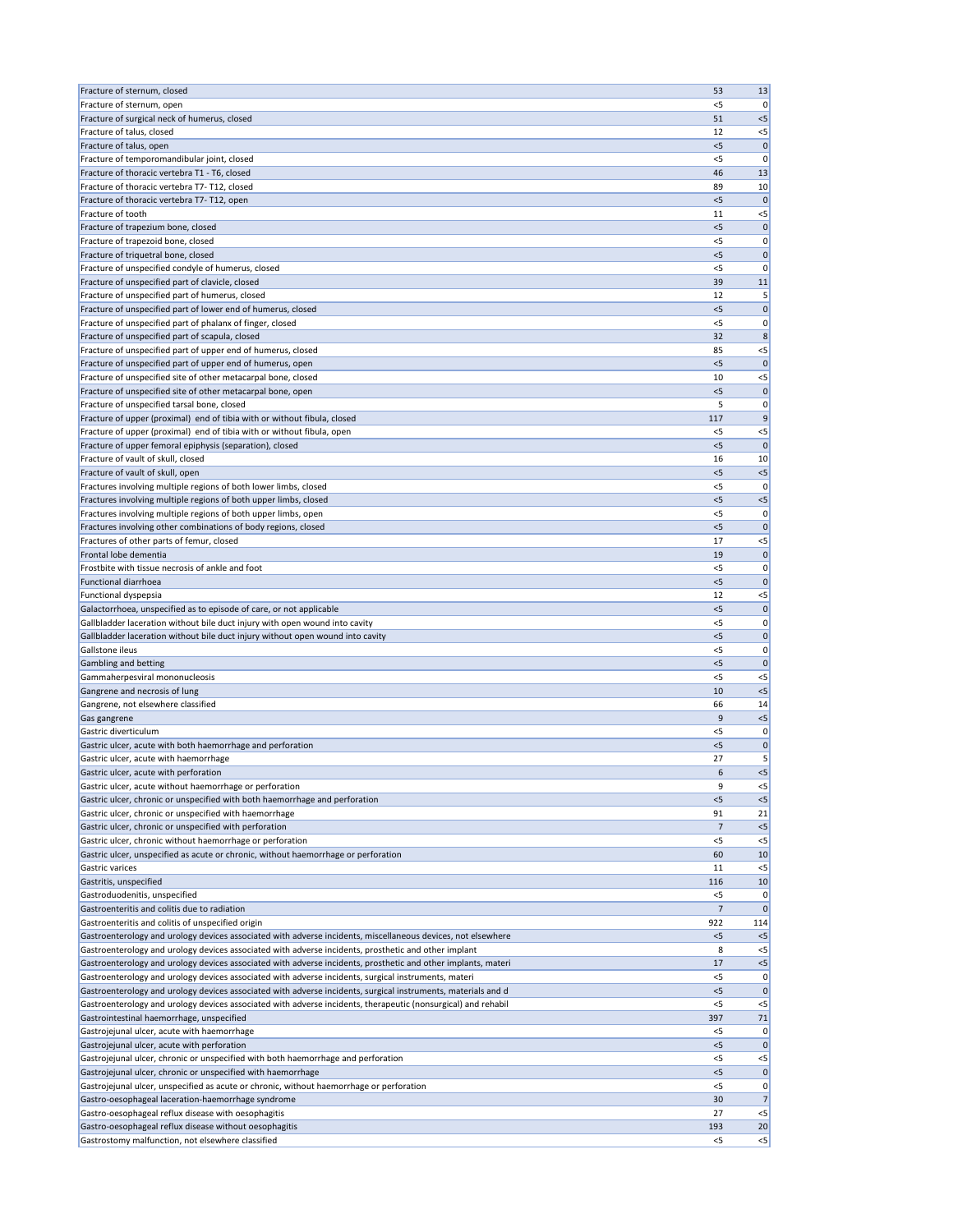| <b>Gastrostomy status</b>                                                                                                                                                                                             | $<$ 5          | 0                 |
|-----------------------------------------------------------------------------------------------------------------------------------------------------------------------------------------------------------------------|----------------|-------------------|
| Gender identity disorder, unspecified                                                                                                                                                                                 | $<$ 5          | 0                 |
| General- and plastic-surgery devices associated with adverse incidents, prosthetic and other implant<br>General- and plastic-surgery devices associated with adverse incidents, prosthetic and other implants, materi | $<$ 5<br>$<$ 5 | 0<br>0            |
| General- and plastic-surgery devices associated with adverse incidents, surgical instruments, materi                                                                                                                  | < 5            | $\mathbf 0$       |
| General- and plastic-surgery devices associated with adverse incidents, surgical instruments, materials and d                                                                                                         | $<$ 5          | 0                 |
| General hospital and personal-use devices associated with adverse incidents, prosthetic and other im                                                                                                                  | < 5            | $<$ 5             |
| General psychiatric examination, not elsewhere classified                                                                                                                                                             | $<$ 5          | 0                 |
| General psychiatric examination, requested by authority                                                                                                                                                               | 99<br>$<$ 5    | $\mathbf 0$       |
| Generalized and unspecified atherosclerosis<br>Generalized anxiety disorder                                                                                                                                           | 103            | $<$ 5<br>$<$ 5    |
| Generalized enlarged lymph nodes                                                                                                                                                                                      | 25             | $<$ 5             |
| Generalized hyperhidrosis                                                                                                                                                                                             | < 5            | $\overline{0}$    |
| Generalized idiopathic epilepsy and epileptic syndromes, not stated as intractable                                                                                                                                    | 13             | $<$ 5             |
| Generalized oedema                                                                                                                                                                                                    | 162            | 35                |
| Generalized skin eruption due to drugs and medicaments<br>Genetic anomalies of leukocytes                                                                                                                             | 86<br>< 5      | 15<br>$\mathbf 0$ |
| Genital tract and pelvic infection following medical abortion                                                                                                                                                         | $<$ 5          | 0                 |
| Gestational [pregnancy-induced] hypertension, antepartum condition or complication                                                                                                                                    | 17             | $\mathbf 0$       |
| Gestational [pregnancy-induced] hypertension, delivered, with mention of postpartum complication                                                                                                                      | $<$ 5          | 0                 |
| Gestational [pregnancy-induced] hypertension, delivered, with or without mention of antepartum condition                                                                                                              | 112            | 0                 |
| Gestational oedema with proteinuria, delivered, with or without mention of antepartum condition                                                                                                                       | $<$ 5          | 0                 |
| Gestational oedema, delivered, with mention of postpartum complication<br>Gestational proteinuria, antepartum condition or complication                                                                               | < 5<br>$<$ 5   | $<$ 5<br>0        |
| Gestational proteinuria, delivered, with or without mention of antepartum condition                                                                                                                                   | < 5            | $\mathbf 0$       |
| Giant cell arteritis with polymyalgia rheumatica                                                                                                                                                                      | <5             | 0                 |
| Giant cell granuloma, central                                                                                                                                                                                         | $<$ 5          | 0                 |
| Giardiasis [lambliasis]                                                                                                                                                                                               | $<$ 5          | 0                 |
| Gilbert's syndrome                                                                                                                                                                                                    | < 5            | $<$ 5             |
| Gingival enlargement                                                                                                                                                                                                  | <5<br>15       | 0                 |
| Glaucoma in endocrine, nutritional and metabolic diseases<br>Glaucoma secondary to other eye disorders                                                                                                                | $<$ 5          | 0<br>0            |
| Glaucoma suspect                                                                                                                                                                                                      | 8              | $<$ 5             |
| Glaucoma, unspecified                                                                                                                                                                                                 | 15             | $<$ 5             |
| Glomerular disorders in blood diseases and disorders involving the immune mechanism                                                                                                                                   | $<$ 5          |                   |
| Glomerular disorders in diabetes mellitus, chronic kidney disease, stage 1                                                                                                                                            | 6              | $<$ 5             |
| Glomerular disorders in diabetes mellitus, chronic kidney disease, stage 3<br>Glomerular disorders in diabetes mellitus, chronic kidney disease, stage 4                                                              | 13<br>26       | $<$ 5             |
| Glomerular disorders in diabetes mellitus, chronic kidney disease, stage 5                                                                                                                                            | 517            | 107               |
| Glomerular disorders in other diseases classified elsewhere                                                                                                                                                           | <5             |                   |
| Glomerular disorders in other endocrine, nutritional and metabolic diseases                                                                                                                                           | $<$ 5          | $\mathbf 0$       |
| Glomerular disorders in systemic connective tissue disorders                                                                                                                                                          | 15             |                   |
| Glossitis                                                                                                                                                                                                             | 7              | $<$ 5             |
| Glossodynia<br>Glucocorticoids and synthetic analogues causing adverse effect in therapeutic use                                                                                                                      | $<$ 5<br>81    | O<br>13           |
| Glycogen storage disease                                                                                                                                                                                              | $<$ 5          | $<$ 5             |
| Gonarthrosis, unspecified                                                                                                                                                                                             | 647            |                   |
| Gonococcal infection, unspecified                                                                                                                                                                                     | <5             | 0                 |
| Gout due to impairment of renal function, ankle and foot                                                                                                                                                              | $<$ 5          | 0                 |
| Gout due to impairment of renal function, forearm<br>Gout, unspecified, ankle and foot                                                                                                                                | <5<br>85       | 0<br>6            |
| Gout, unspecified, forearm                                                                                                                                                                                            | 15             | $<$ 5             |
| Gout, unspecified, hand                                                                                                                                                                                               | 11             |                   |
| Gout, unspecified, lower leg                                                                                                                                                                                          | 47             | <5                |
| Gout, unspecified, multiple sites                                                                                                                                                                                     | 21             | $<$ 5             |
| Gout, unspecified, other site                                                                                                                                                                                         | <5             | 0                 |
| Gout, unspecified, pelvic region and thigh<br>Gout, unspecified, shoulder region                                                                                                                                      | < 5<br><5      | $\mathbf 0$<br>0  |
| Gout, unspecified, unspecified site                                                                                                                                                                                   | 32             | 8                 |
| Gout, unspecified, upper arm                                                                                                                                                                                          | <5             | 0                 |
| Graft-versus-host reaction or disease                                                                                                                                                                                 | 12             | <5                |
| Grand mal seizures, unspecified (with or without petit mal), intractable                                                                                                                                              | 7              | $<$ 5             |
| Grand mal seizures, unspecified (with or without petit mal), not stated as intractable                                                                                                                                | 90             | 24                |
| Grand mal status epilepticus<br>Granulomatous disorder of skin and subcutaneous tissue, unspecified                                                                                                                   | 10<br>< 5      | 7<br>$\mathbf 0$  |
| Granulomatous hepatitis, not elsewhere classified                                                                                                                                                                     | <5             | $<$ 5             |
| Granulomatous prostatitis                                                                                                                                                                                             | < 5            | 0                 |
| Gross hematuria                                                                                                                                                                                                       | 422            | 41                |
| Guillain-Barré syndrome                                                                                                                                                                                               |                | 6                 |
| Guttate psoriasis                                                                                                                                                                                                     | 20             |                   |
|                                                                                                                                                                                                                       | $<$ 5          | 0                 |
| Habit and impulse disorder, unspecified<br>Haemangioma of digestive system                                                                                                                                            | $<$ 5<br>$<$ 5 | 0<br>0            |
| Haemangioma of ear, nose, mouth and throat                                                                                                                                                                            | < 5            | $\Omega$          |
| Haemangioma of hepatobiliary system                                                                                                                                                                                   | 8              | $<$ 5             |
| Haemangioma of intracranial structures                                                                                                                                                                                | $<$ 5          | $\Omega$          |
| Haemangioma of other sites                                                                                                                                                                                            | 8              | $<$ 5             |
| Haemangioma of subcutaneous tissue<br>Haemangioma, unspecified site                                                                                                                                                   | < 5<br>$<$ 5   | $\mathbf 0$<br>0  |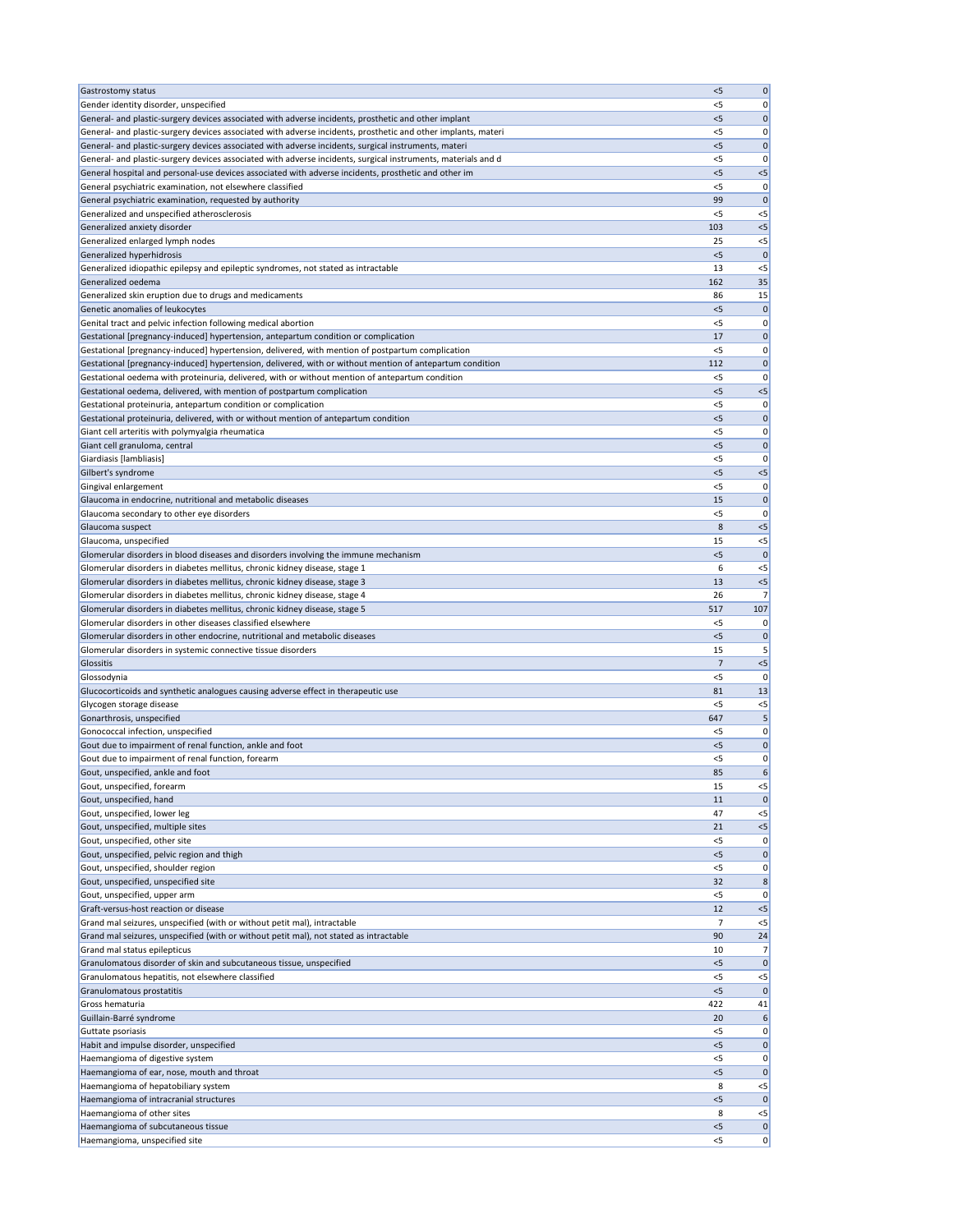| Haemarthrosis, lower leg                                                                                                                          | 11          | 0            |
|---------------------------------------------------------------------------------------------------------------------------------------------------|-------------|--------------|
| Haemarthrosis, shoulder region                                                                                                                    | <5          | 0            |
| <b>Haematemesis</b>                                                                                                                               | 185         | 38           |
| Haematocolpos                                                                                                                                     | $<$ 5       | 0            |
| Haematoma NOS, laceration NOS, injury to spleen NOS with open wound into cavity                                                                   | $<$ 5       | $<$ 5        |
| Haematoma NOS, laceration NOS, injury to spleen NOS without open wound into cavity                                                                | 20          | 9            |
| Haematoma of bladder, without open wound into cavity                                                                                              | $<$ 5       | 0            |
| Haematoma of kidney, without open wound into cavity                                                                                               | $<$ 5       | 0            |
| Haematoma of obstetric wound, delivered, with mention of postpartum complication                                                                  | 11          | $\mathbf 0$  |
| Haematoma of other intra-abdominal organs with open wound into cavity<br>Haematoma of other intra-abdominal organs without open wound into cavity | $<$ 5<br>11 | $<$ 5<br>5   |
| Haematoma of other pelvic organs, without open wound into cavity                                                                                  | $<$ 5       | 0            |
| Haematoma of pancreas with pancreatic duct injury or laceration (without pancreatic duct injury) wit                                              | $<$ 5       | $<$ 5        |
| Haematoma of small intestine, excluding duodenum with open wound into cavity                                                                      | < 5         | 0            |
| Haematoma of small intestine, excluding duodenum without open wound into cavity                                                                   | $<$ 5       | $< 5$        |
| Haematoma of unspecified pelvic organ, without open wound into cavity                                                                             | $<$ 5       | 0            |
| Haematoma of urethra, without open wound into cavity                                                                                              | < 5         | 0            |
| Haematometra                                                                                                                                      | $<$ 5       | 0            |
| Haematosalpinx                                                                                                                                    | 6           | 0            |
| Haemochromatosis                                                                                                                                  | 24          | 5            |
| Haemolytic-uraemic syndrome                                                                                                                       | $<$ 5       | $<$ 5        |
| Haemopericardium as current complication following acute myocardial infarction                                                                    | <5          | $<$ 5        |
| Haemopericardium, not elsewhere classified                                                                                                        | < 5         | $<$ 5        |
| Haemoperitoneum                                                                                                                                   | 27          | 9            |
| Haemophagocytic lymphohistiocytosis                                                                                                               | 7           | $< 5$        |
| Haemophilic arthropathy                                                                                                                           | $<$ 5       | 0            |
| Haemophilus influenzae [H. influenzae] as the cause of diseases classified to other chapters                                                      | 7           | $<$ 5        |
| Haemophilus influenzae infection, unspecified site                                                                                                | $<$ 5       | 0            |
| Haemoptysis                                                                                                                                       | 112         | 26           |
| Haemorrhage and haematoma complicating a procedure, not elsewhere classified                                                                      | 575         | 142          |
| Haemorrhage from colostomy stoma                                                                                                                  | $<$ 5       | < 5          |
| Haemorrhage from enterostomy stoma                                                                                                                | $<$ 5       | 0            |
| Haemorrhage from other sites in respiratory passages                                                                                              | 18          | 13           |
| Haemorrhage from tracheostomy stoma                                                                                                               | 5           | $<$ 5        |
| Haemorrhage of anus and rectum                                                                                                                    | 199         | 21           |
| Haemorrhage, not elsewhere classified                                                                                                             | 49          | 26           |
| Haemorrhagic disorder due to circulating anticoagulants                                                                                           | 31          | 10           |
| Haemorrhoids in pregnancy, antepartum condition or complication                                                                                   | <5          | 0            |
| Haemorrhoids in pregnancy, delivered, with or without mention of antepartum condition<br>Haemorrhoids, unspecified                                | < 5<br>74   | 0            |
| Haemothorax                                                                                                                                       | 37          | 7 <br>9      |
| Hairy-cell leukaemia                                                                                                                              | $<$ 5       | 0            |
| <b>Halitosis</b>                                                                                                                                  | <5          | $\mathbf{0}$ |
| Hallucinations, unspecified                                                                                                                       | 78          | 18           |
| Hallux rigidus                                                                                                                                    | $<$ 5       | 0            |
| Hallux valgus (acquired)                                                                                                                          | $<$ 5       | 0            |
| Headache                                                                                                                                          | 225         | 33           |
| Health supervision and care of other healthy infant and child                                                                                     | 6           | 0            |
| Healthy person accompanying sick person                                                                                                           | 6           | 0            |
| Hearing loss, unspecified                                                                                                                         | 12          | 0            |
| Heart disease, unspecified                                                                                                                        | < 5         | $<$ 5        |
| Heart failure, unspecified                                                                                                                        | 183         | 52           |
| Heart transplant candidate                                                                                                                        | $<$ 5       | $< 5$        |
| Heart transplant failure                                                                                                                          | $<$ 5       | 0            |
| Heart transplant status                                                                                                                           | 6           | $\mathbf 0$  |
| Heartburn                                                                                                                                         | 27          | $<$ 5        |
| Heat exhaustion, unspecified                                                                                                                      | < 5         | $\mathbf 0$  |
| Hebephrenic schizophrenia                                                                                                                         | <5          | 0            |
| Helicobacter pylori [H. pylori] as the cause of diseases classified to other chapters                                                             | 62          | 6            |
| HELLP syndrome, antepartum condition or complication                                                                                              | $<$ 5       | 0            |
| HELLP syndrome, delivered, with or without mention of antepartum condition                                                                        | 5           | 0            |
| Hemiplegia of unspecified type of dominant side                                                                                                   | 52          | 9            |
| Hemiplegia of unspecified type of non-dominant side                                                                                               | 65          | 12           |
| Hemiplegia of unspecified type of unspecified [unilateral] side<br>Hepatic failure, unspecified                                                   | 366<br>245  | 45           |
| Hepatic fibrosis                                                                                                                                  | 6           | 43<br>$<$ 5  |
| Hepatic veno-occlusive disease                                                                                                                    | < 5         | $< 5$        |
| Hepatitis A without hepatic coma                                                                                                                  | $<$ 5       | 0            |
| Hepatomegaly with splenomegaly, not elsewhere classified                                                                                          |             | 0            |
| Hepatomegaly, not elsewhere classified                                                                                                            | 12          |              |
| Hepatorenal syndrome                                                                                                                              | $<$ 5       | 0            |
|                                                                                                                                                   | 50          |              |
| Hereditary ataxia, unspecified                                                                                                                    | 7           | 16<br> 0     |
| Hereditary deficiency of other clotting factors                                                                                                   | $<$ 5       | 0            |
| Hereditary factor IX deficiency                                                                                                                   | $<$ 5       |              |
| Hereditary factor VIII deficiency                                                                                                                 | 5           | 0 <br> 0     |
| Hereditary factor XI deficiency                                                                                                                   | $<$ 5       |              |
| Hereditary haemolytic anaemia, unspecified                                                                                                        | $<$ 5       | 0 <br> 0     |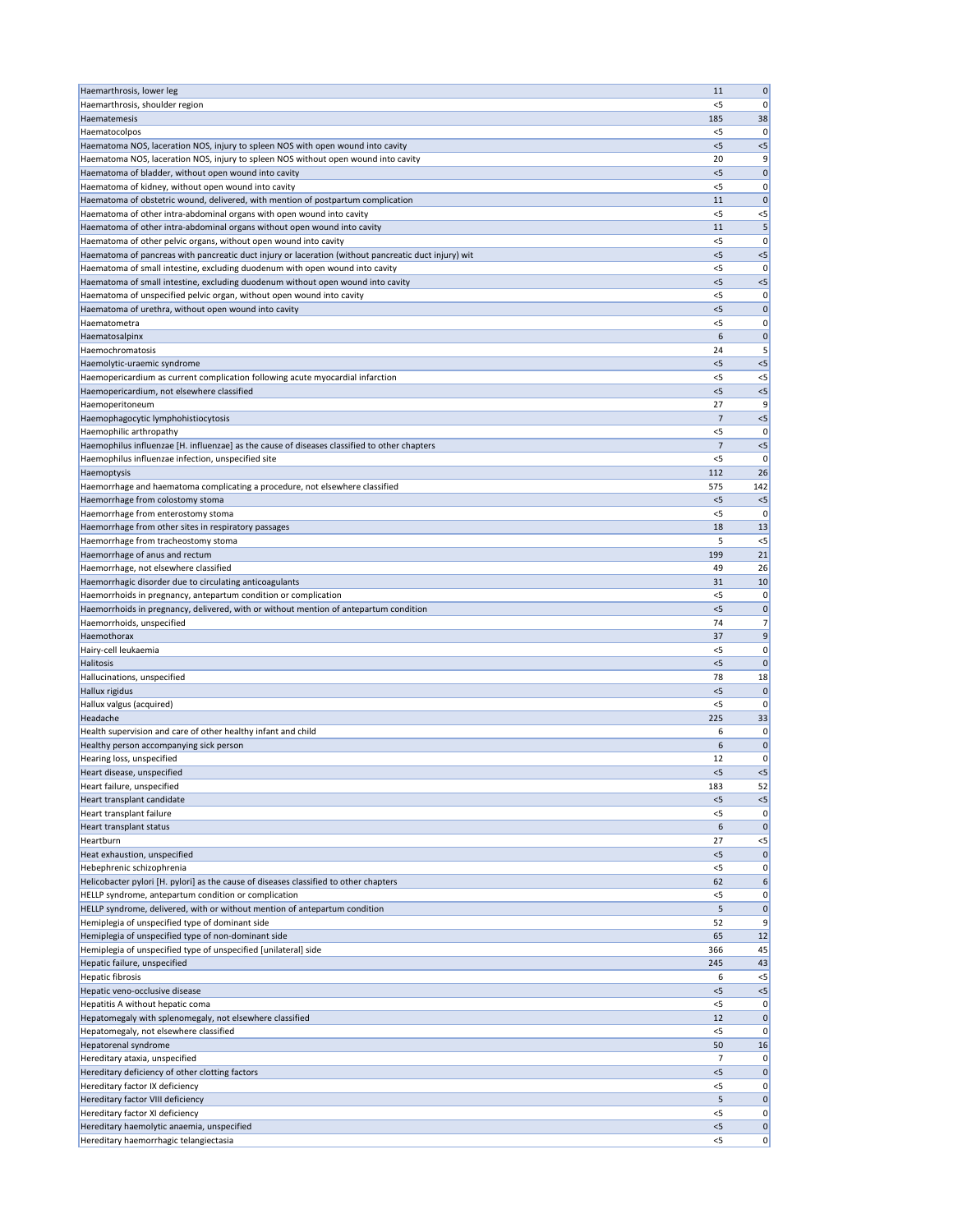| Hereditary lymphoedema                                                                                        | < 5            | $\pmb{0}$      |
|---------------------------------------------------------------------------------------------------------------|----------------|----------------|
| Hereditary motor and sensory neuropathy                                                                       | 9              | $< 5$          |
| Hereditary retinal dystrophy                                                                                  | $<$ 5          | 0              |
| Hereditary spastic paraplegia                                                                                 | $<$ 5          | $<$ 5          |
| Herpes gestationis, delivered, with or without mention of antepartum condition                                | $<$ 5          | 0              |
| Herpesviral encephalitis                                                                                      | 7              | $< 5$          |
| Herpesviral gingivostomatitis and pharyngotonsillitis                                                         | 5              | $\mathbf 0$    |
| Herpesviral infection of genitalia and urogenital tract                                                       | $\overline{7}$ | 0              |
| Herpesviral infection, unspecified                                                                            | 21             | 5              |
| Herpesviral keratitis and keratoconjunctivitis                                                                | <5             | 0              |
| Herpesviral meningitis                                                                                        | < 5            | $<$ 5          |
| Herpesviral ocular disease                                                                                    | $<$ 5          | 0              |
| Herpesviral vesicular dermatitis                                                                              | 19             | $<$ 5          |
| Hesitancy of micturition                                                                                      | < 5            | 0              |
| Heterophoria                                                                                                  | $<$ 5          | $<$ 5          |
| Hiccough                                                                                                      | 22             | 0              |
| Hidradenitis suppurativa                                                                                      | 16             | 0              |
| Hilar vascular laceration resulting in completely shattered spleen (Grade V) with open wound into ca          | $<$ 5          | $< 5$          |
| Hilar vascular laceration resulting in completely shattered spleen (Grade V) without open wound into          | $<$ 5          | $< 5$          |
| Hirschsprung's disease                                                                                        | <5             | 0              |
| Hirsutism                                                                                                     | < 5            | $< 5$          |
| Histamine H2-receptor antagonists causing adverse effect in therapeutic use                                   | <5             | 0              |
| Histiocytic and mast cell tumours of uncertain and unknown behaviour                                          | $<$ 5          | 0              |
| Hit, struck, kicked, twisted, bitten or scratched by another person                                           | 8              | 0              |
| Hodgkin lymphoma, unspecified                                                                                 | 19             | $< 5$          |
| Holiday relief care                                                                                           | 48             | 0              |
| Holoprosencephaly                                                                                             | < 5            | 0              |
| Homelessness                                                                                                  | 395            | 17             |
| Hordeolum and other deep inflammation of eyelid                                                               | 5              | $\mathbf 0$    |
| Horner's syndrome                                                                                             | <5             | $< 5$          |
| Hostility                                                                                                     | $<$ 5          | $\mathbf 0$    |
| Hourglass stricture and stenosis of stomach                                                                   | $<$ 5          | 0              |
| Human immunodeficiency virus [HIV] disease                                                                    | 22             | $<$ 5          |
| Huntington's disease                                                                                          | 8              | 0              |
| Hydantoin derivatives causing adverse effect in therapeutic use                                               | 8              | $< 5$          |
| Hydrocele, unspecified                                                                                        | 11             | $< 5$          |
| Hydrocephalus in neoplastic disease                                                                           | $<$ 5          | $< 5$          |
| Hydrocephalus, unspecified                                                                                    | 23             | 6              |
| Hydromorphone causing adverse effect in therapeutic use                                                       | 51             | 7              |
| Hydronephrosis with renal and ureteral calculous obstruction                                                  | 139            | 6              |
| Hydronephrosis with ureteral stricture, not elsewhere classified                                              | 60             | 0              |
| Hydronephrosis with ureteropelvic junction obstruction                                                        | 23             | $< 5$          |
| Hydrops of gallbladder                                                                                        | 5              | 0              |
| Hydroureter                                                                                                   | 8              | $< 5$          |
| Hydroxyapatite deposition disease, pelvic region and thigh                                                    | $<$ 5          | $\mathbf 0$    |
| Hyperaldosteronism, unspecified                                                                               | 6              | 0              |
| Hyperemesis gravidarum with metabolic disturbance, antepartum condition or complication                       | 15             | $\mathbf 0$    |
| Hyperemesis gravidarum with metabolic disturbance, unspecified as to episode of care, or not applicable       | $<$ 5          | 0              |
| Hypergammaglobulinaemia, unspecified                                                                          | < 5            | 0              |
| Hyperglycaemia, unspecified                                                                                   | 36             | 9              |
| Hyperhidrosis, unspecified                                                                                    | $<$ 5          | 0              |
| Hyperimmunoglobulin E [IgE] syndrome                                                                          | <5             | 0              |
| Hyperkalaemia                                                                                                 | 721            | 189            |
| Hyperlipidaemia, unspecified                                                                                  | 110            | 29             |
| Hyperosmolality and hypernatraemia                                                                            | 347            | 110            |
| Hyperparathyroidism, unspecified                                                                              | 29             | 0              |
| Hyperplasia of appendix                                                                                       | < 5            | $\mathbf 0$    |
| Hyperplasia of prostate                                                                                       | 526            | 20             |
| Hyperprolactinaemia                                                                                           | $<$ 5          | 0              |
| Hypersensitivity angiitis                                                                                     | <5             | $<$ 5          |
| Hypersensitivity pneumonitis due to other organic dusts                                                       | $<$ 5          | 0              |
| Hypersensitivity pneumonitis due to unspecified organic dust                                                  | 6              | $<$ 5          |
| Hypersplenism                                                                                                 | <5             | $\pmb{0}$      |
| <b>Hyperstimulation of ovaries</b>                                                                            | $<$ 5          | 0              |
| Hypertension secondary to endocrine disorders, benign or unspecified                                          | < 5            | $\mathbf 0$    |
| Hypertensive encephalopathy                                                                                   | 26             | 13             |
| Hypertensive heart and renal disease                                                                          | 60             | 12             |
| Hypertensive heart disease                                                                                    | 15             | 6              |
| Hypertensive renal disease                                                                                    | 34             | 7 <sup>1</sup> |
| Hypertonic, incoordinate, and prolonged uterine contractions, delivered, with or without mention of antepartu | 47             | 0              |
| Hypertrophic scar                                                                                             | $<$ 5          | 0              |
| Hypertrophy of breast                                                                                         | 52             | 0              |
| <b>Hypertrophy of kidney</b>                                                                                  | $<$ 5          | 0              |
| Hypertrophy of nasal turbinates                                                                               | 6              | 0              |
| Hypertrophy of tonsils                                                                                        | 10             | 0              |
| Hypertrophy of tonsils with hypertrophy of adenoids                                                           | 7              | 0              |
| Hypertrophy of uterus                                                                                         | 6              | 0              |
| Hyperuricaemia without signs of inflammatory arthritis and tophaceous disease                                 | $<$ 5          | 0              |
|                                                                                                               |                |                |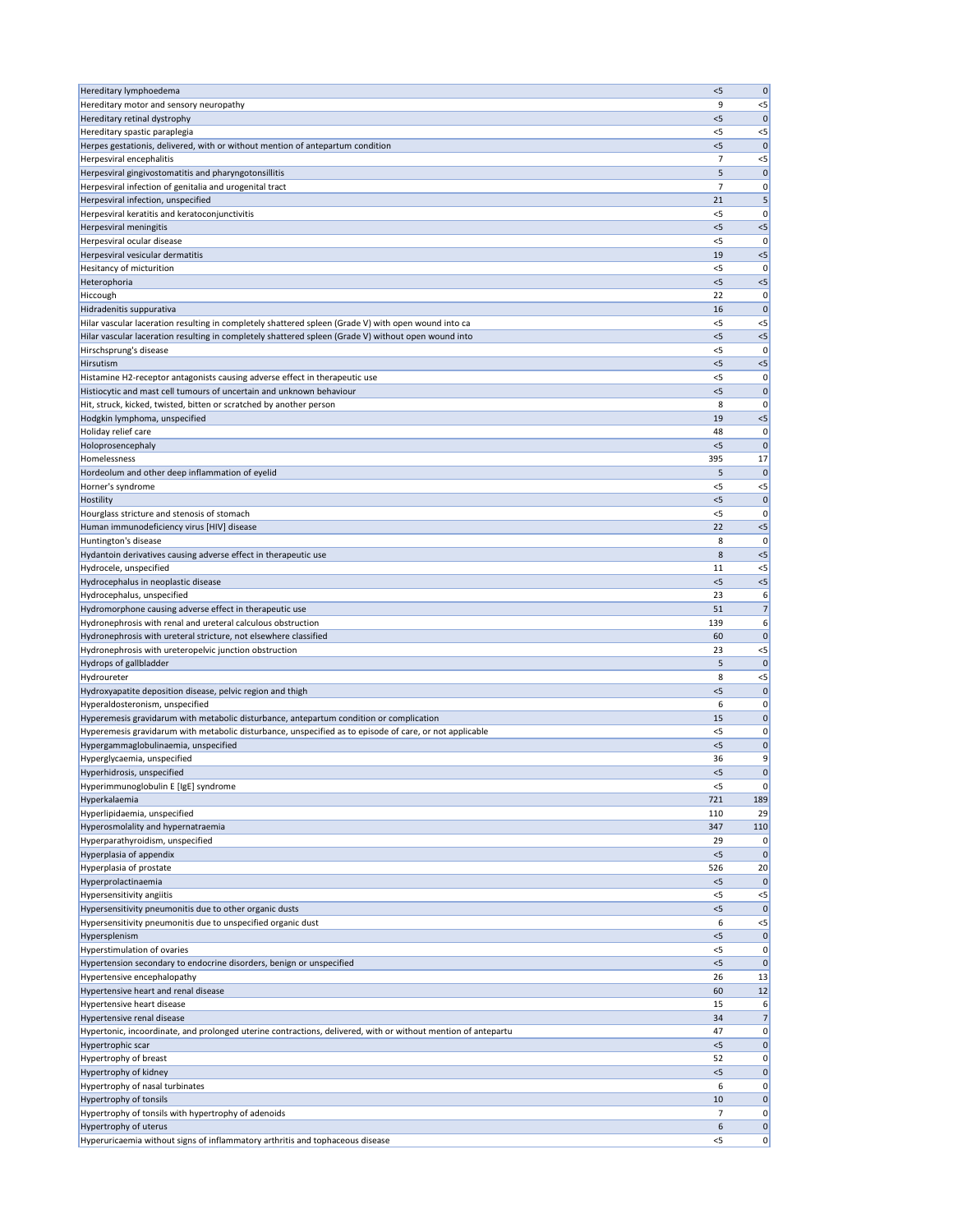| Hyperventilation                                                                                                                                                       | 5                    | $\pmb{0}$            |
|------------------------------------------------------------------------------------------------------------------------------------------------------------------------|----------------------|----------------------|
| Hypochondriacal disorder                                                                                                                                               | $<$ 5                | 0                    |
| Hypoglycaemia, unspecified                                                                                                                                             | 81                   | 28                   |
| Hypokalaemia                                                                                                                                                           | 1784                 | 220                  |
| Hypokalaemia of newborn                                                                                                                                                | < 5                  | 0                    |
| Hypomania                                                                                                                                                              | 8                    | 0<br>$\Omega$        |
| Hyponatraemia of newborn<br>Hypo-osmolality and hyponatraemia                                                                                                          | 5<br>1174            | 148                  |
| Hypoparathyroidism, unspecified                                                                                                                                        | $<$ 5                |                      |
| Hypopituitarism                                                                                                                                                        | 6                    | $<$ 5                |
| Hypoplasia and dysplasia of lung                                                                                                                                       | < 5                  | $<$ 5                |
| Hypoplastic right heart syndrome                                                                                                                                       | $<$ 5                | $<$ 5                |
| Hypospadias, balanic                                                                                                                                                   | $<$ 5                | $\mathbf 0$          |
| Hypospadias, penile                                                                                                                                                    | <5                   | 0                    |
| Hypospadias, unspecified                                                                                                                                               | $<$ 5                | 0                    |
| Hyposplenism                                                                                                                                                           | <5                   | $\Omega$             |
| Hypotension due to drugs                                                                                                                                               | 91                   | 29                   |
| Hypotension, unspecified                                                                                                                                               | 1732<br>< 5          | 658                  |
| Hypothalamic dysfunction, not elsewhere classified<br>Hypothermia                                                                                                      | 17                   | $<$ 5<br>7           |
| Hypothermia of newborn, unspecified                                                                                                                                    | 14                   | 0                    |
| Hypothermia, not associated with low environmental temperature                                                                                                         | 20                   | 8                    |
| Hypothyroidism, unspecified                                                                                                                                            | 231                  | 35                   |
| Hypovolaemic shock                                                                                                                                                     | 49                   | 39                   |
| Ice hockey                                                                                                                                                             | $<$ 5                | $\mathbf 0$          |
| Ice skating                                                                                                                                                            | $<$ 5                | 0                    |
| Idiopathic acute pancreatitis                                                                                                                                          | 20                   | $<$ 5                |
| Idiopathic aplastic anaemia                                                                                                                                            | $<$ 5                | 0                    |
| Idiopathic aseptic necrosis of bone, pelvic region and thigh                                                                                                           | 6                    | $\mathbf 0$          |
| Idiopathic aseptic necrosis of bone, shoulder region                                                                                                                   | <5                   | 0                    |
| Idiopathic gout, ankle and foot                                                                                                                                        | 10                   | $<$ 5                |
| Idiopathic gout, hand<br>Idiopathic gout, lower leg                                                                                                                    | $<$ 5<br>< 5         | $<$ 5<br>$\mathbf 0$ |
| Idiopathic gout, multiple sites                                                                                                                                        | 9                    | $<$ 5                |
| Idiopathic gout, upper arm                                                                                                                                             | < 5                  | 0                    |
| Idiopathic hypotension                                                                                                                                                 | $<$ 5                | 0                    |
| Idiopathic peripheral autonomic neuropathy                                                                                                                             | $<$ 5                | $\mathbf 0$          |
| Ileostomy status                                                                                                                                                       | 31                   | $<$ 5                |
| Ileus, unspecified                                                                                                                                                     | 314                  | 66                   |
| Imbalance of constituents of food intake                                                                                                                               | $<$ 5                | 0                    |
| Iminostilbenes causing adverse effect in therapeutic use                                                                                                               | < 5                  | 0                    |
| Immobility                                                                                                                                                             | 69                   | 8                    |
| Immune reconstitution syndrome                                                                                                                                         | $<$ 5                | $<$ 5                |
| Immunodeficiency, unspecified                                                                                                                                          | $<$ 5                | 0                    |
| Immunoglobulin causing adverse effect in therapeutic use<br>Immunosuppressive agents causing adverse effect in therapeutic use                                         | $\overline{7}$<br>19 | $<$ 5<br>$<$ 5       |
| Impacted cerumen                                                                                                                                                       | 49                   | $<$ 5                |
| Impacted teeth                                                                                                                                                         | 36                   | 0                    |
| Imperforate hymen                                                                                                                                                      | $<$ 5                | $\mathbf 0$          |
| Impetigo [any organism] [any site]                                                                                                                                     | 5                    | $<$ 5                |
| Impingement syndrome of shoulder                                                                                                                                       | 12                   | $\mathbf 0$          |
| Inadequate family support                                                                                                                                              | <5                   | 0                    |
| Inadequate housing                                                                                                                                                     | 37                   | $<$ 5                |
| Inadequate parental supervision and control                                                                                                                            | $<$ 5                | 0                    |
| Inadvertent exposure of patient to radiation during medical care                                                                                                       | $<$ 5                | $\Omega$             |
| Inappropriate temperature in local application and packing                                                                                                             | $<$ 5                | $<$ 5                |
| Incisional hernia with gangrene                                                                                                                                        | < 5                  | $\mathbf 0$          |
| Incisional hernia with obstruction, without gangrene<br>Incisional hernia without obstruction or gangrene                                                              | 69<br>178            | 6<br>19              |
| Incomplete uterovaginal prolapse                                                                                                                                       | 42                   | 0                    |
| Indeterminate sex, unspecified                                                                                                                                         | < 5                  | 0                    |
| Infarction of liver                                                                                                                                                    | 6                    | $<$ 5                |
| Infarction of spleen                                                                                                                                                   | 44                   | 11                   |
| Infected hydrocele                                                                                                                                                     | $<$ 5                | 0                    |
| Infection and inflammatory reaction due to ankle and tarsal prosthesis                                                                                                 | 6                    | 0                    |
| Infection and inflammatory reaction due to cardiac valve prosthesis                                                                                                    | 26                   | 7                    |
| Infection and inflammatory reaction due to elbow prosthesis                                                                                                            | $<$ 5                | 0                    |
| Infection and inflammatory reaction due to hip prosthesis                                                                                                              | 79                   | 5                    |
| Infection and inflammatory reaction due to internal fixation device of bones at other site                                                                             | 6                    | $<$ 5                |
| Infection and inflammatory reaction due to internal fixation device of bones of foot                                                                                   | 6                    | 0                    |
| Infection and inflammatory reaction due to internal fixation device of femur<br>Infection and inflammatory reaction due to internal fixation device of radius and ulna | 15<br>$<$ 5          | $<$ 5<br>$<$ 5       |
| Infection and inflammatory reaction due to internal fixation device of tibia and fibula                                                                                | 13                   | 0                    |
| Infection and inflammatory reaction due to knee prosthesis                                                                                                             | 63                   | $<$ 5                |
| Infection and inflammatory reaction due to other and unspecified cardiac and vascular devices, impla                                                                   | 88                   | 19                   |
| Infection and inflammatory reaction due to other and unspecified cardiac and vascular devices, implants and g                                                          | 48                   | 7                    |
| Infection and inflammatory reaction due to other internal orthopaedic prosthetic devices, implants a                                                                   | 7                    | $<$ 5                |
| Infection and inflammatory reaction due to other internal orthopaedic prosthetic devices, implants and grafts                                                          | 9                    | 0                    |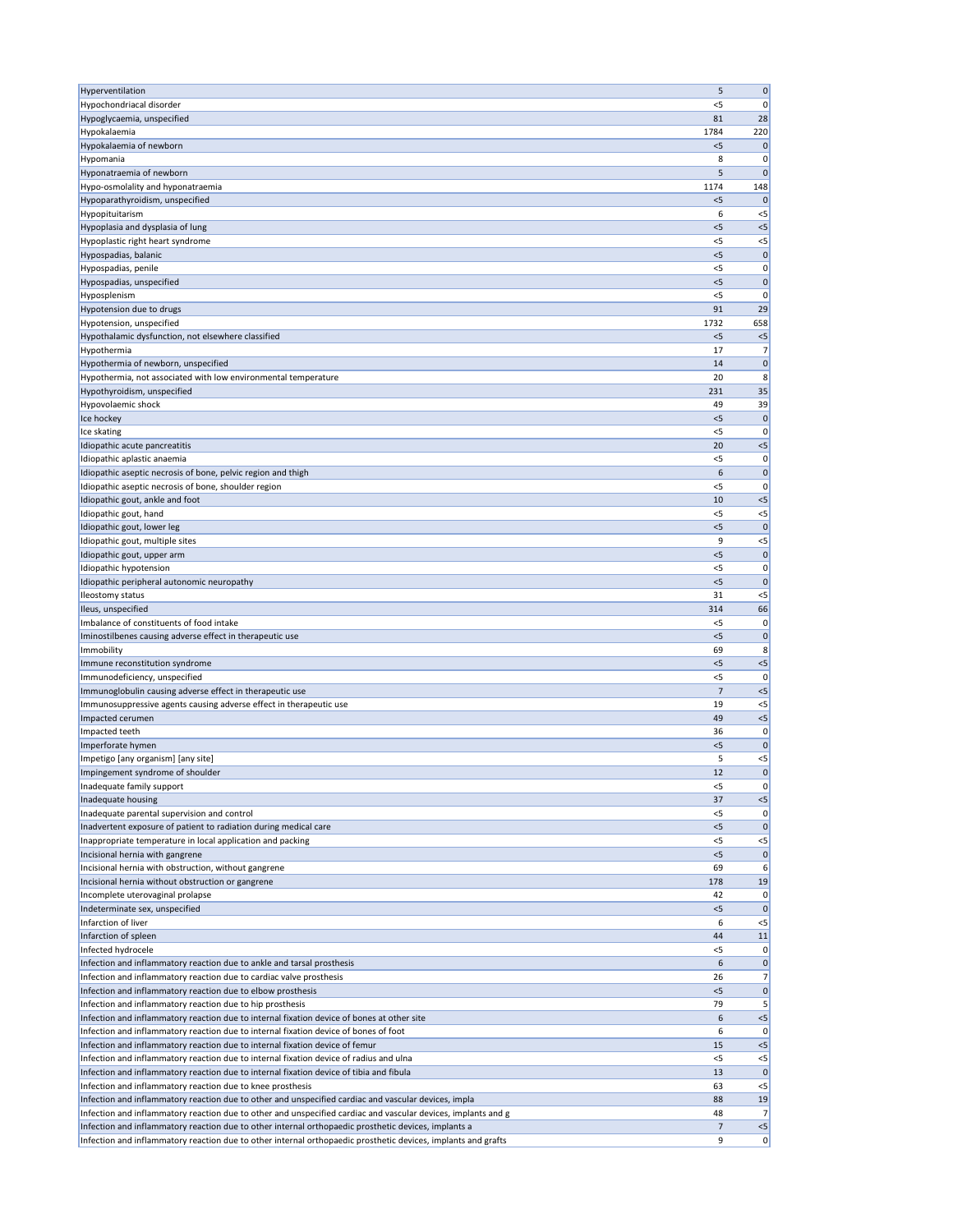| Infection and inflammatory reaction due to other internal prosthetic devices, implants and grafts                                   | 87             | 13                   |
|-------------------------------------------------------------------------------------------------------------------------------------|----------------|----------------------|
| Infection and inflammatory reaction due to other joint prosthesis                                                                   | <5             | 0                    |
| Infection and inflammatory reaction due to prosthetic device, implant and graft in genital tract                                    | 5              | 0                    |
| Infection and inflammatory reaction due to prosthetic device, implant and graft in urinary system                                   | 91             | 13                   |
| Infection and inflammatory reaction due to shoulder prosthesis                                                                      | $<$ 5          | $\mathbf{0}$         |
| Infection and inflammatory reaction due to unspecified joint prosthesis                                                             | <5             | 0                    |
| Infection following a procedure, not elsewhere classified                                                                           | 817            | 164                  |
| Infection of above knee amputation stump                                                                                            | 5              | $<$ 5                |
| Infection of amniotic sac and membranes, third trimester, delivered, with or without mention of antepartum co                       | 22             | $\mathbf 0$          |
| Infection of below knee amputation stump                                                                                            | 18             | 5                    |
| Infection of colostomy stoma                                                                                                        | $<$ 5          | $< 5$                |
| Infection of enterostomy stoma                                                                                                      | <5             | $<$ 5                |
| Infection of external stoma of urinary tract                                                                                        | $<$ 5          | $\mathbf 0$          |
| Infection of gastrostomy stoma                                                                                                      | < 5            | 0                    |
| Infection of intervertebral disc (pyogenic), cervical region<br>Infection of intervertebral disc (pyogenic), cervicothoracic region | $<$ 5          | $\mathbf 0$          |
| Infection of intervertebral disc (pyogenic), lumbar region                                                                          | <5<br>< 5      | 0<br> 0              |
| Infection of obstetric surgical wound, postpartum condition or complication                                                         | $<$ 5          | 0                    |
| Infection of other amputation stump                                                                                                 | 20             | $\mathbf 0$          |
| Infection of other reattached body part                                                                                             | <5             | 0                    |
| Infection of tracheostomy stoma                                                                                                     | $<$ 5          | 0                    |
| Infection specific to the perinatal period, unspecified                                                                             | $<$ 5          | 0                    |
| Infections following infusion, transfusion and therapeutic injection                                                                | 29             | $\boldsymbol{6}$     |
| Infections of kidney in pregnancy, antepartum condition or complication                                                             | 14             | 0                    |
| Infections of kidney in pregnancy, delivered, with or without mention of antepartum condition                                       | $<$ 5          | $\mathbf 0$          |
| Infections of other parts of urinary tract in pregnancy, antepartum condition or complication                                       | $<$ 5          | 0                    |
| Infections of the genital tract in pregnancy, delivered, with or without mention of antepartum condition                            | < 5            | $\mathbf 0$          |
| Infectious mononucleosis, unspecified                                                                                               | 5              | $<$ 5                |
| Infective dermatitis                                                                                                                | < 5            | $\mathbf 0$          |
| Infective myocarditis                                                                                                               | 15             | $<$ 5                |
| Infective myositis, other                                                                                                           | $<$ 5          | $\mathbf 0$          |
| Infective myositis, pelvic region and thigh                                                                                         | 26             | $< 5$                |
| Infective myositis, unspecified site                                                                                                | $<$ 5          | $\mathbf{0}$         |
| Infective pericarditis                                                                                                              | 11             | 5                    |
| Inferior dislocation of humerus, closed                                                                                             | $<$ 5          | $\mathbf 0$          |
| Inflammatory conditions of jaws                                                                                                     | 9              | $<$ 5                |
| Inflammatory disease of cervix uteri                                                                                                | 82             | $< 5$                |
| Inflammatory disease of prostate, unspecified                                                                                       | 12             | 0                    |
| Inflammatory disease of uterus, unspecified                                                                                         | 5              | $<$ 5                |
| Inflammatory disorders of breast                                                                                                    | 21             | 0                    |
| Inflammatory disorders of other specified male genital organs                                                                       | $<$ 5          | 0                    |
| Inflammatory disorders of scrotum                                                                                                   | 33             | 8                    |
| Inflammatory liver disease, unspecified                                                                                             | 27             | 5                    |
| Inflammatory myopathy, not elsewhere classified                                                                                     | 6              | 0                    |
| Inflammatory polyarthropathy                                                                                                        | 5              | $< 5$                |
| Inflammatory polyps                                                                                                                 | 5<br>< 5       | 0                    |
| Inflammatory spondylopathy, unspecified, cervical region                                                                            |                | $\mathbf 0$          |
| Inflammatory spondylopathy, unspecified, cervicothoracic region                                                                     | <5             | $<$ 5                |
| Inflammatory spondylopathy, unspecified, lumbar region<br>Influenza with other respiratory manifestations, virus not identified     | $<$ 5<br>< 5   | $\mathbf 0$<br>$<$ 5 |
| Ingrowing nail                                                                                                                      | 8              | $<$ 5                |
| Inhalation and ingestion of food causing obstruction of respiratory tract                                                           | 161            | 29                   |
| Inhalation and ingestion of other objects causing obstruction of respiratory tract                                                  | 574            | 179                  |
| Inhalation of gastric contents                                                                                                      | 125            | 39                   |
| Inhaled anaesthetics causing adverse effect in therapeutic use                                                                      | < 5            | $<$ 5                |
| Injuries of muscles and tendons involving multiple body regions                                                                     | <5             | 0                    |
| Injury NOS of small intestine with open wound into cavity                                                                           | < 5            | $< 5$                |
| Injury NOS of small intestine without open wound into cavity                                                                        | <5             | 0                    |
| Injury NOS of unspecified pelvic organ, without open wound into cavity                                                              | $<$ 5          | $\mathbf 0$          |
| Injury NOS of colon with open wound into cavity                                                                                     | $<$ 5          | 0                    |
| Injury NOS of colon without open wound into cavity                                                                                  | < 5            | $< 5$                |
| Injury NOS of other intra-abdominal organs with open wound into cavity                                                              | $<$ 5          | 0                    |
| Injury NOS of other intra-abdominal organs without open wound into cavity                                                           |                | 5 <sup>2</sup>       |
| Injury NOS of other pelvic organs, with open wound into cavity                                                                      | $<$ 5          | 0                    |
| Injury NOS of rectum with open wound into cavity                                                                                    | < 5            | 0                    |
| Injury NOS of unspecified intra-abdominal organ, without open wound into cavity                                                     | <5             | 0                    |
| Injury NOS of ureter, without open wound into cavity                                                                                | < 5            | 0                    |
| Injury NOS of urethra, without open wound into cavity                                                                               | 5              | 0                    |
| Injury of (anterior)(posterior) tibial artery                                                                                       | $<$ 5          | 0                    |
| Injury of abdominal aorta                                                                                                           | <5             | 0                    |
| Injury of blood vessel(s) of other finger                                                                                           | < 5            | $\mathbf{0}$         |
| Injury of blood vessels of head, not elsewhere classified                                                                           | $<$ 5          | $<$ 5                |
| Injury of brachial artery                                                                                                           | < 5            | $\mathbf{0}$         |
| Injury of carotid artery                                                                                                            | $<$ 5          | $<$ 5                |
| Injury of coeliac or mesenteric artery                                                                                              | 10             | $<$ 5                |
| Injury of conjunctiva and corneal abrasion without mention of foreign body                                                          | 16             | $<$ 5                |
|                                                                                                                                     |                |                      |
| Injury of external jugular vein<br>Injury of eye and orbit, unspecified                                                             | $<$ 5<br>$<$ 5 | $< 5$<br> 0          |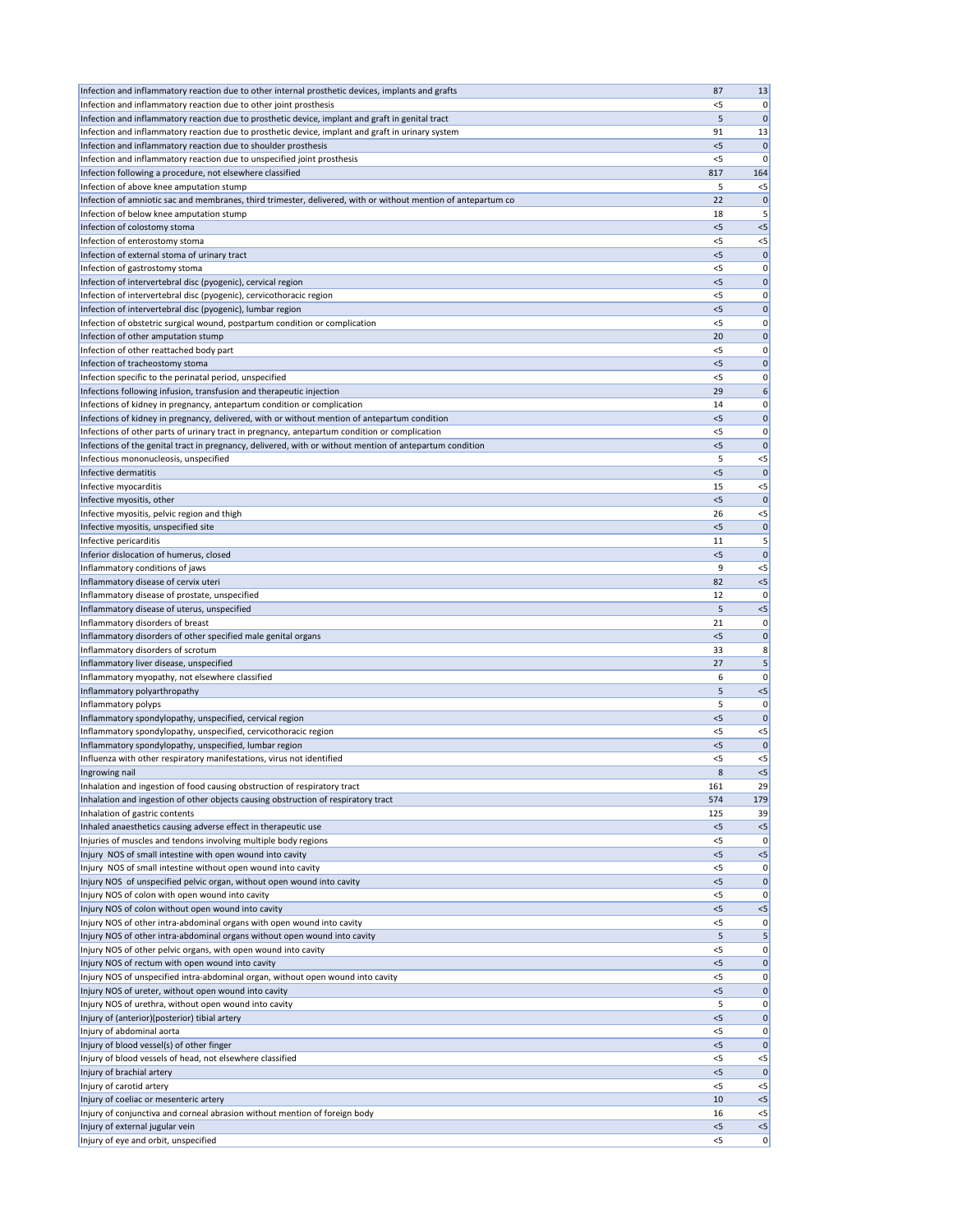| Injury of femoral artery                                                                                                                                                                                              | < 5          | < 5                  |
|-----------------------------------------------------------------------------------------------------------------------------------------------------------------------------------------------------------------------|--------------|----------------------|
| Injury of femoral vein at hip and thigh level                                                                                                                                                                         | <5           | $< 5$                |
| Injury of greater saphenous vein at lower leg level                                                                                                                                                                   | $<$ 5        | $<$ 5                |
| Injury of heart with haemopericardium, with open wound into thoracic cavity                                                                                                                                           | $<$ 5        | 0                    |
| Injury of heart with haemopericardium, without open wound into thoracic cavity<br>Injury of iliac blood vessels                                                                                                       | $<$ 5<br>8   | $<$ 5<br>$<$ 5       |
| Injury of inferior vena cava                                                                                                                                                                                          | 7            | $<$ 5                |
| Injury of innominate or subclavian artery                                                                                                                                                                             | $<$ 5        | $<$ 5                |
| Injury of innominate or subclavian vein                                                                                                                                                                               | < 5          | $<$ 5                |
| Injury of intercostal blood vessels                                                                                                                                                                                   | <5           | 0                    |
| Injury of internal jugular vein                                                                                                                                                                                       | < 5          | $\mathbf 0$          |
| Injury of intra-abdominal organ(s) with pelvic organ(s)                                                                                                                                                               | <5           | $< 5$                |
| Injury of kidney NOS without open wound into cavity                                                                                                                                                                   | $<$ 5        | 0                    |
| Injury of multiple blood vessels at shoulder and upper arm level<br>Injury of multiple blood vessels at wrist and hand level                                                                                          | < 5<br>$<$ 5 | 0<br>0               |
| Injury of other blood vessels at abdomen, lower back and pelvis level                                                                                                                                                 | 9            | 0                    |
| Injury of other blood vessels at ankle and foot level                                                                                                                                                                 | < 5          | 0                    |
| Injury of other blood vessels at lower leg level                                                                                                                                                                      | $<$ 5        | 0                    |
| Injury of other blood vessels at shoulder and upper arm level                                                                                                                                                         | < 5          | $\mathbf 0$          |
| Injury of other blood vessels of thorax                                                                                                                                                                               | <5           | $<$ 5                |
| Injury of popliteal artery                                                                                                                                                                                            | < 5          | $<$ 5                |
| Injury of popliteal vein                                                                                                                                                                                              | <5           | $<$ 5                |
| Injury of portal or splenic vein                                                                                                                                                                                      | $<$ 5        | $<$ 5                |
| Injury of pulmonary blood vessels<br>Injury of radial artery at wrist and hand level                                                                                                                                  | 5<br>< 5     | $<$ 5<br>$\mathbf 0$ |
| Injury of renal blood vessels                                                                                                                                                                                         | $<$ 5        | $<$ 5                |
| Injury of superficial vein at shoulder and upper arm level                                                                                                                                                            | < 5          | $\mathbf 0$          |
| Injury of superior vena cava                                                                                                                                                                                          | $<$ 5        | 0                    |
| Injury of thoracic aorta                                                                                                                                                                                              | 8            | 5                    |
| Injury of ulnar artery at forearm level                                                                                                                                                                               | <5           | 0                    |
| Injury of ulnar artery at wrist and hand level                                                                                                                                                                        | $<$ 5        | 0                    |
| Injury of unspecified blood vessel at abdomen, lower back and pelvis level                                                                                                                                            | $<$ 5        | $< 5$                |
| Injury of unspecified blood vessel at wrist and hand level                                                                                                                                                            | $<$ 5        | 0                    |
| Injury of unspecified nerve of lower limb, level unspecified<br>Injury of unspecified nerve of upper limb, level unspecified                                                                                          | < 5<br>< 5   | 0 <br>$\mathbf 0$    |
| Injury of vertebral artery                                                                                                                                                                                            | $<$ 5        | $<$ 5                |
| Injury to gallbladder NOS with open wound into cavity                                                                                                                                                                 | < 5          | $< 5$                |
| Injury to multiple structures of knee                                                                                                                                                                                 | $<$ 5        | 0                    |
| Injury, unspecified                                                                                                                                                                                                   | 5            | $<$ 5                |
| Insertion of (intrauterine) contraceptive device                                                                                                                                                                      | $<$ 5        | 0                    |
| Insufficient intake of food and water                                                                                                                                                                                 | < 5          | 0                    |
| Insufficient social insurance and welfare support                                                                                                                                                                     | $<$ 5        | 0                    |
| Insulin and oral hypoglycaemic [antidiabetic] drugs causing adverse effect in therapeutic use                                                                                                                         | 25<br>$<$ 5  | 8                    |
| Intentional production or feigning of symptoms or disabilities, either physical or psychological [factitious<br>Intentional self-harm by crashing of motor vehicle                                                    | $<$ 5        | $<$ 5<br>0           |
| Intentional self-harm by drowning and submersion                                                                                                                                                                      | $<$ 5        | 0                    |
| Intentional self-harm by hanging, strangulation and suffocation                                                                                                                                                       | 10           | 6                    |
| Intentional self-harm by jumping from a high place                                                                                                                                                                    | 5            | $<$ 5                |
| Intentional self-harm by rifle, shotgun and larger firearm discharge                                                                                                                                                  | < 5          | $\mathbf 0$          |
| Intentional self-harm by sharp object                                                                                                                                                                                 | 26           | $<$ 5                |
| Intentional self-harm by unspecified means                                                                                                                                                                            | $<$ 5        | $< 5$                |
| Intentional self-poisoning by and exposure to alcohol                                                                                                                                                                 | 25           | 9                    |
| Intentional self-poisoning by and exposure to antiepileptic, sedative-hypnotic, antiparkinsonism and<br>Intentional self-poisoning by and exposure to antiepileptic, sedative-hypnotic, antiparkinsonism and psychotr | 49<br>92     | 15<br>30             |
| Intentional self-poisoning by and exposure to carbon monoxide from combustion engine exhaust                                                                                                                          | < 5          | $\mathbf 0$          |
| Intentional self-poisoning by and exposure to narcotics and psychodysleptics [hallucinogens], not el                                                                                                                  | 9            | 7                    |
| Intentional self-poisoning by and exposure to narcotics and psychodysleptics [hallucinogens], not elsewhere c                                                                                                         | 15           | 8                    |
| Intentional self-poisoning by and exposure to nonopioid analgesics, antipyretics and antirheumatics                                                                                                                   | 52           | 13                   |
| Intentional self-poisoning by and exposure to organic solvents and halogenated hydrocarbons and thei                                                                                                                  | < 5          | $<5$                 |
| Intentional self-poisoning by and exposure to other and unspecified chemicals and noxious substances                                                                                                                  | 16           | 9                    |
| Intentional self-poisoning by and exposure to other and unspecified drugs, medicaments and biologica                                                                                                                  | 22           | 10                   |
| Intentional self-poisoning by and exposure to other and unspecified drugs, medicaments and biological substan<br>Intentional self-poisoning by and exposure to other drugs acting on the autonomic nervous system     | 23<br>13     | 15<br>$\bf 8$        |
| Intentional self-poisoning by carbon monoxide from unspecified sources                                                                                                                                                | $<$ 5        | 0                    |
| Internuclear ophthalmoplegia                                                                                                                                                                                          | < 5          | $\mathbf{0}$         |
| Interstitial cystitis (chronic)                                                                                                                                                                                       | 17           | $<$ 5                |
| Interstitial emphysema                                                                                                                                                                                                | 18           | 9                    |
| Interstitial pulmonary disease, unspecified                                                                                                                                                                           | 96           | 8                    |
| Intertrochanteric fracture, closed                                                                                                                                                                                    | 502          | 21                   |
| Intertrochanteric fracture, open                                                                                                                                                                                      | $<$ 5        | $< 5$                |
| Intestinal adhesions [bands] with obstruction<br>Intestinal bypass and anastomosis status                                                                                                                             | 254<br>7     | 27<br>$\leq$         |
| Intestinal malabsorption, unspecified                                                                                                                                                                                 | $<$ 5        | $\mathbf{0}$         |
| Intra-abdominal and pelvic swelling, mass and lump                                                                                                                                                                    | 53           | $<$ 5                |
| Intracardiac thrombosis, not elsewhere classified                                                                                                                                                                     | 43           | 11                   |
| Intracerebral haemorrhage in brain stem                                                                                                                                                                               | $<$ 5        | 0                    |
| Intracerebral haemorrhage in cerebellum                                                                                                                                                                               | 16           | $<$ 5                |
| Intracerebral haemorrhage in hemisphere, cortical                                                                                                                                                                     | 67           | 11                   |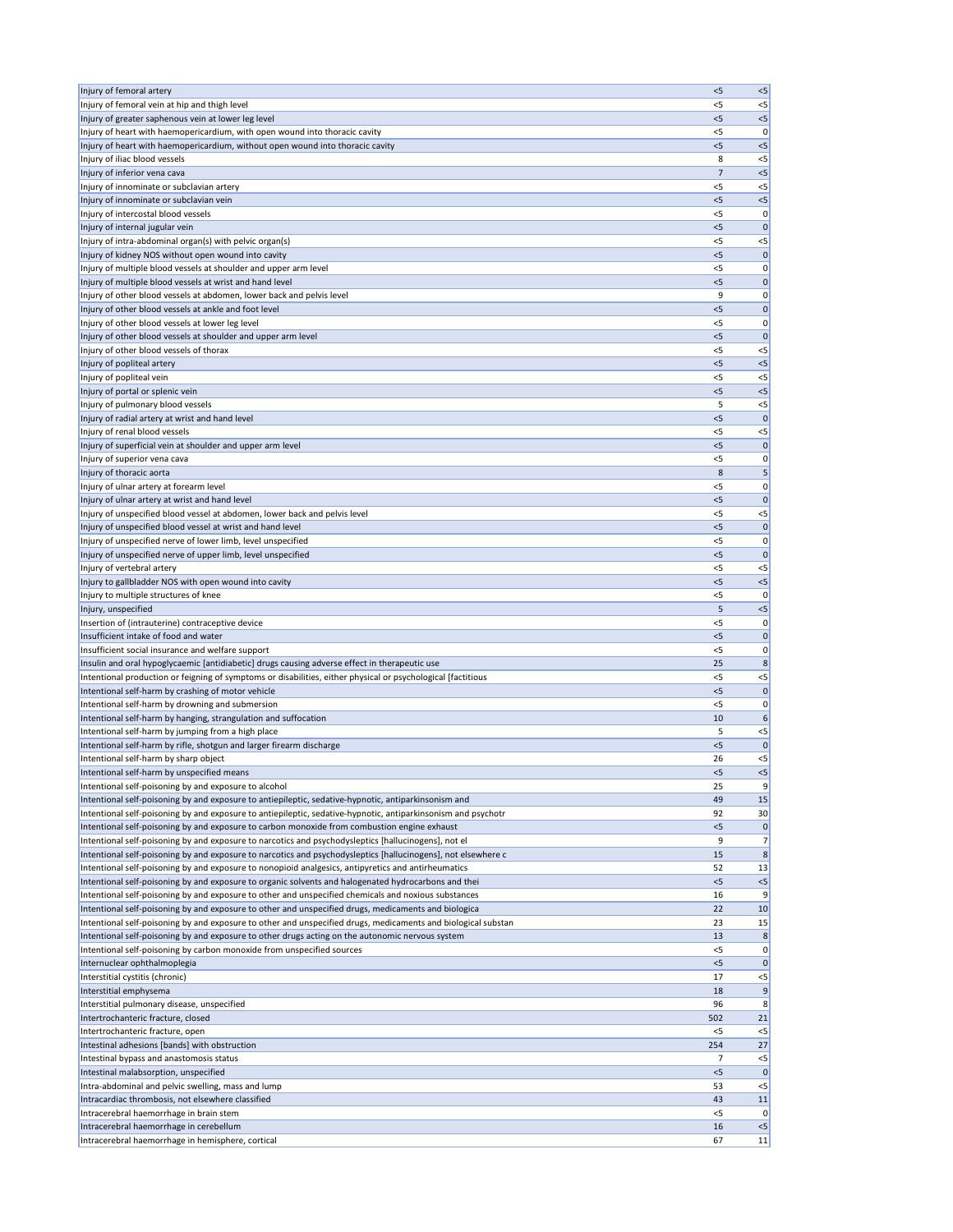| Intracerebral haemorrhage in hemisphere, subcortical                                                          | 36         | 7                    |
|---------------------------------------------------------------------------------------------------------------|------------|----------------------|
| Intracerebral haemorrhage in hemisphere, unspecified                                                          | 8          | $< 5$                |
| Intracerebral haemorrhage, intraventricular                                                                   | 16         | < 5                  |
| Intracerebral haemorrhage, multiple localized                                                                 | 7          | $< 5$                |
| Intracerebral haemorrhage, unspecified                                                                        | 42         | 7                    |
| Intracranial abscess and granuloma                                                                            | 20         | $< 5$                |
| Intracranial and intraspinal abscess and granuloma in diseases classified elsewhere                           | $<$ 5      | 0                    |
| Intracranial and intraspinal phlebitis and thrombophlebitis                                                   | 8          | $<$ 5                |
| Intracranial haemorrhage (nontraumatic), unspecified                                                          | 16         | $< 5$                |
| Intracranial injury, unspecified                                                                              | 16         | $< 5$                |
| Intracranial space-occupying lesion                                                                           | < 5        | 0                    |
| Intraductal carcinoma in situ of left breast                                                                  | $<$ 5      | 0                    |
| Intraductal carcinoma in situ of right breast                                                                 | $<$ 5      | 0                    |
| Intrahepatic bile duct carcinoma                                                                              | 72         | 5                    |
| Intramural leiomyoma of uterus                                                                                | 22         | $\mathbf 0$          |
| Intrapartum fetal acidaemia first noted during labour and delivery                                            | $<$ 5      | 0                    |
| Intrapartum haemorrhage, unspecified, delivered, with or without mention of antepartum condition              | 5          | 0                    |
| Intrasphincteric abscess                                                                                      | 5          | 0                    |
| Intraspinal abscess and granuloma                                                                             | 32         | 9                    |
| Intraventricular (nontraumatic) haemorrhage, grade 4, of fetus and newborn                                    | <5         | 0                    |
| Intussusception                                                                                               | 13         | $< 5$                |
| <b>Invalid Code</b>                                                                                           | $<$ 5      | $< 5$                |
| Invasive pulmonary aspergillosis                                                                              | $<$ 5      | $\mathbf 0$          |
| Involvement of eyelid in other infectious diseases classified elsewhere                                       | < 5        | $< 5$                |
| Iridocyclitis, unspecified                                                                                    | 5          | $\Omega$             |
| Iron deficiency                                                                                               | 43         | $<$ 5                |
| Iron deficiency anaemia secondary to blood loss (chronic)                                                     | 223        | 39                   |
| Iron deficiency anaemia, unspecified                                                                          | 924        | 100                  |
| Iron preparations and other anti-hypochromic-anaemia preparations causing adverse effect in therapeu          | < 5        | $\mathbf 0$          |
| Iron preparations and other anti-hypochromic-anaemia preparations causing adverse effect in therapeutic use   | 6          | $< 5$                |
| Irradiation cystitis                                                                                          | 25         | 0                    |
| Irregular menstruation, unspecified                                                                           | 17         | 0                    |
| Irritability and anger                                                                                        | 8          | $<$ 5                |
| Irritable bowel syndrome with diarrhoea                                                                       | 20         | $<$ 5                |
| Irritable bowel syndrome without diarrhoea                                                                    | 19         | $<$ 5                |
| Irritant contact dermatitis due to detergents                                                                 | $<$ 5      | 0                    |
| Irritant contact dermatitis due to other chemical products                                                    | < 5        | $<$ 5                |
| Irritant contact dermatitis, unspecified cause                                                                | <5         | 0                    |
| Irritative hyperplasia of oral mucosa                                                                         | < 5        | 0                    |
| Ischaemia and infarction of kidney                                                                            | 28         | 8                    |
| Ischaemic cardiomyopathy                                                                                      | 178        | 71                   |
| Ischaemic infarction of muscle, ankle and foot                                                                | <5         | 0                    |
| Ischaemic infarction of muscle, forearm                                                                       | 5          | < 5                  |
| Ischaemic infarction of muscle, hand                                                                          | $<$ 5      | $< 5$                |
| Ischaemic infarction of muscle, lower leg<br>Ischaemic infarction of muscle, multiple sites                   | 5<br>$<$ 5 | $\mathbf 0$<br>$<$ 5 |
| Ischaemic infarction of muscle, pelvic region and thigh                                                       | < 5        | $\mathbf 0$          |
|                                                                                                               | <5         | 0                    |
| Ischaemic infarction of muscle, upper arm<br><b>Ischiorectal abscess</b>                                      | 33         | $<$ 5                |
| Isolated myocarditis                                                                                          | <5         | 0                    |
| Isolated proteinuria                                                                                          | 10         | $<$ 5                |
| Isolation                                                                                                     | <5         | 0                    |
| Joint disorder, unspecified, lower leg                                                                        | $<$ 5      | $\mathbf 0$          |
| Joint disorder, unspecified, pelvic region and thigh                                                          | $<$ 5      | 0                    |
| Joint disorder, unspecified, shoulder region                                                                  | < 5        | $\mathbf 0$          |
| Junctional premature depolarization                                                                           | $<$ 5      | 0                    |
| Juvenile arthritis, unspecified site                                                                          | < 5        | $\mathbf 0$          |
| Juvenile osteochondrosis of humerus                                                                           | <5         | 0                    |
| Juvenile osteochondrosis of tibia and fibula                                                                  | $<$ 5      | 0                    |
| Juvenile rheumatoid arthritis                                                                                 | $<$ 5      | $<$ 5                |
| Kaposi's sarcoma of skin                                                                                      | < 5        | $<$ 5                |
| Keratitis, unspecified                                                                                        | <5         | 0                    |
| Keratoconjunctivitis                                                                                          | <5         | 0                    |
| Keratopathy (bullous aphakic) following cataract surgery                                                      | $<$ 5      | 0                    |
| Kidney dialysis as the cause of abnormal reaction or later complication, without mention of misadven          | 50         | 12                   |
| Kidney dialysis as the cause of abnormal reaction or later complication, without mention of misadventure at t | 11         | $<$ 5                |
| Kidney donor                                                                                                  | 18         | $\mathbf 0$          |
| Kidney transplant candidate                                                                                   | $<$ 5      | $< 5$                |
| Kidney transplant failure                                                                                     | 17         | 0                    |
| Kidney transplant rejection                                                                                   | 19         | $<$ 5                |
| Kidney transplant status                                                                                      | 71         | 8                    |
| Kienböck's disease of adults                                                                                  | $<$ 5      | 0                    |
| Kinking and stricture of ureter without hydronephrosis                                                        | 27         | $\mathbf 0$          |
| Klebsiella pneumoniae [K. pneumoniae] as the cause of diseases classified to other chapters                   |            | 68                   |
|                                                                                                               | 402        |                      |
| Klinefelter's syndrome, male with more than two X chromosomes                                                 | $<$ 5      |                      |
| Klinefelter's syndrome, unspecified                                                                           | $<$ 5      |                      |
| Klippel-Feil syndrome                                                                                         | $<$ 5      | 0 <br> 0 <br> 0      |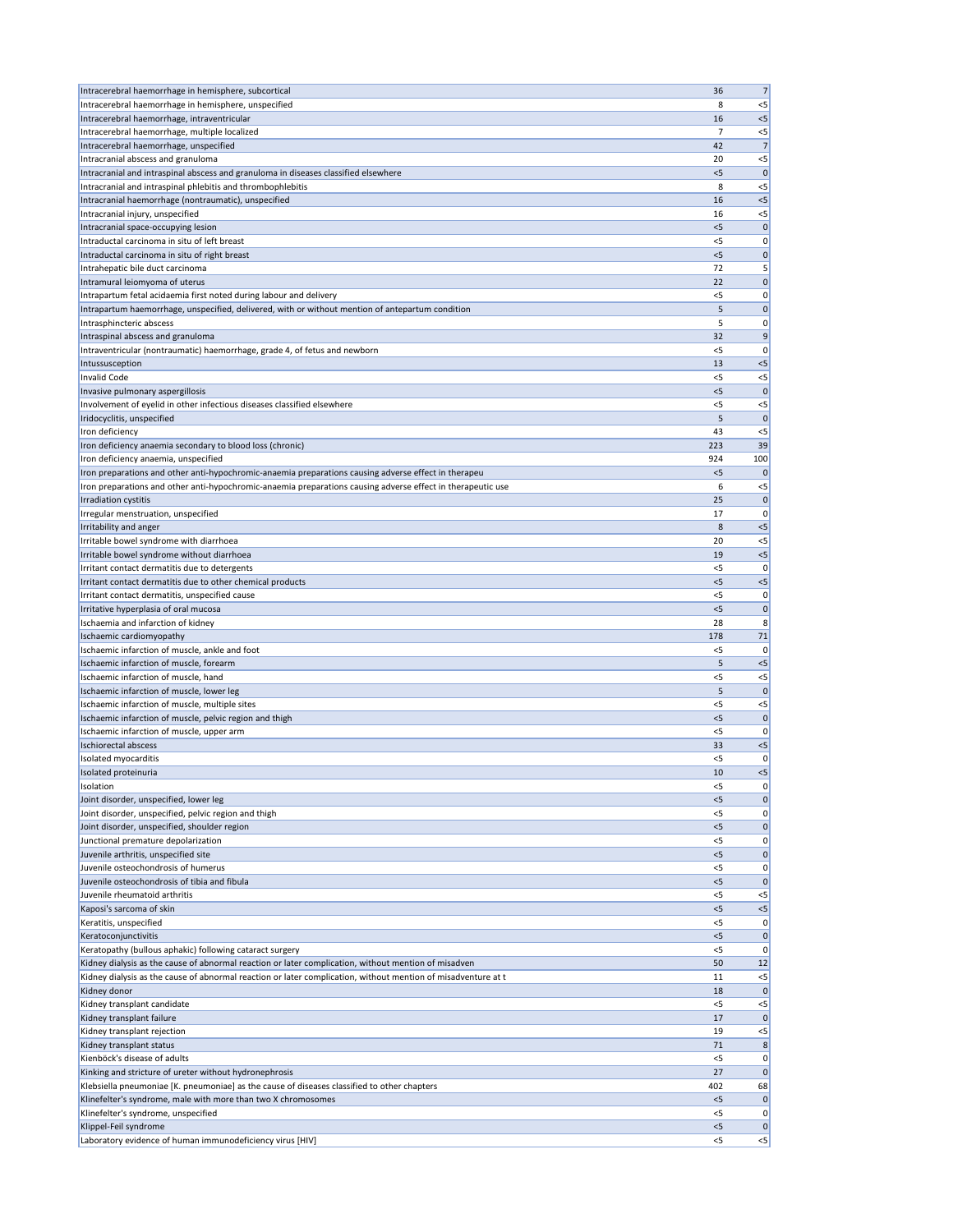| Labour and delivery complicated by cord around neck, with compression, delivered, with or without mention of                                                                                                          | 61             | $\boldsymbol{0}$ |
|-----------------------------------------------------------------------------------------------------------------------------------------------------------------------------------------------------------------------|----------------|------------------|
| Labour and delivery complicated by fetal heart rate anomaly with meconium in amniotic fluid, delivered, with                                                                                                          | 119            | 0                |
| Labour and delivery complicated by fetal heart rate anomaly, delivered, with or without mention of antepartum                                                                                                         | 463            | $<$ 5            |
| Labour and delivery complicated by meconium in amniotic fluid, delivered, with or without mention of antepart                                                                                                         | 273            | $<$ 5            |
| Labour and delivery complicated by other cord complications, delivered, with or without mention of antepartum                                                                                                         | 7              | 0                |
| Labour and delivery complicated by other cord entanglement, with compression, delivered, with or without ment                                                                                                         | 31             | 0                |
| Labour and delivery complicated by prolapse of cord, delivered, with or without mention of antepartum conditi                                                                                                         | 8              | 0                |
| Labour and delivery complicated by short cord, delivered, with or without mention of antepartum condition                                                                                                             | $<$ 5          | 0                |
| Labyrinthitis                                                                                                                                                                                                         | 6              | 0                |
| Laceration and other and unspecified nerves of neck                                                                                                                                                                   | $<$ 5          | 0                |
| Laceration and puncture of heart with open wound into thoracic cavity                                                                                                                                                 | 10             | $<$ 5            |
| Laceration and puncture of heart without open wound into thoracic cavity                                                                                                                                              | 8              | 6                |
| Laceration and puncture of lung with open wound into thoracic cavity                                                                                                                                                  | 7              | $<$ 5            |
| Laceration and puncture of lung without open wound into thoracic cavity                                                                                                                                               | 12             | $<$ 5            |
| Laceration and puncture of pleura with open wound into thoracic cavity                                                                                                                                                | < 5            | 0                |
| Laceration and puncture of pleura without open wound into thoracic cavity                                                                                                                                             | $<$ 5<br>$<$ 5 | 0<br>$<$ 5       |
| Laceration involving segmental or hilar vessels causing major devascularization > 25% of spleen (Gra<br>Laceration involving segmental or hilar vessels causing major devascularization > 25% of spleen (Grade IV) wi | $<$ 5          | 0                |
| Laceration of (posterior) tibial nerve at lower leg level                                                                                                                                                             | $<$ 5          | $\mathbf 0$      |
| Laceration of bladder, with open wound into cavity                                                                                                                                                                    | 12             | 0                |
| Laceration of bladder, without open wound into cavity                                                                                                                                                                 | 11             | $<$ 5            |
| Laceration of colon with open wound into cavity                                                                                                                                                                       | 25             | $<$ 5            |
| Laceration of colon without open wound into cavity                                                                                                                                                                    | 26             | 5                |
| Laceration of cutaneous sensory nerve at forearm level                                                                                                                                                                | $<$ 5          | 0                |
| Laceration of diaphragm with open wound into thoracic cavity                                                                                                                                                          | 5              | $<$ 5            |
| Laceration of diaphragm without open wound into thoracic cavity                                                                                                                                                       | $<$ 5          | $<$ 5            |
| Laceration of duodenum (without bile duct injury) with open wound into cavity                                                                                                                                         | $\overline{7}$ | $<$ 5            |
| Laceration of duodenum (without bile duct injury) without open wound into cavity                                                                                                                                      | $<$ 5          | $<$ 5            |
| Laceration of duodenum with bile duct or duodenopancreatic complex injury with open wound into cavit                                                                                                                  | $<$ 5          | $\mathbf 0$      |
| Laceration of extensor muscle and tendon of other finger(s) at forearm level                                                                                                                                          | $<$ 5          | 0                |
| Laceration of extensor muscle and tendon of thumb at wrist and hand level                                                                                                                                             | $<$ 5          | $<$ 5            |
| Laceration of facial nerve                                                                                                                                                                                            | $<$ 5          | 0                |
| Laceration of flexor muscle and tendon of other finger at wrist and hand level                                                                                                                                        | < 5            | 0                |
| Laceration of kidney (without urinary extravasation) with open wound into cavity                                                                                                                                      | $<$ 5          | $<$ 5            |
| Laceration of kidney (without urinary extravasation) without open wound into cavity                                                                                                                                   | 13             | $<$ 5            |
| Laceration of long extensor muscle and tendon of toe at ankle and foot level                                                                                                                                          | $<$ 5          | 0                |
| Laceration of long flexor muscle and tendon of other finger(s) at forearm level                                                                                                                                       | $<$ 5          | 0                |
| Laceration of median nerve at upper arm level                                                                                                                                                                         | $<$ 5          | 0                |
| Laceration of median nerve at wrist and hand level                                                                                                                                                                    | < 5            | 0                |
| Laceration of multiple extensor muscles and tendons at wrist and hand level                                                                                                                                           | $<$ 5          | 0                |
| Laceration of multiple flexor muscles and tendons at wrist and hand level                                                                                                                                             | $<$ 5          | $\mathbf 0$      |
| Laceration of multiple muscles and tendons at hip and thigh level                                                                                                                                                     | $<$ 5          | 0                |
| Laceration of muscle and tendon at neck level                                                                                                                                                                         | $<$ 5          | 0                |
| Laceration of muscle and tendon of abdomen, lower back and pelvis                                                                                                                                                     | $<$ 5          | $<$ 5            |
| Laceration of muscle and tendon of head                                                                                                                                                                               | $<$ 5          | $\mathsf{C}$     |
| Laceration of muscle and tendon of hip                                                                                                                                                                                | 7              | $<$ 5            |
| Laceration of muscle and tendon of other parts of bicep                                                                                                                                                               | $<$ 5          | 0                |
| Laceration of muscle and tendon of the posterior muscle and tendon (group) at thigh level                                                                                                                             | <5             | 0                |
| Laceration of muscle(s) and tendon(s) of the rotator cuff of shoulder                                                                                                                                                 | 11             | 0                |
| Laceration of oesophagus with open wound into thoracic cavity                                                                                                                                                         | $<$ 5          | $<$ 5            |
| Laceration of oesophagus without open wound into thoracic cavity                                                                                                                                                      | 6              | $<$ 5            |
| Laceration of other and unspecified nerves at abdomen, lower back and pelvis level                                                                                                                                    | $<$ 5          | 0                |
| Laceration of other cranial nerves                                                                                                                                                                                    | $<$ 5          | $<$ 5            |
| Laceration of other flexor muscle and tendon at forearm level                                                                                                                                                         | $<$ 5          | 0                |
| Laceration of other intra-abdominal organs with open wound into cavity                                                                                                                                                | 8<br>5         | $<$ 5<br>$<$ 5   |
| Laceration of other intra-abdominal organs without open wound into cavity<br>Laceration of other muscles and tendons at shoulder and upper arm level                                                                  | $<$ 5          | $\mathbf 0$      |
| Laceration of other pelvic organs, with open wound into cavity                                                                                                                                                        | <5             | 0                |
| Laceration of other pelvic organs, without open wound into cavity                                                                                                                                                     | $<$ 5          | 0                |
| Laceration of ovary, without open wound into cavity                                                                                                                                                                   | <5             | 0                |
| Laceration of quadriceps muscle and tendon                                                                                                                                                                            | 19             | 0                |
| Laceration of radial nerve at wrist and hand level                                                                                                                                                                    | <5             | 0                |
| Laceration of rectum with open wound into cavity                                                                                                                                                                      | <5             | $\mathbf 0$      |
| Laceration of rectum without open wound into cavity                                                                                                                                                                   | $<$ 5          | $<$ 5            |
| Laceration of small intestine, excluding duodenum with open wound into cavity                                                                                                                                         | 91             | 21               |
| Laceration of small intestine, excluding duodenum without open wound into cavity                                                                                                                                      | 28             | $<$ 5            |
| Laceration of stomach with open wound into cavity                                                                                                                                                                     | 5              | 0                |
| Laceration of stomach without open wound into cavity                                                                                                                                                                  | $<$ 5          | $<$ 5            |
| Laceration of ulnar nerve at wrist and hand level                                                                                                                                                                     | < 5            | 0                |
| Laceration of unspecified intra-abdominal organ, with open wound into cavity                                                                                                                                          | $<$ 5          | 0                |
| Laceration of ureter, with open wound into cavity                                                                                                                                                                     | 7              | $<$ 5            |
| Laceration of ureter, without open wound into cavity                                                                                                                                                                  | $<$ 5          | 0                |
| Laceration of urethra, with open wound into cavity                                                                                                                                                                    | $<$ 5          | $<$ 5            |
| Laceration of urethra, without open wound into cavity                                                                                                                                                                 | $<$ 5          | 0                |
| Laceration of uterus, without open wound into cavity                                                                                                                                                                  | $<$ 5          | 0                |
| Lack of adequate food                                                                                                                                                                                                 | <5             | 0                |
| Lack of expected normal physiological development, unspecified                                                                                                                                                        | 18             | $<$ 5            |
| Lack of food                                                                                                                                                                                                          | $<$ 5          | $\leq$           |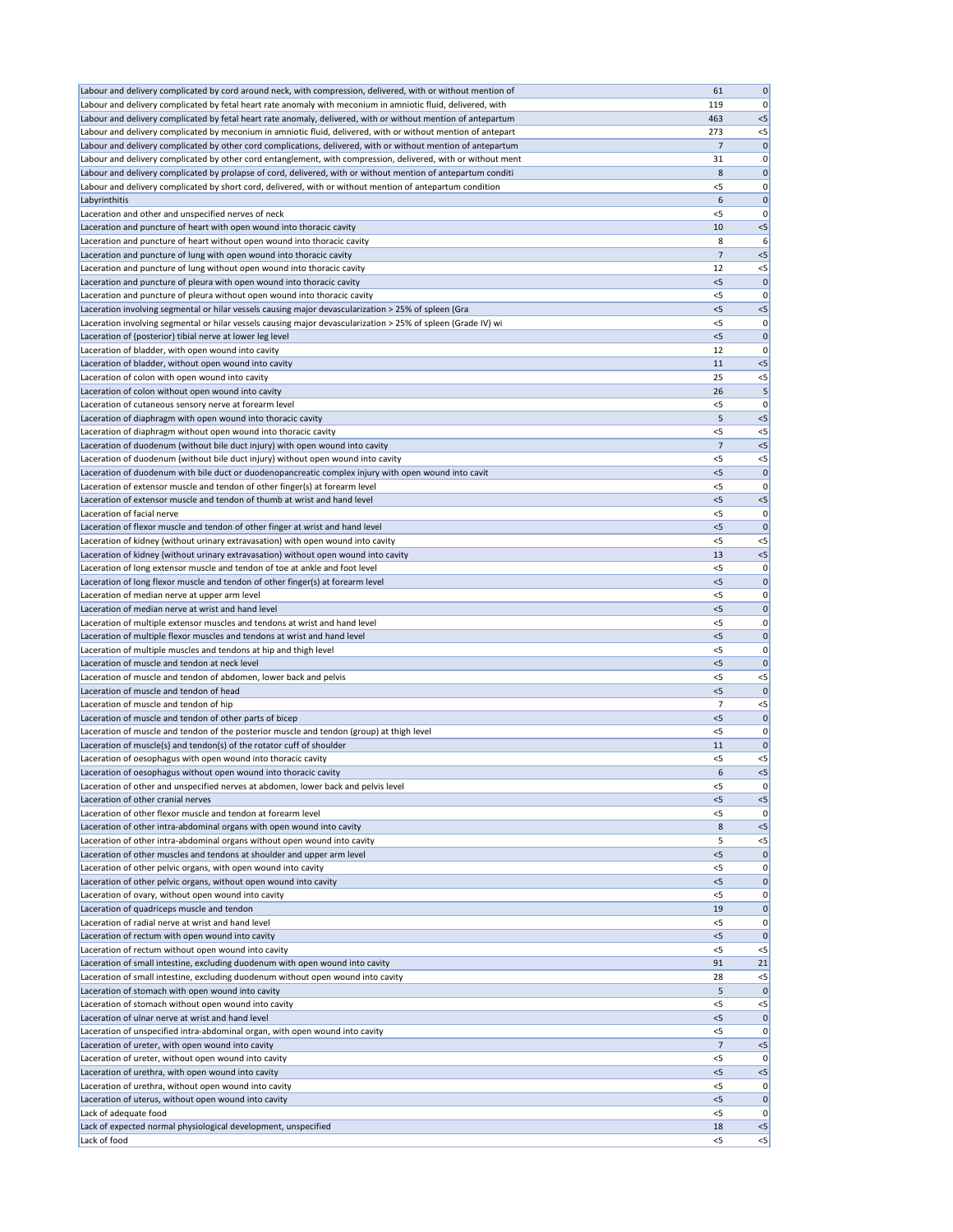| Lack of water                                                                                                 | < 5   | $\mathbf 0$ |
|---------------------------------------------------------------------------------------------------------------|-------|-------------|
| Lactose intolerance, unspecified                                                                              | $<$ 5 | 0           |
| Lambert-Eaton syndrome                                                                                        | $<$ 5 | 0           |
| Laryngeal spasm                                                                                               | 9     | $<$ 5       |
| Laryngocele                                                                                                   | $<$ 5 | $\mathbf 0$ |
| Late congenital syphilis, unspecified                                                                         | $<$ 5 | 0           |
| Late metabolic acidosis of newborn                                                                            | $<$ 5 | $\mathbf 0$ |
| Late vomiting of pregnancy, antepartum condition or complication                                              | <5    | 0           |
| Late vomiting of pregnancy, delivered, with or without mention of antepartum condition                        | < 5   | $\mathbf 0$ |
| Latent syphilis, unspecified as early or late                                                                 | <5    | 0           |
| Latent tuberculosis                                                                                           | < 5   | $\mathbf 0$ |
| Lateral dislocation of elbow, closed                                                                          | <5    | $<$ 5       |
| Left anterior fascicular block                                                                                | $<$ 5 | $\mathbf 0$ |
| Left bundle-branch block, unspecified                                                                         | 100   | 29          |
| Left lower quadrant pain                                                                                      | 20    | $\Omega$    |
| Left sided colitis                                                                                            | 14    | 0           |
| Left upper quadrant pain                                                                                      | 11    | $<$ 5       |
| Left ventricular failure                                                                                      | 147   | 63          |
| Legal intervention involving other specified means                                                            | < 5   | $\mathbf 0$ |
| Legal intervention, means unspecified                                                                         | <5    | 0           |
| Legionnaires' disease                                                                                         | 12    | 8           |
| Leiomyoma of uterus, unspecified                                                                              | 183   | 5           |
| Lesion of femoral nerve                                                                                       | $<$ 5 | $\mathbf 0$ |
| Lesion of lateral popliteal nerve                                                                             | $<$ 5 | $<$ 5       |
| Lesion of radial nerve                                                                                        | 8     | $<$ 5       |
| Lesion of sciatic nerve                                                                                       | $<$ 5 | 0           |
| Lesion of ulnar nerve                                                                                         | 6     | $\mathbf 0$ |
| Leukaemia, unspecified                                                                                        | $<$ 5 | $<$ 5       |
| Leukoplakia and other disturbances of oral epithelium, including tongue                                       | 5     | $\mathbf 0$ |
| Leukoplakia of penis                                                                                          | $<$ 5 | $<$ 5       |
| Leukoplakia of vulva                                                                                          | 7     | 0           |
| Lichen planus, unspecified                                                                                    | $<$ 5 | 0           |
| Lichen sclerosus et atrophicus                                                                                | < 5   | $\mathbf 0$ |
| Lichen simplex chronicus                                                                                      | $<$ 5 | 0           |
| Limitation of activities due to disability                                                                    | $<$ 5 | 0           |
| Lipodystrophy, not elsewhere classified                                                                       | $<$ 5 | 0           |
| Listerial sepsis                                                                                              | $<$ 5 | 0           |
| Listeriosis, unspecified                                                                                      | $<$ 5 | 0           |
| Liver cell carcinoma                                                                                          | 123   | 7           |
| Liver disease, unspecified                                                                                    | 31    | 7           |
| Liver disorders in pregnancy, childbirth and the puerperium, antepartum condition or complication             | $<$ 5 | 0           |
| Liver disorders in pregnancy, childbirth and the puerperium, delivered, with or without mention of antepartum | 13    | 0           |
| Liver disorders in pregnancy, childbirth and the puerperium, postpartum condition or complication             | < 5   | $<$ 5       |
| Liver haematoma NOS, laceration NOS, injury to liver NOS without open wound into cavity                       | 24    | 7           |
| Liver transplant candidate                                                                                    | $<$ 5 | $\mathbf 0$ |
| Liver transplant failure                                                                                      | $<$ 5 | $<$ 5       |
| Liver transplant rejection                                                                                    | 5     | $<$ 5       |
| Liver transplant status                                                                                       | 42    | 12          |
| Liverr haematoma NOS, laceration NOS, injury to liver NOS with open wound into cavity                         | 15    | $<$ 5       |
| Living alone                                                                                                  | 45    | 0           |
| Lobar pneumonia, unspecified                                                                                  | 134   | 25          |
| Lobulated, fused and horseshoe kidney                                                                         | $<$ 5 | 0           |
| Local anaesthetics causing adverse effect in therapeutic use                                                  | 7     | $<$ 5       |
| Local antifungal, anti-infective and anti-inflammatory drugs, not elsewhere classified, causing adve          | $<$ 5 | 0           |
| Local antifungal, anti-infective and anti-inflammatory drugs, not elsewhere classified, causing adverse effec | < 5   | $<$ 5       |
| Local infection and inflammatory reaction due to central venous catheter                                      | 13    | $<$ 5       |
| Local infection of skin and subcutaneous tissue, unspecified                                                  | 46    | $<$ 5       |
| Localization-related (focal) (partial) idiopathic epilepsy and epileptic syndromes with seizures of localized | <5    | O           |
| Localization-related (focal) (partial) symptomatic epilepsy and epileptic syndromes with complex par          | 10    | $<$ 5       |
| Localization-related (focal) (partial) symptomatic epilepsy and epileptic syndromes with complex partial seiz | 12    | $<$ 5       |
| Localization-related (focal) (partial) symptomatic epilepsy and epileptic syndromes with simple part          | 29    | $<$ 5       |
| Localization-related (focal) (partial) symptomatic epilepsy and epileptic syndromes with simple partial seizu | 22    | $<$ 5       |
| Localized adiposity                                                                                           | 5     | 0           |
| Localized connective tissue disorder, unspecified                                                             | $<$ 5 | 0           |
| Localized enlarged lymph nodes                                                                                | 73    | 7           |
| Localized oedema                                                                                              | 528   | 88          |
| Localized skin eruption due to drugs and medicaments<br>Localized swelling, mass and lump, head               | 6     | $<$ 5       |
|                                                                                                               | 6     | 0           |
| Localized swelling, mass and lump, lower limb                                                                 | < 5   | 0           |
| Localized swelling, mass and lump, multiple sites                                                             | $<$ 5 | 0           |
| Localized swelling, mass and lump, neck                                                                       | 13    | $<$ 5       |
| Localized swelling, mass and lump, trunk                                                                      | 13    | 0           |
| Localized swelling, mass and lump, unspecified                                                                | 6     | $<$ 5       |
| Localized swelling, mass and lump, upper limb                                                                 | $<$ 5 | 0           |
| Locked-in syndrome                                                                                            | < 5   | $<$ 5       |
| Loop [high-ceiling] diuretics causing adverse effect in therapeutic use                                       | 82    | 13          |
| Loose body in joint, ankle and foot                                                                           | < 5   | 0           |
| Loose body in joint, forearm                                                                                  | $<$ 5 | 0           |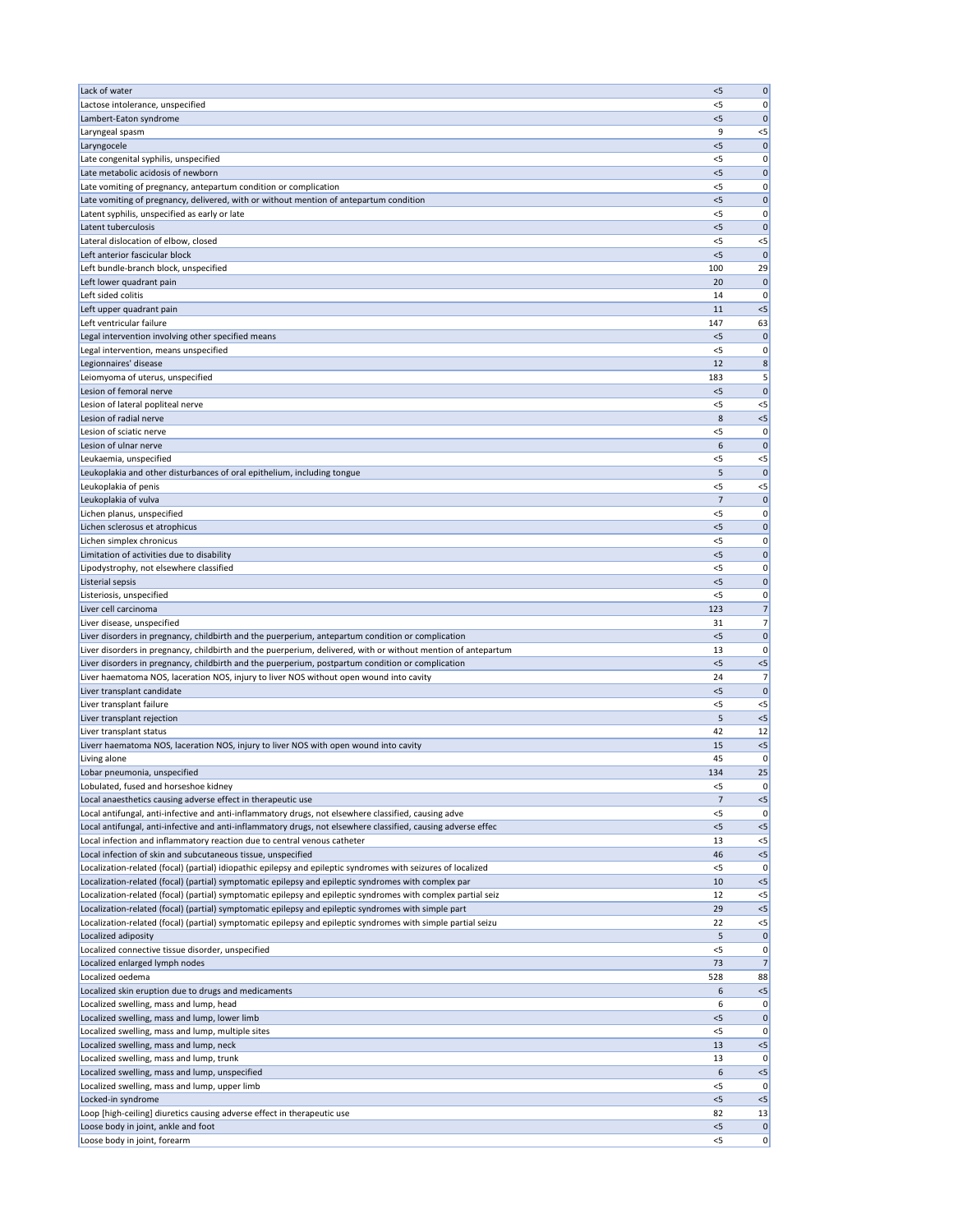| Loose body in joint, pelvic region and thigh                                                                                       | 5              | $< 5$                |
|------------------------------------------------------------------------------------------------------------------------------------|----------------|----------------------|
| Loose body in joint, shoulder region                                                                                               | $<$ 5          | 0                    |
| Loose body in joint, upper arm                                                                                                     | $<$ 5          | $\mathbf 0$          |
| Loose body in knee<br>Loss of teeth due to accident, extraction or local periodontal disease                                       | 23<br>$<$ 5    | $< 5$<br>$\mathbf 0$ |
| Low back pain                                                                                                                      | 208            | 9                    |
| Low income                                                                                                                         | $<$ 5          | $\mathbf 0$          |
| Lower abdominal pain, unspecified                                                                                                  | 33             | $<$ 5                |
| Lumbago with sciatica                                                                                                              | 8              | $< 5$                |
| Lumbar and other intervertebral disc disorders with myelopathy                                                                     | 7              | 0                    |
| Lumbar and other intervertebral disc disorders with radiculopathy                                                                  | 61             | $< 5$                |
| Lumbosacral plexus disorders                                                                                                       | <5             | 0                    |
| Lumbosacral root disorders, not elsewhere classified                                                                               | < 5            | $\mathbf 0$          |
| Lung transplant candidate<br>Lung transplant status                                                                                | < 5<br>16      | $<$ 5<br>< 5         |
| Lyme disease                                                                                                                       | 70             | 13                   |
| Lymphangitis                                                                                                                       | $<$ 5          | $\mathbf{0}$         |
| Lymphoblastic (diffuse) lymphoma                                                                                                   | $<$ 5          | $<$ 5                |
| Lymphoedema, not elsewhere classified                                                                                              | 35             | $< 5$                |
| Lymphoid leukaemia, unspecified                                                                                                    | <5             | 0                    |
| MacLeod's syndrome                                                                                                                 | $<$ 5          | $< 5$                |
| Macrocephaly                                                                                                                       | $<$ 5          | 0                    |
| Macroglossia                                                                                                                       | < 5            | 0                    |
| Macrolides causing adverse effect in therapeutic use<br>Macrostomia                                                                | < 5<br>$<$ 5   | 0<br>$\mathbf{0}$    |
| Magnesium deficiency                                                                                                               | 16             | 6                    |
| Malabsorption due to intolerance, not elsewhere classified                                                                         | < 5            | $\mathbf 0$          |
| Malaise and fatigue                                                                                                                | 1770           | 139                  |
| Malformation of coronary vessels                                                                                                   | < 5            | $<$ 5                |
| Malformation of placenta, delivered, with or without mention of antepartum condition                                               | 40             | 0                    |
| Malformation of urachus                                                                                                            | $<$ 5          | 0                    |
| Malfunction of colostomy stoma, not elsewhere classified                                                                           | 25             | $<$ 5                |
| Malfunction of tracheostomy stoma                                                                                                  | < 5            | < 5                  |
| Malignant hypertension                                                                                                             | 6              | $<$ 5                |
| Malignant hyperthermia due to anaesthesia<br>Malignant lesion biliary tract unspecified                                            | < 5<br>8       | $\mathbf 0$<br>0     |
| Malignant lesion hypopharynx unspecified                                                                                           | 5              | $< 5$                |
| Malignant lesion oesophagus unspecified                                                                                            | 103            | $<$ 5                |
| Malignant lesion oropharynx unspecified                                                                                            | 8              | $\mathbf 0$          |
| Malignant lesion small intestine unspecified                                                                                       | 6              | $<$ 5                |
| Malignant melanoma of ear and external auricular canal                                                                             | < 5            | $\mathbf 0$          |
| Malignant melanoma of lower limb, including hip                                                                                    | 11             | 0                    |
| Malignant melanoma of other and unspecified parts of face                                                                          | 11             | $\mathbf 0$          |
| Malignant melanoma of scalp and neck<br>Malignant melanoma of skin, unspecified                                                    | 7<br>25        | 0<br>$\mathbf 0$     |
| Malignant melanoma of trunk                                                                                                        | 11             | 0                    |
| Malignant melanoma of upper limb, including shoulder                                                                               | < 5            | $\mathbf 0$          |
| Malignant neoplasm accessory sinus unspecified                                                                                     | <5             | $<$ 5                |
| Malignant neoplasm adrenal gland unspecified                                                                                       | < 5            | $\mathbf 0$          |
| Malignant neoplasm ampulla of Vater                                                                                                | 6              | 0                    |
| Malignant neoplasm anterior floor of mouth                                                                                         | < 5            | $< 5$                |
| Malignant neoplasm anterior mediastinum                                                                                            | < 5            | 0                    |
| Malignant neoplasm anterior wall bladder                                                                                           | 10             | $< 5$                |
| Malignant neoplasm bone and articular cartilage of limb, unspecified                                                               | < 5<br>10      | 0                    |
| Malignant neoplasm bone and articular cartilage, unspecified<br>Malignant neoplasm bronchus or lung, unspecified, unspecified side | 339            | $\mathbf{0}$<br>19   |
| Malignant neoplasm cervical oesophagus                                                                                             | < 5            | < 5                  |
| Malignant neoplasm cervix uteri, unspecified                                                                                       | 72             | $< 5$                |
| Malignant neoplasm colon, unspecified                                                                                              | 143            | 12                   |
| Malignant neoplasm corpus uteri, unspecified                                                                                       | < 5            | 0                    |
| Malignant neoplasm cortex adrenal gland                                                                                            | < 5            | $\mathbf 0$          |
| Malignant neoplasm dorsal surface of tongue                                                                                        | < 5            | 0                    |
| Malignant neoplasm endocrine gland unspecified                                                                                     | <5             | 0                    |
| Malignant neoplasm extrahepatic bile duct                                                                                          | 19<br>< 5      | $<$ 5<br>$< 5$       |
| Malignant neoplasm floor of mouth, unspecified<br>Malignant neoplasm greater curvature of stomach, unspecified                     | $<$ 5          | 0                    |
| Malignant neoplasm intestinal tract, part unspecified                                                                              | 11             | $\mathbf{0}$         |
| Malignant neoplasm larynx unspecified                                                                                              | 21             | $<$ 5                |
| Malignant neoplasm lateral wall bladder                                                                                            | 49             | $< 5$                |
| Malignant neoplasm lateral wall oropharynx                                                                                         | $<$ 5          | $<$ 5                |
| Malignant neoplasm left bronchus or lung, unspecified                                                                              | 117            | 6                    |
| Malignant neoplasm lesser curvature of stomach, unspecified                                                                        | $<$ 5          | 0                    |
| Malignant neoplasm lip, unspecified, inner aspect                                                                                  | < 5            | $\mathbf 0$          |
| Malignant neoplasm lower third of oesophagus<br>Malignant neoplasm major salivary gland, unspecified                               | 62             | $<$ 5                |
| Malignant neoplasm Meckel diverticulum                                                                                             | $<$ 5<br>$<$ 5 | 0 <br> 0             |
| Malignant neoplasm mediastinum, part unspecified                                                                                   | < 5            | $\mathbf 0$          |
|                                                                                                                                    | $<$ 5          | $\leq$               |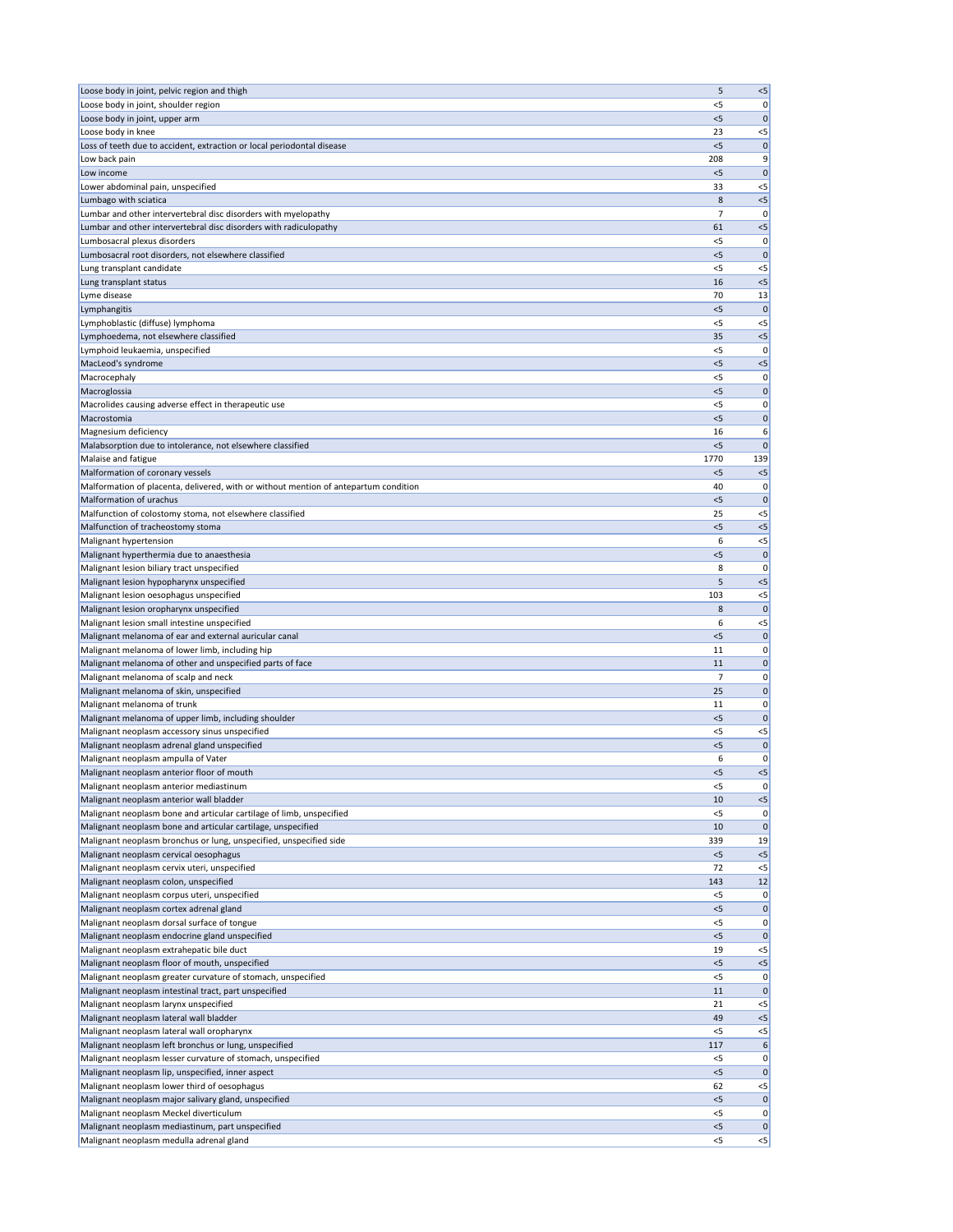| Malignant neoplasm middle lobe, bronchus or lung                                                                                       | 34             | $\mathbf 0$          |
|----------------------------------------------------------------------------------------------------------------------------------------|----------------|----------------------|
| Malignant neoplasm middle third of oesophagus                                                                                          | 10             | 0                    |
| Malignant neoplasm nasopharynx unspecified                                                                                             | 7              | 0                    |
| Malignant neoplasm of abdomen                                                                                                          | 6              | $<$ 5                |
| Malignant neoplasm of acoustic nerve                                                                                                   | < 5            | $<$ 5                |
| Malignant neoplasm of anal canal                                                                                                       | 5              | $<$ 5                |
| Malignant neoplasm of anterior wall nasopharynx                                                                                        | $<$ 5          | 0                    |
| Malignant neoplasm of anus unspecified                                                                                                 | 11             | 0                    |
| Malignant neoplasm of appendix                                                                                                         | 39             | 5                    |
| Malignant neoplasm of ascending colon                                                                                                  | 89             | 10                   |
| Malignant neoplasm of axillary tail of left breast                                                                                     | < 5            | $\mathbf 0$          |
| Malignant neoplasm of axillary tail of right breast                                                                                    | $<$ 5          | 0                    |
| Malignant neoplasm of base of tongue<br>Malignant neoplasm of bladder neck                                                             | 15<br>20       | $<$ 5<br>O           |
| Malignant neoplasm of bladder, unspecified                                                                                             | 216            | 14                   |
| Malignant neoplasm of body of pancreas                                                                                                 | 11             | $<$ 5                |
| Malignant neoplasm of body of penis                                                                                                    | < 5            | $\mathbf 0$          |
| Malignant neoplasm of body of stomach                                                                                                  | 13             | 0                    |
| Malignant neoplasm of border of tongue                                                                                                 | 12             | 8                    |
| Malignant neoplasm of brain stem                                                                                                       | 5              | $<$ 5                |
| Malignant neoplasm of brain unspecified                                                                                                | 36             | $\mathbf 0$          |
| Malignant neoplasm of branchial cleft                                                                                                  | <5             | 0                    |
| Malignant neoplasm of breast, part unspecified, unspecified side                                                                       | 82             | $<$ 5                |
| Malignant neoplasm of caecum                                                                                                           | 126            | 11                   |
| Malignant neoplasm of cardia                                                                                                           | 56             | 6                    |
| Malignant neoplasm of central portion of left breast                                                                                   | $<$ 5          | 0                    |
| Malignant neoplasm of central portion of right breast                                                                                  | < 5            | $\mathbf 0$          |
| Malignant neoplasm of cerebellum                                                                                                       | $<$ 5          | 0                    |
| Malignant neoplasm of cerebral meninges                                                                                                | < 5            | $<$ 5                |
| Malignant neoplasm of cerebral ventricle                                                                                               | $<$ 5          | 0                    |
| Malignant neoplasm of cerebrum, except lobes and ventricles                                                                            | 6              | 0                    |
| Malignant neoplasm of cheek mucosa                                                                                                     | 7              | $<$ 5                |
| Malignant neoplasm of choroid                                                                                                          | < 5            | 0                    |
| Malignant neoplasm of clitoris                                                                                                         | $<$ 5          | 0                    |
| Malignant neoplasm of connective and soft tissue of abdomen<br>Malignant neoplasm of connective and soft tissue of head, face and neck | < 5            | $\Omega$<br>0        |
| Malignant neoplasm of connective and soft tissue of lower limb, including hip                                                          | 13<br>23       | $\mathbf 0$          |
| Malignant neoplasm of connective and soft tissue of pelvis                                                                             | 11             | 0                    |
| Malignant neoplasm of connective and soft tissue of thorax                                                                             | 5              | $\Omega$             |
| Malignant neoplasm of connective and soft tissue of trunk, unspecified                                                                 | 6              | $<$ 5                |
| Malignant neoplasm of connective and soft tissue of upper limb, including shoulder                                                     | < 5            | $\mathbf 0$          |
| Malignant neoplasm of connective and soft tissue, unspecified                                                                          | 18             | 0                    |
| Malignant neoplasm of craniofacial bones                                                                                               | $<$ 5          | $\Omega$             |
| Malignant neoplasm of descended left testis                                                                                            | $<$ 5          | 0                    |
| Malignant neoplasm of descended right testis                                                                                           | $<$ 5          | $\mathbf 0$          |
| Malignant neoplasm of descending colon                                                                                                 | 17             | 6                    |
| Malignant neoplasm of dome of bladder                                                                                                  | 14             | $<$ 5                |
| Malignant neoplasm of duodenum                                                                                                         | 13             | $<$ 5                |
| Malignant neoplasm of endocervix                                                                                                       | $\overline{7}$ | $\Omega$             |
| Malignant neoplasm of endometrium                                                                                                      | 197            | $<$ 5                |
| Malignant neoplasm of ethmoidal sinus                                                                                                  | < 5            | $\mathbf 0$          |
| Malignant neoplasm of exocervix                                                                                                        | $<$ 5          | 0                    |
| Malignant neoplasm of external lower lip                                                                                               | < 5            | $\Omega$             |
| Malignant neoplasm of eye unspecified                                                                                                  | 5              | 0                    |
| Malignant neoplasm of fallopian tube, bilateral                                                                                        | < 5            | $\mathbf 0$          |
| Malignant neoplasm of fallopian tube, unilateral                                                                                       | $<$ 5<br>< 5   | 0<br>$\Omega$        |
| Malignant neoplasm of female genital organ, unspecified<br>Malignant neoplasm of frontal lobe                                          | 43             | $<$ 5                |
| Malignant neoplasm of frontal sinus                                                                                                    | < 5            | $<$ 5                |
| Malignant neoplasm of fundus of stomach                                                                                                | $<$ 5          | 0                    |
| Malignant neoplasm of gallbladder                                                                                                      | 20             | 0                    |
| Malignant neoplasm of glans penis                                                                                                      | $<$ 5          | 0                    |
| Malignant neoplasm of glottis                                                                                                          | 15             | $<$ 5                |
| Malignant neoplasm of head of pancreas                                                                                                 | 67             | $<$ 5                |
| Malignant neoplasm of head, face and neck                                                                                              | 16             | 0                    |
| Malignant neoplasm of heart                                                                                                            | $<$ 5          | $<$ 5                |
| Malignant neoplasm of hepatic flexure                                                                                                  | 21             | $<$ 5                |
| Malignant neoplasm of ileum                                                                                                            | 19             | $<$ 5                |
| Malignant neoplasm of jejunum                                                                                                          | < 5            | $\mathbf 0$          |
| Malignant neoplasm of kidney, except renal pelvis                                                                                      | 290            | 15                   |
| Malignant neoplasm of labium majus                                                                                                     | < 5            | 0                    |
| Malignant neoplasm of labium minus                                                                                                     | $<$ 5          | 0                    |
| Malignant neoplasm of left breast, part unspecified                                                                                    | 94             | $<$ 5                |
| Malignant neoplasm of left main bronchus                                                                                               | 22             | $<$ 5                |
| Malignant neoplasm of left nipple and areola<br>Malignant neoplasm of left testis, unspecified                                         | < 5            | $\Omega$             |
| Malignant neoplasm of lip unspecified                                                                                                  | $<$ 5<br>< 5   | $<$ 5<br>$\mathbf 0$ |
| Malignant neoplasm of liver unspecified                                                                                                | 28             | 0                    |
|                                                                                                                                        |                |                      |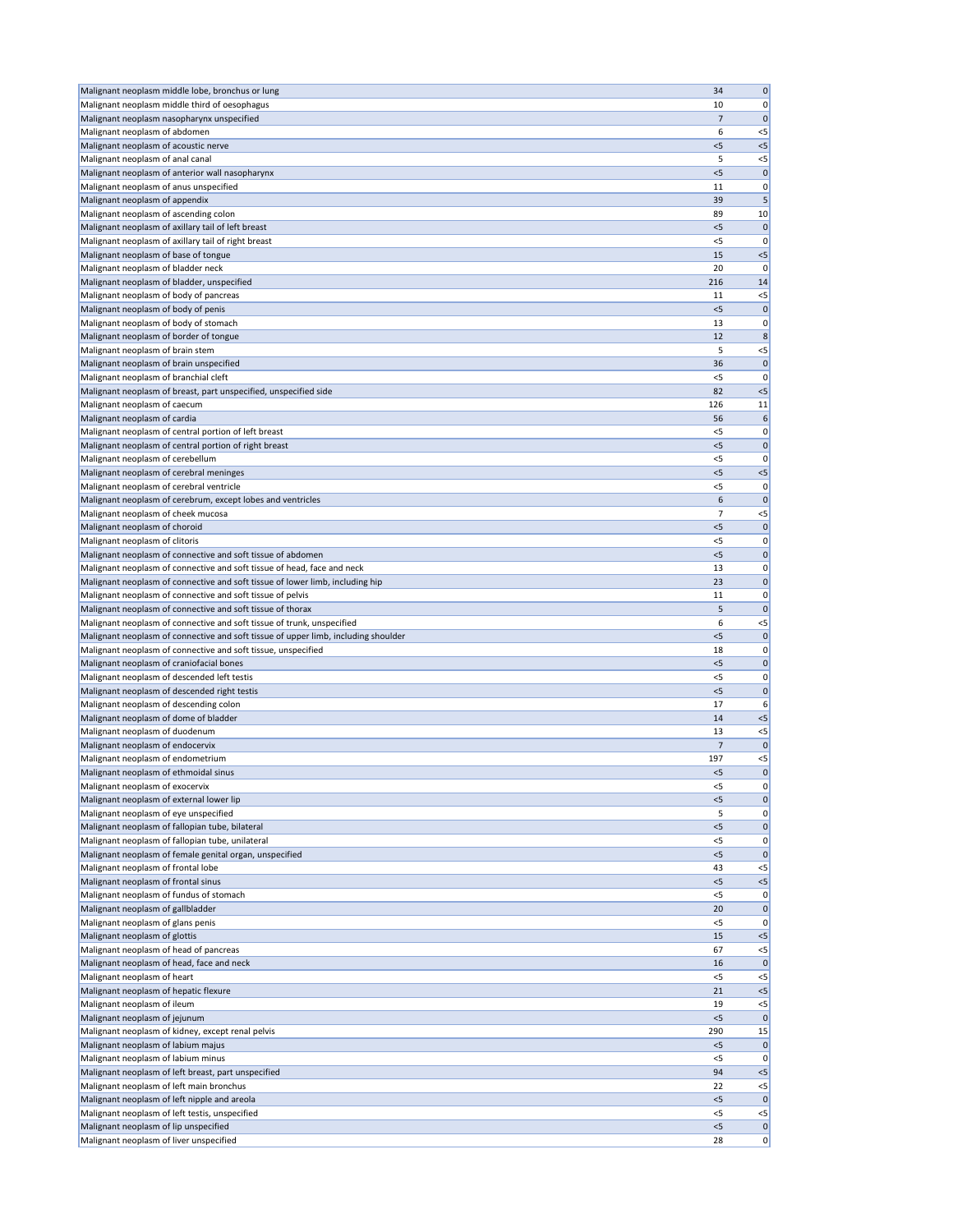| Malignant neoplasm of long bones of lower limb                                                                          | 17             | $\mathbf 0$          |
|-------------------------------------------------------------------------------------------------------------------------|----------------|----------------------|
| Malignant neoplasm of lower gum                                                                                         | $<$ 5          | $<$ 5                |
| Malignant neoplasm of lower limb                                                                                        | $<$ 5          | $\mathbf 0$          |
| Malignant neoplasm of lower lobe, bronchus or lung, unspecified side                                                    | $<$ 5          | 0                    |
| Malignant neoplasm of lower lobe, left bronchus or lung                                                                 | 94             | 5                    |
| Malignant neoplasm of lower lobe, right bronchus or lung                                                                | 136            | 12                   |
| Malignant neoplasm of lower-inner quadrant of left breast<br>Malignant neoplasm of lower-inner quadrant of right breast | $<$ 5<br>$<$ 5 | 0<br>0               |
| Malignant neoplasm of lower-outer quadrant of left breast                                                               | < 5            | 0                    |
| Malignant neoplasm of lower-outer quadrant of right breast                                                              | $<$ 5          | 0                    |
| Malignant neoplasm of lymphoid, haematopoietic and related tissue, unspecified                                          | < 5            | 0                    |
| Malignant neoplasm of main bronchus, unspecified side                                                                   | 8              | $<$ 5                |
| Malignant neoplasm of mandible                                                                                          | 14             | $<$ 5                |
| Malignant neoplasm of maxillary sinus                                                                                   | 7              | $<$ 5                |
| Malignant neoplasm of maxillofacial bones                                                                               | 8              | $<$ 5                |
| Malignant neoplasm of middle ear                                                                                        | $<$ 5          | 0                    |
| Malignant neoplasm of mouth unspecified                                                                                 | < 5            | $\Omega$             |
| Malignant neoplasm of occipital lobe                                                                                    | 6<br>5         | $<$ 5<br>$<$ 5       |
| Malignant neoplasm of orbit<br>Malignant neoplasm of other and unspecified cranial nerves                               | $<$ 5          | 0                    |
| Malignant neoplasm of other parts of nasal cavity                                                                       | 5              | $<$ 5                |
| Malignant neoplasm of other specified female genital organs                                                             | $<$ 5          | 0                    |
| Malignant neoplasm of ovary, bilateral                                                                                  | 26             | 0                    |
| Malignant neoplasm of ovary, not specified whether unilateral or bilateral                                              | 93             | 7                    |
| Malignant neoplasm of ovary, unilateral                                                                                 | 51             | 0                    |
| Malignant neoplasm of overlapping lesion of left bronchus and lung                                                      | $<$ 5          | 0                    |
| Malignant neoplasm of overlapping lesion of right bronchus and lung                                                     | 6              | $<$ 5                |
| Malignant neoplasm of pancreatic duct                                                                                   | 6              | 0                    |
| Malignant neoplasm of parametrium                                                                                       | $<$ 5          | 0                    |
| Malignant neoplasm of parathyroid gland                                                                                 | <5             | 0                    |
| Malignant neoplasm of parietal lobe                                                                                     | 28<br>32       | $\mathbf 0$<br>$<$ 5 |
| Malignant neoplasm of parotid gland<br>Malignant neoplasm of pelvis                                                     | 8              | 0                    |
| Malignant neoplasm of penis unspecified                                                                                 | 16             | 0                    |
| Malignant neoplasm of peripheral nerves of upper limb, including shoulder                                               | < 5            | $<$ 5                |
| Malignant neoplasm of pineal gland                                                                                      | $<$ 5          | 0                    |
| Malignant neoplasm of pleura                                                                                            | < 5            | $\mathbf 0$          |
| Malignant neoplasm of posterior wall of bladder                                                                         | 22             | 0                    |
| Malignant neoplasm of prepuce                                                                                           | $<$ 5          | 0                    |
| Malignant neoplasm of prostate                                                                                          | 490            | 20                   |
| Malignant neoplasm of pyloric antrum                                                                                    | 13             | $<$ 5                |
| Malignant neoplasm of pylorus                                                                                           | $<$ 5          | 0                    |
| Malignant neoplasm of pyriform sinus                                                                                    | $<$ 5          | $<$ 5                |
| Malignant neoplasm of rectosigmoid junction<br>Malignant neoplasm of rectum                                             | 206<br>200     | 14<br>12             |
| Malignant neoplasm of renal pelvis                                                                                      | 15             | 0                    |
| Malignant neoplasm of retromolar area                                                                                   | < 5            | $<$ 5                |
| Malignant neoplasm of retroperitoneum                                                                                   | 19             | $<$ 5                |
| Malignant neoplasm of right breast, part unspecified                                                                    | 109            | 5                    |
| Malignant neoplasm of right bronchus or lung unspecified                                                                | 158            | 11                   |
| Malignant neoplasm of right main bronchus                                                                               | 39             | $<$ 5                |
| Malignant neoplasm of right testis, unspecified                                                                         | $<$ 5          | 0                    |
| Malignant neoplasm of scrotum                                                                                           | < 5            | C                    |
| Malignant neoplasm of sigmoid colon                                                                                     | 122            | 11                   |
| Malignant neoplasm of skin of lip                                                                                       | $<$ 5          | 0                    |
| Malignant neoplasm of skin of trunk<br>Malignant neoplasm of skin, unspecified                                          | 18<br>5        | 0<br>$<$ 5           |
| Malignant neoplasm of soft palate                                                                                       | $<$ 5          | 0                    |
| Malignant neoplasm of specified parts of peritoneum                                                                     | 6              | 0                    |
| Malignant neoplasm of spinal cord                                                                                       | $<$ 5          | $<$ 5                |
| Malignant neoplasm of splenic flexure                                                                                   | 13             | $<$ 5                |
| Malignant neoplasm of subglottis                                                                                        | $<$ 5          | 0                    |
| Malignant neoplasm of supraglottis                                                                                      | $<$ 5          | $\Omega$             |
| Malignant neoplasm of tail of pancreas                                                                                  | 15             | 0                    |
| Malignant neoplasm of temporal lobe                                                                                     | 41             | $\Omega$             |
| Malignant neoplasm of testis, unspecified, unspecified side                                                             | 10             | 0                    |
| Malignant neoplasm of thorax                                                                                            | < 5            | $<$ 5                |
| Malignant neoplasm of thymus<br>Malignant neoplasm of thyroid gland                                                     | 11<br>101      | $<$ 5<br>$<$ 5       |
| Malignant neoplasm of trachea                                                                                           | $<$ 5          | 0                    |
| Malignant neoplasm of transverse colon                                                                                  | 63             | <b>11</b>            |
| Malignant neoplasm of trigone of bladder                                                                                | 13             | 0                    |
| Malignant neoplasm of upper lobe, bronchus or lung, unspecified side                                                    | < 5            | 0                    |
| Malignant neoplasm of upper lobe, right bronchus or lung                                                                | 253            | 10                   |
| Malignant neoplasm of upper-inner quadrant of breast, unspecified side                                                  | < 5            | $\mathbf 0$          |
| Malignant neoplasm of upper-inner quadrant of left breast                                                               | $<$ 5          | 0                    |
| Malignant neoplasm of upper-inner quadrant of right breast                                                              | < 5            | 0                    |
| Malignant neoplasm of upper-outer quadrant of left breast                                                               | 6              | 0                    |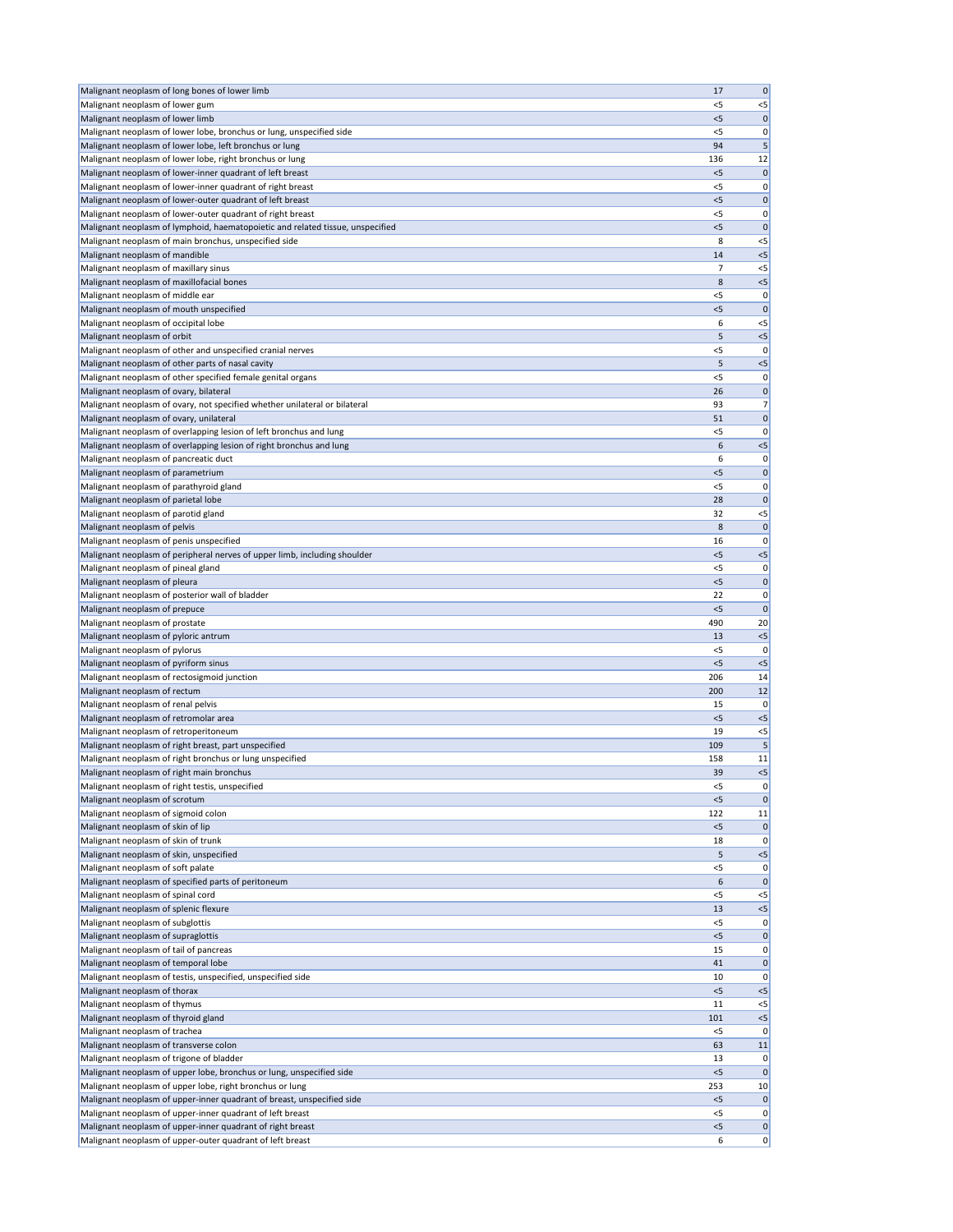| Malignant neoplasm of upper-outer quadrant of right breast                                                    | 15    | $< 5$        |
|---------------------------------------------------------------------------------------------------------------|-------|--------------|
|                                                                                                               |       |              |
| Malignant neoplasm of ureter                                                                                  | 24    | $<$ 5        |
| Malignant neoplasm of ureteric orifice                                                                        | 9     | $\mathbf 0$  |
| Malignant neoplasm of urethra                                                                                 | 11    | $<$ 5        |
|                                                                                                               |       |              |
| Malignant neoplasm of uterine adnexa, unspecified                                                             | $<$ 5 | 0            |
| Malignant neoplasm of uterus, part unspecified                                                                | 29    | 0            |
| Malignant neoplasm of vagina                                                                                  | 13    | $\mathbf 0$  |
|                                                                                                               |       |              |
| Malignant neoplasm of vallecula                                                                               | $<$ 5 | 0            |
| Malignant neoplasm of vertebral column                                                                        | < 5   | $\mathbf 0$  |
| Malignant neoplasm of vestibule of nose                                                                       | $<$ 5 | 0            |
|                                                                                                               |       |              |
| Malignant neoplasm of vulva unspecified                                                                       | 18    | $\mathbf 0$  |
| Malignant neoplasm other parts pancreas                                                                       | $<$ 5 | 0            |
|                                                                                                               | 157   | < 5          |
| Malignant neoplasm pancreas part unspecified                                                                  |       |              |
| Malignant neoplasm pelvic bones, sacrum and coccyx                                                            | 10    | $<$ 5        |
| Malignant neoplasm peritoneum unspecfied                                                                      | 6     | $<$ 5        |
|                                                                                                               |       |              |
| Malignant neoplasm pharynx unspecified                                                                        | 10    | $<$ 5        |
| Malignant neoplasm posterior wall of nasopharynx                                                              | < 5   | $\mathbf 0$  |
| Malignant neoplasm ribs sternum clavicle                                                                      | $<$ 5 | 0            |
|                                                                                                               |       |              |
| Malignant neoplasm scapula and long bones of upper limb                                                       | $<$ 5 | $\mathbf 0$  |
| Malignant neoplasm short bones of lower limb                                                                  | 6     | 0            |
|                                                                                                               | 21    |              |
| Malignant neoplasm skin of ear and external auricular canal                                                   |       | < 5          |
| Malignant neoplasm skin of eyelid, including canthus                                                          | $<$ 5 | $< 5$        |
| Malignant neoplasm skin of lower limb, including hip                                                          | 6     | $\mathbf 0$  |
|                                                                                                               | 58    |              |
| Malignant neoplasm skin of other and unspecified parts of face                                                |       | $<$ 5        |
| Malignant neoplasm skin of scalp & neck                                                                       | 23    | $<$ 5        |
| Malignant neoplasm skin of upper limb, including shoulder                                                     | 11    | $<$ 5        |
|                                                                                                               |       |              |
| Malignant neoplasm stomach unspecified                                                                        | 60    | $< 5$        |
| Malignant neoplasm submandibular gland                                                                        | $<$ 5 | 0            |
| Malignant neoplasm tongue unspecified                                                                         | 13    | $<$ 5        |
|                                                                                                               |       |              |
| Malignant neoplasm tonsil unspecified                                                                         | 20    | 0            |
| Malignant neoplasm upper lobe, left bronchus or lung                                                          | 169   | 8            |
|                                                                                                               |       |              |
| Malignant neoplasm upper third oesophagus                                                                     | 7     | 0            |
| Malignant neoplasm urinary organ unspecified                                                                  | $<$ 5 | 0            |
| Malignant neoplasm ventral surface of tongue                                                                  | $<$ 5 | $<$ 5        |
|                                                                                                               |       |              |
| Malignant neoplasm, primary site unknown, so stated                                                           | 91    | < 5          |
| Malignant neoplasm, primary site unspecified                                                                  | 92    | $< 5$        |
| Malignant neoplasms of independent (primary) multiple sites                                                   | 11    | $\mathbf{0}$ |
|                                                                                                               |       |              |
| Malignant neoplasms of other & ill-defined sites within the digestive system                                  | 7     | 0            |
| Malignant neuroleptic syndrome                                                                                | < 5   | $< 5$        |
| Malingerer [conscious simulation]                                                                             | 6     | 0            |
|                                                                                                               |       |              |
| Malocclusion, unspecified                                                                                     | 42    | $< 5$        |
| Malposition of uterus                                                                                         | $<$ 5 | 0            |
|                                                                                                               |       |              |
| Malunion of fracture, ankle and foot                                                                          | $<$ 5 | 0            |
| Malunion of fracture, forearm                                                                                 | $<$ 5 | 0            |
| Malunion of fracture, hand                                                                                    | $<$ 5 | $\mathbf 0$  |
|                                                                                                               |       |              |
| Malunion of fracture, lower leg                                                                               | $<$ 5 | 0            |
| Malunion of fracture, pelvic region and thigh                                                                 | < 5   | $\mathbf 0$  |
| Malunion of fracture, shoulder region                                                                         | $<$ 5 | 0            |
|                                                                                                               |       |              |
| Malunion of fracture, upper arm                                                                               | < 5   | $\mathbf 0$  |
| Mandibular hyperplasia                                                                                        | $<$ 5 | 0            |
| Mandibular prognathism                                                                                        | $<$ 5 | $\mathbf 0$  |
|                                                                                                               |       |              |
| Mandibular retrognathism                                                                                      | 10    | 0            |
| Mania with psychotic symptoms                                                                                 | 27    | $\mathbf 0$  |
| Manic episode, unspecified                                                                                    | 25    | 0            |
|                                                                                                               |       |              |
| Mantle cell lymphoma                                                                                          | 44    | $< 5$        |
| Marfan's syndrome                                                                                             | $<$ 5 | 0            |
| Mastodynia                                                                                                    | < 5   | $\mathbf{0}$ |
|                                                                                                               |       |              |
| Mastoiditis in infectious and parasitic diseases classified elsewhere                                         | $<$ 5 | 0            |
| Mastoiditis, unspecified                                                                                      | 6     | $< 5$        |
| Maternal care for (suspected) chromosomal abnormality in fetus, delivered, with or without mention of antepar | $<$ 5 | 0            |
|                                                                                                               |       |              |
| Maternal care for (suspected) fetal abnormality and damage, unspecified, delivered, with or without mention o | $<$ 5 | 0            |
| Maternal care for (suspected) fetal hydrocephalus, antepartum condition or complication                       | $<$ 5 | 0            |
| Maternal care for (suspected) hereditary disease in fetus, delivered, with or without mention of antepartum c | $<$ 5 | 0            |
|                                                                                                               |       |              |
| Maternal care for abnormality of vagina, delivered, with or without mention of antepartum condition           | $<$ 5 | 0            |
| Maternal care for breech presentation, antepartum condition or complication                                   | 6     | 0            |
| Maternal care for breech presentation, delivered, with or without mention of antepartum condition             | 92    | $<$ 5        |
|                                                                                                               |       |              |
| Maternal care for cervical incompetence, antepartum condition or complication                                 | < 5   | 0            |
| Maternal care for cervical incompetence, delivered, with or without mention of antepartum condition           | $<$ 5 | 0            |
| Maternal care for compound presentation, delivered, with or without mention of antepartum condition           | 10    | 0            |
|                                                                                                               |       |              |
| Maternal care for congenital malformation of uterus, antepartum condition or complication                     | $<$ 5 | 0            |
| Maternal care for congenital malformation of uterus, delivered, with or without mention of antepartum conditi | 14    | 0            |
|                                                                                                               |       |              |
| Maternal care for decreased fetal movements, third trimester, antepartum condition or complication            | $<$ 5 | 0            |
| Maternal care for decreased fetal movements, third trimester, delivered, with or without mention of antepartu | 10    | 0            |
| Maternal care for disproportion due to unusually large fetus, delivered, with or without mention of antepartu | $<$ 5 | 0            |
|                                                                                                               |       |              |
| Maternal care for disproportion, unspecified, delivered, with or without mention of antepartum condition      | 11    | 0            |
| Maternal care for excessive fetal growth, third trimester, antepartum condition or complication               | $<$ 5 | 0            |
| Maternal care for excessive fetal growth, third trimester, delivered, with or without mention of antepartum c | 104   | 0            |
|                                                                                                               |       |              |
| Maternal care for face, brow and chin presentation, delivered, with or without mention of antepartum conditio | $<$ 5 | 0            |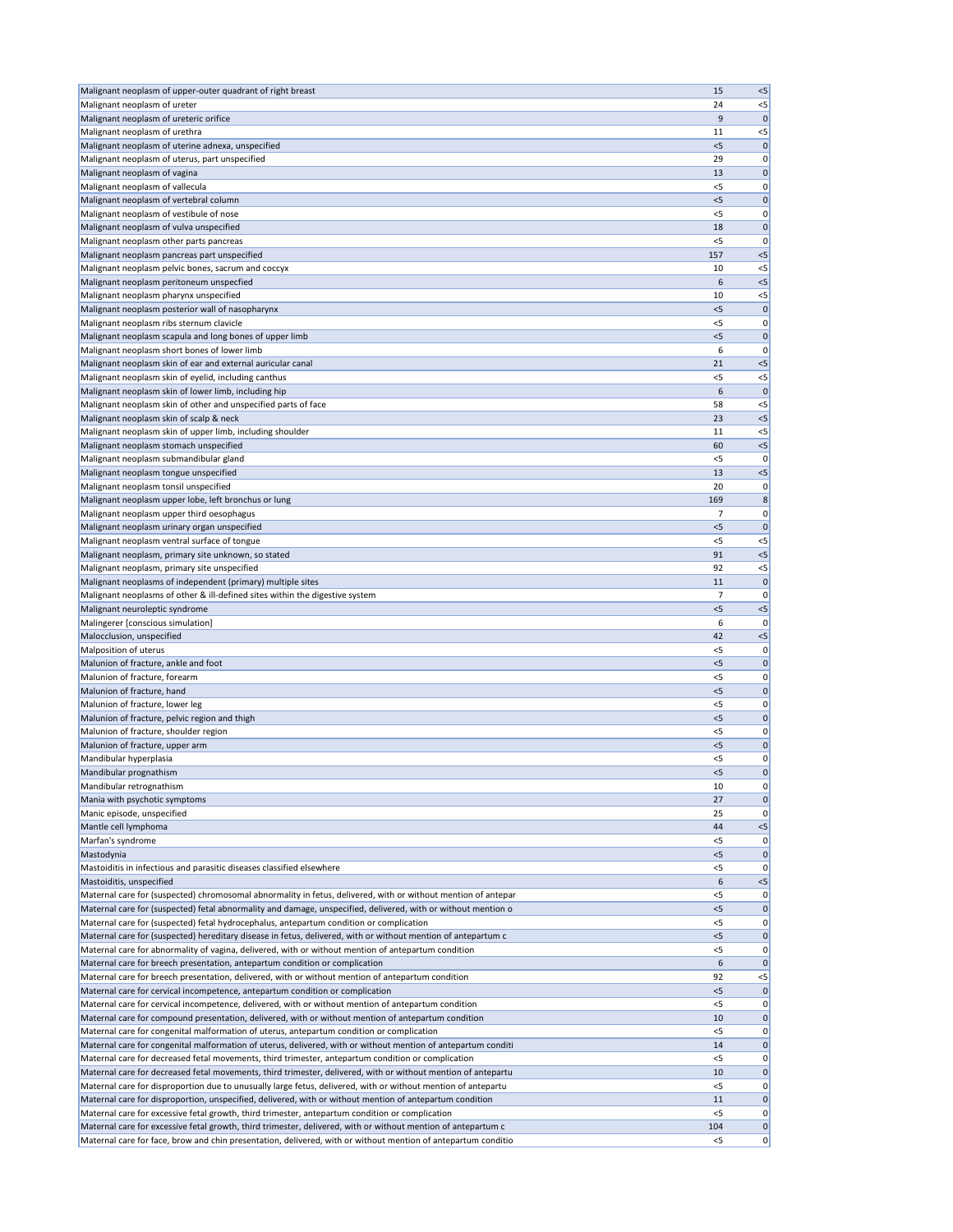| Maternal care for high head at term, delivered, with or without mention of antepartum condition               | $\overline{7}$ | 0                |
|---------------------------------------------------------------------------------------------------------------|----------------|------------------|
| Maternal care for hydrops fetalis, third trimester, delivered, with or without mention of antepartum conditio | $<$ 5          | 0                |
| Maternal care for intrauterine death, second trimester, delivered, with or without mention of antepartum cond | 6              | 0                |
| Maternal care for intrauterine death, third trimester, delivered, with or without mention of antepartum condi | $\overline{7}$ | 0                |
| Maternal care for malpresentation of fetus, unspecified, delivered, with or without mention of antepartum con | < 5            | 0                |
| Maternal care for multiple gestation with malpresentation of one fetus or more, antepartum condition or compl | $<$ 5          | 0                |
| Maternal care for multiple gestation with malpresentation of one fetus or more, delivered, with or without me | < 5            | 0                |
| Maternal care for other (suspected) fetal abnormality and damage, unspecified as to episode of care, or not a | $<$ 5          | 0                |
| Maternal care for other abnormalities of cervix, delivered, with or without mention of antepartum condition   | 5              | $\mathbf 0$      |
| Maternal care for other abnormalities of gravid uterus, delivered, with or without mention of antepartum cond | $<$ 5          | 0                |
| Maternal care for other abnormalities of pelvic organs, antepartum condition or complication                  | < 5            | 0                |
| Maternal care for other abnormalities of pelvic organs, delivered, with or without mention of antepartum cond | $<$ 5          | 0                |
| Maternal care for other isoimmunization, third trimester, delivered, with or without mention of antepartum co | < 5            | 0                |
| Maternal care for other malpresentation of fetus, antepartum condition or complication                        | <5             | 0                |
| Maternal care for other malpresentation of fetus, delivered, with or without mention of antepartum condition  | 30             | 0                |
| Maternal care for other specified fetal problems, third trimester, delivered, with or without mention of ante | $<$ 5          | 0                |
| Maternal care for restricted fetal growth, third trimester, antepartum condition or complication              | 7              | 0                |
| Maternal care for restricted fetal growth, third trimester, delivered, with or without mention of antepartum  | 102            | 0                |
| Maternal care for restricted fetal growth, unspecified trimester, delivered, with or without mention of antep | $<$ 5          | 0                |
| Maternal care for rhesus isoimmunization, third trimester, delivered, with or without mention of antepartum c | 39             | 0                |
| Maternal care for signs of fetal asphyxia, first trimester, antepartum condition or complication              | < 5            | 0                |
| Maternal care for signs of fetal asphyxia, third trimester, antepartum condition or complication              | $<$ 5          | 0                |
| Maternal care for signs of fetal asphyxia, third trimester, delivered, with or without mention of antepartum  | 7              | 0                |
| Maternal care for transverse and oblique lie, antepartum condition or complication                            | < 5            | 0                |
| Maternal care for transverse and oblique lie, delivered, with or without mention of antepartum condition      | 12             | 0                |
| Maternal care for tumour of corpus uteri, antepartum condition or complication                                | $<$ 5          | 0                |
| Maternal care for tumour of corpus uteri, delivered, with or without mention of antepartum condition          | 10             | 0                |
| Maternal care for unstable lie, antepartum condition or complication                                          | $<$ 5          | 0                |
| Maternal care for unstable lie, delivered, with or without mention of antepartum condition                    | 14             | 0                |
| Maternal care for uterine scar due to other and unspecified previous surgery, delivered, with or without ment | $<$ 5          | 0                |
| Maternal care for uterine scar due to previous caesarean section, antepartum condition or complication        | 7              | 0                |
| Maternal care for uterine scar due to previous caesarean section, delivered, with or without mention of antep | 348            | $< 5$            |
| Maternal distress during labour and delivery, delivered, with or without mention of antepartum condition      | $<$ 5          | $\mathbf 0$      |
| Mature T/NK-cell lymphoma, unspecified<br>Maxillary alveolar ridge hypoplasia                                 | <5<br>< 5      | 0<br>$\mathbf 0$ |
| Maxillary and mandibular microgenia                                                                           | 5              | $<$ 5            |
| Maxillary hyperplasia                                                                                         | $<$ 5          | $\mathbf{0}$     |
| Maxillary hypoplasia                                                                                          | <5             | 0                |
| Maxillary prognathism                                                                                         | < 5            | $\mathbf 0$      |
| Maxillary retrognathism                                                                                       | 5              | $<$ 5            |
| Mechanical complication of ankle and tarsal prosthesis                                                        | < 5            | $< 5$            |
| Mechanical complication of breast prosthesis and implant                                                      | 5              | 0                |
| Mechanical complication of cardiac electronic device                                                          | 41             | 11               |
| Mechanical complication of coronary artery bypass and valve grafts                                            | $<$ 5          | $< 5$            |
| Mechanical complication of elbow prosthesis                                                                   | $<$ 5          | $\mathbf 0$      |
| Mechanical complication of gastrointestinal prosthetic devices, implants and grafts                           | 74             | 13               |
| Mechanical complication of graft of urinary organ                                                             | $<$ 5          | $\mathbf 0$      |
| Mechanical complication of heart valve prosthesis                                                             | 14             | $<$ 5            |
| Mechanical complication of hip prosthesis, breakage and dissociation                                          | < 5            | $< 5$            |
| Mechanical complication of hip prosthesis, instability                                                        | 27             | 0                |
| Mechanical complication of hip prosthesis, loosening                                                          | 29             | $\mathbf 0$      |
| Mechanical complication of hip prosthesis, osteolysis around joint prosthesis                                 | <5             | 0                |
| Mechanical complication of hip prosthesis, other                                                              | < 5            | 0                |
| Mechanical complication of hip prosthesis, unspecified                                                        | 14             | 0                |
| Mechanical complication of hip prosthesis, wear of articular bearing surface                                  | 5              | $\mathbf 0$      |
| Mechanical complication of implanted electronic stimulator of nervous system                                  | $<$ 5          | 0                |
| Mechanical complication of internal fixation device of bones of foot                                          | < 5            | $\mathbf 0$      |
| Mechanical complication of internal fixation device of femur                                                  | 21             | 0                |
| Mechanical complication of internal fixation device of humerus                                                | < 5            | $\mathbf 0$      |
| Mechanical complication of internal fixation device of mandible                                               | 5              | $< 5$            |
| Mechanical complication of internal fixation device of other bones                                            | 7              | $\mathbf 0$      |
| Mechanical complication of internal fixation device of radius and ulna                                        | $<$ 5          | 0                |
| Mechanical complication of internal fixation device of spinal vertebrae                                       | 6              | $<$ 5            |
| Mechanical complication of internal fixation device of tibia and fibula                                       | $<$ 5          | 0                |
| Mechanical complication of intraocular lens                                                                   | < 5            | $\mathbf{0}$     |
| Mechanical complication of intrauterine contraceptive device                                                  | <5             | 0                |
| Mechanical complication of knee prosthesis, breakage and dissociation                                         | 7              | $\mathbf{0}$     |
| Mechanical complication of knee prosthesis, instability                                                       | 24             | $<$ 5            |
| Mechanical complication of knee prosthesis, loosening                                                         | 28             | $\mathbf 0$      |
| Mechanical complication of knee prosthesis, osteolysis around joint prosthesis                                | $<$ 5          | 0                |
| Mechanical complication of knee prosthesis, other                                                             | 8              | $<$ 5            |
| Mechanical complication of knee prosthesis, unspecified                                                       | 10             | 0                |
| Mechanical complication of knee prosthesis, wear of articular bearing surface                                 | $<$ 5          | 0                |
| Mechanical complication of other bone devices, implants and grafts                                            | 5              | 0                |
| Mechanical complication of other cardiac and vascular devices and implants                                    | 48             | 19               |
| Mechanical complication of other internal orthopaedic devices, implants and grafts                            | <5             | 0                |
| Mechanical complication of other prosthetic devices, implants and grafts in genital tract                     | < 5            | $<$ 5            |
| Mechanical complication of other specified internal prosthetic devices, implants and grafts                   | 73             | 11               |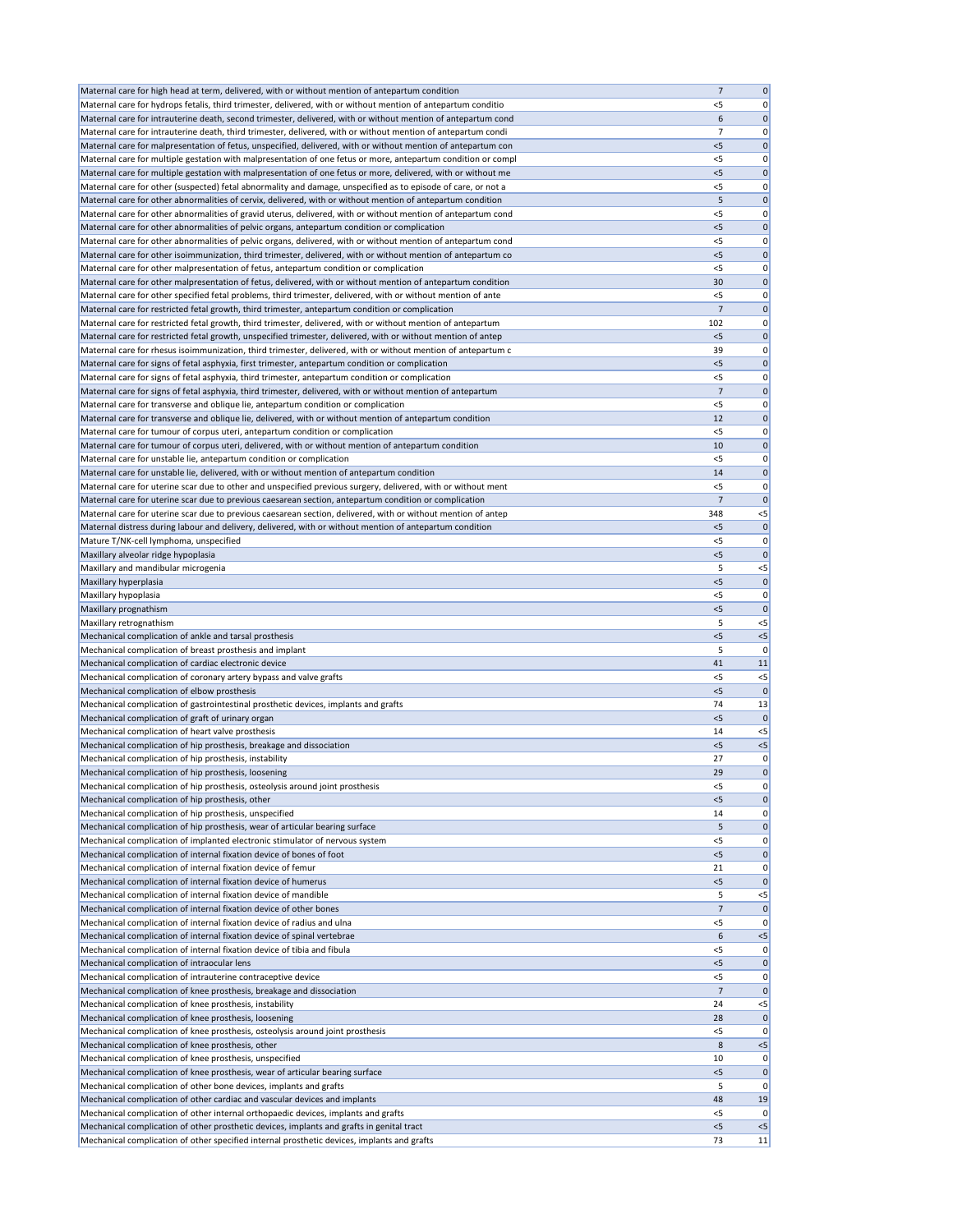| Mechanical complication of other urinary devices and implants                                                                                                                                                         | 55          | $< 5$             |
|-----------------------------------------------------------------------------------------------------------------------------------------------------------------------------------------------------------------------|-------------|-------------------|
| Mechanical complication of other vascular grafts                                                                                                                                                                      | 32          | $<$ 5             |
| Mechanical complication of shoulder prosthesis                                                                                                                                                                        | 7           | $\mathbf 0$       |
| Mechanical complication of urinary (indwelling) catheter                                                                                                                                                              | 58          | 5                 |
| Mechanical complication of vascular dialysis catheter                                                                                                                                                                 | 13          | $<$ 5             |
| Mechanical complication of ventricular intracranial (communicating) shunt                                                                                                                                             | 21          | $<$ 5             |
| Meckel diverticulum<br>Medical abortion, complete or unspecified, with other and unspecified complications                                                                                                            | 15<br>$<$ 5 | $< 5$             |
| Medical abortion, complete or unspecified, without complication                                                                                                                                                       | 6           | 0 <br>$\mathbf 0$ |
| Medical abortion, incomplete, complicated by delayed or excessive haemorrhage                                                                                                                                         | <5          | 0                 |
| Medical abortion, incomplete, without complication                                                                                                                                                                    | < 5         | $\mathbf 0$       |
| Medical procedure, unspecified, as the cause of abnormal reaction or later complication, without me                                                                                                                   | 6           | $<$ 5             |
| Medical procedure, unspecified, as the cause of abnormal reaction or later complication, without mention of                                                                                                           | < 5         | 0                 |
| Medical services not available in home                                                                                                                                                                                | < 5         | 0                 |
| Medullary cystic kidney                                                                                                                                                                                               | $<$ 5       | $\mathbf 0$       |
| Megacolon, not elsewhere classified                                                                                                                                                                                   | <5          | $<$ 5             |
| Megaloureter                                                                                                                                                                                                          | < 5         | $\mathbf 0$       |
| Melaena                                                                                                                                                                                                               | 352         | 74                |
| Melanocytic naevi of scalp and neck                                                                                                                                                                                   | < 5         | $\mathbf 0$       |
| Melanocytic naevi of trunk                                                                                                                                                                                            | <5          | 0                 |
| Melanoma in situ of lower limb, including hip                                                                                                                                                                         | $<$ 5       | 0                 |
| Melanoma in situ of other and unspecified parts of face                                                                                                                                                               | <5          | 0                 |
| Melanoma in situ of scalp and neck<br>Mendelson's syndrome                                                                                                                                                            | < 5<br>< 5  | 0 <br>0           |
| Ménière's disease                                                                                                                                                                                                     | 6           | $\mathbf 0$       |
| Meningismus                                                                                                                                                                                                           | $<$ 5       | 0                 |
| Meningitis due to other specified causes                                                                                                                                                                              | < 5         | $\mathbf 0$       |
| Meningitis in bacterial diseases classified elsewhere                                                                                                                                                                 | $<$ 5       | $< 5$             |
| Meningitis in mycoses                                                                                                                                                                                                 | < 5         | $\mathbf 0$       |
| Meningitis in other specified infectious and parasitic diseases classified elsewhere                                                                                                                                  | <5          | 0                 |
| Meningitis in viral diseases classified elsewhere                                                                                                                                                                     | $<$ 5       | < 5               |
| Meningitis, unspecified                                                                                                                                                                                               | 12          | $< 5$             |
| Meningococcal meningitis                                                                                                                                                                                              | 5           | $< 5$             |
| Mental and behavioural disorders due to multiple drug use and use of psychoactive substances, acute                                                                                                                   | < 5         | 0                 |
| Mental and behavioural disorders due to multiple drug use and use of psychoactive substances, acute intoxicat                                                                                                         | $<$ 5       | 0                 |
| Mental and behavioural disorders due to multiple drug use and use of psychoactive substances, depend                                                                                                                  | $<$ 5       | 0                 |
| Mental and behavioural disorders due to multiple drug use and use of psychoactive substances, dependence synd                                                                                                         | 14          | $\mathbf 0$       |
| Mental and behavioural disorders due to multiple drug use and use of psychoactive substances, harmfu                                                                                                                  | 32          | 5                 |
| Mental and behavioural disorders due to multiple drug use and use of psychoactive substances, harmful use                                                                                                             | 72          | 13                |
| Mental and behavioural disorders due to multiple drug use and use of psychoactive substances, other                                                                                                                   | < 5         | 0                 |
| Mental and behavioural disorders due to multiple drug use and use of psychoactive substances, other mental an<br>Mental and behavioural disorders due to multiple drug use and use of psychoactive substances, psycho | 9<br>16     | 0 <br> 0          |
| Mental and behavioural disorders due to multiple drug use and use of psychoactive substances, psychotic disor                                                                                                         | 37          | 0                 |
| Mental and behavioural disorders due to multiple drug use and use of psychoactive substances, unspec                                                                                                                  | 37          | $<$ 5             |
| Mental and behavioural disorders due to multiple drug use and use of psychoactive substances, unspecified men                                                                                                         | 26          | $\mathbf 0$       |
| Mental and behavioural disorders due to multiple drug use and use of psychoactive substances, withdr                                                                                                                  | 14          | 0                 |
| Mental and behavioural disorders due to multiple drug use and use of psychoactive substances, withdrawal stat                                                                                                         | 13          | $< 5$             |
| Mental and behavioural disorders due to use of alcohol, acute intoxication                                                                                                                                            | 41          | 9                 |
| Mental and behavioural disorders due to use of alcohol, amnesic syndrome                                                                                                                                              | 18          | $< 5$             |
| Mental and behavioural disorders due to use of alcohol, dependence syndrome                                                                                                                                           | 233         | 13                |
| Mental and behavioural disorders due to use of alcohol, harmful use                                                                                                                                                   | 397         | 52                |
| Mental and behavioural disorders due to use of alcohol, other mental and behavioural disorders                                                                                                                        | 14          | 0                 |
| Mental and behavioural disorders due to use of alcohol, psychotic disorder                                                                                                                                            | 10          | $\mathbf 0$       |
| Mental and behavioural disorders due to use of alcohol, residual and late-onset psychotic disorder                                                                                                                    | 32          | $<$ 5             |
| Mental and behavioural disorders due to use of alcohol, unspecified mental and behavioural disorder                                                                                                                   | 185         | 19                |
| Mental and behavioural disorders due to use of alcohol, withdrawal state<br>Mental and behavioural disorders due to use of alcohol, withdrawal state with delirium                                                    | 1396        | 115               |
| Mental and behavioural disorders due to use of cannabinoids, acute intoxication                                                                                                                                       | 113<br>5    | 30<br>$< 5$       |
| Mental and behavioural disorders due to use of cannabinoids, dependence syndrome                                                                                                                                      | 17          | 0                 |
| Mental and behavioural disorders due to use of cannabinoids, harmful use                                                                                                                                              | 165         | 10                |
| Mental and behavioural disorders due to use of cannabinoids, other mental and behavioural disorders                                                                                                                   | 24          | 0                 |
| Mental and behavioural disorders due to use of cannabinoids, psychotic disorder                                                                                                                                       | 110         | 0                 |
| Mental and behavioural disorders due to use of cannabinoids, unspecified mental and behavioural diso                                                                                                                  | 51          | 0                 |
| Mental and behavioural disorders due to use of cannabinoids, unspecified mental and behavioural disorder                                                                                                              | 35          | 0                 |
| Mental and behavioural disorders due to use of cannabinoids, withdrawal state                                                                                                                                         | 21          | 0                 |
| Mental and behavioural disorders due to use of cannabinoids, withdrawal state with delirium                                                                                                                           | $<$ 5       | 0                 |
| Mental and behavioural disorders due to use of cocaine, acute intoxication                                                                                                                                            | < 5         | < 5               |
| Mental and behavioural disorders due to use of cocaine, dependence syndrome                                                                                                                                           | 27          | $<$ 5             |
| Mental and behavioural disorders due to use of cocaine, harmful use                                                                                                                                                   | 142         | 17                |
| Mental and behavioural disorders due to use of cocaine, other mental and behavioural disorders                                                                                                                        | 5           | 0                 |
| Mental and behavioural disorders due to use of cocaine, psychotic disorder                                                                                                                                            | 19          | 0                 |
| Mental and behavioural disorders due to use of cocaine, unspecified mental and behavioural disorder<br>Mental and behavioural disorders due to use of cocaine, withdrawal state                                       | 63<br>156   | $<$ 5<br>$< 5$    |
| Mental and behavioural disorders due to use of cocaine, withdrawal state with delirium                                                                                                                                | $<$ 5       | $<$ 5             |
| Mental and behavioural disorders due to use of hallucinogens, harmful use                                                                                                                                             | 6           | $< 5$             |
| Mental and behavioural disorders due to use of hallucinogens, psychotic disorder                                                                                                                                      | 6           | 0                 |
| Mental and behavioural disorders due to use of hallucinogens, withdrawal state                                                                                                                                        | 5           | 0                 |
| Mental and behavioural disorders due to use of opioids, acute intoxication                                                                                                                                            | 8           | $\leq$            |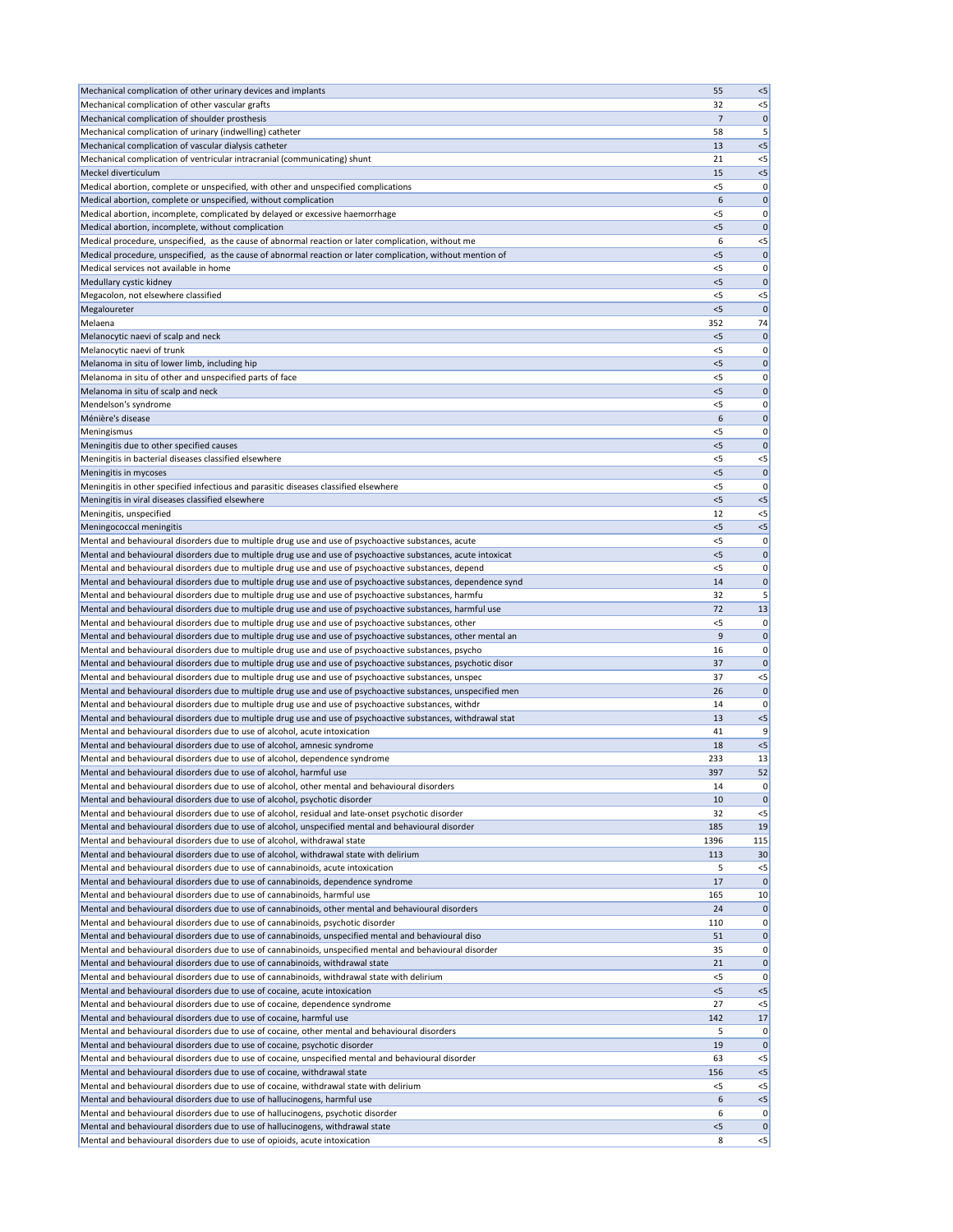| Mental and behavioural disorders due to use of opioids, dependence syndrome                                                                              | 63             | 5                 |
|----------------------------------------------------------------------------------------------------------------------------------------------------------|----------------|-------------------|
| Mental and behavioural disorders due to use of opioids, harmful use                                                                                      | 72             | 9                 |
| Mental and behavioural disorders due to use of opioids, other mental and behavioural disorders                                                           | $<$ 5          | $\boldsymbol{0}$  |
| Mental and behavioural disorders due to use of opioids, psychotic disorder                                                                               | 5              | 0                 |
| Mental and behavioural disorders due to use of opioids, unspecified mental and behavioural disorder                                                      | 31             | $<$ 5             |
| Mental and behavioural disorders due to use of opioids, withdrawal state                                                                                 | 60             | $<$ 5             |
| Mental and behavioural disorders due to use of opioids, withdrawal state with delirium                                                                   | 6              | $<$ 5             |
| Mental and behavioural disorders due to use of other stimulants including caffeine, acute intoxicati                                                     | $<$ 5          | $<$ 5             |
| Mental and behavioural disorders due to use of other stimulants including caffeine, dependence syndr                                                     | < 5            | $\mathbf 0$       |
| Mental and behavioural disorders due to use of other stimulants including caffeine, dependence syndrome                                                  | <5             | 0                 |
| Mental and behavioural disorders due to use of other stimulants including caffeine, harmful use                                                          | 25             | $<$ 5             |
| Mental and behavioural disorders due to use of other stimulants including caffeine, other mental and                                                     | $<$ 5          | $<$ 5             |
| Mental and behavioural disorders due to use of other stimulants including caffeine, psychotic disord                                                     | 9              | $\boldsymbol{0}$  |
| Mental and behavioural disorders due to use of other stimulants including caffeine, psychotic disorder                                                   | 14             | 0                 |
| Mental and behavioural disorders due to use of other stimulants including caffeine, unspecified ment                                                     | 8              | 0                 |
| Mental and behavioural disorders due to use of other stimulants including caffeine, unspecified mental and be                                            | < 5            | 0                 |
| Mental and behavioural disorders due to use of other stimulants including caffeine, withdrawal state                                                     | 39             | $\mathbf 0$       |
| Mental and behavioural disorders due to use of sedatives or hypnotics, acute intoxication                                                                | 5              | $<$ 5             |
| Mental and behavioural disorders due to use of sedatives or hypnotics, dependence syndrome                                                               | 11             | $\mathbf 0$       |
| Mental and behavioural disorders due to use of sedatives or hypnotics, harmful use                                                                       | 23             | $<$ 5             |
| Mental and behavioural disorders due to use of sedatives or hypnotics, psychotic disorder                                                                | < 5            | $\mathbf 0$       |
| Mental and behavioural disorders due to use of sedatives or hypnotics, unspecified mental and behavi                                                     | 8              | 0                 |
| Mental and behavioural disorders due to use of sedatives or hypnotics, withdrawal state                                                                  | 25             | $<$ 5             |
| Mental and behavioural disorders due to use of sedatives or hypnotics, withdrawal state with deliriu                                                     | < 5            | $<$ 5             |
| Mental and behavioural disorders due to use of sedatives or hypnotics, withdrawal state with delirium                                                    | $<$ 5          | C                 |
| Mental and behavioural disorders due to use of tobacco, dependence syndrome                                                                              | 172            | $<$ 5             |
| Mental and behavioural disorders due to use of tobacco, harmful use                                                                                      | 7              | $< 5$             |
| Mental and behavioural disorders due to use of tobacco, unspecified mental and behavioural disorder                                                      | $<$ 5          | 0                 |
| Mental and behavioural disorders due to use of tobacco, withdrawal state                                                                                 | 24             | $<$ 5             |
| Mental disorder, not otherwise specified                                                                                                                 | 5              | 0                 |
| Mental disorders and diseases of the nervous system complicating pregnancy, childbirth and the puerp                                                     | $<$ 5          | $\mathbf 0$       |
| Mental disorders and diseases of the nervous system complicating pregnancy, childbirth and the puerperium, an                                            | $\overline{7}$ | 0                 |
| Mental disorders and diseases of the nervous system complicating pregnancy, childbirth and the puerperium, de                                            | 46             | $<$ 5             |
| Mental disorders and diseases of the nervous system complicating pregnancy, childbirth and the puerperium, po                                            | $<$ 5          | 0                 |
| Meralgia paraesthetica                                                                                                                                   | $<$ 5          | C                 |
| Mesothelioma of other sites                                                                                                                              | 10             | $<$ 5             |
| Mesothelioma of peritoneum                                                                                                                               | $<$ 5          | $<$ 5             |
| Mesothelioma of pleura                                                                                                                                   | 17             | $<$ 5             |
| Mesothelioma, unspecified                                                                                                                                | $<$ 5          | C                 |
| Metabolic disorder, unspecified                                                                                                                          | <5             | $<$ 5             |
| Metabolic encephalopathy                                                                                                                                 | 29             | 19                |
| Metabolic syndrome                                                                                                                                       | 5              | $<$ 5             |
| Metatarsalgia                                                                                                                                            | $<$ 5          |                   |
| Microscopic hematuria                                                                                                                                    | 23             | $<$ 5             |
| Microscopic polyangiitis<br>Middle cerebral artery syndrome                                                                                              | 6<br>8         | $\Omega$<br>$<$ 5 |
| Migraine with aura [classical migraine]                                                                                                                  | 5              | $\mathbf 0$       |
| Migraine, unspecified                                                                                                                                    | 39             | $<$ 5             |
| Mild cervical dysplasia                                                                                                                                  | 8              | $\Omega$          |
| Mild cognitive disorder                                                                                                                                  | 274            | 17                |
| Mild depressive episode                                                                                                                                  | $<$ 5          | 0                 |
| Mild hyperemesis gravidarum, antepartum condition or complication                                                                                        | 24             | 0                 |
| Mild hyperemesis gravidarum, delivered, with or without mention of antepartum condition                                                                  | $<$ 5          | 0                 |
| Mild mental and behavioural disorders associated with the puerperium, not elsewhere classified                                                           | $<$ 5          | 0                 |
| Mild mental retardation without mention of impairment of behaviour                                                                                       | $<$ 5          | 0                 |
| Mild to moderate pre-eclampsia, antepartum condition or complication                                                                                     | $<$ 5          | 0                 |
| Mild to moderate pre-eclampsia, delivered, with or without mention of antepartum condition                                                               | 12             | 0                 |
| Mild vulvar dysplasia                                                                                                                                    | $<$ 5          | 0                 |
| Miliaria rubra                                                                                                                                           | $<$ 5          | 0                 |
| Miliary tuberculosis, unspecified                                                                                                                        | <5             | 0                 |
| Mineral salts, not elsewhere classified, causing adverse effect in therapeutic use                                                                       | < 5            | 0                 |
| Mineralocorticoid antagonists [aldosterone antagonists] causing adverse effect in therapeutic use                                                        | 7              | $<$ 5             |
| Mineralocorticoids causing adverse effect in therapeutic use                                                                                             | $<$ 5          | $\mathbf 0$       |
| Misplaced ear                                                                                                                                            | $<$ 5          | 0                 |
| <b>Missed abortion</b>                                                                                                                                   | 8              | 0                 |
| Mitochondrial myopathy, not elsewhere classified                                                                                                         | <5             | 0                 |
| Mitral (valve) insufficiency                                                                                                                             | 141            | 43                |
| Mitral (valve) prolapse                                                                                                                                  | 16             | $<$ 5             |
| Mitral stenosis                                                                                                                                          | 29             | 11                |
| Mitral stenosis with insufficiency                                                                                                                       | 10             | $<$ 5             |
| Mitral valve disease, unspecified                                                                                                                        | 9              | $<$ 5             |
| Mixed and other personality disorders                                                                                                                    | 16             | 0                 |
| Mixed anxiety and depressive disorder                                                                                                                    | 154            | 14                |
| Mixed asthma without stated status asthmaticus                                                                                                           |                |                   |
|                                                                                                                                                          | $<$ 5          | 0                 |
| Mixed cellularity (classical) Hodgkin lymphoma                                                                                                           | $<$ 5          | 0                 |
| Mixed conductive and sensorineural hearing loss, bilateral                                                                                               | $<$ 5          | $<$ 5             |
| Mixed conductive and sensorineural hearing loss, unilateral with unrestricted hearing on the contral<br>Mixed cortical and subcortical vascular dementia | $<$ 5<br>$<$ 5 | $<$ 5<br> 0       |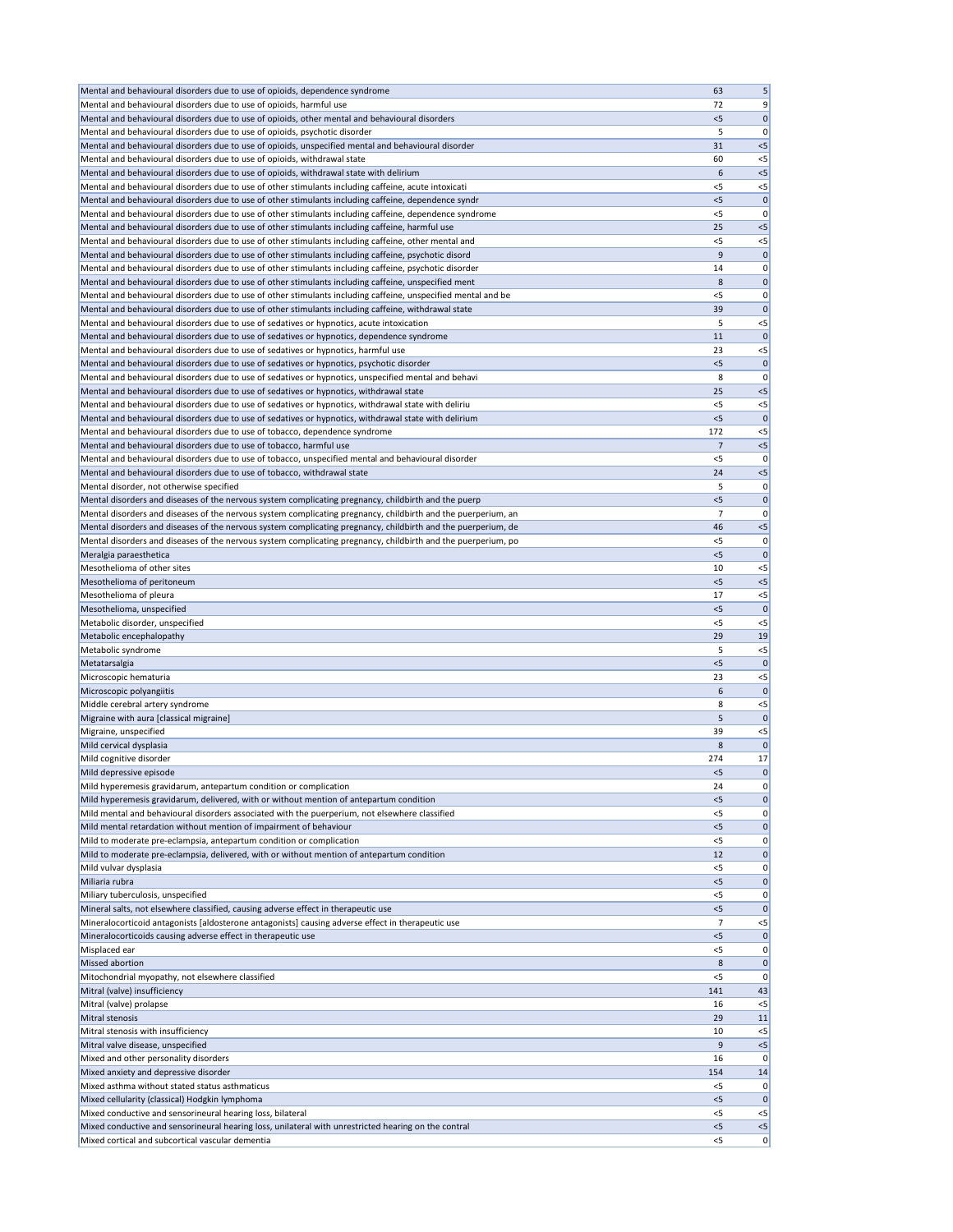| Mixed incontinence                                                                                                                                                                | 9            | 0                    |
|-----------------------------------------------------------------------------------------------------------------------------------------------------------------------------------|--------------|----------------------|
| Moderate cervical dysplasia                                                                                                                                                       | 5            | 0                    |
| Moderate depressive episode                                                                                                                                                       | 11           | $\mathbf 0$          |
| Monoarthritis, not elsewhere classified, ankle and foot                                                                                                                           | < 5          | 0                    |
| Monoclonal gammopathy of undetermined significance (MGUS)                                                                                                                         | 9            | $< 5$                |
| Mononeuropathy, unspecified                                                                                                                                                       | $<$ 5        | $<$ 5                |
| Monoplegia of upper limb on non-dominant side                                                                                                                                     | < 5          | $\mathbf 0$          |
| Monoplegia of upper limb on unspecified [unilateral] side                                                                                                                         | 8            | $<$ 5                |
| Monteggia's fracture, closed                                                                                                                                                      | < 5          | $\mathbf 0$          |
| Monteggia's fracture, open                                                                                                                                                        | $<$ 5        | 0                    |
| Morbidly adherent placenta, delivered, with or without mention of antepartum condition                                                                                            | < 5          | $\mathbf 0$          |
| Morphine causing adverse effect in therapeutic use                                                                                                                                | 23           | $< 5$                |
| Motor neuron disease, unspecified                                                                                                                                                 | $<$ 5        | $\mathbf 0$          |
| Motorcycle rider [any] injured in other specified transport accidents                                                                                                             | $<$ 5        | 0                    |
| Motorcycle rider [any] injured in unspecified nontraffic accident                                                                                                                 | $<$ 5        | $<$ 5                |
| Motorcycle rider [any] injured in unspecified traffic accident                                                                                                                    | 5            | $<$ 5                |
| Motorcycle rider injured in collision with car, pick-up truck or van, driver, traffic accident                                                                                    | 13           | $< 5$                |
| Motorcycle rider injured in collision with car, pick-up truck or van, passenger, traffic accident                                                                                 | $<$ 5        | $<$ 5                |
| Motorcycle rider injured in collision with fixed or stationary object, driver, nontraffic accident                                                                                | < 5          | $\mathbf{0}$         |
| Motorcycle rider injured in collision with fixed or stationary object, driver, traffic accident                                                                                   | 9            | $<$ 5                |
| Motorcycle rider injured in collision with heavy transport vehicle or bus, driver, nontraffic accide                                                                              | < 5          | $\mathbf 0$          |
| Motorcycle rider injured in collision with heavy transport vehicle or bus, driver, traffic accident                                                                               | $<$ 5        | $< 5$                |
| Motorcycle rider injured in collision with pedestrian or animal, driver, traffic accident                                                                                         | < 5<br>$<$ 5 | $< 5$                |
| Motorcycle rider injured in collision with two- or three-wheeled motor vehicle, driver, traffic acci                                                                              |              | 0                    |
| Motorcycle rider injured in noncollision transport accident, driver, nontraffic accident<br>Motorcycle rider injured in noncollision transport accident, driver, traffic accident | 13<br>19     | $\mathbf 0$<br>$< 5$ |
| Motorized vehicle sports                                                                                                                                                          | < 5          | $\mathbf 0$          |
| Mouth breathing                                                                                                                                                                   | $<$ 5        | 0                    |
| Moyamoya disease                                                                                                                                                                  | < 5          | $\mathbf 0$          |
| Mucocele of salivary gland                                                                                                                                                        | <5           | 0                    |
| Mucopolysaccharidosis, type I                                                                                                                                                     | $<$ 5        | $< 5$                |
| Mucopurulent conjunctivitis                                                                                                                                                       | < 5          | 0                    |
| Mucositis (ulcerative) of the digestive system                                                                                                                                    | $<$ 5        | $\mathbf 0$          |
| Multi-infarct dementia                                                                                                                                                            | $<$ 5        | 0                    |
| Multiple disorders of sexual preference                                                                                                                                           | 5            | $\mathbf 0$          |
| Multiple fractures involving skull and facial bones, closed                                                                                                                       | 15           | 9                    |
| Multiple fractures involving skull and facial bones, open                                                                                                                         | < 5          | $\mathbf{0}$         |
| Multiple fractures of 2 - 4 ribs, closed                                                                                                                                          | 141          | 21                   |
| Multiple fractures of 5 or more ribs, closed                                                                                                                                      | 73           | 19                   |
| Multiple fractures of cervical spine, closed                                                                                                                                      | 14           | 8                    |
| Multiple fractures of clavicle, scapula and humerus, closed                                                                                                                       | $<$ 5        | $<$ 5                |
| Multiple fractures of femur, closed                                                                                                                                               | <5           | 0                    |
| Multiple fractures of femur, open                                                                                                                                                 | $<$ 5        | $<$ 5                |
| Multiple fractures of fingers, closed                                                                                                                                             | < 5          | 0                    |
| Multiple fractures of foot, closed                                                                                                                                                | < 5          | $\mathbf 0$          |
| Multiple fractures of foot, open                                                                                                                                                  | $<$ 5        | $<$ 5                |
| Multiple fractures of forearm, closed                                                                                                                                             | < 5          | $< 5$                |
| Multiple fractures of forearm, open                                                                                                                                               | $<$ 5        | 0                    |
| Multiple fractures of lumbar spine and pelvis, closed                                                                                                                             | 55           | 18                   |
| Multiple fractures of lumbar spine and pelvis, open                                                                                                                               | <5           | $<$ 5                |
| Multiple fractures of multiple sites of other metacarpal bones, closed                                                                                                            | $<$ 5        | $\mathbf 0$          |
| Multiple fractures of multiple sites of other metacarpal bones, open                                                                                                              | $<$ 5        | 0                    |
| Multiple fractures of shaft of other metacarpal bones, open                                                                                                                       | $<$ 5        | $\mathbf 0$          |
| Multiple fractures of thoracic spine, closed                                                                                                                                      | 32           | 10                   |
| Multiple fractures of unspecified number of ribs, closed                                                                                                                          | 58           | 22                   |
| Multiple fractures unspecified site of other metacarpal bones, closed                                                                                                             | $<$ 5        | 0                    |
| Multiple mandibular fracture sites, closed                                                                                                                                        | 34           | $< 5$                |
| Multiple myeloma<br>Multiple open wounds of abdomen, lower back and pelvis, uncomplicated                                                                                         | 169<br>< 5   | 20<br>$\mathbf 0$    |
| Multiple open wounds of head, uncomplicated                                                                                                                                       | <5           | $<$ 5                |
| Multiple open wounds of lower leg, complicated                                                                                                                                    | $<$ 5        | $\mathbf 0$          |
| Multiple open wounds of lower leg, uncomplicated                                                                                                                                  | $<$ 5        | 0                    |
| Multiple open wounds of neck, uncomplicated                                                                                                                                       | $<$ 5        | 0                    |
| Multiple open wounds of thoracic wall, uncomplicated                                                                                                                              | $<$ 5        | 0                    |
| Multiple open wounds of wrist and hand, uncomplicated                                                                                                                             | < 5          | $\mathbf 0$          |
| Multiple sclerosis                                                                                                                                                                | 114          | 8                    |
| Multiple superficial injuries of abdomen, lower back and pelvis                                                                                                                   | < 5          | 0                    |
| Multiple superficial injuries of forearm                                                                                                                                          | $<$ 5        | 0                    |
| Multiple superficial injuries of head                                                                                                                                             | 8            | $< 5$                |
| Multiple superficial injuries of hip and thigh                                                                                                                                    | <5           | $<$ 5                |
| Multiple superficial injuries of lower leg                                                                                                                                        | $<$ 5        | 0                    |
| Multiple superficial injuries of shoulder and upper arm                                                                                                                           | <5           | 0                    |
| Multiple superficial injuries, unspecified                                                                                                                                        | < 5          | $< 5$                |
| Multiple system atrophy, cerebellar type [MSA-C]                                                                                                                                  | $<$ 5        | 0                    |
| Multiple system atrophy, parkinsonian type [MSA-P]                                                                                                                                | < 5          | $\mathbf 0$          |
| Mumps with other complications                                                                                                                                                    | $<$ 5        | $<$ 5                |
| Muscle strain, lower leg                                                                                                                                                          | < 5          | 0                    |
| Muscle strain, other site                                                                                                                                                         | $<$ 5        | 0                    |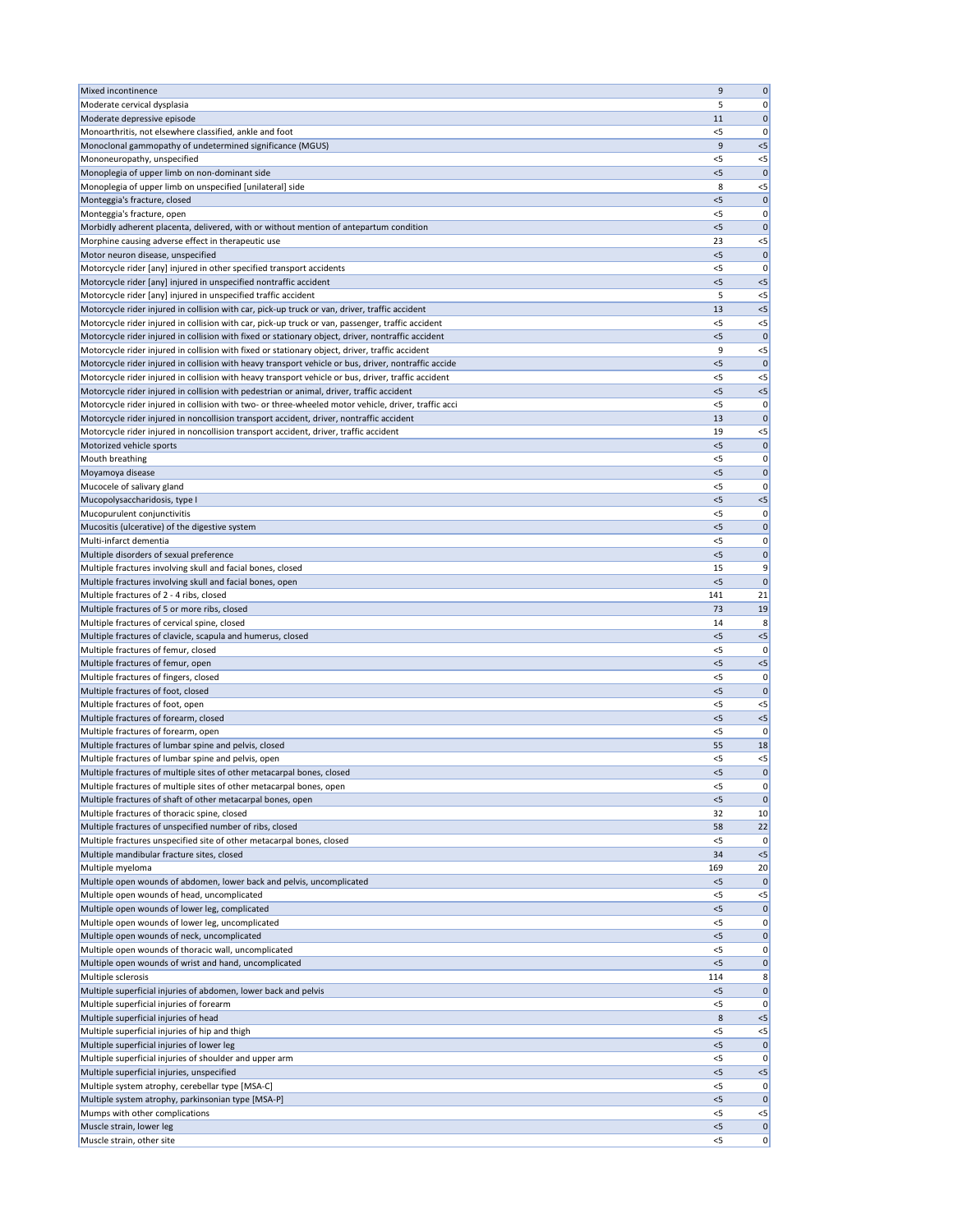| Muscle strain, pelvic region and thigh                                        | $<$ 5        | 0                 |
|-------------------------------------------------------------------------------|--------------|-------------------|
| Muscle wasting and atrophy, not elsewhere classified, multiple sites          | $<$ 5        | 0                 |
| Muscle wasting and atrophy, not elsewhere classified, unspecified site        | < 5          | $\mathbf 0$       |
| Muscular dystrophy                                                            | 11           | $< 5$             |
| Myalgia, lower leg                                                            | 6            | $\mathbf 0$       |
| Myalgia, multiple sites                                                       | 17           | 0                 |
| Myalgia, other site                                                           | 6            | 0                 |
| Myalgia, pelvic region and thigh                                              | $<$ 5        | $<$ 5             |
| Myalgia, shoulder region                                                      | $<$ 5        | $\mathbf{0}$      |
| Myalgia, unspecified site                                                     | 6            | $<$ 5             |
| Myalgia, upper arm                                                            | < 5          | $\mathbf 0$       |
| Myasthenia gravis                                                             | 27           | 6                 |
| Myasthenic syndromes in endocrine diseases                                    | 6            | $< 5$             |
| Mycetoma, unspecified                                                         | $<$ 5        | 0                 |
| Mycobacterial infection, unspecified                                          | $<$ 5        | $\mathbf 0$       |
| Mycosis fungoides                                                             | < 5          | 0                 |
| Myelodysplastic and myeloproliferative disease, not elsewhere classified      | $<$ 5        | $\mathbf 0$       |
| Myelodysplastic syndrome, unspecified                                         | 90           | 16                |
| Myeloid leukaemia, unspecified                                                | $<$ 5        | $\mathbf 0$       |
| Myeloid sarcoma                                                               | $<$ 5        | 0                 |
| Myelopathy in diseases classified elsewhere                                   | 115          | 5                 |
| Myocardial degeneration                                                       | $<$ 5        | $<$ 5             |
| Myocarditis in other diseases classified elsewhere                            | $<$ 5        | $\mathbf 0$       |
| Myocarditis, unspecified                                                      | 28           | 5                 |
| Myoclonus                                                                     | 34           | 13                |
| Myoneural disorder, unspecified                                               | $<$ 5        | $<$ 5             |
| Myopathy in metabolic diseases                                                | < 5          | $\mathbf 0$       |
| Myopathy in other diseases classified elsewhere                               | $<$ 5        | 0                 |
| Myopathy, unspecified                                                         | 5            | $< 5$             |
| Myositis in bacterial diseases classified elsewhere                           | <5           | 0                 |
| Myositis unspecified, unspecified site                                        | 5            | < 5               |
| Myositis, unspecified, lower leg                                              | 5            | $< 5$             |
| Myositis, unspecified, multiple sites                                         | < 5          | $\mathbf 0$       |
| Myositis, unspecified, other site                                             | < 5          | 0                 |
| Myositis, unspecified, pelvic region and thigh                                | < 5          | $\mathbf 0$       |
| Myositis, unspecified, upper arm                                              | < 5          | 0                 |
| Myotonic disorders                                                            | 6            | $< 5$             |
| Myxoedema coma                                                                | $<$ 5        | $<$ 5             |
| Naevus, non-neoplastic                                                        | < 5          | $< 5$             |
| Nail disorder, unspecified                                                    | $<$ 5        | 0                 |
| Narcolepsy and cataplexy                                                      | < 5          | $\mathbf 0$       |
| Nasal polyp, unspecified                                                      | 7            | 0                 |
| Natural blood and blood products causing adverse effect in therapeutic use    | 20           | 6                 |
| Nausea alone                                                                  | 376          | 31                |
| Nausea with vomiting                                                          | 760          | 67                |
| Necrosis of above knee amputation stump                                       | $<$ 5        | 0                 |
| Necrosis of below knee amputation stump                                       | < 5          | $< 5$             |
| Necrosis of other amputation stump                                            | $<$ 5        | 0                 |
| Necrosis of pulp                                                              | < 5          | $\mathbf 0$       |
| Necrotizing fasciitis, ankle and foot                                         | $<$ 5        | 0                 |
| Necrotizing fasciitis, forearm                                                | < 5          | $\mathbf 0$       |
| Necrotizing fasciitis, lower leg                                              | 6            | $<$ 5             |
| Necrotizing fasciitis, multiple sites                                         | 6            | $< 5$             |
| Necrotizing fasciitis, other site                                             | 8            | $<$ 5             |
| Necrotizing fasciitis, pelvic region and thigh                                | 11           | $< 5$             |
| Necrotizing fasciitis, unspecified site                                       | $<$ 5        | 0                 |
| Necrotizing fasciitis, upper arm                                              | < 5          | $< 5$             |
| Necrotizing vasculopathy, unspecified site                                    | $<$ 5        | 0                 |
| Need for assistance at home and no other household member able to render care | 151          | $<$ 5             |
| Need for assistance due to reduced mobility                                   | 70           | 6                 |
| Need for assistance with personal care                                        | 8            | $< 5$             |
| Need for continuous supervision                                               | 12           | $< 5$             |
| Need for immunization against COVID-19                                        | 24           | $<$ 5             |
| Neglect and abandonment by parent                                             | $<$ 5        | 0                 |
| Neglect and abandonment by unspecified person<br>Neglect or abandonment       | < 5          | $\mathbf{0}$      |
|                                                                               | $<$ 5        | 0                 |
| Nelson's syndrome<br>Neonatal aspiration of amniotic fluid and mucus          | < 5<br>$<$ 5 | $\mathbf 0$<br> 0 |
| Neonatal aspiration of meconium                                               | 5            | 0                 |
| Neonatal aspiration of milk and regurgitated food                             | $<$ 5        | 0                 |
| Neonatal cerebral leukomalacia                                                | < 5          | 0                 |
| Neonatal conjunctivitis and dacryocystitis                                    | $<$ 5        | 0                 |
| Neonatal cutaneous haemorrhage                                                | 17           |                   |
| Neonatal diabetes mellitus                                                    | $<$ 5        | 0 <br> 0          |
| Neonatal difficulty in feeding at breast                                      | 96           | $\mathbf 0$       |
| Neonatal erythema toxicum                                                     | 5            | 0                 |
| Neonatal hypertension                                                         | < 5          | 0                 |
| Neonatal hypomagnesaemia                                                      | $<$ 5        | 0                 |
|                                                                               |              |                   |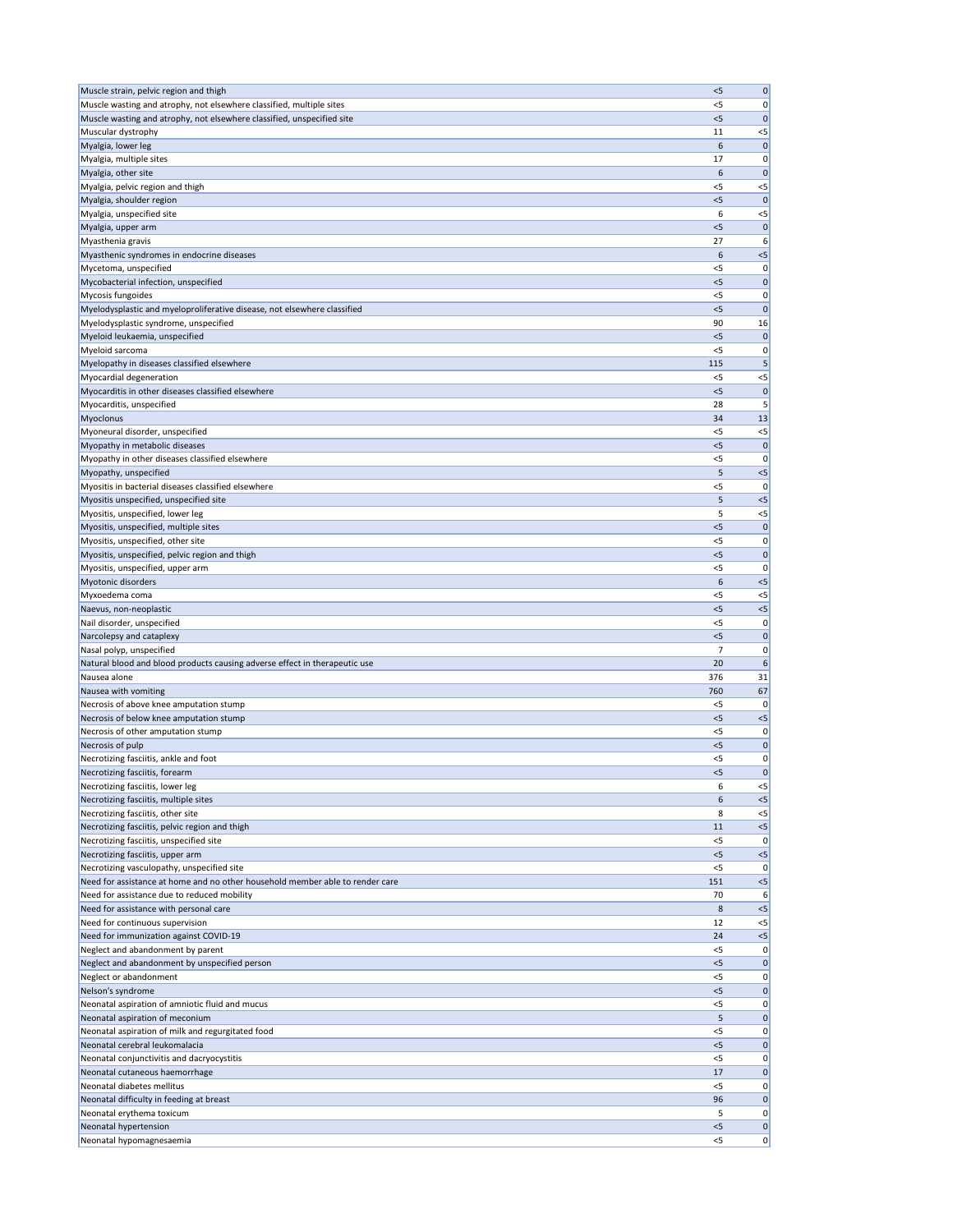| Neonatal jaundice associated with preterm delivery                                                                                  | 9              | 0                    |
|-------------------------------------------------------------------------------------------------------------------------------------|----------------|----------------------|
| Neonatal jaundice due to bruising                                                                                                   | <5             | 0                    |
| Neonatal jaundice from other specified causes                                                                                       | $<$ 5          | $\mathbf 0$          |
| Neonatal jaundice, unspecified                                                                                                      | 303            | 0                    |
| Neonatal oesophageal reflux                                                                                                         | 9              | $\mathbf 0$          |
| Neonatal urinary tract infection                                                                                                    | < 5<br>22      | 0                    |
| Neonatal withdrawal symptoms from maternal use of drugs of addiction<br>Neoplasm of uncertain or unknown behaviour of adrenal gland | 8              | $\mathbf 0$<br>$<$ 5 |
| Neoplasm of uncertain or unknown behaviour of aortic body and other paraganglia                                                     | < 5            | $\mathbf 0$          |
| Neoplasm of uncertain or unknown behaviour of appendix                                                                              | <5             | 0                    |
| Neoplasm of uncertain or unknown behaviour of bladder                                                                               | 19             | $<$ 5                |
| Neoplasm of uncertain or unknown behaviour of bone and articular cartilage                                                          | 8              | $< 5$                |
| Neoplasm of uncertain or unknown behaviour of brain, infratentorial                                                                 | $\overline{7}$ | $\mathbf 0$          |
| Neoplasm of uncertain or unknown behaviour of brain, supratentorial                                                                 | 19             | $< 5$                |
| Neoplasm of uncertain or unknown behaviour of brain, unspecified                                                                    | 7              | $\mathbf{0}$         |
| Neoplasm of uncertain or unknown behaviour of carotid body                                                                          | <5             | 0                    |
| Neoplasm of uncertain or unknown behaviour of connective and other soft tissue                                                      | 11             | $\mathbf 0$          |
| Neoplasm of uncertain or unknown behaviour of cranial nerves                                                                        | <5             | 0                    |
| Neoplasm of uncertain or unknown behaviour of craniopharyngeal duct                                                                 | 6              | $<$ 5                |
| Neoplasm of uncertain or unknown behaviour of digestive organ, unspecified                                                          | 11             | 0                    |
| Neoplasm of uncertain or unknown behaviour of endocrine gland, unspecified                                                          | 5              | $\mathbf 0$          |
| Neoplasm of uncertain or unknown behaviour of kidney                                                                                | 14             | $<$ 5                |
| Neoplasm of uncertain or unknown behaviour of liver, gallbladder and bile ducts                                                     | 9              | $\mathbf 0$          |
| Neoplasm of uncertain or unknown behaviour of lymphoid, haematopoietic and related tissue, unspecifi                                | $<$ 5          | 0                    |
| Neoplasm of uncertain or unknown behaviour of lymphoid, haematopoietic and related tissue, unspecified                              | 5              | $\mathbf{0}$         |
| Neoplasm of uncertain or unknown behaviour of mediastinum                                                                           | $<$ 5          | 0                    |
| Neoplasm of uncertain or unknown behaviour of other digestive organs                                                                | 13             | $<$ 5                |
| Neoplasm of uncertain or unknown behaviour of other female genital organs                                                           | <5             | 0                    |
| Neoplasm of uncertain or unknown behaviour of other respiratory organs                                                              | 5              | $\mathbf 0$          |
| Neoplasm of uncertain or unknown behaviour of other specified sites                                                                 | <5             | 0                    |
| Neoplasm of uncertain or unknown behaviour of ovary<br>Neoplasm of uncertain or unknown behaviour of parotid salivary glands        | 9              | $<$ 5                |
| Neoplasm of uncertain or unknown behaviour of peripheral nerves and autonomic nervous system                                        | 6<br>< 5       | 0<br>$\mathbf 0$     |
| Neoplasm of uncertain or unknown behaviour of peritoneum                                                                            | 6              | 0                    |
| Neoplasm of uncertain or unknown behaviour of pituitary gland                                                                       | < 5            | $\mathbf 0$          |
| Neoplasm of uncertain or unknown behaviour of prostate                                                                              | $<$ 5          | 0                    |
| Neoplasm of uncertain or unknown behaviour of retroperitoneum                                                                       | 5              | $\mathbf 0$          |
| Neoplasm of uncertain or unknown behaviour of skin                                                                                  | <5             | $< 5$                |
| Neoplasm of uncertain or unknown behaviour of small intestine                                                                       | $<$ 5          | $\mathbf 0$          |
| Neoplasm of uncertain or unknown behaviour of spinal cord                                                                           | $<$ 5          | 0                    |
| Neoplasm of uncertain or unknown behaviour of stomach                                                                               | 7              | $< 5$                |
| Neoplasm of uncertain or unknown behaviour of the colon                                                                             | 6              | 0                    |
| Neoplasm of uncertain or unknown behaviour of the rectum                                                                            | 5              | $\mathbf{0}$         |
| Neoplasm of uncertain or unknown behaviour of thyroid gland                                                                         | < 5            | 0                    |
| Neoplasm of uncertain or unknown behaviour of trachea, bronchus and lung                                                            | 17             | $< 5$                |
| Neoplasm of uncertain or unknown behaviour of ureter                                                                                | <5             | 0                    |
| Neoplasm of uncertain or unknown behaviour of urethra                                                                               | < 5            | $\mathbf 0$          |
| Neoplasm of uncertain or unknown behaviour of uterus                                                                                | 5              | 0                    |
| Neoplasm of uncertain or unknown behaviour, unspecified                                                                             | $<$ 5          | $\mathbf 0$          |
| Nephrogenic diabetes insipidus                                                                                                      | 7              | $<$ 5                |
| Nephropathy induced by other drugs, medicaments and biological substances                                                           | 153            | 36                   |
| Nephropathy induced by unspecified drug, medicament or biological substance                                                         | $<$ 5          | $< 5$                |
| Nephrotic syndrome, diffuse membranous glomerulonephritis                                                                           | $<$ 5          | $\mathbf{0}$         |
| Nephrotic syndrome, focal and segmental glomerular lesions                                                                          | <5             | 0                    |
| Nephrotic syndrome, other                                                                                                           | < 5            | $\mathbf{0}$         |
| Nephrotic syndrome, unspecified<br>Nerve root and plexus compressions in intervertebral disc disorders                              | 30<br>75       | $<$ 5<br>$<$ 5       |
| Nerve root and plexus compressions in neoplastic disease                                                                            | 21             | 0                    |
| Nerve root and plexus compressions in other dorsopathies                                                                            | 44             | $<$ 5                |
| Nerve root and plexus compressions in spondylosis                                                                                   | 9              | $<$ 5                |
| Nerve root and plexus disorder, unspecified                                                                                         | $<$ 5          | $\mathbf 0$          |
| Neuralgia and neuritis, unspecified, lower leg                                                                                      | <5             | $<$ 5                |
| Neuralgia and neuritis, unspecified, multiple sites                                                                                 | $<$ 5          | 0                    |
| Neuralgia and neuritis, unspecified, other site                                                                                     | $<$ 5          | 0                    |
| Neuralgia and neuritis, unspecified, unspecified site                                                                               | $<$ 5          | 0                    |
| Neurofibromatosis (nonmalignant)                                                                                                    | $<$ 5          | $<$ 5                |
| Neurogenic bowel, not elsewhere classified                                                                                          | 13             | 0                    |
| Neurological devices associated with adverse incidents, prosthetic and other implants, materials and                                | 7              | 0                    |
| Neurological neglect syndrome                                                                                                       | 8              | $<$ 5                |
| Neurologically determined death                                                                                                     | 20             | 19                   |
| Neuroma of above knee amputation stump                                                                                              | $<$ 5          | $\mathbf{0}$         |
| Neuromuscular dysfunction of bladder, unspecified                                                                                   |                | 5                    |
|                                                                                                                                     | 52             |                      |
| Neuromyelitis optica [Devic]                                                                                                        | $<$ 5          |                      |
| Neuropathic arthropathy                                                                                                             | 24             | $<$ 5                |
| Neurosyphilis, unspecified                                                                                                          | $<$ 5          | $\mathbf 0$          |
| Neutropenia                                                                                                                         | 385            | 44                   |
| Nightmares<br>Nocturia                                                                                                              | 5<br>7         | 0 <br> 0 <br> 0      |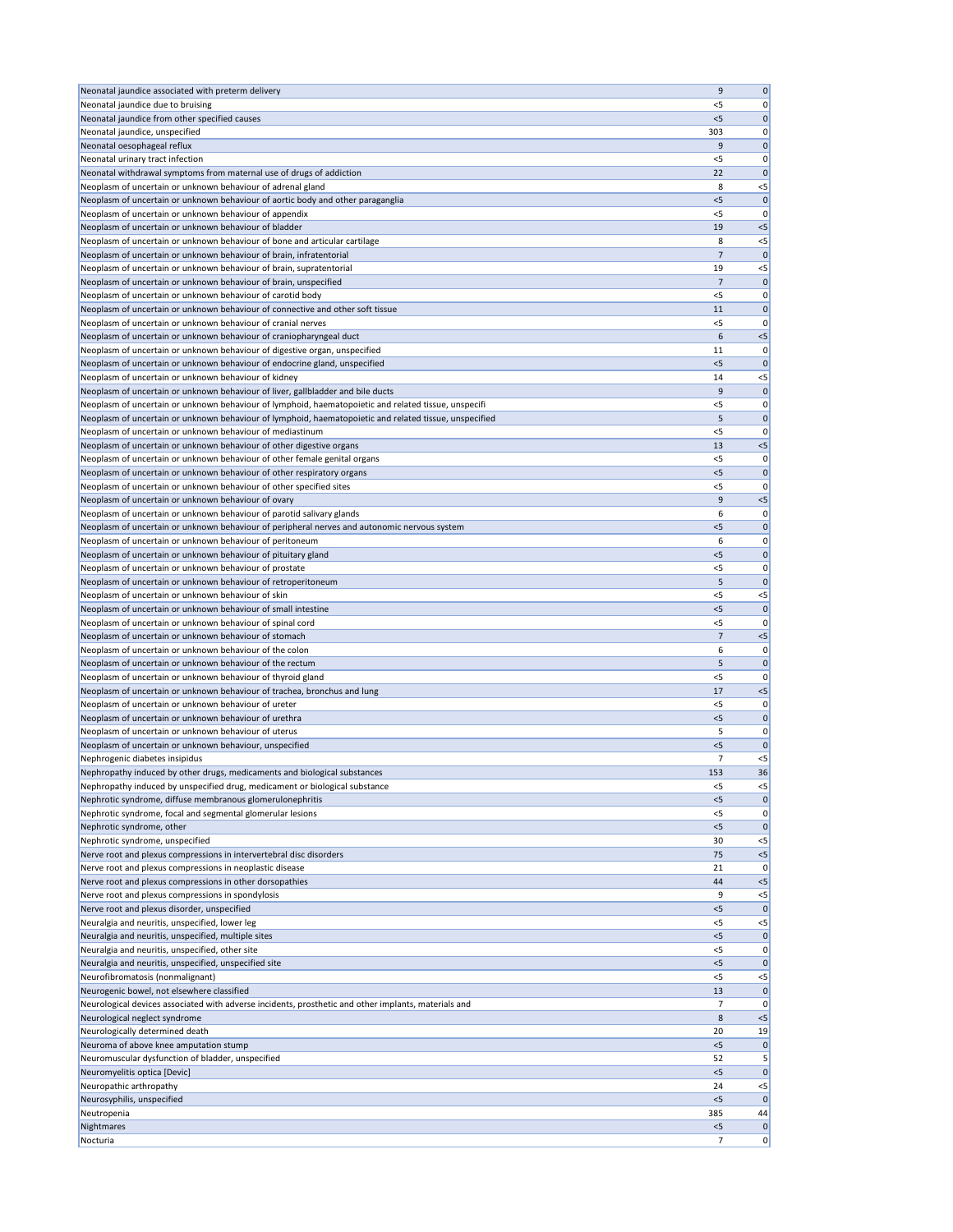| Nodular lymphocyte predominant Hodgkin lymphoma                                                                                                                                                                 | < 5          | $\mathbf 0$        |
|-----------------------------------------------------------------------------------------------------------------------------------------------------------------------------------------------------------------|--------------|--------------------|
| Nodular sclerosis (classical) Hodgkin lymphoma                                                                                                                                                                  | <5           | 0                  |
| Nondiabetic hypoglycaemic coma                                                                                                                                                                                  | $<$ 5        | < 5                |
|                                                                                                                                                                                                                 |              |                    |
| Nonfamilial hypogammaglobulinaemia                                                                                                                                                                              | $<$ 5        | 0                  |
| Non-follicular (diffuse) lymphoma, unspecified                                                                                                                                                                  | 5            | $\mathbf 0$        |
| Non-Hodgkin lymphoma, unspecified                                                                                                                                                                               | 92           | $<$ 5              |
| Noninfective gastroenteritis and colitis, unspecified                                                                                                                                                           | 71           | 9                  |
| Noninflammatory disorder of cervix uteri, unspecified                                                                                                                                                           | <5           | 0                  |
| Noninflammatory disorder of ovary, fallopian tube and broad ligament, unspecified                                                                                                                               | 7            | $< 5$              |
| Noninflammatory disorder of uterus, unspecified                                                                                                                                                                 | 6            | $<$ 5              |
| Noninflammatory disorder of vulva and perineum, unspecified                                                                                                                                                     | < 5          | $\mathbf 0$        |
|                                                                                                                                                                                                                 | $<$ 5        |                    |
| Non-neuropathic heredofamilial amyloidosis                                                                                                                                                                      |              | 0                  |
| Nonorganic insomnia                                                                                                                                                                                             | $<$ 5        | 0                  |
| Nonorganic vaginismus                                                                                                                                                                                           | < 5          | 0                  |
| Nonpurulent mastitis associated with childbirth, delivered, with or without mention of antepartum condition                                                                                                     | $<$ 5        | $\mathbf 0$        |
| Nonpurulent mastitis associated with childbirth, postpartum condition or complication                                                                                                                           | < 5          | 0                  |
| Nonpyogenic meningitis                                                                                                                                                                                          | < 5          | $\mathbf 0$        |
| Nonpyogenic thrombosis of intracranial venous system                                                                                                                                                            | $<$ 5        | $<$ 5              |
| Nonrheumatic tricuspid (valve) insufficiency                                                                                                                                                                    | < 5          | $< 5$              |
|                                                                                                                                                                                                                 |              |                    |
| Nonspecific intraventricular block                                                                                                                                                                              | $<$ 5        | $<$ 5              |
| Nonspecific low blood-pressure reading                                                                                                                                                                          | $<$ 5        | $\mathbf 0$        |
| Nonspecific lymphadenitis, unspecified                                                                                                                                                                          | <5           | 0                  |
| Nonspecific mesenteric lymphadenitis                                                                                                                                                                            | $<$ 5        | $\mathbf 0$        |
| Nonspecific reactive hepatitis                                                                                                                                                                                  | < 5          | 0                  |
| Nonspecific symptoms peculiar to infancy                                                                                                                                                                        | $<$ 5        | $\mathbf{0}$       |
|                                                                                                                                                                                                                 |              |                    |
| Nonsuppurative otitis media, unspecified                                                                                                                                                                        | <5           | $<$ 5              |
| Nontoxic goitre, unspecified                                                                                                                                                                                    | 13           | $< 5$              |
| Nontoxic multinodular goitre                                                                                                                                                                                    | 26           | $<$ 5              |
| Nontoxic single thyroid nodule                                                                                                                                                                                  | 68           | 5                  |
| Nontraumatic extradural haemorrhage                                                                                                                                                                             | $<$ 5        | 0                  |
| Nonunion of fracture [pseudarthrosis], ankle and foot                                                                                                                                                           | 6            | 0                  |
| Nonunion of fracture [pseudarthrosis], forearm                                                                                                                                                                  | $<$ 5        | 0                  |
| Nonunion of fracture [pseudarthrosis], hand                                                                                                                                                                     | 5            | $\mathbf 0$        |
|                                                                                                                                                                                                                 |              |                    |
| Nonunion of fracture [pseudarthrosis], lower leg                                                                                                                                                                | 10           | $<$ 5              |
| Nonunion of fracture [pseudarthrosis], other site                                                                                                                                                               | 6            | $\mathbf{0}$       |
| Nonunion of fracture [pseudarthrosis], pelvic region and thigh                                                                                                                                                  | 18           | 0                  |
| Nonunion of fracture [pseudarthrosis], shoulder region                                                                                                                                                          | 7            | 0                  |
| Nonunion of fracture [pseudarthrosis], upper arm                                                                                                                                                                | 13           | 0                  |
| Normal-pressure hydrocephalus                                                                                                                                                                                   | 18           | $\mathbf{0}$       |
| Nosocomial condition                                                                                                                                                                                            | <5           | $<$ 5              |
|                                                                                                                                                                                                                 |              |                    |
| Nummular dermatitis                                                                                                                                                                                             | $<$ 5        | < 5                |
| Nutritional anaemia, unspecified                                                                                                                                                                                | 38           | $<$ 5              |
| Nutritional and metabolic disorders in diseases classified elsewhere                                                                                                                                            | 6            | < 5                |
| Nutritional deficiency, unspecified                                                                                                                                                                             | 6            | $<$ 5              |
| <b>Nutritional marasmus</b>                                                                                                                                                                                     | < 5          | $\mathbf{0}$       |
| Nystagmus and other irregular eye movements                                                                                                                                                                     | 12           | $<$ 5              |
| Obesity, unspecified                                                                                                                                                                                            | 67           | 18                 |
|                                                                                                                                                                                                                 |              |                    |
| Observation for other suspected cardiovascular diseases                                                                                                                                                         | <5           | $<$ 5              |
| Observation for other suspected diseases and conditions                                                                                                                                                         | 34           | $< 5$              |
| Observation for suspected malignant neoplasm                                                                                                                                                                    | <5           | 0                  |
| Observation for suspected mental and behavioural disorders                                                                                                                                                      | 6            | $\mathbf 0$        |
| Observation for suspected toxic effect from ingested substance                                                                                                                                                  | $<$ 5        | $<$ 5              |
| Obsessive-compulsive disorder, unspecified                                                                                                                                                                      | 38           | $< 5$              |
| Obstetric and gynaecological devices associated with adverse incidents, prosthetic and other implants, materi                                                                                                   | < 5          | 0                  |
| Obstetric and gynaecological devices associated with adverse incidents, therapeutic (nonsurgical) and rehabil                                                                                                   | < 5          | $\mathbf 0$        |
|                                                                                                                                                                                                                 |              |                    |
| Obstetric blood-clot embolism, postpartum condition or complication                                                                                                                                             | $<$ 5        | 0                  |
| Obstetric damage to pelvic joints and ligaments, delivered, with or without mention of antepartum condition                                                                                                     | 7            | $\mathbf 0$        |
| Obstetric damage to pelvic joints and ligaments, postpartum condition or complication                                                                                                                           | < 5          | 0                  |
| Obstetric haematoma of pelvis, delivered, with or without mention of antepartum condition                                                                                                                       | 12           | < 5                |
| Obstetric high vaginal laceration, delivered, with or without mention of antepartum condition                                                                                                                   | 19           | $<$ 5              |
| Obstetric laceration of cervix, delivered, with or without mention of antepartum condition                                                                                                                      | 9            | $<$ 5              |
| Obstetric trauma, unspecified, delivered, with or without mention of antepartum condition                                                                                                                       | $<$ 5        | 0                  |
| Obstructed labour due to abnormality of maternal pelvic organs, delivered, with or without mention of antepar                                                                                                   |              |                    |
|                                                                                                                                                                                                                 | <5           | $\mathbf 0$        |
| Obstructed labour due to breech presentation, delivered, with or without mention of antepartum condition                                                                                                        | 20           | 0                  |
| Obstructed labour due to compound presentation, delivered, with or without mention of antepartum condition                                                                                                      | 5            | 0                  |
| Obstructed labour due to deformed pelvis, delivered, with or without mention of antepartum condition                                                                                                            | <5           | 0                  |
| Obstructed labour due to face presentation, delivered, with or without mention of antepartum condition                                                                                                          | $<$ 5        | 0                  |
| Obstructed labour due to fetopelvic disproportion, unspecified, delivered, with or without mention of antepar                                                                                                   | 25           | $<$ 5              |
| Obstructed labour due to incomplete rotation of fetal head, delivered, with or without mention of antepartum                                                                                                    | 164          | 0                  |
| Obstructed labour due to malposition and malpresentation, unspecified, delivered, with or without mention of                                                                                                    | $<$ 5        | 0                  |
|                                                                                                                                                                                                                 |              |                    |
| Obstructed labour due to maternal pelvic abnormality, unspecified, delivered, with or without mention of ante                                                                                                   | $<$ 5        | 0                  |
| Obstructed labour due to other malposition and malpresentation, delivered, with or without mention of antepar                                                                                                   | 20           | 0                  |
| Obstructed labour due to shoulder dystocia, delivered, with or without mention of antepartum condition                                                                                                          | 124          | 0                  |
| Obstructed labour due to shoulder presentation, delivered, with or without mention of antepartum condition                                                                                                      |              |                    |
|                                                                                                                                                                                                                 | 6            |                    |
|                                                                                                                                                                                                                 | $<$ 5        |                    |
| Obstructed labour due to unusually large fetus, delivered, with or without mention of antepartum condition                                                                                                      |              |                    |
| Obstructed labour, unspecified, delivered, with or without mention of antepartum condition                                                                                                                      | 52           | 0 <br> 0 <br>$<$ 5 |
| Obstruction due to foreign body accidentally left in body cavity or operation wound following proced<br>Obstruction due to foreign body accidentally left in body cavity or operation wound following procedure | < 5<br>$<$ 5 | $< 5$<br> 0        |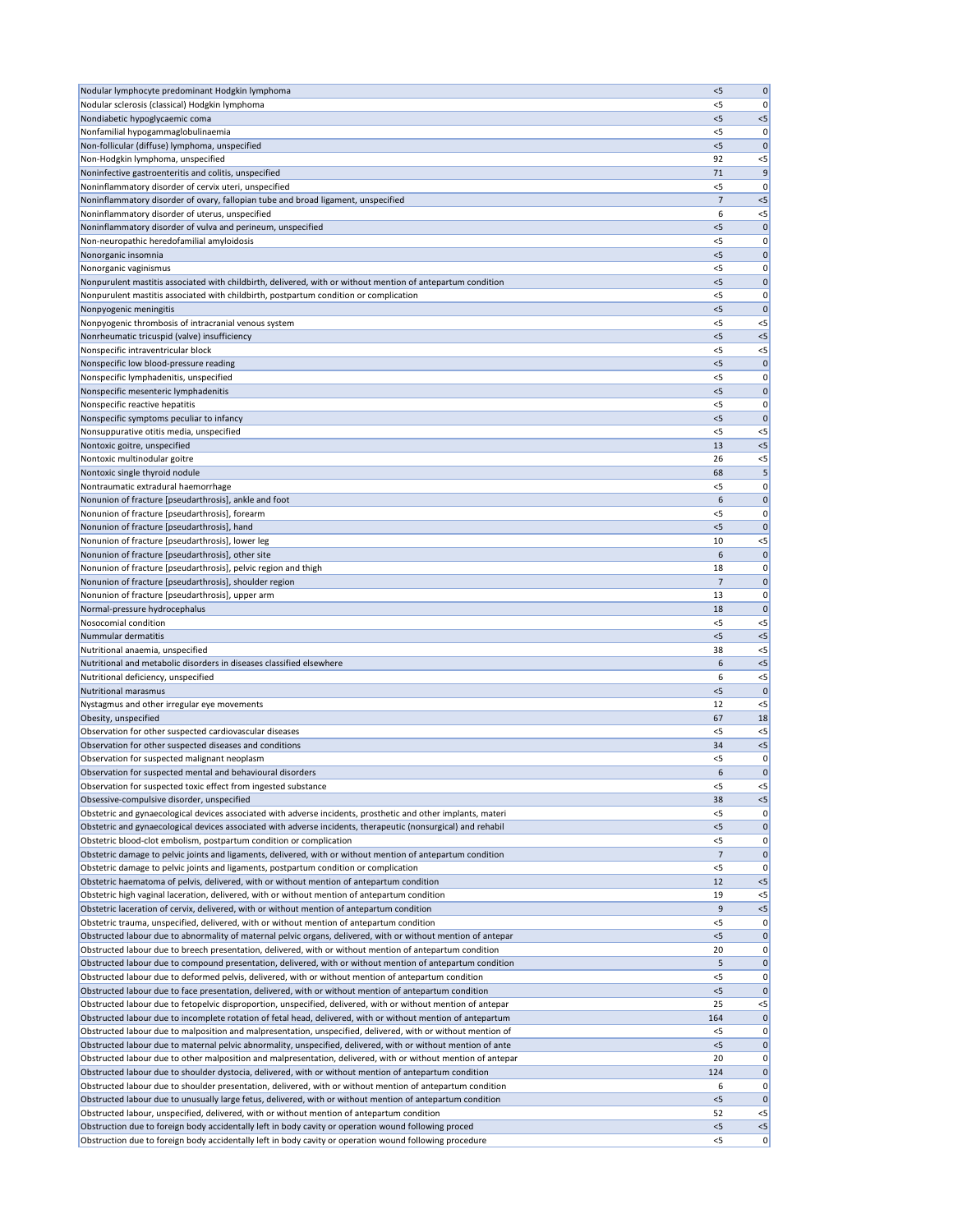| Obstruction of bile duct                                                                                                                                                                                              | 156            | 12                |
|-----------------------------------------------------------------------------------------------------------------------------------------------------------------------------------------------------------------------|----------------|-------------------|
| Obstruction of duodenum                                                                                                                                                                                               | 7              | $<$ 5             |
| Obstructive and reflux uropathy, unspecified                                                                                                                                                                          | 47             | 6                 |
| Obstructive hydrocephalus<br>Obstructive hypertrophic cardiomyopathy                                                                                                                                                  | 14<br>18       | 6<br>$<$ 5        |
| Occlusion and stenosis of anterior cerebral artery                                                                                                                                                                    | $<$ 5          | 0                 |
| Occlusion and stenosis of basilar artery                                                                                                                                                                              | $<$ 5          | $<$ 5             |
| Occlusion and stenosis of carotid artery                                                                                                                                                                              | 146            | 24                |
| Occlusion and stenosis of cerebellar arteries                                                                                                                                                                         | $<$ 5          | $\Omega$          |
| Occlusion and stenosis of middle cerebral artery                                                                                                                                                                      | 11             |                   |
| Occlusion and stenosis of multiple and bilateral precerebral arteries                                                                                                                                                 | 11             | $<$ 5             |
| Occlusion and stenosis of other cerebral artery                                                                                                                                                                       | 6              | 0                 |
| Occlusion and stenosis of posterior cerebral artery                                                                                                                                                                   | < 5            | $\mathbf 0$       |
| Occlusion and stenosis of unspecified cerebral artery<br>Occlusion and stenosis of vertebral artery                                                                                                                   | 12<br>11       | $<$ 5<br>$<$ 5    |
| Occupant [any] of heavy transport vehicle injured in other specified transport accidents                                                                                                                              | $<$ 5          | 0                 |
| Occupant [any] of pick-up truck or van injured in other specified transport accidents                                                                                                                                 | < 5            | $\mathbf 0$       |
| Occupant of heavy transport vehicle injured in collision with car, pick-up truck or van, driver, tra                                                                                                                  | $<$ 5          | 0                 |
| Occupant of heavy transport vehicle injured in noncollision transport accident, driver, nontraffic accident                                                                                                           | $<$ 5          | $\mathbf 0$       |
| Occupant of heavy transport vehicle injured in noncollision transport accident, driver, traffic accident                                                                                                              | $<$ 5          | 0                 |
| Occupant of pick-up truck or van injured in collision with car, pick-up truck or van, driver, nontraffic acci                                                                                                         | $<$ 5          | $\Omega$          |
| Occupant of pick-up truck or van injured in collision with car, pick-up truck or van, driver, traffi                                                                                                                  | $<$ 5          | $<$ 5             |
| Occupant of pick-up truck or van injured in collision with fixed or stationary object, driver, nontraffic acc<br>Occupant of pick-up truck or van injured in collision with fixed or stationary object, driver, traff | < 5<br>$<$ 5   | $\mathbf 0$<br>0  |
| Occupant of pick-up truck or van injured in collision with fixed or stationary object, driver, traffic accide                                                                                                         | < 5            | $\Omega$          |
| Occupant of pick-up truck or van injured in collision with pedestrian or animal, driver, traffic acc                                                                                                                  | $<$ 5          | 0                 |
| Occupant of pick-up truck or van injured in collision with pedestrian or animal, while boarding or a                                                                                                                  | < 5            | $<$ 5             |
| Occupant of pick-up truck or van injured in noncollision transport accident, driver, traffic accident                                                                                                                 | $<$ 5          | $<$ 5             |
| Occupant of pick-up truck or van injured in noncollision transport accident, person on outside of ve                                                                                                                  | $<$ 5          | $<$ 5             |
| Occupant of pick-up truck or van injured in noncollision transport accident, while boarding or alighting                                                                                                              | $<$ 5          | 0                 |
| Occupant of three-wheeled motor vehicle injured in noncollision transport accident, driver, nontraffic accide                                                                                                         | < 5            | 0                 |
| Occupational therapy and vocational rehabilitation, not elsewhere classified                                                                                                                                          | 583            | 49                |
| Ocular laceration and rupture with prolapse or loss of intraocular tissue                                                                                                                                             | 5.             |                   |
| Ocular laceration without prolapse or loss of intraocular tissue<br>Ocular pain                                                                                                                                       | 7<br>7         | $<$ 5<br>$\Omega$ |
| Oedema of larynx                                                                                                                                                                                                      | 9              | $<$ 5             |
| Oedema, unspecified                                                                                                                                                                                                   | 46             | 10                |
| Oesophageal obstruction                                                                                                                                                                                               | 67             | 6                 |
| Oesophageal varices with bleeding                                                                                                                                                                                     | 10             | $<$ 5             |
| Oesophageal varices with bleeding in diseases classified elsewhere                                                                                                                                                    | 53             | 21                |
| Oesophageal varices without bleeding                                                                                                                                                                                  | 16             | $<$ 5             |
| Oesophageal varices without bleeding in diseases classified elsewhere                                                                                                                                                 | 69             | 12                |
| Oesophagitis                                                                                                                                                                                                          | 122            | 16                |
| Old myocardial infarction<br>Olecranon bursitis                                                                                                                                                                       | 141<br>< 5     | 52<br>0           |
| Oligohydramnios, third trimester, delivered, with or without mention of antepartum condition                                                                                                                          | 23             | 0                 |
| Oligohydramnios, unspecified trimester, delivered, with or without mention of antepartum condition                                                                                                                    | < 5            | $\mathbf 0$       |
| Oligomenorrhoea, unspecified                                                                                                                                                                                          | <5             | O                 |
| Onychogryphosis                                                                                                                                                                                                       | < 5            | $<$ 5             |
| Onycholysis                                                                                                                                                                                                           | <5             | 0                 |
| Open wound involving larynx and trachea, uncomplicated                                                                                                                                                                | $<$ 5          | $<$ 5             |
| Open wound involving pharynx and cervical esophagus, uncomplicated                                                                                                                                                    | $<$ 5          | $<$ 5             |
| Open wound of ankle, complicated<br>Open wound of ankle, uncomplicated                                                                                                                                                | $<$ 5<br>$<$ 5 |                   |
| Open wound of breast, uncomplicated                                                                                                                                                                                   | < 5            | $<$ 5<br>$\Omega$ |
| Open wound of cheek and temporomandibular area, complicated                                                                                                                                                           | $<$ 5          | $<$ 5             |
| Open wound of cheek and temporomandibular area, uncomplicated                                                                                                                                                         | $<$ 5          | $<$ 5             |
| Open wound of ear, uncomplicated                                                                                                                                                                                      | <5             | $<$ 5             |
| Open wound of elbow, complicated                                                                                                                                                                                      | $<$ 5          | 0                 |
| Open wound of elbow, uncomplicated                                                                                                                                                                                    | 9              | $<$ 5             |
| Open wound of eyelid and periocular area, complicated                                                                                                                                                                 | < 5            | $\mathbf 0$       |
| Open wound of eyelid and periocular area, uncomplicated                                                                                                                                                               | 19             | $<$ 5             |
| Open wound of finger(s) with damage to nail, uncomplicated<br>Open wound of finger(s) without damage to nail, complicated                                                                                             | <5<br>$<$ 5    | 0                 |
| Open wound of finger(s) without damage to nail, uncomplicated                                                                                                                                                         | 6              | $\Omega$          |
| Open wound of forearm, multiple, complicated                                                                                                                                                                          | $<$ 5          | <5                |
| Open wound of forearm, multiple, uncomplicated                                                                                                                                                                        | < 5            | $\Omega$          |
| Open wound of forearm, part unspecified, uncomplicated                                                                                                                                                                | 7              |                   |
| Open wound of front wall of thorax, uncomplicated                                                                                                                                                                     | < 5            | $<$ 5             |
| Open wound of head, part unspecified, uncomplicated                                                                                                                                                                   |                |                   |
| Open wound of hip, complicated                                                                                                                                                                                        | 5              |                   |
|                                                                                                                                                                                                                       | < 5            | $<$ 5             |
| Open wound of hip, uncomplicated                                                                                                                                                                                      | $<$ 5          | $<$ 5             |
| Open wound of knee, complicated                                                                                                                                                                                       | 8              | $<$ 5             |
| Open wound of knee, uncomplicated<br>Open wound of lip and oral cavity, complicated                                                                                                                                   | 13<br>$<$ 5    | $<$ 5<br>$<$ 5    |
| Open wound of lip and oral cavity, uncomplicated                                                                                                                                                                      | 6              | <5                |
| Open wound of lower abdominal wall, complicated                                                                                                                                                                       | $<$ 5          | 0                 |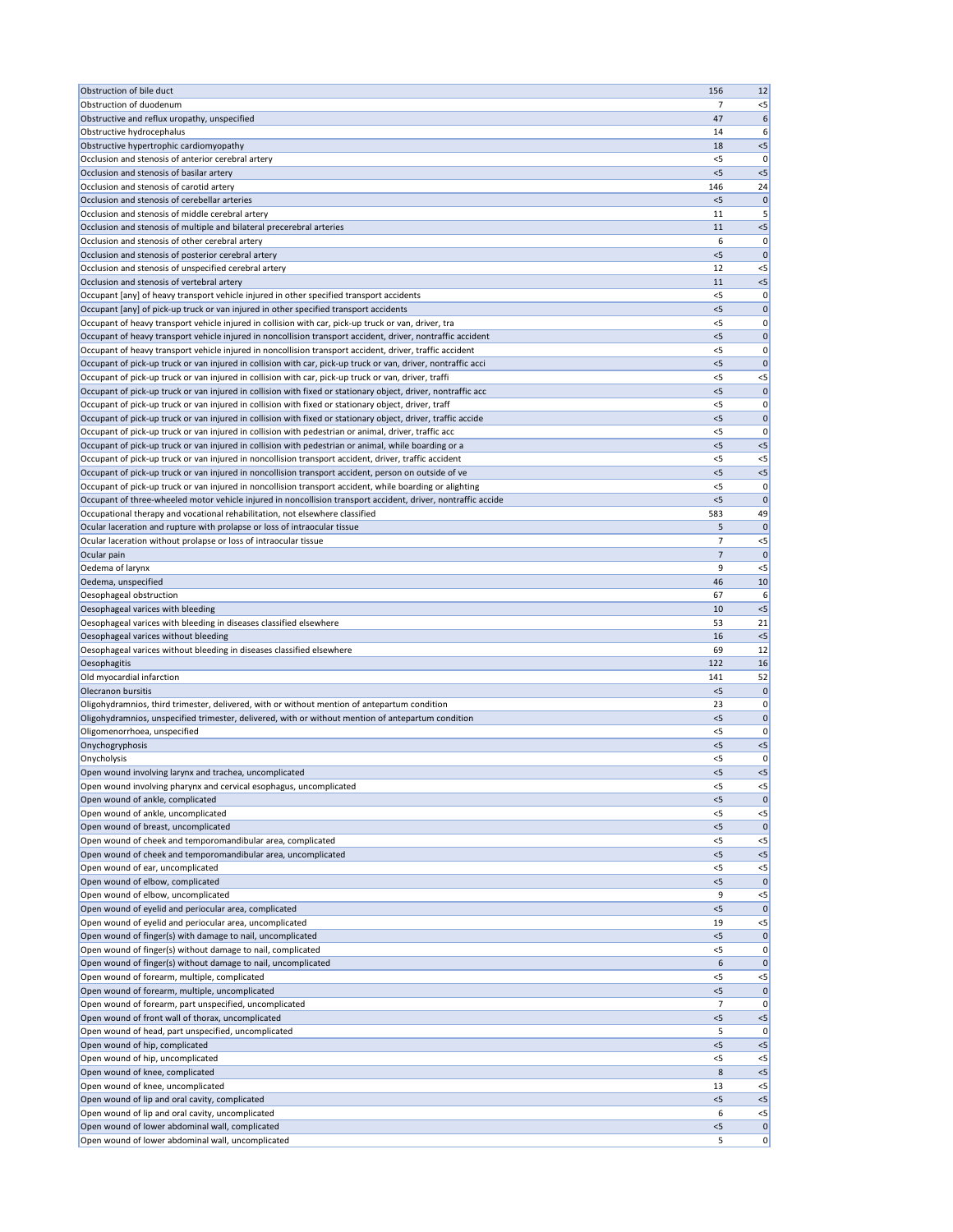| Open wound of lower back and pelvis, complicated                                                              | < 5            | $< 5$         |
|---------------------------------------------------------------------------------------------------------------|----------------|---------------|
| Open wound of lower back and pelvis, uncomplicated                                                            | < 5            | 0             |
| Open wound of lower leg, part unspecified, complicated                                                        | < 5            | $\mathbf 0$   |
| Open wound of lower leg, part unspecified, uncomplicated                                                      | 7              | $<$ 5         |
| Open wound of lower limb, level unspecified                                                                   | 6              | $\mathbf 0$   |
| Open wound of neck, part unspecified, complicated                                                             | < 5            | 0             |
| Open wound of neck, part unspecified, uncomplicated                                                           | 7              | $\mathbf 0$   |
| Open wound of nose, uncomplicated                                                                             | 5              | $<$ 5         |
| Open wound of other and unspecified parts of abdomen, complicated                                             | < 5            | $\mathbf 0$   |
| Open wound of other and unspecified parts of abdomen, uncomplicated                                           | <5             | 0             |
| Open wound of other parts of foot, complicated                                                                | 5              | $\mathbf 0$   |
| Open wound of other parts of foot, uncomplicated                                                              | $<$ 5          | 0             |
| Open wound of other parts of forearm, complicated                                                             | < 5            | $< 5$         |
| Open wound of other parts of forearm, uncomplicated                                                           | 5              | $<$ 5         |
| Open wound of other parts of neck, uncomplicated                                                              | < 5            | $<$ 5         |
| Open wound of other parts of wrist and hand, complicated                                                      | $<$ 5          | $<$ 5         |
| Open wound of other parts of wrist and hand, uncomplicated                                                    | < 5            | < 5           |
| Open wound of periumbilical region of abdominal wall, uncomplicated                                           | $<$ 5          | $<$ 5         |
| Open wound of scalp, complicated                                                                              | < 5            | $\mathbf{0}$  |
| Open wound of scalp, uncomplicated                                                                            | 47             | 13            |
| Open wound of scrotum and testes, complicated                                                                 | $<$ 5          | $< 5$         |
| Open wound of scrotum and testes, uncomplicated                                                               | $<$ 5          | $<$ 5         |
| Open wound of shoulder, complicated                                                                           | < 5            | $\mathbf 0$   |
| Open wound of thigh, complicated                                                                              | $<$ 5          | $<$ 5         |
| Open wound of thigh, uncomplicated                                                                            | $<$ 5          | $< 5$         |
| Open wound of toe(s) with damage to nail, complicated                                                         | $<$ 5          | 0             |
| Open wound of toe(s) with damage to nail, uncomplicated                                                       | < 5            | $<$ 5         |
| Open wound of toe(s) without damage to nail, complicated                                                      | $<$ 5          | 0             |
| Open wound of toe(s) without damage to nail, uncomplicated                                                    | < 5            | $\mathbf 0$   |
| Open wound of unspecified body region                                                                         | <5             | 0             |
| Open wound of unspecified site of abdominal wall, complicated                                                 | $<$ 5          | 0             |
| Open wound of unspecified site of abdominal wall, uncomplicated                                               | $<$ 5          | $<$ 5         |
| Open wound of upper abdominal wall, uncomplicated                                                             | $<$ 5          | $<$ 5         |
| Open wound of upper arm, complicated                                                                          | $<$ 5          | 0             |
| Open wound of upper arm, uncomplicated                                                                        | $<$ 5          | $\mathbf{0}$  |
| Open wound of upper limb, level unspecified                                                                   | $<$ 5          | $<$ 5         |
| Open wound of vagina and vulva, uncomplicated                                                                 | 14             | $<$ 5         |
| Open wound of wrist and hand, part unspecified, complicated                                                   | <5             | 0             |
| Open wound of wrist and hand, part unspecified, uncomplicated                                                 | 12             | $< 5$         |
| Open wounds involving multiple regions of upper limb(s) with lower limb(s), uncomplicated                     | <5             | 0             |
| Open wounds involving multiple regions of upper limb(s), uncomplicated                                        | $<$ 5          | $\mathbf 0$   |
| Open wounds involving other combinations of body regions, uncomplicated                                       | < 5            | 0             |
| Open wounds of multiple regions of lower limb(s), complicated                                                 | $<$ 5          | $\mathbf{0}$  |
| Open wounds of multiple regions of lower limb(s), uncomplicated                                               | < 5            | $<$ 5         |
| Open wounds of other parts of head, complicated                                                               | $\overline{7}$ | < 5           |
| Open wounds of other parts of head, uncomplicated                                                             | 100            | 15            |
| Open wounds of other parts of lower leg, complicated                                                          | 11             | $< 5$         |
| Open wounds of other parts of lower leg, uncomplicated                                                        | 9              | $<$ 5         |
| Ophthalmic devices associated with adverse incidents, prosthetic and other implants, materials and accessory  | $<$ 5          | $\mathbf 0$   |
| Opioid receptor antagonists causing adverse effect in therapeutic use                                         | <5             | 0             |
| Oppositional defiant disorder                                                                                 | < 5            | 0             |
| Optic neuritis                                                                                                | 7              | 0             |
| Oral contraceptives causing adverse effect in therapeutic use                                                 | < 5            | $\mathbf{0}$  |
| Oral mucositis (ulcerative)                                                                                   | 91             | 12            |
| Orchitis                                                                                                      | 9              | $\mathbf 0$   |
| Orchitis with abscess                                                                                         | $<$ 5          | 0             |
| Organic catatonic disorder                                                                                    | < 5            | $< 5$         |
| Organic delusional [schizophrenia-like] disorder                                                              | <5             | 0             |
| Organic mood [affective] disorders                                                                            | $<$ 5          | $\mathbf 0$   |
| Organic personality disorder                                                                                  | <5             | 0             |
| Organ-limited amyloidosis                                                                                     | 29             | $<$ 5         |
| Oropharyngeal dysphagia                                                                                       | 18             | $<$ 5         |
| Orthopaedic devices associated with adverse incidents, prosthetic and other implants, materials and           | 14             | $< 5$         |
| Orthopaedic devices associated with adverse incidents, prosthetic and other implants, materials and accessory | 16             | 0             |
| Orthopaedic devices associated with adverse incidents, surgical instruments, materials and devices (          | $<$ 5          | 0             |
| Orthopaedic devices associated with adverse incidents, therapeutic (nonsurgical) and rehabilitative devices   | <5             | 0             |
| Orthostatic hypotension                                                                                       | 323            | 23            |
| Osteochondritis dissecans, lower leg                                                                          | $<$ 5          | 0             |
| Osteogenesis imperfecta                                                                                       | $<$ 5          | 0             |
| Osteolysis, ankle and foot                                                                                    | $<$ 5          | 0             |
| Osteolysis, other site                                                                                        | $<$ 5          | $\mathbf 0$   |
| Osteomyelitis of vertebra, cervical region                                                                    | $<$ 5          | $<$ 5         |
| Osteomyelitis of vertebra, multiple sites in spine                                                            | < 5            | $<$ 5         |
| Osteomyelitis of vertebra, sacral and sacrococcygeal region                                                   |                | $<$ 5         |
|                                                                                                               | 8              |               |
| Osteomyelitis of vertebra, thoracolumbar region                                                               | 17             | $< 5$         |
| Osteomyelitis of vertebra, unspecified site                                                                   | 7              |               |
| Osteomyelitis, unspecified, ankle and foot<br>Osteomyelitis, unspecified, hand                                | 109<br>6       | 0 <br>9<br> 0 |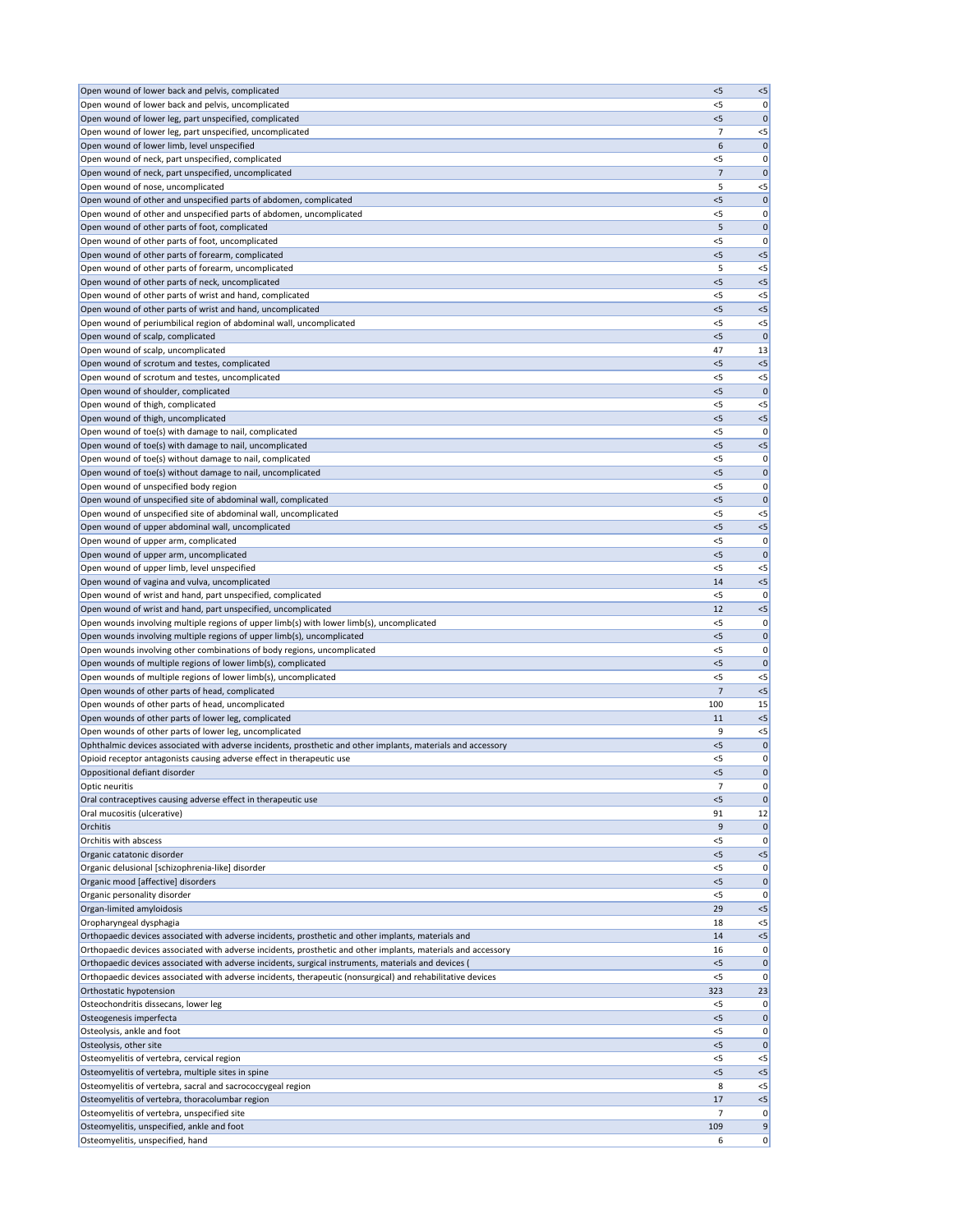| Osteomyelitis, unspecified, lower leg                                                                                                                                  | 8            | $<$ 5                 |
|------------------------------------------------------------------------------------------------------------------------------------------------------------------------|--------------|-----------------------|
| Osteomyelitis, unspecified, multiple sites                                                                                                                             | $<$ 5        | 0                     |
| Osteomyelitis, unspecified, other site                                                                                                                                 | 21<br>20     | < 5                   |
| Osteomyelitis, unspecified, pelvic region and thigh<br>Osteomyelitis, unspecified, shoulder region                                                                     | $<$ 5        | $<$ 5<br> 0           |
| Osteomyelitis, unspecified, unspecified site                                                                                                                           | 5            | 0                     |
| Osteomyelofibrosis                                                                                                                                                     | 26           | 5                     |
| Osteonecrosis due to drugs, shoulder region                                                                                                                            | $<$ 5        | 0                     |
| Osteonecrosis due to previous trauma, pelvic region and thigh                                                                                                          | $<$ 5        | $\mathbf{0}$          |
| Osteonecrosis, unspecified, ankle and foot                                                                                                                             | <5           | $<$ 5                 |
| Osteonecrosis, unspecified, forearm<br>Osteonecrosis, unspecified, lower leg                                                                                           | < 5<br><5    | $\mathbf 0$<br>0      |
| Osteonecrosis, unspecified, other site                                                                                                                                 | $<$ 5        | $\mathbf 0$           |
| Osteonecrosis, unspecified, pelvic region and thigh                                                                                                                    | 36           | $<$ 5                 |
| Osteophyte, ankle and foot                                                                                                                                             | $<$ 5        | $\mathbf{0}$          |
| Osteophyte, lower leg                                                                                                                                                  | 79           | $<$ 5                 |
| Osteophyte, pelvic region and thigh                                                                                                                                    | 62           | $\mathbf{0}$          |
| Osteoporosis in endocrine disorders                                                                                                                                    | 5<br>< 5     | $<$ 5<br>$\mathbf{0}$ |
| Osteoporosis of disuse with pathological fracture, other site<br>Osteoporosis, unspecified                                                                             | 598          | 17 <sup>1</sup>       |
| Otalgia                                                                                                                                                                | 10           | $< 5$                 |
| Other (classical) Hodgkin lymphoma                                                                                                                                     | 6            | 0                     |
| Other abnormal findings on antenatal screening of mother, delivered, with or without mention of antepartum co                                                          | < 5          | $\mathbf 0$           |
| Other abnormal findings on diagnostic imaging of central nervous system                                                                                                | <5           | 0                     |
| Other abortion, incomplete, complicated by delayed or excessive haemorrhage                                                                                            | 5            | $\mathbf 0$           |
| Other abortion, incomplete, without complication                                                                                                                       | < 5<br>< 5   | 0<br>$< 5$            |
| Other abscess of pharynx<br>Other acquired deformities of ankle and foot                                                                                               | 5            | 0                     |
| Other acute and transient psychotic disorders                                                                                                                          | < 5          | $\mathbf{0}$          |
| Other acute gastritis                                                                                                                                                  | 20           | $<$ 5                 |
| Other acute myocarditis                                                                                                                                                | 7            | < 5                   |
| Other acute osteomyelitis, ankle and foot                                                                                                                              | 47           | 5                     |
| Other acute osteomyelitis, lower leg                                                                                                                                   | 5            | < 5                   |
| Other acute osteomyelitis, multiple sites<br>Other acute osteomyelitis, other site                                                                                     | < 5<br>9     | 0<br>< 5              |
| Other acute osteomyelitis, pelvic region and thigh                                                                                                                     | $<$ 5        | $<$ 5                 |
| Other acute pancreatitis                                                                                                                                               | 22           | 5                     |
| Other acute predominantly delusional psychotic disorders                                                                                                               | 9            | 0                     |
| Other acute renal failure                                                                                                                                              | 37           | 13                    |
| Other acute sinusitis                                                                                                                                                  | <5           | 0                     |
| Other adhesions and disruptions of iris and ciliary body                                                                                                               | $<$ 5        | $\mathbf 0$           |
| Other adventure sports<br>Other agents primarily affecting the gastrointestinal system causing adverse effect in therapeutic u                                         | <5<br>$<$ 5  | 0<br>$\mathbf{0}$     |
| Other agents primarily affecting the gastrointestinal system causing adverse effect in therapeutic use                                                                 | < 5          | $<$ 5                 |
| Other agranulocytosis                                                                                                                                                  | 15           | $< 5$                 |
| Other Alzheimer's disease                                                                                                                                              | 50           | 0                     |
| Other amnesia                                                                                                                                                          | 9            | $< 5$                 |
| Other amyloidosis                                                                                                                                                      | <5           | 0                     |
| Other analgesics and antipyretics causing adverse effect in therapeutic use<br>Other and unspecified abdominal pain                                                    | < 5<br>343   | $\mathbf{0}$<br>15    |
| Other and unspecified abnormal findings in urine                                                                                                                       | $<$ 5        | $<$ 5                 |
| Other and unspecified abnormal involuntary movements                                                                                                                   | 14           | $<$ 5                 |
| Other and unspecified abnormal results of cardiovascular function studies                                                                                              | 204          | 56                    |
| Other and unspecified abnormalities of breathing                                                                                                                       | 106          | 25                    |
| Other and unspecified abnormalities of gait and mobility                                                                                                               | 85           | 5                     |
| Other and unspecified abnormalities of heart beat                                                                                                                      | 20<br>37     | $<$ 5                 |
| Other and unspecified adrenocortical insufficiency<br>Other and unspecified agents affecting blood constituents causing adverse effect in therapeutic use              | <5           | 11<br>$<$ 5           |
| Other and unspecified antidepressants causing adverse effect in therapeutic use                                                                                        | 40           | $< 5$                 |
| Other and unspecified antiepileptics causing adverse effect in therapeutic use                                                                                         | 13           | $<$ 5                 |
| Other and unspecified atelectasis of newborn                                                                                                                           | $<$ 5        | $\mathbf 0$           |
| Other and unspecified atrioventricular block                                                                                                                           | 11           | $<$ 5                 |
| Other and unspecified bacterial vaccines causing adverse effect in therapeutic use                                                                                     | $<$ 5        | $\mathbf 0$           |
| Other and unspecified cholangitis                                                                                                                                      | 71           | 5                     |
| Other and unspecified cirrhosis of liver<br>Other and unspecified complications of above knee amputation stump                                                         | 317<br>$<$ 5 | 61<br>$<$ 5           |
| Other and unspecified complications of below knee amputation stump                                                                                                     | < 5          | $< 5$                 |
| Other and unspecified complications of other amputation stump                                                                                                          | <5           | 0                     |
| Other and unspecified convulsions                                                                                                                                      | 352          | 94                    |
| Other and unspecified difficulties of micturition                                                                                                                      | 13           | $<$ 5                 |
| Other and unspecified diseases of pulp and periapical tissues                                                                                                          | $<$ 5        | 0                     |
| Other and unspecified disorders of breast associated with childbirth, delivered, with or without mention of a<br>Other and unspecified disorders of circulatory system | <5<br>20     | 0<br>10               |
| Other and unspecified disturbances of skin sensation                                                                                                                   | 36           | $<$ 5                 |
| Other and unspecified disturbances of smell and taste                                                                                                                  | 5            | $<$ 5                 |
| Other and unspecified drugs primarily affecting the autonomic nervous system causing adverse effect                                                                    | $<$ 5        | $<$ 5                 |
| Other and unspecified drugs primarily affecting the autonomic nervous system causing adverse effect in therap                                                          | < 5          | $\mathbf 0$           |
| Other and unspecified dysphagia                                                                                                                                        | 968          | 150                   |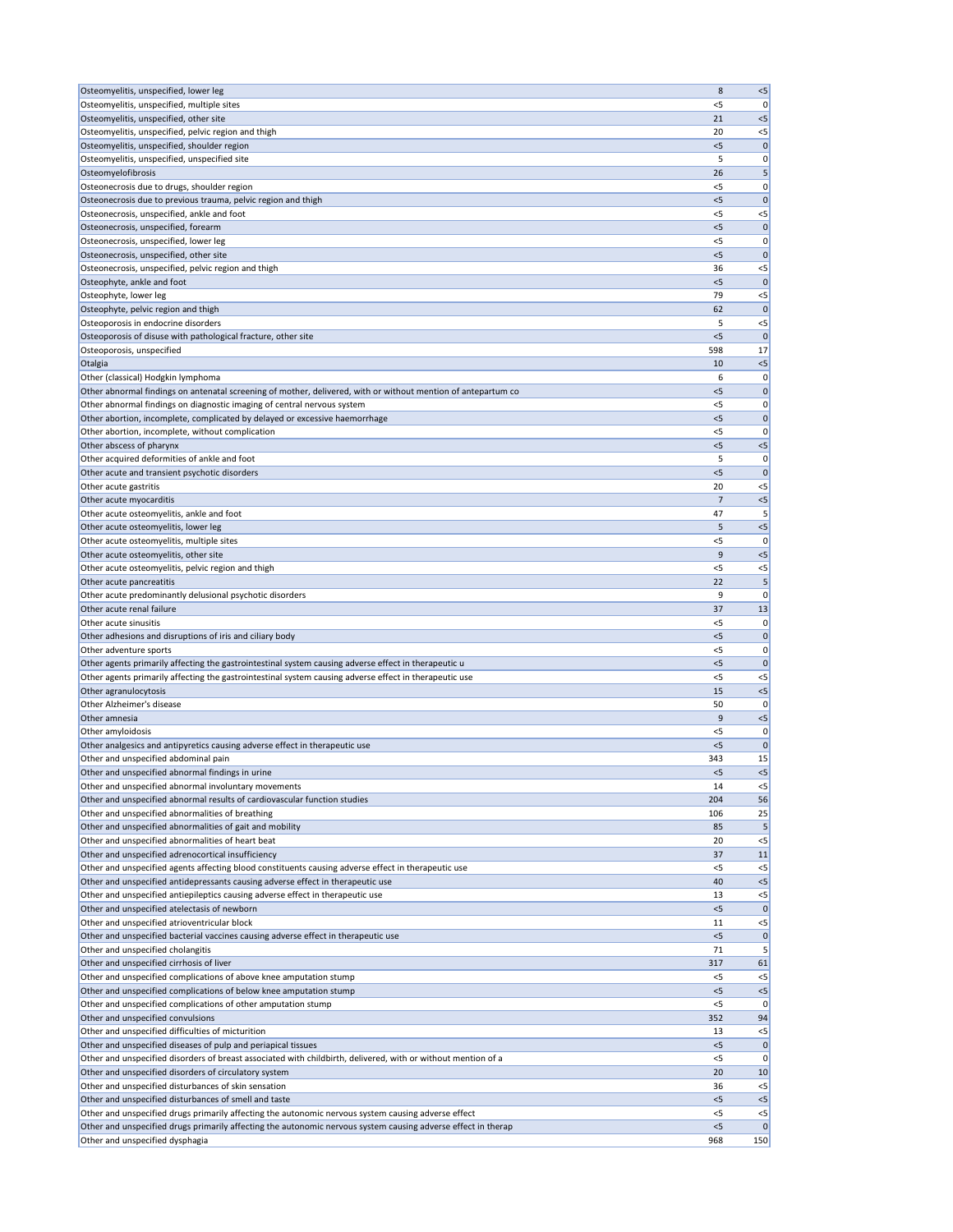| Other and unspecified fall on same level                                                                                                                        | 783            | 35                   |
|-----------------------------------------------------------------------------------------------------------------------------------------------------------------|----------------|----------------------|
| Other and unspecified gastroenteritis and colitis of infectious origin                                                                                          | 69             | $<$ 5                |
| Other and unspecified general anaesthetics causing adverse effect in therapeutic use                                                                            | 33             | 9                    |
| Other and unspecified hematuria                                                                                                                                 | 203            | 28                   |
| Other and unspecified hormones and their synthetic substitutes causing adverse effect in therapeutic                                                            | 5              | $< 5$                |
| Other and unspecified hormones and their synthetic substitutes causing adverse effect in therapeutic use                                                        | <5             | 0                    |
| Other and unspecified hydronephrosis                                                                                                                            | 245            | 15                   |
| Other and unspecified infectious diseases                                                                                                                       | 23             | $<$ 5                |
| Other and unspecified injury of Achilles tendon                                                                                                                 | < 5            | $\mathbf 0$          |
| Other and unspecified injury of adductor muscle and tendon of thigh                                                                                             | <5             | $< 5$                |
| Other and unspecified injury of brachial plexus                                                                                                                 | $<$ 5          | $< 5$                |
| Other and unspecified injury of diaphragm without open wound into thoracic cavity                                                                               | < 5            | 0                    |
| Other and unspecified injury of extensor muscle and tendon of other finger at wrist and hand level<br>Other and unspecified injury of facial nerve              | $<$ 5          | $\mathbf 0$          |
|                                                                                                                                                                 | $<$ 5<br>$<$ 5 | $< 5$<br>$\mathbf 0$ |
| Other and unspecified injury of median nerve at wrist and hand level<br>Other and unspecified injury of multiple muscles and tendons at hip and thigh level     | <5             | 0                    |
| Other and unspecified injury of muscle and tendon at thorax level                                                                                               | < 5            | $\mathbf 0$          |
| Other and unspecified injury of muscle and tendon of abdomen, lower back and pelvis                                                                             | 8              | $<$ 5                |
| Other and unspecified injury of muscle and tendon of head                                                                                                       | < 5            | $\mathbf 0$          |
| Other and unspecified injury of muscle and tendon of hip                                                                                                        | 6              | 0                    |
| Other and unspecified injury of muscle and tendon of long head of bicep                                                                                         | $<$ 5          | $\mathbf 0$          |
| Other and unspecified injury of muscle and tendon of other parts of bicep                                                                                       | <5             | 0                    |
| Other and unspecified injury of muscle and tendon of the posterior muscle and tendon (group) at thigh level                                                     | < 5            | 0                    |
| Other and unspecified injury of muscle(s) and tendon(s) of the rotator cuff of shoulder                                                                         | 16             | 0                    |
| Other and unspecified injury of nerve root of cervical spine                                                                                                    | $<$ 5          | $\mathbf 0$          |
| Other and unspecified injury of other and unspecified muscles and tendons at thigh level                                                                        | $<$ 5          | 0                    |
| Other and unspecified injury of other and unspecified nerves of neck                                                                                            | < 5            | $<$ 5                |
| Other and unspecified injury of other cranial nerves                                                                                                            | <5             | $<$ 5                |
| Other and unspecified injury of other extensor muscle and tendon at forearm level                                                                               | $<$ 5          | $< 5$                |
| Other and unspecified injury of other muscles and tendons at ankle and foot level                                                                               | <5             | 0                    |
| Other and unspecified injury of other muscles and tendons at lower leg level                                                                                    | < 5            | 0                    |
| Other and unspecified injury of other muscles and tendons at shoulder and upper arm level                                                                       | <5             | 0                    |
| Other and unspecified injury of other nerves at ankle and foot level                                                                                            | < 5            | $\mathbf 0$          |
| Other and unspecified injury of other specified intrathoracic organs with open wound into thoracic cavity                                                       | $<$ 5          | 0                    |
| Other and unspecified injury of other specified intrathoracic organs without open wound into thoraci                                                            | < 5            | $< 5$                |
| Other and unspecified injury of other specified intrathoracic organs without open wound into thoracic cavity                                                    | $<$ 5          | 0                    |
| Other and unspecified injury of peroneal nerve at lower leg level                                                                                               | < 5            | $< 5$                |
| Other and unspecified injury of quadriceps muscle and tendon                                                                                                    | 20             | $<$ 5                |
| Other and unspecified injury of radial nerve at upper arm level                                                                                                 | $<$ 5          | $\mathbf 0$          |
| Other and unspecified injury of unspecified muscle and tendon at shoulder and upper arm level                                                                   | <5             | 0                    |
| Other and unspecified injury of unspecified nerves at wrist and hand level                                                                                      | $<$ 5          | $\mathbf 0$          |
| Other and unspecified intestinal obstruction                                                                                                                    | 740            | 41                   |
| Other and unspecified kyphosis, cervicothoracic region                                                                                                          | < 5            | $< 5$                |
| Other and unspecified kyphosis, thoracic region                                                                                                                 | 8              | $<$ 5                |
| Other and unspecified kyphosis, thoracolumbar region                                                                                                            | < 5            | $\mathbf 0$          |
| Other and unspecified kyphosis, unspecified site<br>Other and unspecified lack of coordination                                                                  | $<$ 5<br>16    | 0<br>$< 5$           |
| Other and unspecified lesions of oral mucosa                                                                                                                    | 12             | 0                    |
| Other and unspecified medical devices associated with adverse incidents, diagnostic and monitoring devices                                                      | $<$ 5          | $\mathbf 0$          |
| Other and unspecified medical devices associated with adverse incidents, miscellaneous devices, not elsewhere                                                   | 10             | $<$ 5                |
| Other and unspecified medical devices associated with adverse incidents, prosthetic and other implan                                                            | $<$ 5          | $<$ 5                |
| Other and unspecified medical devices associated with adverse incidents, prosthetic and other implants, mater                                                   | $<$ 5          | $< 5$                |
| Other and unspecified medical devices associated with adverse incidents, surgical instruments, mater                                                            | < 5            | $\mathbf 0$          |
| Other and unspecified medical devices associated with adverse incidents, surgical instruments, materials and                                                    | <5             | 0                    |
| Other and unspecified medical devices associated with adverse incidents, therapeutic (nonsurgical) and rehabi                                                   | 6              | $< 5$                |
| Other and unspecified oedema specific to fetus and newborn                                                                                                      | $<$ 5          | 0                    |
| Other and unspecified opioids and related analgesics causing adverse effect in therapeutic use                                                                  | 115            | 14                   |
| Other and unspecified ovarian cysts                                                                                                                             | 94             | 0                    |
| Other and unspecified polyuria                                                                                                                                  | 51             | 8                    |
| Other and unspecified premature depolarization                                                                                                                  | <5             | 0                    |
| Other and unspecified problems related to employment                                                                                                            | $<$ 5          | 0                    |
| Other and unspecified right bundle-branch block                                                                                                                 | 49             | 10                   |
| Other and unspecified skin changes                                                                                                                              | 8              | < 5                  |
| Other and unspecified speech disturbances                                                                                                                       | 47             | 8                    |
| Other and unspecified superficial injuries of throat                                                                                                            | < 5            | 0                    |
| Other and unspecified symptoms and signs involving cognitive functions and awareness                                                                            | 188            | 40                   |
| Other and unspecified symptoms and signs involving general sensations and perceptions                                                                           | 5              | 0                    |
| Other and unspecified symptoms and signs involving the nervous and musculoskeletal systems                                                                      | 15             | 0                    |
| Other and unspecified symptoms and signs involving the urinary system                                                                                           | $<$ 5          | 0                    |
| Other and unspecified ulnar nerve injury at forearm level                                                                                                       | $<$ 5          | 0                    |
| Other and unspecified ventral hernia with gangrene                                                                                                              | $<$ 5          | $<$ 5                |
| Other and unspecified ventral hernia with obstruction, without gangrene                                                                                         | 61             | 5                    |
| Other and unspecified ventral hernia without obstruction or gangrene                                                                                            |                | $< 5$                |
|                                                                                                                                                                 | 63             |                      |
| Other and unspecified voice disturbances                                                                                                                        | $<$ 5          |                      |
| Other and unspecified water transport accident, fishing boat                                                                                                    | < 5            | 0 <br> 0             |
| Other antacids and anti-gastric-secretion drugs causing adverse effect in therapeutic use<br>Other antepartum haemorrhage, antepartum condition or complication | 5<br>< 5       | $<$ 5<br> 0          |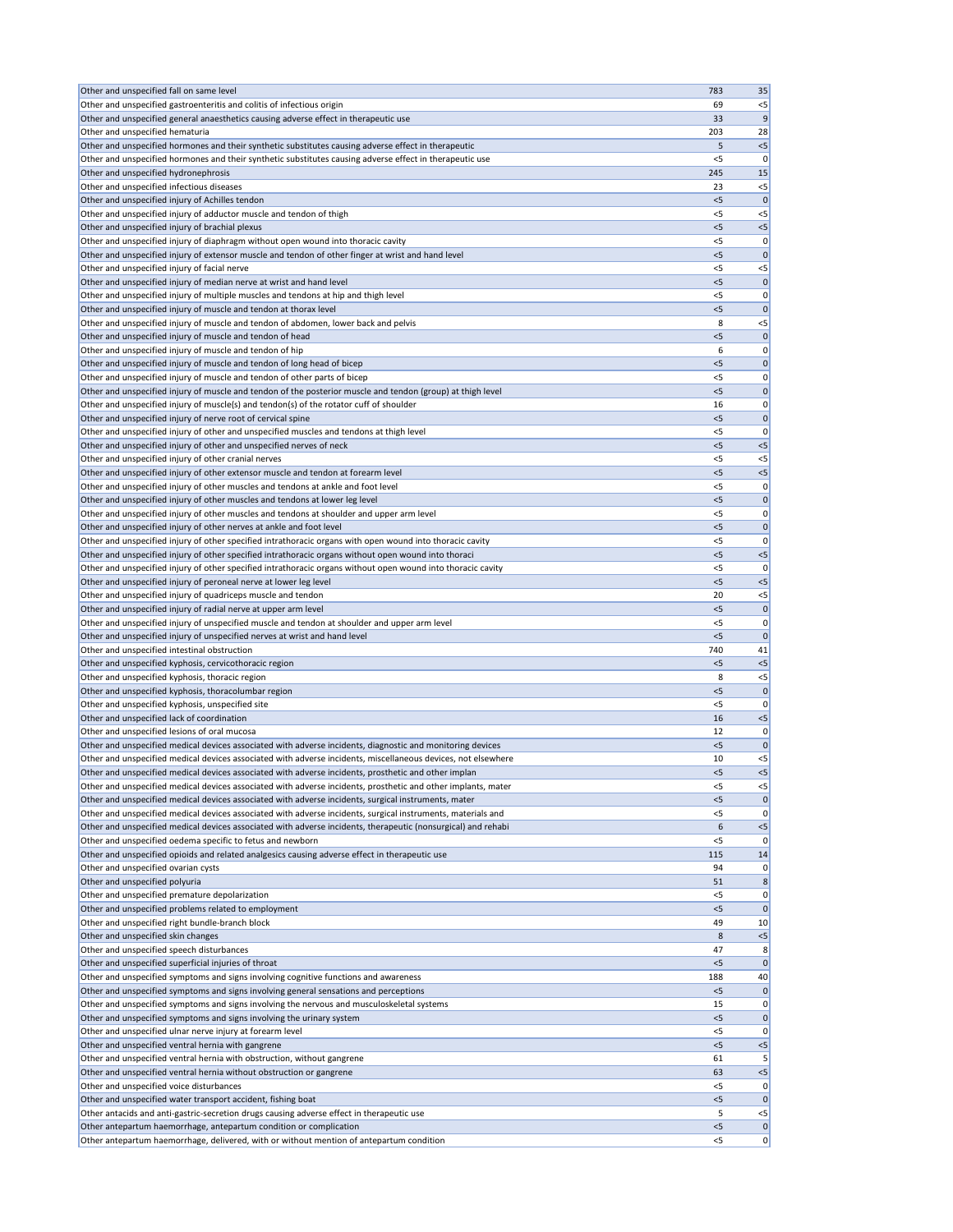| Other antidysrhythmic drugs, not elsewhere classified, causing adverse effect in therapeutic use                                         | 16             | 8                 |
|------------------------------------------------------------------------------------------------------------------------------------------|----------------|-------------------|
| Other antihypertensive drugs, not elsewhere classified, causing adverse effect in therapeutic use                                        | 17             | $<$ 5             |
| Other antineoplastic drugs causing adverse effect in therapeutic use                                                                     | 343            | 39                |
| Other antipsychotics and neuroleptics causing adverse effect in therapeutic use                                                          | 53             | $<$ 5             |
| Other aortic valve disorders                                                                                                             | 12             | $< 5$             |
| Other apnoea of newborn<br>Other appendicitis                                                                                            | 19<br>12       | 0<br>$\mathbf 0$  |
| Other arenaviral haemorrhagic fevers                                                                                                     | $<$ 5          | 0                 |
| Other articular cartilage disorders, pelvic region and thigh                                                                             | < 5            | $< 5$             |
| Other articular cartilage disorders, shoulder region                                                                                     | <5             | 0                 |
| Other artificial openings of urinary tract status                                                                                        | 9              | $<$ 5             |
| Other autoimmune haemolytic anaemias                                                                                                     | 15             | $<$ 5             |
| Other bacterial infections of unspecified site                                                                                           | 260            | 35                |
| Other bacterial meningitis                                                                                                               | $<$ 5          | 0                 |
| Other bacterial pneumonia                                                                                                                | 20             | 10                |
| Other benign mammary dysplasias<br>Other benign neoplasm of cervix uteri                                                                 | $<$ 5<br>$<$ 5 | 0<br>$\mathbf 0$  |
| Other benign neoplasm of connective and other soft tissue of abdomen                                                                     | $<$ 5          | 0                 |
| Other benign neoplasm of connective and other soft tissue of head, face and neck                                                         | < 5            | $\mathbf 0$       |
| Other benign neoplasm of connective and other soft tissue of pelvis                                                                      | <5             | 0                 |
| Other benign neoplasm of corpus uteri                                                                                                    | 6              | $\mathbf 0$       |
| Other benign neoplasm of skin of eyelid, including canthus                                                                               | <5             | 0                 |
| Other benign neoplasm of skin of trunk                                                                                                   | $<$ 5          | 0                 |
| Other benign neoplasm of skin of upper limb, including shoulder                                                                          | < 5            | 0                 |
| Other benign neoplasm of uterus, unspecified                                                                                             | $<$ 5          | $\mathbf 0$       |
| Other bipolar affective disorders                                                                                                        | 33             | 0                 |
| Other birth injuries to scalp<br>Other birth injuries to skull                                                                           | 33<br>$<$ 5    | $\mathbf 0$<br>0  |
| Other boarder in health-care facility                                                                                                    | 30             | $<$ 5             |
| Other brachial plexus birth injuries                                                                                                     | <5             | 0                 |
| Other branchial cleft malformations                                                                                                      | $<$ 5          | $\mathbf 0$       |
| Other bursal cyst, other site                                                                                                            | <5             | 0                 |
| Other bursitis of elbow                                                                                                                  | $<$ 5          | 0                 |
| Other bursitis of hip                                                                                                                    | 11             | 0                 |
| Other bursitis of knee                                                                                                                   | 5              | $\mathbf{0}$      |
| Other bursitis, not elsewhere classified, lower leg                                                                                      | $<$ 5          | 0                 |
| Other cardiomyopathies<br>Other cardiovascular disorders originating in the perinatal period                                             | 130<br>80      | 46<br>0           |
| Other cerebral infarction                                                                                                                | 61             | 18                |
| Other cerebral palsy                                                                                                                     | <5             | 0                 |
| Other cerebrospinal fluid leak                                                                                                           | $<$ 5          | $\mathbf 0$       |
| Other cervical disc degeneration                                                                                                         | 9              | 0                 |
| Other cervical disc displacement                                                                                                         | 5              | $\mathbf 0$       |
| Other chemotherapy                                                                                                                       | $<$ 5          | 0                 |
| Other chest pain                                                                                                                         | 234            | 34                |
| Other cholecystitis                                                                                                                      | $<$ 5          | 0                 |
| Other cholelithiasis without mention of obstruction<br>Other chondrocalcinosis, forearm                                                  | < 5<br><5      | $<$ 5<br>0        |
| Other chondrocalcinosis, lower leg                                                                                                       | < 5            | $\mathbf{0}$      |
| Other chondrocalcinosis, unspecified site                                                                                                | <5             | 0                 |
| Other chorea                                                                                                                             | $<$ 5          | $\mathbf 0$       |
| Other chorioretinal inflammations                                                                                                        | < 5            | 0                 |
| Other chronic cystitis                                                                                                                   | 7              | $\mathbf{0}$      |
| Other chronic diseases of tonsils and adenoids                                                                                           | 6              | 0                 |
| Other chronic osteomyelitis, ankle and foot                                                                                              | 21             | $< 5$             |
| Other chronic osteomyelitis, lower leg                                                                                                   | <5             | 0                 |
| Other chronic osteomyelitis, other site<br>Other chronic osteomyelitis, pelvic region and thigh                                          | 5<br>7         | $\mathbf{0}$<br>0 |
| Other chronic osteomyelitis, shoulder region                                                                                             | < 5            | $\mathbf{0}$      |
| Other chronic pain                                                                                                                       | 86             | 9                 |
| Other chronic pancreatitis                                                                                                               | 96             | 8                 |
| Other chronic sinusitis                                                                                                                  | 8              | 0                 |
| Other chronic suppurative otitis media                                                                                                   | 5              | $\mathbf 0$       |
| Other chronic thyroiditis                                                                                                                | $<$ 5          | 0                 |
| Other complications following ectopic pregnancy                                                                                          | $<$ 5          | $\mathbf 0$       |
| Other complications following immunization, not elsewhere classified                                                                     | $<$ 5          | 0                 |
| Other complications following infusion, transfusion and therapeutic injection<br>Other complications of anaesthesia                      | 24<br>23       | 5<br>9            |
| Other complications of genitourinary prosthetic devices, implants and grafts                                                             | 40             | $< 5$             |
| Other complications of internal orthopaedic prosthetic devices, implants and grafts                                                      | 51             | $<$ 5             |
| Other complications of internal prosthetic devices, implants and grafts, not elsewhere classified                                        | 48             | 14                |
| Other complications of obstetric surgery and procedures, delivered, with mention of postpartum complication                              | $<$ 5          | $<$ 5             |
| Other complications of obstetric surgery and procedures, delivered, with or without mention of antepartum con                            | < 5            | $\mathbf 0$       |
| Other complications of procedures, not elsewhere classified                                                                              | 157            | 27                |
| Other complications of spinal and epidural anaesthesia during labour and delivery, delivered, with or without                            | < 5            | $\mathbf 0$       |
| Other complications of spinal and epidural anaesthesia during the puerperium, delivered, with mention of post                            | $<$ 5          | 0                 |
| Other complications specific to multiple gestation, delivered, with or without mention of antepartum conditio<br>Other conduct disorders | < 5<br>$<$ 5   | 0 <br> 0          |
|                                                                                                                                          |                |                   |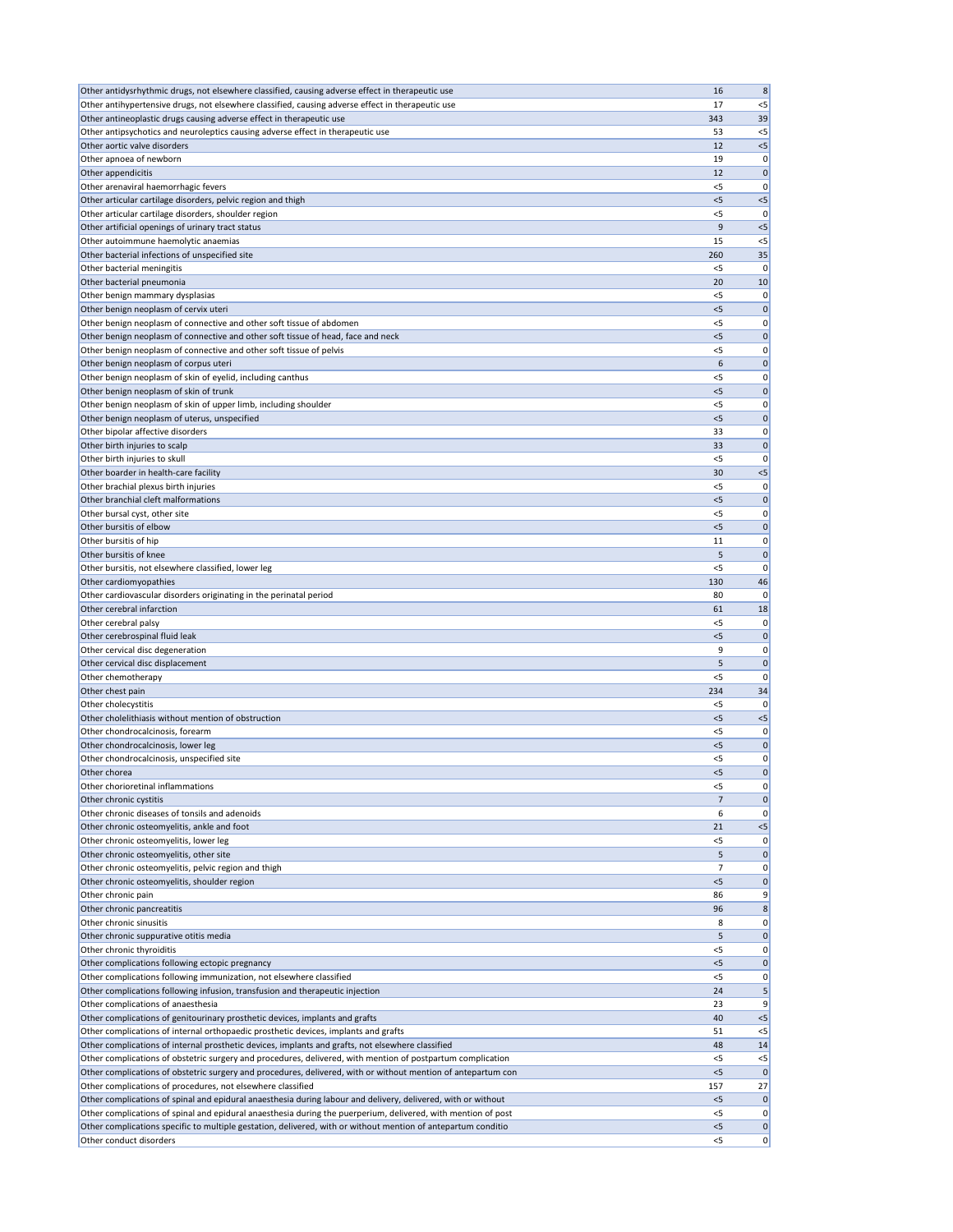| Other congenital anaemias, not elsewhere classified                                                           | 6     | $\mathbf 0$                                                                                                                                                       |
|---------------------------------------------------------------------------------------------------------------|-------|-------------------------------------------------------------------------------------------------------------------------------------------------------------------|
| Other congenital deformities of feet                                                                          | 14    | 0                                                                                                                                                                 |
| Other congenital deformities of hip                                                                           | 6     | $\mathbf 0$                                                                                                                                                       |
| Other congenital ichthyosis                                                                                   | $<$ 5 | 0                                                                                                                                                                 |
| Other congenital malformations of anterior segment of eye                                                     | < 5   | $\mathbf 0$                                                                                                                                                       |
| Other congenital malformations of aorta                                                                       | $<$ 5 | $<$ 5                                                                                                                                                             |
| Other congenital malformations of aortic and mitral valves                                                    | $<$ 5 | $\mathbf 0$                                                                                                                                                       |
| Other congenital malformations of cardiac chambers and connections                                            | <5    | 0                                                                                                                                                                 |
| Other congenital malformations of cardiac septa                                                               | $<$ 5 | $\mathbf 0$                                                                                                                                                       |
| Other congenital malformations of diaphragm                                                                   | <5    | 0                                                                                                                                                                 |
| Other congenital malformations of great arteries                                                              | $<$ 5 | $\mathbf 0$                                                                                                                                                       |
| Other congenital malformations of great veins                                                                 | <5    | 0                                                                                                                                                                 |
| Other congenital malformations of lacrimal apparatus                                                          | $<$ 5 | 0                                                                                                                                                                 |
| Other congenital malformations of liver                                                                       | $<$ 5 |                                                                                                                                                                   |
|                                                                                                               |       | 0                                                                                                                                                                 |
| Other congenital malformations of lower limb(s), including pelvic girdle                                      | $<$ 5 | $\mathbf{0}$                                                                                                                                                      |
| Other congenital malformations of mouth                                                                       | $<$ 5 | 0                                                                                                                                                                 |
| Other congenital malformations of musculoskeletal system                                                      | $<$ 5 | $\mathbf 0$                                                                                                                                                       |
| Other congenital malformations of oesophagus                                                                  | $<$ 5 | 0                                                                                                                                                                 |
| Other congenital malformations of pancreas and pancreatic duct                                                | < 5   | $\mathbf 0$                                                                                                                                                       |
| Other congenital malformations of penis                                                                       | <5    | 0                                                                                                                                                                 |
| Other congenital malformations of spine, not associated with scoliosis                                        | 5     | $\mathbf 0$                                                                                                                                                       |
| Other congenital malformations of testis and scrotum                                                          | <5    | 0                                                                                                                                                                 |
| Other congenital malformations of tongue                                                                      | $<$ 5 | $\mathbf 0$                                                                                                                                                       |
| Other congenital malformations of uterus and cervix                                                           | 5     | 0                                                                                                                                                                 |
| Other congenital valgus deformities of feet                                                                   | $<$ 5 | $\mathbf 0$                                                                                                                                                       |
| Other congenital varus deformities of feet                                                                    | $<$ 5 | 0                                                                                                                                                                 |
| Other conjunctival vascular disorders and cysts                                                               | < 5   | $< 5$                                                                                                                                                             |
| Other conjunctivitis                                                                                          | $<$ 5 | $<$ 5                                                                                                                                                             |
| Other contraceptive management                                                                                | < 5   | $\mathbf 0$                                                                                                                                                       |
| Other contracture of tendon (sheath), ankle and foot                                                          | <5    | 0                                                                                                                                                                 |
| Other contracture of tendon (sheath), pelvic region and thigh                                                 | $<$ 5 | $\mathbf 0$                                                                                                                                                       |
| Other corneal oedema                                                                                          | $<$ 5 | 0                                                                                                                                                                 |
| Other Crohn's disease                                                                                         | 47    | $<$ 5                                                                                                                                                             |
|                                                                                                               |       |                                                                                                                                                                   |
| Other current complications following acute myocardial infarction                                             | 6     | $<$ 5                                                                                                                                                             |
| Other cyst of bone, lower leg                                                                                 | $<$ 5 | $\mathbf{0}$                                                                                                                                                      |
| Other cyst of bone, pelvic region and thigh                                                                   | 15    | 0                                                                                                                                                                 |
| Other cystitis                                                                                                | 23    | $< 5$                                                                                                                                                             |
| Other cysts of jaw                                                                                            | <5    | 0                                                                                                                                                                 |
| Other cysts of oral region, not elsewhere classified                                                          | < 5   | $\mathbf 0$                                                                                                                                                       |
|                                                                                                               |       |                                                                                                                                                                   |
| Other cytomegaloviral diseases                                                                                | <5    |                                                                                                                                                                   |
| Other deformities of toe(s) (acquired)                                                                        | $<$ 5 | 0<br>$\mathbf 0$                                                                                                                                                  |
| Other deformity of hallux (acquired)                                                                          | <5    |                                                                                                                                                                   |
| Other deletions of part of a chromosome                                                                       | $<$ 5 | $\Omega$                                                                                                                                                          |
| Other delirium                                                                                                | 609   | 0<br>159                                                                                                                                                          |
| Other dental caries                                                                                           | $<$ 5 | $\mathbf 0$                                                                                                                                                       |
| Other dentofacial anomalies                                                                                   | $<$ 5 |                                                                                                                                                                   |
| Other depressive episodes                                                                                     | 14    |                                                                                                                                                                   |
| Other derangement of other and unspecified medial meniscus                                                    | <5    |                                                                                                                                                                   |
|                                                                                                               | $<$ 5 |                                                                                                                                                                   |
| Other derangement of posterior horn of lateral meniscus                                                       | 5     |                                                                                                                                                                   |
| Other dermatomyositis                                                                                         |       |                                                                                                                                                                   |
| Other developmental disorders of scholastic skills                                                            | < 5   |                                                                                                                                                                   |
| Other diagnostic agents causing adverse effect in therapeutic use                                             | $<$ 5 | $<$ 5                                                                                                                                                             |
| Other dialysis                                                                                                | $<$ 5 | $\mathbf 0$                                                                                                                                                       |
| Other dietary vitamin B12 deficiency anaemia                                                                  | <5    |                                                                                                                                                                   |
| Other diseases of larynx                                                                                      | 7     | $\mathbf{0}$                                                                                                                                                      |
| Other diseases of pharynx                                                                                     | 16    | $<$ 5                                                                                                                                                             |
| Other diseases of salivary glands                                                                             | < 5   | $\mathbf 0$                                                                                                                                                       |
| Other diseases of spleen                                                                                      | <5    | 0                                                                                                                                                                 |
| Other diseases of the blood and blood-forming organs and certain disorders involving the immune mechanism com | 18    | $<$ 5                                                                                                                                                             |
| Other diseases of thymus                                                                                      | $<$ 5 | $<$ 5                                                                                                                                                             |
| Other diseases of tongue                                                                                      | < 5   |                                                                                                                                                                   |
| Other diseases of vocal cords                                                                                 | 9     | $<$ 5                                                                                                                                                             |
| Other dislocation of wrist, closed                                                                            | <5    |                                                                                                                                                                   |
| Other disorders affecting eyelid function                                                                     | $<$ 5 |                                                                                                                                                                   |
| Other disorders of bilirubin metabolism                                                                       | 36    | 6                                                                                                                                                                 |
| Other disorders of conjunctiva in diseases classified elsewhere                                               | $<$ 5 | $<$ 5                                                                                                                                                             |
| Other disorders of electrolyte and fluid balance, not elsewhere classified                                    | 85    | 8                                                                                                                                                                 |
| Other disorders of facial nerve                                                                               | $<$ 5 |                                                                                                                                                                   |
| Other disorders of globe                                                                                      | $<$ 5 | < 5                                                                                                                                                               |
| Other disorders of glycoprotein metabolism                                                                    | $<$ 5 |                                                                                                                                                                   |
| Other disorders of kidney and ureter in other diseases classified elsewhere                                   | 5<    |                                                                                                                                                                   |
| Other disorders of lacrimal gland                                                                             | 11    |                                                                                                                                                                   |
| Other disorders of lipoprotein metabolism                                                                     | $<$ 5 |                                                                                                                                                                   |
| Other disorders of lung                                                                                       | 101   |                                                                                                                                                                   |
| Other disorders of male genital organs in diseases classified elsewhere                                       | $<$ 5 |                                                                                                                                                                   |
| Other disorders of mineral metabolism                                                                         | <5    |                                                                                                                                                                   |
| Other disorders of nervous system, not elsewhere classified                                                   | 5     | 0<br>$\mathbf 0$<br>0<br>$\mathbf 0$<br>0<br>$\mathbf 0$<br>0<br>$\mathbf 0$<br>$\mathbf 0$<br>0<br>$<$ 5<br> 0 <br> 0 <br> 0 <br> 0 <br>8<br> 0 <br> 0 <br>$< 5$ |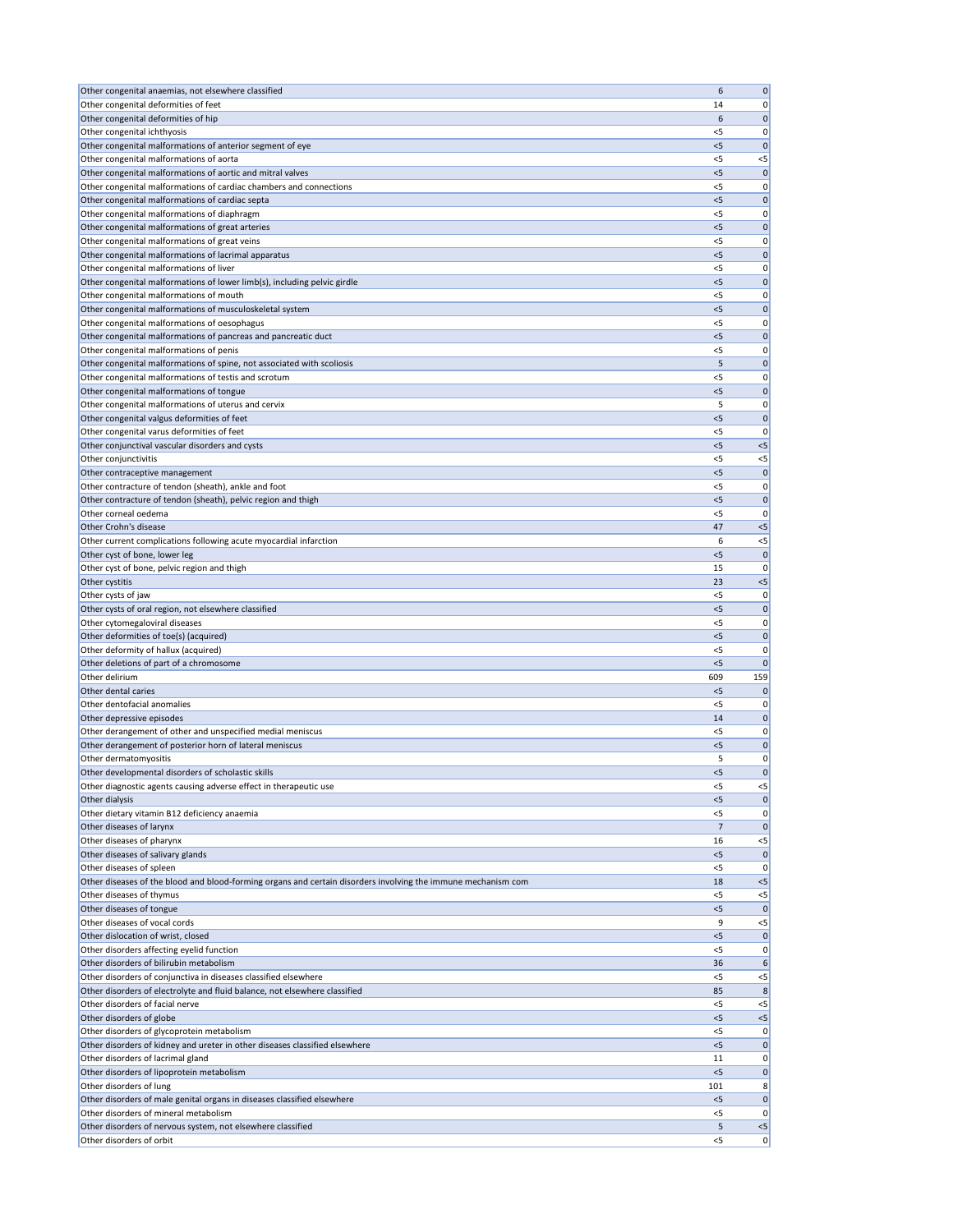| Other disorders of pituitary gland                                                      | < 5          | $\mathbf 0$          |
|-----------------------------------------------------------------------------------------|--------------|----------------------|
| Other disorders of prepuce                                                              | <5           | 0                    |
| Other disorders of psychological development                                            | $<$ 5        | 0                    |
| Other disorders of sclera and cornea in diseases classified elsewhere                   | $<$ 5        | 0                    |
| Other disorders of temporomandibular joint                                              | $<$ 5        | $\mathbf 0$          |
| Other disorders of vestibular function                                                  | $<$ 5        | 0                    |
| Other disorders of vitreous body                                                        | < 5          | $\mathbf 0$          |
| Other disorders resulting from impaired renal tubular function                          | 7            | $<$ 5                |
| Other dissociative [conversion] disorders                                               | < 5          | $\mathbf{0}$         |
| Other diuretics causing adverse effect in therapeutic use                               | 26           | $<$ 5                |
| Other dorsalgia                                                                         | 21           | $<$ 5                |
| Other doubling of uterus                                                                | <5           | 0                    |
| Other drug-induced secondary parkinsonism                                               | 8<br>39      | $\mathbf 0$          |
| Other drugs and medicaments causing adverse effect in therapeutic use                   | $<$ 5        | $<$ 5<br>$\mathbf 0$ |
| Other dysplastic coxarthrosis<br>Other dystonia                                         | <5           | 0                    |
| Other early complications of trauma                                                     | < 5          | $\mathbf 0$          |
| Other eating disorders                                                                  | $<$ 5        | 0                    |
| Other ectopic pregnancy                                                                 | < 5          | $\mathbf 0$          |
| Other emphysema                                                                         | $<$ 5        | $< 5$                |
| Other encephalitis, myelitis and encephalomyelitis                                      | 5            | $< 5$                |
| Other endometriosis                                                                     | <5           | 0                    |
| Other enduring personality changes                                                      | $<$ 5        | $\mathbf 0$          |
| Other enthesopathies of lower limb, excluding foot                                      | 7            | 0                    |
| Other enthesopathies, not elsewhere classified                                          | $<$ 5        | $\mathbf 0$          |
| Other epilepsy, not stated as intractable                                               | 5            | 0                    |
| Other estrogens and progestogens causing adverse effect in therapeutic use              | < 5          | $\mathbf 0$          |
| Other failed induction of labour, antepartum condition or complication                  | $<$ 5        | 0                    |
| Other fall from one level to another                                                    | 105          | < 5                  |
| Other fall on same level due to collision with, or pushing by, another person           | 7            | 0                    |
| Other feeding problems of newborn                                                       | 10           | 0                    |
| Other female genital prolapse                                                           | 5            | 0                    |
| Other female genital tract fistulae                                                     | $<$ 5        | $\mathbf 0$          |
| Other female intestinal-genital tract fistulae                                          | $<$ 5        | $< 5$                |
| Other female urinary-genital tract fistulae                                             | $<$ 5        | $\mathbf{0}$         |
| Other fibroblastic disorders, lower leg                                                 | $<$ 5        | 0                    |
| Other fibroblastic disorders, other site                                                | < 5          | $\mathbf{0}$         |
| Other fibroblastic disorders, pelvic region and thigh                                   | <5           | 0                    |
| Other folate deficiency anaemias                                                        | 5            | $< 5$                |
| Other follicular cysts of skin and subcutaneous tissue                                  | $<$ 5        | 0                    |
| Other forms of acute ischaemic heart disease                                            | 31           | 11                   |
| Other forms of acute pericarditis                                                       | < 5          | $<$ 5                |
| Other forms of angina pectoris<br>Other forms of chronic ischaemic heart disease        | 70           | $<$ 5                |
| Other forms of herpesviral infection                                                    | 24<br>17     | 9<br>5               |
| Other forms of nocardiosis                                                              | $<$ 5        | 0                    |
| Other forms of scoliosis, thoracic region                                               | < 5          | $\mathbf{0}$         |
| Other forms of stomatitis                                                               | 8            | $<$ 5                |
| Other forms of systemic lupus erythematosus                                             | $<$ 5        | $< 5$                |
| Other forms of systemic sclerosis                                                       | $<$ 5        | $<$ 5                |
| Other fracture of femoral neck, closed                                                  | 375          | 9                    |
| Other fracture of femoral neck, open                                                    | $<$ 5        | 0                    |
| Other fracture of lower end of radius, closed                                           | 16           | 0                    |
| Other fracture of lower end of radius, open                                             | <5           | 0                    |
| Other fracture of malar and maxillary bones, closed                                     | 65           | 15                   |
| Other functional disturbances following cardiac surgery                                 | $<$ 5        | $<$ 5                |
| Other gastritis                                                                         | 10           | $<$ 5                |
| Other gender identity disorders                                                         | <5           | 0                    |
| Other generalized epilepsy and epileptic syndromes, intractable                         | $<$ 5        | $<$ 5                |
| Other generalized epilepsy and epileptic syndromes, not stated as intractable           | < 5          | 0                    |
| Other giant cell arteritis                                                              | 17           | $\mathbf 0$          |
| Other glomerular disorders in diabetes mellitus                                         | 33           | 6                    |
| Other granulomatous disorders of skin and subcutaneous tissue                           | <5           | $< 5$                |
| Other habit and impulse disorders                                                       | $<$ 5        | 0                    |
| Other hallucinations                                                                    | 11           | 0                    |
| Other hammer toe(s) (acquired)                                                          | $<$ 5        | 0                    |
| Other heart disorders in other infectious and parasitic diseases classified elsewhere   | < 5          | 0                    |
| Other heavy for gestational age infants<br>Other hereditary and idiopathic neuropathies | 168<br>$<$ 5 | 0 <br> 0             |
| Other hydrocele                                                                         | $<$ 5        | 0                    |
| Other hydrocephalus                                                                     | 5<           | $<$ 5                |
| Other hyperlipidaemia                                                                   | $<$ 5        | $<$ 5                |
| Other hyperparathyroidism                                                               | < 5          | $\mathbf 0$          |
| Other hypertrophic cardiomyopathy                                                       | 31           | 7                    |
| Other hypertrophic disorders of skin                                                    | 5            | $< 5$                |
| Other hypoglycaemia                                                                     | 7            | 0                    |
| Other hypoparathyroidism                                                                | < 5          | 0                    |
| Other hypospadias                                                                       | $<$ 5        | 0                    |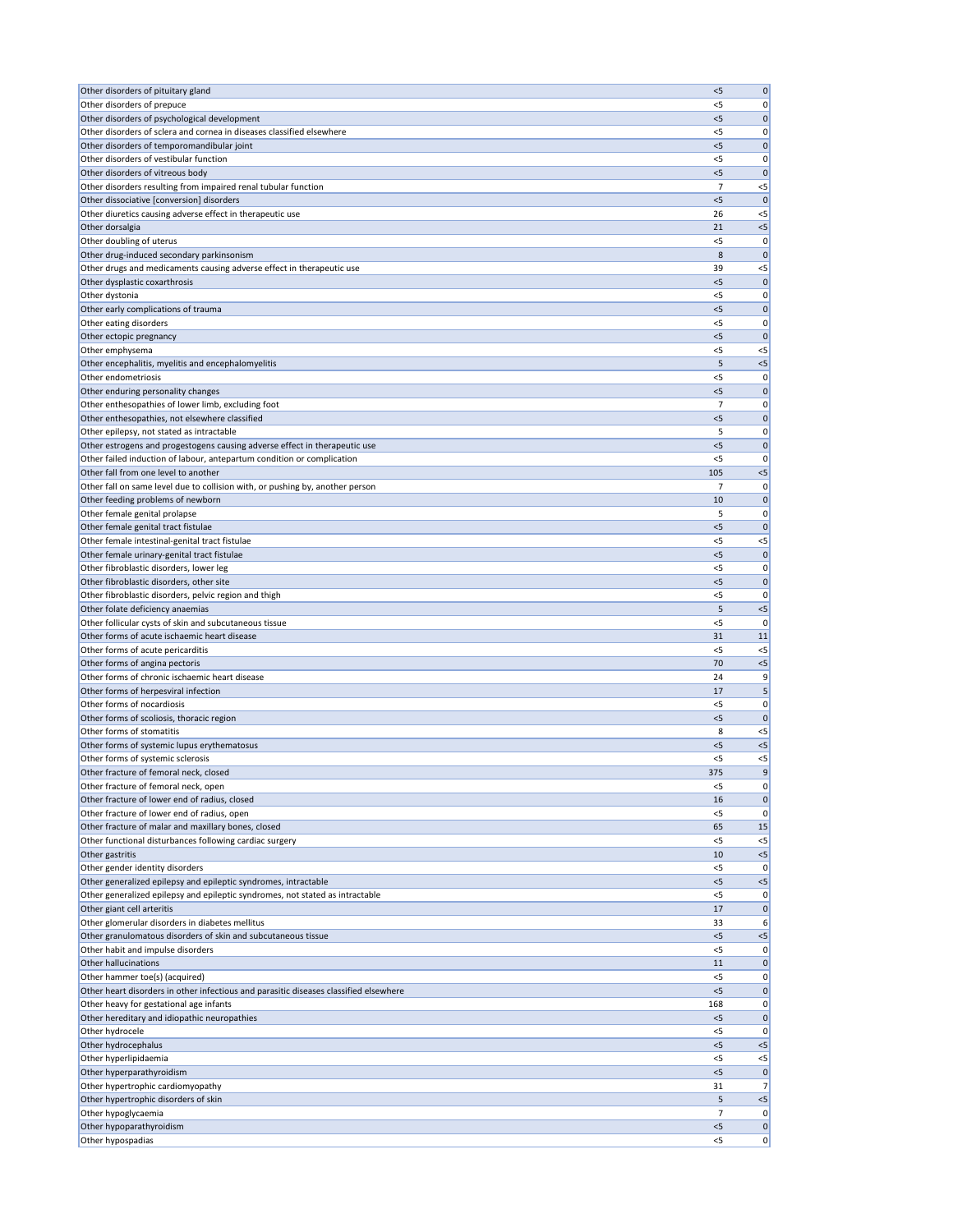| Other hypotension                                                                                                                                        | 45          | 19                               |
|----------------------------------------------------------------------------------------------------------------------------------------------------------|-------------|----------------------------------|
| Other hypothermia of newborn                                                                                                                             | $<$ 5       | 0                                |
| Other idiopathic thrombocytopenic purpura                                                                                                                | 42          | 7 <sup>1</sup>                   |
| Other ill-defined heart diseases                                                                                                                         | 47          | 16                               |
| Other immediate postpartum haemorrhage, delivered, with mention of postpartum complication                                                               | 298         |                                  |
| Other immediate postpartum haemorrhage, postpartum condition or complication                                                                             | $<$ 5       | 0                                |
| Other impaction of intestine<br>Other infection during labour, delivered, with or without mention of antepartum condition                                | 12<br>$<$ 5 | $< 5$<br> 0                      |
| Other infections with a predominantly sexual mode of transmission complicating pregnancy, childbirth and the                                             | < 5         | $\mathbf 0$                      |
| Other infectious mononucleosis                                                                                                                           | <5          | 0                                |
| Other infective (teno) synovitis, ankle and foot                                                                                                         | $<$ 5       | $\mathbf 0$                      |
| Other infective (teno) synovitis, forearm                                                                                                                | <5          | 0                                |
| Other infective (teno)synovitis, hand                                                                                                                    | $<$ 5       | $\mathbf 0$                      |
| Other infective (teno)synovitis, lower leg                                                                                                               | $<$ 5       | 0                                |
| Other infective bursitis, lower leg                                                                                                                      | $<$ 5       | $\mathbf{0}$                     |
| Other infective bursitis, upper arm                                                                                                                      | 8           | $<$ 5                            |
| Other infective otitis externa                                                                                                                           | < 5         | $\mathbf 0$                      |
| Other infective spondylopathies, lumbar region                                                                                                           | $<$ 5       | 0                                |
| Other infective spondylopathies, lumbosacral region                                                                                                      | < 5         | $\mathbf 0$                      |
| Other infective spondylopathies, thoracic region                                                                                                         | <5          | 0                                |
| Other inflammatory diseases of prostate                                                                                                                  | $<$ 5       | $\mathbf 0$                      |
| Other inflammatory disorders of penis<br>Other inflammatory polyneuropathies                                                                             | <5<br>< 5   | 0<br>$\mathbf 0$                 |
| Other injuries of cervical spinal cord                                                                                                                   | 5           | $<$ 5                            |
| Other injuries of eye and orbit                                                                                                                          | 5           | $<$ 5                            |
| Other injuries of lumbar spinal cord                                                                                                                     | 8           | 0                                |
| Other injuries of thoracic spinal cord                                                                                                                   | < 5         | $< 5$                            |
| Other injuries of unspecified body region                                                                                                                | <5          | 0                                |
| Other injury of lung with open wound into thoracic cavity                                                                                                | < 5         | $\mathbf 0$                      |
| Other instability of joint, ankle and foot                                                                                                               | <5          | 0                                |
| Other instability of joint, forearm                                                                                                                      | $<$ 5       | 0                                |
| Other internal derangements of knee                                                                                                                      | $<$ 5       | 0                                |
| Other interstitial pulmonary diseases with fibrosis                                                                                                      | 164         | 28                               |
| Other intestinal Escherichia coli infections                                                                                                             | < 5         | 0                                |
| Other intestinal malabsorption                                                                                                                           | $<$ 5       | $\mathbf 0$                      |
| Other intracerebral haemorrhage                                                                                                                          | 19          | 6                                |
| Other intracranial injuries with open intracranial wound                                                                                                 | 10          | $< 5$                            |
| Other intracranial injuries without open intracranial wound<br>Other intrapartum haemorrhage, delivered, with or without mention of antepartum condition | 29<br>10    | 5<br>$\mathbf 0$                 |
| Other iron deficiency anaemias                                                                                                                           | 134         | 17                               |
| Other keratitis                                                                                                                                          | $<$ 5       | 0                                |
| Other lack of expected normal physiological development                                                                                                  | 15          | 0                                |
| Other laxatives causing adverse effect in therapeutic use                                                                                                | $<$ 5       | $\mathbf 0$                      |
| Other lipid storage disorders                                                                                                                            | $<$ 5       | 0                                |
| Other local lupus erythematosus                                                                                                                          | < 5         | $\mathbf 0$                      |
| Other low birth weight                                                                                                                                   | 148         | 0                                |
| Other malformations of cerebral vessels                                                                                                                  | < 5         | $\mathbf 0$                      |
| Other malfunction of external stoma of urinary tract, NEC                                                                                                | <5          | 0                                |
| Other maltreatment by spouse or partner                                                                                                                  | $<$ 5       | 0                                |
| Other maltreatment by unspecified person                                                                                                                 | < 5         | 0                                |
|                                                                                                                                                          |             | 0                                |
| Other manic episodes                                                                                                                                     | $<$ 5       | 0                                |
| Other maternal infectious and parasitic diseases complicating pregnancy, childbirth and the puerperium, antep                                            | <5          |                                  |
| Other maternal infectious and parasitic diseases complicating pregnancy, childbirth and the puerperium, deliv                                            | $<$ 5       | $\mathbf 0$                      |
| Other maternal infectious and parasitic diseases complicating pregnancy, childbirth and the puerperium, postp                                            | $<$ 5       | 0                                |
| Other mature T/NK-cell lymphomas                                                                                                                         | < 5         | $\mathbf 0$                      |
| Other medical procedures as the cause of abnormal reaction or later complication, without mention of                                                     | 445         | 178                              |
| Other medical procedures as the cause of abnormal reaction or later complication, without mention of misadven                                            | 157<br><5   | 55<br>0                          |
| Other megaloblastic anaemias, not elsewhere classified<br>Other melanin hyperpigmentation                                                                | $<$ 5       | $\mathbf 0$                      |
| Other mental retardation without mention of impairment of behaviour                                                                                      | <5          |                                  |
| Other mental retardation, significant impairment of behaviour requiring attention or treatment                                                           | $<$ 5       |                                  |
| Other migraine                                                                                                                                           | 9           | 0                                |
| Other misshapen ear                                                                                                                                      | <5          |                                  |
| Other mitral valve diseases                                                                                                                              | 6           | $<$ 5                            |
| Other mixed disorders of conduct and emotions                                                                                                            | 8           | $< 5$                            |
| Other mononeuropathies in diseases classified elsewhere                                                                                                  | <5          | 0                                |
| Other motor neuron disease                                                                                                                               | < 5         | $\mathbf 0$                      |
| Other multiple injuries of abdomen, lower back and pelvis                                                                                                | < 5         | 0                                |
| Other myelodysplastic syndromes                                                                                                                          | 8           | $\mathbf 0$                      |
| Other myositis, multiple sites                                                                                                                           | $<$ 5       | $<$ 5                            |
| Other myositis, shoulder region                                                                                                                          | 5           | $\mathbf{0}$                     |
| Other myositis, unspecified site                                                                                                                         | < 5<br>< 5  | $<$ 5<br>$\mathbf{0}$            |
| Other negative life events in childhood<br>Other neonatal cardiac dysrhythmia                                                                            | 23          |                                  |
| Other neonatal hypocalcaemia                                                                                                                             | < 5         | $\mathbf 0$                      |
| Other neonatal hypoglycaemia                                                                                                                             | 239         | 0                                |
| Other nonautoimmune haemolytic anaemias                                                                                                                  | 6           | 0 <br> 0 <br> 0 <br> 0 <br>$< 5$ |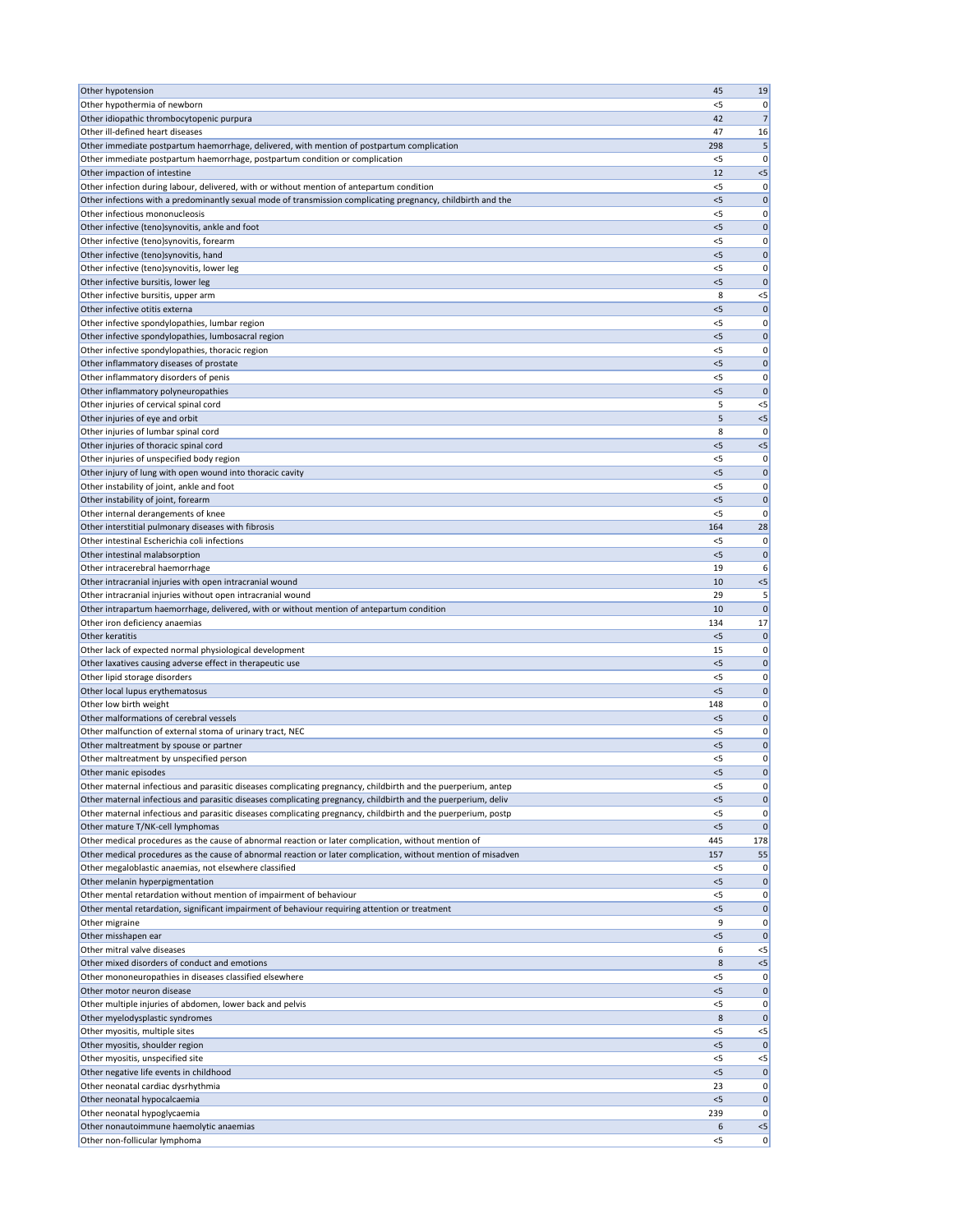| Other noninflammatory disorders of ovary, fallopian tube and broad ligament                                                    | 47             | 0              |
|--------------------------------------------------------------------------------------------------------------------------------|----------------|----------------|
| Other nonorganic psychotic disorders                                                                                           | 21             | $<$ 5          |
| Other nonrheumatic mitral valve disorders                                                                                      | $<$ 5          | $<$ 5          |
| Other nonsteroidal anti-inflammatory drugs [NSAID] causing adverse effect in therapeutic use                                   | 53             | 7              |
| Other nonthrombocytopenic purpura                                                                                              | 5              | $<$ 5          |
| Other obesity                                                                                                                  | 206            | 22             |
| Other obstetric injury to pelvic organs, delivered, with or without mention of antepartum condition                            | 5              | $<$ 5          |
| Other obstructive and reflux uropathy                                                                                          | 10             | $<$ 5          |
| Other obstructive defects of renal pelvis and ureter                                                                           | < 5            | $\mathbf 0$    |
| Other ocular manifestations of vitamin A deficiency                                                                            | <5             | 0              |
| Other orthopoxvirus infections<br>Other ossification of muscle, multiple sites                                                 | $<$ 5<br>$<$ 5 | 0<br>0         |
| Other ossification of muscle, pelvic region and thigh                                                                          | < 5            | $<$ 5          |
| Other osteomyelitis, ankle and foot                                                                                            | 20             | $<$ 5          |
| Other osteomyelitis, lower leg                                                                                                 | $<$ 5          | $<$ 5          |
| Other osteomyelitis, other site                                                                                                | 7              | $<$ 5          |
| Other osteomyelitis, pelvic region and thigh                                                                                   | 9              | $<$ 5          |
| Other osteomyelitis, unspecified site                                                                                          | <5             | 0              |
| Other osteomyelitis, upper arm                                                                                                 | < 5            | $\mathbf 0$    |
| Other osteonecrosis, ankle and foot                                                                                            | 5              | $<$ 5          |
| Other osteonecrosis, forearm                                                                                                   | $<$ 5          | $<$ 5          |
| Other osteonecrosis, lower leg                                                                                                 | $<$ 5          | 0              |
| Other osteonecrosis, other site                                                                                                | $<$ 5          | $\Omega$       |
| Other osteonecrosis, pelvic region and thigh                                                                                   | 10             | 0              |
| Other osteoporosis                                                                                                             | 7              | $<$ 5          |
| Other osteoporosis with pathological fracture, other site                                                                      | <5             | 0              |
| Other osteoporosis with pathological fracture, pelvic region and thigh                                                         | < 5            | $\mathbf 0$    |
| Other otitis externa                                                                                                           | <5             | $<$ 5          |
| Other paralytic strabismus                                                                                                     | $<$ 5          | $\mathbf 0$    |
| Other parasympatholytics [anticholinergics and antimuscarinics] and spasmolytics, not elsewhere clas                           | 6              | 0              |
| Other parasympathomimetics [cholinergics] causing adverse effect in therapeutic use                                            | $<$ 5          | 0              |
| Other perforations of tympanic membrane                                                                                        | $<$ 5          | 0              |
| Other peripheral vertigo                                                                                                       | 17             |                |
| Other peritonitis                                                                                                              | 14             | $<$ 5          |
| Other persistent delusional disorders                                                                                          | < 5            |                |
| Other persistent mood [affective] disorders                                                                                    | 7              | 0              |
| Other pervasive developmental disorders                                                                                        | < 5            | $\mathbf 0$    |
| Other phobic anxiety disorders                                                                                                 | $<$ 5<br>$<$ 5 |                |
|                                                                                                                                |                |                |
| Other physical and mental strain related to work                                                                               |                | 0              |
| Other physical therapy                                                                                                         | 1967           | 245            |
| Other plastic surgery for unacceptable cosmetic appearance                                                                     | 8              |                |
| Other pneumonia, organism unspecified                                                                                          | 46             | 13             |
| Other pneumothorax                                                                                                             | 20             |                |
| Other polyarthrosis                                                                                                            | <5<br>$<$ 5    | 0<br>$\Omega$  |
| Other polyglandular dysfunction                                                                                                | 13             | 0              |
| Other polyp of sinus<br>Other porphyria                                                                                        | 9              | $\mathbf 0$    |
| Other postprocedural disorders of circulatory system, not elsewhere classified                                                 | 11             |                |
| Other postprocedural disorders of digestive system, not elsewhere classified                                                   | 25             | $<$ 5          |
| Other postprocedural disorders of ear and mastoid process                                                                      | $<$ 5          | O              |
| Other postprocedural disorders of eye and adnexa                                                                               | < 5            | $\Omega$       |
| Other postprocedural disorders of genitourinary system                                                                         | 10             | 0              |
| Other postprocedural disorders of nervous system                                                                               | $<$ 5          |                |
| Other postprocedural musculoskeletal disorders                                                                                 | 12             | $<$ 5          |
| Other postprocedural respiratory disorders                                                                                     | 98             | 93             |
| Other post-traumatic arthrosis of first carpometacarpal joint                                                                  | <5             | $<$ 5          |
| Other post-traumatic coxarthrosis                                                                                              | 6              | $\mathbf 0$    |
| Other post-traumatic gonarthrosis                                                                                              | 16             |                |
| Other premature separation of placenta, delivered, with or without mention of antepartum condition                             | $<$ 5          | $\Omega$       |
| Other preterm infants                                                                                                          | 179            | O              |
| Other primary coxarthrosis                                                                                                     | 246            | $\Omega$       |
| Other primary disorders of muscles                                                                                             | <5             | 0              |
| Other primary gonarthrosis                                                                                                     | 420            | 6              |
| Other primary thrombocytopenia                                                                                                 | $<$ 5          | 0              |
| Other problems related to care-provider dependency                                                                             | 436<br>35      | $<$ 5<br>$<$ 5 |
| Other problems related to housing and economic circumstances<br>Other problems related to life-management difficulty           | < 5            | 0              |
| Other problems related to lifestyle                                                                                            | $<$ 5          | 0              |
| Other problems related to medical facilities and other health care                                                             | < 5            | $<$ 5          |
| Other problems related to physical environment                                                                                 | $<$ 5          | 0              |
| Other problems related to social environment                                                                                   | 9              |                |
| Other prophylactic chemotherapy                                                                                                | 416            | $<$ 5          |
| Other prurigo                                                                                                                  | $<$ 5          |                |
| Other pruritus                                                                                                                 | 13             | $<$ 5          |
| Other psoriasis                                                                                                                | $<$ 5          | $\mathbf 0$    |
| Other psoriatic arthropathies                                                                                                  | 8              | $<$ 5          |
| Other psychotropic drugs, not elsewhere classified, causing adverse effect in therapeutic use<br>Other pulmonary aspergillosis | < 5<br>$<$ 5   | 0<br>0         |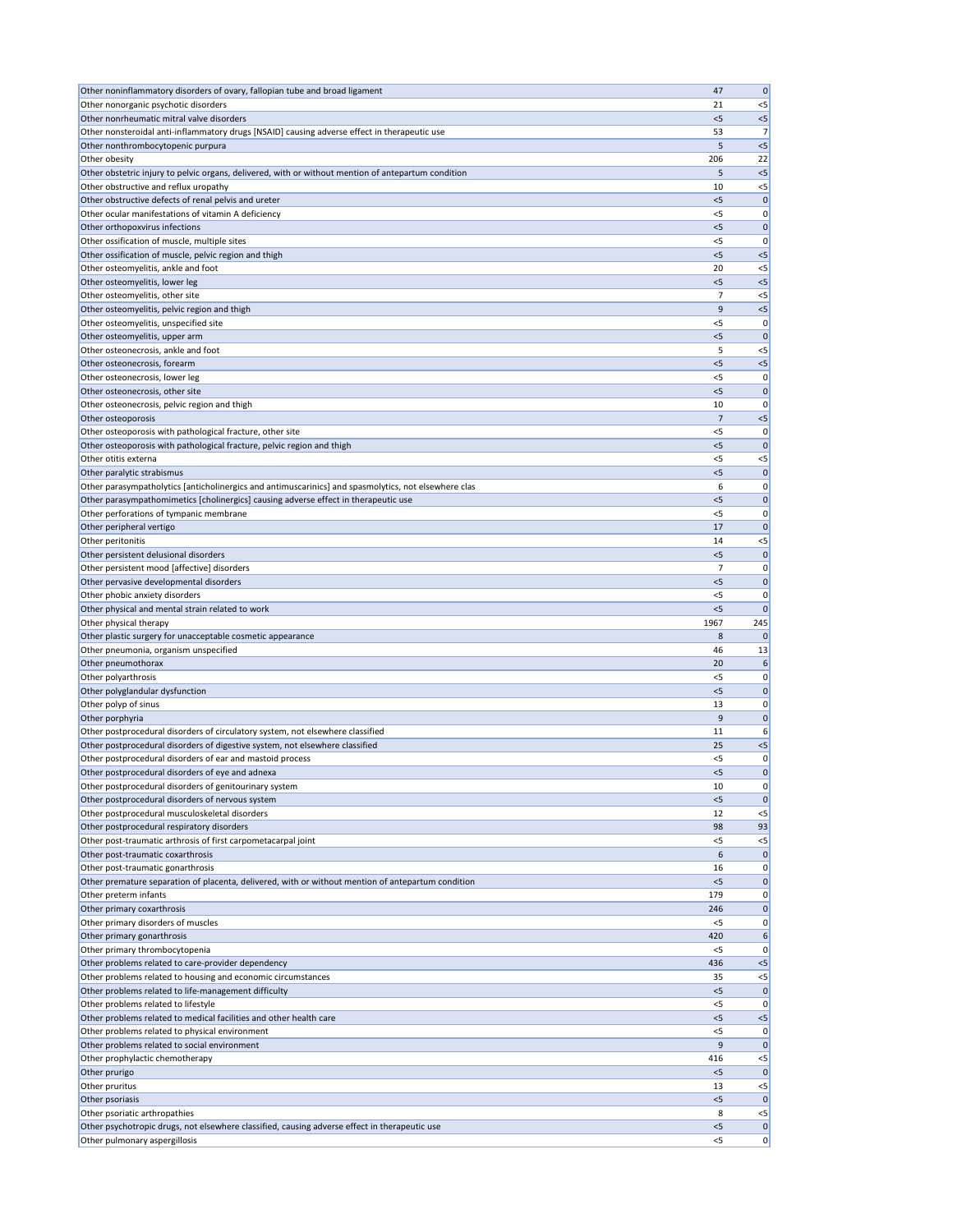| Other pulmonary collapse                                                                                                                     | 17           | 8                                    |
|----------------------------------------------------------------------------------------------------------------------------------------------|--------------|--------------------------------------|
| Other pulmonary haemorrhages originating in the perinatal period                                                                             | $<$ 5        | 0                                    |
| Other pulmonary valve disorders                                                                                                              | $<$ 5        | 0                                    |
| Other reaction to spinal and lumbar puncture                                                                                                 | 7            | 0                                    |
| Other reactions to severe stress                                                                                                             | $<$ 5        | $\mathbf 0$                          |
| Other reactive arthropathies, unspecified site                                                                                               | $<$ 5        | 0                                    |
| Other reconstructive surgery as the cause of abnormal reaction or later complication, without mentio                                         | 24           | $\mathbf 0$                          |
| Other reconstructive surgery as the cause of abnormal reaction or later complication, without mention of misa                                | 20           | $<$ 5                                |
| Other recurrent depressive disorders                                                                                                         | < 5          | $\mathbf 0$                          |
| Other reduction deformities of brain                                                                                                         | $<$ 5        | 0                                    |
| Other respiratory distress of newborn                                                                                                        | 10           | $\mathbf 0$                          |
| Other respiratory tuberculosis, confirmed bacteriologically and histologically                                                               | $<$ 5        | 0                                    |
| Other restrictive cardiomyopathy                                                                                                             | $<$ 5        | $\mathbf 0$                          |
| Other retinal artery occlusions                                                                                                              | 5            | $< 5$                                |
| Other retinal detachments                                                                                                                    | $<$ 5        | $\mathbf 0$                          |
| Other rupture of muscle (nontraumatic), pelvic region and thigh                                                                              | $<$ 5        | 0                                    |
| Other rupture of muscle (nontraumatic), shoulder region                                                                                      | < 5          | $\mathbf{0}$                         |
| Other rupture of uterus during labour, delivered, with or without mention of antepartum condition                                            | $<$ 5        | $<$ 5                                |
| Other sarcomas of liver                                                                                                                      | < 5          | $\mathbf 0$                          |
| Other schizophrenia                                                                                                                          | 12           | 0                                    |
| Other secondary arthrosis                                                                                                                    | $<$ 5        | $\mathbf 0$                          |
| Other secondary coxarthrosis                                                                                                                 | 5            | 0                                    |
| Other secondary coxarthrosis, bilateral                                                                                                      | < 5          | $\mathbf 0$                          |
| Other secondary gonarthrosis                                                                                                                 | $<$ 5        | 0                                    |
| Other secondary gonarthrosis, bilateral                                                                                                      | $<$ 5        | $\mathbf 0$                          |
| Other secondary gout, forearm                                                                                                                | $<$ 5        | $<$ 5                                |
| Other secondary gout, hand                                                                                                                   | < 5          | $< 5$                                |
| Other secondary hypertension, benign or unspecified                                                                                          | $<$ 5        | $<$ 5                                |
| Other secondary kyphosis, cervical region                                                                                                    | $<$ 5        | $\mathbf{0}$                         |
| Other secondary osteonecrosis, other site                                                                                                    | $<$ 5        | $<$ 5                                |
| Other secondary osteonecrosis, pelvic region and thigh                                                                                       | $<$ 5        | 0                                    |
| Other secondary pulmonary hypertension                                                                                                       | 128          | 32                                   |
| Other secondary scoliosis, thoracolumbar region                                                                                              | $<$ 5        | 0                                    |
| Other secondary syphilis                                                                                                                     | $<$ 5        | 0                                    |
| Other sedatives, hypnotics and antianxiety drugs causing adverse effect in therapeutic use                                                   | 7            | < 5                                  |
| Other serum reactions                                                                                                                        | 10           | $<$ 5                                |
| Other shock                                                                                                                                  | 13           | 12                                   |
| Other shock therapy as the cause of abnormal reaction or later complication, without mention of misa                                         | $<$ 5        | 0                                    |
| Other shock therapy as the cause of abnormal reaction or later complication, without mention of misadventure                                 | < 5          | $<$ 5                                |
| Other shoulder lesions                                                                                                                       | 12           | 0                                    |
| Other signs and symptoms in breast                                                                                                           | $<$ 5<br>48  | $\mathbf 0$                          |
| Other sleep apnoea                                                                                                                           |              | 11                                   |
| Other sleep disorders                                                                                                                        | $<$ 5        | $\mathbf 0$                          |
| Other somatoform disorders                                                                                                                   | 6<br>< 5     | $<$ 5                                |
| Other specific arthropathies, not elsewhere classified, lower leg<br>Other specific arthropathies, not elsewhere classified, shoulder region | $<$ 5        | $\mathbf 0$<br>0                     |
| Other specific joint derangements, not elsewhere classified, pelvic region and thigh                                                         | < 5          | $\mathbf 0$                          |
|                                                                                                                                              |              | $<$ 5                                |
|                                                                                                                                              |              | $<$ 5                                |
| Other specific personality disorders                                                                                                         | 15           |                                      |
| Other specified abdominal hernia with obstruction, without gangrene                                                                          | 20           |                                      |
| Other specified abdominal hernia without obstruction or gangrene                                                                             | 6            | $<$ 5                                |
| Other specified abnormal findings of blood chemistry                                                                                         | 350          | 69                                   |
| Other specified abnormal immunological findings in serum                                                                                     | $<$ 5        | $<$ 5                                |
| Other specified abnormal uterine and vaginal bleeding                                                                                        | 43           | $\mathbf 0$                          |
| Other specified abnormalities of plasma proteins                                                                                             | $<$ 5        | 0                                    |
| Other specified acquired deformities of limbs, ankle and foot                                                                                | < 5<br>$<$ 5 | $\mathbf 0$                          |
| Other specified acquired deformities of limbs, forearm                                                                                       |              | 0                                    |
| Other specified acquired deformities of limbs, pelvic region and thigh                                                                       | < 5<br>$<$ 5 | $\mathbf 0$                          |
| Other specified acute viral hepatitis                                                                                                        |              | $<$ 5                                |
| Other specified anaemias                                                                                                                     | 38           | 6                                    |
| Other specified anomalies (or asymmetry) of jaw-cranial base relationship                                                                    | 5<br>$<$ 5   | 0<br>$\mathbf 0$                     |
| Other specified anomalies of jaw size                                                                                                        | 23           |                                      |
| Other specified anxiety disorders                                                                                                            |              | $<$ 5                                |
| Other specified aplastic anaemias<br>Other specified arthritis, ankle and foot                                                               | 22<br>$<$ 5  | < 5                                  |
| Other specified arthritis, forearm                                                                                                           | < 5          |                                      |
| Other specified arthritis, lower leg                                                                                                         | $<$ 5        | $<$ 5                                |
| Other specified arthritis, multiple sites                                                                                                    | < 5          |                                      |
| Other specified arthritis, pelvic region and thigh                                                                                           | $<$ 5        |                                      |
| Other specified arthritis, shoulder region                                                                                                   | $<$ 5        |                                      |
| Other specified arthritis, upper arm                                                                                                         | $<$ 5        | 0                                    |
| Other specified arthrosis                                                                                                                    | 21           | $\mathbf 0$                          |
| Other specified bacterial agents as the cause of diseases classified to other chapters                                                       | 401          | 85                                   |
| Other specified bacterial intestinal infections                                                                                              | < 5          | $\mathbf 0$                          |
| Other specified behavioural and emotional disorders with onset usually occurring in childhood and adolescence                                | 14           | $<$ 5                                |
| Other specified birth injuries                                                                                                               | $<$ 5        | $\mathbf 0$                          |
| Other specified bullous disorders                                                                                                            | $<$ 5        | $< 5$                                |
| Other specified carcinomas of liver                                                                                                          | 10           | 0 <br> 0 <br> 0 <br> 0 <br> 0 <br> 0 |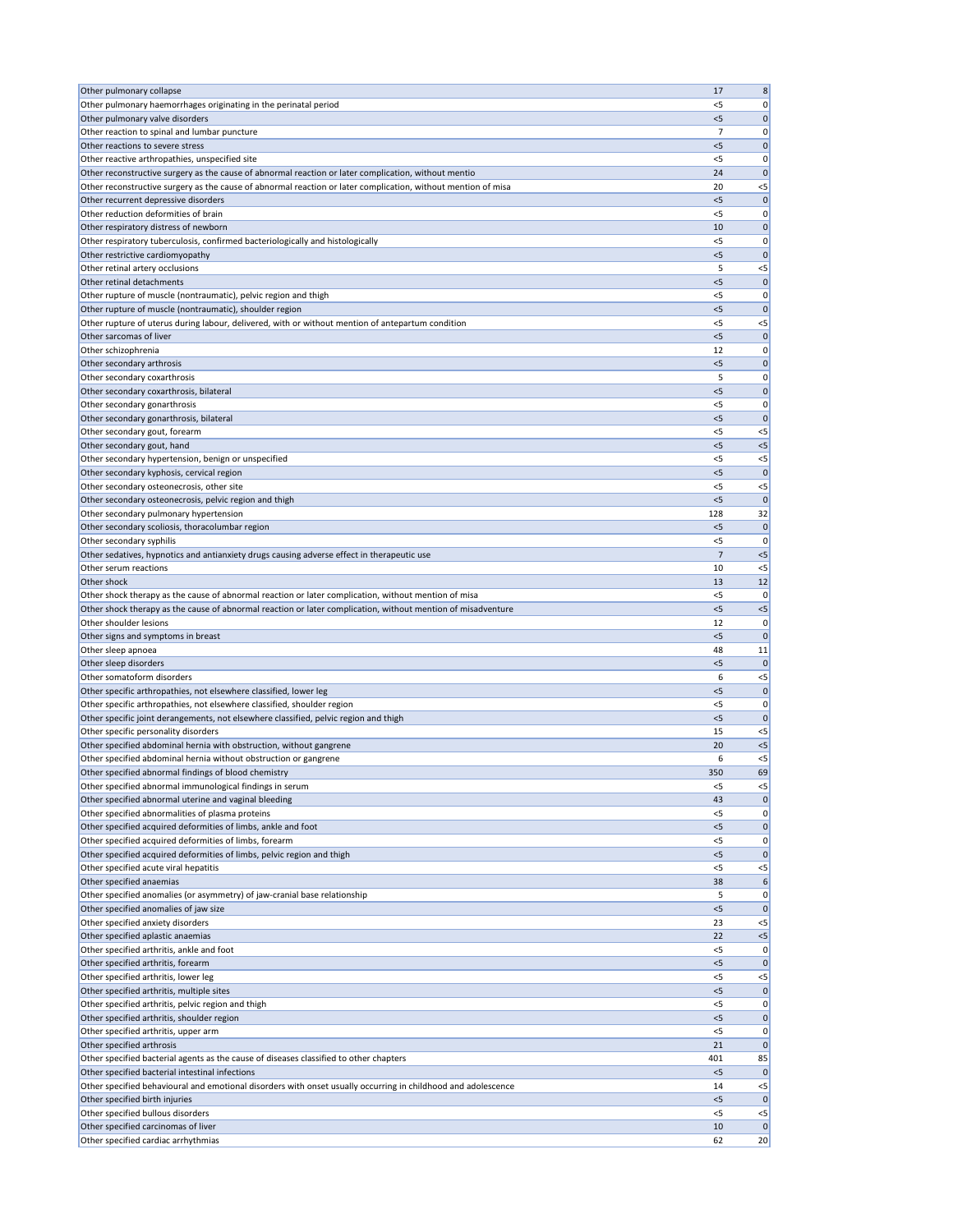| Other specified cataract                                                                                                                                                                                              | < 5          | $\mathbf 0$          |
|-----------------------------------------------------------------------------------------------------------------------------------------------------------------------------------------------------------------------|--------------|----------------------|
| Other specified cerebrovascular diseases                                                                                                                                                                              | 17           | 8                    |
| Other specified chromosome abnormalities                                                                                                                                                                              | $<$ 5        | $\mathbf 0$          |
| Other specified chronic obstructive pulmonary disease<br>Other specified coagulation defects                                                                                                                          | 75<br>5      | 17<br>$\mathbf{0}$   |
| Other specified complications of cardiac and vascular prosthetic devices, implants and grafts                                                                                                                         | 358          | 86                   |
| Other specified complications of labour and delivery, delivered, with mention of postpartum complication                                                                                                              | $<$ 5        | $\mathbf 0$          |
| Other specified complications of labour and delivery, delivered, with or without mention of antepartum condit                                                                                                         | 69           | $<$ 5                |
| Other specified complications of labour and delivery, postpartum condition or complication                                                                                                                            | < 5          | $\mathbf{0}$         |
| Other specified complications of surgical and medical care, not elsewhere classified                                                                                                                                  | 12           | $<$ 5                |
| Other specified conditions associated with female genital organs and menstrual cycle                                                                                                                                  | 7            | $\mathbf 0$          |
| Other specified conditions originating in the perinatal period                                                                                                                                                        | $<$ 5        | 0                    |
| Other specified conduction disorders<br>Other specified congenital malformations                                                                                                                                      | < 5          | $<$ 5                |
| Other specified congenital malformations of brain                                                                                                                                                                     | $<$ 5<br>5   | 0<br>$<$ 5           |
| Other specified congenital malformations of circulatory system                                                                                                                                                        | $<$ 5        | 0                    |
| Other specified congenital malformations of ear                                                                                                                                                                       | $<$ 5        | $\mathbf 0$          |
| Other specified congenital malformations of heart                                                                                                                                                                     | 7            | 0                    |
| Other specified congenital malformations of intestine                                                                                                                                                                 | 5            | $\mathbf 0$          |
| Other specified congenital malformations of limb(s)                                                                                                                                                                   | <5           | 0                    |
| Other specified congenital malformations of peripheral vascular system                                                                                                                                                | < 5          | $\mathbf 0$          |
| Other specified congenital malformations of respiratory system                                                                                                                                                        | $<$ 5        | $<$ 5                |
| Other specified congenital malformations of skin<br>Other specified congenital malformations of skull and face bones                                                                                                  | < 5<br>$<$ 5 | $\mathbf 0$          |
| Other specified congenital malformations of spinal cord                                                                                                                                                               | $<$ 5        | 0<br>$\mathbf{0}$    |
| Other specified congenital malformations of stomach                                                                                                                                                                   | $<$ 5        | 0                    |
| Other specified congenital malformations of urinary system                                                                                                                                                            | < 5          | $\mathbf 0$          |
| Other specified crystal arthropathies, lower leg                                                                                                                                                                      | $<$ 5        | 0                    |
| Other specified crystal arthropathies, multiple sites                                                                                                                                                                 | $<$ 5        | $\mathbf 0$          |
| Other specified crystal arthropathies, shoulder region                                                                                                                                                                | <5           | 0                    |
| Other specified degenerative diseases of basal ganglia                                                                                                                                                                | $<$ 5        | 0                    |
| Other specified degenerative diseases of nervous system                                                                                                                                                               | 97           | $<$ 5                |
| Other specified degenerative disorders of nervous system in diseases classified elsewhere                                                                                                                             | 28           | < 5                  |
| Other specified demyelinating diseases of central nervous system                                                                                                                                                      | < 5          | $<$ 5                |
| Other specified dermatitis<br>Other specified diabetes mellitus with autonomic neuropathy                                                                                                                             | 12<br>$<$ 5  | $\mathbf 0$<br>0     |
| Other specified diabetes mellitus with certain circulatory complications                                                                                                                                              | 6            | $< 5$                |
| Other specified diabetes mellitus with coma                                                                                                                                                                           | <5           | 0                    |
| Other specified diabetes mellitus with established or advanced kidney disease                                                                                                                                         | < 5          | $< 5$                |
| Other specified diabetes mellitus with hypoglycaemia                                                                                                                                                                  | <5           | 0                    |
| Other specified diabetes mellitus with other specified complication, not elsewhere classified                                                                                                                         | $<$ 5        | $\mathbf 0$          |
| Other specified diabetes mellitus with other specified kidney complication not elsewhere classified                                                                                                                   | 5            | $<$ 5                |
| Other specified diabetes mellitus with poor control, so described                                                                                                                                                     | 7            | $\mathbf 0$          |
| Other specified diabetes mellitus without (mention of) complication                                                                                                                                                   | 13           | 0                    |
| Other specified diseases and conditions complicating pregnancy, childbirth and the puerperium, antep<br>Other specified diseases and conditions complicating pregnancy, childbirth and the puerperium, antepartum con | < 5<br>23    | $\mathbf 0$<br>0     |
| Other specified diseases and conditions complicating pregnancy, childbirth and the puerperium, delivered, wit                                                                                                         | 62           | $< 5$                |
| Other specified diseases and conditions complicating pregnancy, childbirth and the puerperium, postpartum con                                                                                                         | <5           | 0                    |
| Other specified diseases of anus and rectum                                                                                                                                                                           | 29           | $< 5$                |
| Other specified diseases of appendix                                                                                                                                                                                  | 5            | 0                    |
| Other specified diseases of biliary tract                                                                                                                                                                             | 12           | < 5                  |
| Other specified diseases of blood and blood-forming organs                                                                                                                                                            | 7            | $<$ 5                |
| Other specified diseases of digestive system                                                                                                                                                                          | $<$ 5        | $\mathbf 0$          |
| Other specified diseases of gallbladder                                                                                                                                                                               | 21           | $<$ 5                |
| Other specified diseases of inner ear<br>Other specified diseases of intestine (small)(large)                                                                                                                         | < 5          | $\mathbf 0$          |
| Other specified diseases of jaws                                                                                                                                                                                      | 16<br>7      | $< 5$<br>$\mathbf 0$ |
| Other specified diseases of liver                                                                                                                                                                                     | 46           | 7 <sup>1</sup>       |
| Other specified diseases of oesophagus                                                                                                                                                                                | 23           | $<$ 5                |
| Other specified diseases of pancreas                                                                                                                                                                                  | 17           | $<$ 5                |
| Other specified diseases of pulmonary vessels                                                                                                                                                                         | < 5          | $< 5$                |
| Other specified diseases of spinal cord                                                                                                                                                                               | 12           | $<$ 5                |
| Other specified diseases of stomach and duodenum                                                                                                                                                                      | 80           | 15                   |
| Other specified diseases of upper respiratory tract                                                                                                                                                                   | 13           | 5                    |
| Other specified disorders involving the immune mechanism, not elsewhere classified                                                                                                                                    | < 5          | < 5                  |
| Other specified disorders of adrenal gland<br>Other specified disorders of arteries and arterioles                                                                                                                    | 8<br>5       | $<$ 5<br>$<$ 5       |
| Other specified disorders of bladder                                                                                                                                                                                  | 78           | 0                    |
| Other specified disorders of bone density and structure, ankle and foot                                                                                                                                               | < 5          | 0                    |
| Other specified disorders of bone density and structure, lower leg                                                                                                                                                    | $<$ 5        | 0                    |
| Other specified disorders of bone density and structure, multiple sites                                                                                                                                               | $<$ 5        | 0                    |
| Other specified disorders of bone density and structure, other site                                                                                                                                                   | $<$ 5        | 0                    |
| Other specified disorders of bone density and structure, pelvic region and thigh                                                                                                                                      | < 5          | 0                    |
| Other specified disorders of bone density and structure, unspecified site                                                                                                                                             | 7            | 0                    |
| Other specified disorders of bone, multiple sites                                                                                                                                                                     | $<$ 5        | 0                    |
| Other specified disorders of bone, other site                                                                                                                                                                         | 7            | 0                    |
| Other specified disorders of bone, pelvic region and thigh<br>Other specified disorders of bone, unspecified site                                                                                                     | < 5<br>$<$ 5 | 0 <br> 0             |
|                                                                                                                                                                                                                       |              |                      |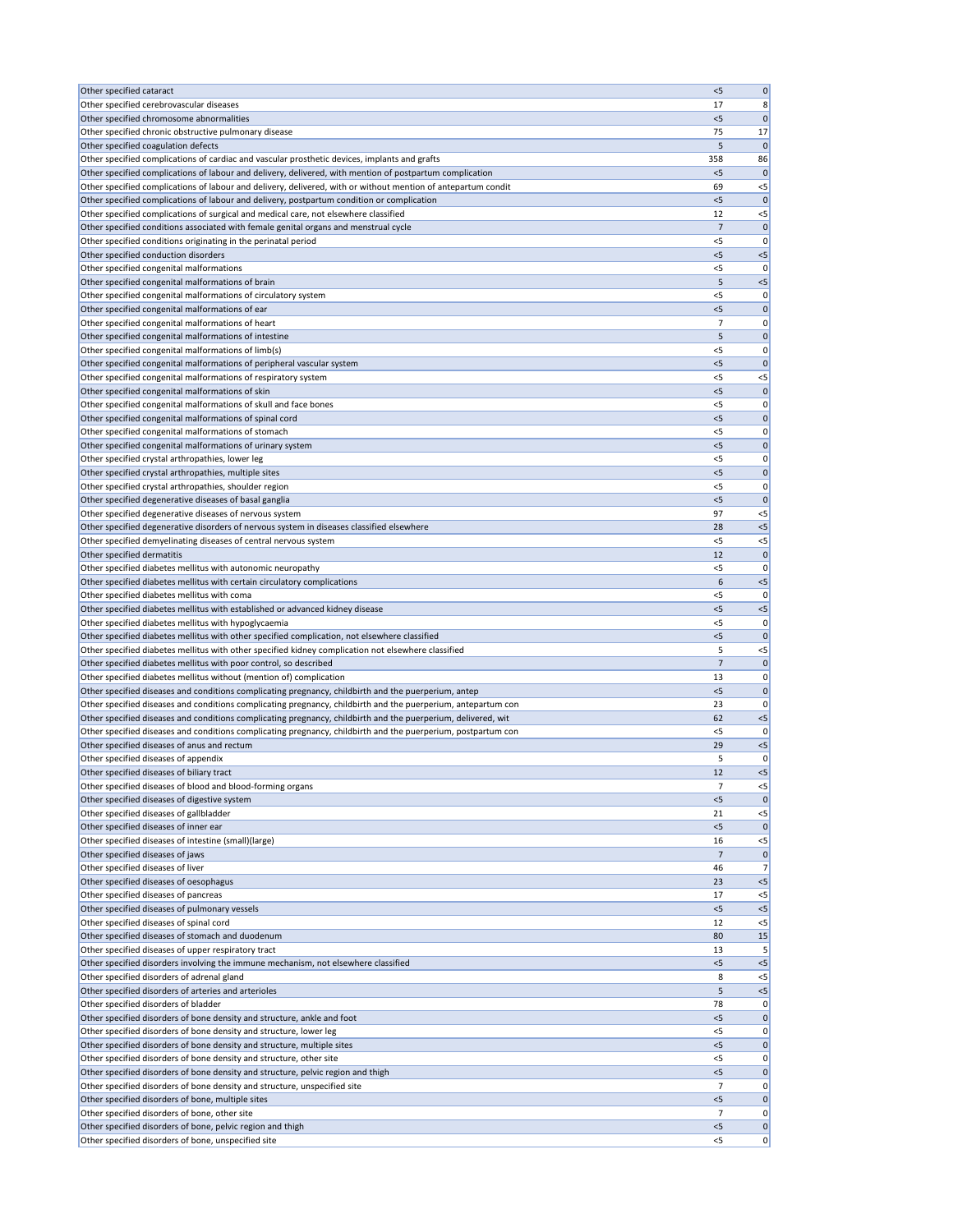| Other specified disorders of bone, upper arm                                               | < 5            | $\mathbf 0$          |
|--------------------------------------------------------------------------------------------|----------------|----------------------|
| Other specified disorders of brain                                                         | 32             | 8                    |
| Other specified disorders of breast                                                        | $<$ 5          | 0                    |
| Other specified disorders of central nervous system                                        | $<$ 5          | 0                    |
| Other specified disorders of cornea                                                        | $<$ 5          | $\mathbf 0$          |
| Other specified disorders of external ear                                                  | < 5            | 0                    |
| Other specified disorders of eye and adnexa                                                | 7              | $< 5$                |
| Other specified disorders of eye and adnexa in diseases classified elsewhere               | 9              | 0                    |
| Other specified disorders of eyelid                                                        | < 5            | $\mathbf{0}$         |
| Other specified disorders of gingiva and edentulous alveolar ridge                         | <5             | $<$ 5                |
| Other specified disorders of iris and ciliary body                                         | < 5            | $\mathbf{0}$         |
| Other specified disorders of kidney and ureter                                             | 46             | $<$ 5                |
| Other specified disorders of male genital organs                                           | 38             | 5                    |
| Other specified disorders of middle ear and mastoid                                        | < 5            | 0                    |
| Other specified disorders of muscle, ankle and foot                                        | $<$ 5          | $\mathbf 0$          |
| Other specified disorders of muscle, forearm                                               | $<$ 5          | $<$ 5                |
| Other specified disorders of muscle, hand                                                  | < 5            | $\mathbf{0}$         |
| Other specified disorders of muscle, lower leg                                             | 24             | $<$ 5                |
| Other specified disorders of muscle, multiple sites                                        | 516            | 86                   |
| Other specified disorders of muscle, other site                                            | 18             | $<$ 5                |
| Other specified disorders of muscle, pelvic region and thigh                               | 12             | 5                    |
| Other specified disorders of muscle, unspecified site                                      | 324            | 66                   |
| Other specified disorders of muscle, upper arm                                             | 6              | $\mathbf 0$          |
| Other specified disorders of nervous system in diseases classified elsewhere               | < 5            | 0                    |
| Other specified disorders of nose and nasal sinuses                                        | 40             | < 5                  |
| Other specified disorders of penis                                                         | 11             | $<$ 5                |
| Other specified disorders of peritoneum                                                    | 7              | $< 5$                |
| Other specified disorders of prostate                                                      | $<$ 5          | 0                    |
| Other specified disorders of skin and subcutaneous tissue                                  | 13             | $\mathbf{0}$         |
| Other specified disorders of skin and subcutaneous tissue in diseases classified elsewhere | 5              | $<$ 5                |
| Other specified disorders of skin and subcutaneous tissue related to radiation             | $<$ 5          | $<$ 5                |
| Other specified disorders of synovium and tendon, lower leg                                | $<$ 5          | 0                    |
| Other specified disorders of teeth and supporting structures                               | 10             | $<$ 5                |
| Other specified disorders of thyroid                                                       | $<$ 5          | 0                    |
| Other specified disorders of urethra                                                       | 10             | $<$ 5                |
| Other specified disorders of veins                                                         | 39             | $<$ 5                |
| Other specified disorders of white blood cells                                             | 135            | 18                   |
|                                                                                            |                |                      |
| Other specified effects of external causes                                                 | <5             | $<$ 5                |
| Other specified effects of reduced temperature                                             | < 5            | $\mathbf 0$          |
| Other specified epidermal thickening                                                       | $<$ 5          | 0                    |
| Other specified erythematous conditions                                                    | 6              | $\mathbf 0$          |
| Other specified events, undetermined intent                                                | 5              | $<$ 5                |
| Other specified extrapyramidal and movement disorders                                      | 47             | $<$ 5                |
| Other specified female pelvic inflammatory diseases                                        | 7              | $<$ 5                |
| Other specified fever                                                                      | 50             | 5                    |
| Other specified firearm discharge, undetermined intent                                     | $<$ 5          | 0                    |
| Other specified forms of tremor                                                            | 12             | $<$ 5                |
| Other specified functional intestinal disorders                                            | <5             | 0                    |
| Other specified general symptoms and signs                                                 | 47             | 15                   |
| Other specified haemorrhagic conditions                                                    | <5             | 0                    |
| Other specified haemorrhoids                                                               | 81             | $<$ 5                |
| Other specified headache syndromes                                                         | $<$ 5          | $<$ 5                |
| Other specified heart block                                                                | 20             | 15                   |
| Other specified hypothyroidism                                                             | 5              | $<$ 5                |
| Other specified immunodeficiencies                                                         | $\overline{7}$ | 6                    |
| Other specified infections specific to the perinatal period                                | $<$ 5          | 0                    |
| Other specified inflammation of vagina and vulva                                           | < 5            | $<$ 5                |
| Other specified inflammatory liver diseases                                                | 98             | 18                   |
| Other specified injuries involving multiple body regions                                   | 161            | 58                   |
| Other specified injuries of abdomen, lower back and pelvis                                 | <5             | 0                    |
| Other specified injuries of ankle and foot                                                 | < 5            | $<$ 5                |
| Other specified injuries of forearm                                                        | <5             | 0                    |
| Other specified injuries of head                                                           | <5             | $< 5$                |
| Other specified injuries of hip and thigh                                                  | $<$ 5          | 0                    |
| Other specified injuries of lower leg                                                      | 11             | $< 5$                |
| Other specified injuries of lower limb, level unspecified                                  | $<$ 5          |                      |
| Other specified injuries of neck                                                           | < 5            | 0 <br>< 5            |
| Other specified injuries of shoulder and upper arm                                         | $<$ 5          | 0                    |
| Other specified injuries of wrist and hand                                                 | < 5            | $\mathbf 0$          |
| Other specified interstitial pulmonary diseases                                            | 20             | 6                    |
| Other specified intervertebral disc degeneration                                           | 43<br>< 5      | $<$ 5<br>0           |
| Other specified intervertebral disc disorders                                              |                | $\mathbf 0$          |
| Other specified intervertebral disc displacement                                           | 58             |                      |
| Other specified intestinal infections                                                      | 6<br>< 5       | $<$ 5<br>$\mathbf 0$ |
| Other specified joint disorders, forearm<br>Other specified joint disorders, lower leg     | <5             |                      |
| Other specified joint disorders, pelvic region and thigh                                   | < 5            | 0 <br> 0             |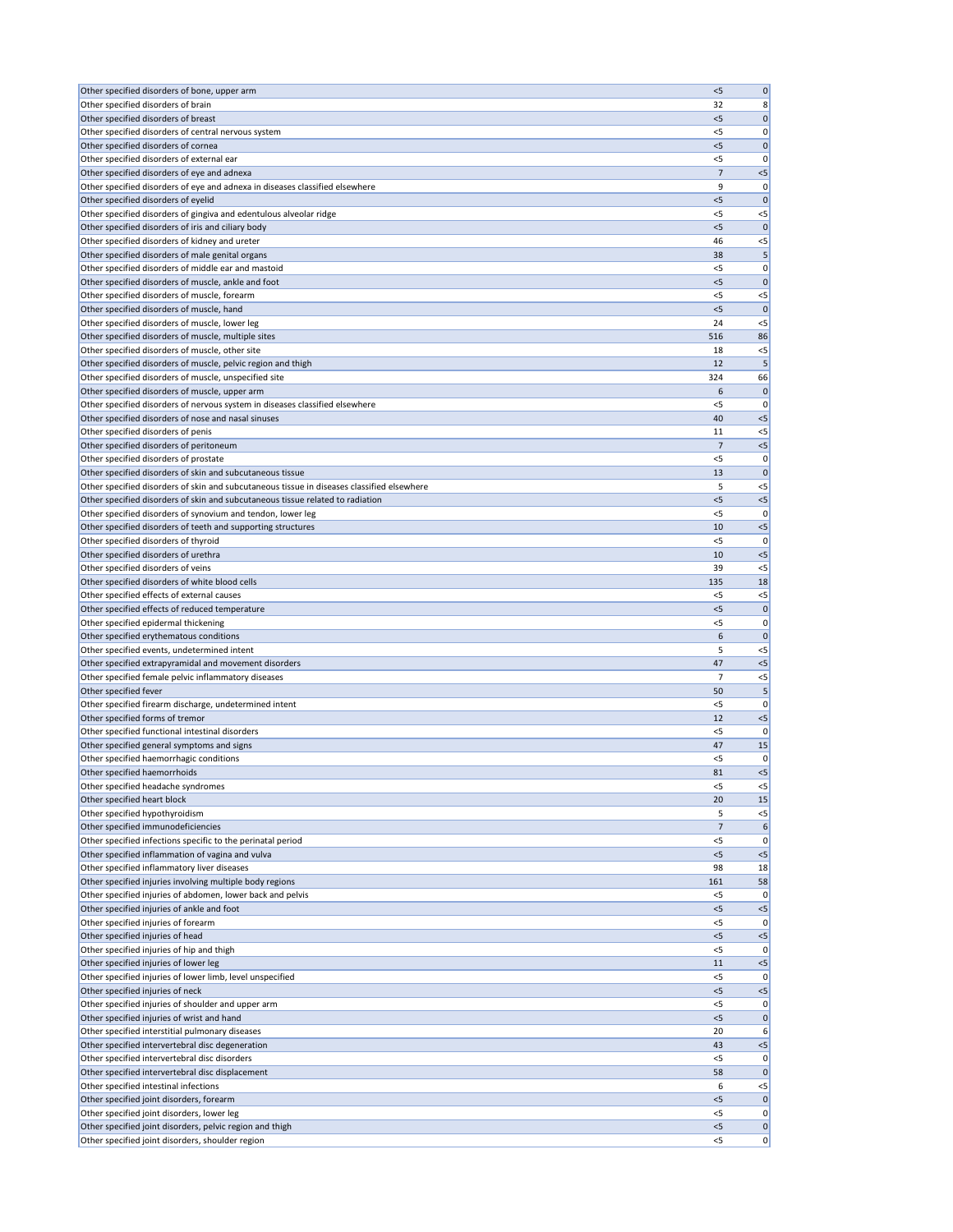| Other specified leukaemias                                                                                                                                                                                    | < 5          | < 5                |
|---------------------------------------------------------------------------------------------------------------------------------------------------------------------------------------------------------------|--------------|--------------------|
| Other specified local infections of skin and subcutaneous tissue                                                                                                                                              | 11           | $<$ 5              |
| Other specified medical care NEC                                                                                                                                                                              | 125          | 16                 |
| Other specified mental disorders due to brain damage and dysfunction and to physical disease                                                                                                                  | 20           | 0                  |
| Other specified metabolic disorders                                                                                                                                                                           | 11           | $<$ 5              |
| Other specified misadventures during surgical and medical care                                                                                                                                                | 37           | 15                 |
| Other specified mononeuropathies                                                                                                                                                                              | 12           | $\mathbf 0$        |
| Other specified mood [affective] disorders<br>Other specified mycoses                                                                                                                                         | $<$ 5<br>< 5 | 0<br>$< 5$         |
| Other specified myopathies                                                                                                                                                                                    | 8            | 5                  |
| Other specified necrotizing vasculopathies                                                                                                                                                                    | < 5          | $\mathbf 0$        |
| Other specified neoplasms of uncertain or unknown behaviour of lymphoid, haematopoietic and related                                                                                                           | <5           | 0                  |
| Other specified neurotic disorders                                                                                                                                                                            | < 5          | $\mathbf 0$        |
| Other specified noninfective disorders of lymphatic vessels and lymph nodes                                                                                                                                   | 7            | $<$ 5              |
| Other specified noninfective gastroenteritis and colitis                                                                                                                                                      | 33           | $<$ 5              |
| Other specified noninflammatory disorders of cervix uteri                                                                                                                                                     | 19           | 0                  |
| Other specified noninflammatory disorders of uterus                                                                                                                                                           | 10           | $\mathbf 0$        |
| Other specified noninflammatory disorders of vagina                                                                                                                                                           | 7            | 0                  |
| Other specified noninflammatory disorders of vulva and perineum                                                                                                                                               | < 5          | $\mathbf 0$        |
| Other specified nontoxic goitre                                                                                                                                                                               | <5           | 0                  |
| Other specified nutritional anaemias                                                                                                                                                                          | < 5          | $<$ 5              |
| Other specified nutritional deficiencies                                                                                                                                                                      | <5           | $<$ 5              |
| Other specified obstetric trauma, delivered, with mention of postpartum complication                                                                                                                          | < 5          | $<$ 5              |
| Other specified obstetric trauma, delivered, with or without mention of antepartum condition                                                                                                                  | 12           | 0                  |
| Other specified obstructed labour, delivered, with or without mention of antepartum condition                                                                                                                 | $<$ 5        | $\mathbf 0$        |
| Other specified orthopaedic follow-up care                                                                                                                                                                    | 5<br>11      | 0<br>$<$ 5         |
| Other specified paralytic syndromes<br>Other specified perinatal haematological disorders                                                                                                                     | $<$ 5        |                    |
| Other specified peripheral vascular diseases                                                                                                                                                                  | < 5          | 0<br>$\mathbf{0}$  |
| Other specified place of occurrence                                                                                                                                                                           | 263          | 30                 |
| Other specified placental disorder, delivered, with or without mention of antepartum condition                                                                                                                | 5            | $\mathbf 0$        |
| Other specified pleural conditions                                                                                                                                                                            | 27           | 9                  |
| Other specified polyneuropathies                                                                                                                                                                              | 17           | $<$ 5              |
| Other specified postsurgical states                                                                                                                                                                           | < 5          | 0                  |
| Other specified pregnancy-related conditions, antepartum condition or complication                                                                                                                            | 7            | $\mathbf 0$        |
| Other specified pregnancy-related conditions, delivered, with mention of postpartum complication                                                                                                              | $<$ 5        | 0                  |
| Other specified pregnancy-related conditions, delivered, with or without mention of antepartum condition                                                                                                      | 19           | $\mathbf{0}$       |
| Other specified problems related to primary support group                                                                                                                                                     | 10           | 0                  |
| Other specified problems related to psychosocial circumstances                                                                                                                                                | 5            | $\mathbf 0$        |
| Other specified puerperal infections, postpartum condition or complication                                                                                                                                    | $<$ 5        | $< 5$              |
| Other specified pulmonary heart diseases                                                                                                                                                                      | $<$ 5        | $\mathbf 0$        |
| Other specified renal tubulo-interstitial diseases                                                                                                                                                            | $<$ 5        | 0                  |
| Other specified respiratory conditions of newborn                                                                                                                                                             | 15           | $\mathbf{0}$       |
| Other specified respiratory disorders                                                                                                                                                                         | 31           | 17                 |
| Other specified rheumatic heart diseases                                                                                                                                                                      | $<$ 5        | $\mathbf 0$        |
| Other specified rheumatoid arthritis                                                                                                                                                                          | 7            | $<$ 5              |
| Other specified salmonella infections<br>Other specified sepsis                                                                                                                                               | < 5<br>84    | $\mathbf{0}$<br>40 |
| Other specified soft tissue disorders, ankle and foot                                                                                                                                                         | 5            | $\mathbf 0$        |
| Other specified soft tissue disorders, forearm                                                                                                                                                                | 9            | $<$ 5              |
| Other specified soft tissue disorders, hand                                                                                                                                                                   | 5            | $<$ 5              |
| Other specified soft tissue disorders, lower leg                                                                                                                                                              | 23           | $<$ 5              |
| Other specified soft tissue disorders, multiple sites                                                                                                                                                         | $<$ 5        | $\mathbf 0$        |
| Other specified soft tissue disorders, other site                                                                                                                                                             | < 5          | 0                  |
| Other specified soft tissue disorders, pelvic region and thigh                                                                                                                                                | < 5          | < 5                |
| Other specified soft tissue disorders, unspecified site                                                                                                                                                       | 5            | $< 5$              |
| Other specified soft tissue disorders, upper arm                                                                                                                                                              | 6            | $\mathbf 0$        |
| Other specified special examinations                                                                                                                                                                          | 5            | 0                  |
| Other specified spondylopathies, cervical region                                                                                                                                                              | $<$ 5        | $\mathbf 0$        |
| Other specified spondylopathies, lumbar region                                                                                                                                                                | <5           | 0                  |
| Other specified sports and recreational activity                                                                                                                                                              | < 5          | 0                  |
| Other specified superficial mycoses                                                                                                                                                                           | $<$ 5        | 0                  |
| Other specified surgical follow-up care                                                                                                                                                                       | 7            | $\mathbf 0$        |
| Other specified symptoms and signs involving the circulatory and respiratory systems                                                                                                                          | 8            | $<$ 5              |
| Other specified symptoms and signs involving the digestive system and abdomen                                                                                                                                 | 11           | 9                  |
| Other specified systemic anti-infectives and antiparasitics causing adverse effect in therapeutic us<br>Other specified systemic anti-infectives and antiparasitics causing adverse effect in therapeutic use | 7<br>9       | $<$ 5<br>$<$ 5     |
| Other specified systemic involvement of connective tissue                                                                                                                                                     | $<$ 5        | 0                  |
| Other specified transport accident                                                                                                                                                                            | < 5          | $< 5$              |
| Other specified types of non-Hodgkin lymphoma                                                                                                                                                                 | $<$ 5        | 0                  |
| Other specified urinary incontinence                                                                                                                                                                          | 24           | $<$ 5              |
| Other specified vaccines and biological substances causing adverse effect in therapeutic use                                                                                                                  | 7            | $<$ 5              |
| Other specified viral infections characterized by skin and mucous membrane lesions                                                                                                                            | < 5          | $\mathbf 0$        |
| Other sphingolipidosis                                                                                                                                                                                        | $<$ 5        | $<$ 5              |
| Other spondylosis with myelopathy, cervical region                                                                                                                                                            | 25           | $<$ 5              |
| Other spondylosis with myelopathy, cervicothoracic region                                                                                                                                                     | $<$ 5        | 0                  |
| Other spondylosis with myelopathy, thoracic region                                                                                                                                                            | < 5          | 0                  |
| Other spondylosis with radiculopathy, cervical region                                                                                                                                                         | $<$ 5        | $\leq$             |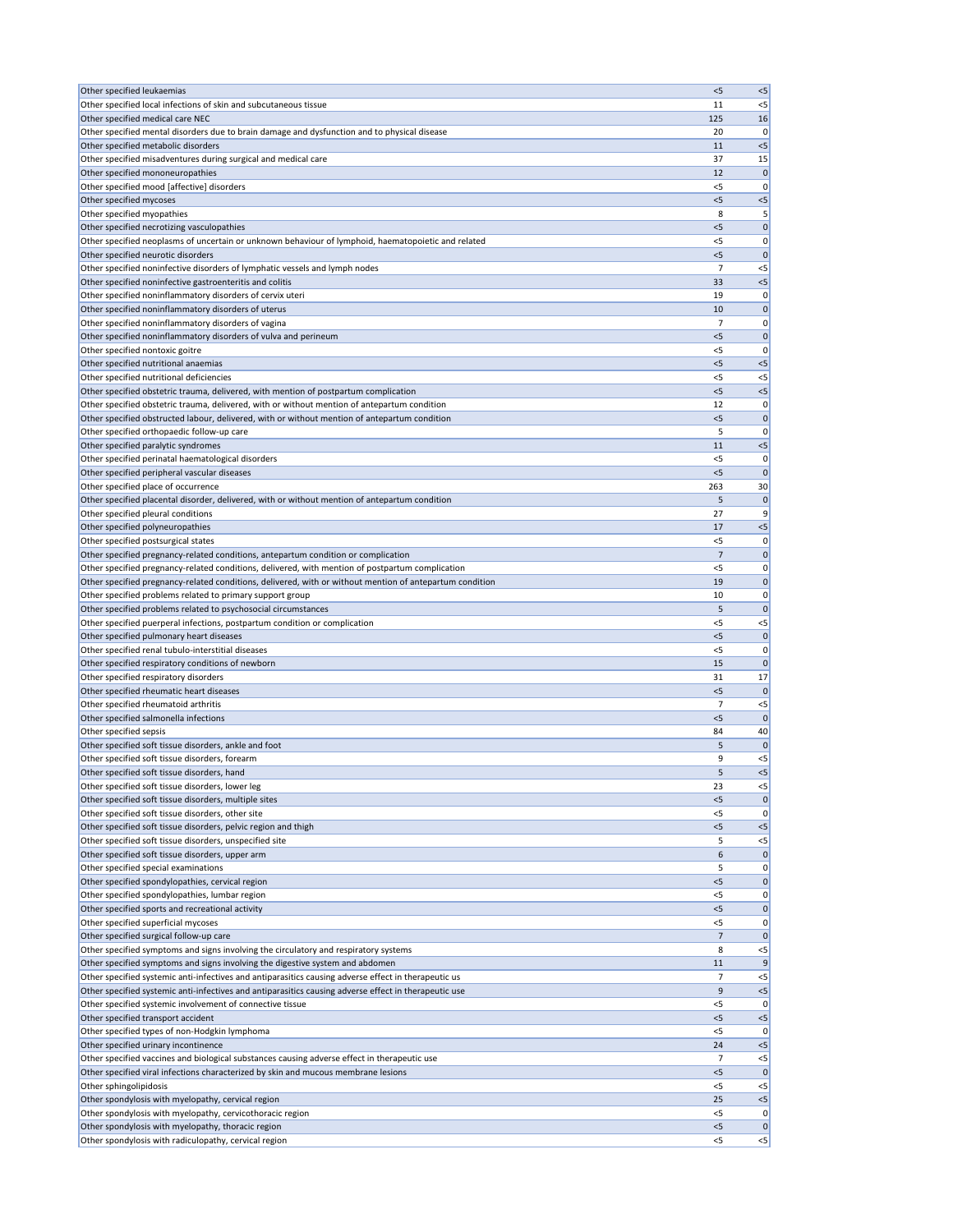| Other spondylosis with radiculopathy, lumbosacral region<br>0<br><5<br>Other spondylosis, cervical region<br>< 5<br>$<$ 5<br>Other spondylosis, lumbar region<br>< 5<br>0<br>Other spondylosis, lumbosacral region<br>$<$ 5<br>0<br>Other spontaneous disruption of unspecified ligament(s) of knee<br>0<br><5<br>70<br>8<br>Other spontaneous pneumothorax<br>Other sprain and strain of anterior cruciate ligament of knee<br>0<br>$<$ 5<br>Other sprain and strain of cervical spine<br>< 5<br>$\mathbf 0$<br>Other sprain and strain of elbow<br><5<br>C<br>Other staphylococcus as the cause of diseases classified to other chapters<br>170<br>41<br>$<$ 5<br>$<$ 5<br>Other status epilepticus<br>Other streptococcal arthritis and polyarthritis, ankle and foot<br>< 5<br>C<br>Other streptococcal arthritis and polyarthritis, lower leg<br>6<br>$<$ 5<br>Other streptococcal arthritis and polyarthritis, pelvic region and thigh<br>$<$ 5<br>C<br>Other streptococcal arthritis and polyarthritis, upper arm<br>$<$ 5<br><5<br>Other streptococcal sepsis<br>40<br>11<br>Other streptococcus as the cause of diseases classified to other chapters<br>28<br>126<br>Other stressful life events affecting family and household<br>$<$ 5<br>$\mathbf 0$<br>Other subarachnoid haemorrhage<br>5<br>$<$ 5<br>Other superficial injuries of abdominal wall<br>7<br>$<$ 5<br>Other superficial injuries of ankle and foot<br>6<br>$\mathbf 0$<br>Other superficial injuries of back wall of thorax<br>$<$ 5<br>$<$ 5<br>Other superficial injuries of eyelid and periocular area<br>6<br>$<$ 5<br>Other superficial injuries of forearm<br>< 5<br>0<br>Other superficial injuries of front wall of thorax<br><5<br>0<br>Other superficial injuries of hip and thigh<br>10<br>$<$ 5<br>Other superficial injuries of lower back and pelvis<br>5<br>$<$ 5<br>Other superficial injuries of lower leg<br>25<br>$<$ 5<br>Other superficial injuries of penis<br><5<br>0<br>Other superficial injuries of scrotum and testes<br>$\mathbf 0$<br>< 5<br>$<$ 5<br>Other superficial injuries of shoulder and upper arm<br>$<$ 5<br>Other superficial injuries of wrist and hand<br>Other surgical procedures as the cause of abnormal reaction or later complication, without mention o<br>400<br>62<br>Other surgical procedures as the cause of abnormal reaction or later complication, without mention of misadve<br>58<br>286<br>Other symptoms and signs concerning food and fluid intake<br>$<$ 5<br>$<$ 5<br>Other symptoms and signs involving appearance and behaviour<br>24<br>$<$ 5<br>Other symptoms and signs involving emotional state<br>127<br>7<br>Other synovitis and tenosynovitis, ankle and foot<br>$<$ 5<br>0<br>Other synovitis and tenosynovitis, hand<br><5<br>0<br>Other synovitis and tenosynovitis, lower leg<br>10<br>0<br>Other synovitis and tenosynovitis, pelvic region and thigh<br>$<$ 5<br>0<br>Other synovitis and tenosynovitis, shoulder region<br>$<$ 5<br>$<$ 5<br>Other systemic antibiotics causing adverse effect in therapeutic use<br>50<br>7<br>Other systemic atrophy primarily affecting central nervous system in neoplastic disease<br>$<$ 5<br>$<$ 5<br>Other tetanus<br>$<$ 5<br>0<br>Other thrombophilia<br>17<br>5<br>Other thyrotoxicosis<br>5<br>$<$ 5<br>Other tick-borne viral encephalitis<br>$<$ 5<br>0<br>Other torsion of testis<br>$<$ 5<br>0<br>Other tracheostomy complication<br>< 5<br>$<$ 5<br>Other transient cerebral ischaemic attacks and related syndromes<br>7<br>$<$ 5<br>Other transitory neonatal disorders of calcium and magnesium metabolism<br>< 5<br>$\sqrt{ }$<br>Other tricuspid valve diseases<br>9<br>$<$ 5<br>Other tuberculosis of nervous system<br>$<$ 5<br>$\Omega$<br>Other ulcerative colitis<br>$<$ 5<br>Other urethral stricture<br>$<$ 5<br>0<br>Other urethritis<br><5<br>C<br>Other urticaria<br>7<br>$<$ 5<br>27<br>Other uterine inertia, delivered, with or without mention of antepartum condition<br>$<$ 5<br>Other vascular dementia<br>$<$ 5<br>11<br>Other vascular disorders of intestine<br>0<br>$<$ 5<br>Other vascular disorders of iris and ciliary body<br>$\pmb{0}$<br><5<br>Other vascular syndromes of brain in cerebrovascular diseases<br>0<br>$<$ 5<br>Other vasculitis limited to skin<br>$\overline{7}$<br>$<$ 5<br><b>Other Vincent's infections</b><br>$<$ 5<br>$<$ 5<br>Other viral agents as the cause of diseases classified to other chapters<br>5<br>$<$ 5<br>Other viral diseases complicating pregnancy, childbirth and the puerperium, antepartum condition or complicat<br>$<$ 5<br>0<br>Other viral diseases complicating pregnancy, childbirth and the puerperium, delivered, with or without mentio<br>7<br>0<br>Other viral enteritis<br>< 5<br>0<br>Other viral infections of unspecified site<br>< 5<br>$<$ 5<br>Other viral pneumonia<br>81<br>25<br>Other visual disturbances<br>5<br>30<br>Other vitamin B12 deficiency anaemias<br>$<$ 5<br>0<br>$\overline{7}$<br>Other vitreous opacities<br>$\mathbf 0$<br>Other volume depletion<br>213<br>61<br>Other waiting period for investigation and treatment<br>266<br>27 | Other spondylosis with radiculopathy, lumbar region    | 5     | $\mathbf 0$ |
|---------------------------------------------------------------------------------------------------------------------------------------------------------------------------------------------------------------------------------------------------------------------------------------------------------------------------------------------------------------------------------------------------------------------------------------------------------------------------------------------------------------------------------------------------------------------------------------------------------------------------------------------------------------------------------------------------------------------------------------------------------------------------------------------------------------------------------------------------------------------------------------------------------------------------------------------------------------------------------------------------------------------------------------------------------------------------------------------------------------------------------------------------------------------------------------------------------------------------------------------------------------------------------------------------------------------------------------------------------------------------------------------------------------------------------------------------------------------------------------------------------------------------------------------------------------------------------------------------------------------------------------------------------------------------------------------------------------------------------------------------------------------------------------------------------------------------------------------------------------------------------------------------------------------------------------------------------------------------------------------------------------------------------------------------------------------------------------------------------------------------------------------------------------------------------------------------------------------------------------------------------------------------------------------------------------------------------------------------------------------------------------------------------------------------------------------------------------------------------------------------------------------------------------------------------------------------------------------------------------------------------------------------------------------------------------------------------------------------------------------------------------------------------------------------------------------------------------------------------------------------------------------------------------------------------------------------------------------------------------------------------------------------------------------------------------------------------------------------------------------------------------------------------------------------------------------------------------------------------------------------------------------------------------------------------------------------------------------------------------------------------------------------------------------------------------------------------------------------------------------------------------------------------------------------------------------------------------------------------------------------------------------------------------------------------------------------------------------------------------------------------------------------------------------------------------------------------------------------------------------------------------------------------------------------------------------------------------------------------------------------------------------------------------------------------------------------------------------------------------------------------------------------------------------------------------------------------------------------------------------------------------------------------------------------------------------------------------------------------------------------------------------------------------------------------------------------------------------------------------------------------------------------------------------------------------------------------------------------------------------------------------------------------------------------------------------------------------------------------------------------------------------------------------------------------------------------------------------------------------------------------------------------------------------------------------------------------------------------------------------------------------------------------------------------------------------------------------------------------------------------------------------------------------------|--------------------------------------------------------|-------|-------------|
|                                                                                                                                                                                                                                                                                                                                                                                                                                                                                                                                                                                                                                                                                                                                                                                                                                                                                                                                                                                                                                                                                                                                                                                                                                                                                                                                                                                                                                                                                                                                                                                                                                                                                                                                                                                                                                                                                                                                                                                                                                                                                                                                                                                                                                                                                                                                                                                                                                                                                                                                                                                                                                                                                                                                                                                                                                                                                                                                                                                                                                                                                                                                                                                                                                                                                                                                                                                                                                                                                                                                                                                                                                                                                                                                                                                                                                                                                                                                                                                                                                                                                                                                                                                                                                                                                                                                                                                                                                                                                                                                                                                                                                                                                                                                                                                                                                                                                                                                                                                                                                                                                                                                                                     |                                                        |       |             |
|                                                                                                                                                                                                                                                                                                                                                                                                                                                                                                                                                                                                                                                                                                                                                                                                                                                                                                                                                                                                                                                                                                                                                                                                                                                                                                                                                                                                                                                                                                                                                                                                                                                                                                                                                                                                                                                                                                                                                                                                                                                                                                                                                                                                                                                                                                                                                                                                                                                                                                                                                                                                                                                                                                                                                                                                                                                                                                                                                                                                                                                                                                                                                                                                                                                                                                                                                                                                                                                                                                                                                                                                                                                                                                                                                                                                                                                                                                                                                                                                                                                                                                                                                                                                                                                                                                                                                                                                                                                                                                                                                                                                                                                                                                                                                                                                                                                                                                                                                                                                                                                                                                                                                                     |                                                        |       |             |
|                                                                                                                                                                                                                                                                                                                                                                                                                                                                                                                                                                                                                                                                                                                                                                                                                                                                                                                                                                                                                                                                                                                                                                                                                                                                                                                                                                                                                                                                                                                                                                                                                                                                                                                                                                                                                                                                                                                                                                                                                                                                                                                                                                                                                                                                                                                                                                                                                                                                                                                                                                                                                                                                                                                                                                                                                                                                                                                                                                                                                                                                                                                                                                                                                                                                                                                                                                                                                                                                                                                                                                                                                                                                                                                                                                                                                                                                                                                                                                                                                                                                                                                                                                                                                                                                                                                                                                                                                                                                                                                                                                                                                                                                                                                                                                                                                                                                                                                                                                                                                                                                                                                                                                     |                                                        |       |             |
|                                                                                                                                                                                                                                                                                                                                                                                                                                                                                                                                                                                                                                                                                                                                                                                                                                                                                                                                                                                                                                                                                                                                                                                                                                                                                                                                                                                                                                                                                                                                                                                                                                                                                                                                                                                                                                                                                                                                                                                                                                                                                                                                                                                                                                                                                                                                                                                                                                                                                                                                                                                                                                                                                                                                                                                                                                                                                                                                                                                                                                                                                                                                                                                                                                                                                                                                                                                                                                                                                                                                                                                                                                                                                                                                                                                                                                                                                                                                                                                                                                                                                                                                                                                                                                                                                                                                                                                                                                                                                                                                                                                                                                                                                                                                                                                                                                                                                                                                                                                                                                                                                                                                                                     |                                                        |       |             |
|                                                                                                                                                                                                                                                                                                                                                                                                                                                                                                                                                                                                                                                                                                                                                                                                                                                                                                                                                                                                                                                                                                                                                                                                                                                                                                                                                                                                                                                                                                                                                                                                                                                                                                                                                                                                                                                                                                                                                                                                                                                                                                                                                                                                                                                                                                                                                                                                                                                                                                                                                                                                                                                                                                                                                                                                                                                                                                                                                                                                                                                                                                                                                                                                                                                                                                                                                                                                                                                                                                                                                                                                                                                                                                                                                                                                                                                                                                                                                                                                                                                                                                                                                                                                                                                                                                                                                                                                                                                                                                                                                                                                                                                                                                                                                                                                                                                                                                                                                                                                                                                                                                                                                                     |                                                        |       |             |
|                                                                                                                                                                                                                                                                                                                                                                                                                                                                                                                                                                                                                                                                                                                                                                                                                                                                                                                                                                                                                                                                                                                                                                                                                                                                                                                                                                                                                                                                                                                                                                                                                                                                                                                                                                                                                                                                                                                                                                                                                                                                                                                                                                                                                                                                                                                                                                                                                                                                                                                                                                                                                                                                                                                                                                                                                                                                                                                                                                                                                                                                                                                                                                                                                                                                                                                                                                                                                                                                                                                                                                                                                                                                                                                                                                                                                                                                                                                                                                                                                                                                                                                                                                                                                                                                                                                                                                                                                                                                                                                                                                                                                                                                                                                                                                                                                                                                                                                                                                                                                                                                                                                                                                     |                                                        |       |             |
|                                                                                                                                                                                                                                                                                                                                                                                                                                                                                                                                                                                                                                                                                                                                                                                                                                                                                                                                                                                                                                                                                                                                                                                                                                                                                                                                                                                                                                                                                                                                                                                                                                                                                                                                                                                                                                                                                                                                                                                                                                                                                                                                                                                                                                                                                                                                                                                                                                                                                                                                                                                                                                                                                                                                                                                                                                                                                                                                                                                                                                                                                                                                                                                                                                                                                                                                                                                                                                                                                                                                                                                                                                                                                                                                                                                                                                                                                                                                                                                                                                                                                                                                                                                                                                                                                                                                                                                                                                                                                                                                                                                                                                                                                                                                                                                                                                                                                                                                                                                                                                                                                                                                                                     |                                                        |       |             |
|                                                                                                                                                                                                                                                                                                                                                                                                                                                                                                                                                                                                                                                                                                                                                                                                                                                                                                                                                                                                                                                                                                                                                                                                                                                                                                                                                                                                                                                                                                                                                                                                                                                                                                                                                                                                                                                                                                                                                                                                                                                                                                                                                                                                                                                                                                                                                                                                                                                                                                                                                                                                                                                                                                                                                                                                                                                                                                                                                                                                                                                                                                                                                                                                                                                                                                                                                                                                                                                                                                                                                                                                                                                                                                                                                                                                                                                                                                                                                                                                                                                                                                                                                                                                                                                                                                                                                                                                                                                                                                                                                                                                                                                                                                                                                                                                                                                                                                                                                                                                                                                                                                                                                                     |                                                        |       |             |
|                                                                                                                                                                                                                                                                                                                                                                                                                                                                                                                                                                                                                                                                                                                                                                                                                                                                                                                                                                                                                                                                                                                                                                                                                                                                                                                                                                                                                                                                                                                                                                                                                                                                                                                                                                                                                                                                                                                                                                                                                                                                                                                                                                                                                                                                                                                                                                                                                                                                                                                                                                                                                                                                                                                                                                                                                                                                                                                                                                                                                                                                                                                                                                                                                                                                                                                                                                                                                                                                                                                                                                                                                                                                                                                                                                                                                                                                                                                                                                                                                                                                                                                                                                                                                                                                                                                                                                                                                                                                                                                                                                                                                                                                                                                                                                                                                                                                                                                                                                                                                                                                                                                                                                     |                                                        |       |             |
|                                                                                                                                                                                                                                                                                                                                                                                                                                                                                                                                                                                                                                                                                                                                                                                                                                                                                                                                                                                                                                                                                                                                                                                                                                                                                                                                                                                                                                                                                                                                                                                                                                                                                                                                                                                                                                                                                                                                                                                                                                                                                                                                                                                                                                                                                                                                                                                                                                                                                                                                                                                                                                                                                                                                                                                                                                                                                                                                                                                                                                                                                                                                                                                                                                                                                                                                                                                                                                                                                                                                                                                                                                                                                                                                                                                                                                                                                                                                                                                                                                                                                                                                                                                                                                                                                                                                                                                                                                                                                                                                                                                                                                                                                                                                                                                                                                                                                                                                                                                                                                                                                                                                                                     |                                                        |       |             |
|                                                                                                                                                                                                                                                                                                                                                                                                                                                                                                                                                                                                                                                                                                                                                                                                                                                                                                                                                                                                                                                                                                                                                                                                                                                                                                                                                                                                                                                                                                                                                                                                                                                                                                                                                                                                                                                                                                                                                                                                                                                                                                                                                                                                                                                                                                                                                                                                                                                                                                                                                                                                                                                                                                                                                                                                                                                                                                                                                                                                                                                                                                                                                                                                                                                                                                                                                                                                                                                                                                                                                                                                                                                                                                                                                                                                                                                                                                                                                                                                                                                                                                                                                                                                                                                                                                                                                                                                                                                                                                                                                                                                                                                                                                                                                                                                                                                                                                                                                                                                                                                                                                                                                                     |                                                        |       |             |
|                                                                                                                                                                                                                                                                                                                                                                                                                                                                                                                                                                                                                                                                                                                                                                                                                                                                                                                                                                                                                                                                                                                                                                                                                                                                                                                                                                                                                                                                                                                                                                                                                                                                                                                                                                                                                                                                                                                                                                                                                                                                                                                                                                                                                                                                                                                                                                                                                                                                                                                                                                                                                                                                                                                                                                                                                                                                                                                                                                                                                                                                                                                                                                                                                                                                                                                                                                                                                                                                                                                                                                                                                                                                                                                                                                                                                                                                                                                                                                                                                                                                                                                                                                                                                                                                                                                                                                                                                                                                                                                                                                                                                                                                                                                                                                                                                                                                                                                                                                                                                                                                                                                                                                     |                                                        |       |             |
|                                                                                                                                                                                                                                                                                                                                                                                                                                                                                                                                                                                                                                                                                                                                                                                                                                                                                                                                                                                                                                                                                                                                                                                                                                                                                                                                                                                                                                                                                                                                                                                                                                                                                                                                                                                                                                                                                                                                                                                                                                                                                                                                                                                                                                                                                                                                                                                                                                                                                                                                                                                                                                                                                                                                                                                                                                                                                                                                                                                                                                                                                                                                                                                                                                                                                                                                                                                                                                                                                                                                                                                                                                                                                                                                                                                                                                                                                                                                                                                                                                                                                                                                                                                                                                                                                                                                                                                                                                                                                                                                                                                                                                                                                                                                                                                                                                                                                                                                                                                                                                                                                                                                                                     |                                                        |       |             |
|                                                                                                                                                                                                                                                                                                                                                                                                                                                                                                                                                                                                                                                                                                                                                                                                                                                                                                                                                                                                                                                                                                                                                                                                                                                                                                                                                                                                                                                                                                                                                                                                                                                                                                                                                                                                                                                                                                                                                                                                                                                                                                                                                                                                                                                                                                                                                                                                                                                                                                                                                                                                                                                                                                                                                                                                                                                                                                                                                                                                                                                                                                                                                                                                                                                                                                                                                                                                                                                                                                                                                                                                                                                                                                                                                                                                                                                                                                                                                                                                                                                                                                                                                                                                                                                                                                                                                                                                                                                                                                                                                                                                                                                                                                                                                                                                                                                                                                                                                                                                                                                                                                                                                                     |                                                        |       |             |
|                                                                                                                                                                                                                                                                                                                                                                                                                                                                                                                                                                                                                                                                                                                                                                                                                                                                                                                                                                                                                                                                                                                                                                                                                                                                                                                                                                                                                                                                                                                                                                                                                                                                                                                                                                                                                                                                                                                                                                                                                                                                                                                                                                                                                                                                                                                                                                                                                                                                                                                                                                                                                                                                                                                                                                                                                                                                                                                                                                                                                                                                                                                                                                                                                                                                                                                                                                                                                                                                                                                                                                                                                                                                                                                                                                                                                                                                                                                                                                                                                                                                                                                                                                                                                                                                                                                                                                                                                                                                                                                                                                                                                                                                                                                                                                                                                                                                                                                                                                                                                                                                                                                                                                     |                                                        |       |             |
|                                                                                                                                                                                                                                                                                                                                                                                                                                                                                                                                                                                                                                                                                                                                                                                                                                                                                                                                                                                                                                                                                                                                                                                                                                                                                                                                                                                                                                                                                                                                                                                                                                                                                                                                                                                                                                                                                                                                                                                                                                                                                                                                                                                                                                                                                                                                                                                                                                                                                                                                                                                                                                                                                                                                                                                                                                                                                                                                                                                                                                                                                                                                                                                                                                                                                                                                                                                                                                                                                                                                                                                                                                                                                                                                                                                                                                                                                                                                                                                                                                                                                                                                                                                                                                                                                                                                                                                                                                                                                                                                                                                                                                                                                                                                                                                                                                                                                                                                                                                                                                                                                                                                                                     |                                                        |       |             |
|                                                                                                                                                                                                                                                                                                                                                                                                                                                                                                                                                                                                                                                                                                                                                                                                                                                                                                                                                                                                                                                                                                                                                                                                                                                                                                                                                                                                                                                                                                                                                                                                                                                                                                                                                                                                                                                                                                                                                                                                                                                                                                                                                                                                                                                                                                                                                                                                                                                                                                                                                                                                                                                                                                                                                                                                                                                                                                                                                                                                                                                                                                                                                                                                                                                                                                                                                                                                                                                                                                                                                                                                                                                                                                                                                                                                                                                                                                                                                                                                                                                                                                                                                                                                                                                                                                                                                                                                                                                                                                                                                                                                                                                                                                                                                                                                                                                                                                                                                                                                                                                                                                                                                                     |                                                        |       |             |
|                                                                                                                                                                                                                                                                                                                                                                                                                                                                                                                                                                                                                                                                                                                                                                                                                                                                                                                                                                                                                                                                                                                                                                                                                                                                                                                                                                                                                                                                                                                                                                                                                                                                                                                                                                                                                                                                                                                                                                                                                                                                                                                                                                                                                                                                                                                                                                                                                                                                                                                                                                                                                                                                                                                                                                                                                                                                                                                                                                                                                                                                                                                                                                                                                                                                                                                                                                                                                                                                                                                                                                                                                                                                                                                                                                                                                                                                                                                                                                                                                                                                                                                                                                                                                                                                                                                                                                                                                                                                                                                                                                                                                                                                                                                                                                                                                                                                                                                                                                                                                                                                                                                                                                     |                                                        |       |             |
|                                                                                                                                                                                                                                                                                                                                                                                                                                                                                                                                                                                                                                                                                                                                                                                                                                                                                                                                                                                                                                                                                                                                                                                                                                                                                                                                                                                                                                                                                                                                                                                                                                                                                                                                                                                                                                                                                                                                                                                                                                                                                                                                                                                                                                                                                                                                                                                                                                                                                                                                                                                                                                                                                                                                                                                                                                                                                                                                                                                                                                                                                                                                                                                                                                                                                                                                                                                                                                                                                                                                                                                                                                                                                                                                                                                                                                                                                                                                                                                                                                                                                                                                                                                                                                                                                                                                                                                                                                                                                                                                                                                                                                                                                                                                                                                                                                                                                                                                                                                                                                                                                                                                                                     |                                                        |       |             |
|                                                                                                                                                                                                                                                                                                                                                                                                                                                                                                                                                                                                                                                                                                                                                                                                                                                                                                                                                                                                                                                                                                                                                                                                                                                                                                                                                                                                                                                                                                                                                                                                                                                                                                                                                                                                                                                                                                                                                                                                                                                                                                                                                                                                                                                                                                                                                                                                                                                                                                                                                                                                                                                                                                                                                                                                                                                                                                                                                                                                                                                                                                                                                                                                                                                                                                                                                                                                                                                                                                                                                                                                                                                                                                                                                                                                                                                                                                                                                                                                                                                                                                                                                                                                                                                                                                                                                                                                                                                                                                                                                                                                                                                                                                                                                                                                                                                                                                                                                                                                                                                                                                                                                                     |                                                        |       |             |
|                                                                                                                                                                                                                                                                                                                                                                                                                                                                                                                                                                                                                                                                                                                                                                                                                                                                                                                                                                                                                                                                                                                                                                                                                                                                                                                                                                                                                                                                                                                                                                                                                                                                                                                                                                                                                                                                                                                                                                                                                                                                                                                                                                                                                                                                                                                                                                                                                                                                                                                                                                                                                                                                                                                                                                                                                                                                                                                                                                                                                                                                                                                                                                                                                                                                                                                                                                                                                                                                                                                                                                                                                                                                                                                                                                                                                                                                                                                                                                                                                                                                                                                                                                                                                                                                                                                                                                                                                                                                                                                                                                                                                                                                                                                                                                                                                                                                                                                                                                                                                                                                                                                                                                     |                                                        |       |             |
|                                                                                                                                                                                                                                                                                                                                                                                                                                                                                                                                                                                                                                                                                                                                                                                                                                                                                                                                                                                                                                                                                                                                                                                                                                                                                                                                                                                                                                                                                                                                                                                                                                                                                                                                                                                                                                                                                                                                                                                                                                                                                                                                                                                                                                                                                                                                                                                                                                                                                                                                                                                                                                                                                                                                                                                                                                                                                                                                                                                                                                                                                                                                                                                                                                                                                                                                                                                                                                                                                                                                                                                                                                                                                                                                                                                                                                                                                                                                                                                                                                                                                                                                                                                                                                                                                                                                                                                                                                                                                                                                                                                                                                                                                                                                                                                                                                                                                                                                                                                                                                                                                                                                                                     |                                                        |       |             |
|                                                                                                                                                                                                                                                                                                                                                                                                                                                                                                                                                                                                                                                                                                                                                                                                                                                                                                                                                                                                                                                                                                                                                                                                                                                                                                                                                                                                                                                                                                                                                                                                                                                                                                                                                                                                                                                                                                                                                                                                                                                                                                                                                                                                                                                                                                                                                                                                                                                                                                                                                                                                                                                                                                                                                                                                                                                                                                                                                                                                                                                                                                                                                                                                                                                                                                                                                                                                                                                                                                                                                                                                                                                                                                                                                                                                                                                                                                                                                                                                                                                                                                                                                                                                                                                                                                                                                                                                                                                                                                                                                                                                                                                                                                                                                                                                                                                                                                                                                                                                                                                                                                                                                                     |                                                        |       |             |
|                                                                                                                                                                                                                                                                                                                                                                                                                                                                                                                                                                                                                                                                                                                                                                                                                                                                                                                                                                                                                                                                                                                                                                                                                                                                                                                                                                                                                                                                                                                                                                                                                                                                                                                                                                                                                                                                                                                                                                                                                                                                                                                                                                                                                                                                                                                                                                                                                                                                                                                                                                                                                                                                                                                                                                                                                                                                                                                                                                                                                                                                                                                                                                                                                                                                                                                                                                                                                                                                                                                                                                                                                                                                                                                                                                                                                                                                                                                                                                                                                                                                                                                                                                                                                                                                                                                                                                                                                                                                                                                                                                                                                                                                                                                                                                                                                                                                                                                                                                                                                                                                                                                                                                     |                                                        |       |             |
|                                                                                                                                                                                                                                                                                                                                                                                                                                                                                                                                                                                                                                                                                                                                                                                                                                                                                                                                                                                                                                                                                                                                                                                                                                                                                                                                                                                                                                                                                                                                                                                                                                                                                                                                                                                                                                                                                                                                                                                                                                                                                                                                                                                                                                                                                                                                                                                                                                                                                                                                                                                                                                                                                                                                                                                                                                                                                                                                                                                                                                                                                                                                                                                                                                                                                                                                                                                                                                                                                                                                                                                                                                                                                                                                                                                                                                                                                                                                                                                                                                                                                                                                                                                                                                                                                                                                                                                                                                                                                                                                                                                                                                                                                                                                                                                                                                                                                                                                                                                                                                                                                                                                                                     |                                                        |       |             |
|                                                                                                                                                                                                                                                                                                                                                                                                                                                                                                                                                                                                                                                                                                                                                                                                                                                                                                                                                                                                                                                                                                                                                                                                                                                                                                                                                                                                                                                                                                                                                                                                                                                                                                                                                                                                                                                                                                                                                                                                                                                                                                                                                                                                                                                                                                                                                                                                                                                                                                                                                                                                                                                                                                                                                                                                                                                                                                                                                                                                                                                                                                                                                                                                                                                                                                                                                                                                                                                                                                                                                                                                                                                                                                                                                                                                                                                                                                                                                                                                                                                                                                                                                                                                                                                                                                                                                                                                                                                                                                                                                                                                                                                                                                                                                                                                                                                                                                                                                                                                                                                                                                                                                                     |                                                        |       |             |
|                                                                                                                                                                                                                                                                                                                                                                                                                                                                                                                                                                                                                                                                                                                                                                                                                                                                                                                                                                                                                                                                                                                                                                                                                                                                                                                                                                                                                                                                                                                                                                                                                                                                                                                                                                                                                                                                                                                                                                                                                                                                                                                                                                                                                                                                                                                                                                                                                                                                                                                                                                                                                                                                                                                                                                                                                                                                                                                                                                                                                                                                                                                                                                                                                                                                                                                                                                                                                                                                                                                                                                                                                                                                                                                                                                                                                                                                                                                                                                                                                                                                                                                                                                                                                                                                                                                                                                                                                                                                                                                                                                                                                                                                                                                                                                                                                                                                                                                                                                                                                                                                                                                                                                     |                                                        |       |             |
|                                                                                                                                                                                                                                                                                                                                                                                                                                                                                                                                                                                                                                                                                                                                                                                                                                                                                                                                                                                                                                                                                                                                                                                                                                                                                                                                                                                                                                                                                                                                                                                                                                                                                                                                                                                                                                                                                                                                                                                                                                                                                                                                                                                                                                                                                                                                                                                                                                                                                                                                                                                                                                                                                                                                                                                                                                                                                                                                                                                                                                                                                                                                                                                                                                                                                                                                                                                                                                                                                                                                                                                                                                                                                                                                                                                                                                                                                                                                                                                                                                                                                                                                                                                                                                                                                                                                                                                                                                                                                                                                                                                                                                                                                                                                                                                                                                                                                                                                                                                                                                                                                                                                                                     |                                                        |       |             |
|                                                                                                                                                                                                                                                                                                                                                                                                                                                                                                                                                                                                                                                                                                                                                                                                                                                                                                                                                                                                                                                                                                                                                                                                                                                                                                                                                                                                                                                                                                                                                                                                                                                                                                                                                                                                                                                                                                                                                                                                                                                                                                                                                                                                                                                                                                                                                                                                                                                                                                                                                                                                                                                                                                                                                                                                                                                                                                                                                                                                                                                                                                                                                                                                                                                                                                                                                                                                                                                                                                                                                                                                                                                                                                                                                                                                                                                                                                                                                                                                                                                                                                                                                                                                                                                                                                                                                                                                                                                                                                                                                                                                                                                                                                                                                                                                                                                                                                                                                                                                                                                                                                                                                                     |                                                        |       |             |
|                                                                                                                                                                                                                                                                                                                                                                                                                                                                                                                                                                                                                                                                                                                                                                                                                                                                                                                                                                                                                                                                                                                                                                                                                                                                                                                                                                                                                                                                                                                                                                                                                                                                                                                                                                                                                                                                                                                                                                                                                                                                                                                                                                                                                                                                                                                                                                                                                                                                                                                                                                                                                                                                                                                                                                                                                                                                                                                                                                                                                                                                                                                                                                                                                                                                                                                                                                                                                                                                                                                                                                                                                                                                                                                                                                                                                                                                                                                                                                                                                                                                                                                                                                                                                                                                                                                                                                                                                                                                                                                                                                                                                                                                                                                                                                                                                                                                                                                                                                                                                                                                                                                                                                     |                                                        |       |             |
|                                                                                                                                                                                                                                                                                                                                                                                                                                                                                                                                                                                                                                                                                                                                                                                                                                                                                                                                                                                                                                                                                                                                                                                                                                                                                                                                                                                                                                                                                                                                                                                                                                                                                                                                                                                                                                                                                                                                                                                                                                                                                                                                                                                                                                                                                                                                                                                                                                                                                                                                                                                                                                                                                                                                                                                                                                                                                                                                                                                                                                                                                                                                                                                                                                                                                                                                                                                                                                                                                                                                                                                                                                                                                                                                                                                                                                                                                                                                                                                                                                                                                                                                                                                                                                                                                                                                                                                                                                                                                                                                                                                                                                                                                                                                                                                                                                                                                                                                                                                                                                                                                                                                                                     |                                                        |       |             |
|                                                                                                                                                                                                                                                                                                                                                                                                                                                                                                                                                                                                                                                                                                                                                                                                                                                                                                                                                                                                                                                                                                                                                                                                                                                                                                                                                                                                                                                                                                                                                                                                                                                                                                                                                                                                                                                                                                                                                                                                                                                                                                                                                                                                                                                                                                                                                                                                                                                                                                                                                                                                                                                                                                                                                                                                                                                                                                                                                                                                                                                                                                                                                                                                                                                                                                                                                                                                                                                                                                                                                                                                                                                                                                                                                                                                                                                                                                                                                                                                                                                                                                                                                                                                                                                                                                                                                                                                                                                                                                                                                                                                                                                                                                                                                                                                                                                                                                                                                                                                                                                                                                                                                                     |                                                        |       |             |
|                                                                                                                                                                                                                                                                                                                                                                                                                                                                                                                                                                                                                                                                                                                                                                                                                                                                                                                                                                                                                                                                                                                                                                                                                                                                                                                                                                                                                                                                                                                                                                                                                                                                                                                                                                                                                                                                                                                                                                                                                                                                                                                                                                                                                                                                                                                                                                                                                                                                                                                                                                                                                                                                                                                                                                                                                                                                                                                                                                                                                                                                                                                                                                                                                                                                                                                                                                                                                                                                                                                                                                                                                                                                                                                                                                                                                                                                                                                                                                                                                                                                                                                                                                                                                                                                                                                                                                                                                                                                                                                                                                                                                                                                                                                                                                                                                                                                                                                                                                                                                                                                                                                                                                     |                                                        |       |             |
|                                                                                                                                                                                                                                                                                                                                                                                                                                                                                                                                                                                                                                                                                                                                                                                                                                                                                                                                                                                                                                                                                                                                                                                                                                                                                                                                                                                                                                                                                                                                                                                                                                                                                                                                                                                                                                                                                                                                                                                                                                                                                                                                                                                                                                                                                                                                                                                                                                                                                                                                                                                                                                                                                                                                                                                                                                                                                                                                                                                                                                                                                                                                                                                                                                                                                                                                                                                                                                                                                                                                                                                                                                                                                                                                                                                                                                                                                                                                                                                                                                                                                                                                                                                                                                                                                                                                                                                                                                                                                                                                                                                                                                                                                                                                                                                                                                                                                                                                                                                                                                                                                                                                                                     |                                                        |       |             |
|                                                                                                                                                                                                                                                                                                                                                                                                                                                                                                                                                                                                                                                                                                                                                                                                                                                                                                                                                                                                                                                                                                                                                                                                                                                                                                                                                                                                                                                                                                                                                                                                                                                                                                                                                                                                                                                                                                                                                                                                                                                                                                                                                                                                                                                                                                                                                                                                                                                                                                                                                                                                                                                                                                                                                                                                                                                                                                                                                                                                                                                                                                                                                                                                                                                                                                                                                                                                                                                                                                                                                                                                                                                                                                                                                                                                                                                                                                                                                                                                                                                                                                                                                                                                                                                                                                                                                                                                                                                                                                                                                                                                                                                                                                                                                                                                                                                                                                                                                                                                                                                                                                                                                                     |                                                        |       |             |
|                                                                                                                                                                                                                                                                                                                                                                                                                                                                                                                                                                                                                                                                                                                                                                                                                                                                                                                                                                                                                                                                                                                                                                                                                                                                                                                                                                                                                                                                                                                                                                                                                                                                                                                                                                                                                                                                                                                                                                                                                                                                                                                                                                                                                                                                                                                                                                                                                                                                                                                                                                                                                                                                                                                                                                                                                                                                                                                                                                                                                                                                                                                                                                                                                                                                                                                                                                                                                                                                                                                                                                                                                                                                                                                                                                                                                                                                                                                                                                                                                                                                                                                                                                                                                                                                                                                                                                                                                                                                                                                                                                                                                                                                                                                                                                                                                                                                                                                                                                                                                                                                                                                                                                     |                                                        |       |             |
|                                                                                                                                                                                                                                                                                                                                                                                                                                                                                                                                                                                                                                                                                                                                                                                                                                                                                                                                                                                                                                                                                                                                                                                                                                                                                                                                                                                                                                                                                                                                                                                                                                                                                                                                                                                                                                                                                                                                                                                                                                                                                                                                                                                                                                                                                                                                                                                                                                                                                                                                                                                                                                                                                                                                                                                                                                                                                                                                                                                                                                                                                                                                                                                                                                                                                                                                                                                                                                                                                                                                                                                                                                                                                                                                                                                                                                                                                                                                                                                                                                                                                                                                                                                                                                                                                                                                                                                                                                                                                                                                                                                                                                                                                                                                                                                                                                                                                                                                                                                                                                                                                                                                                                     |                                                        |       |             |
|                                                                                                                                                                                                                                                                                                                                                                                                                                                                                                                                                                                                                                                                                                                                                                                                                                                                                                                                                                                                                                                                                                                                                                                                                                                                                                                                                                                                                                                                                                                                                                                                                                                                                                                                                                                                                                                                                                                                                                                                                                                                                                                                                                                                                                                                                                                                                                                                                                                                                                                                                                                                                                                                                                                                                                                                                                                                                                                                                                                                                                                                                                                                                                                                                                                                                                                                                                                                                                                                                                                                                                                                                                                                                                                                                                                                                                                                                                                                                                                                                                                                                                                                                                                                                                                                                                                                                                                                                                                                                                                                                                                                                                                                                                                                                                                                                                                                                                                                                                                                                                                                                                                                                                     |                                                        |       |             |
|                                                                                                                                                                                                                                                                                                                                                                                                                                                                                                                                                                                                                                                                                                                                                                                                                                                                                                                                                                                                                                                                                                                                                                                                                                                                                                                                                                                                                                                                                                                                                                                                                                                                                                                                                                                                                                                                                                                                                                                                                                                                                                                                                                                                                                                                                                                                                                                                                                                                                                                                                                                                                                                                                                                                                                                                                                                                                                                                                                                                                                                                                                                                                                                                                                                                                                                                                                                                                                                                                                                                                                                                                                                                                                                                                                                                                                                                                                                                                                                                                                                                                                                                                                                                                                                                                                                                                                                                                                                                                                                                                                                                                                                                                                                                                                                                                                                                                                                                                                                                                                                                                                                                                                     |                                                        |       |             |
|                                                                                                                                                                                                                                                                                                                                                                                                                                                                                                                                                                                                                                                                                                                                                                                                                                                                                                                                                                                                                                                                                                                                                                                                                                                                                                                                                                                                                                                                                                                                                                                                                                                                                                                                                                                                                                                                                                                                                                                                                                                                                                                                                                                                                                                                                                                                                                                                                                                                                                                                                                                                                                                                                                                                                                                                                                                                                                                                                                                                                                                                                                                                                                                                                                                                                                                                                                                                                                                                                                                                                                                                                                                                                                                                                                                                                                                                                                                                                                                                                                                                                                                                                                                                                                                                                                                                                                                                                                                                                                                                                                                                                                                                                                                                                                                                                                                                                                                                                                                                                                                                                                                                                                     |                                                        |       |             |
|                                                                                                                                                                                                                                                                                                                                                                                                                                                                                                                                                                                                                                                                                                                                                                                                                                                                                                                                                                                                                                                                                                                                                                                                                                                                                                                                                                                                                                                                                                                                                                                                                                                                                                                                                                                                                                                                                                                                                                                                                                                                                                                                                                                                                                                                                                                                                                                                                                                                                                                                                                                                                                                                                                                                                                                                                                                                                                                                                                                                                                                                                                                                                                                                                                                                                                                                                                                                                                                                                                                                                                                                                                                                                                                                                                                                                                                                                                                                                                                                                                                                                                                                                                                                                                                                                                                                                                                                                                                                                                                                                                                                                                                                                                                                                                                                                                                                                                                                                                                                                                                                                                                                                                     |                                                        |       |             |
|                                                                                                                                                                                                                                                                                                                                                                                                                                                                                                                                                                                                                                                                                                                                                                                                                                                                                                                                                                                                                                                                                                                                                                                                                                                                                                                                                                                                                                                                                                                                                                                                                                                                                                                                                                                                                                                                                                                                                                                                                                                                                                                                                                                                                                                                                                                                                                                                                                                                                                                                                                                                                                                                                                                                                                                                                                                                                                                                                                                                                                                                                                                                                                                                                                                                                                                                                                                                                                                                                                                                                                                                                                                                                                                                                                                                                                                                                                                                                                                                                                                                                                                                                                                                                                                                                                                                                                                                                                                                                                                                                                                                                                                                                                                                                                                                                                                                                                                                                                                                                                                                                                                                                                     |                                                        |       |             |
|                                                                                                                                                                                                                                                                                                                                                                                                                                                                                                                                                                                                                                                                                                                                                                                                                                                                                                                                                                                                                                                                                                                                                                                                                                                                                                                                                                                                                                                                                                                                                                                                                                                                                                                                                                                                                                                                                                                                                                                                                                                                                                                                                                                                                                                                                                                                                                                                                                                                                                                                                                                                                                                                                                                                                                                                                                                                                                                                                                                                                                                                                                                                                                                                                                                                                                                                                                                                                                                                                                                                                                                                                                                                                                                                                                                                                                                                                                                                                                                                                                                                                                                                                                                                                                                                                                                                                                                                                                                                                                                                                                                                                                                                                                                                                                                                                                                                                                                                                                                                                                                                                                                                                                     |                                                        |       |             |
|                                                                                                                                                                                                                                                                                                                                                                                                                                                                                                                                                                                                                                                                                                                                                                                                                                                                                                                                                                                                                                                                                                                                                                                                                                                                                                                                                                                                                                                                                                                                                                                                                                                                                                                                                                                                                                                                                                                                                                                                                                                                                                                                                                                                                                                                                                                                                                                                                                                                                                                                                                                                                                                                                                                                                                                                                                                                                                                                                                                                                                                                                                                                                                                                                                                                                                                                                                                                                                                                                                                                                                                                                                                                                                                                                                                                                                                                                                                                                                                                                                                                                                                                                                                                                                                                                                                                                                                                                                                                                                                                                                                                                                                                                                                                                                                                                                                                                                                                                                                                                                                                                                                                                                     |                                                        |       |             |
|                                                                                                                                                                                                                                                                                                                                                                                                                                                                                                                                                                                                                                                                                                                                                                                                                                                                                                                                                                                                                                                                                                                                                                                                                                                                                                                                                                                                                                                                                                                                                                                                                                                                                                                                                                                                                                                                                                                                                                                                                                                                                                                                                                                                                                                                                                                                                                                                                                                                                                                                                                                                                                                                                                                                                                                                                                                                                                                                                                                                                                                                                                                                                                                                                                                                                                                                                                                                                                                                                                                                                                                                                                                                                                                                                                                                                                                                                                                                                                                                                                                                                                                                                                                                                                                                                                                                                                                                                                                                                                                                                                                                                                                                                                                                                                                                                                                                                                                                                                                                                                                                                                                                                                     |                                                        |       |             |
|                                                                                                                                                                                                                                                                                                                                                                                                                                                                                                                                                                                                                                                                                                                                                                                                                                                                                                                                                                                                                                                                                                                                                                                                                                                                                                                                                                                                                                                                                                                                                                                                                                                                                                                                                                                                                                                                                                                                                                                                                                                                                                                                                                                                                                                                                                                                                                                                                                                                                                                                                                                                                                                                                                                                                                                                                                                                                                                                                                                                                                                                                                                                                                                                                                                                                                                                                                                                                                                                                                                                                                                                                                                                                                                                                                                                                                                                                                                                                                                                                                                                                                                                                                                                                                                                                                                                                                                                                                                                                                                                                                                                                                                                                                                                                                                                                                                                                                                                                                                                                                                                                                                                                                     |                                                        |       |             |
|                                                                                                                                                                                                                                                                                                                                                                                                                                                                                                                                                                                                                                                                                                                                                                                                                                                                                                                                                                                                                                                                                                                                                                                                                                                                                                                                                                                                                                                                                                                                                                                                                                                                                                                                                                                                                                                                                                                                                                                                                                                                                                                                                                                                                                                                                                                                                                                                                                                                                                                                                                                                                                                                                                                                                                                                                                                                                                                                                                                                                                                                                                                                                                                                                                                                                                                                                                                                                                                                                                                                                                                                                                                                                                                                                                                                                                                                                                                                                                                                                                                                                                                                                                                                                                                                                                                                                                                                                                                                                                                                                                                                                                                                                                                                                                                                                                                                                                                                                                                                                                                                                                                                                                     |                                                        |       |             |
|                                                                                                                                                                                                                                                                                                                                                                                                                                                                                                                                                                                                                                                                                                                                                                                                                                                                                                                                                                                                                                                                                                                                                                                                                                                                                                                                                                                                                                                                                                                                                                                                                                                                                                                                                                                                                                                                                                                                                                                                                                                                                                                                                                                                                                                                                                                                                                                                                                                                                                                                                                                                                                                                                                                                                                                                                                                                                                                                                                                                                                                                                                                                                                                                                                                                                                                                                                                                                                                                                                                                                                                                                                                                                                                                                                                                                                                                                                                                                                                                                                                                                                                                                                                                                                                                                                                                                                                                                                                                                                                                                                                                                                                                                                                                                                                                                                                                                                                                                                                                                                                                                                                                                                     |                                                        |       |             |
|                                                                                                                                                                                                                                                                                                                                                                                                                                                                                                                                                                                                                                                                                                                                                                                                                                                                                                                                                                                                                                                                                                                                                                                                                                                                                                                                                                                                                                                                                                                                                                                                                                                                                                                                                                                                                                                                                                                                                                                                                                                                                                                                                                                                                                                                                                                                                                                                                                                                                                                                                                                                                                                                                                                                                                                                                                                                                                                                                                                                                                                                                                                                                                                                                                                                                                                                                                                                                                                                                                                                                                                                                                                                                                                                                                                                                                                                                                                                                                                                                                                                                                                                                                                                                                                                                                                                                                                                                                                                                                                                                                                                                                                                                                                                                                                                                                                                                                                                                                                                                                                                                                                                                                     |                                                        |       |             |
|                                                                                                                                                                                                                                                                                                                                                                                                                                                                                                                                                                                                                                                                                                                                                                                                                                                                                                                                                                                                                                                                                                                                                                                                                                                                                                                                                                                                                                                                                                                                                                                                                                                                                                                                                                                                                                                                                                                                                                                                                                                                                                                                                                                                                                                                                                                                                                                                                                                                                                                                                                                                                                                                                                                                                                                                                                                                                                                                                                                                                                                                                                                                                                                                                                                                                                                                                                                                                                                                                                                                                                                                                                                                                                                                                                                                                                                                                                                                                                                                                                                                                                                                                                                                                                                                                                                                                                                                                                                                                                                                                                                                                                                                                                                                                                                                                                                                                                                                                                                                                                                                                                                                                                     |                                                        |       |             |
|                                                                                                                                                                                                                                                                                                                                                                                                                                                                                                                                                                                                                                                                                                                                                                                                                                                                                                                                                                                                                                                                                                                                                                                                                                                                                                                                                                                                                                                                                                                                                                                                                                                                                                                                                                                                                                                                                                                                                                                                                                                                                                                                                                                                                                                                                                                                                                                                                                                                                                                                                                                                                                                                                                                                                                                                                                                                                                                                                                                                                                                                                                                                                                                                                                                                                                                                                                                                                                                                                                                                                                                                                                                                                                                                                                                                                                                                                                                                                                                                                                                                                                                                                                                                                                                                                                                                                                                                                                                                                                                                                                                                                                                                                                                                                                                                                                                                                                                                                                                                                                                                                                                                                                     |                                                        |       |             |
|                                                                                                                                                                                                                                                                                                                                                                                                                                                                                                                                                                                                                                                                                                                                                                                                                                                                                                                                                                                                                                                                                                                                                                                                                                                                                                                                                                                                                                                                                                                                                                                                                                                                                                                                                                                                                                                                                                                                                                                                                                                                                                                                                                                                                                                                                                                                                                                                                                                                                                                                                                                                                                                                                                                                                                                                                                                                                                                                                                                                                                                                                                                                                                                                                                                                                                                                                                                                                                                                                                                                                                                                                                                                                                                                                                                                                                                                                                                                                                                                                                                                                                                                                                                                                                                                                                                                                                                                                                                                                                                                                                                                                                                                                                                                                                                                                                                                                                                                                                                                                                                                                                                                                                     |                                                        |       |             |
|                                                                                                                                                                                                                                                                                                                                                                                                                                                                                                                                                                                                                                                                                                                                                                                                                                                                                                                                                                                                                                                                                                                                                                                                                                                                                                                                                                                                                                                                                                                                                                                                                                                                                                                                                                                                                                                                                                                                                                                                                                                                                                                                                                                                                                                                                                                                                                                                                                                                                                                                                                                                                                                                                                                                                                                                                                                                                                                                                                                                                                                                                                                                                                                                                                                                                                                                                                                                                                                                                                                                                                                                                                                                                                                                                                                                                                                                                                                                                                                                                                                                                                                                                                                                                                                                                                                                                                                                                                                                                                                                                                                                                                                                                                                                                                                                                                                                                                                                                                                                                                                                                                                                                                     |                                                        |       |             |
|                                                                                                                                                                                                                                                                                                                                                                                                                                                                                                                                                                                                                                                                                                                                                                                                                                                                                                                                                                                                                                                                                                                                                                                                                                                                                                                                                                                                                                                                                                                                                                                                                                                                                                                                                                                                                                                                                                                                                                                                                                                                                                                                                                                                                                                                                                                                                                                                                                                                                                                                                                                                                                                                                                                                                                                                                                                                                                                                                                                                                                                                                                                                                                                                                                                                                                                                                                                                                                                                                                                                                                                                                                                                                                                                                                                                                                                                                                                                                                                                                                                                                                                                                                                                                                                                                                                                                                                                                                                                                                                                                                                                                                                                                                                                                                                                                                                                                                                                                                                                                                                                                                                                                                     |                                                        |       |             |
|                                                                                                                                                                                                                                                                                                                                                                                                                                                                                                                                                                                                                                                                                                                                                                                                                                                                                                                                                                                                                                                                                                                                                                                                                                                                                                                                                                                                                                                                                                                                                                                                                                                                                                                                                                                                                                                                                                                                                                                                                                                                                                                                                                                                                                                                                                                                                                                                                                                                                                                                                                                                                                                                                                                                                                                                                                                                                                                                                                                                                                                                                                                                                                                                                                                                                                                                                                                                                                                                                                                                                                                                                                                                                                                                                                                                                                                                                                                                                                                                                                                                                                                                                                                                                                                                                                                                                                                                                                                                                                                                                                                                                                                                                                                                                                                                                                                                                                                                                                                                                                                                                                                                                                     |                                                        |       |             |
|                                                                                                                                                                                                                                                                                                                                                                                                                                                                                                                                                                                                                                                                                                                                                                                                                                                                                                                                                                                                                                                                                                                                                                                                                                                                                                                                                                                                                                                                                                                                                                                                                                                                                                                                                                                                                                                                                                                                                                                                                                                                                                                                                                                                                                                                                                                                                                                                                                                                                                                                                                                                                                                                                                                                                                                                                                                                                                                                                                                                                                                                                                                                                                                                                                                                                                                                                                                                                                                                                                                                                                                                                                                                                                                                                                                                                                                                                                                                                                                                                                                                                                                                                                                                                                                                                                                                                                                                                                                                                                                                                                                                                                                                                                                                                                                                                                                                                                                                                                                                                                                                                                                                                                     |                                                        |       |             |
|                                                                                                                                                                                                                                                                                                                                                                                                                                                                                                                                                                                                                                                                                                                                                                                                                                                                                                                                                                                                                                                                                                                                                                                                                                                                                                                                                                                                                                                                                                                                                                                                                                                                                                                                                                                                                                                                                                                                                                                                                                                                                                                                                                                                                                                                                                                                                                                                                                                                                                                                                                                                                                                                                                                                                                                                                                                                                                                                                                                                                                                                                                                                                                                                                                                                                                                                                                                                                                                                                                                                                                                                                                                                                                                                                                                                                                                                                                                                                                                                                                                                                                                                                                                                                                                                                                                                                                                                                                                                                                                                                                                                                                                                                                                                                                                                                                                                                                                                                                                                                                                                                                                                                                     |                                                        |       |             |
|                                                                                                                                                                                                                                                                                                                                                                                                                                                                                                                                                                                                                                                                                                                                                                                                                                                                                                                                                                                                                                                                                                                                                                                                                                                                                                                                                                                                                                                                                                                                                                                                                                                                                                                                                                                                                                                                                                                                                                                                                                                                                                                                                                                                                                                                                                                                                                                                                                                                                                                                                                                                                                                                                                                                                                                                                                                                                                                                                                                                                                                                                                                                                                                                                                                                                                                                                                                                                                                                                                                                                                                                                                                                                                                                                                                                                                                                                                                                                                                                                                                                                                                                                                                                                                                                                                                                                                                                                                                                                                                                                                                                                                                                                                                                                                                                                                                                                                                                                                                                                                                                                                                                                                     |                                                        |       |             |
|                                                                                                                                                                                                                                                                                                                                                                                                                                                                                                                                                                                                                                                                                                                                                                                                                                                                                                                                                                                                                                                                                                                                                                                                                                                                                                                                                                                                                                                                                                                                                                                                                                                                                                                                                                                                                                                                                                                                                                                                                                                                                                                                                                                                                                                                                                                                                                                                                                                                                                                                                                                                                                                                                                                                                                                                                                                                                                                                                                                                                                                                                                                                                                                                                                                                                                                                                                                                                                                                                                                                                                                                                                                                                                                                                                                                                                                                                                                                                                                                                                                                                                                                                                                                                                                                                                                                                                                                                                                                                                                                                                                                                                                                                                                                                                                                                                                                                                                                                                                                                                                                                                                                                                     |                                                        |       |             |
|                                                                                                                                                                                                                                                                                                                                                                                                                                                                                                                                                                                                                                                                                                                                                                                                                                                                                                                                                                                                                                                                                                                                                                                                                                                                                                                                                                                                                                                                                                                                                                                                                                                                                                                                                                                                                                                                                                                                                                                                                                                                                                                                                                                                                                                                                                                                                                                                                                                                                                                                                                                                                                                                                                                                                                                                                                                                                                                                                                                                                                                                                                                                                                                                                                                                                                                                                                                                                                                                                                                                                                                                                                                                                                                                                                                                                                                                                                                                                                                                                                                                                                                                                                                                                                                                                                                                                                                                                                                                                                                                                                                                                                                                                                                                                                                                                                                                                                                                                                                                                                                                                                                                                                     |                                                        |       |             |
|                                                                                                                                                                                                                                                                                                                                                                                                                                                                                                                                                                                                                                                                                                                                                                                                                                                                                                                                                                                                                                                                                                                                                                                                                                                                                                                                                                                                                                                                                                                                                                                                                                                                                                                                                                                                                                                                                                                                                                                                                                                                                                                                                                                                                                                                                                                                                                                                                                                                                                                                                                                                                                                                                                                                                                                                                                                                                                                                                                                                                                                                                                                                                                                                                                                                                                                                                                                                                                                                                                                                                                                                                                                                                                                                                                                                                                                                                                                                                                                                                                                                                                                                                                                                                                                                                                                                                                                                                                                                                                                                                                                                                                                                                                                                                                                                                                                                                                                                                                                                                                                                                                                                                                     |                                                        |       |             |
|                                                                                                                                                                                                                                                                                                                                                                                                                                                                                                                                                                                                                                                                                                                                                                                                                                                                                                                                                                                                                                                                                                                                                                                                                                                                                                                                                                                                                                                                                                                                                                                                                                                                                                                                                                                                                                                                                                                                                                                                                                                                                                                                                                                                                                                                                                                                                                                                                                                                                                                                                                                                                                                                                                                                                                                                                                                                                                                                                                                                                                                                                                                                                                                                                                                                                                                                                                                                                                                                                                                                                                                                                                                                                                                                                                                                                                                                                                                                                                                                                                                                                                                                                                                                                                                                                                                                                                                                                                                                                                                                                                                                                                                                                                                                                                                                                                                                                                                                                                                                                                                                                                                                                                     |                                                        |       |             |
|                                                                                                                                                                                                                                                                                                                                                                                                                                                                                                                                                                                                                                                                                                                                                                                                                                                                                                                                                                                                                                                                                                                                                                                                                                                                                                                                                                                                                                                                                                                                                                                                                                                                                                                                                                                                                                                                                                                                                                                                                                                                                                                                                                                                                                                                                                                                                                                                                                                                                                                                                                                                                                                                                                                                                                                                                                                                                                                                                                                                                                                                                                                                                                                                                                                                                                                                                                                                                                                                                                                                                                                                                                                                                                                                                                                                                                                                                                                                                                                                                                                                                                                                                                                                                                                                                                                                                                                                                                                                                                                                                                                                                                                                                                                                                                                                                                                                                                                                                                                                                                                                                                                                                                     |                                                        |       |             |
|                                                                                                                                                                                                                                                                                                                                                                                                                                                                                                                                                                                                                                                                                                                                                                                                                                                                                                                                                                                                                                                                                                                                                                                                                                                                                                                                                                                                                                                                                                                                                                                                                                                                                                                                                                                                                                                                                                                                                                                                                                                                                                                                                                                                                                                                                                                                                                                                                                                                                                                                                                                                                                                                                                                                                                                                                                                                                                                                                                                                                                                                                                                                                                                                                                                                                                                                                                                                                                                                                                                                                                                                                                                                                                                                                                                                                                                                                                                                                                                                                                                                                                                                                                                                                                                                                                                                                                                                                                                                                                                                                                                                                                                                                                                                                                                                                                                                                                                                                                                                                                                                                                                                                                     |                                                        |       |             |
|                                                                                                                                                                                                                                                                                                                                                                                                                                                                                                                                                                                                                                                                                                                                                                                                                                                                                                                                                                                                                                                                                                                                                                                                                                                                                                                                                                                                                                                                                                                                                                                                                                                                                                                                                                                                                                                                                                                                                                                                                                                                                                                                                                                                                                                                                                                                                                                                                                                                                                                                                                                                                                                                                                                                                                                                                                                                                                                                                                                                                                                                                                                                                                                                                                                                                                                                                                                                                                                                                                                                                                                                                                                                                                                                                                                                                                                                                                                                                                                                                                                                                                                                                                                                                                                                                                                                                                                                                                                                                                                                                                                                                                                                                                                                                                                                                                                                                                                                                                                                                                                                                                                                                                     |                                                        |       |             |
|                                                                                                                                                                                                                                                                                                                                                                                                                                                                                                                                                                                                                                                                                                                                                                                                                                                                                                                                                                                                                                                                                                                                                                                                                                                                                                                                                                                                                                                                                                                                                                                                                                                                                                                                                                                                                                                                                                                                                                                                                                                                                                                                                                                                                                                                                                                                                                                                                                                                                                                                                                                                                                                                                                                                                                                                                                                                                                                                                                                                                                                                                                                                                                                                                                                                                                                                                                                                                                                                                                                                                                                                                                                                                                                                                                                                                                                                                                                                                                                                                                                                                                                                                                                                                                                                                                                                                                                                                                                                                                                                                                                                                                                                                                                                                                                                                                                                                                                                                                                                                                                                                                                                                                     |                                                        |       |             |
|                                                                                                                                                                                                                                                                                                                                                                                                                                                                                                                                                                                                                                                                                                                                                                                                                                                                                                                                                                                                                                                                                                                                                                                                                                                                                                                                                                                                                                                                                                                                                                                                                                                                                                                                                                                                                                                                                                                                                                                                                                                                                                                                                                                                                                                                                                                                                                                                                                                                                                                                                                                                                                                                                                                                                                                                                                                                                                                                                                                                                                                                                                                                                                                                                                                                                                                                                                                                                                                                                                                                                                                                                                                                                                                                                                                                                                                                                                                                                                                                                                                                                                                                                                                                                                                                                                                                                                                                                                                                                                                                                                                                                                                                                                                                                                                                                                                                                                                                                                                                                                                                                                                                                                     |                                                        |       |             |
|                                                                                                                                                                                                                                                                                                                                                                                                                                                                                                                                                                                                                                                                                                                                                                                                                                                                                                                                                                                                                                                                                                                                                                                                                                                                                                                                                                                                                                                                                                                                                                                                                                                                                                                                                                                                                                                                                                                                                                                                                                                                                                                                                                                                                                                                                                                                                                                                                                                                                                                                                                                                                                                                                                                                                                                                                                                                                                                                                                                                                                                                                                                                                                                                                                                                                                                                                                                                                                                                                                                                                                                                                                                                                                                                                                                                                                                                                                                                                                                                                                                                                                                                                                                                                                                                                                                                                                                                                                                                                                                                                                                                                                                                                                                                                                                                                                                                                                                                                                                                                                                                                                                                                                     |                                                        |       |             |
|                                                                                                                                                                                                                                                                                                                                                                                                                                                                                                                                                                                                                                                                                                                                                                                                                                                                                                                                                                                                                                                                                                                                                                                                                                                                                                                                                                                                                                                                                                                                                                                                                                                                                                                                                                                                                                                                                                                                                                                                                                                                                                                                                                                                                                                                                                                                                                                                                                                                                                                                                                                                                                                                                                                                                                                                                                                                                                                                                                                                                                                                                                                                                                                                                                                                                                                                                                                                                                                                                                                                                                                                                                                                                                                                                                                                                                                                                                                                                                                                                                                                                                                                                                                                                                                                                                                                                                                                                                                                                                                                                                                                                                                                                                                                                                                                                                                                                                                                                                                                                                                                                                                                                                     |                                                        |       |             |
|                                                                                                                                                                                                                                                                                                                                                                                                                                                                                                                                                                                                                                                                                                                                                                                                                                                                                                                                                                                                                                                                                                                                                                                                                                                                                                                                                                                                                                                                                                                                                                                                                                                                                                                                                                                                                                                                                                                                                                                                                                                                                                                                                                                                                                                                                                                                                                                                                                                                                                                                                                                                                                                                                                                                                                                                                                                                                                                                                                                                                                                                                                                                                                                                                                                                                                                                                                                                                                                                                                                                                                                                                                                                                                                                                                                                                                                                                                                                                                                                                                                                                                                                                                                                                                                                                                                                                                                                                                                                                                                                                                                                                                                                                                                                                                                                                                                                                                                                                                                                                                                                                                                                                                     |                                                        |       |             |
|                                                                                                                                                                                                                                                                                                                                                                                                                                                                                                                                                                                                                                                                                                                                                                                                                                                                                                                                                                                                                                                                                                                                                                                                                                                                                                                                                                                                                                                                                                                                                                                                                                                                                                                                                                                                                                                                                                                                                                                                                                                                                                                                                                                                                                                                                                                                                                                                                                                                                                                                                                                                                                                                                                                                                                                                                                                                                                                                                                                                                                                                                                                                                                                                                                                                                                                                                                                                                                                                                                                                                                                                                                                                                                                                                                                                                                                                                                                                                                                                                                                                                                                                                                                                                                                                                                                                                                                                                                                                                                                                                                                                                                                                                                                                                                                                                                                                                                                                                                                                                                                                                                                                                                     |                                                        |       |             |
|                                                                                                                                                                                                                                                                                                                                                                                                                                                                                                                                                                                                                                                                                                                                                                                                                                                                                                                                                                                                                                                                                                                                                                                                                                                                                                                                                                                                                                                                                                                                                                                                                                                                                                                                                                                                                                                                                                                                                                                                                                                                                                                                                                                                                                                                                                                                                                                                                                                                                                                                                                                                                                                                                                                                                                                                                                                                                                                                                                                                                                                                                                                                                                                                                                                                                                                                                                                                                                                                                                                                                                                                                                                                                                                                                                                                                                                                                                                                                                                                                                                                                                                                                                                                                                                                                                                                                                                                                                                                                                                                                                                                                                                                                                                                                                                                                                                                                                                                                                                                                                                                                                                                                                     |                                                        |       |             |
|                                                                                                                                                                                                                                                                                                                                                                                                                                                                                                                                                                                                                                                                                                                                                                                                                                                                                                                                                                                                                                                                                                                                                                                                                                                                                                                                                                                                                                                                                                                                                                                                                                                                                                                                                                                                                                                                                                                                                                                                                                                                                                                                                                                                                                                                                                                                                                                                                                                                                                                                                                                                                                                                                                                                                                                                                                                                                                                                                                                                                                                                                                                                                                                                                                                                                                                                                                                                                                                                                                                                                                                                                                                                                                                                                                                                                                                                                                                                                                                                                                                                                                                                                                                                                                                                                                                                                                                                                                                                                                                                                                                                                                                                                                                                                                                                                                                                                                                                                                                                                                                                                                                                                                     |                                                        |       |             |
|                                                                                                                                                                                                                                                                                                                                                                                                                                                                                                                                                                                                                                                                                                                                                                                                                                                                                                                                                                                                                                                                                                                                                                                                                                                                                                                                                                                                                                                                                                                                                                                                                                                                                                                                                                                                                                                                                                                                                                                                                                                                                                                                                                                                                                                                                                                                                                                                                                                                                                                                                                                                                                                                                                                                                                                                                                                                                                                                                                                                                                                                                                                                                                                                                                                                                                                                                                                                                                                                                                                                                                                                                                                                                                                                                                                                                                                                                                                                                                                                                                                                                                                                                                                                                                                                                                                                                                                                                                                                                                                                                                                                                                                                                                                                                                                                                                                                                                                                                                                                                                                                                                                                                                     |                                                        |       |             |
|                                                                                                                                                                                                                                                                                                                                                                                                                                                                                                                                                                                                                                                                                                                                                                                                                                                                                                                                                                                                                                                                                                                                                                                                                                                                                                                                                                                                                                                                                                                                                                                                                                                                                                                                                                                                                                                                                                                                                                                                                                                                                                                                                                                                                                                                                                                                                                                                                                                                                                                                                                                                                                                                                                                                                                                                                                                                                                                                                                                                                                                                                                                                                                                                                                                                                                                                                                                                                                                                                                                                                                                                                                                                                                                                                                                                                                                                                                                                                                                                                                                                                                                                                                                                                                                                                                                                                                                                                                                                                                                                                                                                                                                                                                                                                                                                                                                                                                                                                                                                                                                                                                                                                                     |                                                        |       |             |
|                                                                                                                                                                                                                                                                                                                                                                                                                                                                                                                                                                                                                                                                                                                                                                                                                                                                                                                                                                                                                                                                                                                                                                                                                                                                                                                                                                                                                                                                                                                                                                                                                                                                                                                                                                                                                                                                                                                                                                                                                                                                                                                                                                                                                                                                                                                                                                                                                                                                                                                                                                                                                                                                                                                                                                                                                                                                                                                                                                                                                                                                                                                                                                                                                                                                                                                                                                                                                                                                                                                                                                                                                                                                                                                                                                                                                                                                                                                                                                                                                                                                                                                                                                                                                                                                                                                                                                                                                                                                                                                                                                                                                                                                                                                                                                                                                                                                                                                                                                                                                                                                                                                                                                     |                                                        |       |             |
|                                                                                                                                                                                                                                                                                                                                                                                                                                                                                                                                                                                                                                                                                                                                                                                                                                                                                                                                                                                                                                                                                                                                                                                                                                                                                                                                                                                                                                                                                                                                                                                                                                                                                                                                                                                                                                                                                                                                                                                                                                                                                                                                                                                                                                                                                                                                                                                                                                                                                                                                                                                                                                                                                                                                                                                                                                                                                                                                                                                                                                                                                                                                                                                                                                                                                                                                                                                                                                                                                                                                                                                                                                                                                                                                                                                                                                                                                                                                                                                                                                                                                                                                                                                                                                                                                                                                                                                                                                                                                                                                                                                                                                                                                                                                                                                                                                                                                                                                                                                                                                                                                                                                                                     | Other/multiple fracture of upper end of radius, closed | $<$ 5 | 0           |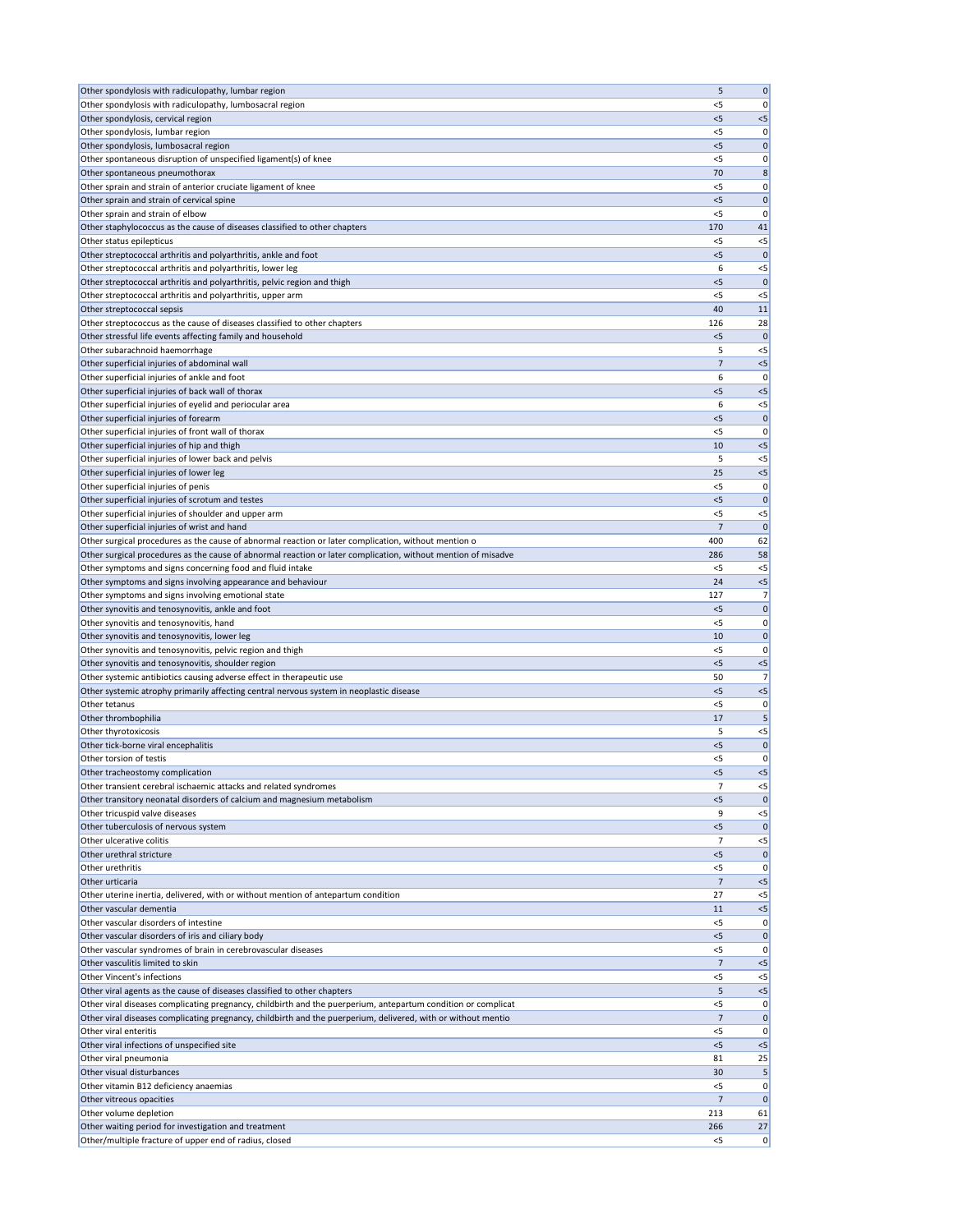| Other/multiple fractures of upper end of ulna, closed                                                | 5              | $\mathbf 0$          |
|------------------------------------------------------------------------------------------------------|----------------|----------------------|
| Otitis externa in mycoses                                                                            | $<$ 5          | 0                    |
| Otitis externa, unspecified                                                                          | 6              | $\mathbf 0$          |
| Otitis media, unspecified                                                                            | 26             | $<$ 5                |
| Otorhinolaryngological devices associated with adverse incidents, prosthetic and other implants, mat | $<$ 5          | $<$ 5                |
| Otorrhoea                                                                                            | < 5            | 0                    |
| Otosclerosis, unspecified                                                                            | < 5            | $\mathbf 0$          |
| Ovarian pregnancy                                                                                    | $<$ 5          | 0                    |
| Overdose of radiation given during therapy                                                           | $<$ 5<br>64    | $< 5$                |
| Overexertion and strenuous or repetitive movements                                                   | < 5            | $<$ 5<br>$\mathbf 0$ |
| Overlapping malignant lesion of accessory sinuses<br>Overlapping malignant lesion of bladder         | 31             | $<$ 5                |
| Overlapping malignant lesion of brain                                                                | 13             | 0                    |
| Overlapping malignant lesion of cervix uteri                                                         | < 5            | 0                    |
| Overlapping malignant lesion of colon                                                                | $<$ 5          | $\mathbf 0$          |
| Overlapping malignant lesion of digestive system                                                     | < 5            | 0                    |
| Overlapping malignant lesion of female genital organs                                                | 5              | $\mathbf 0$          |
| Overlapping malignant lesion of larynx                                                               | $<$ 5          | 0                    |
| Overlapping malignant lesion of left breast                                                          | 13             | $\mathbf 0$          |
| Overlapping malignant lesion of oesophagus                                                           | < 5            | 0                    |
| Overlapping malignant lesion of oropharynx                                                           | $<$ 5          | $\mathbf 0$          |
| Overlapping malignant lesion of other and ill-defined sites                                          | <5             | 0                    |
| Overlapping malignant lesion of other and unspecified parts of mouth                                 | $<$ 5          | $\mathbf 0$          |
| Overlapping malignant lesion of pancreas                                                             | < 5            | 0                    |
| Overlapping malignant lesion of penis                                                                | $<$ 5          | $\mathbf 0$          |
| Overlapping malignant lesion of rectum, anus and anal canal                                          | $<$ 5          | 0                    |
| Overlapping malignant lesion of right breast                                                         | 22             | $\mathbf 0$          |
| Overlapping malignant lesion of stomach                                                              | $<$ 5          | 0                    |
| Overlapping malignant lesion of tongue                                                               | < 5            | $\mathbf 0$          |
| Overlapping malignant lesion of tonsil                                                               | <5             | 0                    |
| Oxycodone causing adverse effect in therapeutic use                                                  | $<$ 5          | 0                    |
| Oxytocic drugs causing adverse effect in therapeutic use                                             | $<$ 5          | 0                    |
| Paget's disease of other bones                                                                       | 6              | $\mathbf 0$          |
| Pain in joint, ankle and foot                                                                        | 11             | $<$ 5                |
| Pain in joint, forearm                                                                               | 7              | $< 5$                |
| Pain in joint, hand                                                                                  | <5             | 0                    |
| Pain in joint, lower leg                                                                             | 72             | < 5                  |
| Pain in joint, multiple sites                                                                        | 14             | 0                    |
| Pain in joint, pelvic region and thigh                                                               | 109            | 9                    |
| Pain in joint, shoulder region                                                                       | 91             | 6                    |
| Pain in joint, unspecified site<br>Pain in joint, upper arm                                          | $<$ 5<br>< 5   | $\mathbf 0$<br>0     |
| Pain in lower limb                                                                                   | 134            | 17                   |
| Pain in thoracic spine                                                                               | 8              | 0                    |
| Pain in throat                                                                                       | 5              | $\mathbf{0}$         |
| Pain in upper limb                                                                                   | 22             | $<$ 5                |
| Pain management planning                                                                             | 261            | 12                   |
| Pain, unspecified                                                                                    | 28             | $<$ 5                |
| Painful micturition, unspecified                                                                     | $<$ 5          | $\mathbf 0$          |
| Palindromic rheumatism, multiple sites                                                               | $<$ 5          | 0                    |
| Palliative care                                                                                      | 5193           | 716                  |
| Palmar fascial fibromatosis [Dupuytren]                                                              | <5             | 0                    |
| Palpitations                                                                                         | 24             | $< 5$                |
| Palsy of conjugate gaze                                                                              | <5             | 0                    |
| Pancreas transplant status                                                                           | < 5            | $\mathbf{0}$         |
| Panic disorder [episodic paroxysmal anxiety]                                                         | 41             | $< 5$                |
| Panniculitis, unspecified, other site                                                                | < 5            | $\mathbf 0$          |
| Panniculitis, unspecified, unspecified site                                                          | <5             | 0                    |
| Papilloedema, unspecified                                                                            | $<$ 5          | $\mathbf 0$          |
| Papillomavirus as the cause of diseases classified to other chapters                                 | < 5            | 0                    |
| Papyraceous fetus, delivered, with or without mention of antepartum condition                        | $<$ 5          | $\mathbf 0$          |
| Paraesthesia of skin                                                                                 | 38             | $<$ 5                |
| Paralysis of vocal cords and larynx, bilateral                                                       | b              | $< 5$                |
| Paralysis of vocal cords and larynx, unilateral                                                      | 8              | $<$ 5                |
| Paralysis of vocal cords and larynx, unspecified whether unilateral or bilateral                     | $<$ 5<br>$<$ 5 | 0 <br> 0             |
| Paralytic gait<br>Paralytic ileus                                                                    | 28             | 7                    |
| Paralytic strabismus, unspecified                                                                    | $<$ 5          | 0                    |
| Paralytic syndrome, unspecified                                                                      | $<$ 5          | $< 5$                |
| Paraneoplastic neuromyopathy and neuropathy                                                          | 8              | $<$ 5                |
| Paranoid personality disorder                                                                        | 6              | $<$ 5                |
| Paranoid schizophrenia                                                                               | 42             | $<$ 5                |
| Paraphimosis                                                                                         | 8              | $< 5$                |
| Paraplegia of unspecified type, incomplete, at cervical level                                        | $<$ 5          | 0                    |
| Paraplegia of unspecified type, incomplete, at lumbar level                                          | < 5            | 0                    |
| Paraplegia of unspecified type, incomplete, at thoracic level                                        | 6              | $<$ 5                |
| Paraplegia of unspecified type, unspecified, at cervical level                                       | < 5            | 0                    |
| Paraplegia of unspecified type, unspecified, at lumbar level                                         | 12             | $\leq$               |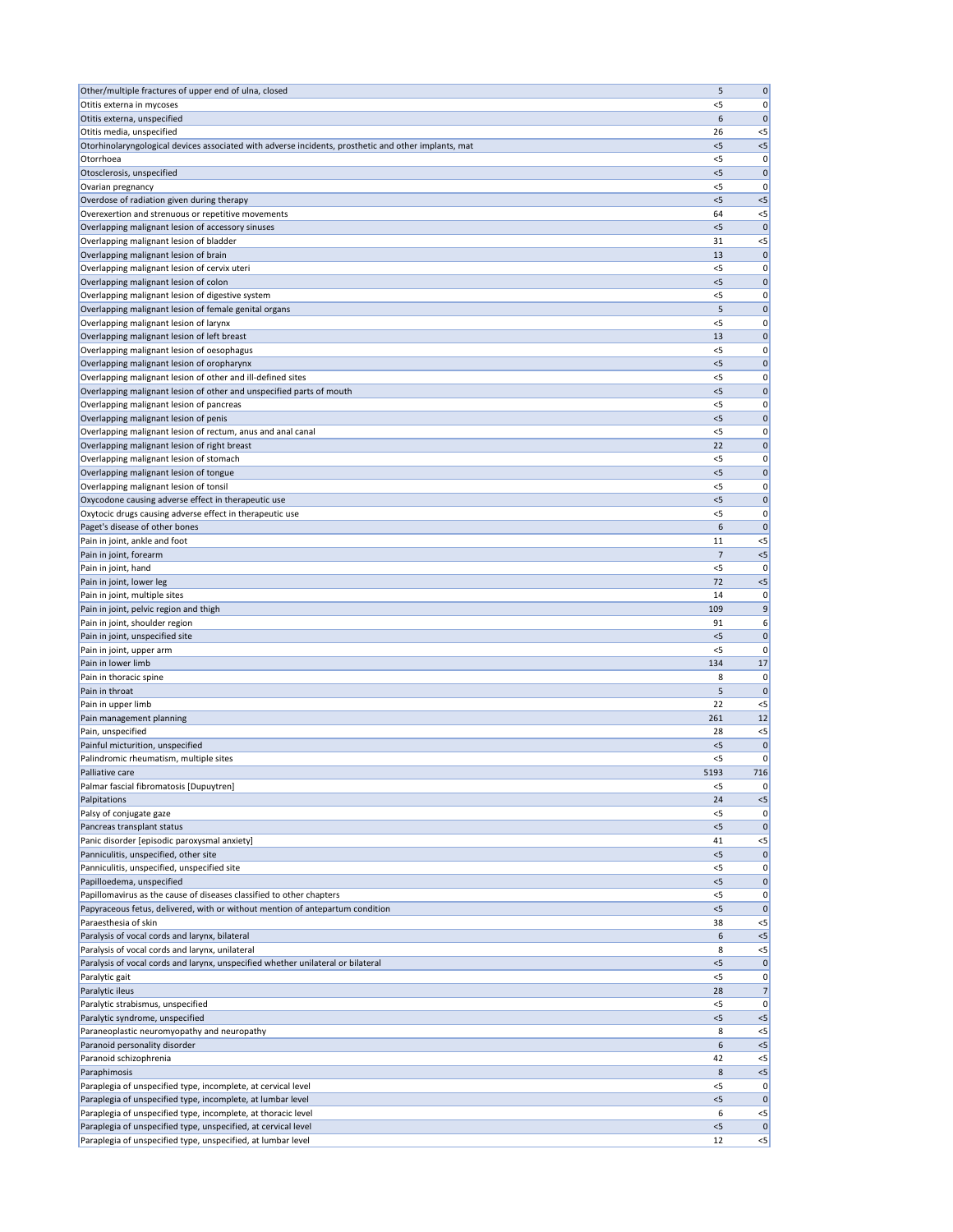| Paraplegia of unspecified type, unspecified, at thoracic level                                                                                                                                  | 6              | $< 5$             |
|-------------------------------------------------------------------------------------------------------------------------------------------------------------------------------------------------|----------------|-------------------|
| Parastomal hernia with gangrene                                                                                                                                                                 | $<$ 5          | $<$ 5             |
| Parastomal hernia with obstruction, without gangrene                                                                                                                                            | 31             | < 5               |
| Parastomal hernia without obstruction or gangrene                                                                                                                                               | 58             | 6                 |
| Parenchymal injury (or transection) involving ampulla of vater but not pancreatic head without open                                                                                             | $<$ 5          | $<$ 5             |
| Parenchymal liver disruption involving 25 to 75% hepatic lobe, or 1 to three segments (Grade IV) wit                                                                                            | 6              | $<$ 5             |
| Parenchymal liver disruption involving greater than 75% of hepatic lobe or more than 3 segments (Gra                                                                                            | $<$ 5          | $\mathbf 0$       |
| Parenteral anaesthetics causing adverse effect in therapeutic use<br>Parkinson's disease                                                                                                        | $<$ 5<br>281   | $<$ 5<br>6        |
| Parosmia                                                                                                                                                                                        | $<$ 5          | $<$ 5             |
| Paroxysmal atrial fibrillation                                                                                                                                                                  | 439            | 174               |
| Paroxysmal tachycardia, unspecified                                                                                                                                                             | <5             | 0                 |
| Partial anomalous pulmonary venous connection                                                                                                                                                   | < 5            | $<$ 5             |
| Passenger of other all-terrain or other off road motor vehicle injured in nontraffic accident                                                                                                   | < 5            | $<$ 5             |
| Passenger of other all-terrain or other off road motor vehicle injured in traffic accident                                                                                                      | $<$ 5          | $\mathbf 0$       |
| Passenger of snowmobile injured in nontraffic land accident                                                                                                                                     | $<$ 5          | 0                 |
| Pasteurellosis                                                                                                                                                                                  | < 5            | $< 5$             |
| Patellofemoral disorders                                                                                                                                                                        | $<$ 5          | 0                 |
| Patent ductus arteriosus                                                                                                                                                                        | 9              | $< 5$             |
| Pathological dislocation and subluxation of joint, not elsewhere classified, pelvic region and thigh                                                                                            | $<$ 5          | 0                 |
| Pathological fracture, not elsewhere classified, ankle and foot                                                                                                                                 | $<$ 5          | $\mathbf 0$       |
| Pathological fracture, not elsewhere classified, forearm                                                                                                                                        | <5             | 0                 |
| Pathological fracture, not elsewhere classified, lower leg                                                                                                                                      | < 5            | $\mathbf 0$       |
| Pathological fracture, not elsewhere classified, other site                                                                                                                                     | 23             | $<$ 5             |
| Pathological fracture, not elsewhere classified, pelvic region and thigh                                                                                                                        | 12             | $< 5$             |
| Pathological fracture, not elsewhere classified, unspecified site                                                                                                                               | $<$ 5          | 0                 |
| Pathological fracture, not elsewhere classified, upper arm                                                                                                                                      | 7              | $\mathbf 0$       |
| Pathological gambling                                                                                                                                                                           | $<$ 5          | 0                 |
| Pathological stealing [kleptomania]                                                                                                                                                             | < 5            | $\mathbf 0$       |
| Pedal cyclist [any] injured in other specified transport accident                                                                                                                               | <5             | 0                 |
| Pedal cyclist [any] injured in unspecified traffic accident                                                                                                                                     | $<$ 5          | 0                 |
| Pedal cyclist injured in collision with car, pick-up truck or van, driver, traffic accident                                                                                                     | 5              | $<$ 5             |
| Pedal cyclist injured in collision with car, pick-up truck or van, unspecified pedal cyclist, nontraffic acci                                                                                   | < 5            | $\mathbf 0$       |
| Pedal cyclist injured in collision with car, pick-up truck or van, unspecified pedal cyclist, traffic acciden                                                                                   | $<$ 5          | 0                 |
| Pedal cyclist injured in collision with fixed or stationary object, driver, nontraffic accident<br>Pedal cyclist injured in collision with fixed or stationary object, driver, traffic accident | $<$ 5<br>$<$ 5 | $\mathbf 0$       |
| Pedal cyclist injured in collision with other nonmotor vehicle, driver, nontraffic accident                                                                                                     | < 5            | 0 <br>$\mathbf 0$ |
| Pedal cyclist injured in collision with other pedal cycle, driver, traffic accident                                                                                                             | <5             | 0                 |
| Pedal cyclist injured in noncollision transport accident, driver, nontraffic accident                                                                                                           | 16             | $< 5$             |
| Pedal cyclist injured in noncollision transport accident, driver, traffic accident                                                                                                              | 7              | 0                 |
| Pedal cyclist injured in noncollision transport accident, unspecified pedal cyclist, traffic acciden                                                                                            | < 5            | $\mathbf 0$       |
| Pedestrian injured in collision with car, pick-up truck or van, nontraffic accident                                                                                                             | 8              | $<$ 5             |
| Pedestrian injured in collision with car, pick-up truck or van, traffic accident                                                                                                                | 30             | 8                 |
| Pedestrian injured in collision with car, pick-up truck or van, unspecified whether traffic or nontraffic acc                                                                                   | < 5            | 0                 |
| Pedestrian injured in collision with heavy transport vehicle or bus, traffic accident                                                                                                           | < 5            | $<$ 5             |
| Pedestrian injured in collision with two- or three-wheeled motor vehicle, nontraffic accident                                                                                                   | $<$ 5          | 0                 |
| Pedestrian injured in collision with two- or three-wheeled motor vehicle, traffic accident                                                                                                      | < 5            | $\mathbf 0$       |
| Pediculosis due to Pediculus humanus capitis                                                                                                                                                    | <5             | 0                 |
| Pediculosis, unspecified                                                                                                                                                                        | $<$ 5          | $\mathbf 0$       |
| Pelvic and perineal pain                                                                                                                                                                        | 63             | $<$ 5             |
| Penetrating wound of eyeball with foreign body                                                                                                                                                  | < 5            | $\mathbf 0$       |
| Penetrating wound of orbit with or without foreign body                                                                                                                                         | <5             | 0                 |
| Penicillins causing adverse effect in therapeutic use                                                                                                                                           | 30             | $< 5$             |
| Peptic ulcer, acute with haemorrhage                                                                                                                                                            | $<$ 5          | $<$ 5             |
| Peptic ulcer, acute without haemorrhage or perforation                                                                                                                                          | < 5            | $\mathbf{0}$      |
| Peptic ulcer, chronic or unspecified with haemorrhage                                                                                                                                           | 8              | $<$ 5             |
| Peptic ulcer, unspecified as acute or chronic, without haemorrhage or perforation                                                                                                               | 5              | < 5               |
| Perforation of bile duct                                                                                                                                                                        | $<$ 5          | $< 5$             |
| Perforation of gallbladder                                                                                                                                                                      | 30<br>99       | 5<br>31           |
| Perforation of intestine (nontraumatic)<br>Perforation of oesophagus                                                                                                                            | 9              | $<$ 5             |
| Perforation of tympanic membrane, unspecified                                                                                                                                                   | 10             | $<$ 5             |
| Periapical abscess without sinus                                                                                                                                                                | 43             | < 5               |
| Pericardial effusion (noninflammatory)                                                                                                                                                          | 114            | 36                |
| Pericarditis as current complication following acute myocardial infarction                                                                                                                      | 17             | 14                |
| Pericarditis in other diseases classified elsewhere                                                                                                                                             | 6              | $<$ 5             |
| Perichondritis of external ear                                                                                                                                                                  | < 5            | $\mathbf 0$       |
| Perinatal intestinal perforation                                                                                                                                                                | $<$ 5          | 0                 |
| Perineal laceration during delivery, unspecified, delivered, with or without mention of antepartum condition                                                                                    | < 5            | $\mathbf 0$       |
| Periodontal disease, unspecified                                                                                                                                                                | $<$ 5          | $<$ 5             |
| Perioral dermatitis                                                                                                                                                                             | < 5            | $\mathbf 0$       |
| Peripheral angiopathy in diseases classified elsewhere                                                                                                                                          | 335            | 27                |
| Peripheral arteriovenous malformation of digestive system vessel                                                                                                                                | 31             | 7                 |
| Peripheral arteriovenous malformation of other site                                                                                                                                             | $<$ 5          | 0                 |
| Peripheral arteriovenous malformation of upper limb                                                                                                                                             | $<$ 5          | 0                 |
| Peripheral T-cell lymphoma, not elsewhere classified                                                                                                                                            | 6              | $<$ 5             |
| Peripheral vascular disease, unspecified                                                                                                                                                        | 110            | 15                |
| Peripheral vasodilators causing adverse effect in therapeutic use                                                                                                                               | $<$ 5          | 0                 |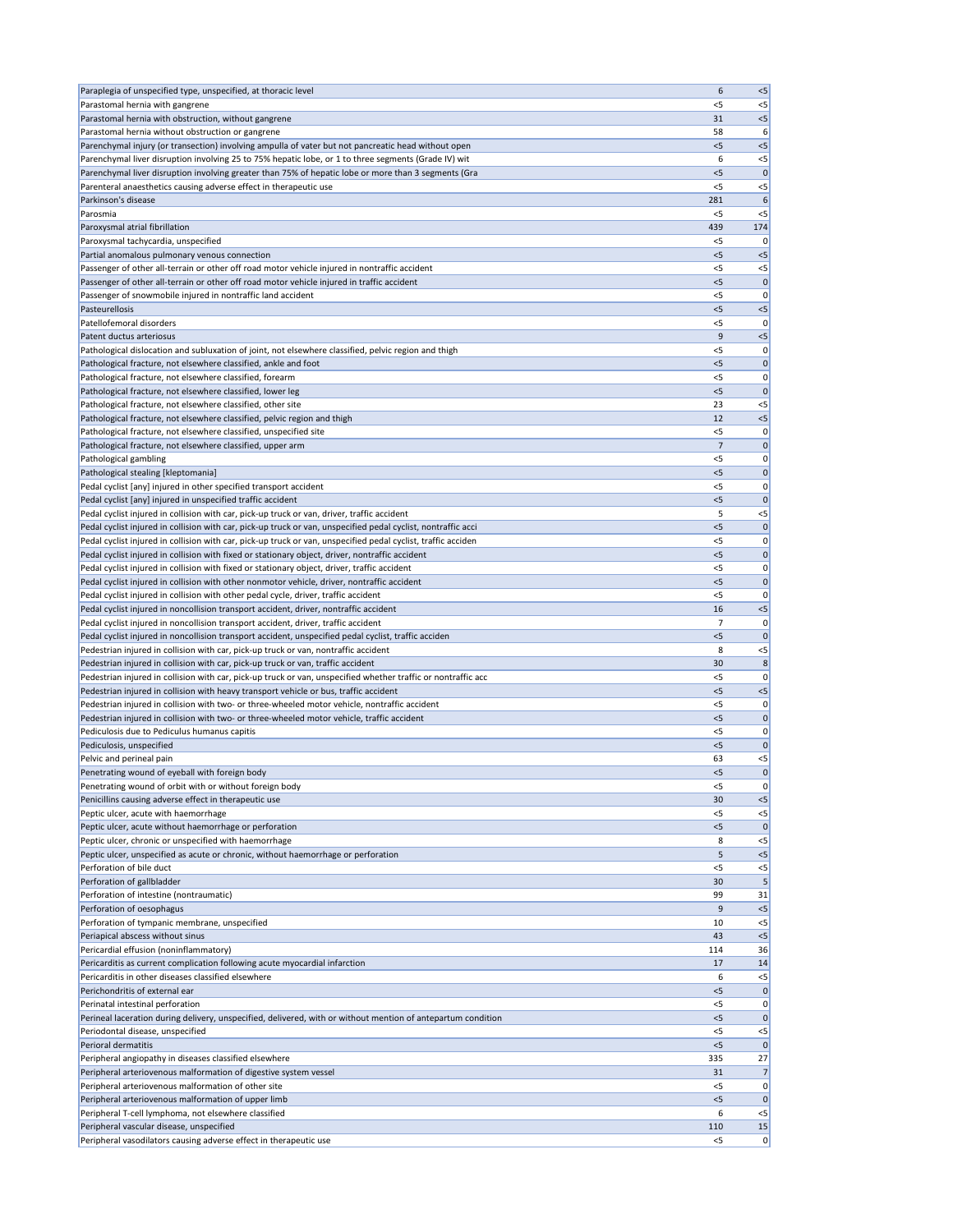| <b>Peritoneal adhesions</b>                                                                                                | 360         | 39                   |
|----------------------------------------------------------------------------------------------------------------------------|-------------|----------------------|
| Peritonitis, unspecified                                                                                                   | 34          | 6                    |
| Peritonsillar abscess                                                                                                      | 13          | $<$ 5                |
| Periumbilical pain                                                                                                         | 6           | 0                    |
| Persistent atrial fibrillation<br>Persistent delusional disorder, unspecified                                              | 28<br><5    | 21<br>0              |
| Persistent fetal circulation                                                                                               | < 5         | $\mathbf 0$          |
| Persistent left superior vena cava                                                                                         | $<$ 5       | 0                    |
| Persistent mood [affective] disorder, unspecified                                                                          | $<$ 5       | $\mathbf 0$          |
| Persistent postoperative fistula                                                                                           | 10          | $<$ 5                |
| Persistent somatoform pain disorder                                                                                        | < 5         | $\mathbf{0}$         |
| Person awaiting admission to adequate facility elsewhere                                                                   | 2330        | 99                   |
| Person injured in unspecified nontraffic motor-vehicle accident                                                            | $<$ 5       | < 5                  |
| Person injured in unspecified traffic motor-vehicle accident<br>Person injured in unspecified vehicle accident             | 11<br>$<$ 5 | $<$ 5<br>$\mathbf 0$ |
| Person injured while boarding or alighting from streetcar                                                                  | $<$ 5       | 0                    |
| Person on outside of special construction vehicle injured in nontraffic accident                                           | $<$ 5       | $<$ 5                |
| Personal history of alcohol abuse                                                                                          | 13          | $<$ 5                |
| Personal history of allergy to anaesthetic agent                                                                           | < 5         | $\mathbf{0}$         |
| Personal history of benign neoplasms                                                                                       | 5           | 0                    |
| Personal history of chemotherapy for neoplastic disease                                                                    | < 5         | $\mathbf 0$          |
| Personal history of COVID-19                                                                                               | 31          | $<$ 5                |
| Personal history of diseases of the blood and blood-forming organs and certain disorders involving the immune              | < 5         | $\mathbf 0$          |
| Personal history of drug abuse<br>Personal history of in-situ neoplasms                                                    | 12<br>$<$ 5 | $<$ 5<br>$\mathbf 0$ |
| Personal history of irradiation                                                                                            | <5          | 0                    |
| Personal history of leukaemia                                                                                              | $<$ 5       | $\mathbf 0$          |
| Personal history of long-term (current) use of anticoagulants                                                              | 24          | 0                    |
| Personal history of long-term (current) use of multiple prescription drugs [polypharmacy]                                  | 35          | $< 5$                |
| Personal history of long-term (current) use of other drug therapy                                                          | 42          | $< 5$                |
| Personal history of major surgery, not elsewhere classified                                                                | $<$ 5       | $\mathbf{0}$         |
| Personal history of malignant neoplasm of breast, unspecified side                                                         | 95          | 6                    |
| Personal history of malignant neoplasm of bronchus and lung, unspecified side                                              | 42          | < 5                  |
| Personal history of malignant neoplasm of digestive organs<br>Personal history of malignant neoplasm of genital organs     | 301<br>228  | 33                   |
| Personal history of malignant neoplasm of left breast                                                                      | 68          | 15<br>6              |
| Personal history of malignant neoplasm of left bronchus and lung                                                           | 15          | < 5                  |
| Personal history of malignant neoplasm of other respiratory and intrathoracic organs                                       | 22          | $<$ 5                |
| Personal history of malignant neoplasm of right breast                                                                     | 71          | 5                    |
| Personal history of malignant neoplasm of right bronchus and lung                                                          | 33          | 5                    |
| Personal history of malignant neoplasm of urinary tract                                                                    | 133         | 8                    |
| Personal history of malignant neoplasm, unspecified                                                                        | 5           | $<$ 5                |
| Personal history of noncompliance with medical treatment and regimen                                                       | 400         | 33                   |
| Personal history of other diseases of the circulatory system<br>Personal history of other diseases of the digestive system | 27<br>< 5   | 6<br>$\mathbf 0$     |
| Personal history of other malignant neoplasms of lymphoid, haematopoietic and related tissues                              | 19          | $<$ 5                |
| Personal history of other mental and behavioural disorders                                                                 | < 5         | $\mathbf 0$          |
| Personal history of other physical trauma                                                                                  | 7           | 0                    |
| Personal history of other specified conditions                                                                             | < 5         | $<$ 5                |
| Personal history of other specified risk-factors, not elsewhere classified                                                 | $<$ 5       | 0                    |
| Personal history of primary malignant neoplasms of other organs and systems                                                | 155         | 13                   |
| Personal history of secondary malignant neoplasms                                                                          | 12          | $<$ 5                |
| Personal history of self-harm                                                                                              | 83<br>8     | < 5<br>$< 5$         |
| Personal history of thromboembolic disease<br>Personal history of tobacco abuse                                            | 21          | $< 5$                |
| Personality disorder, unspecified                                                                                          | 26          | 0                    |
| Persons encountering health services in other specified circumstances                                                      | 43          | $< 5$                |
| Pertussis vaccine, including combinations with a pertussis component causing adverse effect in therapeutic us              | $<$ 5       | 0                    |
| Pervasive developmental disorder, unspecified                                                                              | < 5         | $\mathbf 0$          |
| Petit mal, unspecified, without grand mal seizures, not stated as intractable                                              | <5          | $<$ 5                |
| Phakomatosis, unspecified                                                                                                  | < 5         | $< 5$                |
| Phantom limb syndrome with pain                                                                                            | 13          | $<$ 5                |
| Phenothiazine antipsychotics and neuroleptics causing adverse effect in therapeutic use<br>Phimosis                        | < 5<br>19   | 0 <br>$<$ 5          |
| Phlebitis and thrombophlebitis of femoral vein                                                                             | 5           | $<$ 5                |
| Phlebitis and thrombophlebitis of lower extremities, unspecified                                                           | 14          | $<$ 5                |
| Phlebitis and thrombophlebitis of other deep vessels of lower extremities                                                  | 258         | 45                   |
| Phlebitis and thrombophlebitis of other sites                                                                              | 52          | 13                   |
| Phlebitis and thrombophlebitis of superficial vessels of lower extremities                                                 | 9           | $<$ 5                |
| Phlebitis and thrombophlebitis of unspecified site                                                                         | 9           | $<$ 5                |
| Physical abuse                                                                                                             | < 5         | 0                    |
| Physical violence<br>Pilonidal cyst with abscess                                                                           | <5<br>$<$ 5 | $<$ 5<br> 0          |
| Pilonidal cyst without abscess                                                                                             | 11          | $<$ 5                |
| Pityriasis versicolor                                                                                                      | < 5         | $\mathbf{0}$         |
| Place of occurrence, farm                                                                                                  | 8           | 0                    |
| Place of occurrence, home                                                                                                  | 2806        | 255                  |
| Place of occurrence, hospital                                                                                              | 774         | 209                  |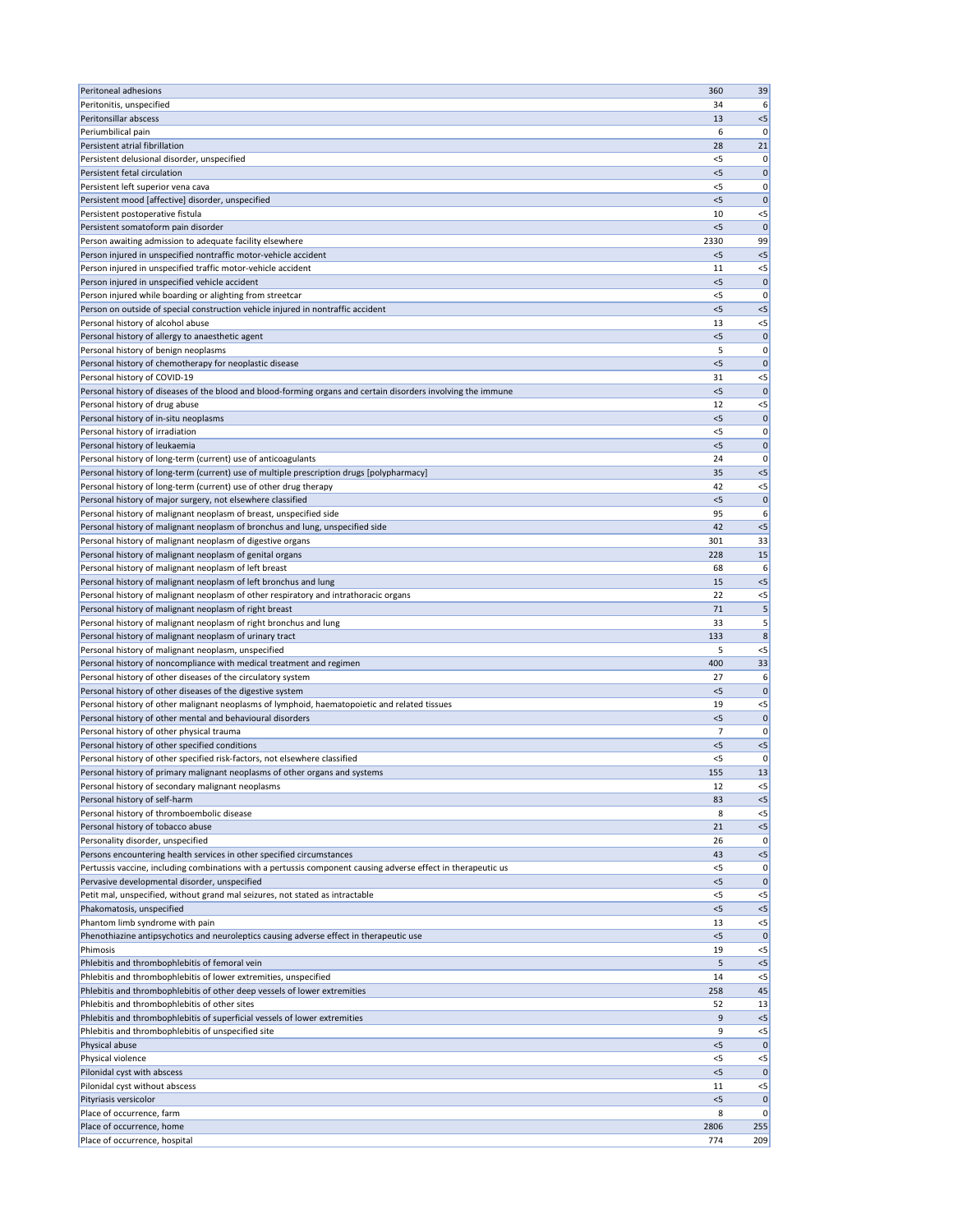| Place of occurrence, industrial and construction area                                                                                                                                                                 | 30           | 6                                                                                            |
|-----------------------------------------------------------------------------------------------------------------------------------------------------------------------------------------------------------------------|--------------|----------------------------------------------------------------------------------------------|
| Place of occurrence, residential institution                                                                                                                                                                          | 463          | 19                                                                                           |
| Place of occurrence, school and other institutions and public areas                                                                                                                                                   | 6            | $< 5$                                                                                        |
| Place of occurrence, sports and athletics area                                                                                                                                                                        | 53           | $<$ 5                                                                                        |
| Place of occurrence, street and highway                                                                                                                                                                               | 98           | 14                                                                                           |
| Place of occurrence, trade and service area                                                                                                                                                                           | 85           | 5                                                                                            |
| Placenta praevia specified as without haemorrhage, delivered, with or without mention of antepartum condition                                                                                                         | 20           | $<$ 5                                                                                        |
| Placenta praevia with haemorrhage, antepartum condition or complication                                                                                                                                               | 13           | 0                                                                                            |
| Placenta praevia with haemorrhage, delivered, with or without mention of antepartum condition                                                                                                                         | 6            | $\overline{0}$                                                                               |
| Placental disorder, unspecified, delivered, with or without mention of antepartum condition                                                                                                                           | <5           | $\overline{0}$                                                                               |
| Plagiocephaly                                                                                                                                                                                                         | $<$ 5        | $\overline{0}$                                                                               |
| Plantar fascial fibromatosis<br>Plasma cell leukaemia                                                                                                                                                                 | $<$ 5        | $\overline{0}$                                                                               |
| Pleural effusion, not elsewhere classified                                                                                                                                                                            | $<$ 5<br>980 | $\overline{0}$<br>221                                                                        |
| Pleural plaque with presence of asbestos                                                                                                                                                                              | $<$ 5        | $\mathbf 0$                                                                                  |
| Pleural plaque without asbestos                                                                                                                                                                                       | $<$ 5        | $\overline{0}$                                                                               |
| Pleurisy                                                                                                                                                                                                              | 8            | $\overline{0}$                                                                               |
| Pneumococcal arthritis and polyarthritis, multiple sites                                                                                                                                                              | $<$ 5        | $\overline{0}$                                                                               |
| Pneumoconiosis due to asbestos and other mineral fibres                                                                                                                                                               | 9            | $<$ 5                                                                                        |
| Pneumoconiosis due to other dust containing silica                                                                                                                                                                    | 6            | $\overline{0}$                                                                               |
| Pneumocystosis                                                                                                                                                                                                        | 15           | 5                                                                                            |
| Pneumomediastinum originating in the perinatal period                                                                                                                                                                 | $<$ 5        | $\overline{0}$                                                                               |
| Pneumonia due to Escherichia coli                                                                                                                                                                                     | 8            | 5                                                                                            |
| Pneumonia due to Haemophilus influenzae                                                                                                                                                                               | 13           | 12                                                                                           |
| Pneumonia due to Klebsiella pneumoniae                                                                                                                                                                                | 17           | 5                                                                                            |
| Pneumonia due to other Gram-negative bacteria                                                                                                                                                                         | 10           | $\overline{7}$                                                                               |
| Pneumonia due to other specified infectious organisms                                                                                                                                                                 | < 5          | $< 5$                                                                                        |
| Pneumonia due to other streptococci                                                                                                                                                                                   | $<$ 5        | $<$ 5                                                                                        |
| Pneumonia due to Pseudomonas                                                                                                                                                                                          | 28           | 16                                                                                           |
| Pneumonia due to staphylococcus                                                                                                                                                                                       | 55           | 43                                                                                           |
| Pneumonia due to Streptococcus pneumoniae                                                                                                                                                                             | 12           | 9                                                                                            |
| Pneumonia due to streptococcus, group B                                                                                                                                                                               | $<$ 5        | $< 5$                                                                                        |
| Pneumonia in mycoses                                                                                                                                                                                                  | 21           | 6                                                                                            |
| Pneumonia in other diseases classified elsewhere                                                                                                                                                                      | < 5          | 0                                                                                            |
| Pneumonia in viral diseases classified elsewhere                                                                                                                                                                      | < 5          | $<$ 5                                                                                        |
| Pneumonia, unspecified                                                                                                                                                                                                | 2192         | 391                                                                                          |
| Pneumonitis due to food and vomit                                                                                                                                                                                     | 856          | 251                                                                                          |
| Pneumonitis due to other solids and liquids                                                                                                                                                                           | 5            | $<$ 5                                                                                        |
|                                                                                                                                                                                                                       |              |                                                                                              |
| Pneumothorax originating in the perinatal period                                                                                                                                                                      | 13           |                                                                                              |
| Pneumothorax, unspecified                                                                                                                                                                                             | 48           | 19                                                                                           |
| Poisoning by 4-Aminophenol derivatives                                                                                                                                                                                | 56           | $\overline{0}$<br>14                                                                         |
| Poisoning by analeptics and opioid receptor antagonists                                                                                                                                                               | $<$ 5        |                                                                                              |
| Poisoning by and exposure to alcohol, undetermined intent                                                                                                                                                             | 6            | $< 5$                                                                                        |
| Poisoning by and exposure to antiepileptic, sedative-hypnotic, antiparkinsonism and psychotropic dru                                                                                                                  | $<$ 5        | $< 5$                                                                                        |
| Poisoning by and exposure to antiepileptic, sedative-hypnotic, antiparkinsonism and psychotropic drugs, not e                                                                                                         | 12           |                                                                                              |
| Poisoning by and exposure to carbon monoxide from other sources                                                                                                                                                       | $<$ 5        |                                                                                              |
| Poisoning by and exposure to carbon monoxide from utility gas                                                                                                                                                         | < 5<br>$<$ 5 |                                                                                              |
| Poisoning by and exposure to narcotics and psychodysleptics [hallucinogens], not elsewhere classifie                                                                                                                  | 15           | $< 5$                                                                                        |
| Poisoning by and exposure to narcotics and psychodysleptics [hallucinogens], not elsewhere classified, undete<br>Poisoning by and exposure to nonopioid analgesics, antipyretics and antirheumatics, undetermined int | $<$ 5        | $<$ 5                                                                                        |
| Poisoning by and exposure to nonopioid analgesics, antipyretics and antirheumatics, undetermined intent                                                                                                               | $<$ 5        | $< 5$                                                                                        |
| Poisoning by and exposure to other and unspecified chemicals and noxious substances, undetermined in                                                                                                                  | $<$ 5        |                                                                                              |
| Poisoning by and exposure to other and unspecified chemicals and noxious substances, undetermined intent                                                                                                              | < 5          | $< 5$                                                                                        |
| Poisoning by and exposure to other and unspecified drugs, medicaments and biological substances, und                                                                                                                  | $<$ 5        |                                                                                              |
| Poisoning by and exposure to other and unspecified drugs, medicaments and biological substances, undetermined                                                                                                         | $<$ 5        | $<$ 5                                                                                        |
| Poisoning by and exposure to other drugs acting on the autonomic nervous system, undetermined intent                                                                                                                  | $<$ 5        | $<$ 5                                                                                        |
| Poisoning by angiotensin-converting-enzyme inhibitors                                                                                                                                                                 | 5            | $< 5$                                                                                        |
| Poisoning by antiallergic and antiemetic drugs                                                                                                                                                                        | 11           | 6                                                                                            |
| Poisoning by anticoagulants                                                                                                                                                                                           | 8            | 0 <br>$\overline{7}$<br> 0 <br>$\overline{0}$<br>$\overline{7}$<br> 0 <br> 0 <br>$<$ 5       |
| Poisoning by anti-common-cold drugs                                                                                                                                                                                   | $<$ 5        | 0                                                                                            |
| Poisoning by antidotes and chelating agents, not elsewhere classified                                                                                                                                                 | < 5          | $< 5$                                                                                        |
| Poisoning by antiepileptic and sedative-hypnotic drugs, unspecified                                                                                                                                                   | 13           |                                                                                              |
| Poisoning by antihyperlipidaemic and antiarteriosclerotic drugs                                                                                                                                                       | <5           |                                                                                              |
| Poisoning by antineoplastic and immunosuppressive drugs                                                                                                                                                               | $<$ 5        | $<$ 5                                                                                        |
| Poisoning by antiparkinsonism drugs and other central muscle-tone depressants                                                                                                                                         | 5            | $< 5$                                                                                        |
| Poisoning by antithyroid drugs                                                                                                                                                                                        | $<$ 5        | $<$ 5                                                                                        |
| Poisoning by antitussives                                                                                                                                                                                             | $<$ 5        | $< 5$                                                                                        |
| Poisoning by barbiturates                                                                                                                                                                                             | $<$ 5        |                                                                                              |
| Poisoning by benzodiazepines                                                                                                                                                                                          | 75<br>8      |                                                                                              |
| Poisoning by beta-Adrenoreceptor antagonists, not elsewhere classified                                                                                                                                                | $<$ 5        |                                                                                              |
| Poisoning by butyrophenone and thioxanthene neuroleptics                                                                                                                                                              | 6            | 5                                                                                            |
| Poisoning by calcium-channel blockers<br>Poisoning by cannabis (derivatives)                                                                                                                                          | 14           | 5                                                                                            |
| Poisoning by cardiac-stimulant glycosides and drugs of similar action                                                                                                                                                 | $<$ 5        | $<$ 5                                                                                        |
| Poisoning by cefalosporins and other beta-lactam antibiotics                                                                                                                                                          | $<$ 5        | $<$ 5                                                                                        |
| Poisoning by cocaine                                                                                                                                                                                                  | 16           |                                                                                              |
| Poisoning by codeine and derivatives                                                                                                                                                                                  | $<$ 5        | 5 <sup>1</sup><br>$\overline{0}$<br> 0 <br>27<br>$6 \mid$<br>$\overline{0}$<br> 13 <br>$< 5$ |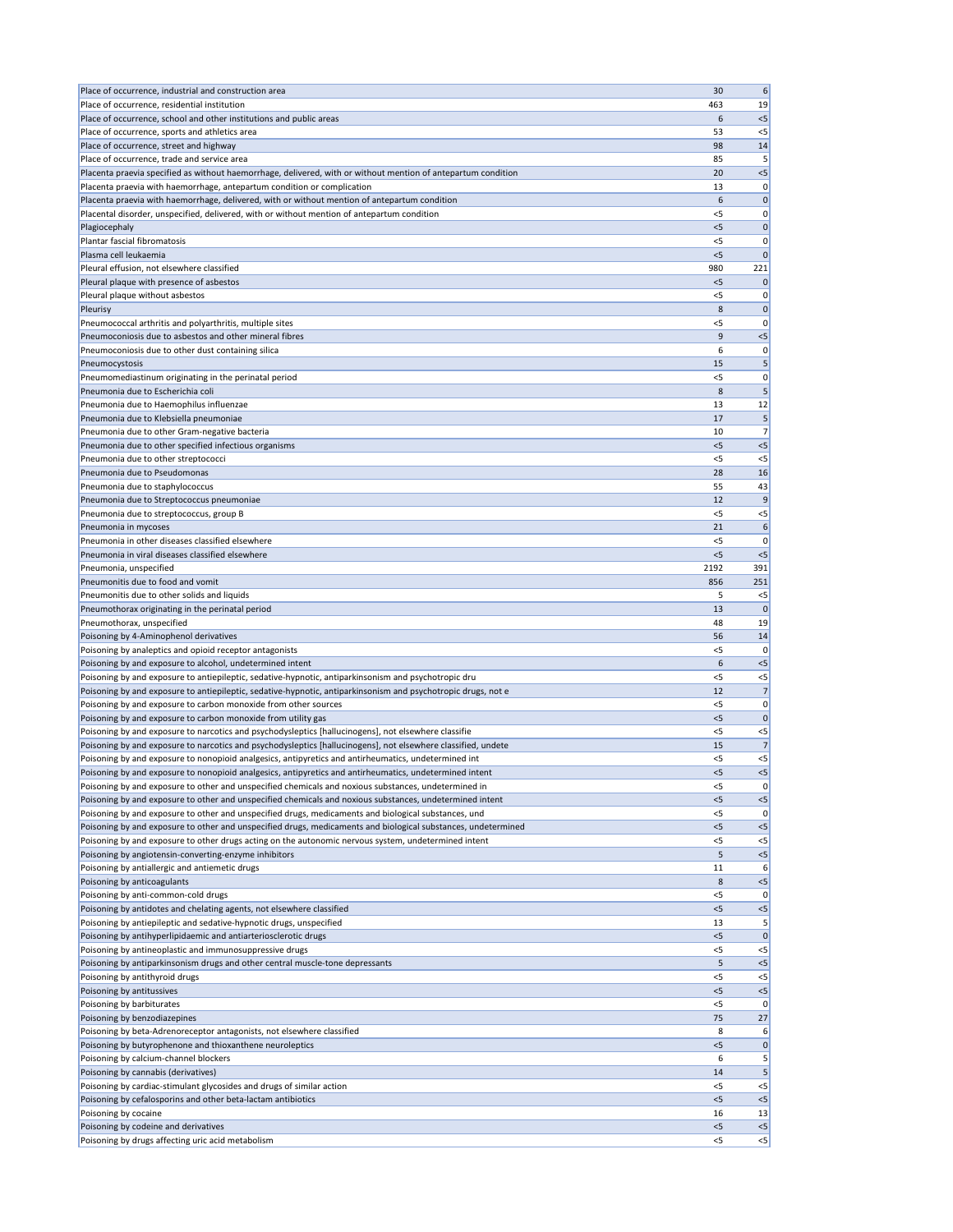| Poisoning by expectorants                                                                            | < 5     | 0            |
|------------------------------------------------------------------------------------------------------|---------|--------------|
| Poisoning by fentanyl and derivatives                                                                | $<$ 5   | $< 5$        |
| Poisoning by fibrinolysis-affecting drugs                                                            | < 5     | 0            |
| Poisoning by glucocorticoids and synthetic analogues                                                 | $<$ 5   | 0            |
| Poisoning by hydantoin derivatives                                                                   | $<$ 5   | 0            |
| Poisoning by hydromorphone                                                                           | 8       | $< 5$        |
| Poisoning by iminostilbenes                                                                          | $<$ 5   | 0            |
| Poisoning by inhaled anaesthetics                                                                    | $<$ 5   | 0            |
| Poisoning by insulin and oral hypoglycaemic [antidiabetic] drugs                                     | 9       | 5            |
| Poisoning by loop [high-ceiling] diuretics                                                           | $<$ 5   | $<$ 5        |
| Poisoning by methadone                                                                               | 9       | 6            |
| Poisoning by mineralocorticoids and their antagonists                                                | $<$ 5   | $<$ 5        |
| Poisoning by morphine                                                                                | 8       | $<$ 5        |
| Poisoning by other agents primarily affecting the gastrointestinal system                            | $<$ 5   | $<$ 5        |
| Poisoning by other and unspecified agents primarily affecting the cardiovascular system              | $<$ 5   | < 5          |
| Poisoning by other and unspecified antidepressants                                                   | 59      | 24           |
| Poisoning by other and unspecified antipsychotics and neuroleptics                                   | 30      | 7            |
| Poisoning by other and unspecified drugs primarily affecting the autonomic nervous system            | $<$ 5   | $< 5$        |
| Poisoning by other and unspecified drugs, medicaments and biological substances                      | 11      | $<$ 5        |
| Poisoning by other and unspecified narcotics                                                         | 7       | $< 5$        |
| Poisoning by other antacids and anti-gastric-secretion drugs                                         | $<$ 5   | $\mathbf 0$  |
| Poisoning by other antidysrhythmic drugs, not elsewhere classified                                   | $<$ 5   | $< 5$        |
| Poisoning by other antiepileptic and sedative-hypnotic drugs                                         | 44      | 17           |
| Poisoning by other antihypertensive drugs, not elsewhere classified                                  | $<$ 5   | $<$ 5        |
| Poisoning by other nonopioid analgesics and antipyretics, not elsewhere classified                   | < 5     | $<5$         |
| Poisoning by other nonsteroidal anti-inflammatory drugs [NSAID]                                      | 16      | 6            |
| Poisoning by other opioids, not elsewhere classified                                                 | 16      | 6            |
| Poisoning by other parasympatholytics [anticholinergics and antimuscarinics] and spasmolytics, not e | 5       | $<$ 5        |
| Poisoning by other primarily systemic and haematological agents                                      | < 5     | $<$ 5        |
| Poisoning by other synthetic narcotics, not elsewhere classified                                     | $<$ 5   | $< 5$        |
| Poisoning by other systemic antibiotics                                                              | $<$ 5   | $< 5$        |
| Poisoning by oxycodone                                                                               | $<$ 5   | $<$ 5        |
| Poisoning by phenothiazine antipsychotics and neuroleptics                                           | $<$ 5   | 0            |
| Poisoning by predominantly alpha-adrenoreceptor agonists, not elsewhere classified                   | $<$ 5   | 0            |
| Poisoning by psychostimulants with abuse potential                                                   | 11      | 5            |
| Poisoning by salicylates<br>Poisoning by skeletal muscle relaxants [neuromuscular blocking agents]   | 13<br>6 | 6<br>$<$ 5   |
|                                                                                                      | <5      |              |
| Poisoning by thyroid hormones and substitutes<br>Poisoning by tramadol                               | < 5     | $<$ 5<br>0   |
| Poisoning by tricyclic and tetracyclic antidepressants                                               | 14      | 9            |
| Polyarthritis, unspecified                                                                           | 9       | $<$ 5        |
| Polyarthrosis, unspecified                                                                           | 10      | $< 5$        |
| Polycystic kidney, autosomal dominant                                                                | 9       | < 5          |
| Polycystic kidney, unspecified                                                                       | 41      | $< 5$        |
| Polycystic ovarian syndrome                                                                          | 9       | $< 5$        |
| Polycythaemia neonatorum                                                                             | $<$ 5   | 0            |
| Polycythaemia vera                                                                                   | < 5     | $<$ 5        |
| Polydipsia                                                                                           | 16      | $<$ 5        |
| Polyhydramnios, third trimester, antepartum condition or complication                                | $<$ 5   | 0            |
| Polyhydramnios, third trimester, delivered, with or without mention of antepartum condition          | 43      | 0            |
| Polymyalgia rheumatica                                                                               | 49      | $<$ 5        |
| Polymyositis                                                                                         | <5      | $<$ 5        |
| Polyneuropathy due to other toxic agents                                                             | $<$ 5   | $\mathbf 0$  |
| Polyneuropathy in infectious and parasitic diseases classified elsewhere                             | $<$ 5   | 0            |
| Polyneuropathy in neoplastic disease                                                                 | < 5     | $< 5$        |
| Polyneuropathy in nutritional deficiency                                                             | $<$ 5   | 0            |
| Polyneuropathy in other endocrine and metabolic diseases                                             | < 5     | 0            |
| Polyneuropathy in other musculoskeletal disorders                                                    | 10      | $< 5$        |
| Polyneuropathy in systemic connective tissue disorders                                               | $<$ 5   | 0            |
| Polyneuropathy, unspecified                                                                          | 40      | $<$ 5        |
| Polyp of cervix uteri                                                                                | 7       | 0            |
| Polyp of colon                                                                                       | 102     | 9            |
| Polyp of corpus uteri                                                                                | 24      | 0            |
| Polyp of middle ear                                                                                  | $<$ 5   | 0            |
| Polyp of nasal cavity                                                                                | < 5     | $\mathbf{0}$ |
| Polyp of stomach and duodenum                                                                        | 60      | 11           |
| Polyp of vagina                                                                                      | $<$ 5   | $\mathbf 0$  |
| Polyp of vocal cord and larynx                                                                       | 9       | 0            |
| Polyphagia                                                                                           | < 5     | 0            |
| Portal hypertension                                                                                  | 85      | 19           |
| Portal vein thrombosis                                                                               | 51      | 14           |
| Positive faecal occult blood test                                                                    | 5       | $<$ 5        |
| Post COVID-19 condition                                                                              | 18      | 6            |
| Postcholecystectomy syndrome                                                                         | $<$ 5   | 0            |
| Postcoital and contact bleeding                                                                      | < 5     | $\mathbf 0$  |
| Postconcussional syndrome                                                                            | 6       | $<$ 5        |
| Postencephalitic syndrome                                                                            | $<$ 5   | $< 5$        |
| Posterior cord syndrome of lumbar spinal cord                                                        | $<$ 5   | 0            |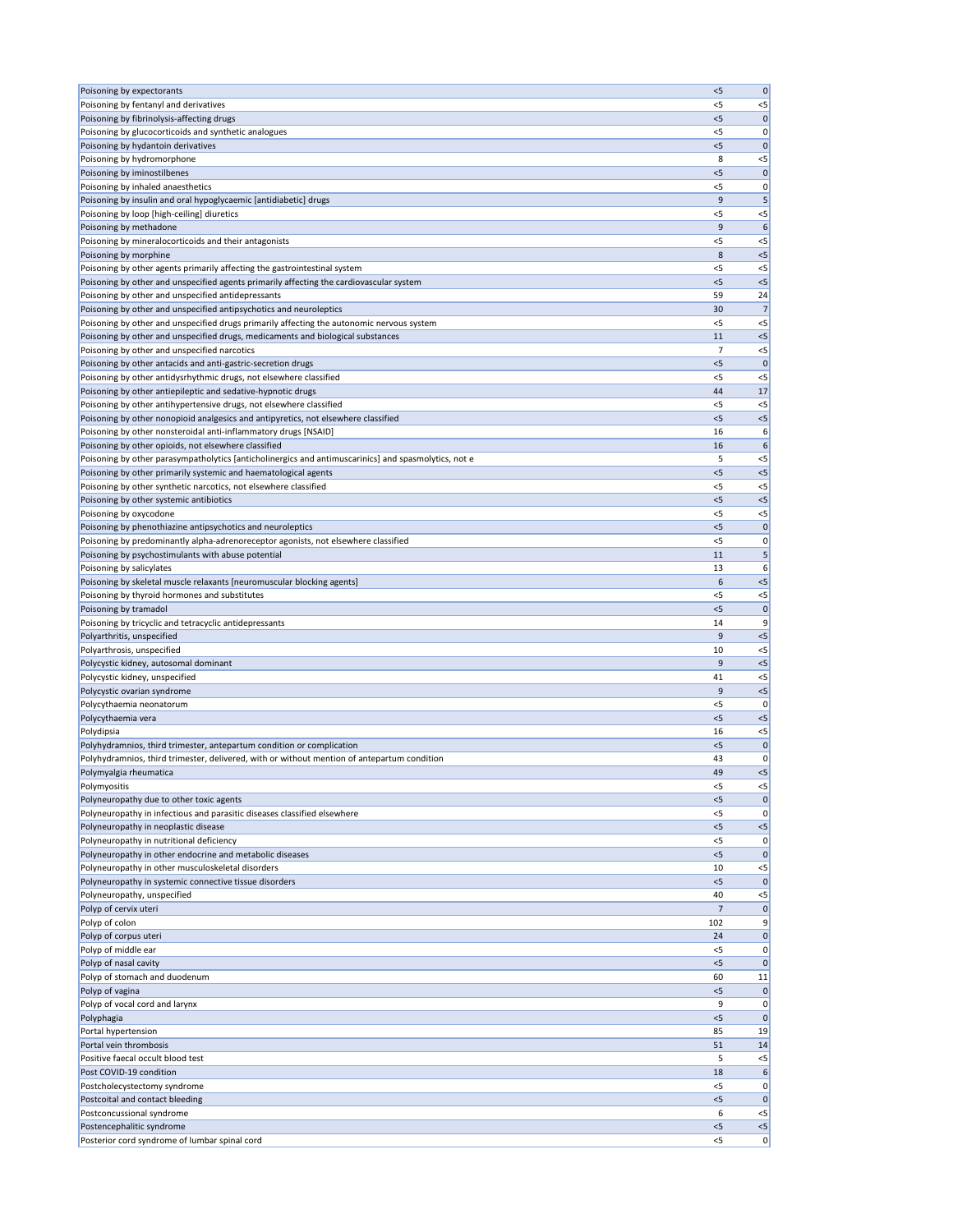| Posterior dislocation of elbow, closed                                                                                                                                                             | < 5       | 0                    |
|----------------------------------------------------------------------------------------------------------------------------------------------------------------------------------------------------|-----------|----------------------|
| Posterior dislocation of hip, closed                                                                                                                                                               | <5        | 0                    |
| Posterior dislocation of humerus, closed                                                                                                                                                           | $<$ 5     | $\mathbf 0$          |
| Posterior dislocation of knee, closed                                                                                                                                                              | $<$ 5     | 0                    |
| Postmastectomy lymphoedema syndrome                                                                                                                                                                | 7         | $\mathbf 0$          |
| Postmenopausal atrophic vaginitis                                                                                                                                                                  | 5         | 0                    |
| Postmenopausal bleeding                                                                                                                                                                            | 64        | $< 5$                |
| Postmyocardial infarction angina as current complication following acute myocardial infarction                                                                                                     | 32        | 22                   |
| Postoperative intestinal obstruction                                                                                                                                                               | 387       | 78                   |
| Postoperative leak                                                                                                                                                                                 | 231       | 59                   |
| Postpartum acute renal failure, delivered, with mention of postpartum complication                                                                                                                 | < 5       | $\mathbf 0$          |
| Postpartum acute renal failure, postpartum condition or complication                                                                                                                               | <5        | 0                    |
| Postpartum coagulation defects, delivered, with mention of postpartum complication                                                                                                                 | $<$ 5     | < 5                  |
| Postpartum coagulation defects, postpartum condition or complication                                                                                                                               | < 5       | $<$ 5                |
| Postpartum inversion of uterus, delivered, with mention of postpartum complication                                                                                                                 | 5<br>< 5  | $\mathbf 0$<br>$<$ 5 |
| Postprocedural disorder of circulatory system, unspecified<br>Postprocedural disorder of digestive system, unspecified                                                                             | < 5       | $\mathbf 0$          |
| Postprocedural endocrine and metabolic disorder, unspecified                                                                                                                                       | $<$ 5     | 0                    |
| Postprocedural hypoinsulinaemia                                                                                                                                                                    | < 5       | $\mathbf 0$          |
| Postprocedural hypoparathyroidism                                                                                                                                                                  | <5        | 0                    |
| Postprocedural hypothyroidism                                                                                                                                                                      | $<$ 5     | $\mathbf 0$          |
| Postprocedural musculoskeletal disorder, unspecified                                                                                                                                               | <5        | 0                    |
| Postprocedural pelvic peritoneal adhesions                                                                                                                                                         | 55        | 11                   |
| Postprocedural pneumothorax                                                                                                                                                                        | 119       | 26                   |
| Postprocedural renal failure                                                                                                                                                                       | 315       | 145                  |
| Postprocedural respiratory disorder, unspecified                                                                                                                                                   | $<$ 5     | $<$ 5                |
| Postprocedural subglottic stenosis                                                                                                                                                                 | 5         | < 5                  |
| Postprocedural urethral stricture                                                                                                                                                                  | 7         | 0                    |
| Postsplenectomy thrombocytosis                                                                                                                                                                     | < 5       | $\mathbf 0$          |
| Postsurgical malabsorption, not elsewhere classified                                                                                                                                               | 8         | $< 5$                |
| Post-term infant, not heavy for gestational age                                                                                                                                                    | 85        | $\mathbf 0$          |
| Postthrombotic syndrome with other complications                                                                                                                                                   | < 5       | $<$ 5                |
| Post-traumatic arthrosis of first carpometacarpal joints, bilateral                                                                                                                                | 5         | 0                    |
| Post-traumatic arthrosis of other joints                                                                                                                                                           | 26        | $<$ 5                |
| Post-traumatic coxarthrosis, bilateral                                                                                                                                                             | < 5       | $\mathbf 0$          |
| Post-traumatic gonarthrosis, bilateral                                                                                                                                                             | 5         | 0                    |
| Post-traumatic hydrocephalus, unspecified                                                                                                                                                          | < 5       | $\mathbf 0$          |
| Post-traumatic stress disorder                                                                                                                                                                     | 149       | 7 <sup>1</sup>       |
| Post-traumatic wound infection, not elsewhere classified                                                                                                                                           | 8         | 0                    |
| Postviral fatigue syndrome                                                                                                                                                                         | <5        | 0                    |
| Postzoster neuralgia                                                                                                                                                                               | 20        | $< 5$                |
| Preauricular sinus and cyst                                                                                                                                                                        | <5        | 0                    |
| Precipitate labour, delivered, with or without mention of antepartum condition                                                                                                                     | 518       | $\mathbf 0$          |
| Precordial pain                                                                                                                                                                                    | 11        | $<$ 5                |
| Predominantly allergic asthma with stated status asthmaticus                                                                                                                                       | $<$ 5     | $\mathbf{0}$         |
| Predominantly allergic asthma without stated status asthmaticus<br>Predominantly beta-adrenoreceptor agonists, not elsewhere classified, causing adverse effect in therapeutic u                   | 19<br>< 5 | $<$ 5<br>$< 5$       |
| Predominantly obsessional thoughts or ruminations                                                                                                                                                  | <5        | 0                    |
| Pre-eclampsia superimposed on chronic hypertension, antepartum condition or complication                                                                                                           | < 5       | $\mathbf 0$          |
| Pre-eclampsia superimposed on chronic hypertension, delivered, with or without mention of antepartum conditio                                                                                      | 6         | $<$ 5                |
| Pre-eclampsia, unspecified, antepartum condition or complication                                                                                                                                   | 12        | $\mathbf 0$          |
| Pre-eclampsia, unspecified, delivered, with mention of postpartum complication                                                                                                                     | <5        | 0                    |
| Pre-eclampsia, unspecified, delivered, with or without mention of antepartum condition                                                                                                             | 50        | < 5                  |
| Pre-eclampsia, unspecified, postpartum condition or complication                                                                                                                                   | < 5       | $< 5$                |
| Pre-excitation syndrome                                                                                                                                                                            | 12        | 6                    |
| Pre-existing diabetes mellitus of other or unspecified type in pregnancy delivered with or without mention of                                                                                      | $<$ 5     | 0                    |
| Pre-existing essential hypertension complicating pregnancy, childbirth and the puerperium, antepartum conditi                                                                                      | < 5       | $\mathbf 0$          |
| Pre-existing essential hypertension complicating pregnancy, childbirth and the puerperium, delivered, with me                                                                                      | <5        | 0                    |
| Pre-existing essential hypertension complicating pregnancy, childbirth and the puerperium, delivered, with or                                                                                      | 27        | $< 5$                |
| Pre-existing essential hypertension complicating pregnancy, childbirth and the puerperium, unspecified as to                                                                                       | <5        | 0                    |
| Pre-existing type 1 diabetes mellitus in pregnancy antepartum condition or complication                                                                                                            | $<$ 5     | 0                    |
| Pre-existing type 1 diabetes mellitus in pregnancy delivered with mention of postpartum complication                                                                                               | $<$ 5     | 0                    |
| Pre-existing type 1 diabetes mellitus in pregnancy delivered with or without mention of antepartum condition                                                                                       | 6         | 0                    |
| Pre-existing type 2 diabetes mellitus in pregnancy antepartum condition or complication                                                                                                            | $<$ 5     | 0                    |
| Pre-existing type 2 diabetes mellitus in pregnancy delivered with or without mention of antepartum condition                                                                                       | 12        | 0                    |
| Pre-existing type 2 diabetes mellitus in pregnancy unspecified as to episode of care or not applicable                                                                                             | $<$ 5     | 0                    |
| Pregnancy care of habitual aborter, delivered, with or without mention of antepartum condition                                                                                                     | < 5       | 0                    |
| Pregnancy resulting from both spontaneous (NOS) ovulation and conception triplets, all liveborn                                                                                                    | $<$ 5     | 0                    |
| Pregnancy-related condition, unspecified, delivered, with or without mention of antepartum condition                                                                                               | $<$ 5     | 0                    |
| Pregnant state, incidental                                                                                                                                                                         | 29        | $5\vert$             |
| Premature rupture of membranes, labour delayed by therapy, antepartum condition or complication                                                                                                    | $<$ 5     | 0                    |
| Premature rupture of membranes, onset of labour after 24 hours, delivered, with or without mention of antepar                                                                                      | 7         | 0                    |
| Premature rupture of membranes, onset of labour after 24 hours. delivered, with or without mention of antepar                                                                                      | 45        | 0                    |
| Premature rupture of membranes, onset of labour within 24 hours, delivered, with or without mention of antepa<br>Premature rupture of membranes, unspecified, antepartum condition or complication | 345<br>13 | $<$ 5<br> 0          |
| Premature rupture of membranes, unspecified, delivered, with or without mention of antepartum condition                                                                                            | 64        | $<$ 5                |
| Premature separation of placenta with disseminated intravascular coagulation, delivered, with or without ment                                                                                      | < 5       | $<$ 5                |
| Premature separation of placenta, unspecified, antepartum condition or complication                                                                                                                | 6         | 0                    |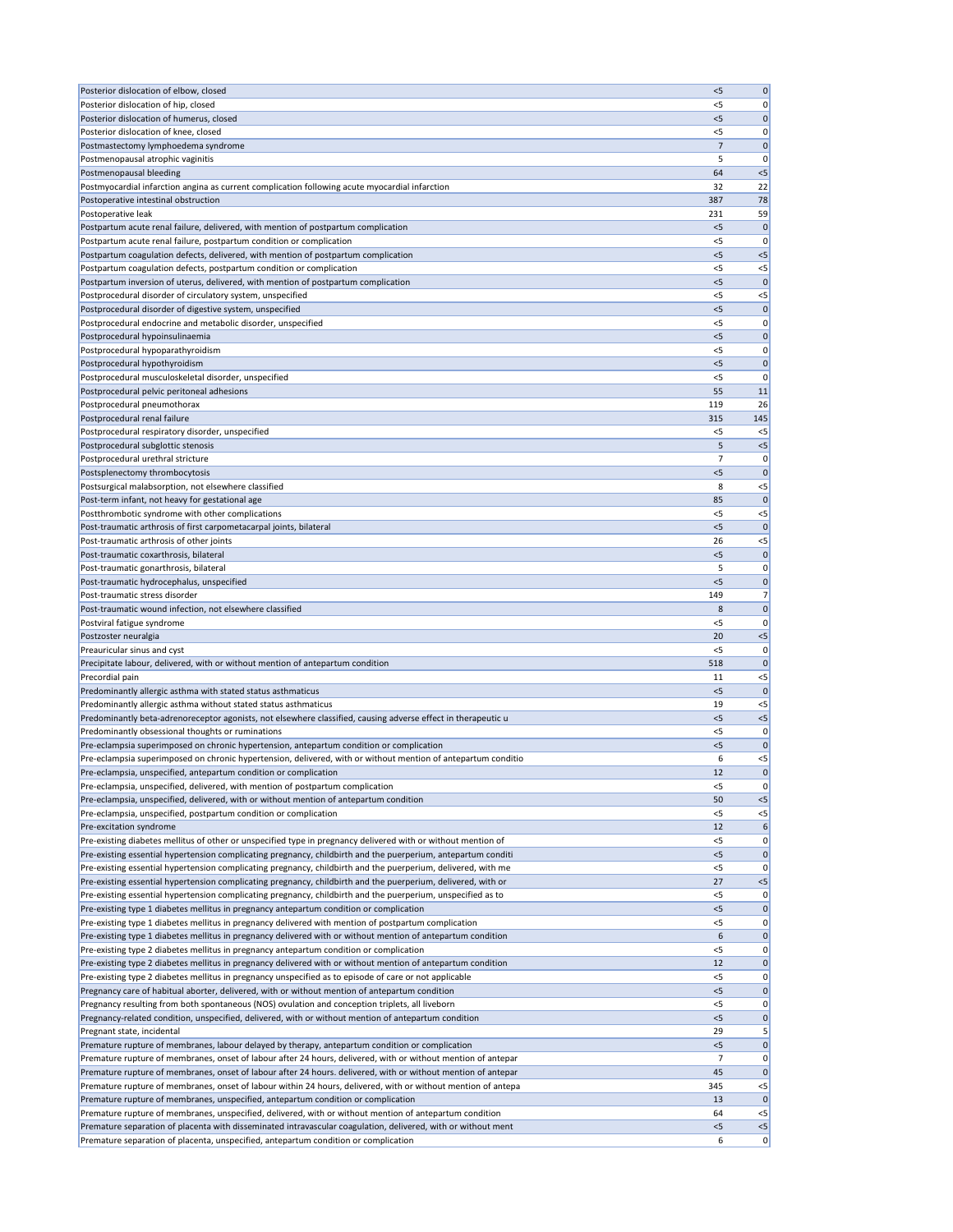| Premature separation of placenta, unspecified, delivered, with or without mention of antepartum condition                                 | 36             | 0                 |
|-------------------------------------------------------------------------------------------------------------------------------------------|----------------|-------------------|
| Premenstrual tension syndrome                                                                                                             | <5             | 0                 |
| Preparatory care for dialysis                                                                                                             | 19             | $<$ 5             |
| Preparatory care for subsequent treatment, not elsewhere classified                                                                       | 34             | $<$ 5             |
| Prepatellar bursitis                                                                                                                      | 5              | $\Omega$          |
| Presbycusis                                                                                                                               | $<$ 5          | 0                 |
| Presence of (intrauterine) contraceptive device<br>Presence of aortocoronary bypass graft                                                 | $<$ 5<br>53    | $\mathbf 0$<br>12 |
| Presence of artificial eye                                                                                                                | < 5            | $\mathbf 0$       |
| Presence of artificial hip                                                                                                                | 92             | 0                 |
| Presence of artificial knee                                                                                                               | 69             | $\mathbf 0$       |
| Presence of artificial larynx                                                                                                             | <5             | 0                 |
| Presence of cardiac pacemaker                                                                                                             | 107            | 24                |
| Presence of cardiac resynchronization therapy device                                                                                      | $<$ 5          | 0                 |
| Presence of cardioverter/defibrillator                                                                                                    | 11             | 6                 |
| Presence of cerebrospinal fluid drainage device                                                                                           | $<$ 5          | 0                 |
| Presence of coronary angioplasty implant and graft                                                                                        | 105            | 26                |
| Presence of intraocular lens                                                                                                              | $<$ 5          | 0                 |
| Presence of other and unspecified electronic cardiac devices                                                                              | $<$ 5          | $<$ 5             |
| Presence of other cardiac and vascular implants and grafts                                                                                | $<$ 5          | $<$ 5             |
| Presence of other heart-valve replacement                                                                                                 | 6              | $<$ 5             |
| Presence of other orthopaedic joint implants                                                                                              | 9              | 0                 |
| Presence of other specified functional implants<br>Presence of prosthetic heart valve                                                     | $<$ 5<br>14    | $\Omega$<br>$<$ 5 |
| Presence of urogenital implants                                                                                                           | 13             | $<$ 5             |
| Presence of xenogenic heart valve                                                                                                         | <5             | 0                 |
| Preterm delivery without spontaneous labour, with or without mention of antepartum condition                                              | 49             | $<$ 5             |
| Preterm labour without delivery, antepartum condition or complication                                                                     | 41             | 0                 |
| Preterm spontaneous labour with preterm delivery, with or without mention of antepartum condition                                         | 97             | $\mathbf 0$       |
| Preterm spontaneous labour with term delivery, with or without mention of antepartum condition                                            | <5             | 0                 |
| Priapism                                                                                                                                  | $<$ 5          | 0                 |
| Primary adrenocortical insufficiency                                                                                                      | 11             | $<$ 5             |
| Primary angle-closure glaucoma                                                                                                            | $<$ 5          | $<$ 5             |
| Primary arthrosis of other joints                                                                                                         | 27             | 0                 |
| Primary biliary cirrhosis                                                                                                                 | 8              | $<$ 5             |
| Primary coxarthrosis, bilateral                                                                                                           | 174            | $<$ 5             |
| Primary dysmenorrhoea                                                                                                                     | < 5            | $\Omega$          |
| Primary generalized (osteo) arthrosis<br>Primary gonarthrosis, bilateral                                                                  | <5<br>319      | O<br>$<$ 5        |
| Primary hyperaldosteronism                                                                                                                | 7              | 0                 |
| Primary hyperparathyroidism                                                                                                               | 21             | $<$ 5             |
| Primary inadequate contractions, antepartum condition or complication                                                                     | $<$ 5          | 0                 |
| Primary inadequate contractions, delivered, with or without mention of antepartum condition                                               | 63             | $\Omega$          |
| Primary open-angle glaucoma                                                                                                               | $<$ 5          | 0                 |
| Primary pulmonary hypertension                                                                                                            | 231            | 59                |
| Primary sclerosing cholangitis                                                                                                            | 16             | $<$ 5             |
| Primary thrombophilia                                                                                                                     | 9              | $<$ 5             |
| Problem related to care-provider dependency, unspecified                                                                                  | $<$ 5          | 0                 |
| Problem related to housing and economic circumstances, unspecified                                                                        | 9              | $\mathbf 0$       |
| Problem related to life-management difficulty, unspecified                                                                                | $<$ 5          | 0                 |
| Problem related to physical environment, unspecified                                                                                      | $<$ 5<br>$<$ 5 | $\mathbf 0$<br>0  |
| Problem related to primary support group, unspecified<br>Problem related to social environment, unspecified                               | < 5            | $\Omega$          |
| Problems in relationship with parents and in-laws                                                                                         | $<$ 5          | 0                 |
| Problems in relationship with spouse or partner                                                                                           | 13             | $\mathbf 0$       |
| Problems related to alleged physical abuse of child                                                                                       | $<$ 5          | 0                 |
| Problems related to alleged sexual abuse of child by person outside primary support group                                                 | < 5            | $\mathbf 0$       |
| Problems related to alleged sexual abuse of child by person within primary support group                                                  | <5             | 0                 |
| Problems related to other legal circumstances                                                                                             | 15             | 0                 |
| Procedure not carried out because of contraindication                                                                                     | 64             | $<$ 5             |
| Procedure not carried out because of patient's decision for other and unspecified reasons                                                 | 23             | $<$ 5             |
| Procedure not carried out because of patient's decision for reasons of belief or group pressure                                           | $<$ 5          | 0                 |
| Procedure not carried out for other reasons                                                                                               | 206            | $<$ 5             |
| Procedure not carried out, unspecified reason                                                                                             | 62             | 0                 |
| Procedures for transgender reassignment                                                                                                   | < 5            | $\mathbf 0$       |
| Product of both spontaneous (NOS) ovulation and conception, quintuplet, born in hospital, delivered vaginally                             | <5             | 0                 |
| Product of both spontaneous (NOS) ovulation and conception, triplet, born in hospital, delivered by caesarean<br>Progressive bulbar palsy | < 5<br>$<$ 5   | $\mathbf 0$<br>0  |
| Progressive external ophthalmoplegia                                                                                                      | < 5            | 0                 |
| Progressive isolated aphasia [Mesulam]                                                                                                    | $<$ 5          | 0                 |
| Progressive supranuclear ophthalmoplegia [Steele-Richardson-Olszewski]                                                                    | 18             |                   |
| Projectile vomiting                                                                                                                       | $<$ 5          | 0                 |
| Prolapse of vaginal vault after hysterectomy                                                                                              | 10             | 0                 |
| Prolonged first stage (of labour), delivered, with or without mention of antepartum condition                                             | 16             | 0                 |
| Prolonged pregnancy, antepartum condition or complication                                                                                 | $<$ 5          | $\mathbf 0$       |
| Prolonged pregnancy, delivered, with or without mention of antepartum condition                                                           | 321            | 0                 |
| Prolonged second stage (of labour), delivered, with or without mention of antepartum condition                                            | 85             | 0                 |
| Prolymphocytic leukaemia of T-cell type                                                                                                   | $<$ 5          | 0                 |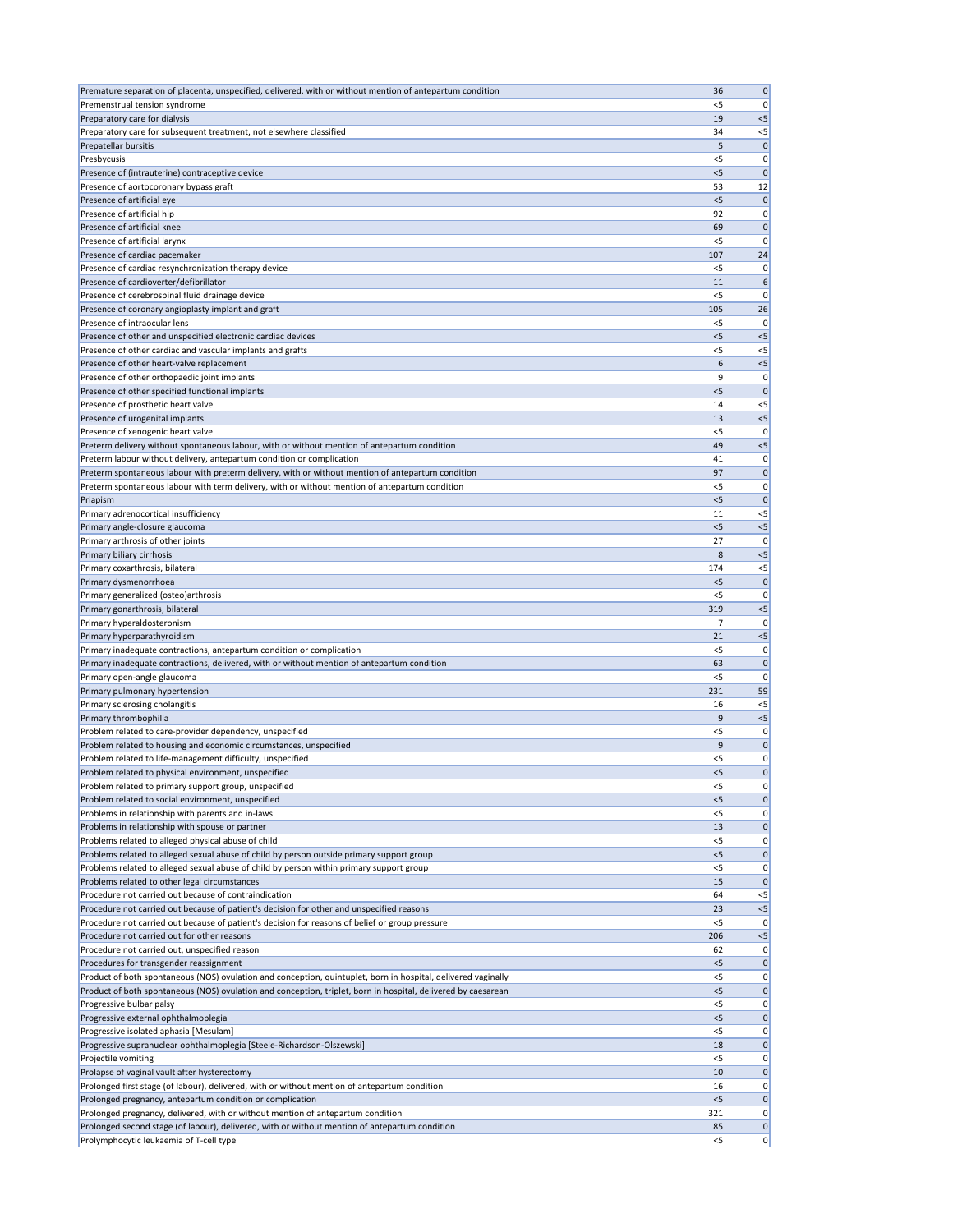| Prophylactic removal of breast                                                                                                                                 | 44             | 0                 |
|----------------------------------------------------------------------------------------------------------------------------------------------------------------|----------------|-------------------|
| Prophylactic removal of other organ                                                                                                                            | 9              | 0                 |
| Prophylactic removal of ovary                                                                                                                                  | 7              | $\mathbf 0$       |
| Propionic acid derivatives causing adverse effect in therapeutic use                                                                                           | 8              | 0                 |
| Proteus (mirabilis) (morganii) as the cause of diseases classified to other chapters                                                                           | 225            | 23                |
| Protozoal diseases complicating pregnancy, childbirth and the puerperium, antepartum condition or complicatio                                                  | $<$ 5          | 0                 |
| Protozoal diseases complicating pregnancy, childbirth and the puerperium, delivered, with or without mention                                                   | < 5            | $\mathbf 0$       |
| Protrusio acetabuli                                                                                                                                            | 5              | 0                 |
| Prurigo nodularis                                                                                                                                              | < 5            | $\mathbf 0$       |
| Pruritus vulvae                                                                                                                                                | <5             | 0                 |
| Pruritus, unspecified                                                                                                                                          | 68<br>< 5      | $< 5$             |
| Pseudarthrosis after fusion or arthrodesis<br>Pseudocyst of pancreas                                                                                           | 31             | 0<br>5            |
| Pseudomonas (aeruginosa) as the cause of diseases classified to other chapters                                                                                 | 291            | 44                |
| <b>Psoas tendinitis</b>                                                                                                                                        | $<$ 5          | $\mathbf 0$       |
| Psoriasis vulgaris                                                                                                                                             | $<$ 5          | 0                 |
| Psoriasis, unspecified                                                                                                                                         | 18             | $\mathbf 0$       |
| Psychodysleptics [hallucinogens] causing adverse effect in therapeutic use                                                                                     | 11             | $<$ 5             |
| Psychostimulants with abuse potential causing adverse effect in therapeutic use                                                                                | < 5            | $\mathbf 0$       |
| Psychotropic drug, unspecified, causing adverse effect in therapeutic use                                                                                      | <5             | 0                 |
| Pterygium                                                                                                                                                      | $<$ 5          | $\mathbf 0$       |
| Ptosis of eyelid                                                                                                                                               | 5              | $<$ 5             |
| Puerperal sepsis, delivered, with mention of postpartum complication                                                                                           | < 5            | $\mathbf 0$       |
| Puerperal sepsis, postpartum condition or complication                                                                                                         | $<$ 5          | 0                 |
| Pulmonary candidiasis                                                                                                                                          | $<$ 5          | $< 5$             |
| Pulmonary embolism with mention of acute cor pulmonale                                                                                                         | $<$ 5          | 0                 |
| Pulmonary embolism without mention of acute cor pulmonale                                                                                                      | 678            | 183               |
| Pulmonary eosinophilia, not elsewhere classified                                                                                                               | 9              | $<$ 5             |
| Pulmonary heart disease, unspecified                                                                                                                           | 5              | $< 5$             |
| Pulmonary mycobacterial infection                                                                                                                              | 9              | $< 5$             |
| Pulmonary nocardiosis                                                                                                                                          | $<$ 5          | 0                 |
| Pulmonary oedema                                                                                                                                               | 207            | 67                |
| Pulmonary valve insufficiency                                                                                                                                  | < 5            | $< 5$             |
| Pulmonary valve stenosis                                                                                                                                       | < 5            | 0                 |
| Pulseless electrical activity, not elsewhere classified                                                                                                        | < 5            | $<$ 5             |
| Pupillary membranes                                                                                                                                            | $<$ 5          | 0                 |
| Pure hypercholesterolaemia                                                                                                                                     | 15             | $< 5$             |
| Pure hyperglyceridaemia                                                                                                                                        | 20             | 7 <sup>1</sup>    |
| Pure motor lacunar syndrome<br>Purulent endophthalmitis                                                                                                        | $<$ 5<br>8     | 0                 |
| Pyoderma                                                                                                                                                       | < 5            | 0                 |
| Pyoderma gangrenosum                                                                                                                                           | 8              | 0 <br>0           |
| Pyogenic arthritis, unspecified, ankle and foot                                                                                                                | 11             | $\mathbf 0$       |
| Pyogenic arthritis, unspecified, forearm                                                                                                                       | 8              | $<$ 5             |
| Pyogenic arthritis, unspecified, hand                                                                                                                          | 7              | $\mathbf 0$       |
| Pyogenic arthritis, unspecified, lower leg                                                                                                                     | 43             | $<$ 5             |
| Pyogenic arthritis, unspecified, multiple sites                                                                                                                | < 5            | $\mathbf 0$       |
| Pyogenic arthritis, unspecified, pelvic region and thigh                                                                                                       | 18             | 0                 |
| Pyogenic arthritis, unspecified, shoulder region                                                                                                               | 14             | < 5               |
| Pyogenic arthritis, unspecified, upper arm                                                                                                                     | $\overline{7}$ | $<$ 5             |
| Pyonephrosis                                                                                                                                                   | 228            | 28                |
| Pyothorax with fistula                                                                                                                                         | 20             | 8                 |
| Pyothorax without fistula                                                                                                                                      | 75             | 29                |
| Pyrexia during labour, not elsewhere classified, delivered, with or without mention of antepartum condition                                                    | 23             | 0                 |
| Pyrexia of unknown origin following delivery, delivered, with mention of postpartum complication                                                               | < 5            | 0                 |
| Pyrexia of unknown origin following delivery, postpartum condition or complication                                                                             | $<$ 5          | 0                 |
| Quadriplegia, unspecified type, complete, at cervical spine level C1 to C4                                                                                     | < 5            | $\mathbf 0$       |
| Quadriplegia, unspecified type, complete, at cervical spine level C5 to C7                                                                                     | $<$ 5          | $<$ 5             |
| Quadriplegia, unspecified type, incomplete, at cervical spine level C1 to C4                                                                                   | $<$ 5          | $< 5$             |
| Quadriplegia, unspecified type, incomplete, at cervical spine level C5 to C7                                                                                   | <5<br>$<$ 5    | 0 <br>$\mathbf 0$ |
| Quadriplegia, unspecified type, unspecified, at cervical spine level C1 to C4<br>Quadriplegia, unspecified type, unspecified, at cervical spine level C5 to C7 | 10             | $<$ 5             |
| Radiation proctitis                                                                                                                                            | 16             | < 5               |
| Radiculopathy, cervical region                                                                                                                                 | 9              | $<$ 5             |
| Radiculopathy, lumbar region                                                                                                                                   | 13             | $<$ 5             |
| Radiculopathy, lumbosacral region                                                                                                                              | $<$ 5          | 0                 |
| Radiculopathy, multiple sites in spine                                                                                                                         | < 5            | 0                 |
| Radiculopathy, sacral and sacrococcygeal region                                                                                                                | $<$ 5          | 0                 |
| Radiculopathy, thoracic region                                                                                                                                 | $<$ 5          | 0                 |
| Radiculopathy, unspecified site                                                                                                                                | 13             | $<$ 5             |
| Radiological examination, not elsewhere classified                                                                                                             | < 5            | $\mathbf{0}$      |
| Radiological procedure and radiotherapy as the cause of abnormal reaction or later complication, wit                                                           | 80             | 5                 |
| Radiological procedure and radiotherapy as the cause of abnormal reaction or later complication, without ment                                                  | 49             | 6                 |
| Radiotherapy session                                                                                                                                           | 34             | 0                 |
| Raised antibody titre                                                                                                                                          | < 5            | $\mathbf 0$       |
| Rash and other nonspecific skin eruption                                                                                                                       | 163            | 25                |
|                                                                                                                                                                |                |                   |
| Raynaud's syndrome<br>Reaction to severe stress, unspecified                                                                                                   | < 5<br>$<$ 5   | 0 <br> 0          |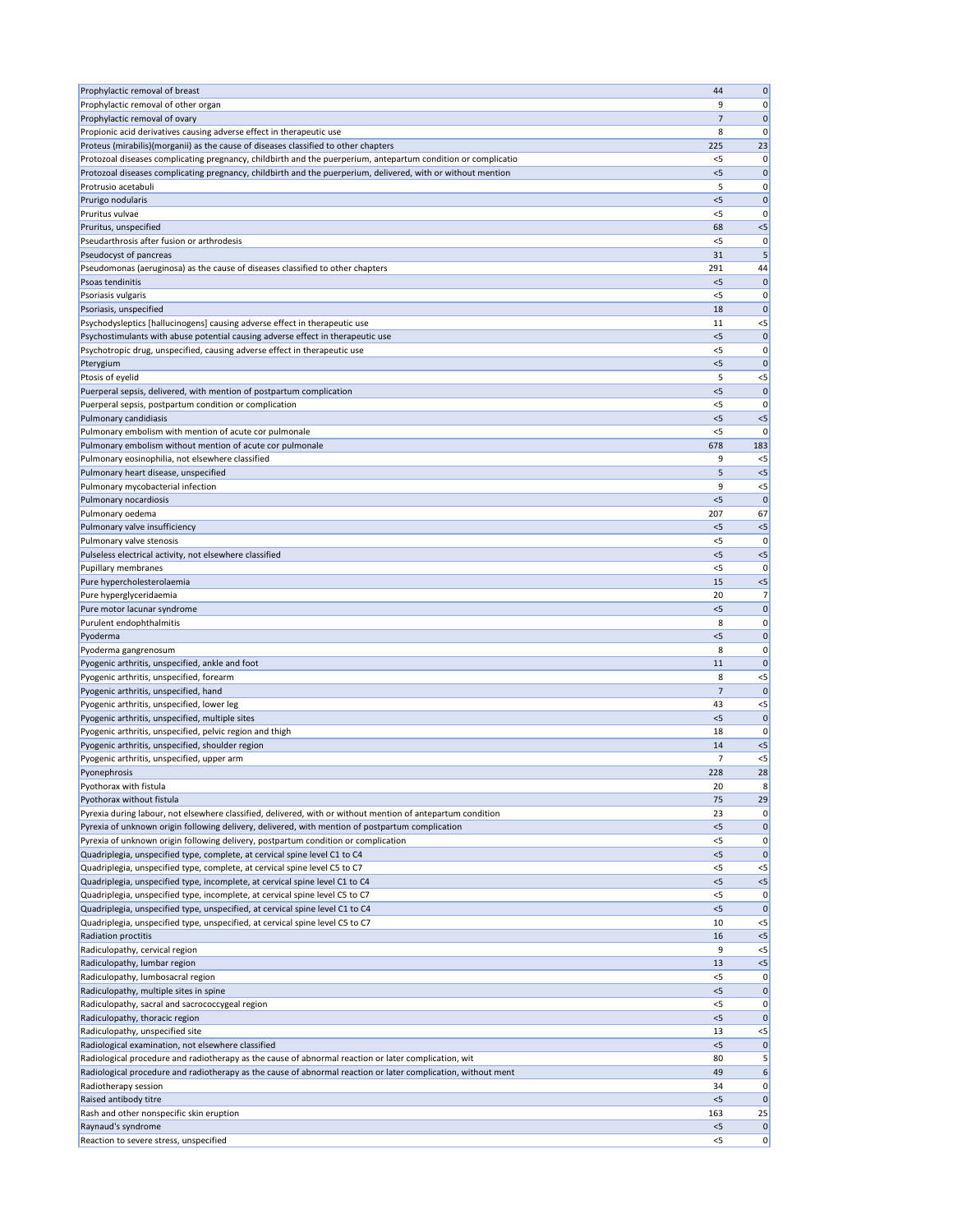| Reactive arthropathy, unspecified, multiple sites                                                             | < 5            | 0           |
|---------------------------------------------------------------------------------------------------------------|----------------|-------------|
| Reactive thrombocytosis                                                                                       | 19             | 5           |
| Receptive language disorder                                                                                   | $<$ 5          | 0           |
| Rectal abscess                                                                                                | 19             | $<$ 5       |
| Rectal fistula                                                                                                | $<$ 5          | $<$ 5       |
| Rectal polyp                                                                                                  | 36             | $<$ 5       |
| Rectal prolapse                                                                                               | 26             | $<$ 5       |
| Rectocele                                                                                                     | 63             | 0           |
| Recurrent and persistent haematuria, diffuse membranous glomerulonephritis                                    | < 5            | $\mathbf 0$ |
| Recurrent and persistent haematuria, other                                                                    | 24             | $<$ 5       |
| Recurrent and persistent haematuria, unspecified                                                              | 7              | $\mathbf 0$ |
| Recurrent cholesteatoma of postmastoidectomy cavity                                                           | $<$ 5          | 0           |
| Recurrent depressive disorder, current episode mild                                                           | < 5            | 0           |
| Recurrent depressive disorder, current episode moderate                                                       | 14             | 0           |
| Recurrent depressive disorder, current episode severe with psychotic symptoms                                 | 22             | O           |
| Recurrent depressive disorder, current episode severe without psychotic symptoms                              | 49             | $<$ 5       |
| Recurrent depressive disorder, unspecified                                                                    | 51             | $<$ 5       |
| Recurrent dislocation and subluxation of joint, ankle and foot                                                | $<$ 5          | 0           |
| Recurrent dislocation and subluxation of joint, pelvic region and thigh                                       | $<$ 5          | $\mathbf 0$ |
| Recurrent dislocation and subluxation of joint, shoulder region                                               | 7              | 0           |
| Recurrent dislocation of the temporomandibular joint                                                          | < 5            | $\mathbf 0$ |
| Recurrent oral aphthae                                                                                        | 12             | $<$ 5       |
| Recurrent subluxation of patella                                                                              | < 5            | $\mathbf 0$ |
| Refractory anaemia with excess of blasts [RAEB]                                                               | $<$ 5          | 0           |
| Refractory anaemia with ring sideroblasts                                                                     | $<$ 5          | 0           |
| Regurgitation and rumination in newborn                                                                       | 5              | 0           |
| Rejection of Lung transplant                                                                                  | $<$ 5          | $<$ 5       |
| Rejection of soft tissue (skin, muscle, fascia, tendon, mucosa) graft/flap                                    | $<$ 5          | $<$ 5       |
| Relapsing polychondritis                                                                                      | < 5            | $\Omega$    |
| Removal of other organ (partial) (total) as the cause of abnormal reaction or later complication, wi          | 733            | 63          |
| Removal of other organ (partial) (total) as the cause of abnormal reaction or later complication, without men | 295            | 30          |
| Renal agenesis, unilateral                                                                                    | $\overline{7}$ | 0           |
| Renal and perinephric abscess                                                                                 | 22             | $<$ 5       |
| Renal dysplasia                                                                                               | $<$ 5          | 0           |
| Renal tubulo-interstitial disease, unspecified                                                                | $<$ 5          | $\Omega$    |
| Renal tubulo-interstitial disorders in infectious and parasitic diseases classified elsewhere                 | 16             | $<$ 5       |
| Renal tubulo-interstitial disorders in systemic connective tissue disorders                                   | < 5            | $\Omega$    |
| Renovascular hypertension, benign or unspecified                                                              | <5             | 0           |
| Residual foreign body in soft tissue, lower leg                                                               | < 5            | $\mathbf 0$ |
| Residual foreign body in soft tissue, other site                                                              | <5             | 0           |
| Residual foreign body in soft tissue, pelvic region and thigh                                                 | $<$ 5          | 0           |
| Residual haemorrhoidal skin tags                                                                              | 6              | 0           |
| Residual schizophrenia                                                                                        | 27             | O           |
| Resistance to antineoplastic drugs                                                                            | 34             | $<$ 5       |
| Resistance to betalactam antibiotics, unspecified                                                             | $<$ 5          | $\Omega$    |
| Resistance to methicillin                                                                                     | 102            | 21          |
| Resistance to multiple antibiotics                                                                            | 128            | 27          |
| Resistance to multiple antimicrobial drugs                                                                    | <5             | $<$ 5       |
| Resistance to other betalactam antibiotics                                                                    | 8              | $<$ 5       |
| Resistance to other single specified antibiotic                                                               | 64             | 12          |
| Resistance to other specified antimicrobial drug                                                              | < 5            | 0           |
| Resistance to other specified extended spectrum betalactam antibiotics                                        | 29             | 7           |
| Resistance to penicillin                                                                                      | 16             | $<$ 5       |
| Resistance to quinolones                                                                                      | <5             | 0           |
| Resistance to unspecified antimicrobial drugs                                                                 | $<$ 5          | $\mathbf 0$ |
| Resistance to vancomycin                                                                                      | <5             | 0           |
| Respiratory arrest                                                                                            | 18             | 13          |
| Respiratory condition of newborn, unspecified                                                                 | 15             |             |
| Respiratory conditions due to other specified external agents                                                 | 5              | <5          |
| Respiratory disorder, unspecified                                                                             | $<$ 5          | $<$ 5       |
| Respiratory disorders in other diffuse connective tissue disorders                                            | 6              | $<$ 5       |
| Respiratory disorders in other diseases classified elsewhere                                                  | 8              | $<$ 5       |
| Respiratory distress of newborn, unspecified                                                                  | 108            | 0           |
| Respiratory distress syndrome of newborn                                                                      | 35             | 0           |
| Respiratory failure of newborn                                                                                | 154            | $\mathbf 0$ |
| Respiratory failure, unspecified, type I [hypoxic]                                                            | 234            | 170         |
| Respiratory failure, unspecified, type II [hypercapnic]                                                       | 174            | 106         |
| Respiratory failure, unspecified, type unspecified                                                            | 141            | 98          |
| Respiratory syncytial virus pneumonia                                                                         | < 5            | $<$ 5       |
| Respiratory tuberculosis unspecified, without mention of bacteriological or histological confirmatio          | $<$ 5          | $<$ 5       |
| Restlessness and agitation                                                                                    | 617            | 193         |
| Retained (old) intraocular foreign body, nonmagnetic                                                          | $<$ 5          | 0           |
| Retained placenta without haemorrhage, delivered, with mention of postpartum complication                     | 17             | $\mathbf 0$ |
| Retained placenta without haemorrhage, postpartum condition or complication                                   | $<$ 5          | 0           |
| Retained portions of placenta and membranes, without haemorrhage, delivered, with mention of postpartum compl | < 5            | $\mathbf 0$ |
| Retained portions of placenta and membranes, without haemorrhage, postpartum condition or complication        | <5             | 0           |
| Retention of urine                                                                                            | 1001           | 79          |
| Retinal breaks without detachment                                                                             | $<$ 5          | 0           |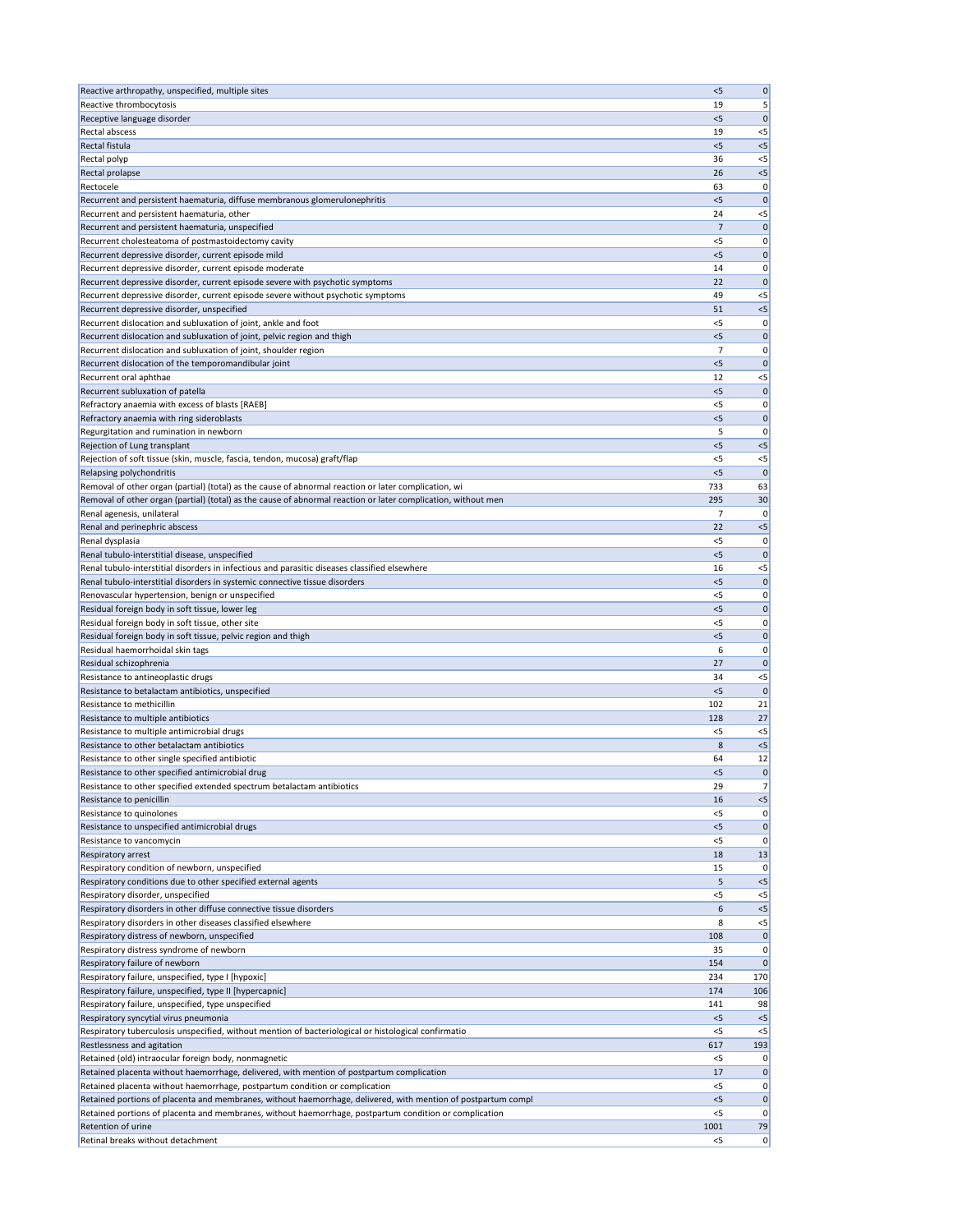| Retinal detachment with retinal break                                                                                                                         | 9          | $\mathbf 0$  |
|---------------------------------------------------------------------------------------------------------------------------------------------------------------|------------|--------------|
| Retinal haemorrhage                                                                                                                                           | $<$ 5      | $<$ 5        |
| Retinal vascular occlusion, unspecified                                                                                                                       | $<$ 5      | 0            |
| Retinopathy of prematurity                                                                                                                                    | $<$ 5      | 0            |
| Retrobulbar neuritis in diseases classified elsewhere                                                                                                         | $<$ 5      | $\mathbf 0$  |
| Retrograde amnesia                                                                                                                                            | $<$ 5      | 0            |
| Retroperitoneal fibrosis                                                                                                                                      | 5          | $<$ 5        |
| Retropharyngeal and parapharyngeal abscess                                                                                                                    | 11         | $<$ 5        |
| Rh isoimmunization of fetus and newborn                                                                                                                       | < 5        | $\mathbf 0$  |
| Rheumatic heart disease, unspecified                                                                                                                          | <5         | 0            |
| Rheumatic mitral insufficiency                                                                                                                                | < 5        | $\mathbf 0$  |
| Rheumatoid arthritis with involvement of other organs and systems                                                                                             | $<$ 5      | 0            |
| Rheumatoid arthritis, unspecified                                                                                                                             | 79         | 8            |
| Rheumatoid lung disease                                                                                                                                       | $<$ 5      | 0            |
| <b>Rheumatoid vasculitis</b>                                                                                                                                  | $<$ 5      | $<$ 5        |
| Rhinophyma                                                                                                                                                    | $<$ 5      | 0            |
| Rhinosporidiosis                                                                                                                                              | < 5        | 0            |
| Riboflavin deficiency                                                                                                                                         | $<$ 5      | 0            |
| Rickettsiosis, unspecified                                                                                                                                    | $<$ 5      | $\mathbf 0$  |
| Right lower quadrant pain                                                                                                                                     | 31         | $<$ 5        |
| Right upper quadrant pain                                                                                                                                     | 53         | $<$ 5        |
| Rosacea, unspecified                                                                                                                                          | $<$ 5      | 0            |
| Rotator cuff syndrome                                                                                                                                         | 58         | $<$ 5        |
| Routine postpartum follow-up                                                                                                                                  | $<$ 5      | 0            |
| Rubella without complication                                                                                                                                  | $<$ 5      | O            |
| Rupture of artery                                                                                                                                             | <5         | $<$ 5        |
| Rupture of bladder, nontraumatic                                                                                                                              | < 5        | $\mathbf 0$  |
| Rupture of cardiac wall without haemopericardium as current complication following acute myocardial<br>Rupture of chordae tendineae, not elsewhere classified | <5         | 0            |
|                                                                                                                                                               | < 5        | $\mathbf 0$  |
| Rupture of papillary muscle as current complication following acute myocardial infarction                                                                     | <5         | $<$ 5        |
| Rupture of popliteal cyst                                                                                                                                     | $<$ 5      | 0            |
| Sacrococcygeal disorders, not elsewhere classified<br>Sacroiliitis, not elsewhere classified                                                                  | $<$ 5<br>6 | 0<br>$<$ 5   |
| Salicylates causing adverse effect in therapeutic use                                                                                                         | 15         | $<$ 5        |
| Saline and osmotic laxatives causing adverse effect in therapeutic use                                                                                        | $<$ 5      | $<$ 5        |
| Salmonella enteritis                                                                                                                                          | 18         | 0            |
| Salmonella infection, unspecified                                                                                                                             | $<$ 5      | $\Omega$     |
| Salmonella sepsis                                                                                                                                             | <5         | O            |
| Salpingitis and oophoritis, unspecified                                                                                                                       | 8          | $<$ 5        |
| Sarcoidosis of lung                                                                                                                                           | 8          | $<$ 5        |
| Sarcoidosis of lung with sarcoidosis of lymph nodes                                                                                                           | $<$ 5      | $\mathbf 0$  |
| Sarcoidosis of lymph nodes                                                                                                                                    | $<$ 5      | $<$ 5        |
| Sarcoidosis of other and combined sites                                                                                                                       | 12         | $<$ 5        |
| Sarcoidosis, unspecified                                                                                                                                      | 10         | 0            |
| Scabies                                                                                                                                                       | $<$ 5      | $\mathbf 0$  |
| Scar conditions and fibrosis of skin                                                                                                                          | 20         | 0            |
| Schizoaffective disorder, depressive type                                                                                                                     | 17         | $\mathbf 0$  |
| Schizoaffective disorder, manic type                                                                                                                          | <5         | 0            |
| Schizoaffective disorder, mixed type                                                                                                                          | 160        | 0            |
| Schizoaffective disorder, unspecified                                                                                                                         | 64         | $<$ 5        |
| Schizoid personality disorder                                                                                                                                 | < 5        | $\Omega$     |
| Schizophrenia, unspecified                                                                                                                                    | 361        | 13           |
| Schizotypal disorder                                                                                                                                          | 13         | $<$ 5        |
| Schmorl's nodes                                                                                                                                               | $<$ 5      | 0            |
| Sciatica                                                                                                                                                      | 27         | $<$ 5        |
| Scoliosis unspecified, unspecified site                                                                                                                       | 7          | $<$ 5        |
| Scoliosis, unspecified, lumbar region                                                                                                                         | < 5        | $\Omega$     |
| Seborrhoea capitis                                                                                                                                            | $<$ 5      | $<$ 5        |
| Seborrhoeic dermatitis, unspecified                                                                                                                           | 7          | $<$ 5        |
| Seborrhoeic keratosis                                                                                                                                         | 10         | 0            |
| Second degree haemorrhoids, uncomplicated                                                                                                                     | $<$ 5      | <5           |
| Second degree perineal laceration during delivery, delivered, with or without mention of antepartum condition                                                 | 725        | $<$ 5        |
| Second degree perineal laceration during delivery, postpartum condition or complication                                                                       | <5         | $\mathbf 0$  |
| Secondary amenorrhoea                                                                                                                                         | $<$ 5      | 0            |
| Secondary biliary cirrhosis                                                                                                                                   | $<$ 5      | $<$ 5        |
| Secondary dysmenorrhoea                                                                                                                                       | <5         | 0            |
| Secondary hyperparathyroidism, not elsewhere classified                                                                                                       | 6          | $<$ 5        |
| Secondary hypertension, benign or unspecified                                                                                                                 | $<$ 5      | 0            |
| Secondary malignant neoplasm lymph nodes of head, face and neck                                                                                               | 117        | 11           |
| Secondary malignant neoplasm of adrenal gland                                                                                                                 | 143        | 7            |
| Secondary malignant neoplasm of axillary and upper limb lymph nodes                                                                                           | 80         | $<$ 5        |
| Secondary malignant neoplasm of bladder and other and unspecified urinary organs                                                                              | 33         | $<$ 5        |
| Secondary malignant neoplasm of bone and bone marrow                                                                                                          | 835        | 38           |
| Secondary malignant neoplasm of brain and cerebral meninges                                                                                                   | 399        | 12           |
| Secondary malignant neoplasm of breast                                                                                                                        | 10         | $\mathbf 0$  |
| Secondary malignant neoplasm of inguinal and lower limb lymph nodes<br>Secondary malignant neoplasm of intra-abdominal lymph nodes                            | 51         | $<$ 5        |
| Secondary malignant neoplasm of intrapelvic lymph nodes                                                                                                       | 222<br>74  | 16<br>$\leq$ |
|                                                                                                                                                               |            |              |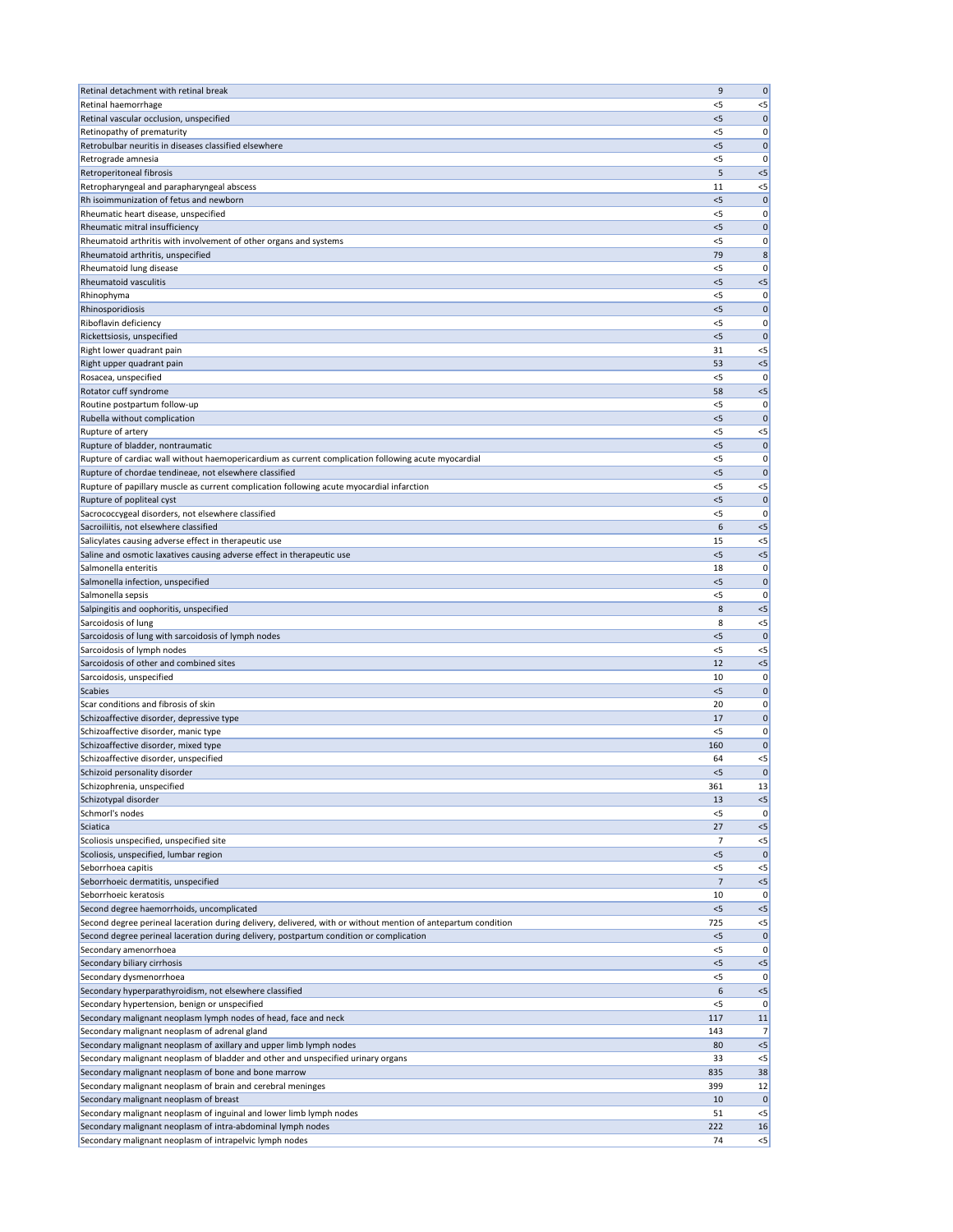| Secondary malignant neoplasm of intrathoracic lymph nodes                                                               | 161        | 12          |
|-------------------------------------------------------------------------------------------------------------------------|------------|-------------|
| Secondary malignant neoplasm of kidney and renal pelvis                                                                 | 41         | $<$ 5       |
| Secondary malignant neoplasm of large intestine and rectum                                                              | 59         | $<$ 5       |
| Secondary malignant neoplasm of left lung                                                                               |            |             |
|                                                                                                                         | 236        | 8           |
| Secondary malignant neoplasm of liver and intrahepatic bile duct                                                        | 992        | 45          |
| Secondary malignant neoplasm of lung, unspecified side                                                                  | 349        | 14          |
| Secondary malignant neoplasm of lymph node, unspecified                                                                 | 132        | 7           |
| Secondary malignant neoplasm of lymph nodes of multiple regions                                                         | 69         | $<$ 5       |
| Secondary malignant neoplasm of mediastinum                                                                             | 57         | $<$ 5       |
| Secondary malignant neoplasm of other and unspecified digestive organs                                                  | 150        | 11          |
| Secondary malignant neoplasm of other and unspecified parts of nervous system                                           | 17         | $\mathbf 0$ |
| Secondary malignant neoplasm of other and unspecified respiratory organs                                                | 7          | $<$ 5       |
| Secondary malignant neoplasm of other specified sites                                                                   | 269        | 21          |
| Secondary malignant neoplasm of ovary                                                                                   | 33         | $<$ 5       |
| Secondary malignant neoplasm of pleura                                                                                  | 246        | 14          |
|                                                                                                                         |            |             |
| Secondary malignant neoplasm of retroperitoneum and peritoneum                                                          | 405        | 27          |
| Secondary malignant neoplasm of right lung                                                                              | 256        | 6           |
| Secondary malignant neoplasm of skin                                                                                    | 40         | $<$ 5       |
| Secondary malignant neoplasm of small intestine                                                                         | 44         | $<$ 5       |
| Secondary malignant neoplasm, unspecified site                                                                          | 160        | 12          |
| Secondary polycythaemia                                                                                                 | 8          | $<$ 5       |
| Secondary sclerosing cholangitis                                                                                        | 5          | $<$ 5       |
| Secondary thrombocytopenia                                                                                              | 61         | 17          |
| Secondary uterine inertia, antepartum condition or complication                                                         | $<$ 5      | 0           |
| Secondary uterine inertia, delivered, with or without mention of antepartum condition                                   | 99         | $\Omega$    |
|                                                                                                                         |            |             |
| Sedative, hypnotic and antianxiety drug, unspecified, causing adverse effect in therapeutic use                         | <5         | $<$ 5       |
| Seizure disorder, so described                                                                                          | 65         | 16          |
| Selective deficiency of immunoglobulin A [IgA]                                                                          | $<$ 5      | 0           |
| Selective deficiency of immunoglobulin G [IgG] subclasses                                                               | < 5        | $\mathbf 0$ |
| Senile cataract, unspecified                                                                                            | $<$ 5      | $<$ 5       |
| Senile degeneration of brain, not elsewhere classified                                                                  | < 5        | $<$ 5       |
| Senile nuclear cataract                                                                                                 | $<$ 5      | 0           |
| Senility                                                                                                                | 14         | $\Omega$    |
| Sensorineural hearing loss, bilateral                                                                                   | $<$ 5      | 0           |
|                                                                                                                         | 6          | $<$ 5       |
| Sensorineural hearing loss, unilateral with unrestricted hearing on the contralateral side                              |            |             |
| Sensorineural hearing loss, unspecified                                                                                 | 6          | $<$ 5       |
| Separation anxiety disorder of childhood                                                                                | < 5        | $<$ 5       |
| Sepsis due to anaerobes                                                                                                 | 29         | 8           |
| Sepsis due to enterococcus                                                                                              | 46         | 19          |
| Sepsis due to Escherichia coli [E.coli]                                                                                 | 155        | 53          |
| Sepsis due to Haemophilus influenzae                                                                                    | $<$ 5      | $<$ 5       |
| Sepsis due to other Gram-negative organisms                                                                             | 63         | 20          |
| Sepsis due to other specified staphylococcus                                                                            | 53         | 18          |
| Sepsis due to Pseudomonas                                                                                               | 38         | 14          |
| Sepsis due to Serratia                                                                                                  | 5          | $<$ 5       |
|                                                                                                                         |            |             |
| Sepsis due to Staphylococcus aureus                                                                                     | 126        | 48          |
| Sepsis due to Streptococcus pneumoniae                                                                                  | 5          | $<$ 5       |
| Sepsis due to streptococcus, group A                                                                                    | 5          | $<$ 5       |
| Sepsis due to streptococcus, group B                                                                                    | 13         | $<$ 5       |
| Sepsis due to unspecified staphylococcus                                                                                | 7          | $<$ 5       |
| Sepsis, unspecified                                                                                                     | 816        | 336         |
| Septic shock                                                                                                            | 311        | 267         |
| Sequelae of adverse effects caused by drugs, medicaments and biological substances in therapeutic use                   | $<$ 5      |             |
| Sequelae of adverse incidents associated with medical devices in diagnostic and therapeutic use                         | <5         | $<$ 5       |
| Sequelae of cerebral infarction                                                                                         | 23         | $<$ 5       |
| Sequelae of fracture of arm                                                                                             | <5         | 0           |
| Sequelae of fracture of femur                                                                                           | < 5        | $\mathbf 0$ |
|                                                                                                                         |            |             |
|                                                                                                                         |            | $<$ 5       |
| Sequelae of injury of spinal cord                                                                                       | <5         | $\mathbf 0$ |
| Sequelae of intentional self-harm                                                                                       | $<$ 5      | 0           |
| Sequelae of intracerebral haemorrhage                                                                                   | $<$ 5      |             |
| Sequelae of intracranial injury                                                                                         | 8          | $\mathbf 0$ |
| Sequelae of motor-vehicle accident                                                                                      | 8          | $<$ 5       |
|                                                                                                                         | <5         | $\mathbf 0$ |
| Sequelae of other and unspecified cerebrovascular diseases                                                              | $<$ 5      | 0           |
| Sequelae of other specified injuries of neck and trunk                                                                  | 18         | 0           |
| Sequelae of stroke, not specified as haemorrhage or infarction                                                          |            |             |
| Sequelae of surgical and medical procedures as the cause of abnormal reaction of the patient, or of later com           | <5         | 0           |
| Sequelae of unspecified burn, corrosion and frostbite                                                                   | < 5        | 0           |
| Sequelae of unspecified external cause                                                                                  | 5          | 0           |
| Seropositive rheumatoid arthritis, unspecified site                                                                     | < 5        | 0           |
| Serous retinal detachment                                                                                               | $<$ 5      | 0           |
| Severe cervical dysplasia, not elsewhere classified                                                                     | $<$ 5      | $\Omega$    |
| Severe depressive episode with psychotic symptoms                                                                       | 50         | 0           |
| Severe depressive episode without psychotic symptoms                                                                    | 182        | 11          |
| Severe mental and behavioural disorders associated with the puerperium, not elsewhere classified                        | $<$ 5      | 0           |
|                                                                                                                         | < 5        | $\mathbf 0$ |
| Severe mental retardation without mention of impairment of behaviour                                                    |            | 0           |
| Severe mental retardation, other impairments of behaviour                                                               | <5         |             |
| Severe pre-eclampsia, delivered, with or without mention of antepartum condition<br>Severe visual impairment, binocular | 9<br>$<$ 5 | 0<br> 0     |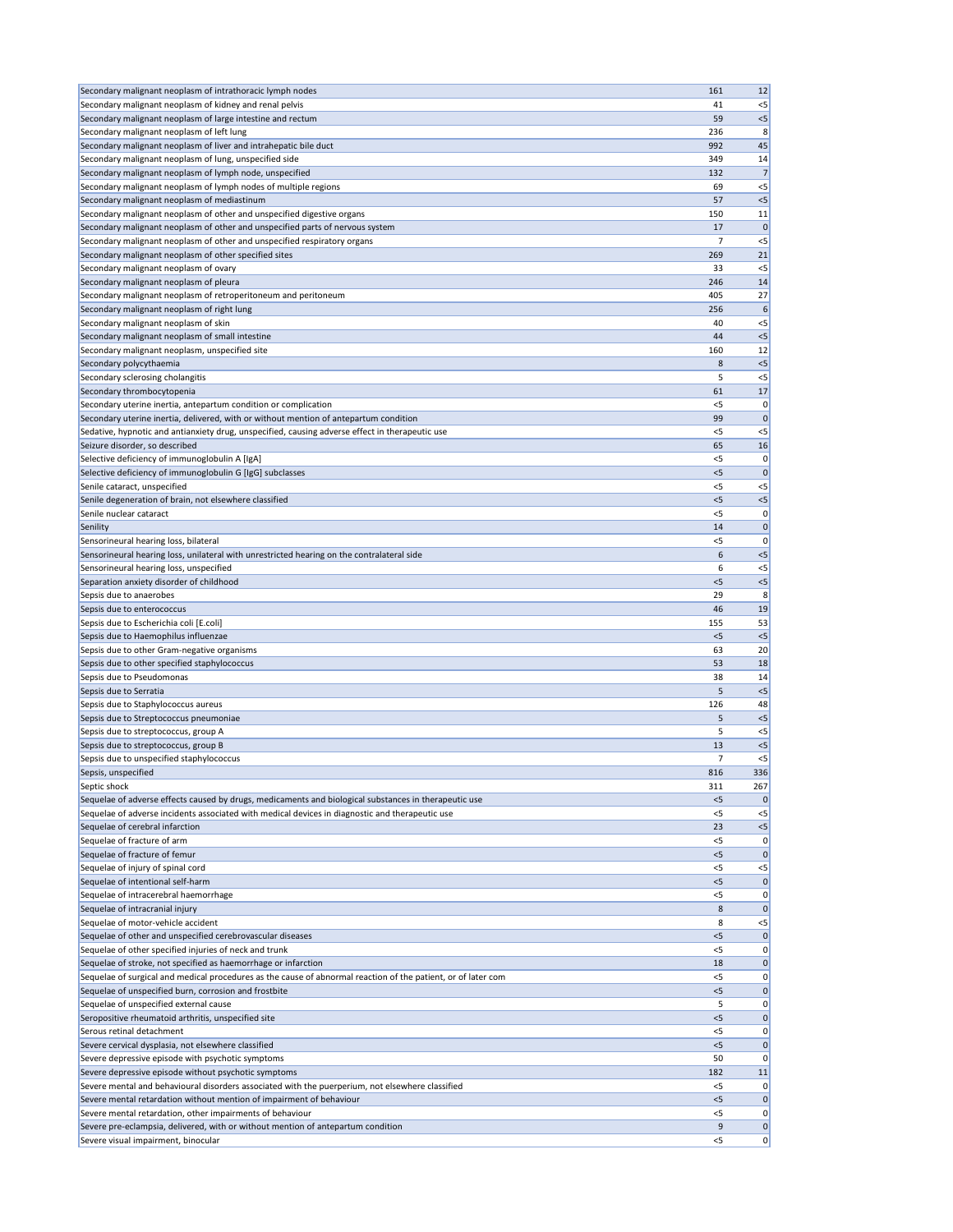| Severe visual impairment, monocular                                                                                                                                                                                            | < 5        | 0           |
|--------------------------------------------------------------------------------------------------------------------------------------------------------------------------------------------------------------------------------|------------|-------------|
| Sexual abuse                                                                                                                                                                                                                   | $<$ 5      | 0           |
| Sexual assault by bodily force                                                                                                                                                                                                 | < 5        | 0           |
| Sexually transmitted chlamydial infection of other sites                                                                                                                                                                       | 6          | 0           |
| Shock due to anaesthesia                                                                                                                                                                                                       | $<$ 5      | $\Omega$    |
| Shock during or following labour and delivery, delivered, with mention of postpartum complication                                                                                                                              | $<$ 5      | $<$ 5       |
| Shock during or resulting from a procedure, not elsewhere classified                                                                                                                                                           | 70         | 59          |
| Shock following spontaneous abortion                                                                                                                                                                                           | $<$ 5      | 0           |
| Shock, unspecified                                                                                                                                                                                                             | 42         | 35          |
| Short Achilles tendon (acquired)                                                                                                                                                                                               | <5         |             |
| Shoulder lesion, unspecified site                                                                                                                                                                                              | $<$ 5      | 0           |
| Sialoadenitis                                                                                                                                                                                                                  | 20         | $<$ 5       |
| Sialolithiasis                                                                                                                                                                                                                 | < 5        | $\Omega$    |
| Sicca syndrome [Sjögren]                                                                                                                                                                                                       | 10         | $<$ 5       |
| Sick sinus syndrome                                                                                                                                                                                                            | 91         | 38          |
| Sick-euthyroid syndrome                                                                                                                                                                                                        | $<$ 5      | 0           |
| Sickle-cell anaemia with crisis                                                                                                                                                                                                | 14         | $<$ 5       |
| Sickle-cell anaemia without crisis                                                                                                                                                                                             | <5         | 0           |
| Sickle-cell trait                                                                                                                                                                                                              | $<$ 5      | $\mathbf 0$ |
| Silent myocardial ischaemia                                                                                                                                                                                                    | 11         | $<$ 5       |
| Single live birth, pregnancy resulting from assisted reproductive technology (ART)                                                                                                                                             | 42         | 0           |
| Single live birth, pregnancy resulting from both spontaneous ovulation and conception<br>Single stillbirth, pregnancy resulting from both spontaneous ovulation and conception                                                 | 2744<br>13 | 8<br>0      |
| Singleton born in hospital, product of assisted reproductive technology (ART), delivered by caesarean                                                                                                                          | 11         | 0           |
| Singleton born in hospital, product of assisted reproductive technology (ART), delivered vaginally                                                                                                                             | 17         | 0           |
| Singleton born in hospital, product of both spontaneous (NOS) ovulation and conception, delivered by caesarea                                                                                                                  | 882        | 0           |
| Singleton, born in hospital, product of both spontaneous (NOS) ovulation and conception, delivered v                                                                                                                           | $<$ 5      | $\mathbf 0$ |
| Singleton, born in hospital, product of both spontaneous (NOS) ovulation and conception, delivered vaginally                                                                                                                   | 1880       | 0           |
| Singleton, born outside hospital, product of both spontaneous (NOS) ovulation and conception                                                                                                                                   | 8          | 0           |
| Sinus, fistula and cyst of branchial cleft                                                                                                                                                                                     | $<$ 5      | 0           |
| Sixth [abducent] nerve palsy                                                                                                                                                                                                   | 6          | $<$ 5       |
| Skeletal fluorosis, lower leg                                                                                                                                                                                                  | $<$ 5      | 0           |
| Skeletal muscle relaxants [neuromuscular blocking agents] causing adverse effect in therapeutic use                                                                                                                            | $<$ 5      | $<$ 5       |
| <b>Skiing</b>                                                                                                                                                                                                                  | $<$ 5      | 0           |
| Sleep apnoea, central                                                                                                                                                                                                          | < 5        | $\Omega$    |
| Sleep apnoea, obstructed                                                                                                                                                                                                       | 545        | 145         |
| Sleep disorder, unspecified                                                                                                                                                                                                    | 11         | $<$ 5       |
| Slow feeding of newborn                                                                                                                                                                                                        | 6          |             |
|                                                                                                                                                                                                                                |            |             |
| Small cell B-cell lymphoma                                                                                                                                                                                                     | 18         | 0           |
| Social phobias                                                                                                                                                                                                                 | 5          | 0           |
| Soft tissue disorder, unspecified, pelvic region and thigh                                                                                                                                                                     | < 5        | $\mathbf 0$ |
| Solitary bone cyst, pelvic region and thigh                                                                                                                                                                                    | $<$ 5      | 0           |
| Solitary cyst of breast                                                                                                                                                                                                        | $<$ 5      |             |
| Solitary plasmacytoma                                                                                                                                                                                                          | 7          | $<$ 5       |
| Somatization disorder                                                                                                                                                                                                          | 8          | $\mathbf 0$ |
| Somatoform autonomic dysfunction                                                                                                                                                                                               | $<$ 5      | 0           |
| Somatoform disorder, unspecified                                                                                                                                                                                               | < 5        | $\mathbf 0$ |
| Somnolence                                                                                                                                                                                                                     | 75         | 11          |
| Spasm of sphincter of Oddi                                                                                                                                                                                                     | $<$ 5      | $\Omega$    |
| Spastic hemiplegic cerebral palsy                                                                                                                                                                                              | <5         | $<$ 5       |
| Spastic diplegic cerebral palsy                                                                                                                                                                                                | < 5        | $\mathbf 0$ |
| Spastic hemiplegia of dominant side                                                                                                                                                                                            | $<$ 5      | 0           |
| Spastic hemiplegia of unspecified [unilateral] side                                                                                                                                                                            | < 5        | $\mathbf 0$ |
| Spastic paraplegia, incomplete, at the thoracic level                                                                                                                                                                          | <5         | 0           |
| Spastic quadriplegia, incomplete, at cervical spine level C1 to C4                                                                                                                                                             | $<$ 5      | $\Omega$    |
| Spastic quadriplegia, unspecified, at cervical spine level C5 to C7                                                                                                                                                            | <5         | $<$ 5       |
| Spastic quadriplegic cerebral palsy                                                                                                                                                                                            | < 5        | 0           |
| Special epileptic syndromes, intractable                                                                                                                                                                                       | <5         | 0           |
| Special epileptic syndromes, not stated as intractable                                                                                                                                                                         | 15         | 6           |
| Special screening examination for other viral diseases                                                                                                                                                                         | 41         |             |
| Specific (isolated) phobias                                                                                                                                                                                                    | $<$ 5      | $<$ 5       |
| Speech therapy                                                                                                                                                                                                                 | $<$ 5      | 0           |
| Spermatocele                                                                                                                                                                                                                   | < 5        | $<$ 5       |
| Spina bifida, unspecified                                                                                                                                                                                                      | 23         | 5<br>0      |
| Spinal and epidural anaesthesia-induced headache during labour and delivery, delivered, with or without menti<br>Spinal and epidural anaesthesia-induced headache during the puerperium, delivered, with mention of postpartum | $<$ 5<br>5 | 0           |
| Spinal stenosis, cervical region                                                                                                                                                                                               | 46         | $<$ 5       |
| Spinal stenosis, cervicothoracic region                                                                                                                                                                                        | 6          |             |
| Spinal stenosis, lumbar region                                                                                                                                                                                                 | 139        | $<$ 5       |
| Spinal stenosis, lumbosacral region                                                                                                                                                                                            | 21         | 0           |
| Spinal stenosis, multiple sites in spine                                                                                                                                                                                       | 7          | $<$ 5       |
| Spinal stenosis, thoracic region                                                                                                                                                                                               | 6          | 0           |
| Spinal stenosis, thoracolumbar region                                                                                                                                                                                          | 5          | $\mathbf 0$ |
| Spinal stenosis, unspecified site                                                                                                                                                                                              | 28         | 0           |
| Splenomegaly, not elsewhere classified                                                                                                                                                                                         | 28         | $<$ 5       |
| Spondylolisthesis, cervical region                                                                                                                                                                                             | $<$ 5      |             |
| Spondylolisthesis, lumbar region                                                                                                                                                                                               | 20         | 0           |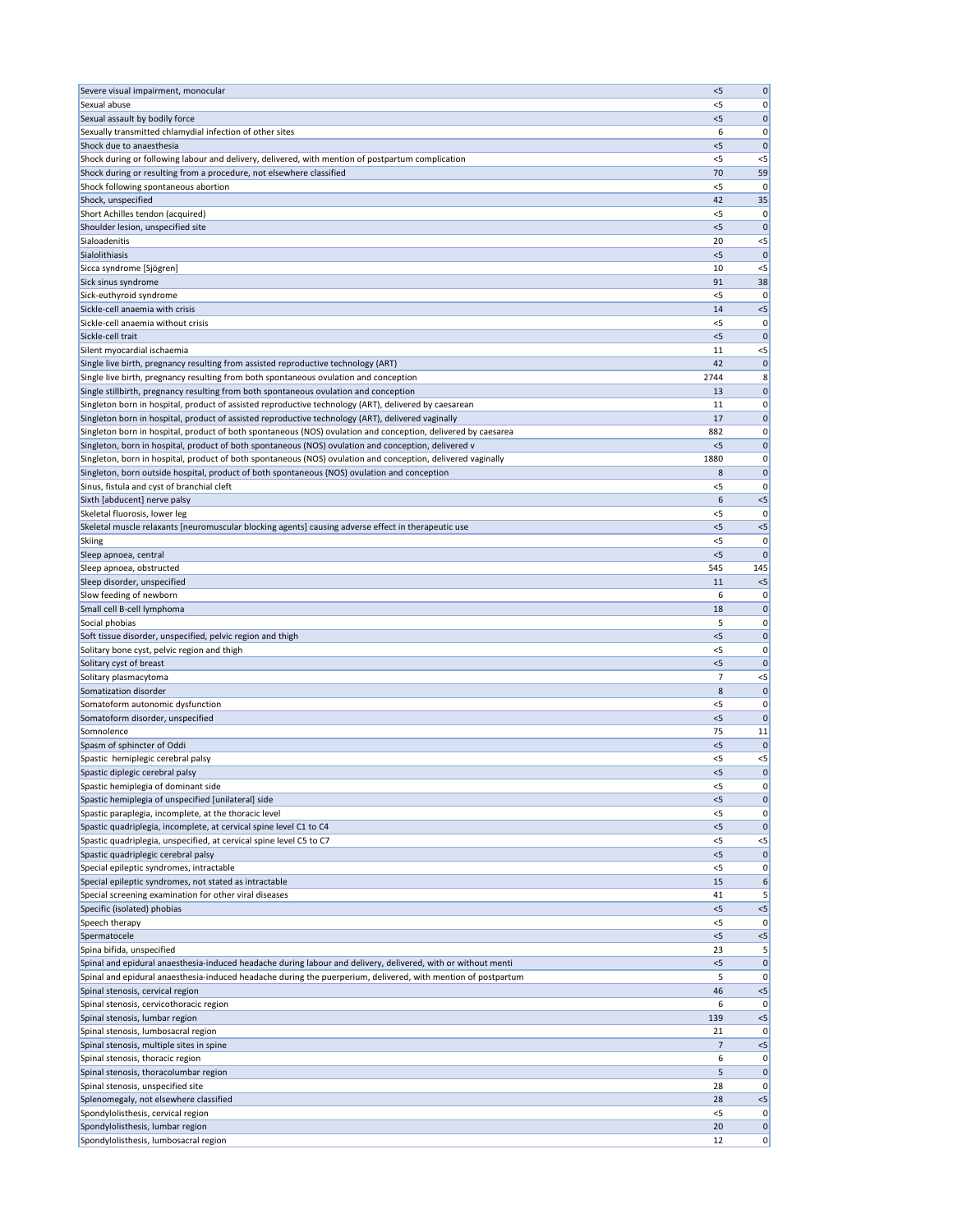| Spondylolysis, lumbar region                                                                                      | < 5     | 0           |
|-------------------------------------------------------------------------------------------------------------------|---------|-------------|
| Spondylolysis, thoracolumbar region                                                                               | <5      | 0           |
| Spondylopathy, unspecified, lumbosacral region                                                                    | $<$ 5   | 0           |
| Spondylosis, unspecified, cervical region                                                                         | < 5     | 0           |
| Spondylosis, unspecified, lumbar region                                                                           | 5       | 0           |
| Spondylosis, unspecified, lumbosacral region                                                                      | $<$ 5   | 0           |
| Spontaneous abortion, complete or unspecified, without complication                                               | 5       | $\mathbf 0$ |
| Spontaneous abortion, incomplete, complicated by delayed or excessive haemorrhage                                 | $<$ 5   | 0           |
| Spontaneous abortion, incomplete, complicated by genital tract and pelvic infection                               | < 5     | 0           |
| Spontaneous abortion, incomplete, without complication                                                            | 7       | 0           |
| Spontaneous ecchymoses                                                                                            | 12      | $<$ 5       |
| Spontaneous rupture of flexor tendons, upper arm                                                                  | $<$ 5   | 0           |
| Spontaneous rupture of other tendons, ankle and foot                                                              | $<$ 5   | 0           |
| Spontaneous rupture of other tendons, pelvic region and thigh                                                     | <5      | 0           |
| Spontaneous rupture of unspecified tendon, pelvic region and thigh                                                | $<$ 5   | 0           |
| Spontaneous tension pneumothorax                                                                                  | 8       | 6           |
| Sprain and strain of acromioclavicular joint                                                                      | $<$ 5   | 0           |
| Sprain and strain of ankle, unspecified                                                                           | 8       | 0           |
| Sprain and strain of anterior cruciate ligament of knee, rupture                                                  | $<$ 5   | $< 5$       |
| Sprain and strain of deltoid ligament, ankle                                                                      | 5       | 0           |
| Sprain and strain of lateral collateral ligament of knee, rupture                                                 | $<$ 5   | 0           |
| Sprain and strain of lumbar spine                                                                                 | $<$ 5   | 0           |
| Sprain and strain of medial collateral ligament of knee, rupture                                                  | < 5     | $< 5$       |
| Sprain and strain of other and unspecified parts of knee                                                          | < 5     | 0           |
| Sprain and strain of other and unspecified parts of lumbar spine and pelvis                                       | $<$ 5   | 0           |
| Sprain and strain of other ligament of ankle                                                                      | $<$ 5   | 0           |
| Sprain and strain of posterior cruciate ligament of knee, rupture                                                 | < 5     | $<5$        |
| Sprain and strain of sacroiliac joint                                                                             | $<$ 5   | 0           |
| Sprain and strain of shoulder joint, NOS                                                                          | < 5     | 0           |
| Sprain and strain of shoulder joint, rotator cuff capsule                                                         | <5      | 0           |
| Sprain and strain of unspecified site of hip                                                                      | $<$ 5   | 0           |
| Stage I decubitus ulcer and pressure area                                                                         | 832     | 115         |
| Stage II decubitus [pressure] ulcer                                                                               | 889     | 141         |
| Stage III decubitus [pressure] ulcer                                                                              | 186     | 42          |
| Stage IV decubitus [pressure] ulcer                                                                               | 56<br>5 | 12          |
| Staphylococcal arthritis and polyarthritis, ankle and foot<br>Staphylococcal arthritis and polyarthritis, forearm | < 5     | 0 <br>0     |
| Staphylococcal arthritis and polyarthritis, hand                                                                  | <5      | 0           |
| Staphylococcal arthritis and polyarthritis, lower leg                                                             | 9       | $< 5$       |
| Staphylococcal arthritis and polyarthritis, pelvic region and thigh                                               | $<$ 5   | $<$ 5       |
| Staphylococcal arthritis and polyarthritis, shoulder region                                                       | < 5     | 0           |
| Staphylococcal infection, unspecified site                                                                        | 151     | 37          |
| Staphylococcal meningitis                                                                                         | $<$ 5   | $\Omega$    |
| Staphylococcus aureus as the cause of diseases classified to other chapters                                       | 482     | 97          |
| Status epilepticus, unspecified                                                                                   | 52      | 39          |
| Stem cell transplant candidate                                                                                    | $<$ 5   | 0           |
| Stem cell transplant status                                                                                       | 19      | $< 5$       |
| Stenosis and insufficiency of lacrimal passages                                                                   | $<$ 5   | 0           |
| Stenosis of anus and rectum                                                                                       | 12      | 0           |
| Stenosis of aorta                                                                                                 | $<$ 5   | 0           |
| Stenosis of larynx                                                                                                | 7       | 0           |
| Stenosis of pulmonary artery                                                                                      | $<$ 5   | $< 5$       |
| Sterilization                                                                                                     | 144     | $< 5$       |
| Stiffness of joint, not elsewhere classified, forearm                                                             | $<$ 5   | 0           |
| Stiffness of joint, not elsewhere classified, hand                                                                | $<$ 5   | 0           |
| Stiffness of joint, not elsewhere classified, lower leg                                                           | $<$ 5   | 0           |
| Stiffness of joint, not elsewhere classified, multiple sites                                                      | $<$ 5   | $\mathbf 0$ |
| Stiffness of joint, not elsewhere classified, other site                                                          | $<$ 5   | 0           |
| Stiffness of joint, not elsewhere classified, shoulder region                                                     | $<$ 5   | 0           |
| Stiffness of joint, not elsewhere classified, upper arm                                                           | <5      | $< 5$       |
| Stimulant laxatives causing adverse effect in therapeutic use                                                     | $<$ 5   | 0           |
| Strabismus, unspecified                                                                                           | $<$ 5   | 0           |
| Strange and inexplicable behaviour                                                                                | 5       | 0           |
| Streptococcal and enterococcal infection, unspecified site                                                        | 63      | 9           |
| Streptococcal meningitis                                                                                          | < 5     | $< 5$       |
| Streptococcal pharyngitis                                                                                         | 5       | $<$ 5       |
| Streptococcal sepsis, unspecified                                                                                 | 6       | $< 5$       |
| Streptococcal tonsillitis                                                                                         | < 5     | 0           |
| Streptococcus Group G, as the cause of diseases classified to other chapters                                      | 15      | $<$ 5       |
| Streptococcus pneumoniae as the cause of diseases classified to other chapters                                    | 9       | $<$ 5       |
| Streptococcus, group A, as the cause of diseases classified to other chapters                                     | 13      | < 5         |
| Streptococcus, group B, as the cause of diseases classified to other chapters                                     | 99      | 18          |
| Streptococcus, group D, as the cause of diseases classified to other chapters                                     | 7       | $< 5$       |
| Stress fracture, not elsewhere classified, ankle and foot                                                         | $<$ 5   | 0           |
| Stress fracture, not elsewhere classified, other site                                                             | < 5     | 0           |
| Stress fracture, not elsewhere classified, pelvic region and thigh                                                | $<$ 5   | 0           |
| Stress incontinence                                                                                               | 38      | 0           |
| Stress, not elsewhere classified                                                                                  | 8       | 0           |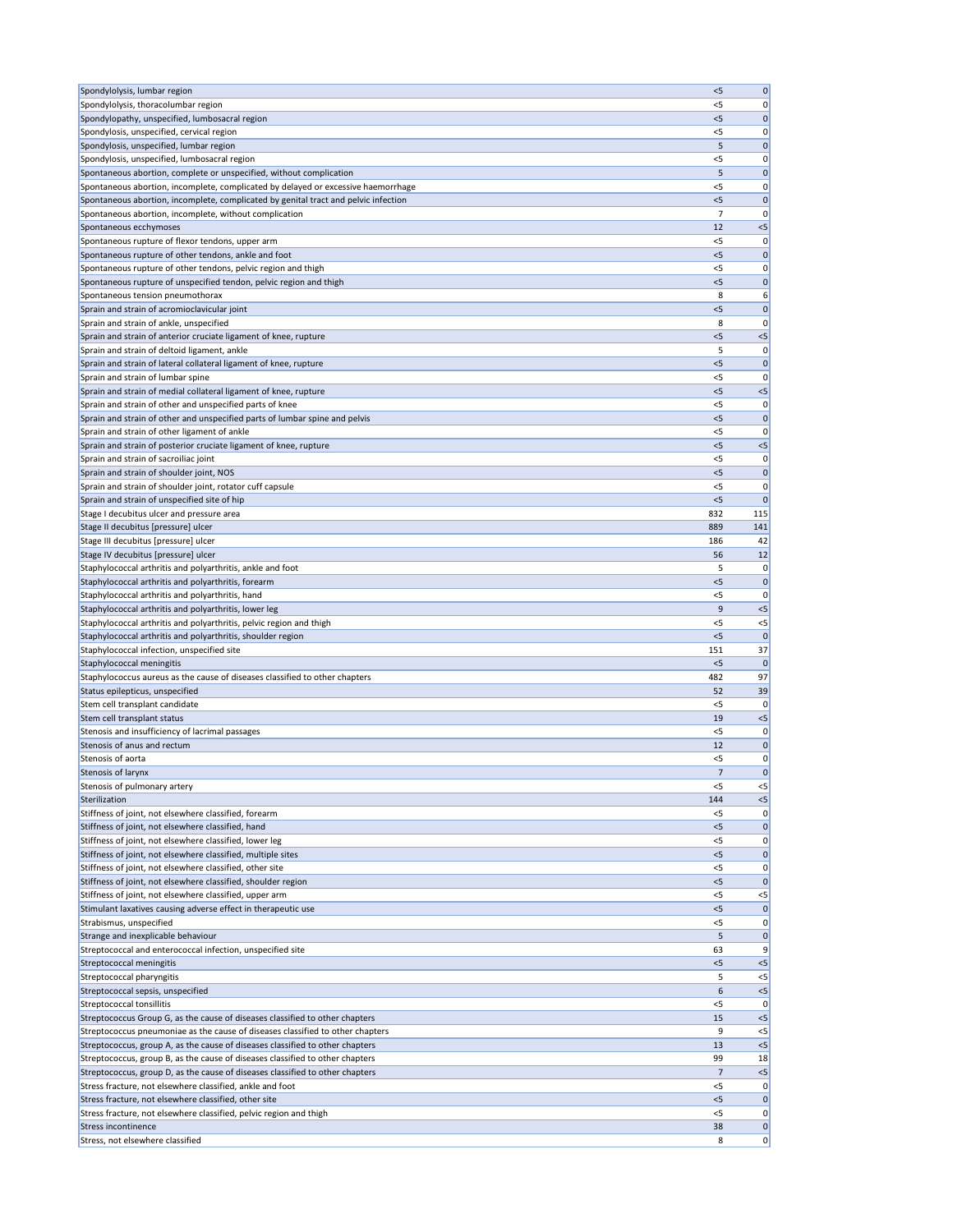| Stressful work schedule                                                                                                     | < 5            | 0              |
|-----------------------------------------------------------------------------------------------------------------------------|----------------|----------------|
| Stricture and atresia of vagina                                                                                             | $<$ 5          | 0              |
|                                                                                                                             |                |                |
| Stricture and stenosis of cervix uteri                                                                                      | $<$ 5          | $<$ 5          |
| Stricture of artery                                                                                                         | 59             | 6              |
| Stridor                                                                                                                     | 23             | 10             |
| Striking against or bumped into by another person in football/rugby                                                         | $<$ 5          | 0              |
| Striking against or bumped into by another person in non-sports                                                             | $<$ 5          | 0              |
| Striking against or bumped into by another person in other sports/recreation                                                | $<$ 5          | 0              |
| Striking against or bumped into by another person in soccer                                                                 | < 5            | 0              |
| Striking against or struck by ball                                                                                          | <5             | 0              |
|                                                                                                                             |                |                |
| Striking against or struck by hockey puck                                                                                   | < 5            | 0              |
| Striking against or struck by other objects in non-sports                                                                   | 16             | $<$ 5          |
| Striking against or struck by other objects while engaged in other sports/recreation                                        | < 5            | 0              |
| Striking against or struck by other objects while playing hockey                                                            | <5             | 0              |
| Striking against or struck by other objects while skiing/snowboarding                                                       | $<$ 5          | O              |
| Striking against or struck by other objects, unspecified                                                                    | 13             | $<$ 5          |
| Striking against or struck by other specified sport equipment                                                               | < 5            | $\mathbf 0$    |
|                                                                                                                             | 45             | 5              |
| Stroke, not specified as haemorrhage or infarction                                                                          |                |                |
| Struck by thrown, projected or falling object(s)                                                                            | 24             | $<$ 5          |
| Stupor                                                                                                                      | <5             |                |
| Stuttering [stammering]                                                                                                     | <5             | 0              |
| Subacute cutaneous lupus erythematosus                                                                                      | <5             | 0              |
| Subacute osteomyelitis, ankle and foot                                                                                      | < 5            | 0              |
| Subarachnoid haemorrhage from anterior communicating artery                                                                 | 9              | 5              |
| Subarachnoid haemorrhage from basilar artery                                                                                | $<$ 5          | $<$ 5          |
|                                                                                                                             |                |                |
| Subarachnoid haemorrhage from carotid siphon and bifurcation                                                                | <5             | $<$ 5          |
| Subarachnoid haemorrhage from intracranial artery, unspecified                                                              | 5              | $<$ 5          |
| Subarachnoid haemorrhage from middle cerebral artery                                                                        | $<$ 5          | $<$ 5          |
| Subarachnoid haemorrhage from other intracranial arteries                                                                   | < 5            | $<$ 5          |
| Subarachnoid haemorrhage from posterior communicating artery                                                                | 8              | $<$ 5          |
| Subarachnoid haemorrhage from vertebral artery                                                                              | $<$ 5          | $<$ 5          |
| Subarachnoid haemorrhage, unspecified                                                                                       | 34             | 7              |
| Subcapsular haematoma of spleen (less than 10% of surface area involvement) or capsular laceration o                        | < 5            | $<$ 5          |
|                                                                                                                             |                |                |
| Subcapsular haematoma of spleen involving > 50% of surface, or intraparenchymal haematoma > 5 cm, ca                        | 9              | $<$ 5          |
| Subcapsular haematoma of spleen involving > 50% of surface, or intraparenchymal haematoma > 5 cm, capsular la               | $<$ 5          |                |
| Subcapsular haematoma of spleen involving 10% to 50% of surface, or capsular laceration of 1 to 3 cm                        | 8              | $<$ 5          |
| Subcapsular haematoma of spleen involving 10% to 50% of surface, or capsular laceration of 1 to 3 cm parenchy               | $<$ 5          | $\Omega$       |
| Subcapsular liver haematoma (less than 10% of surface area involvement) or capsular laceration of le                        | $<$ 5          | <5             |
| Subcapsular liver haematoma involving > 50% of surface, or intraparenchymal haematoma > 10 cm, capsu                        | < 5            | $<$ 5          |
|                                                                                                                             |                |                |
|                                                                                                                             |                |                |
| Subcapsular liver haematoma involving 10% to 50% of surface, or capsular laceration of 1 to 3 cm par                        | 8              | $<$ 5          |
| Subclinical iodine-deficiency hypothyroidism                                                                                | 9              | $<$ 5          |
| Subcorneal pustular dermatitis                                                                                              | $<$ 5          | $\Omega$       |
| Subdural haemorrhage (acute)(nontraumatic)                                                                                  | 84             | 10             |
| Subjective visual disturbances                                                                                              | 10             | 0              |
| Subluxation of symphysis (pubis) in pregnancy, childbirth and the puerperium, delivered, with or without ment               | < 5            | 0              |
| Submucous leiomyoma of uterus                                                                                               | 6              | 0              |
|                                                                                                                             |                |                |
| Subsequent myocardial infarction of anterior wall                                                                           | < 5            | $<$ 5          |
| Subsequent myocardial infarction of inferior wall                                                                           | <5             | <5             |
| Subsequent myocardial infarction of other sites                                                                             | < 5            | 0              |
| Subsequent myocardial infarction of unspecified site                                                                        | 16             |                |
| Subserosal leiomyoma of uterus                                                                                              | 15             | 0              |
| Subtrochanteric fracture, closed                                                                                            | 57             | $<$ 5          |
| Subtrochanteric fracture, open                                                                                              | $<$ 5          | $<$ 5          |
| Sudden cardiac death, so described                                                                                          | 9              | $<$ 5          |
| Sudden idiopathic hearing loss                                                                                              | < 5            | 0              |
|                                                                                                                             | $<$ 5          | 0              |
| Sulfonamides causing adverse effect in therapeutic use                                                                      |                |                |
| Sunburn of second degree                                                                                                    | < 5            | 0              |
| Superficial injuries involving multiple regions of lower limb(s)                                                            | 5              |                |
| Superficial injuries involving multiple regions of upper limb(s)                                                            | < 5            | 0              |
| Superficial injuries involving multiple regions of upper limb(s) with lower limb(s)                                         | $<$ 5          |                |
| Superficial injuries involving other combinations of body regions                                                           | 6              | 0              |
| Superficial injuries involving thorax with abdomen, lower back and pelvis                                                   | $<$ 5          | 0              |
|                                                                                                                             | 9              | 0              |
| Superficial injury of abdomen, lower back and pelvis, part unspecified<br>Superficial injury of ankle and foot, unspecified | 6              | 0              |
|                                                                                                                             |                |                |
| Superficial injury of ear                                                                                                   | $<$ 5          | $< 5$<br>O     |
| Superficial injury of forearm, unspecified                                                                                  | 8              |                |
| Superficial injury of head, part unspecified                                                                                | $\overline{7}$ | 0              |
| Superficial injury of hip and thigh, unspecified                                                                            | 21             | $<$ 5          |
| Superficial injury of lip and oral cavity                                                                                   | < 5            | 0              |
| Superficial injury of lower leg, unspecified                                                                                | 14             | $<$ 5          |
| Superficial injury of lower limb, level unspecified                                                                         | 8              |                |
| Superficial injury of neck, part unspecified                                                                                | $<$ 5          | $<$ 5          |
|                                                                                                                             | < 5            | 0              |
| Superficial injury of nose                                                                                                  |                |                |
| Superficial injury of other and unspecified parts of thorax                                                                 | 15             | 5              |
| Superficial injury of other parts of head                                                                                   | 52             | 7              |
| Superficial injury of other parts of neck                                                                                   | $<$ 5          | <5             |
| Superficial injury of scalp<br>Superficial injury of shoulder and upper arm, unspecified                                    | 20<br>6        | $<$ 5<br>$< 5$ |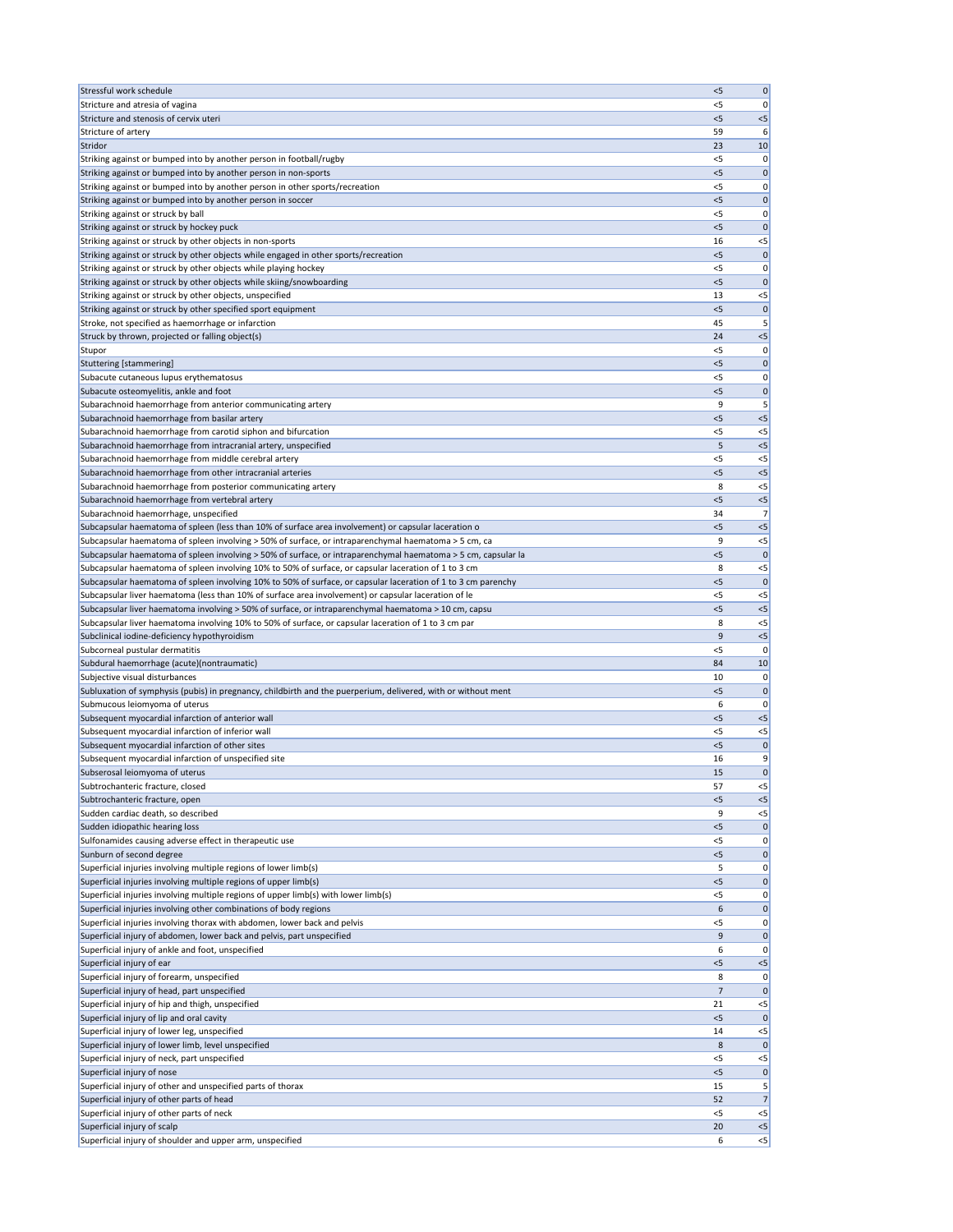| Superficial injury of trunk, level unspecified                                                                                                                                                                                 | < 5          | 0              |
|--------------------------------------------------------------------------------------------------------------------------------------------------------------------------------------------------------------------------------|--------------|----------------|
| Superficial injury of unspecified body region                                                                                                                                                                                  | 6            | $<$ 5          |
| Superficial injury of upper limb, level unspecified                                                                                                                                                                            | 13           | $\mathbf 0$    |
| Superficial mycosis, unspecified                                                                                                                                                                                               | 8            | $<$ 5          |
| Supervision of elderly multigravida                                                                                                                                                                                            | 184          | $<$ 5          |
| Supervision of elderly primigravida                                                                                                                                                                                            | 42           | 0              |
| Supervision of normal first pregnancy                                                                                                                                                                                          | < 5          | 0              |
| Supervision of other high-risk pregnancy                                                                                                                                                                                       | $<$ 5        | 0              |
| Supervision of pregnancy with grand multiparity                                                                                                                                                                                | < 5          | $\mathbf 0$    |
| Supervision of pregnancy with history of abortive outcome                                                                                                                                                                      | $<$ 5        | 0              |
| Supervision of pregnancy with history of infertility                                                                                                                                                                           | 16           | 0              |
| Supervision of pregnancy with history of insufficient antenatal care                                                                                                                                                           | 11           | 0              |
| Supervision of pregnancy with other poor reproductive or obstetric history                                                                                                                                                     | 17           | 0              |
| Supracondylar fracture of femur, closed                                                                                                                                                                                        | 7            | 0              |
| Supracondylar fracture of humerus, closed                                                                                                                                                                                      | 14           | $\mathbf{0}$   |
| Supraventricular tachycardia                                                                                                                                                                                                   | 224          | 65             |
| Surgical operation with anastomosis, bypass or graft as the cause of abnormal reaction or later comp                                                                                                                           | 685          | 101            |
| Surgical operation with anastomosis, bypass or graft as the cause of abnormal reaction or later complication,                                                                                                                  | 272          | 81             |
| Surgical operation with formation of external stoma as the cause of abnormal reaction or later compl                                                                                                                           | 250          | 46             |
| Surgical operation with formation of external stoma as the cause of abnormal reaction or later complication,                                                                                                                   | 191          | 48             |
| Surgical operation with implant of artificial internal device as the cause of abnormal reaction or I                                                                                                                           | 1364         | 216            |
| Surgical operation with implant of artificial internal device as the cause of abnormal reaction or later comp                                                                                                                  | 484          | 57             |
| Surgical operation with transplant of whole organ or tissue as the cause of abnormal reaction or lat                                                                                                                           | 147          | 25             |
| Surgical operation with transplant of whole organ or tissue as the cause of abnormal reaction or later compli                                                                                                                  | 5            | $<$ 5          |
| Surgical procedure, unspecified, as the cause of abnormal reaction or later complication, without me                                                                                                                           | 999          | 256            |
| Surgical procedure, unspecified, as the cause of abnormal reaction or later complication, without mention of                                                                                                                   | 102          | 30             |
| Surveillance of (intrauterine) contraceptive device                                                                                                                                                                            | 7            | $< 5$          |
| Suspected severe acute respiratory syndrome [SARS]                                                                                                                                                                             | $<$ 5        | $<$ 5          |
| Symmetric intrauterine growth restriction [IUGR]                                                                                                                                                                               | 8            | $\mathbf{0}$   |
| Syncope and collapse                                                                                                                                                                                                           | 600          | 89             |
| Syndactyly, unspecified                                                                                                                                                                                                        | $<$ 5        | $< 5$          |
| Syndrome of inappropriate secretion of antidiuretic hormone                                                                                                                                                                    | 98           | 14             |
| Syndrome of infant of a diabetic mother                                                                                                                                                                                        | 10           | 0              |
| Syndrome of infant of mother with gestational diabetes                                                                                                                                                                         | 52           | 0              |
| Synovial cyst of popliteal space [Baker]                                                                                                                                                                                       | 8            | 0              |
| Synovitis and tenosynovitis unspecified, other site                                                                                                                                                                            | $<$ 5        | 0              |
| Synovitis and tenosynovitis, unspecified, ankle and foot                                                                                                                                                                       | < 5          | $\mathbf 0$    |
| Synovitis and tenosynovitis, unspecified, forearm                                                                                                                                                                              | $<$ 5        | 0              |
| Synovitis and tenosynovitis, unspecified, hand                                                                                                                                                                                 | 6            | $\mathbf 0$    |
| Synovitis and tenosynovitis, unspecified, lower leg                                                                                                                                                                            | 13           | 0              |
| Synovitis and tenosynovitis, unspecified, pelvic region and thigh                                                                                                                                                              | < 5          | $< 5$          |
| Synovitis and tenosynovitis, unspecified, shoulder region                                                                                                                                                                      | <5           | 0              |
| Syphilis, unspecified                                                                                                                                                                                                          | 5            | $\mathbf 0$    |
| Syringomyelia and syringobulbia                                                                                                                                                                                                | $<$ 5        | 0              |
| Systemic antibiotic, unspecified, causing adverse effect in therapeutic use                                                                                                                                                    | 47           | $< 5$          |
| Systemic disorders of connective tissue in other diseases classified elsewhere                                                                                                                                                 | $<$ 5        | 0              |
| Systemic inflammatory response syndrome of infectious origin with acute organ failure                                                                                                                                          | 16           | 14             |
| Systemic inflammatory response syndrome of infectious origin without organ failure                                                                                                                                             | $<$ 5        | $<$ 5          |
| Systemic inflammatory response syndrome of noninfectious origin with acute organ failure                                                                                                                                       | < 5          | < 5            |
| Systemic inflammatory response syndrome of noninfectious origin without organ failure                                                                                                                                          | $<$ 5        | $<$ 5          |
| Systemic inflammatory response syndrome, unspecified                                                                                                                                                                           | $<$ 5        | $< 5$          |
| Systemic involvement of connective tissue, unspecified site                                                                                                                                                                    | $<$ 5        | $< 5$          |
| Systemic lupus erythematosus with organ or system involvement                                                                                                                                                                  | 8            | < 5            |
| Systemic lupus erythematosus, unspecified                                                                                                                                                                                      | 9            | $<$ 5          |
| Systemic sclerosis, unspecified                                                                                                                                                                                                | 6            | $\mathbf{0}$   |
| Tachycardia, unspecified                                                                                                                                                                                                       | 575          | 161            |
| Talipes equinovarus                                                                                                                                                                                                            | < 5          | $\mathbf{0}$   |
| Tear of lateral meniscus of knee, current                                                                                                                                                                                      | <5           | $<$ 5          |
| Tear of medial meniscus of knee, current                                                                                                                                                                                       | < 5          | $\mathbf 0$    |
| Tear of meniscus of knee, unspecified                                                                                                                                                                                          | <5           | 0              |
| Temporomandibular joint disorder, unspecified                                                                                                                                                                                  | < 5          | $\mathbf 0$    |
| Tendency to fall, not elsewhere classified                                                                                                                                                                                     | 625          | 26             |
| Tension-type headache                                                                                                                                                                                                          |              | $\mathbf 0$    |
| <b>Testicular hypofunction</b>                                                                                                                                                                                                 | $<$ 5        | 0              |
| Tetracyclines causing adverse effect in therapeutic use                                                                                                                                                                        | < 5<br>$<$ 5 | $<$ 5          |
| <b>Tetralogy of Fallot</b>                                                                                                                                                                                                     |              | $<$ 5          |
| Thalassaemia trait<br>Thiamine deficiency, unspecified                                                                                                                                                                         | $<$ 5        | 0              |
|                                                                                                                                                                                                                                | 6            | $<$ 5          |
| Third [oculomotor] nerve palsy                                                                                                                                                                                                 | < 5<br>9     | $< 5$<br>$<$ 5 |
| Third degree haemorrhoids, uncomplicated                                                                                                                                                                                       |              |                |
| Third degree perineal laceration during delivery, other specified type, delivered, with or without mention of<br>Third degree perineal laceration during delivery, type 3a, so described, delivered, with or without mention o | $<$ 5<br>38  | 0 <br> 0       |
| Third degree perineal laceration during delivery, type 3b, so described, delivered, with or without mention o                                                                                                                  | 13           | $\mathbf 0$    |
| Third degree perineal laceration during delivery, type 3c, so described, delivered, with or without mention o                                                                                                                  | 11           | $<$ 5          |
| Third degree perineal laceration during delivery, unspecified type, delivered, with or without mention of ant                                                                                                                  | 12           | $\mathbf{0}$   |
| Third-stage haemorrhage, delivered, with mention of postpartum complication                                                                                                                                                    | 26           | $<$ 5          |
| Thoracic aortic aneurysm, ruptured                                                                                                                                                                                             | < 5          | 0              |
| Thoracic aortic aneurysm, without mention of rupture                                                                                                                                                                           | 54           | $6\vert$       |
|                                                                                                                                                                                                                                |              |                |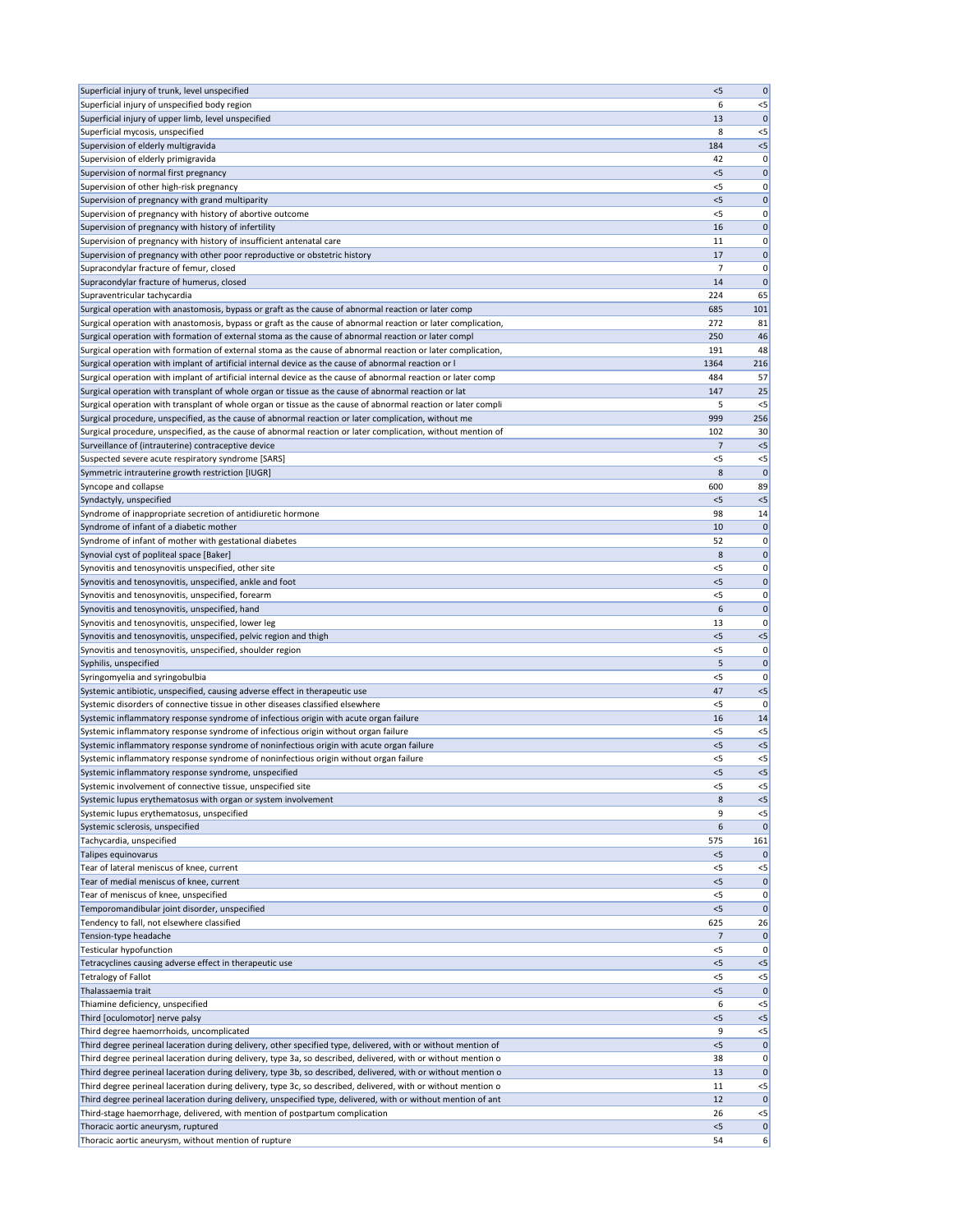| Thoracoabdominal aortic aneurysm, ruptured                                                                   | < 5          | 0              |
|--------------------------------------------------------------------------------------------------------------|--------------|----------------|
| Thoracoabdominal aortic aneurysm, without mention of rupture                                                 | <5           | 0              |
| Thoracogenic scoliosis, thoracolumbar region                                                                 | < 5          | 0              |
| Threatened abortion, antepartum condition or complication                                                    | < 5          | 0              |
| Thrombocytopenia, unspecified                                                                                | 301          | 77             |
| Thrombolytic drugs causing adverse effect in therapeutic use                                                 | 19           | 10             |
| Thrombophlebitis migrans                                                                                     | $<$ 5        | $\mathbf 0$    |
| Thrombosis of atrium, auricular appendage, and ventricle as current complications following acute my         | 10           | 9              |
| Thrombosis of atrium, auricular appendage, and ventricle as current complications following acute myocardial | < 5          | $\mathbf 0$    |
| Thrombotic microangiopathy                                                                                   | 15           | 7 <sup>1</sup> |
| Thyroid crisis or storm                                                                                      | $<$ 5        | 0              |
| Thyroid hormones and substitutes causing adverse effect in therapeutic use                                   | <5           | 0              |
| Thyroiditis, unspecified<br>Thyrotoxicosis factitia                                                          | < 5<br>< 5   | $\mathbf 0$    |
| Thyrotoxicosis with diffuse goitre                                                                           | 20           | $<$ 5<br>$< 5$ |
| Thyrotoxicosis with toxic multinodular goitre                                                                | 9            | 0              |
| Thyrotoxicosis, unspecified                                                                                  | 25           | $< 5$          |
| Tibial plafond fracture of ankle with or without fibular/talar involvement closed                            | 9            | 0              |
| Tibial plafond fracture of ankle with or without fibular/tarsal involvement open                             | 6            | $\mathbf 0$    |
| Tinea barbae and tinea capitis                                                                               | <5           | 0              |
| Tinea corporis                                                                                               | $<$ 5        | $\mathbf 0$    |
| Tinea inguinalis [Tinea cruris]                                                                              | 12           | $<$ 5          |
| Tinea pedis                                                                                                  | 12           | $\mathbf 0$    |
| Tinea unguium                                                                                                | 11           | $< 5$          |
| Tinnitus                                                                                                     | 9            | $\mathbf{0}$   |
| Tobacco use                                                                                                  | 72           | 12             |
| <b>Toothache NOS</b>                                                                                         | 15           | 0              |
| Topical or gastrointestinal neonatal candidiasis                                                             | $<$ 5        | 0              |
| Torsion of appendix epididymis                                                                               | < 5          | $\mathbf 0$    |
| Torsion of ovary and ovarian pedicle                                                                         | 11           | 0              |
| Torsion of ovary and ovarian pedicle with torsion of fallopian tube                                          | $<$ 5        | 0              |
| Torticollis                                                                                                  | 5            | 0              |
| Toxic effect of 2-Propanol                                                                                   | $<$ 5        | $\mathbf{0}$   |
| Toxic effect of alcohol, unspecified                                                                         | < 5          | $<$ 5          |
| Toxic effect of carbon monoxide                                                                              | $<$ 5        | $\mathbf 0$    |
| Toxic effect of corrosive alkalis and alkali-like substances                                                 | $<$ 5        | $<$ 5          |
| Toxic effect of corrosive substance, unspecified                                                             | < 5          | $\mathbf 0$    |
| Toxic effect of ethanol                                                                                      | 31           | 10             |
| Toxic effect of gases, fumes and vapours, unspecified                                                        | $<$ 5        | $\mathbf 0$    |
| Toxic effect of ingested mushrooms                                                                           | <5           | $<$ 5          |
| Toxic effect of methanol<br>Toxic effect of noxious substance eaten as food, unspecified                     | $<$ 5<br>< 5 | $<$ 5<br>0     |
| Toxic effect of organic solvent, unspecified                                                                 | $<$ 5        | $\mathbf 0$    |
| Toxic effect of other metals                                                                                 | $<$ 5        | $<$ 5          |
| Toxic effect of other organic solvents                                                                       | < 5          | $< 5$          |
| Toxic effect of other specified gases, fumes and vapours                                                     | $<$ 5        | 0              |
| Toxic effect of other specified substances                                                                   | 9            | 7              |
| Toxic effect of unspecified substance                                                                        | 12           | $< 5$          |
| Toxic effect of venom of other arthropods                                                                    | $<$ 5        | $\mathbf 0$    |
| Toxic encephalopathy                                                                                         | <5           | 0              |
| Toxic epidermal necrolysis [Lyell]                                                                           | < 5          | $\mathbf 0$    |
| Toxic erythema                                                                                               | $<$ 5        | $<$ 5          |
| Toxic gastroenteritis and colitis                                                                            | 109          | 10             |
| Toxic liver disease with acute hepatitis                                                                     | 6            | $<$ 5          |
| Toxic liver disease with cholestasis                                                                         | < 5          | $\mathbf{0}$   |
| Toxic liver disease with hepatic necrosis                                                                    | 12           | $<$ 5          |
| Toxic liver disease with hepatitis, not elsewhere classified                                                 | < 5          | $\mathbf 0$    |
| Toxic liver disease with other disorders of liver                                                            | <5           | $<$ 5          |
| Toxic liver disease, unspecified                                                                             | $<$ 5        | $\mathbf 0$    |
| Toxic nephropathy, not elsewhere classified                                                                  | < 5          | $<$ 5          |
| Toxic shock syndrome                                                                                         | $<$ 5        | $< 5$          |
| Toxoplasmosis, unspecified                                                                                   | <5           | 0              |
| Tracheo-esophageal fistula following tracheostomy                                                            | $<$ 5        | $< 5$          |
| Tracheostomy status<br>Traction detachment of retina                                                         | 8<br>$<$ 5   | $<$ 5<br> 0    |
| Tramadol causing adverse effect in therapeutic use                                                           | $<$ 5        | $<$ 5          |
| Transient alteration of awareness                                                                            | 347          | 124            |
| Transient cerebral ischaemic attack, unspecified                                                             | 200          | 12             |
| Transient global amnesia                                                                                     | $<$ 5        | 0              |
| Transient neonatal thrombocytopenia                                                                          | $<$ 5        | 0              |
| Transient synovitis, lower leg                                                                               | $<$ 5        | 0              |
| Transient tachypnoea of newborn                                                                              | 75           | 0              |
| Transsexualism                                                                                               | < 5          | $\mathbf 0$    |
| Traumatic amputation at level between knee and ankle                                                         | $<$ 5        | $<$ 5          |
| Traumatic amputation of ear                                                                                  | < 5          | $<$ 5          |
| Traumatic amputation of one toe                                                                              | $<$ 5        | 0              |
| Traumatic amputation of other single finger (complete)(partial)                                              | < 5          | 0              |
| Traumatic amputation of thumb (complete)(partial)                                                            | $<$ 5        | 0              |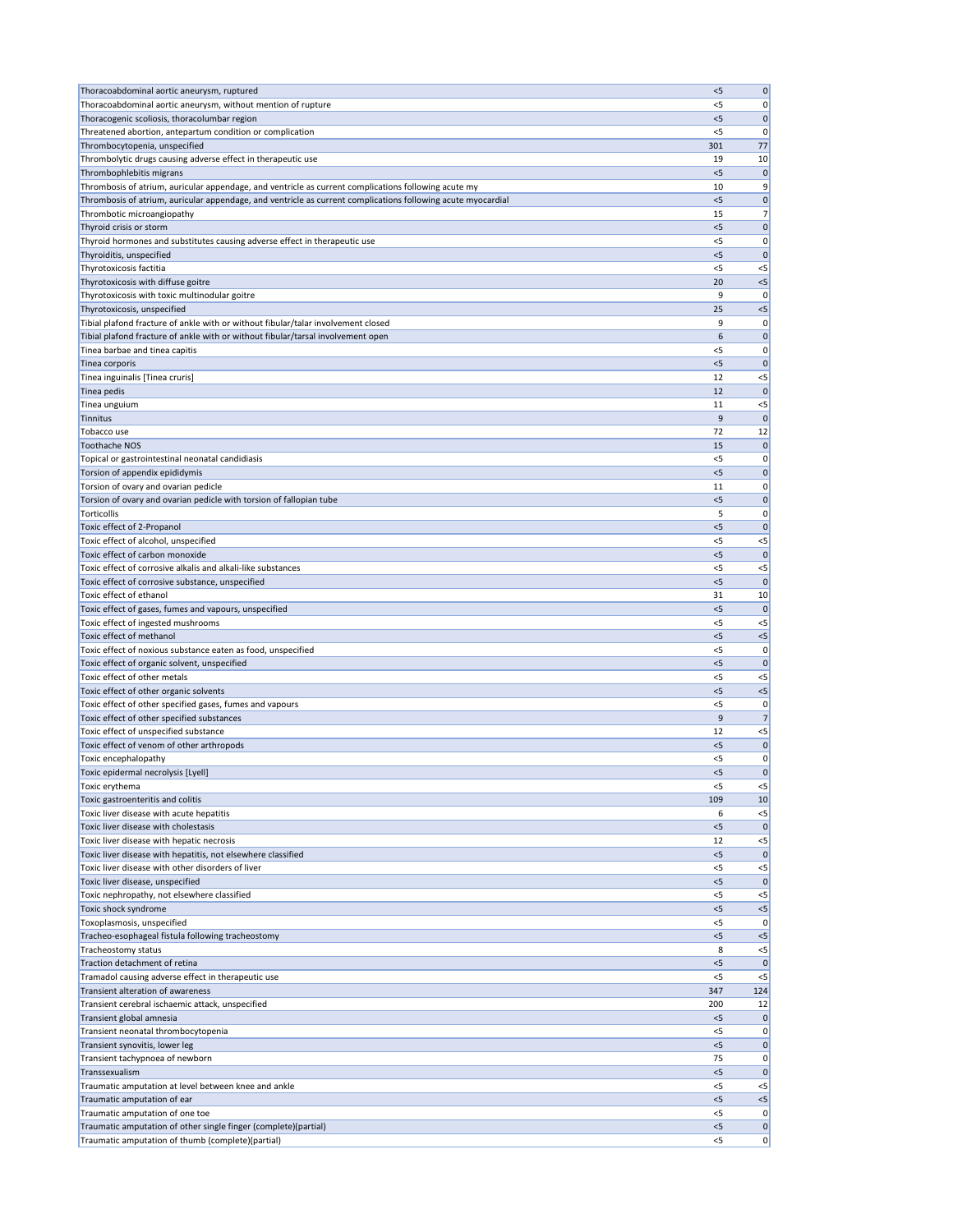| Traumatic amputation of two or more fingers alone (complete)(partial)                                                                                                                               | < 5            | $\mathbf 0$       |
|-----------------------------------------------------------------------------------------------------------------------------------------------------------------------------------------------------|----------------|-------------------|
| Traumatic amputation of two or more toes                                                                                                                                                            | <5             | 0                 |
| Traumatic amputation of upper limb, level unspecified                                                                                                                                               | $<$ 5          | $< 5$             |
| Traumatic arthropathy, hand<br>Traumatic arthropathy, shoulder region                                                                                                                               | <5<br>5        | 0                 |
| Traumatic cerebral oedema                                                                                                                                                                           | 6              | $\mathbf 0$<br>5  |
| Traumatic haemopneumothorax, with open wound into thoracic cavity                                                                                                                                   | $<$ 5          | $\mathbf 0$       |
| Traumatic haemopneumothorax, without open wound into thoracic cavity                                                                                                                                | 30             | 11                |
| Traumatic haemothorax, with open wound into thoracic cavity                                                                                                                                         | < 5            | $\mathbf{0}$      |
| Traumatic haemothorax, without open wound into thoracic cavity                                                                                                                                      | 15             | $<$ 5             |
| Traumatic ischaemia of muscle                                                                                                                                                                       | 118            | 20                |
| Traumatic pneumothorax, with open wound into thoracic cavity                                                                                                                                        | 8              | $<$ 5             |
| Traumatic pneumothorax, without open wound into thoracic cavity                                                                                                                                     | 101            | 32                |
| Traumatic rupture of ear drum<br>Traumatic rupture of ligament of finger at metacarpophalangeal and interphalangeal joint(s)                                                                        | <5<br>$<$ 5    | 0<br>$\mathbf{0}$ |
| Traumatic secondary and recurrent haemorrhage                                                                                                                                                       | <5             | 0                 |
| Traumatic shock                                                                                                                                                                                     | $<$ 5          | < 5               |
| Traumatic subarachnoid haemorrhage                                                                                                                                                                  | 139            | 56                |
| Traumatic subcutaneous emphysema                                                                                                                                                                    | 22             | 7 <sup>1</sup>    |
| Traumatic subdural haemorrhage                                                                                                                                                                      | 195            | 44                |
| Tremor, unspecified                                                                                                                                                                                 | 34             | 5                 |
| Trichilemmal cyst                                                                                                                                                                                   | 12             | $<$ 5             |
| Tricuspid insufficiency                                                                                                                                                                             | 35             | 12                |
| Tricuspid stenosis with insufficiency<br>Tricuspid valve disease, unspecified                                                                                                                       | $<$ 5<br>5     | 0<br>< 5          |
| Tricyclic and tetracyclic antidepressants causing adverse effect in therapeutic use                                                                                                                 | 6              | $<$ 5             |
| <b>Trifascicular block</b>                                                                                                                                                                          | 6              | $< 5$             |
| Trigeminal neuralgia                                                                                                                                                                                | 35             | $<$ 5             |
| Trimalleolar fracture of ankle, closed                                                                                                                                                              | 96             | $<$ 5             |
| Trimalleolar fracture of ankle, open                                                                                                                                                                | <5             | 0                 |
| Triplet pregnancy, delivered, with or without mention of antepartum condition                                                                                                                       | $<$ 5          | 0                 |
| Trochanteric bursitis                                                                                                                                                                               | 34             | 0                 |
| Tubal pregnancy                                                                                                                                                                                     | 15             | 0                 |
| Tuberculosis of larynx, trachea and bronchus, without mention of bacteriological or histological con                                                                                                | $<$ 5          | $<$ 5             |
| Tuberculosis of lung, bacteriologically and histologically negative<br>Tuberculosis of lung, confirmed by sputum microscopy with or without culture, without cavitation or                          | < 5<br>$<$ 5   | $\mathbf 0$       |
| Tuberculosis of lung, without mention of bacteriological or histological confirmation, with cavitati                                                                                                | < 5            | 0 <br>$\mathbf 0$ |
| Tuberculosis of lung, without mention of bacteriological or histological confirmation, without cavit                                                                                                | $<$ 5          | $<$ 5             |
| Tuberculosis of other specified organs                                                                                                                                                              | < 5            | $\mathbf 0$       |
| Tuberculous peripheral lymphadenopathy                                                                                                                                                              | $<$ 5          | 0                 |
| Tuberous sclerosis                                                                                                                                                                                  | $<$ 5          | $\mathbf 0$       |
| Tubulo-interstitial nephritis, not specified as acute or chronic                                                                                                                                    | 98             | $<$ 5             |
| Tumour lysis syndrome                                                                                                                                                                               | 39             | 8                 |
| Twin pregnancy, antepartum condition or complication                                                                                                                                                | 11             | 0                 |
| Twin pregnancy, delivered, with or without mention of antepartum condition                                                                                                                          | 25<br>$<$ 5    | 0                 |
| Twin, born in hospital, product of assisted reproductive technology (ART), delivered by caesarean<br>Twin, born in hospital, product of assisted reproductive technology (ART), delivered vaginally | $\overline{7}$ | 0 <br>$\mathbf 0$ |
| Twin, born in hospital, product of both spontaneous (NOS) ovulation and conception, delivered by caesarean                                                                                          | 29             | 0                 |
| Twin, born in hospital, product of both spontaneous (NOS) ovulation and conception, delivered vaginally                                                                                             | 18             | 0                 |
| Twins, both liveborn, pregnancy resulting from assisted reproductive technology (ART)                                                                                                               | <5             | 0                 |
| Twins, both liveborn, pregnancy resulting from both spontaneous ovulation and conception                                                                                                            | 24             | 0                 |
| Twins, both stillborn, pregnancy resulting from both spontaneous ovulation and conception                                                                                                           | $<$ 5          | 0                 |
| Tympanosclerosis                                                                                                                                                                                    | < 5            | $\mathbf 0$       |
| Type 1 diabetes mellitus with advanced ophthalmic disease                                                                                                                                           | $<$ 5          | 0                 |
| Type 1 diabetes mellitus with autonomic neuropathy<br>Type 1 diabetes mellitus with background retinopathy                                                                                          | 39<br>$<$ 5    | 8                 |
| Type 1 diabetes mellitus with certain circulatory complications                                                                                                                                     | 229            | $<$ 5<br>55       |
| Type 1 diabetes mellitus with coma                                                                                                                                                                  | $<$ 5          | $<$ 5             |
| Type 1 diabetes mellitus with diabetic cataract                                                                                                                                                     | < 5            | $\mathbf 0$       |
| Type 1 diabetes mellitus with established or advanced kidney disease                                                                                                                                | 153            | 34                |
| Type 1 diabetes mellitus with foot ulcer (angiopathic) (neuropathic)                                                                                                                                | 46             | 6                 |
| Type 1 diabetes mellitus with foot ulcer (angiopathic) (neuropathic) with gangrene                                                                                                                  | 17             | $<$ 5             |
| Type 1 diabetes mellitus with hypoglycaemia                                                                                                                                                         | 37             | 6                 |
| Type 1 diabetes mellitus with incipient diabetic nephropathy                                                                                                                                        | $<$ 5          | $<$ 5             |
| Type 1 diabetes mellitus with ketoacidosis<br>Type 1 diabetes mellitus with ketoacidosis with lactic acidosis                                                                                       | 170<br>5       | 82<br>$<$ 5       |
| Type 1 diabetes mellitus with mononeuropathy                                                                                                                                                        | < 5            | 0                 |
| Type 1 diabetes mellitus with multiple other complications                                                                                                                                          | 28             | $<$ 5             |
| Type 1 diabetes mellitus with musculoskeletal and connective tissue complication                                                                                                                    | 7              | $\mathbf 0$       |
| Type 1 diabetes mellitus with other specified complication, not elsewhere classified                                                                                                                | 47             | 10                |
| Type 1 diabetes mellitus with other specified kidney complication not elsewhere classified                                                                                                          | 108            | 21                |
| Type 1 diabetes mellitus with periodontal complication                                                                                                                                              | <5             | 0                 |
| Type 1 diabetes mellitus with peripheral angiopathy                                                                                                                                                 | 9              | $< 5$             |
| Type 1 diabetes mellitus with peripheral angiopathy with gangrene                                                                                                                                   | $<$ 5          | 0                 |
| Type 1 diabetes mellitus with polyneuropathy                                                                                                                                                        | 17             | $<$ 5             |
| Type 1 diabetes mellitus with poor control, so described<br>Type 1 diabetes mellitus with proliferative retinopathy                                                                                 | 110<br>$<$ 5   | 12 <br> 0         |
| Type 1 diabetes mellitus with skin and subcutaneous tissue complication                                                                                                                             | $<$ 5          | 0                 |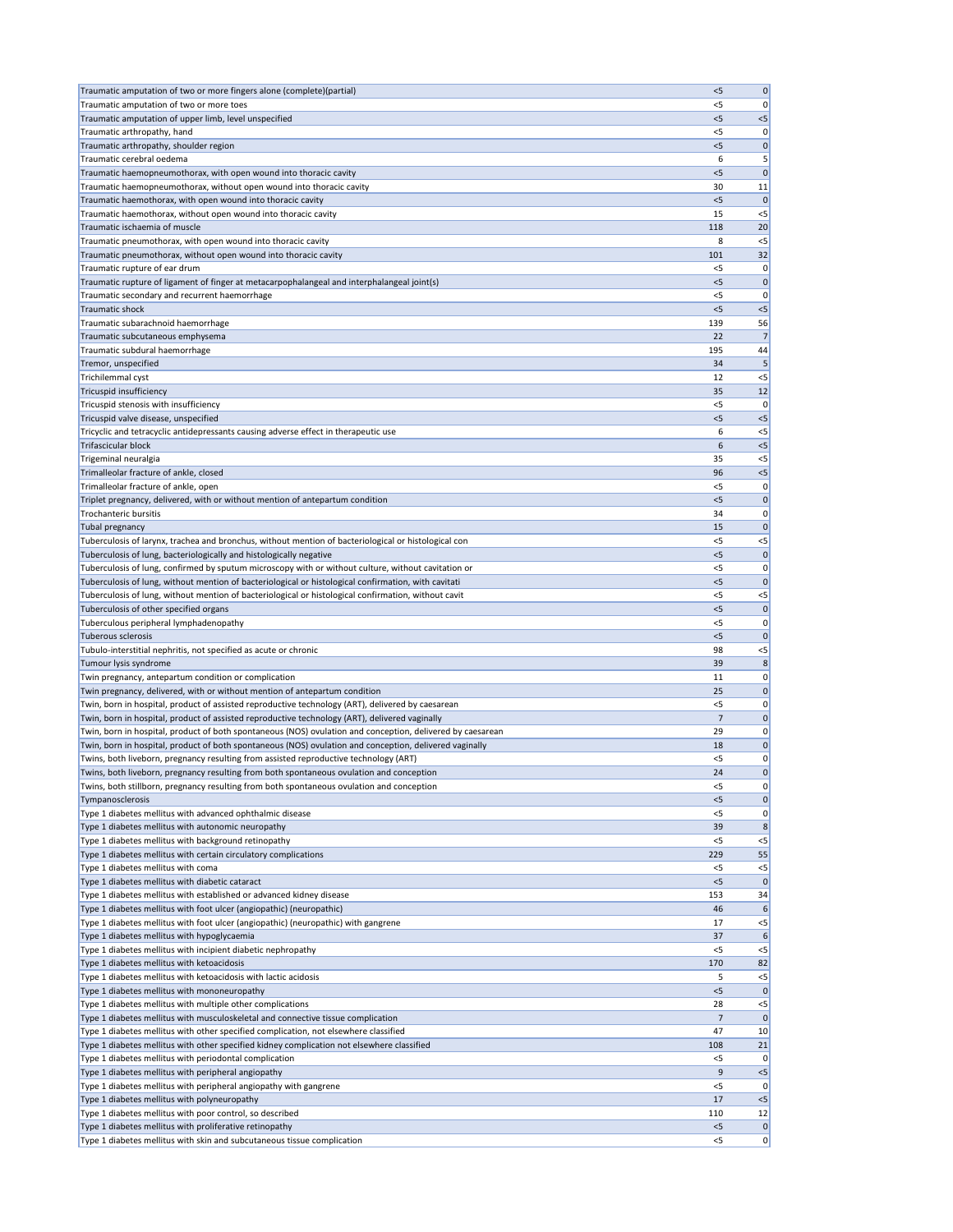| Type 1 diabetes mellitus without (mention of) complication                                                                                                                                                            | 253        | 12             |
|-----------------------------------------------------------------------------------------------------------------------------------------------------------------------------------------------------------------------|------------|----------------|
| Type 2 diabetes mellitus with advanced ophthalmic disease                                                                                                                                                             | 13         | 0              |
| Type 2 diabetes mellitus with autonomic neuropathy                                                                                                                                                                    | 72         | 8              |
| Type 2 diabetes mellitus with background retinopathy                                                                                                                                                                  | 10         | $<$ 5          |
| Type 2 diabetes mellitus with certain circulatory complications                                                                                                                                                       | 4595       | 948            |
| Type 2 diabetes mellitus with coma                                                                                                                                                                                    | 6          | $<$ 5          |
| Type 2 diabetes mellitus with established or advanced kidney disease                                                                                                                                                  | 1488       | 290            |
| Type 2 diabetes mellitus with foot ulcer (angiopathic) (neuropathic) with gangrene                                                                                                                                    | 144        | 13             |
| Type 2 diabetes mellitus with foot ulcer (angiopathic)(neuropathic)                                                                                                                                                   | 339        | 33             |
| Type 2 diabetes mellitus with hypoglycaemia                                                                                                                                                                           | 222        | 30             |
| Type 2 diabetes mellitus with incipient diabetic nephropathy                                                                                                                                                          | 5          | $<$ 5          |
| Type 2 diabetes mellitus with ketoacidosis                                                                                                                                                                            | 121        | 62             |
| Type 2 diabetes mellitus with ketoacidosis with lactic acidosis                                                                                                                                                       | 6          | $<$ 5          |
| Type 2 diabetes mellitus with lactic acidosis                                                                                                                                                                         | 14<br>20   | 11             |
| Type 2 diabetes mellitus with mononeuropathy<br>Type 2 diabetes mellitus with multiple other complications                                                                                                            | 296        | 33             |
| Type 2 diabetes mellitus with musculoskeletal and connective tissue complication                                                                                                                                      | 16         | $<$ 5          |
| Type 2 diabetes mellitus with other retinopathy                                                                                                                                                                       | 9          | $<$ 5          |
| Type 2 diabetes mellitus with other specified complication, not elsewhere classified                                                                                                                                  | 894        | 166            |
| Type 2 diabetes mellitus with other specified kidney complication not elsewhere classified                                                                                                                            | 1463       | 352            |
| Type 2 diabetes mellitus with other specified ophthalmic complication not elsewhere classified                                                                                                                        | < 5        | $\mathbf 0$    |
| Type 2 diabetes mellitus with periodontal complication                                                                                                                                                                | <5         | $<$ 5          |
| Type 2 diabetes mellitus with peripheral angiopathy                                                                                                                                                                   | 257        | 19             |
| Type 2 diabetes mellitus with peripheral angiopathy with gangrene                                                                                                                                                     | 29         | $<$ 5          |
| Type 2 diabetes mellitus with polyneuropathy                                                                                                                                                                          | 117        | 12             |
| Type 2 diabetes mellitus with poor control, so described                                                                                                                                                              | 702        | 132            |
| Type 2 diabetes mellitus with preproliferative retinopathy                                                                                                                                                            | < 5        | $<$ 5          |
| Type 2 diabetes mellitus with proliferative retinopathy                                                                                                                                                               | $<$ 5      | 0              |
| Type 2 diabetes mellitus with skin and subcutaneous tissue complication                                                                                                                                               | 11         | $<$ 5          |
| Type 2 diabetes mellitus without (mention of) complications                                                                                                                                                           | 3568       | 228            |
| <b>Typhoid fever</b>                                                                                                                                                                                                  | $<$ 5      | 0              |
| Typical atrial flutter                                                                                                                                                                                                | 12         | 5              |
| Ulcer of anus and rectum                                                                                                                                                                                              | 14         | <5             |
| Ulcer of intestine                                                                                                                                                                                                    | 16         | $<$ 5          |
| Ulcer of lower limb, not elsewhere classified                                                                                                                                                                         | 188        | 19             |
| Ulcer of oesophagus, acute with haemorrhage                                                                                                                                                                           | 9          | 0              |
| Ulcer of oesophagus, acute without haemorrhage or perforation                                                                                                                                                         | 5          | $<$ 5          |
| Ulcer of oesophagus, chronic or unspecified with haemorrhage                                                                                                                                                          | 18         | $<$ 5          |
| Ulcer of oesophagus, chronic or unspecified with perforation                                                                                                                                                          | < 5        | $\Omega$       |
| Ulcer of oesophagus, chronic without haemorrhage or perforation                                                                                                                                                       | <5         | 0              |
| Ulcer of oesophagus, unspecified as acute or chronic, without haemorrhage or perforation                                                                                                                              | 24         | $<$ 5<br>O     |
| Ulcer of penis<br>Ulceration of vulva in infectious and parasitic diseases classified elsewhere                                                                                                                       | $<$ 5<br>5 |                |
| Ulcerative (chronic) pancolitis                                                                                                                                                                                       | 33         | $<$ 5          |
| Ulcerative (chronic) proctitis                                                                                                                                                                                        | 6          | $<$ 5          |
| Ulcerative (chronic) rectosigmoiditis                                                                                                                                                                                 | 7          | 0              |
| Ulcerative colitis, unspecified                                                                                                                                                                                       | 73         | 8              |
| Umbilical hernia with gangrene                                                                                                                                                                                        | <5         | $<$ 5          |
| Umbilical hernia with obstruction, without gangrene                                                                                                                                                                   | 65         | 7              |
| Umbilical hernia without obstruction or gangrene                                                                                                                                                                      | 140        | 13             |
| Unavailability and inaccessibility of health-care facilities                                                                                                                                                          | 7          | 0              |
| Unavailability and inaccessibility of other helping agencies                                                                                                                                                          | 12         | 0              |
| Underfeeding of newborn                                                                                                                                                                                               | $<$ 5      | 0              |
| Undescended testicle, bilateral                                                                                                                                                                                       | <5         | 0              |
| Undescended testicle, unilateral                                                                                                                                                                                      | 9          | $\mathbf 0$    |
| Undifferentiated schizophrenia                                                                                                                                                                                        | <5         | 0              |
| Unemployment, unspecified                                                                                                                                                                                             | 41         | $\mathbf 0$    |
| Unequal limb length (acquired)                                                                                                                                                                                        | <5         |                |
| Unhappiness                                                                                                                                                                                                           | $<$ 5      | $<$ 5          |
| Unicornate uterus                                                                                                                                                                                                     | $<$ 5      |                |
| Unifocal Langerhans-cell histiocytosis                                                                                                                                                                                | $<$ 5      | $\Omega$       |
| Unilateral or unspecified femoral hernia, with gangrene                                                                                                                                                               | <5         | $<$ 5          |
| Unilateral or unspecified femoral hernia, with obstruction, without gangrene                                                                                                                                          | 18         | $<$ 5          |
| Unilateral or unspecified inguinal hernia, with gangrene                                                                                                                                                              | $<$ 5      | $<$ 5          |
| Unilateral or unspecified inguinal hernia, with obstruction, without gangrene                                                                                                                                         | 63         |                |
| Unilateral or unspecified inguinal hernia, without obstruction or gangrene                                                                                                                                            | 114        |                |
| Unintentional cut, puncture, perforation or haemorrhage during aspiration, puncture and other cathet<br>Unintentional cut, puncture, perforation or haemorrhage during aspiration, puncture and other catheterization | 11<br>14   | $<$ 5<br>$<$ 5 |
| Unintentional cut, puncture, perforation or haemorrhage during endoscopic examination                                                                                                                                 | 12         | $<$ 5          |
| Unintentional cut, puncture, perforation or haemorrhage during heart catheterization                                                                                                                                  | 6          | $<$ 5          |
| Unintentional cut, puncture, perforation or haemorrhage during infusion or transfusion                                                                                                                                | < 5        | $<$ 5          |
| Unintentional cut, puncture, perforation or haemorrhage during kidney dialysis or other perfusion                                                                                                                     | $<$ 5      | $<$ 5          |
| Unintentional cut, puncture, perforation or haemorrhage during other surgical and medical care                                                                                                                        | 19         | 10             |
| Unintentional cut, puncture, perforation or haemorrhage during surgical operation                                                                                                                                     | 448        | 92             |
| Unintentional cut, puncture, perforation or haemorrhage during unspecified surgical and medical care                                                                                                                  | $<$ 5      | $\mathbf 0$    |
| Unspecified abdominal hernia with obstruction, without gangrene                                                                                                                                                       | $<$ 5      | $<$ 5          |
| Unspecified abdominal hernia without obstruction or gangrene                                                                                                                                                          | 9          | $\mathbf 0$    |
| Unspecified acute lower respiratory infection                                                                                                                                                                         | 37         | 0              |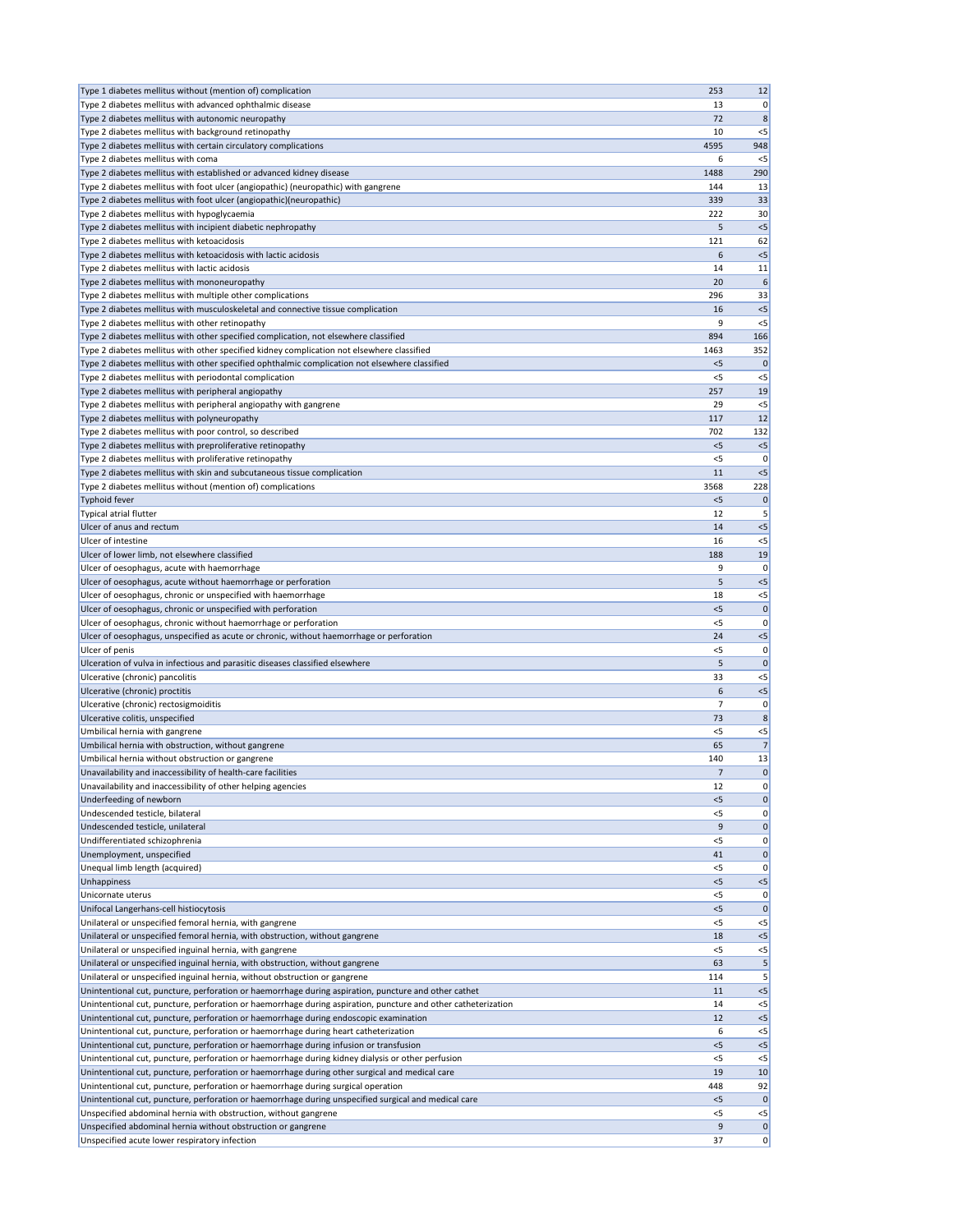| Unspecified adverse effect of drug or medicament                                                                                                                                                             | 63             | 9                    |
|--------------------------------------------------------------------------------------------------------------------------------------------------------------------------------------------------------------|----------------|----------------------|
| Unspecified appendicitis                                                                                                                                                                                     | 9              | 0                    |
| Unspecified behavioural and emotional disorders with onset usually occurring in childhood and adoles<br>Unspecified car occupant injured in collision with other and unspecified motor vehicles in traffic a | < 5<br>$<$ 5   | 0<br>$<$ 5           |
| Unspecified car occupant injured in collision with other and unspecified motor vehicles in traffic accident                                                                                                  | $<$ 5          | $\mathsf{C}$         |
| Unspecified complication following infusion, transfusion and therapeutic injection                                                                                                                           | 10             | $<$ 5                |
| Unspecified complication of cardiac and vascular prosthetic device, implant and graft                                                                                                                        | 12             | $<$ 5                |
| Unspecified complication of genitourinary prosthetic device, implant and graft                                                                                                                               | <5             | 0                    |
| Unspecified complication of internal orthopaedic prosthetic device, implant and graft<br>Unspecified complication of internal prosthetic device, implant and graft                                           | < 5<br><5      | $\mathbf 0$<br>0     |
| Unspecified complication of procedure                                                                                                                                                                        | $\overline{7}$ | $<$ 5                |
| Unspecified condition associated with female genital organs and menstrual cycle                                                                                                                              | $<$ 5          | 0                    |
| Unspecified contact dermatitis due to other agents                                                                                                                                                           | < 5            | $<$ 5                |
| Unspecified contact dermatitis, unspecified cause                                                                                                                                                            | 15             | $<$ 5                |
| Unspecified contracted kidney<br>Unspecified dementia                                                                                                                                                        | 7<br>1453      | $<$ 5<br>55          |
| Unspecified diabetes mellitus with advanced ophthalmic disease                                                                                                                                               | < 5            | 0                    |
| Unspecified diabetes mellitus with autonomic neuropathy                                                                                                                                                      | 6              | $<$ 5                |
| Unspecified diabetes mellitus with certain circulatory complications                                                                                                                                         | 603            | 109                  |
| Unspecified diabetes mellitus with established or advanced kidney disease                                                                                                                                    | 114            | 16                   |
| Unspecified diabetes mellitus with foot ulcer (angiopathic) (neuropathic) with gangrene<br>Unspecified diabetes mellitus with foot ulcer (angiopathic) (neuropathic)                                         | 9<br>27        | $\mathbf 0$<br>$<$ 5 |
| Unspecified diabetes mellitus with hypoglycaemia                                                                                                                                                             | 19             | $<$ 5                |
| Unspecified diabetes mellitus with ketoacidosis                                                                                                                                                              | 19             | 12                   |
| Unspecified diabetes mellitus with ketoacidosis with lactic acidosis                                                                                                                                         | $<$ 5          | $<$ 5                |
| Unspecified diabetes mellitus with lactic acidosis                                                                                                                                                           | $<$ 5          | 0                    |
| Unspecified diabetes mellitus with mononeuropathy<br>Unspecified diabetes mellitus with multiple other complications                                                                                         | $<$ 5<br>27    | $\mathbf 0$<br>$<$ 5 |
| Unspecified diabetes mellitus with musculoskeletal and connective tissue complication                                                                                                                        | 5              | $<$ 5                |
| Unspecified diabetes mellitus with other retinopathy                                                                                                                                                         | <5             | 0                    |
| Unspecified diabetes mellitus with other specified complication, not elsewhere classified                                                                                                                    | 88             | 12                   |
| Unspecified diabetes mellitus with other specified kidney complication not elsewhere classified                                                                                                              | 107            | 29                   |
| Unspecified diabetes mellitus with peripheral angiopathy<br>Unspecified diabetes mellitus with peripheral angiopathy with gangrene                                                                           | 28<br>8        | $<$ 5                |
| Unspecified diabetes mellitus with polyneuropathy                                                                                                                                                            | 6              | $<$ 5                |
| Unspecified diabetes mellitus with poor control, so described                                                                                                                                                | 68             | 14                   |
| Unspecified diabetes mellitus without (mention of) complication                                                                                                                                              | 611            | 21                   |
| Unspecified dislocation of finger, closed                                                                                                                                                                    | <5             | 0                    |
| Unspecified dislocation of finger, open<br>Unspecified dislocation of glenohumeral joint, closed                                                                                                             | < 5<br>9       | 0<br>$<$ 5           |
| Unspecified dislocation of hip, closed                                                                                                                                                                       | 5              | $<$ 5                |
| Unspecified dislocation of knee, closed                                                                                                                                                                      | $<$ 5          | 0                    |
| Unspecified disorder of psychological development                                                                                                                                                            | 5              | C                    |
| Unspecified effects of radiation                                                                                                                                                                             | 12             | $<$ 5                |
| <b>Unspecified fall</b><br>Unspecified fracture of lower (distal) end of femur, closed                                                                                                                       | 662<br>62      | 44<br>$<$ 5          |
| Unspecified fracture of lower (distal) end of femur, open                                                                                                                                                    | < 5            | $<$ 5                |
| Unspecified fracture of lower end of radius, closed                                                                                                                                                          | 86             |                      |
| Unspecified fracture of lower end of radius, open                                                                                                                                                            | < 5            | $\Omega$             |
| Unspecified fracture of neck of femur, closed                                                                                                                                                                | 278            | 11                   |
| Unspecified fracture of upper end of radius, open<br>Unspecified fracture of upper end of ulna, closed                                                                                                       | $<$ 5<br>$<$ 5 | $<$ 5<br>0           |
| Unspecified frostbite of lower limb                                                                                                                                                                          | $<$ 5          | $<$ 5                |
| Unspecified frostbite of upper limb                                                                                                                                                                          | $<$ 5          | $\mathbf 0$          |
| Unspecified glomerular disorders in diabetes mellitus                                                                                                                                                        | 1194           | 226                  |
| Unspecified infection and inflammatory reaction due to central venous catheter<br>Unspecified infection of urinary tract in pregnancy, antepartum condition or complication                                  | 16<br>< 5      | 5<br>0               |
| Unspecified infection of urinary tract in pregnancy, delivered, with or without mention of antepartum conditi                                                                                                | <5             | 0                    |
| Unspecified injury of abdomen, lower back and pelvis                                                                                                                                                         | 9              | 0                    |
| Unspecified injury of ankle and foot                                                                                                                                                                         | 6              | $<$ 5                |
| Unspecified injury of forearm                                                                                                                                                                                | $<$ 5          | C                    |
| Unspecified injury of head<br>Unspecified injury of heart without open wound into thoracic cavity                                                                                                            | 16<br><5       | $<$ 5<br>$\mathbf 0$ |
| Unspecified injury of hip and thigh                                                                                                                                                                          | 9              | 0                    |
| Unspecified injury of lower leg                                                                                                                                                                              | 8              | 0                    |
| Unspecified injury of lower limb, level unspecified                                                                                                                                                          | $<$ 5          | 0                    |
| Unspecified injury of lung without open wound into thoracic cavity<br>Unspecified injury of neck                                                                                                             | < 5<br>$<$ 5   | 0<br>$<$ 5           |
| Unspecified injury of shoulder and upper arm                                                                                                                                                                 | 6              | 0                    |
| Unspecified injury of wrist and hand                                                                                                                                                                         | $<$ 5          | 0                    |
| Unspecified intrauterine growth restriction [IUGR]                                                                                                                                                           | 100            | 0                    |
| Unspecified jaundice                                                                                                                                                                                         | 43             | 7 <sup>1</sup>       |
| Unspecified kidney failure<br>Unspecified lesion of cervical spinal cord                                                                                                                                     | 46<br>$<$ 5    | 11<br>0              |
| Unspecified lesion of lumbar spinal cord                                                                                                                                                                     | 5              | $<$ 5                |
| Unspecified lesion of thoracic spinal cord                                                                                                                                                                   | $<$ 5          | $<$ 5                |
| Unspecified lump in breast                                                                                                                                                                                   | 13             | 0                    |
| Unspecified malaria                                                                                                                                                                                          | $<$ 5          | < 5                  |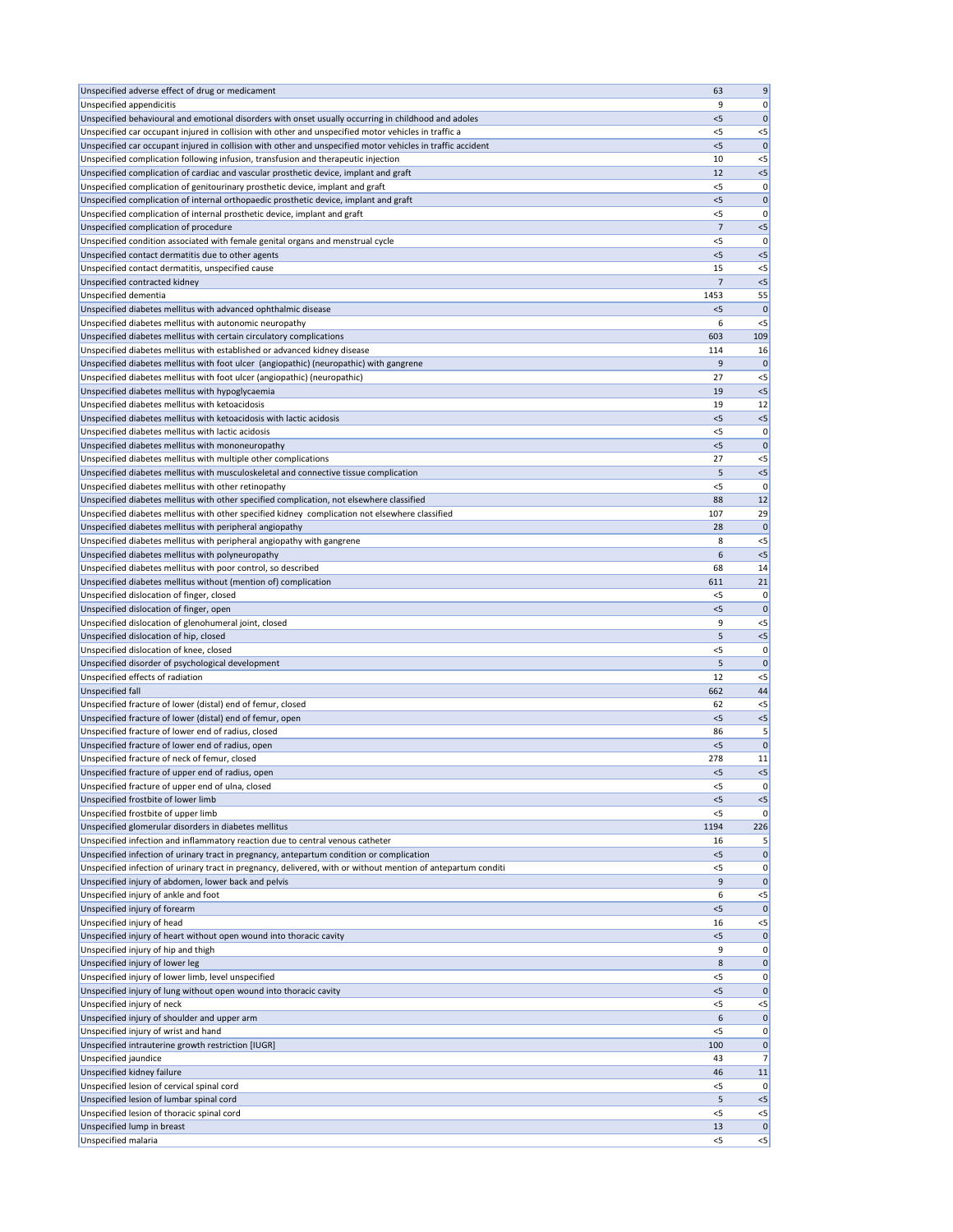| Unspecified maternal hypertension, antepartum condition or complication                                       | < 5   | $\pmb{0}$      |
|---------------------------------------------------------------------------------------------------------------|-------|----------------|
| Unspecified maternal hypertension, delivered, with or without mention of antepartum condition                 | 16    | 0              |
| Unspecified mental disorder due to brain damage and dysfunction and to physical disease                       | 30    | $< 5$          |
|                                                                                                               |       |                |
| Unspecified mental retardation without mention of impairment of behaviour                                     | 6     | 0              |
| Unspecified mental retardation, other impairments of behaviour                                                | 5     | $\mathbf{0}$   |
| Unspecified misadventure during surgical and medical care                                                     | $<$ 5 | $<$ 5          |
| Unspecified mood [affective] disorder                                                                         | 58    | $< 5$          |
| Unspecified motor and non-motored transport sports and recreational activity                                  | $<$ 5 | 0              |
| Unspecified multiple injuries                                                                                 | < 5   | $\mathbf{0}$   |
| Unspecified mycosis                                                                                           | 8     | $<$ 5          |
| Unspecified nephritic syndrome, diffuse membranous glomerulonephritis                                         | < 5   | $< 5$          |
| Unspecified nephritic syndrome, diffuse mesangiocapillary glomerulonephritis                                  | <5    | 0              |
| Unspecified nephritic syndrome, focal and segmental glomerular lesions                                        | 5     | $\mathbf 0$    |
| Unspecified nephritic syndrome, other                                                                         | $<$ 5 | 0              |
|                                                                                                               |       |                |
| Unspecified nephritic syndrome, unspecified                                                                   | 7     | $<$ 5          |
| Unspecified nonorganic psychosis                                                                              | 292   | $< 5$          |
| Unspecified occupant of other all-terrain or other off road motor vehicle injured in nontraffic acci          | 5     | $< 5$          |
| Unspecified occupant of other all-terrain or other off road motor vehicle injured in nontraffic accident      | 9     | 0              |
| Unspecified occupant of special industrial vehicle injured in nontraffic accident                             | < 5   | $\mathbf 0$    |
| Unspecified osteoporosis with pathological fracture, lower leg                                                | <5    | 0              |
| Unspecified osteoporosis with pathological fracture, multiple sites                                           | < 5   | $\mathbf{0}$   |
| Unspecified osteoporosis with pathological fracture, other site                                               | 50    | $<$ 5          |
| Unspecified osteoporosis with pathological fracture, pelvic region and thigh                                  | 7     | 0              |
| Unspecified osteoporosis with pathological fracture, upper arm                                                | $<$ 5 |                |
|                                                                                                               |       | 0              |
| Unspecified parametritis and pelvic cellulitis                                                                | $<$ 5 | $\mathbf{0}$   |
| Unspecified place of occurrence                                                                               | 1129  | 112            |
| Unspecified pre-existing hypertension complicating pregnancy, childbirth and the puerperium, delivered, with  | 7     | $\mathbf{0}$   |
| Unspecified protein-energy malnutrition                                                                       | 173   | 34             |
| Unspecified protozoal disease                                                                                 | < 5   | $\mathbf{0}$   |
| Unspecified renal colic                                                                                       | 27    | $<$ 5          |
| Unspecified severe protein-energy malnutrition                                                                | 8     | < 5            |
| Unspecified snow and ice sports and recreational activity                                                     | $<$ 5 | 0              |
|                                                                                                               |       |                |
| Unspecified spina bifida with hydrocephalus                                                                   | 6     | < 5            |
| Unspecified staphylococcus as the cause of diseases classified to other chapters                              | 27    | 8              |
| Unspecified streptococcus as the cause of diseases classified to other chapters                               | 15    | $< 5$          |
| Unspecified superficial injury of wrist and hand                                                              | <5    | 0              |
| Unspecified threat to breathing                                                                               | < 5   | $\mathbf 0$    |
| Unspecified trochanteric fracture, closed                                                                     | 65    | $<$ 5          |
| Unspecified trochanteric fracture, open                                                                       | $<$ 5 | $\mathbf{0}$   |
| Unspecified urinary incontinence                                                                              | 160   | 12             |
| Unspecified viral encephalitis                                                                                | 9     | < 5            |
| Unspecified viral hepatitis without hepatic coma                                                              | <5    | 0              |
|                                                                                                               |       |                |
| Unspecified viral infection characterized by skin and mucous membrane lesions                                 | 5     | $\mathbf 0$    |
| Unspecified visual impairment (binocular)                                                                     | 9     | 0              |
| Unstable angina                                                                                               | 640   | 76             |
| Unstable hip                                                                                                  | <5    | 0              |
| Unsteadiness on feet                                                                                          | 55    | 6              |
| Upper abdominal pain, unspecified                                                                             | 29    | $<$ 5          |
| Urethral abscess                                                                                              | < 5   | $< 5$          |
| Urethral discharge                                                                                            | <5    | 0              |
| Urethral disorder, unspecified                                                                                | $<$ 5 | $\mathbf 0$    |
| Urethral diverticulum                                                                                         | <5    | 0              |
|                                                                                                               |       |                |
| Urethral fistula                                                                                              | 19    | $<$ 5          |
| Urethral stricture, unspecified                                                                               | 63    | 8              |
| Urethritis in diseases classified elsewhere                                                                   | $<$ 5 | $\mathbf 0$    |
| Urgency of micturition                                                                                        | 14    | $<$ 5          |
| Urinary calculus, unspecified                                                                                 | 6     | $<$ 5          |
| Urinary catheterization as the cause of abnormal reaction or later complication, without mention of           | 55    | 5              |
| Urinary catheterization as the cause of abnormal reaction or later complication, without mention of misadvent | 63    | 10             |
| Urinary tract infection, site not specified                                                                   | 3863  | 394            |
| Urogenital trichomoniasis                                                                                     | $<$ 5 | 0              |
| Urticaria, unspecified                                                                                        | 9     | $<$ 5          |
| Uterovaginal prolapse, unspecified                                                                            |       | $\mathbf 0$    |
|                                                                                                               | 38    |                |
| Vaccine or biological substance, unspecified, causing adverse effect in therapeutic use                       | $<$ 5 | $<$ 5          |
| Vaginal delivery following previous caesarean section, delivered, with or without mention of antepartum condi | 70    | 0              |
| Vaginal enterocele                                                                                            | 7     | 0              |
| Vaginitis, vulvitis and vulvovaginitis in infectious and parasitic diseases classified elsewhere              | 44    | 5              |
| Valgus deformity, not elsewhere classified                                                                    | 9     | 0              |
| Valproic acid causing adverse effect in therapeutic use                                                       | < 5   | 0              |
| Vaping-related disorder                                                                                       | $<$ 5 | $<$ 5          |
| Varicella encephalitis                                                                                        | $<$ 5 | 0              |
| Varicella with other complications                                                                            | <5    | 0              |
|                                                                                                               |       |                |
| Varicella without complication                                                                                | < 5   | $\mathbf 0$    |
| Varicose veins of lower extremities with both ulcer and inflammation                                          | 39    | $<$ 5          |
| Varicose veins of lower extremities with inflammation                                                         | 43    | $<$ 5          |
| Varicose veins of lower extremities with ulcer                                                                | 31    | 5 <sup>1</sup> |
| Varicose veins of lower extremity in pregnancy, antepartum condition or complication                          | 5     | 0              |
| Varicose veins of lower extremity in pregnancy, delivered, with or without mention of antepartum condition    | $<$ 5 | 0              |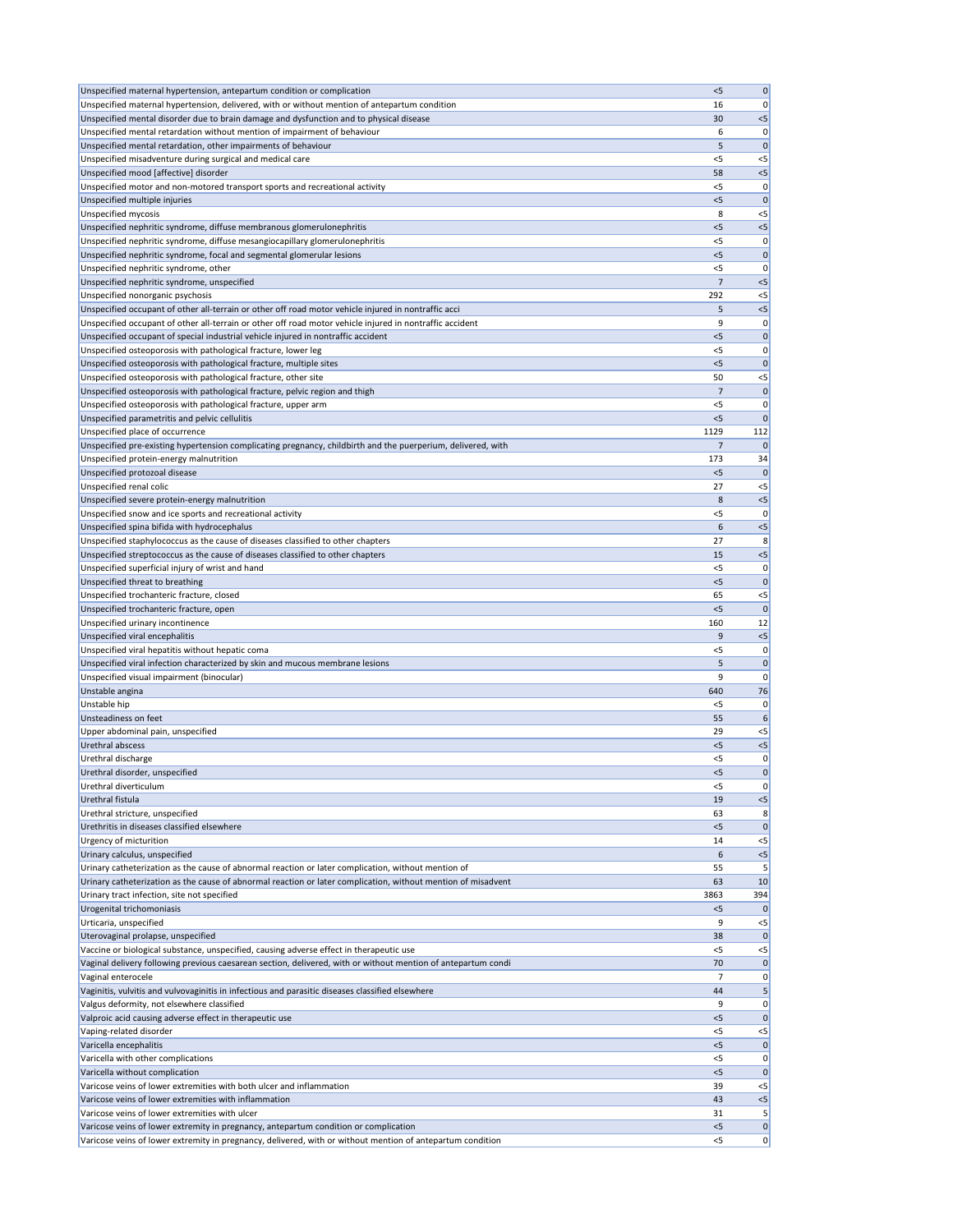| Varicose veins of other specified sites                                                                      | 6          | $\mathbf 0$          |
|--------------------------------------------------------------------------------------------------------------|------------|----------------------|
| Varus deformity, not elsewhere classified                                                                    | 8          | 0                    |
| Vascular complications following a procedure, not elsewhere classified                                       | 184        | 55                   |
| Vascular complications following infusion, transfusion and therapeutic injection                             | 16         | $<$ 5                |
| Vascular dementia, unspecified                                                                               | 223        | 11                   |
| Vascular disorder of intestine, unspecified                                                                  | 106        | 33                   |
| Vascular myelopathies                                                                                        | 6          | $<$ 5                |
| Vascular parkinsonism<br>Vasculitis limited to skin, unspecified                                             | $<$ 5<br>8 | $<$ 5<br>$\mathbf 0$ |
| Vasomotor rhinitis                                                                                           | $<$ 5      | 0                    |
| Venous complication in pregnancy, unspecified, antepartum condition or complication                          | $<$ 5      | 0                    |
| Venous complication in pregnancy, unspecified, delivered, with or without mention of antepartum condition    | $<$ 5      | 0                    |
| Venous insufficiency (chronic)(peripheral)                                                                   | 17         | $<$ 5                |
| Ventricular fibrillation                                                                                     | 93         | 65                   |
| Ventricular flutter                                                                                          | < 5        | $<$ 5                |
| Ventricular premature depolarization                                                                         | 36         | 7                    |
| Ventricular septal defect                                                                                    | 12         | $<$ 5                |
| Ventricular septal defect as current complication following acute myocardial infarction                      | <5         | $<$ 5                |
| Ventricular tachycardia                                                                                      | 420        | 196                  |
| Verbosity and circumstantial detail obscuring reason for contact                                             | <5         | $<$ 5                |
| Vertebro-basilar artery syndrome                                                                             | $<$ 5      | 0                    |
| Vertigo of central origin                                                                                    | $<$ 5      | 0                    |
| Very low level of personal hygiene<br>Vesical fistula, not elsewhere classified                              | < 5<br>8   | 0<br>0               |
| Vesicointestinal fistula                                                                                     | 64         | 9                    |
| Vesicoureteral-reflux-associated uropathy                                                                    | $<$ 5      | 0                    |
| Vesicovaginal fistula                                                                                        | 7          | $\mathbf 0$          |
| Vestibular neuronitis                                                                                        | 8          | 0                    |
| Vibrio vulnificus as the cause of diseases classified to other chapters                                      | $<$ 5      | $\mathbf 0$          |
| Victim of crime and terrorism                                                                                | <5         | 0                    |
| Villonodular synovitis (pigmented), ankle and foot                                                           | $<$ 5      | $\mathbf 0$          |
| Villonodular synovitis (pigmented), lower leg                                                                | $<$ 5      | 0                    |
| Viral carditis                                                                                               | $<$ 5      | $<$ 5                |
| Viral conjunctivitis, unspecified                                                                            | $<$ 5      | 0                    |
| Viral hepatitis complicating pregnancy, childbirth and the puerperium, antepartum condition or complication  | < 5        | 0                    |
| Viral hepatitis complicating pregnancy, childbirth and the puerperium, delivered, with or without mention of | 10         | 0                    |
| Viral hepatitis complicating pregnancy, childbirth and the puerperium, postpartum condition or complication  | $<$ 5      | 0                    |
| Viral infection, unspecified                                                                                 | 36         | $<$ 5                |
| Viral intestinal infection, unspecified                                                                      | 32         | $<$ 5                |
| Viral meningitis, unspecified                                                                                | 7          | C                    |
| Viral pneumonia, unspecified                                                                                 | 8<br>5     | $<$ 5                |
| Viral vaccines causing adverse effect in therapeutic use<br>Viral warts                                      | 8          | $<$ 5<br>0           |
| Visible peristalsis                                                                                          | $<$ 5      | 0                    |
| Visual disturbance, unspecified                                                                              | 10         | 0                    |
| Visual field defects                                                                                         | 79         | 5                    |
| <b>Visual hallucinations</b>                                                                                 | 77         | 7                    |
| Vitamin B deficiency, unspecified                                                                            | $<$ 5      | 0                    |
| Vitamin B12 deficiency anaemia due to intrinsic factor deficiency                                            | 5          | 0                    |
| Vitamin B12 deficiency anaemia, unspecified                                                                  | 20         | $<$ 5                |
| Vitamin D deficiency, unspecified                                                                            | 68         | 6                    |
| Vitreous haemorrhage                                                                                         | 12         | $<$ 5                |
| Volvulus                                                                                                     | 36         | 7                    |
| Vomiting alone                                                                                               | 124        | 14                   |
| Vomiting associated with other psychological disturbances                                                    | $<$ 5      | 0                    |
| Vomiting following gastrointestinal surgery                                                                  | 5          | 0                    |
| Vomiting in newborn                                                                                          | $<$ 5      | 0                    |
| Von Willebrand's disease<br>Voyeurism                                                                        | 13<br>< 5  | $<$ 5<br>0           |
| Vulvar cyst                                                                                                  | <5         | 0                    |
| Waldenström macroglobulinaemia                                                                               | 12         | 0                    |
| <b>Walking</b>                                                                                               | $<$ 5      | 0                    |
| Water-transport-related drowning and submersion without accident to watercraft, unspecified watercraft       | $5$        | $\mathbf 0$          |
| Web of larynx                                                                                                | $<$ 5      | 0                    |
| Webbed toes                                                                                                  | < 5        | $\mathbf 0$          |
| Wegener granulomatosis                                                                                       | 13         | $<$ 5                |
| Wernicke's encephalopathy                                                                                    | 28         | $<$ 5                |
| Wheezing                                                                                                     | 13         | $<$ 5                |
| While working for an income                                                                                  | < 5        | $\mathbf 0$          |
| Whooping cough due to Bordetella pertussis                                                                   | $<$ 5      | 0                    |
| Withdrawal symptoms from therapeutic use of drugs in newborn                                                 | $<$ 5      | 0                    |
| Wrist or foot drop (acquired)                                                                                | 38         | 6                    |
| Xerosis cutis                                                                                                | < 5        | 0                    |
| Xray contrast media causing adverse effect in therapeutic use<br>Zoster encephalitis                         | 51<br>5    | 18<br>< 5            |
| Zoster meningitis                                                                                            | $<$ 5      | $<$ 5                |
| Zoster ocular disease                                                                                        | 9          | $<$ 5                |
| Zoster with other complications                                                                              | 10         | $\leq$ 5             |